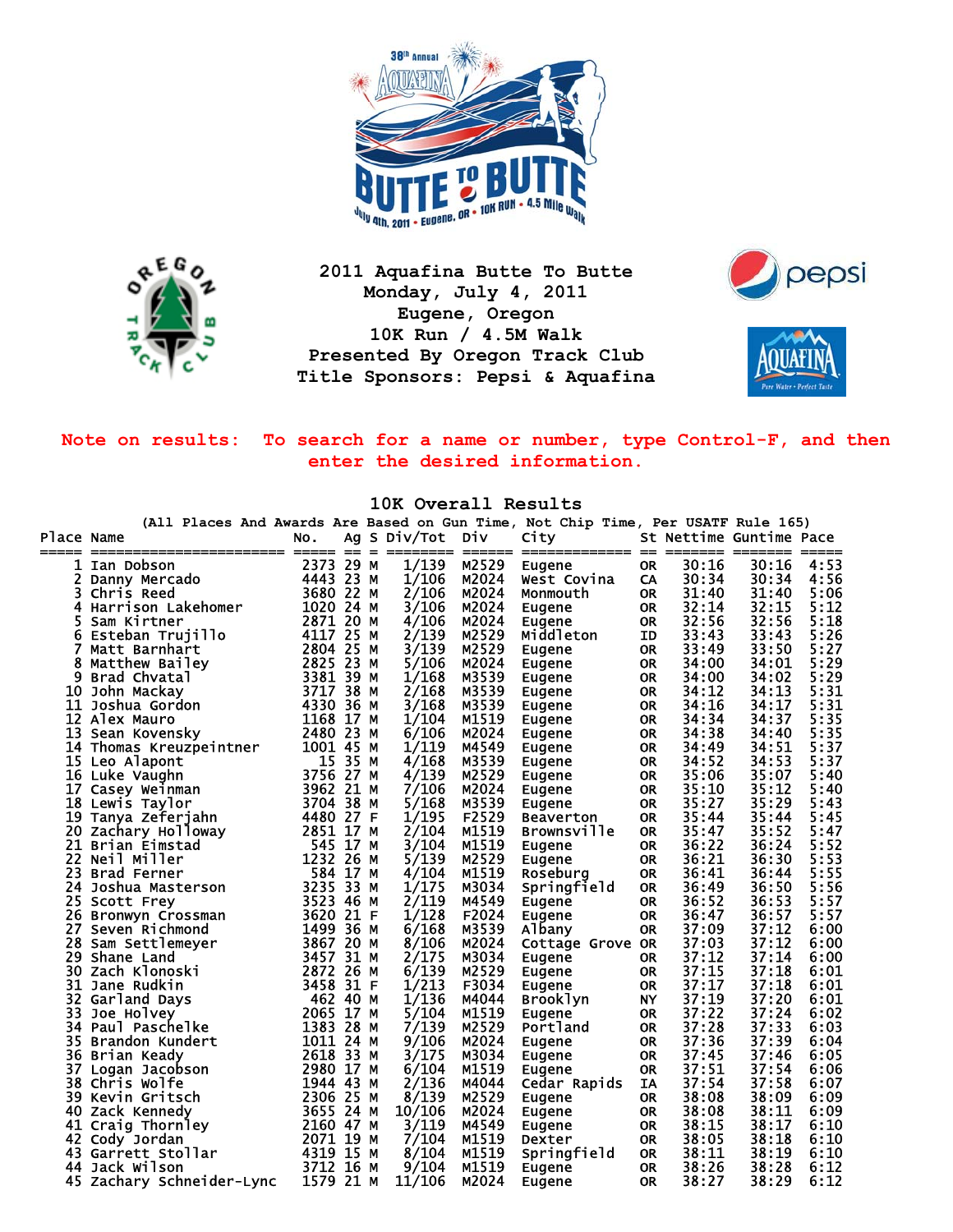|                                                                                                                                                                                                                                                                               |           | 10/104                   | M1519 |                  |           | 38:25          | 38:33          |      |
|-------------------------------------------------------------------------------------------------------------------------------------------------------------------------------------------------------------------------------------------------------------------------------|-----------|--------------------------|-------|------------------|-----------|----------------|----------------|------|
| 46 Caleb Baugher                                                                                                                                                                                                                                                              | 116 16 M  |                          |       | Springfield      | <b>OR</b> |                |                | 6:13 |
| 47 Sean Severe                                                                                                                                                                                                                                                                | 1606 27 M | 9/139                    | M2529 | Veneta           | OR        | 38:28          | 38:34          | 6:13 |
|                                                                                                                                                                                                                                                                               | 3870 17 M | 11/104                   | M1519 | Cottage Grove OR |           | 38:30          | 38:39          | 6:14 |
|                                                                                                                                                                                                                                                                               | 3921 44 M | 3/136                    | M4044 | <b>Boise</b>     | ID        | 38:35          | 38:40          | 6:14 |
|                                                                                                                                                                                                                                                                               | 3272 31 F | 2/213                    |       |                  |           | 38:43          |                | 6:14 |
| <b>+/ sean severe<br/>48 Teagan Settlemeyer<br/>49 Ken Sinclair<br/>50 Renee Knapp<br/>51 Mike Logan<br/>52 Travis Wilson<br/>53 Calvin Howell<br/>54 Doua Neill</b>                                                                                                          |           |                          | F3034 | Eugene           | <b>OR</b> |                | 38:44          |      |
|                                                                                                                                                                                                                                                                               | 1091 54 M | 1/102                    | M5054 | Eugene           | 0R        | 38:47          | 38:48          | 6:15 |
|                                                                                                                                                                                                                                                                               | 1936 18 M | 12/104                   | M1519 | Veneta           | 0R        | 38:44          | 38:49          | 6:15 |
|                                                                                                                                                                                                                                                                               | 3266 18 M | 13/104                   | M1519 | Alamo Heights TX |           | 38:49          | 38:53          | 6:16 |
|                                                                                                                                                                                                                                                                               |           | 10/139                   | M2529 | Pleasant Hill OR |           | 38:57          | 39:02          | 6:17 |
|                                                                                                                                                                                                                                                                               |           |                          |       |                  |           |                |                |      |
|                                                                                                                                                                                                                                                                               |           | 7/168                    | M3539 | Eugene           | 0R        | 39:00          | 39:03          | 6:18 |
|                                                                                                                                                                                                                                                                               |           | 11/139                   | M2529 | Corvallis        | <b>OR</b> | 39:07          | 39:09          | 6:18 |
|                                                                                                                                                                                                                                                                               |           | 2/102                    | M5054 |                  |           | 39:10          | 39:11          | 6:19 |
|                                                                                                                                                                                                                                                                               |           | 8/168                    | M3539 | Harrisburg       | <b>OR</b> | 39:11          | 39:17          | 6:20 |
|                                                                                                                                                                                                                                                                               |           |                          |       |                  |           |                |                |      |
|                                                                                                                                                                                                                                                                               |           | 4/175                    | M3034 | Cornelius        | <b>OR</b> | 39:14          | 39:18          | 6:20 |
|                                                                                                                                                                                                                                                                               |           | 4/136                    | M4044 | Eugene           | OR.       | 39:17          | 39:19          | 6:20 |
|                                                                                                                                                                                                                                                                               |           | 5/136                    | M4044 | Eugene           | OR.       | 39:20          | 39:30          | 6:22 |
|                                                                                                                                                                                                                                                                               |           | 6/136                    | M4044 | Eugene           | 0R        | 39:27          | 39:32          | 6:22 |
|                                                                                                                                                                                                                                                                               |           | 4/119                    | M4549 | Ellensburg       | <b>WA</b> | 39:33          | 39:33          | 6:22 |
|                                                                                                                                                                                                                                                                               |           |                          |       |                  |           |                |                |      |
|                                                                                                                                                                                                                                                                               |           | 3/213                    | F3034 | Eugene           | OR.       | 39:33          | 39:35          | 6:23 |
|                                                                                                                                                                                                                                                                               |           | 7/136                    | M4044 | Eugene           | OR.       | 39:31          | 39:35          | 6:23 |
|                                                                                                                                                                                                                                                                               |           | 8/136                    | M4044 | Canby            | OR.       | 39:32          | 39:39          | 6:23 |
|                                                                                                                                                                                                                                                                               |           | 12/139                   | M2529 | Eugene           | OR.       | 39:25          | 39:42          | 6:24 |
|                                                                                                                                                                                                                                                                               |           | 1/163                    | F3539 | Eugene           | OR.       | 39:44          | 39:46          | 6:24 |
|                                                                                                                                                                                                                                                                               |           |                          |       |                  |           |                |                |      |
| 3266 18 M History<br>13266 18 M Howell<br>53 Calvin Howell<br>54 Doug Neill<br>56 Matthew King<br>56 Matthew King<br>56 Matthew King<br>56 Matthew King<br>56 Same Riddle<br>56 Matthew King<br>59 Shane Riddle<br>59 Shane Riddle<br>60 Cameron Hanes                        |           | 13/139                   | M2529 | Eugene           | OR.       | 39:36          | 39:48          | 6:25 |
|                                                                                                                                                                                                                                                                               |           | 14/139                   | M2529 | Eugene           | OR.       | 39:45          | 39:54          | 6:26 |
|                                                                                                                                                                                                                                                                               |           | 2/163                    | F3539 | Eugene           | 0R        | 39:53          | 39:55          | 6:26 |
|                                                                                                                                                                                                                                                                               |           | 14/104                   | M1519 | Harrisburg       | <b>OR</b> | 39:47          | 39:56          | 6:26 |
|                                                                                                                                                                                                                                                                               |           | 15/139                   | M2529 | Eugene           | <b>OR</b> | 39:16          | 39:58          | 6:26 |
|                                                                                                                                                                                                                                                                               |           |                          |       |                  |           |                |                |      |
|                                                                                                                                                                                                                                                                               |           | 16/139                   | M2529 | San Diego        | CA        | 39:52          | 40:01          | 6:27 |
|                                                                                                                                                                                                                                                                               |           | 5/119                    | M4549 | Denver           | <b>CO</b> | 39:55          | 40:07          | 6:28 |
|                                                                                                                                                                                                                                                                               |           | 1/109                    | F4044 | Salem            | <b>OR</b> | 40:04          | 40:09          | 6:28 |
|                                                                                                                                                                                                                                                                               |           | 5/175                    | M3034 | Springfield      | 0R        | 40:12          | 40:18          | 6:30 |
|                                                                                                                                                                                                                                                                               |           | 17/139                   |       |                  |           |                |                | 6:30 |
|                                                                                                                                                                                                                                                                               |           |                          | M2529 | Eugene           | <b>OR</b> | 40:06          | 40:19          |      |
|                                                                                                                                                                                                                                                                               |           | 15/104                   | M1519 | Eugene           | 0R        | 39:54          | 40:19          | 6:30 |
|                                                                                                                                                                                                                                                                               |           | 18/139                   | M2529 | Eugene           | OR.       | 40:15          | 40:20          | 6:30 |
|                                                                                                                                                                                                                                                                               |           | 1/84                     | F1519 | Eugene           | OR.       | 40:14          | 40:22          | 6:30 |
|                                                                                                                                                                                                                                                                               |           | 19/139                   | M2529 | Spokane          | <b>WA</b> | 39:56          | 40:23          | 6:30 |
|                                                                                                                                                                                                                                                                               |           |                          |       |                  |           |                |                | 6:31 |
|                                                                                                                                                                                                                                                                               |           | 20/139                   | M2529 | Eugene           | 0R        | 40:10          | 40:25          |      |
|                                                                                                                                                                                                                                                                               |           | 6/119                    | M4549 | Eugene           | OR.       | 40:22          | 40:26          | 6:31 |
|                                                                                                                                                                                                                                                                               |           | 9/136                    | M4044 | Sycamore         | OH        | 40:26          | 40:28          | 6:31 |
|                                                                                                                                                                                                                                                                               |           | 16/104                   | M1519 | Salem            | 0R        | 40:36          | 40:40          | 6:33 |
|                                                                                                                                                                                                                                                                               |           | 17/104                   | M1519 | Lyons            | 0R        | 40:37          | 40:42          | 6:33 |
|                                                                                                                                                                                                                                                                               |           |                          |       |                  |           |                |                |      |
|                                                                                                                                                                                                                                                                               |           | 2/109                    | F4044 | Burlington       | <b>VT</b> | 40:32          | 40:42          | 6:33 |
| 79 Alex Johnston<br>80 Brandon Schmandt<br>81 Chelsea Long<br>82 Timothy Westerhaus<br>82 Timothy Westerhaus<br>83 Josh Andrus<br>84 Charles Odell<br>85 Jeff Phillips<br>86 Carlos Cornejo<br>86 Carlos Cornejo<br>86 Carlos Cornejo<br>87 Jeff Phi                          |           | 7/119                    | M4549 | New York         | <b>NY</b> | 40:30          | 40:45          | 6:34 |
|                                                                                                                                                                                                                                                                               |           | 3/102                    | M5054 | Eugene           | 0R        | 40:38          | 40:45          | 6:34 |
|                                                                                                                                                                                                                                                                               |           | 3/163                    | F3539 | Eugene           | OR.       | 40:49          | 40:52          | 6:35 |
|                                                                                                                                                                                                                                                                               |           | 9/168                    | M3539 |                  | OR.       | 40:58          | 41:04          | 6:37 |
|                                                                                                                                                                                                                                                                               |           |                          |       | Eugene           |           |                |                |      |
|                                                                                                                                                                                                                                                                               |           | 1/99                     | M5559 | Creswell         | OR.       | 41:04          | 41:06          | 6:37 |
|                                                                                                                                                                                                                                                                               |           | 6/175                    | M3034 | Eugene           | 0R        | 40:45          | 41:07          | 6:37 |
| 95 David Montgomery 3304 49 M                                                                                                                                                                                                                                                 |           | 8/119                    | M4549 | <b>Eugene</b>    | <b>OR</b> | 41:05          | 41:10          | 6:38 |
|                                                                                                                                                                                                                                                                               |           | 2/99                     | M5559 | Veneta           | 0R        | 41:09          | 41:16          | 6:39 |
|                                                                                                                                                                                                                                                                               |           | 21/139                   | M2529 | Eugene           | OR        | 41:00          | 41:19          | 6:39 |
|                                                                                                                                                                                                                                                                               |           |                          |       |                  |           |                |                |      |
|                                                                                                                                                                                                                                                                               |           | 22/139                   | M2529 | Eugene           | OR.       | 41:11          | 41:21          | 6:40 |
|                                                                                                                                                                                                                                                                               |           | 4/102                    | M5054 | Eugene           | OR        | 41:15          | 41:26          | 6:40 |
|                                                                                                                                                                                                                                                                               |           | 12/106                   | M2024 | Springfield      | <b>OR</b> | 41:20          | 41:28          | 6:41 |
|                                                                                                                                                                                                                                                                               |           | 9/119                    | M4549 | Eugene           | <b>OR</b> | 41:22          | 41:28          | 6:41 |
|                                                                                                                                                                                                                                                                               |           | 10/136                   | M4044 | Eugene           | <b>OR</b> | 41:17          | 41:29          | 6:41 |
|                                                                                                                                                                                                                                                                               |           |                          |       |                  |           |                |                |      |
|                                                                                                                                                                                                                                                                               |           | 10/168                   | M3539 | Salem            | OR        | 41:22          | 41:29          | 6:41 |
|                                                                                                                                                                                                                                                                               |           | 3/99                     | M5559 | Eugene           | OR        | 41:28          | 41:31          | 6:41 |
|                                                                                                                                                                                                                                                                               |           |                          |       |                  |           |                |                |      |
|                                                                                                                                                                                                                                                                               |           | 1/64                     | M1114 |                  | OR        | 41:31          | 41:33          | 6:42 |
|                                                                                                                                                                                                                                                                               |           |                          |       | Albany           | OR        |                |                |      |
|                                                                                                                                                                                                                                                                               |           | 10/119                   | M4549 | <b>Blachly</b>   |           | 41:28          | 41:33          | 6:42 |
|                                                                                                                                                                                                                                                                               |           | 2/128                    | F2024 | Eugene           | OR D      | 41:24          | 41:34          | 6:42 |
|                                                                                                                                                                                                                                                                               |           | 18/104                   | M1519 | Eugene           | OR        | 41:18          | 41:36          | 6:42 |
|                                                                                                                                                                                                                                                                               |           | 11/168                   | M3539 | Carmel           | ΙN        | 41:26          | 41:37          | 6:42 |
|                                                                                                                                                                                                                                                                               |           | 7/175                    | M3034 | Cottage Grove OR |           | 41:26          | 41:38          | 6:42 |
|                                                                                                                                                                                                                                                                               |           |                          |       | Eugene           | OR        |                |                |      |
|                                                                                                                                                                                                                                                                               |           |                          | F2529 |                  |           | 41:33          | 41:38          | 6:42 |
|                                                                                                                                                                                                                                                                               |           | $\frac{2}{195}$<br>8/175 | M3034 | Columbia         | <b>SC</b> | 41:30          | 41:40          | 6:43 |
|                                                                                                                                                                                                                                                                               |           | 5/102                    | M5054 | Eugene           | OR        | 41:40          | 41:41          | 6:43 |
|                                                                                                                                                                                                                                                                               |           | 23/139                   | M2529 | Aurora           | OR        | 41:37          | 41:42          | 6:43 |
|                                                                                                                                                                                                                                                                               |           | 3/109                    | F4044 | <b>Boise</b>     | ID.       | 41:36          | 41:42          | 6:43 |
|                                                                                                                                                                                                                                                                               |           |                          | M4044 |                  | <b>OR</b> |                | 41:43          | 6:43 |
|                                                                                                                                                                                                                                                                               |           | 11/136                   |       | Albany           |           | 41:33          |                |      |
|                                                                                                                                                                                                                                                                               |           | 3/128                    | F2024 | Pullman          | <b>WA</b> | 41:43          | 41:46          | 6:44 |
|                                                                                                                                                                                                                                                                               |           | 19/104                   | M1519 | Eugene           | OR        | 41:32          | 41:49          | 6:44 |
|                                                                                                                                                                                                                                                                               |           | 13/106                   | M2024 | Eugene           | OR D      | 41:34          | 41:54          | 6:45 |
|                                                                                                                                                                                                                                                                               |           | 20/104                   | M1519 | Eugene           | OR        | 41:29          | 41:54          | 6:45 |
|                                                                                                                                                                                                                                                                               |           | 24/139                   | M2529 | Eugene           | OR        | 41:47          | 41:55          | 6:45 |
|                                                                                                                                                                                                                                                                               |           |                          |       |                  |           |                |                |      |
|                                                                                                                                                                                                                                                                               |           | 9/175                    | M3034 | Harrisburg       | OR        | 41:48          | 41:55          | 6:45 |
|                                                                                                                                                                                                                                                                               |           | 12/136                   | M4044 | <b>Lowell</b>    | OR        | 41:44          | 41:57          | 6:45 |
|                                                                                                                                                                                                                                                                               |           | 1/65                     | M6064 | Eugene           | OR        | 41:52          | 41:58          | 6:46 |
|                                                                                                                                                                                                                                                                               |           | 25/139                   | M2529 | Portland         | OR        | 41:53          | 41:59          | 6:46 |
|                                                                                                                                                                                                                                                                               |           | 4/163                    | F3539 | <b>Elkton</b>    | OR.       | 41:49          | 42:00          | 6:46 |
|                                                                                                                                                                                                                                                                               |           |                          |       |                  | OR        |                |                | 6:47 |
| 94 Taylor Spike<br>95 David Montgomery<br>96 Rodney Cooper<br>96 Rodney Cooper<br>97 John Henry King<br>97 John Henry King<br>98 Aaron Huhtala<br>99 Tom Titus<br>99 Tom Titus<br>99 Tom Titus<br>99 Tom Titus<br>99 Tom Titus<br>99 Tom Titus<br>100 An<br>128 Mario Gaddini | 3297 18 M | 21/104 M1519<br>22/104   | M1519 | Eugene<br>Eugene | OR        | 42:01<br>42:04 | 42:03<br>42:04 | 6:47 |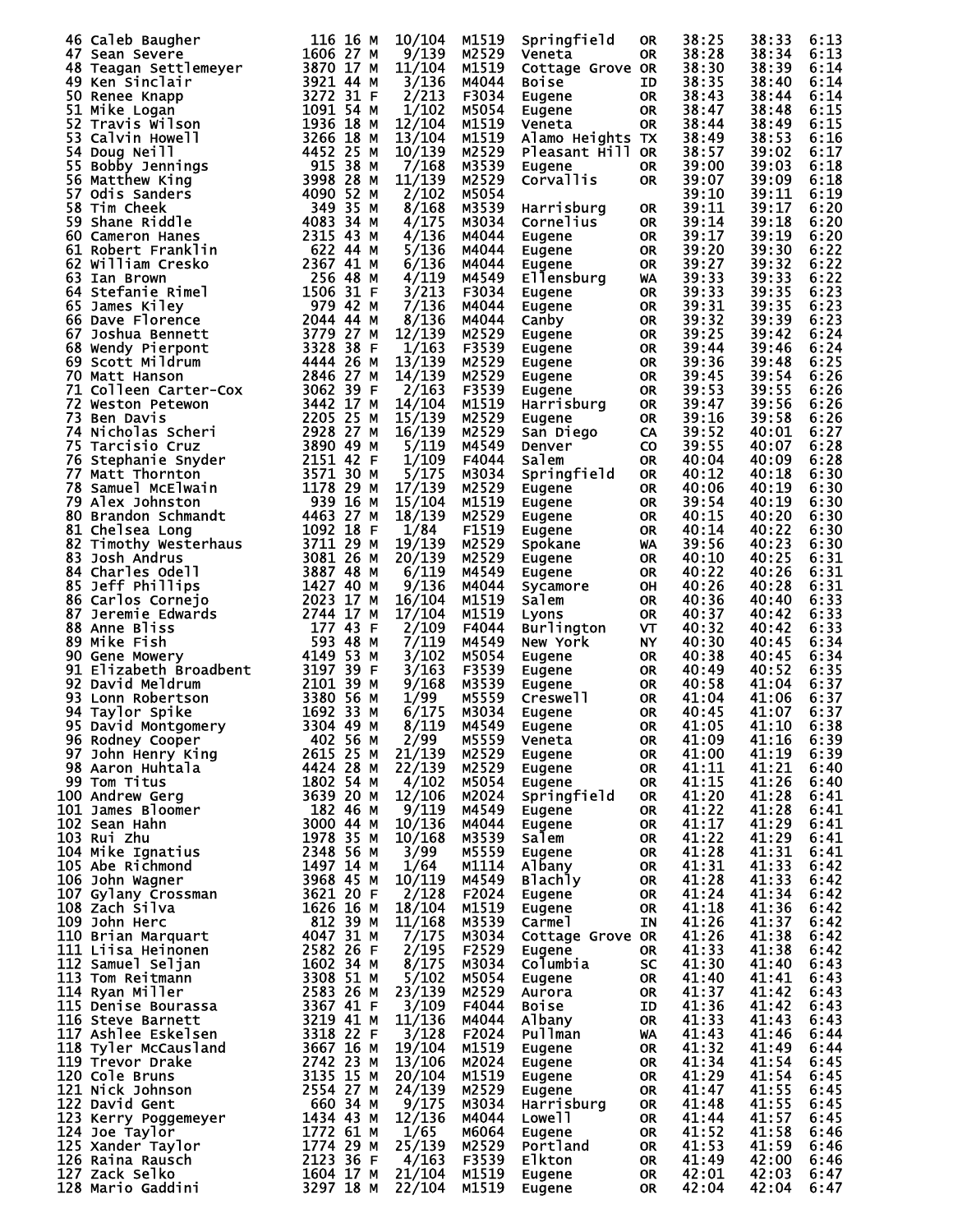|                                                                                                                                                                                                                                                        |             | 3/195  | F2529 | Portland                                          | 0R        | 41:54 | 42:04      | 6:47 |
|--------------------------------------------------------------------------------------------------------------------------------------------------------------------------------------------------------------------------------------------------------|-------------|--------|-------|---------------------------------------------------|-----------|-------|------------|------|
|                                                                                                                                                                                                                                                        |             | 12/168 | M3539 | Eugene                                            | OR.       | 41:54 | 42:06      | 6:47 |
|                                                                                                                                                                                                                                                        |             |        | M2024 |                                                   |           | 42:03 | 42:06      | 6:47 |
| 129 Rebecca Neilson<br>1307 26 Resign (1917)<br>1311 Marshalfi Curler<br>2448 244 MM Marshalfi Curler<br>1313 Greg Gibson<br>1313 Ben Herr (1918)<br>1338 Ban Hey James<br>1338 David Barrotth (1920 127 F. 1920 127 F. 1920 127 F. 1111 M             |             | 14/106 |       | Eugene                                            | OR.       |       |            |      |
|                                                                                                                                                                                                                                                        |             | 15/106 | M2024 | Eugene                                            | OR.       | 41:59 | 42:07      | 6:47 |
|                                                                                                                                                                                                                                                        |             | 6/102  | M5054 | wilsonville                                       | OR.       | 41:50 | 42:08      | 6:47 |
|                                                                                                                                                                                                                                                        |             | 23/104 | M1519 | Valencia                                          | CA.       | 41:59 | 42:09      | 6:47 |
|                                                                                                                                                                                                                                                        |             |        |       |                                                   |           |       |            |      |
|                                                                                                                                                                                                                                                        |             | 4/195  | F2529 | Salem                                             | OR.       | 42:06 | 42:09      | 6:47 |
|                                                                                                                                                                                                                                                        |             | 24/104 | M1519 | Sweet Home                                        | OR.       | 42:17 | 42:18      | 6:49 |
|                                                                                                                                                                                                                                                        |             | 5/163  | F3539 | Eugene                                            | OR.       | 42:19 | 42:24      | 6:50 |
|                                                                                                                                                                                                                                                        |             |        |       |                                                   |           |       |            |      |
|                                                                                                                                                                                                                                                        |             | 13/136 | M4044 | Eugene                                            | OR        | 42:06 | 42:25      | 6:50 |
|                                                                                                                                                                                                                                                        |             | 4/99   | M5559 | Eugene                                            | OR        | 42:16 | 42:36      | 6:52 |
|                                                                                                                                                                                                                                                        |             | 16/106 | M2024 | Eugene                                            | OR        | 42:33 | 42:42      | 6:53 |
|                                                                                                                                                                                                                                                        |             |        |       |                                                   |           |       |            |      |
|                                                                                                                                                                                                                                                        |             | 13/168 | M3539 | Springfield                                       | OR.       | 42:28 | 42:44      | 6:53 |
|                                                                                                                                                                                                                                                        |             | 25/104 | M1519 | Eugene                                            | <b>OR</b> | 42:36 | 42:45      | 6:53 |
|                                                                                                                                                                                                                                                        |             | 17/106 | M2024 | Eugene                                            | <b>OR</b> | 42:45 | 42:46      | 6:53 |
|                                                                                                                                                                                                                                                        |             |        |       |                                                   |           |       |            |      |
|                                                                                                                                                                                                                                                        |             | 26/104 | M1519 | Lantana                                           | TX.       | 42:39 | 42:48      | 6:54 |
|                                                                                                                                                                                                                                                        |             | 14/136 | M4044 | Oregon                                            | OR        | 42:44 | 42:49      | 6:54 |
|                                                                                                                                                                                                                                                        |             | 10/175 | M3034 | Eugene                                            | OR        | 42:36 | 42:50      | 6:54 |
|                                                                                                                                                                                                                                                        |             |        |       |                                                   |           |       |            |      |
|                                                                                                                                                                                                                                                        |             | 27/104 | M1519 | Eugene                                            | OR        | 42:44 | 42:52      | 6:54 |
|                                                                                                                                                                                                                                                        |             | 28/104 | M1519 | Eugene                                            | OR        | 42:35 | 42:53      | 6:54 |
|                                                                                                                                                                                                                                                        |             | 7/102  | M5054 | Eugene                                            | OR        | 42:51 | 42:54      | 6:55 |
|                                                                                                                                                                                                                                                        |             | 18/106 |       |                                                   |           | 42:49 |            |      |
|                                                                                                                                                                                                                                                        |             |        | M2024 | Springfield                                       | OR.       |       | 42:57      | 6:55 |
|                                                                                                                                                                                                                                                        |             | 15/136 | M4044 | Eugene                                            | OR.       | 42:45 | 42:58      | 6:55 |
|                                                                                                                                                                                                                                                        |             | 14/168 | M3539 | Cottage Grove OR                                  |           | 42:21 | 42:59      | 6:55 |
|                                                                                                                                                                                                                                                        |             |        |       |                                                   |           | 42:49 |            |      |
|                                                                                                                                                                                                                                                        |             | 15/168 | M3539 | Springfield                                       | <b>OR</b> |       | 42:59      | 6:56 |
|                                                                                                                                                                                                                                                        |             | 2/65   | M6064 | <b>Corvallis</b>                                  | <b>OR</b> | 42:54 | 43:02      | 6:56 |
|                                                                                                                                                                                                                                                        |             | 19/106 | M2024 | Eugene                                            | OR        | 42:07 | 43:03      | 6:56 |
|                                                                                                                                                                                                                                                        |             | 11/175 | M3034 |                                                   |           | 42:53 | 43:04      | 6:56 |
|                                                                                                                                                                                                                                                        |             |        |       | Eugene                                            | OR        |       |            |      |
|                                                                                                                                                                                                                                                        |             | 20/106 | M2024 | Eugene                                            | OR        | 42:56 | 43:05      | 6:56 |
|                                                                                                                                                                                                                                                        |             | 29/104 | M1519 | Eugene                                            | OR        | 42:55 | 43:06      | 6:57 |
|                                                                                                                                                                                                                                                        |             | 26/139 | M2529 |                                                   | <b>OR</b> | 42:47 | 43:09      | 6:57 |
|                                                                                                                                                                                                                                                        |             |        |       | Corvallis                                         |           |       |            |      |
|                                                                                                                                                                                                                                                        |             | 12/175 | M3034 | Portland                                          | <b>OR</b> | 42:49 | 43:12      | 6:57 |
|                                                                                                                                                                                                                                                        |             | 16/168 | M3539 | Springfield                                       | <b>OR</b> | 42:51 | 43:13      | 6:58 |
|                                                                                                                                                                                                                                                        |             | 30/104 | M1519 | Eugene                                            | <b>OR</b> | 42:57 | 43:15      | 6:58 |
|                                                                                                                                                                                                                                                        |             |        |       |                                                   |           |       |            |      |
|                                                                                                                                                                                                                                                        |             | 2/84   | F1519 | Eugene                                            | <b>OR</b> | 42:57 | 43:16      | 6:58 |
|                                                                                                                                                                                                                                                        |             | 5/99   | M5559 | Westlake                                          | OR.       | 42:58 | 43:16      | 6:58 |
|                                                                                                                                                                                                                                                        |             | 13/175 | M3034 | Davis                                             | <b>CA</b> | 43:01 | 43:17      | 6:58 |
|                                                                                                                                                                                                                                                        |             |        |       |                                                   |           |       |            |      |
|                                                                                                                                                                                                                                                        |             | 14/175 | M3034 | Eugene                                            | OR.       | 43:04 | 43:18      | 6:58 |
|                                                                                                                                                                                                                                                        |             | 21/106 | M2024 | Springfield                                       | <b>OR</b> | 43:03 | 43:19      | 6:59 |
|                                                                                                                                                                                                                                                        |             | 27/139 | M2529 | Portland                                          | OR.       | 43:07 | 43:19      | 6:59 |
|                                                                                                                                                                                                                                                        |             |        |       |                                                   |           |       |            |      |
|                                                                                                                                                                                                                                                        |             | 15/175 | M3034 | Eugene                                            | <b>OR</b> | 43:12 | 43:20      | 6:59 |
|                                                                                                                                                                                                                                                        |             | 28/139 | M2529 | Eugene                                            | OR        | 43:10 | 43:21      | 6:59 |
|                                                                                                                                                                                                                                                        |             | 16/175 | M3034 | Eugene                                            | OR.       | 43:17 | 43:22      | 6:59 |
|                                                                                                                                                                                                                                                        |             |        |       |                                                   |           |       |            |      |
|                                                                                                                                                                                                                                                        |             | 22/106 | M2024 | Eugene                                            | OR.       | 42:45 | 43:22      | 6:59 |
|                                                                                                                                                                                                                                                        |             | 17/168 | M3539 |                                                   | OR        | 43:17 | 43:22      | 6:59 |
|                                                                                                                                                                                                                                                        |             | 5/195  | F2529 |                                                   | OR        | 43:14 | 43:22      | 6:59 |
|                                                                                                                                                                                                                                                        |             | 29/139 | M2529 |                                                   |           |       |            |      |
|                                                                                                                                                                                                                                                        |             |        |       |                                                   | OR        | 43:14 | 43:22      | 6:59 |
|                                                                                                                                                                                                                                                        |             | 2/64   | M1114 | Eugene<br>Eugene<br>Eugene<br>Eugene<br>Sutherlin | OR        | 43:18 | 43:23      | 6:59 |
|                                                                                                                                                                                                                                                        |             | 17/175 | M3034 |                                                   | <b>OR</b> | 43:17 | 43:24      | 6:59 |
| 178 David Seaver                                                                                                                                                                                                                                       | $2242$ 43 M | 16/136 | M4044 | OR 43:12                                          |           |       | 43:24 7:00 |      |
|                                                                                                                                                                                                                                                        |             |        |       | Eugene                                            |           |       |            |      |
| 179 Jim Stark                                                                                                                                                                                                                                          | 3319 56 M   | 6/99   | M5559 | Springfield                                       | 0R        | 43:10 | 43:25      | 7:00 |
|                                                                                                                                                                                                                                                        |             | 11/119 | M4549 | Springfield                                       | OR.       | 43:13 | 43:26      | 7:00 |
|                                                                                                                                                                                                                                                        |             | 18/175 | M3034 | Eugene                                            | OR.       | 43:05 | 43:27      | 7:00 |
|                                                                                                                                                                                                                                                        |             |        |       |                                                   |           |       |            |      |
|                                                                                                                                                                                                                                                        |             | 17/136 | M4044 | Tampa                                             | FL.       | 42:49 | 43:28      | 7:00 |
|                                                                                                                                                                                                                                                        |             | 18/168 | M3539 | Springfield                                       | OR.       | 42:50 | 43:32      | 7:01 |
|                                                                                                                                                                                                                                                        |             | 23/106 | M2024 | Eugene                                            | OR.       | 42:52 | 43:33      | 7:01 |
| 178 David Seaver<br>179 Jim Stark<br>180 Andy Petersen<br>181 Ben McIntosh<br>182 Patrick Ellison<br>182 Patrick Ellison<br>183 Michael Smith<br>1659 35 41 M<br>185 Quincy Gill<br>186 Craig Winetrout<br>187 Bill Watkins<br>187 Bill Watkins<br>187 |             | 31/104 | M1519 | Eugene                                            | OR.       | 43:20 | 43:37      | 7:02 |
|                                                                                                                                                                                                                                                        |             |        |       |                                                   |           |       |            |      |
|                                                                                                                                                                                                                                                        |             | 18/136 | M4044 | Eugene                                            | OR        | 43:34 | 43:41      | 7:02 |
|                                                                                                                                                                                                                                                        |             | 7/99   | M5559 | <b>Eugene</b>                                     | OR        | 43:21 | 43:46      | 7:03 |
|                                                                                                                                                                                                                                                        |             | 3/84   | F1519 | weed                                              | <b>CA</b> | 43:32 | 43:50      | 7:04 |
|                                                                                                                                                                                                                                                        |             |        |       |                                                   |           |       | 43:52      |      |
|                                                                                                                                                                                                                                                        |             | 12/119 | M4549 | Eugene                                            | OR        | 43:46 |            | 7:04 |
|                                                                                                                                                                                                                                                        |             | 24/106 | M2024 | Eugene                                            | OR D      | 43:29 | 43:52      | 7:04 |
|                                                                                                                                                                                                                                                        |             | 25/106 | M2024 | Eugene                                            | OR        | 43:49 | 43:52      | 7:04 |
|                                                                                                                                                                                                                                                        |             | 32/104 | M1519 | Eugene                                            | OR D      | 43:44 | 43:57      | 7:05 |
|                                                                                                                                                                                                                                                        |             |        |       |                                                   |           |       |            |      |
|                                                                                                                                                                                                                                                        |             | 33/104 | M1519 | Eugene                                            | OR        | 43:51 | 43:57      | 7:05 |
|                                                                                                                                                                                                                                                        |             | 19/175 | M3034 | Tangent                                           | OR D      | 43:40 | 44:01      | 7:05 |
|                                                                                                                                                                                                                                                        |             | 3/64   | M1114 | Eugene                                            | OR D      | 43:46 | 44:02      | 7:06 |
|                                                                                                                                                                                                                                                        |             |        |       |                                                   |           |       |            |      |
|                                                                                                                                                                                                                                                        |             | 8/99   | M5559 | Lebanon                                           | OR        | 43:49 | 44:04      | 7:06 |
|                                                                                                                                                                                                                                                        |             | 4/213  | F3034 | Springfield                                       | OR        | 43:44 | 44:08      | 7:07 |
|                                                                                                                                                                                                                                                        |             | 13/119 | M4549 | Eugene                                            | OR        | 44:07 | 44:09      | 7:07 |
|                                                                                                                                                                                                                                                        |             |        |       |                                                   |           |       |            |      |
| <b>199 Andrew McCullough 2097 15 M</b><br>200 Phillip Williams 1926 43 M<br>201 Cary Hart 3335 46 M<br>202 Jonathan Riddle 1502 29 M                                                                                                                   |             | 34/104 | M1519 | Eugene                                            | OR.       | 43:57 | 44:11      | 7:07 |
|                                                                                                                                                                                                                                                        |             | 19/136 | M4044 | Eugene                                            | OR.       | 44:06 | 44:12      | 7:07 |
|                                                                                                                                                                                                                                                        |             | 14/119 | M4549 | Eugene                                            | OR.       | 44:06 | 44:12      | 7:07 |
| 202 Jonathan Riddle                                                                                                                                                                                                                                    | 1502 29 M   | 30/139 | M2529 |                                                   |           | 44:09 | 44:13      | 7:07 |
|                                                                                                                                                                                                                                                        |             |        |       | Cottage Grove OR                                  |           |       |            |      |
| 203 Harrison Satterwaite                                                                                                                                                                                                                               | 3179 15 M   | 35/104 | M1519 | Springfield                                       | OR.       | 43:50 | 44:15      | 7:08 |
| 204 Charlie Solomon                                                                                                                                                                                                                                    | 3026 48 F   | 1/93   | F4549 | Junction City OR                                  |           | 44:11 | 44:17      | 7:08 |
| 205 Chris Walkup                                                                                                                                                                                                                                       | 4389 41 M   | 20/136 | M4044 | Eugene                                            | OR.       | 43:32 | 44:17      | 7:08 |
|                                                                                                                                                                                                                                                        |             |        |       |                                                   |           |       |            |      |
| 206 Joe Swank                                                                                                                                                                                                                                          | 2157 31 M   | 20/175 | M3034 | Portland                                          | OR.       | 44:02 | 44:19      | 7:08 |
| 207 Jered Souder                                                                                                                                                                                                                                       | 3292 26 M   | 31/139 | M2529 | Eugene                                            | OR.       | 43:49 | 44:24      | 7:09 |
|                                                                                                                                                                                                                                                        | 2282 43 M   | 21/136 | M4044 | Eugene                                            | OR.       | 44:20 | 44:25      | 7:09 |
| <b>208 Frank Lupercio<br/>209 Jessie Switzer<br/>1088 July Creen</b>                                                                                                                                                                                   | 1763 33 F   |        |       |                                                   |           |       |            |      |
|                                                                                                                                                                                                                                                        |             | 5/213  | F3034 | Cedar Falls                                       | IA.       | 44:02 | 44:27      | 7:10 |
|                                                                                                                                                                                                                                                        | 707 51 M    | 8/102  | M5054 | Springfield                                       | OR.       | 44:19 | 44:27      | 7:10 |
| 211 Geoffrey Gill                                                                                                                                                                                                                                      | 674 36 M    | 19/168 | M3539 | Eugene                                            | 0R        | 44:12 | 44:27      | 7:10 |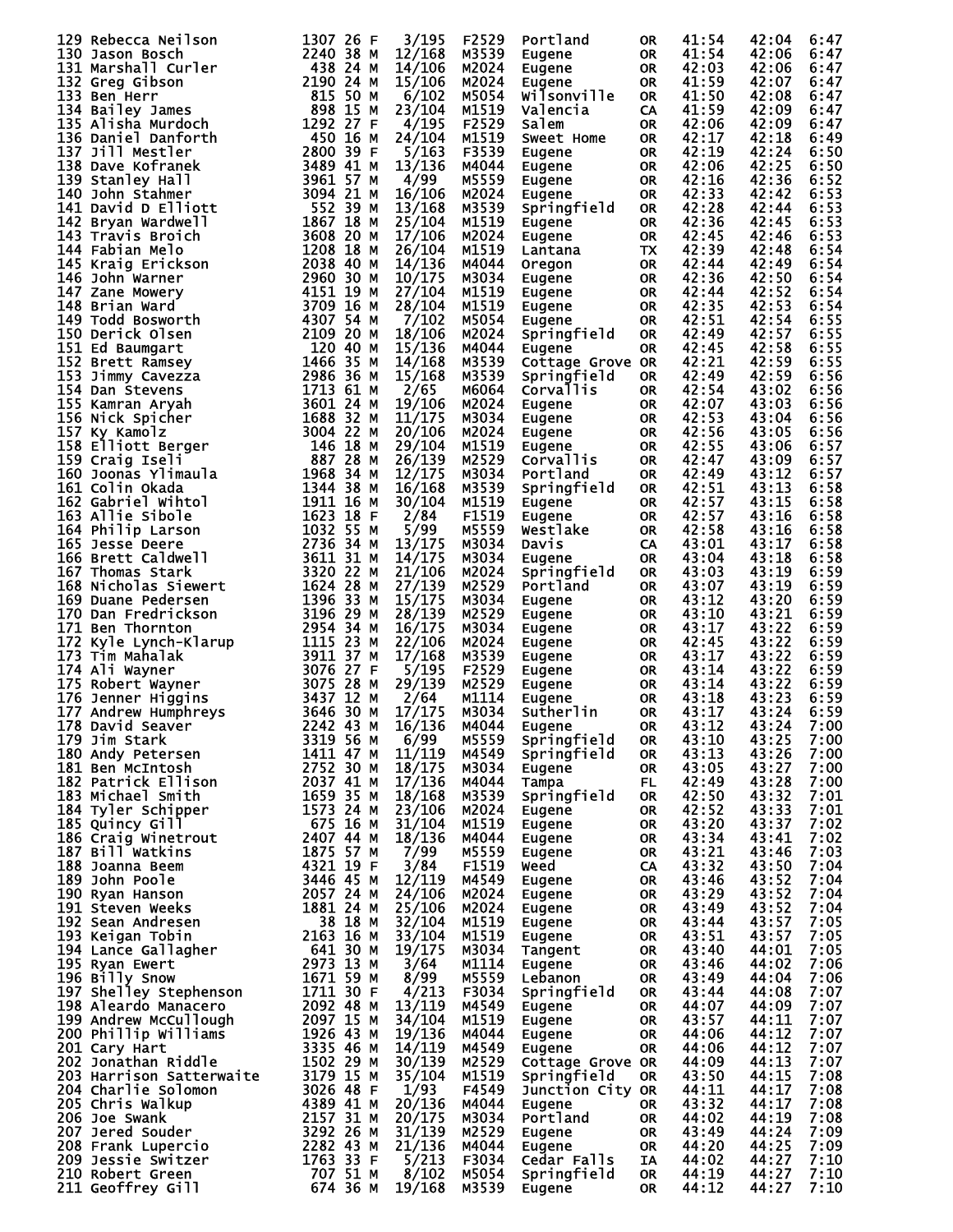|  | 212 Cam Martin         | 4220 16 M             | 36/104 | M1519 | Eugene           | <b>OR</b> | 44:16 | 44:29 | 7:10 |
|--|------------------------|-----------------------|--------|-------|------------------|-----------|-------|-------|------|
|  | 213 Troy Hanson        | 4420 40 M             | 22/136 | M4044 | Creswell         | <b>OR</b> | 43:56 | 44:29 | 7:10 |
|  | 214 Reece Larrabee     | 1030 15 M             | 37/104 | M1519 | Albany           | <b>OR</b> | 44:24 | 44:31 | 7:10 |
|  | 215 Trisha Kluge       | 2653 51 F             | 1/71   | F5054 |                  | <b>OR</b> | 44:12 | 44:32 | 7:10 |
|  |                        |                       |        |       | Eugene           |           |       |       |      |
|  | 216 Reid Shepard       | 4007 36 M             | 20/168 | M3539 | Eugene           | <b>OR</b> | 44:15 | 44:33 | 7:11 |
|  | 217 Patton Lewis       | 4198 35 M             | 21/168 | M3539 | <b>Beaverton</b> | <b>OR</b> | 44:17 | 44:33 | 7:11 |
|  | 218 Lauren Worth       | 3234 34 F             | 6/213  | F3034 | Eugene           | <b>OR</b> | 44:16 | 44:34 | 7:11 |
|  | 219 Chris Davis        | 2027 37 M             | 22/168 | M3539 | Springfield      | <b>OR</b> | 44:19 | 44:36 | 7:11 |
|  |                        |                       |        |       |                  |           |       |       |      |
|  | 220 Paul Scholtz       | 3690 23 M             | 26/106 | M2024 | Minneapolis      | <b>MN</b> | 44:10 | 44:37 | 7:11 |
|  | 221 Peter Block        | 3740 18 M             | 38/104 | M1519 | Eugene           | <b>OR</b> | 44:14 | 44:41 | 7:12 |
|  | 222 Darin Hlavinka     | 824 45 M              | 15/119 | M4549 | <b>Boise</b>     | ID        | 44:31 | 44:42 | 7:12 |
|  | 223 Tara Erickson      | 2039 37 F             | 6/163  | F3539 | Oregon           | 0R        | 44:33 | 44:48 | 7:13 |
|  |                        | 1160 29 M             |        |       |                  |           |       |       | 7:14 |
|  | 224 Steven Massingale  |                       | 32/139 | M2529 | Eugene           | 0R        | 44:31 | 44:52 |      |
|  | 225 Kyle Rumrey        | 2138 31 M             | 21/175 | M3034 | Eugene           | 0R        | 44:38 | 44:53 | 7:14 |
|  | 226 Mark Stroble       | 4048 43 M             | 23/136 | M4044 | Creswell         | <b>OR</b> | 44:42 | 44:53 | 7:14 |
|  | 227 Katie Zimmerlee    | 1982 28 F             | 6/195  | F2529 | Eugene           | <b>OR</b> | 44:44 | 44:55 | 7:14 |
|  | 228 Jeff Ostler        | 1371 55 M             | 9/99   | M5559 |                  | <b>OR</b> | 44:50 | 44:58 | 7:15 |
|  |                        |                       |        |       | Eugene           |           |       |       |      |
|  | 229 Olivia Johnson     | 935 18 F              | 4/84   | F1519 | Sweet Home       | <b>OR</b> | 44:45 | 44:59 | 7:15 |
|  | 230 David Elliot       | 2824 66 M             | 1/24   | M6569 | Creswell         | <b>OR</b> | 44:42 | 44:59 | 7:15 |
|  | 231 Vittorio Gaddini   | 636 19 м              | 39/104 | M1519 | Eugene           | <b>OR</b> | 44:56 | 45:00 | 7:15 |
|  | 232 Monica Anderson    | 2581 16 F             | 5/84   | F1519 | Eugene           | <b>OR</b> | 44:42 | 45:00 | 7:15 |
|  |                        |                       |        |       |                  |           |       |       |      |
|  | 233 Aaron Barnard      | 97 19 M               | 40/104 | M1519 | Eugene           | <b>OR</b> | 44:21 | 45:01 | 7:15 |
|  | 234 Rian Moore         | 1266 39 M             | 23/168 | M3539 | Portland         | <b>OR</b> | 44:42 | 45:01 | 7:15 |
|  | 235 Heidi Gori         | 696 19 F              | 6/84   | F1519 | Springfield      | <b>OR</b> | 44:44 | 45:02 | 7:15 |
|  | 236 James Headings     | 4185 41 M             | 24/136 | M4044 | Eugene           | <b>OR</b> | 44:47 | 45:05 | 7:16 |
|  | 237 Jackson Mestler    |                       |        | M1114 |                  |           |       |       |      |
|  |                        | 2801 13 M             | 4/64   |       | Eugene           | <b>OR</b> | 44:49 | 45:05 | 7:16 |
|  | 238 Brandon Chittim    | 355 16 M              | 41/104 | M1519 | Fall Creek       | <b>OR</b> | 44:58 | 45:06 | 7:16 |
|  | 239 Darin French       | 3123 15 M             | 42/104 | M1519 | Springfield      | <b>OR</b> | 44:53 | 45:09 | 7:16 |
|  | 240 Steve Mann         | 3749<br>34 M          | 22/175 | M3034 | Eugene           | <b>OR</b> | 44:10 | 45:11 | 7:17 |
|  | 241 Devin Bodeen       | 4357 21 M             | 27/106 | M2024 | Portland         | <b>OR</b> | 45:03 | 45:11 | 7:17 |
|  |                        |                       |        |       |                  |           |       |       |      |
|  | 242 Caitlin Goodman    | 2840 20 F             | 4/128  | F2024 | Eugene           | <b>OR</b> | 44:52 | 45:12 | 7:17 |
|  | 243 Teric Sargeant     | 3686 13 M             | 5/64   | M1114 | Springfield      | <b>OR</b> | 45:00 | 45:12 | 7:17 |
|  | 244 Katie O'Connell    | 1340<br>28 F          | 7/195  | F2529 | Portland         | <b>OR</b> | 45:05 | 45:18 | 7:18 |
|  | 245 Robert Carey       | 312 56 M              | 10/99  | M5559 | Eugene           | <b>OR</b> | 45:03 | 45:20 | 7:18 |
|  |                        |                       |        |       |                  |           |       |       | 7:18 |
|  | 246 Alfredo Velez      | 2338<br>35 M          | 24/168 | M3539 | Eugene           | <b>OR</b> | 44:39 | 45:21 |      |
|  | 247 Hans McKnight      | 3195 29 M             | 33/139 | M2529 | Eugene           | 0R        | 44:30 | 45:23 | 7:19 |
|  | 248 Mikel Rhodes       | 2340<br>33 M          | 23/175 | M3034 | Eugene           | <b>OR</b> | 44:53 | 45:23 | 7:19 |
|  | 249 Damian Moye        | 1285 23 M             | 28/106 | M2024 | Eugene           | 0R        | 45:06 | 45:24 | 7:19 |
|  | 250 Brian Leeson       | 3658 20 M             | 29/106 | M2024 |                  | <b>OR</b> | 45:06 | 45:25 | 7:19 |
|  |                        |                       |        |       | Eugene           |           |       |       |      |
|  | 251 Kris Jacobson      | 894 54 M              | 9/102  | M5054 | Medford          | <b>OR</b> | 45:18 | 45:26 | 7:19 |
|  | 252 Cristin Hulslander | 2368 41 F             | 4/109  | F4044 | Eugene           | <b>OR</b> | 45:15 | 45:26 | 7:19 |
|  | 253 Jason Kaminski     | 3651 28 M             | 34/139 | M2529 | Springfield      | <b>OR</b> | 45:12 | 45:28 | 7:19 |
|  | 254 Joseph Snyder      | 1673 27 M             | 35/139 | M2529 | Milwaukie        | <b>OR</b> | 45:17 | 45:29 | 7:20 |
|  |                        |                       |        |       |                  |           |       |       |      |
|  | 255 Wyatt Davis        | 2029 19 M             | 43/104 | M1519 | <b>Eugene</b>    | <b>OR</b> | 45:14 | 45:30 | 7:20 |
|  | 256 Joshua Gershom     | 661 17 M              | 44/104 | M1519 | Eugene           | 0R        | 45:14 | 45:31 | 7:20 |
|  | 257 Adriane Marcellus  | 3559 23 F             | 5/128  | F2024 | Eugene           | 0R        | 45:20 | 45:31 | 7:20 |
|  | 258 Steve Grube        | 719 49 M              | 16/119 | M4549 | Eugene           | 0R        | 45:27 | 45:33 | 7:20 |
|  |                        |                       |        |       |                  |           |       |       |      |
|  | 259 John Barry         | 2630 59 M             | 11/99  | M5559 | Eugene           | <b>OR</b> | 45:12 | 45:35 | 7:20 |
|  | 260 Kathryn Robinson   | 33 F<br>1516          | 7/213  | F3034 | Tigard           | <b>OR</b> | 45:06 | 45:36 | 7:21 |
|  | 261 Dileep Reddy       | 1477 23 M             | 30/106 | M2024 | Eugene           | <b>OR</b> | 44:43 | 45:37 | 7:21 |
|  | 262 Donny Bradetich    | 214 28 M              | 36/139 | M2529 | Portland         | <b>OR</b> | 45:28 | 45:38 | 7:21 |
|  |                        | 215 50 M              | 10/102 | M5054 |                  | <b>OR</b> | 45:29 | 45:39 | 7:21 |
|  | 263 Terry Bradetich    |                       |        |       | Springfield      |           |       |       |      |
|  | 264 Rutger Farry       | 3597 16 M             | 45/104 | M1519 | Eugene           | <b>OR</b> | 45:31 | 45:39 | 7:21 |
|  | 265 Lynn Swanson       | 3049 58 F             | 1/49   | F5559 | Cottage Grove OR |           | 45:26 | 45:39 | 7:21 |
|  | 266 Kristian Blackwell | 2003 25 M             | 37/139 | M2529 | Portland         | <b>OR</b> | 45:31 | 45:40 | 7:21 |
|  | 267 Ian Lake           | 1019 18 M             | 46/104 | M1519 | Wilsonville      | <b>OR</b> | 45:35 | 45:41 | 7:22 |
|  |                        |                       |        |       |                  |           |       |       |      |
|  | 268 Kd Solomon         | 3027 18 F             | 7/84   | F1519 | Junction City OR |           | 45:36 | 45:42 | 7:22 |
|  | 269 Brent Carbajal     | 309 48 M              | 17/119 | M4549 | <b>Burson</b>    | CA        | 45:27 | 45:45 | 7:22 |
|  | 270 Juan Welsh         | 3915 47 M             | 18/119 | M4549 | Eugene           | <b>OR</b> | 45:22 | 45:45 | 7:22 |
|  | 271 Jim Campbell       | 299 39 M              | 25/168 | M3539 | Cottage Grove OR |           | 45:43 | 45:48 | 7:23 |
|  | 272 John Beight        | 1997 43 M             | 25/136 | M4044 | Springfield      | <b>OR</b> | 45:00 | 45:50 | 7:23 |
|  |                        |                       |        |       |                  |           |       |       |      |
|  | 273 John Hall          | 2750 54 M             | 11/102 | M5054 | Eugene           | <b>OR</b> | 45:36 | 45:51 | 7:23 |
|  | 274 Steven Haga        | 730 19 M              | 47/104 | M1519 | Creswell         | <b>OR</b> | 45:35 | 45:54 | 7:24 |
|  | 275 Brandon Hopkins    | 4422 19 M             | 48/104 | M1519 | Eugene           | OR.       | 45:42 | 45:54 | 7:24 |
|  | 276 Sebastian Melo     | 1211 14 M             | 6/64   | M1114 | Lantana          | TX        | 45:46 | 45:54 | 7:24 |
|  | 277 Dan Bowers         | 212 25 M              | 38/139 | M2529 |                  | <b>OR</b> | 45:21 | 45:54 | 7:24 |
|  |                        |                       |        |       | Springfield      |           |       |       |      |
|  | 278 Elston Haywood     | 788 26 M              | 39/139 | M2529 | Portland         | <b>OR</b> | 45:51 | 45:55 | 7:24 |
|  | 279 Dan Simon          | 1628 25 M             | 40/139 | M2529 | Sacramento       | CA        | 45:24 | 45:55 | 7:24 |
|  | 280 Jason McMahan      | 1199 40 M             | 26/136 | M4044 | Eugene           | OR.       | 45:32 | 45:56 | 7:24 |
|  | 281 Justin Myers       | 1301 31 M             | 24/175 | M3034 | Eugene           | 0R        | 45:29 | 45:56 | 7:24 |
|  |                        |                       |        |       |                  |           |       |       |      |
|  | 282 Luke Hardy         | 759 22 M<br>1857 39 M | 31/106 | M2024 | Corvallis        | <b>OR</b> | 44:57 | 46:07 | 7:26 |
|  | 283 David Walko        |                       | 26/168 | M3539 | Eugene           | <b>OR</b> | 45:46 | 46:12 | 7:26 |
|  | 284 Melissa Haahr      | 725 21 F              | 6/128  | F2024 | Eugene           | <b>OR</b> | 45:50 | 46:13 | 7:27 |
|  | 285 Don Hardwick       | 757 55 M              | 12/99  | M5559 | Cottage Grove OR |           | 45:53 | 46:13 | 7:27 |
|  |                        | 992 42 M              | 27/136 |       |                  |           |       |       |      |
|  | 286 Eric Klinko        |                       |        | M4044 | Eugene           | OR.       | 45:48 | 46:14 | 7:27 |
|  | 287 Ken Reed           | 2995 47 M             | 19/119 | M4549 | Eugene           | 0R        | 46:00 | 46:15 | 7:27 |
|  | 288 Dan Clark          | 366 42 M              | 28/136 | M4044 | Veneta           | <b>OR</b> | 45:57 | 46:17 | 7:27 |
|  | 289 Molly Bohrer       | 196 16 F              | 8/84   | F1519 | Eugene           | OR.       | 46:05 | 46:18 | 7:27 |
|  | 290 Cameron Reese      | 1482 15 M             | 49/104 | M1519 | Eugene           | <b>OR</b> | 45:54 | 46:19 | 7:28 |
|  |                        | 1731 50 M             |        |       |                  |           |       |       |      |
|  | 291 Jerry Stromme      |                       | 12/102 | M5054 | Eugene           | 0R        | 46:00 | 46:21 | 7:28 |
|  | 292 Scott Bliss        | 178 42 M              | 29/136 | M4044 | Burlington       | <b>VT</b> | 46:02 | 46:21 | 7:28 |
|  | 293 Clinton Stayton    | 1704 41 M             | 30/136 | M4044 | Creswell         | <b>OR</b> | 46:05 | 46:23 | 7:28 |
|  | 294 Braeden Emrick     | 555 16 F              | 9/84   | F1519 | Eugene           | <b>OR</b> | 46:16 | 46:23 | 7:28 |
|  |                        |                       |        |       |                  |           |       |       |      |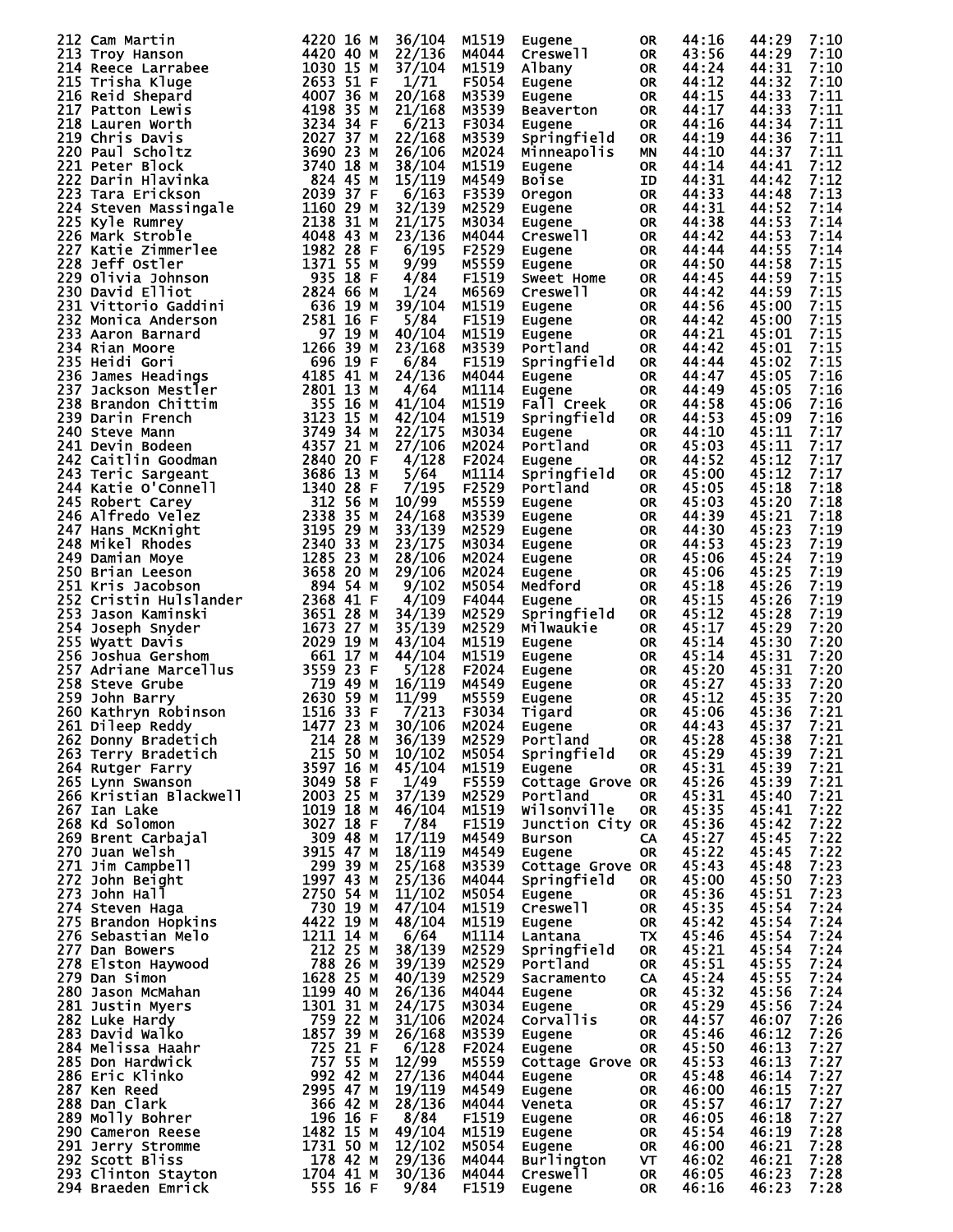|      | 295 Wayne Endicott                                                                                                                                                                                                                                                    | 2746 49 M              | 20/119 | M4549 | Springfield      | <b>OR</b> | 45:49 | 46:23          | 7:28 |
|------|-----------------------------------------------------------------------------------------------------------------------------------------------------------------------------------------------------------------------------------------------------------------------|------------------------|--------|-------|------------------|-----------|-------|----------------|------|
|      |                                                                                                                                                                                                                                                                       | 556 41 F               | 5/109  | F4044 | <b>Eugene</b>    | <b>OR</b> | 46:17 | 46:24          | 7:28 |
|      |                                                                                                                                                                                                                                                                       | 774<br>м               |        |       | Springfield      | <b>OR</b> | 45:59 | 46:27          | 7:29 |
|      |                                                                                                                                                                                                                                                                       | 4474 31 M              | 25/175 | M3034 | Thousand Oaks CA |           | 45:50 | 46:27          | 7:29 |
|      |                                                                                                                                                                                                                                                                       | 773 35 M               |        |       |                  |           |       |                | 7:29 |
|      |                                                                                                                                                                                                                                                                       |                        | 27/168 | M3539 | Springfield      | <b>OR</b> | 46:00 | 46:27          |      |
|      |                                                                                                                                                                                                                                                                       | 2849 34 M              | 26/175 | M3034 | Eugene           | <b>OR</b> | 45:51 | 46:27          | 7:29 |
|      |                                                                                                                                                                                                                                                                       | 2182 40 M              | 31/136 | M4044 | Eugene           | <b>OR</b> | 45:49 | 46:30          | 7:29 |
|      |                                                                                                                                                                                                                                                                       | 2873 40 F              | 6/109  | F4044 | Eugene           | <b>OR</b> | 45:41 | 46:30          | 7:29 |
|      |                                                                                                                                                                                                                                                                       | 1465 51 M              | 13/102 | M5054 | Sherwood         | <b>OR</b> | 45:40 | 46:32          | 7:30 |
|      |                                                                                                                                                                                                                                                                       |                        |        |       |                  |           |       |                |      |
|      |                                                                                                                                                                                                                                                                       | 3898 25 M              | 41/139 | M2529 | Eugene           | <b>OR</b> | 46:05 | 46:33          | 7:30 |
|      |                                                                                                                                                                                                                                                                       | 1918<br>26 M           | 42/139 | M2529 | Eugene           | <b>OR</b> | 45:51 | 46:33          | 7:30 |
|      |                                                                                                                                                                                                                                                                       | 1442 32 M              | 27/175 | M3034 | Eugene           | 0R        | 45:52 | 46:34          | 7:30 |
|      |                                                                                                                                                                                                                                                                       | 3708 21 M              | 32/106 | M2024 | Eugene           | <b>OR</b> | 46:04 | 46:36          | 7:30 |
|      |                                                                                                                                                                                                                                                                       | 1990<br>18 M           | 50/104 | M1519 |                  | <b>OR</b> | 46:24 | 46:38          | 7:31 |
|      |                                                                                                                                                                                                                                                                       |                        |        |       | Springfield      |           |       |                |      |
|      | 295 Wayne Endicott<br>296 Dani Emrick<br>297 Jared Hass<br>298 Tyson Ward<br>299 Jared Hass<br>300 Rodrigo Hidalgo<br>301 James Woodman<br>302 Erin Koss<br>303 Randy Ramp<br>304 Josh Yates<br>305 Dalen Willhite<br>306 Brad Powell<br>307 Wesley Thompson<br>308 B | 3553<br>32 M           | 28/175 | M3034 | Eugene           | <b>OR</b> | 46:23 | 46:38          | 7:31 |
|      | 310 Jeff Evers                                                                                                                                                                                                                                                        | 4236 49 M              | 21/119 | M4549 | <b>Rosewood</b>  | WA        | 45:54 | 46:39          | 7:31 |
|      | 311 Robert Schottman                                                                                                                                                                                                                                                  | 1587 67 M              | 2/24   | M6569 | Lake Oswego      | <b>OR</b> | 46:05 | 46:39          | 7:31 |
|      | 312 Richard Barnhart                                                                                                                                                                                                                                                  | 4093 60 M              | 3/65   | M6064 | Eugene           | <b>OR</b> | 46:02 | 46:41          | 7:31 |
|      |                                                                                                                                                                                                                                                                       |                        |        |       |                  |           |       |                |      |
|      | 313 Jonah Jellesed                                                                                                                                                                                                                                                    | 910 13 M               | 7/64   | M1114 | Eugene           | <b>OR</b> | 45:56 | 46:41          | 7:31 |
|      | 314 Jacob Shelton                                                                                                                                                                                                                                                     | 2933 13 M              | 8/64   | M1114 | Eugene           | 0R        | 46:22 | 46:42          | 7:31 |
|      | 315 Paul Shelton                                                                                                                                                                                                                                                      | 2937 49 M              | 22/119 | M4549 | Eugene           | <b>OR</b> | 46:22 | 46:42          | 7:31 |
|      | 316 Ruth Anne McCormack                                                                                                                                                                                                                                               | 2355 33 F              | 8/213  | F3034 | Eugene           | 0R        | 46:14 | 46:42          | 7:31 |
|      | 317 Terri Silliman                                                                                                                                                                                                                                                    | 1625 45 F              | 2/93   | F4549 |                  | <b>OR</b> | 46:27 | 46:43          | 7:32 |
|      |                                                                                                                                                                                                                                                                       |                        |        |       | Eugene           |           |       |                |      |
|      | 318 Kirk Linder                                                                                                                                                                                                                                                       | 1067 42 M              | 32/136 | M4044 | Lake Oswego      | <b>OR</b> | 46:38 | 46:45          | 7:32 |
|      | 319 Karen Louis White                                                                                                                                                                                                                                                 | 1900 47 F              | 3/93   | F4549 | Eugene           | <b>OR</b> | 46:30 | 46:46          | 7:32 |
|      | 320 Richard Wickizer                                                                                                                                                                                                                                                  | 1906 50 M              | 14/102 | M5054 | Camas            | WA        | 46:39 | 46:49          | 7:32 |
|      | 321 Joe Canale                                                                                                                                                                                                                                                        | 3409<br>62 M           | 4/65   | M6064 | Eugene           | <b>OR</b> | 46:26 | 46:50          | 7:33 |
|      |                                                                                                                                                                                                                                                                       |                        |        |       |                  |           |       |                |      |
|      | 322 Audrey Betenson                                                                                                                                                                                                                                                   | 159 30 F               | 9/213  | F3034 | Eugene           | 0R        | 46:24 | 46:52          | 7:33 |
|      | 323 Shannon Michael                                                                                                                                                                                                                                                   | 3999<br>39 F           | 7/163  | F3539 | Eugene           | <b>OR</b> | 46:40 | 46:53          | 7:33 |
|      | 324 Katie Heidt                                                                                                                                                                                                                                                       | 2417 34 F              | 10/213 | F3034 | Eugene           | <b>OR</b> | 46:19 | 46:53          | 7:33 |
|      | 325 Jeffrey Nyburg                                                                                                                                                                                                                                                    | 1336<br>39 M           | 28/168 | M3539 | MCMinnville      | <b>OR</b> | 46:16 | 46:54          | 7:33 |
|      |                                                                                                                                                                                                                                                                       | 925 31 M               | 29/175 | M3034 | <b>Bend</b>      | <b>OR</b> | 45:41 | 46:54          | 7:33 |
|      | 326 Casey Johnson                                                                                                                                                                                                                                                     |                        |        |       |                  |           |       |                |      |
|      | 327 Courtney Nixon                                                                                                                                                                                                                                                    | 1330 39 F              | 8/163  | F3539 | Eugene           | <b>OR</b> | 45:56 | 46:55          | 7:33 |
|      | 328 Paul Rea                                                                                                                                                                                                                                                          | 3077 46 M              | 23/119 | M4549 | Eugene           | <b>OR</b> | 46:40 | 46:56          | 7:34 |
|      | 329 Callan Coleman                                                                                                                                                                                                                                                    | 4163 42 M              | 33/136 | M4044 | Eugene           | <b>OR</b> | 46:23 | 46:57          | 7:34 |
|      | 330 Derrick Westover                                                                                                                                                                                                                                                  | 1892 45 M              | 24/119 | M4549 | Springfield      | <b>OR</b> | 46:35 | 46:57          | 7:34 |
|      |                                                                                                                                                                                                                                                                       |                        |        |       |                  |           |       |                |      |
|      | 331 Steven Linster                                                                                                                                                                                                                                                    | 1076<br>53 M           | 15/102 | M5054 | Springfield      | <b>OR</b> | 46:29 | 46:58          | 7:34 |
|      | 332 Blake Harrison                                                                                                                                                                                                                                                    | 767 21 M               | 33/106 | M2024 | Eugene           | <b>OR</b> | 46:55 | 47:00          | 7:34 |
| 333  | Jordan Rudinsky                                                                                                                                                                                                                                                       | 2136 18 M              | 51/104 | M1519 | Sisters          | <b>OR</b> | 46:51 | 47:01          | 7:34 |
|      | 334 Meghan Carr                                                                                                                                                                                                                                                       | 324 28 F               | 8/195  | F2529 | Santa Monica     | CA        | 46:46 | 47:01          | 7:34 |
|      |                                                                                                                                                                                                                                                                       | 2948 27 M              |        |       |                  |           |       |                |      |
|      | 335 Mark Tapp                                                                                                                                                                                                                                                         |                        | 43/139 | M2529 | Sprinfield       | <b>OR</b> | 46:27 | 47:01          | 7:34 |
|      | 336 Robert Chacon                                                                                                                                                                                                                                                     | 3617 20 M              | 34/106 | M2024 | Springfield      | <b>OR</b> | 46:54 | 47:03          | 7:35 |
| 337. | Mike Blystone                                                                                                                                                                                                                                                         | 186<br>37 M            | 29/168 | M3539 | Eugene           | <b>OR</b> | 44:44 | 47:04          | 7:35 |
|      | 338 Harold Leeson                                                                                                                                                                                                                                                     | 2210 62 M              | 5/65   | M6064 | Eugene           | <b>OR</b> | 46:42 | 47:05          | 7:35 |
|      | 339 Colton Gruber                                                                                                                                                                                                                                                     | 3220 17 M              | 52/104 | M1519 | Eugene           | <b>OR</b> | 46:51 | 47:05          | 7:35 |
|      |                                                                                                                                                                                                                                                                       |                        |        |       |                  |           |       |                |      |
|      | 340 Sarah Sherman                                                                                                                                                                                                                                                     | 3095 17 F              | 10/84  | F1519 | Blue River       | <b>OR</b> | 46:40 | 47:05          | 7:35 |
|      | 341 Serena Huestis                                                                                                                                                                                                                                                    | 865 26 F               | 9/195  | F2529 | Eugene           | <b>OR</b> | 46:46 | 47:06          | 7:35 |
|      | 342 Sergio Nava                                                                                                                                                                                                                                                       | 2760<br>М              |        |       | Eugene           | <b>OR</b> | 46:28 | 47:07          | 7:35 |
| 343. | Roxie Victorson                                                                                                                                                                                                                                                       | 1841 56 M              | 13/99  | M5559 | Springfield      | <b>OR</b> | 46:43 | 47:08          | 7:35 |
|      | 344 Martin Johnson                                                                                                                                                                                                                                                    | 3199 22 M              | 35/106 | M2024 |                  | OR        | 46:37 |                | 7:36 |
|      |                                                                                                                                                                                                                                                                       |                        |        |       | <b>Eugene</b>    |           |       | 47:09<br>47:10 |      |
|      | 345 Tyler H Anderson                                                                                                                                                                                                                                                  | 35 26 M                | 44/139 | M2529 | Springfield      | <b>OR</b> | 46:40 |                | 7:36 |
|      | 346 Gregory Spike                                                                                                                                                                                                                                                     | 1691 63 M              | 6/65   | M6064 | Eugene           | <b>OR</b> | 46:52 | 47:13          | 7:36 |
|      | 347 Gretchen Parker                                                                                                                                                                                                                                                   | 1378 36 F              | 9/163  | F3539 | Eugene           | <b>OR</b> | 46:34 | 47:15          | 7:37 |
|      | 348 Michael Holdt                                                                                                                                                                                                                                                     | 2064 37 M              | 30/168 | M3539 | Eugene           | <b>OR</b> | 47:10 | 47:15          | 7:37 |
|      | 349 Ron Apling                                                                                                                                                                                                                                                        | 2522 59 M              | 14/99  | M5559 |                  | <b>OR</b> | 47:02 | 47:16          | 7:37 |
|      |                                                                                                                                                                                                                                                                       |                        |        |       | Eugene           |           |       |                |      |
|      | 350 Sam Friedman                                                                                                                                                                                                                                                      | 629 46 м               | 25/119 | M4549 | Roseburg         | <b>OR</b> | 46:47 | 47:16          | 7:37 |
|      | 351 Jason Borrevik                                                                                                                                                                                                                                                    | 205 39 M               | 31/168 | M3539 | Eugene           | <b>OR</b> | 46:39 | 47:17          | 7:37 |
|      | 352 Ben Attanasio                                                                                                                                                                                                                                                     | 4012 26 M              | 45/139 | M2529 | Seattle          | <b>WA</b> | 46:54 | 47:18          | 7:37 |
|      | 353 Jeremy Williams                                                                                                                                                                                                                                                   | 3552 33 M              | 30/175 | M3034 | Eugene           | <b>OR</b> | 46:53 | 47:19          | 7:37 |
|      | 354 Joycelyne Jordan                                                                                                                                                                                                                                                  | 94735F                 | 10/163 | F3539 | Roseburg         | <b>OR</b> | 46:36 | 47:19          | 7:37 |
|      |                                                                                                                                                                                                                                                                       | 1273 40 M              |        |       |                  |           |       | 47:21          | 7:38 |
|      | 355 Clarke Morris                                                                                                                                                                                                                                                     |                        | 34/136 | M4044 | Eugene           | <b>OR</b> | 46:56 |                |      |
|      | 356 Tim Adair                                                                                                                                                                                                                                                         | 2700 31 M              | 31/175 | M3034 | Springfield      | <b>OR</b> | 47:10 | 47:22          | 7:38 |
|      | 357 Michael Mack                                                                                                                                                                                                                                                      | 1120 31 M              | 32/175 | M3034 | Eugene           | <b>OR</b> | 46:27 | 47:22          | 7:38 |
|      | 358 Keri Miller                                                                                                                                                                                                                                                       | 4268 29 F              | 10/195 | F2529 | Hazel Dell       | WA        | 47:06 | 47:24          | 7:38 |
|      | 359 Cody Perston                                                                                                                                                                                                                                                      | 2189 43 M              | 35/136 | M4044 | Junction City OR |           | 46:37 | 47:25          | 7:38 |
|      |                                                                                                                                                                                                                                                                       |                        |        |       |                  |           |       |                |      |
|      | 360 Robin Olofson                                                                                                                                                                                                                                                     | 4456 30 M              | 33/175 | M3034 | Eugene           | OR        | 47:22 | 47:26          | 7:38 |
|      | 361 Aaron Rauschert                                                                                                                                                                                                                                                   | 1475 34 M              | 34/175 | M3034 | Eugene           | <b>OR</b> | 47:08 | 47:27          | 7:39 |
|      | 362 Ben Bristol                                                                                                                                                                                                                                                       | 246 28 M               | 46/139 | M2529 | Halsey           | 0R        | 47:03 | 47:27          | 7:39 |
|      | 363 Sharon Rogers                                                                                                                                                                                                                                                     | 1520 49 F              | 4/93   | F4549 | Noti             | <b>OR</b> | 47:07 | 47:27          | 7:39 |
|      | 364 Laurie Meyer                                                                                                                                                                                                                                                      | 2440 32 F              | 11/213 | F3034 | Springfield      | <b>OR</b> | 47:06 | 47:28          | 7:39 |
|      |                                                                                                                                                                                                                                                                       |                        |        |       |                  |           |       |                |      |
|      | 365 Matt Olson                                                                                                                                                                                                                                                        | 1358 36 M<br>2358 19 M | 32/168 | M3539 | Springfield      | <b>OR</b> | 47:05 | 47:29          | 7:39 |
|      | 366 Nathaniel Michaud                                                                                                                                                                                                                                                 |                        | 53/104 | M1519 | Eugene           | <b>OR</b> | 47:18 | 47:30          | 7:39 |
|      | 367 Edwin St Clair                                                                                                                                                                                                                                                    | 4035 33 M              | 35/175 | M3034 | Eugene           | <b>OR</b> | 47:13 | 47:30          | 7:39 |
|      | 368 Joel Jellesed                                                                                                                                                                                                                                                     | 909 43 M               | 36/136 | M4044 | Eugene           | 0R        | 46:46 | 47:30          | 7:39 |
|      | 369 Kelsey Stilson                                                                                                                                                                                                                                                    | 3700 21 F              | 7/128  | F2024 |                  | <b>OR</b> | 47:13 | 47:31          | 7:39 |
|      |                                                                                                                                                                                                                                                                       |                        |        |       | Eugene           |           |       |                |      |
|      | 370 John Brandon                                                                                                                                                                                                                                                      | 2441 56 M              | 15/99  | M5559 | Eugene           | OR.       | 47:19 | 47:32          | 7:39 |
|      | 371 Darsy Olafson                                                                                                                                                                                                                                                     | 1346 35 M              | 33/168 | M3539 | Keizer           | <b>OR</b> | 46:19 | 47:33          | 7:40 |
|      | 372 Michele Gladieux                                                                                                                                                                                                                                                  | 3353 40 F              | 7/109  | F4044 | Eugene           | <b>OR</b> | 46:54 | 47:34          | 7:40 |
|      | 373 Maggie Eliot                                                                                                                                                                                                                                                      |                        | 11/195 | F2529 | Eugene           | <b>OR</b> | 47:18 | 47:37          | 7:40 |
|      | 374 Gary Oldham                                                                                                                                                                                                                                                       | 4014 28 F<br>2545 51 M | 16/102 | M5054 |                  | OR.       | 47:12 | 47:38          | 7:40 |
|      |                                                                                                                                                                                                                                                                       |                        |        |       | Eugene           |           |       |                |      |
|      | 375 Reilly Bloomer                                                                                                                                                                                                                                                    | 183 14 M               | 9/64   | M1114 | Eugene           | <b>OR</b> | 46:58 | 47:38          | 7:40 |
|      | 376 Tim Clevenger                                                                                                                                                                                                                                                     | 2228 47 M              | 26/119 | M4549 | Eugene           | OR.       | 47:15 | 47:39          | 7:40 |
|      | 377 Jeni Fellman                                                                                                                                                                                                                                                      | 3413 38 F              | 11/163 | F3539 | <b>Eugene</b>    | <b>OR</b> | 47:13 | 47:39          | 7:41 |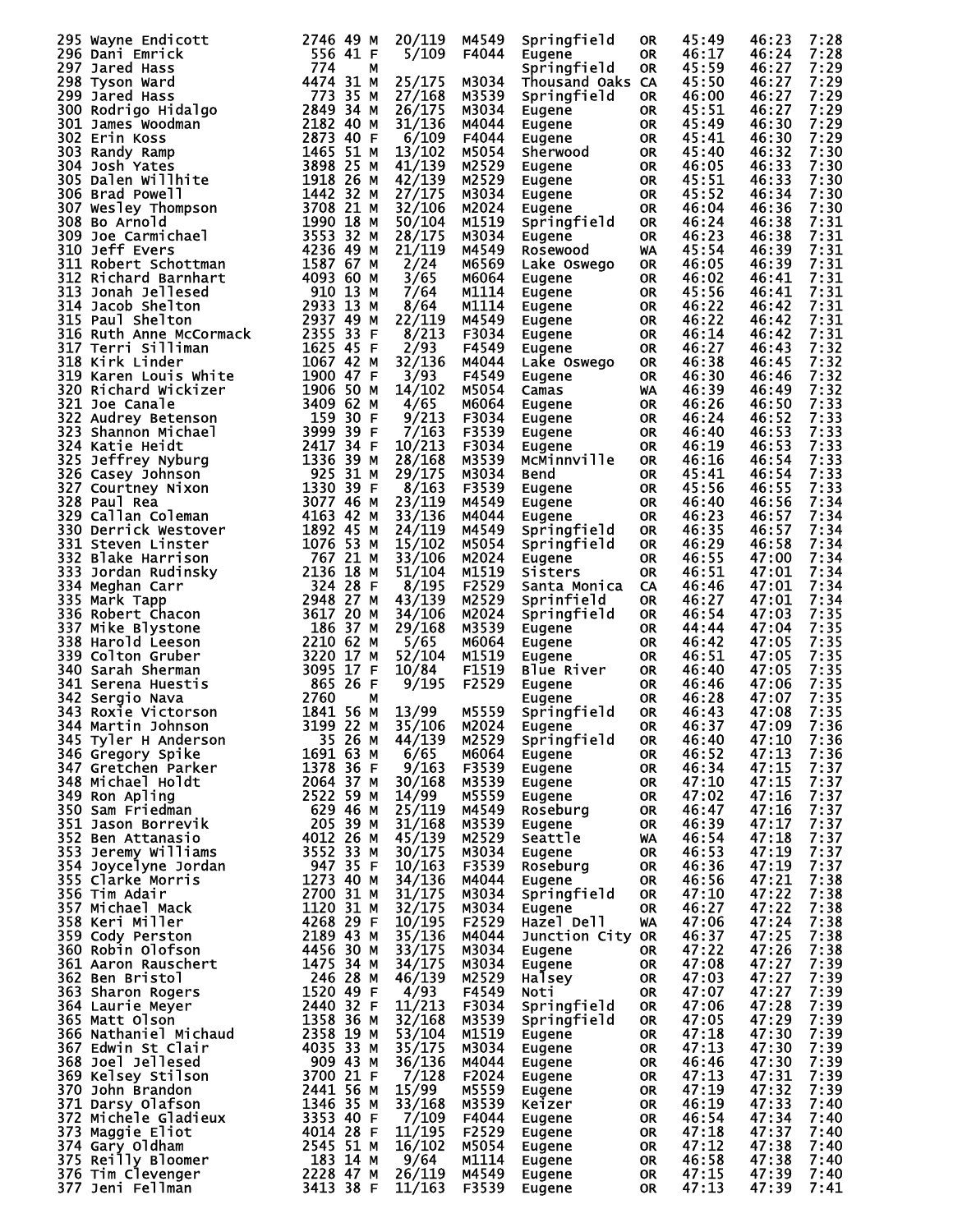|                                                                                                                                                                                                                                                        |                        | 37/136         | M4044          | Pleasant Hill OR   |            | 47:23          | 47:39          | 7:41         |
|--------------------------------------------------------------------------------------------------------------------------------------------------------------------------------------------------------------------------------------------------------|------------------------|----------------|----------------|--------------------|------------|----------------|----------------|--------------|
|                                                                                                                                                                                                                                                        |                        | 34/168         | M3539          | Eugene             | OR.        | 47:16          | 47:42          | 7:41         |
| 378 Ryota Sugitani<br>1739 41 M<br>380 Ray Adamic 1739 41 M<br>380 Ray Adamic 1549 39<br>1818 Ben Smucker 1664 19 M<br>382 Steve Kuhn<br>1863 Travis Hughes 1870 31 M<br>383 Travis Hughes 1870 31 M<br>385 Michael Harris 2578 344 M<br>385 St        |                        | 16/99          | M5559          | <b>Corvallis</b>   | <b>OR</b>  | 47:33          | 47:43          | 7:41         |
|                                                                                                                                                                                                                                                        |                        | 54/104         | M1519          | Junction City OR   |            | 47:32          | 47:43          | 7:41         |
|                                                                                                                                                                                                                                                        |                        | 36/175         | M3034          | Eugene             | OR.        | 46:08          | 47:43          | 7:41         |
|                                                                                                                                                                                                                                                        |                        |                |                |                    |            | 47:27          |                | 7:41         |
|                                                                                                                                                                                                                                                        |                        | 37/175         | M3034          | Eugene             | OR         |                | 47:45          |              |
|                                                                                                                                                                                                                                                        |                        | 38/175         | M3034          | Chicago            | IL.        | 47:33          | 47:45          | 7:42         |
|                                                                                                                                                                                                                                                        |                        | 12/213         | F3034          | Eugene             | OR.        | 46:56          | 47:49          | 7:42         |
|                                                                                                                                                                                                                                                        |                        | 13/213         | F3034          | Grants Pass        | OR.        | 47:30          | 47:50          | 7:42         |
|                                                                                                                                                                                                                                                        |                        | 17/99          | M5559          | Eugene             | OR.        | 47:38          | 47:51          | 7:42         |
|                                                                                                                                                                                                                                                        |                        | 47/139         |                |                    |            | 47:21          |                | 7:43         |
|                                                                                                                                                                                                                                                        |                        |                | M2529          | Diamond Bar        | <b>CA</b>  |                | 47:52          |              |
|                                                                                                                                                                                                                                                        |                        | 18/99          | M5559          | Eugene             | OR.        | 47:33          | 47:52          | 7:43         |
|                                                                                                                                                                                                                                                        |                        | 35/168         | M3539          | Eugene             | OR.        | 47:42          | 47:56          | 7:43         |
|                                                                                                                                                                                                                                                        |                        | 14/213         | F3034          | Eugene             | OR.        | 47:32          | 47:58          | 7:44         |
|                                                                                                                                                                                                                                                        |                        | 12/195         | F2529          | Salem              | OR.        | 47:46          | 47:59          | 7:44         |
|                                                                                                                                                                                                                                                        |                        | 10/64          | M1114          |                    |            | 47:53          | 47:59          | 7:44         |
|                                                                                                                                                                                                                                                        |                        |                |                | Eugene             | OR.        |                |                |              |
|                                                                                                                                                                                                                                                        |                        | 19/99          | M5559          | Eugene             | OR.        | 47:31          | 48:01          | 7:44         |
|                                                                                                                                                                                                                                                        |                        | 27/119         | M4549          | Lebanon            | OR.        | 47:21          | 48:03          | 7:44         |
|                                                                                                                                                                                                                                                        |                        | 39/175         | M3034          | Eugene             | OR.        | 47:49          | 48:04          | 7:45         |
|                                                                                                                                                                                                                                                        |                        | 40/175         | M3034          | Eugene             | OR.        | 47:04          | 48:04          | 7:45         |
|                                                                                                                                                                                                                                                        |                        | 13/195         | F2529          | Milwaukie          |            | 47:30          | 48:05          | 7:45         |
|                                                                                                                                                                                                                                                        |                        |                |                |                    | OR.        |                |                |              |
|                                                                                                                                                                                                                                                        |                        | 38/136         | M4044          | Cambridge          | MA         | 47:25          | 48:05          | 7:45         |
|                                                                                                                                                                                                                                                        |                        | 48/139         | M2529          | Eugene             | <b>OR</b>  | 47:28          | 48:08          | 7:45         |
|                                                                                                                                                                                                                                                        |                        | 39/136         | M4044          | McMinnville        | OR         | 47:26          | 48:09          | 7:45         |
|                                                                                                                                                                                                                                                        |                        | 41/175         | M3034          | Eugene             | <b>OR</b>  | 47:26          | 48:10          | 7:46         |
|                                                                                                                                                                                                                                                        |                        | 15/213         | F3034          | Eugene             | OR .       | 47:30          | 48:11          | 7:46         |
|                                                                                                                                                                                                                                                        |                        |                |                |                    |            |                |                |              |
|                                                                                                                                                                                                                                                        |                        | 28/119         | M4549          | Creswell           | OR.        | 47:56          | 48:11          | 7:46         |
|                                                                                                                                                                                                                                                        |                        | 36/168         | M3539          | Salem              | OR.        | 47:54          | 48:12          | 7:46         |
|                                                                                                                                                                                                                                                        |                        | 14/195         | F2529          | Eugene             | OR.        | 47:48          | 48:13          | 7:46         |
|                                                                                                                                                                                                                                                        |                        | 16/213         | F3034          | Portland           | OR.        | 47:35          | 48:14          | 7:46         |
|                                                                                                                                                                                                                                                        |                        |                |                |                    |            |                |                |              |
|                                                                                                                                                                                                                                                        |                        | 17/102         | M5054          | Eugene             | OR         | 47:40          | 48:15          | 7:46         |
|                                                                                                                                                                                                                                                        |                        | 36/106         | M2024          | Eugene             | OR.        | 48:01          | 48:15          | 7:46         |
|                                                                                                                                                                                                                                                        |                        | 42/175         | M3034          | Eugene             | OR.        | 47:00          | 48:17          | 7:47         |
|                                                                                                                                                                                                                                                        |                        | 8/109          | F4044          | Springfield        | OR.        | 48:01          | 48:17          | 7:47         |
|                                                                                                                                                                                                                                                        |                        | 43/175         | M3034          | Eugene             | OR.        | 47:26          | 48:17          | 7:47         |
|                                                                                                                                                                                                                                                        |                        |                |                |                    |            |                |                | 7:47         |
|                                                                                                                                                                                                                                                        |                        | 55/104         | M1519          | Aurora             | CO.        | 47:59          | 48:18          |              |
|                                                                                                                                                                                                                                                        |                        | 56/104         | M1519          | Eugene             | OR.        | 47:27          | 48:20          | 7:47         |
|                                                                                                                                                                                                                                                        |                        | 37/168         | M3539          | Veneta             | OR.        | 43:24          | 48:20          | 7:47         |
|                                                                                                                                                                                                                                                        |                        |                |                | Eugene             | OR.        | 47:21          | 48:21          | 7:47         |
|                                                                                                                                                                                                                                                        |                        | 44/175         | M3034          | Eugene             | OR.        | 47:27          | 48:22          | 7:47         |
|                                                                                                                                                                                                                                                        |                        |                |                |                    |            | 46:57          | 48:24          | 7:48         |
|                                                                                                                                                                                                                                                        |                        | 45/175         | M3034          | Eugene             | OR.        |                |                |              |
|                                                                                                                                                                                                                                                        |                        | 9/109          | F4044          | Springfield        | OR.        | 48:07          | 48:24          | 7:48         |
| 420 Kevin Mullerleile<br>421 John Thompson<br>422 Timothy Duringer<br>423 Adam Welly<br>423 Adam Welly<br>424 Scott Young<br>425 Rachel Miller<br>426 Boris Dolin<br>426 Rompson<br>427 Todd Thompson<br>427 Todd Thompson<br>427 Todd Thompson<br>427 | 1290 34 M              | 46/175         | M3034          | Eugene             | OR.        | 47:40          | 48:25          | 7:48         |
|                                                                                                                                                                                                                                                        |                        | 40/136         | M4044          | Eugene             | OR.        | 48:02          | 48:25          | 7:48         |
|                                                                                                                                                                                                                                                        |                        | 47/175         | M3034          | <b>Brownsville</b> | OR.        | 47:11          | 48:26          | 7:48         |
|                                                                                                                                                                                                                                                        |                        | 37/106         | M2024          |                    | <b>OR</b>  | 47:27          | 48:27          | 7:48         |
|                                                                                                                                                                                                                                                        |                        |                |                | Eugene             |            |                |                |              |
|                                                                                                                                                                                                                                                        |                        | 29/119         | M4549          | Port Coquitla BC   |            | 48:09          | 48:29          | 7:49         |
|                                                                                                                                                                                                                                                        |                        | 17/213         | F3034          | Cottage Grove OR   |            | 47:36          | 48:29          | 7:49         |
|                                                                                                                                                                                                                                                        |                        | 48/175         | M3034          | Eugene             | OR.        | 47:55          | 48:30          | 7:49         |
| 427 Todd Thompson 1792 48 M                                                                                                                                                                                                                            |                        | 30/119         | M4549          | Springfield OR     |            | 48:12          | 48:31          | 7:49         |
| 428 Peter MCMillan                                                                                                                                                                                                                                     | 4231 20 M              | 38/106         | M2024          | Corvallis          | 0R         | 48:03          | 48:33          | 7:49         |
|                                                                                                                                                                                                                                                        |                        |                |                |                    |            |                |                |              |
| 429 Ulrich Mayr                                                                                                                                                                                                                                        | 3943<br>М              |                |                | Eugene             | OR         | 47:37          | 48:34          | 7:49         |
| 430 Larry Williams                                                                                                                                                                                                                                     | 1924 75 M              | 1/5            | M7579          | Springfield        | OR.        | 48:30          | 48:35          | 7:49         |
| 431 Rex Hoffman                                                                                                                                                                                                                                        | 3052 31 M              | 49/175 M3034   |                | Eugene             | OR.        | 47:24          | 48:36          | 7:50         |
| 432 Byron Garrow                                                                                                                                                                                                                                       | 2258 26 M              | 49/139         | M2529          | Eugene             | OR.        | 48:20          | 48:39          | 7:50         |
| 433 Erik Colloran                                                                                                                                                                                                                                      | 2616 26 M              | 50/139         | M2529          | Eugene             | OR.        | 48:11          | 48:40          | 7:50         |
| 434 Michael Caley                                                                                                                                                                                                                                      | 2493 64 M              |                | M6064          |                    |            | 48:09          | 48:40          | 7:50         |
|                                                                                                                                                                                                                                                        |                        | 7/65           |                | Eugene             | OR         |                |                |              |
| 435 Michael Kraynyak<br>436 Noah Lininger                                                                                                                                                                                                              | 997 35 M               | 38/168         | M3539          | Eugene             | OR         | 47:46          | 48:42          | 7:51         |
|                                                                                                                                                                                                                                                        | 4437 15 M              | 57/104         | M1519          | Eugene             | OR         | 48:26          | 48:42          | 7:51         |
| 437 Hunter Frank                                                                                                                                                                                                                                       | 621 15 M               | 58/104         | M1519          | Eugene             | OR         | 48:34          | 48:43          | 7:51         |
| 438 Scot Langford                                                                                                                                                                                                                                      | 3321 36 M              | 39/168         | M3539          | Eugene             | OR         | 48:20          | 48:43          | 7:51         |
| 439 David Straub                                                                                                                                                                                                                                       | 3701 39 M              | 40/168         | M3539          | Coburg             | OR         | 48:15          | 48:43          | 7:51         |
| 440 Ben Adair                                                                                                                                                                                                                                          |                        |                |                |                    |            |                |                |              |
| 440 Ben Adair<br>441 Devin Thompson<br>442 Erik Halme<br>443 Amanda Hatch                                                                                                                                                                              | 4279 24 M<br>2523 42 M | 39/106         | M2024          | Eugene             | OR         | 47:39          | 48:44          | 7:51         |
|                                                                                                                                                                                                                                                        |                        | 41/136         | M4044          | Springfield        | OR         | 48:02          | 48:45          | 7:51         |
|                                                                                                                                                                                                                                                        | 3751 32 M              | 50/175         | M3034          | Eugene             | OR.        | 48:16          | 48:46          | 7:51         |
|                                                                                                                                                                                                                                                        | 3022 28 F              | 15/195         | F2529          | Eugene             | OR         | 48:38          | 48:46          | 7:51         |
| 444 Kara Andrus                                                                                                                                                                                                                                        | 39 35 F<br>1797 42 F   | 12/163         | F3539          | Springfield        | OR.        | 48:07          | 48:48          | 7:52         |
|                                                                                                                                                                                                                                                        |                        |                |                |                    |            |                |                |              |
| 445 Anne Tiger-Days<br>446 Gary Smith<br>447 Josiah Sheehan                                                                                                                                                                                            |                        | 10/109         | F4044          | <b>Brooklyn</b>    | NY .       | 47:55          | 48:49          | 7:52         |
|                                                                                                                                                                                                                                                        | 1651 58 M              | 20/99          | M5559          | Eugene             | OR.        | 48:25          | 48:49          | 7:52         |
|                                                                                                                                                                                                                                                        | 1608 36 M              | 41/168         | M3539          | Eugene             | OR .       | 48:22          | 48:50          | 7:52         |
| 448 Kate Stephensen                                                                                                                                                                                                                                    | 3200 28 F              | 16/195         | F2529          | Eugene             | OR         | 48:31          | 48:52          | 7:52         |
| 449 Gregory Gill                                                                                                                                                                                                                                       | 3982 35 M              | 42/168         | M3539          | Eugene             | OR .       | 48:15          | 48:52          | 7:52         |
| 450 Tate Jacobson                                                                                                                                                                                                                                      |                        |                | M1519          | Medford            |            | 48:45          | 48:53          | 7:52         |
|                                                                                                                                                                                                                                                        | 895 17 M               | 59/104         |                |                    | OR .       |                |                |              |
| 451 Cress Bates                                                                                                                                                                                                                                        | 3255 58 M              | 21/99          | M5559          | Eugene             | OR         | 48:29          | 48:54          | 7:53         |
| 452 Mark Ruckwardt                                                                                                                                                                                                                                     | 1530 44 M              | 42/136         | M4044          | Eugene             | OR.        | 48:23          | 48:54          | 7:53         |
| 453 Brian Schnoor                                                                                                                                                                                                                                      | 1582 37 M              | 43/168         | M3539          | Eugene             | OR .       | 48:45          | 48:55          | 7:53         |
| 454 Matt Johnson                                                                                                                                                                                                                                       | 3874 29 M              | 51/139         | M2529          | Tigard             | OR.        | 48:25          | 48:56          | 7:53         |
| 455 Kenny Taylor                                                                                                                                                                                                                                       | 3963 28 M              | 52/139         | M2529          |                    | OR .       | 48:14          | 48:57          | 7:53         |
|                                                                                                                                                                                                                                                        |                        |                |                | Eugene             |            |                |                |              |
| 456 Dan Smith                                                                                                                                                                                                                                          | 1650 55 M              | 22/99          | M5559          | Corvallis          | OR.        | 48:21          | 48:58          | 7:53         |
| 457 Benjamin Shlesinger                                                                                                                                                                                                                                | 1615 14 M              | 11/64          | M1114          | Eugene             | OR .       | 48:45          | 48:59          | 7:53         |
|                                                                                                                                                                                                                                                        |                        |                |                |                    |            | 48:43          | 49:02          | 7:54         |
|                                                                                                                                                                                                                                                        |                        |                | M1519          | Veneta             | OR.        |                |                |              |
| 458 Rudy Clark                                                                                                                                                                                                                                         | 368 17 M               | 60/104         |                |                    |            |                |                |              |
| 459 Gerald Barker<br>460 Norman Mesman                                                                                                                                                                                                                 | 96 62 M<br>2614 45 M   | 8/65<br>31/119 | M6064<br>M4549 | Eugene<br>Eugene   | OR.<br>OR. | 48:17<br>48:54 | 49:04<br>49:05 | 7:54<br>7:54 |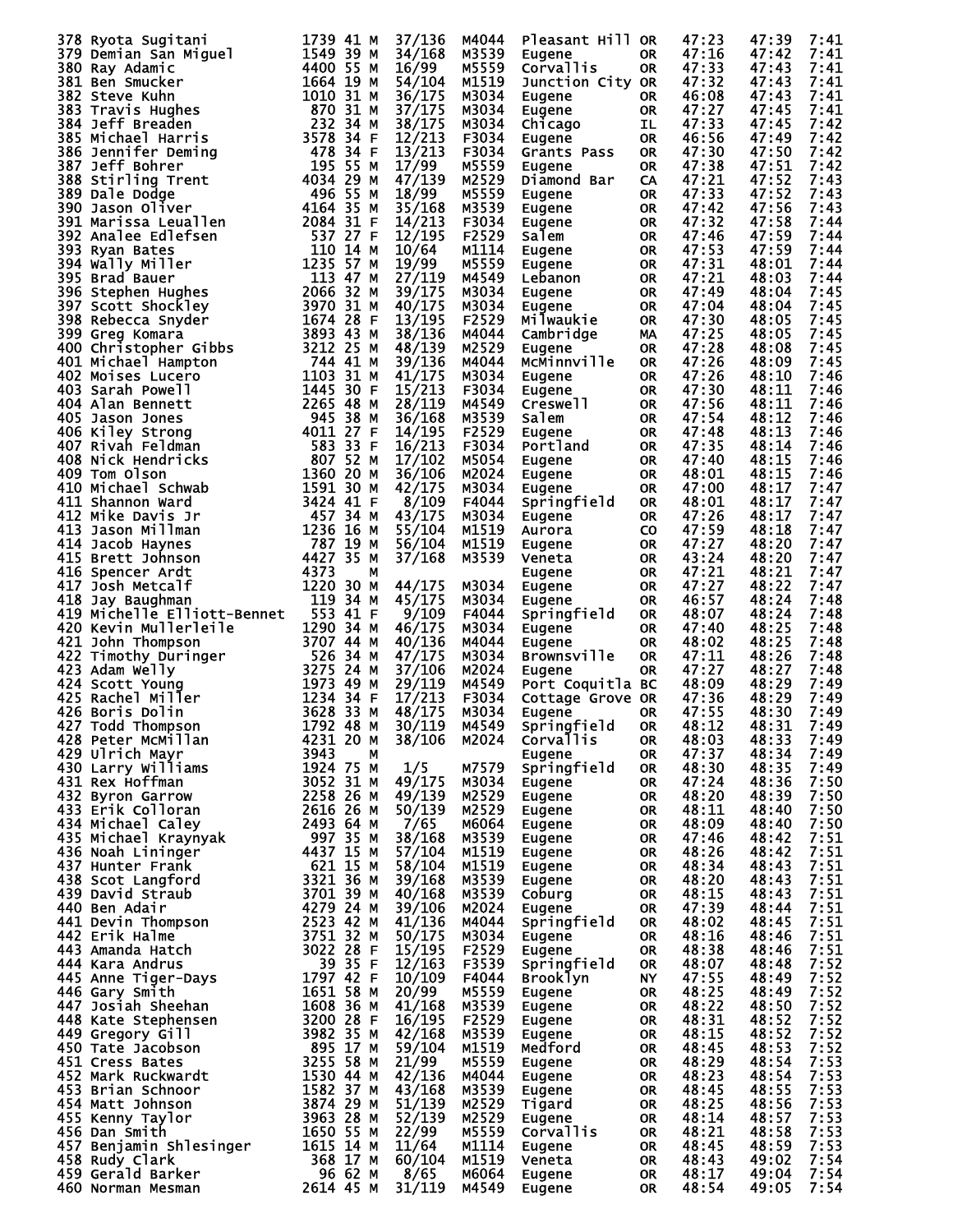| 461 Jacob Pew                                                                                                                                                                                                                                        | 2910 20 M              |        | M2024 | Ashland          |           | 48:11 | 49:05          | 7:54 |
|------------------------------------------------------------------------------------------------------------------------------------------------------------------------------------------------------------------------------------------------------|------------------------|--------|-------|------------------|-----------|-------|----------------|------|
|                                                                                                                                                                                                                                                      |                        | 40/106 |       |                  | <b>OR</b> |       |                |      |
| 462 Elisabeth Reed                                                                                                                                                                                                                                   | 2127 19 F              | 11/84  | F1519 | Eugene           | <b>OR</b> | 48:37 | 49:06          | 7:55 |
| 463 Andrew Henry                                                                                                                                                                                                                                     | 2062 19 M              | 61/104 | M1519 | Eugene           | <b>OR</b> | 48:37 | 49:06          | 7:55 |
| 464 Corey Alston                                                                                                                                                                                                                                     | 25 28 M                | 53/139 | M2529 | Portland         | <b>OR</b> | 47:37 | 49:07          | 7:55 |
| 465 Lloyd Hamilton                                                                                                                                                                                                                                   | 2437 56 M              | 23/99  | M5559 | Eugene           | <b>OR</b> | 48:31 | 49:08          | 7:55 |
| 466 Mitchell Olson                                                                                                                                                                                                                                   | 1359 18 M              | 62/104 | M1519 | Keizer           | <b>OR</b> | 48:57 | 49:09          | 7:55 |
|                                                                                                                                                                                                                                                      | 3666 14 F              |        | F1114 |                  |           | 48:04 | 49:10          |      |
| 467 Mackenzie McCausland                                                                                                                                                                                                                             |                        | 1/38   |       | Eugene           | <b>OR</b> |       |                | 7:55 |
| 468 Tim Harris Caceres                                                                                                                                                                                                                               | 3536 53 M              | 18/102 | M5054 | Eugene           | <b>OR</b> | 48:31 | 49:11          | 7:55 |
| 469 McKinney Robert                                                                                                                                                                                                                                  | 1510 41 M              | 43/136 | M4044 | Springfield      | <b>OR</b> | 48:37 | 49:11          | 7:55 |
| 470 Eric Perry                                                                                                                                                                                                                                       | 3747 35 M              | 44/168 | M3539 | Eugene           | <b>OR</b> | 47:42 | 49:13          | 7:56 |
| 471 Chris Jordan                                                                                                                                                                                                                                     | 946<br>37 M            | 45/168 | M3539 | Roseburg         | <b>OR</b> | 48:31 | 49:15          | 7:56 |
|                                                                                                                                                                                                                                                      |                        |        |       |                  |           |       |                |      |
| 472 Andres Harris Caceres                                                                                                                                                                                                                            | 3537 13 M              | 12/64  | M1114 | Eugene           | <b>OR</b> | 48:35 | 49:15          | 7:56 |
| 473 Kirstin Rice                                                                                                                                                                                                                                     | 1493 43 F              | 11/109 | F4044 | Eugene           | <b>OR</b> | 48:33 | 49:16          | 7:56 |
|                                                                                                                                                                                                                                                      | 371 35 M               | 46/168 | M3539 | Eugene           | <b>OR</b> | 48:59 | 49:16          | 7:56 |
| 473 Kirstin Rice<br>474 Kyle Clarke<br>475 Justin Rath<br>475 Guenter Hauser<br>477 Guenter Hauser<br>478 Lucas Foster<br>479 Daniel Gray<br>480 Brian Saunders<br>481 Cody Clyde<br>482 Julas Limourpointpor                                        | 4267 43 M              | 44/136 | M4044 | Hazel Dell       | WA        | 49:00 | 49:18          | 7:56 |
|                                                                                                                                                                                                                                                      | 428 67 M               | 3/24   | M6569 |                  | <b>OR</b> | 48:45 | 49:18          | 7:56 |
|                                                                                                                                                                                                                                                      |                        |        |       | Eugene           |           |       |                |      |
|                                                                                                                                                                                                                                                      | 782 62 M               | 9/65   | M6064 | Sunriver         | <b>OR</b> | 48:57 | 49:18          | 7:57 |
|                                                                                                                                                                                                                                                      | 4199 27 M              | 54/139 | M2529 | Springfield      | <b>OR</b> | 49:04 | 49:19          | 7:57 |
|                                                                                                                                                                                                                                                      | 2751 22 M              | 41/106 | M2024 | Eugene           | <b>OR</b> | 49:08 | 49:19          | 7:57 |
|                                                                                                                                                                                                                                                      | 2289 36 M              | 47/168 | M3539 | Eugene           | <b>OR</b> | 49:16 | 49:22          | 7:57 |
|                                                                                                                                                                                                                                                      | 2361 26 M              | 55/139 | M2529 | Eugene           | <b>OR</b> | 48:59 | 49:23          | 7:57 |
|                                                                                                                                                                                                                                                      |                        |        |       |                  |           |       |                |      |
|                                                                                                                                                                                                                                                      | 3758 47 F              | 5/93   | F4549 | Eugene           | 0R        | 49:14 | 49:24          | 7:57 |
| 483 Lukas Kreuzpeintner                                                                                                                                                                                                                              | 1000 15 M              | 63/104 | M1519 | Eugene           | <b>OR</b> | 49:20 | 49:25          | 7:58 |
| 484 Adam Mahlum                                                                                                                                                                                                                                      | 3910 37 M              | 48/168 | M3539 | Scappoose        | <b>OR</b> | 48:59 | 49:28          | 7:58 |
| 485 Stephanie Stevenson                                                                                                                                                                                                                              | 1716 27 F              | 17/195 | F2529 | Longview         | <b>OR</b> | 48:32 | 49:29          | 7:58 |
| 486 Ryan Dawes                                                                                                                                                                                                                                       | 3622 18 M              | 64/104 | M1519 | Springfield      | <b>OR</b> | 49:15 | 49:30          | 7:58 |
|                                                                                                                                                                                                                                                      |                        |        |       |                  |           |       |                |      |
| 487 Bernie Robe                                                                                                                                                                                                                                      | 1509 53 M              | 19/102 | M5054 | Eugene           | <b>OR</b> | 48:43 | 49:31          | 7:59 |
| 488 Leticia Ficek                                                                                                                                                                                                                                    | 3634 40 F              | 12/109 | F4044 | Eugene           | <b>OR</b> | 49:10 | 49:31          | 7:59 |
| 489 Chad Ficek                                                                                                                                                                                                                                       | 3633 42 M              | 45/136 | M4044 | Eugene           | <b>OR</b> | 49:09 | 49:31          | 7:59 |
| 490 Olivia Powell                                                                                                                                                                                                                                    | 3679 14 F              | 2/38   | F1114 | Creswell         | <b>OR</b> | 49:25 | 49:32          | 7:59 |
|                                                                                                                                                                                                                                                      | 2133 47 M              |        | M4549 |                  |           |       | 49:33          | 7:59 |
| 491 Carlos Romero                                                                                                                                                                                                                                    |                        | 32/119 |       | Canby            | <b>OR</b> | 48:24 |                |      |
| 492 Kevin Bell                                                                                                                                                                                                                                       | 132 34 M               | 51/175 | M3034 | Springfield      | <b>OR</b> | 49:20 | 49:34          | 7:59 |
| 493 David Duncan                                                                                                                                                                                                                                     | 518 48 M               | 33/119 | M4549 | Eugene           | <b>OR</b> | 49:24 | 49:35          | 7:59 |
| 494 Graham Eccles                                                                                                                                                                                                                                    | 53325M                 | 56/139 | M2529 | Portland         | <b>OR</b> | 49:07 | 49:36          | 7:59 |
| 495 John McFadden                                                                                                                                                                                                                                    | 1181 50 M              | 20/102 | M5054 | Eugene           | <b>OR</b> | 49:05 | 49:37          | 7:59 |
|                                                                                                                                                                                                                                                      | 3602 50 M              |        |       |                  |           |       |                |      |
| 496 Keyhan Aryah                                                                                                                                                                                                                                     |                        | 21/102 | M5054 | Eugene           | <b>OR</b> | 48:42 | 49:38          | 8:00 |
| 497 Jennifer Briggs                                                                                                                                                                                                                                  | 2337 35 F              | 13/163 | F3539 | Eugene           | <b>OR</b> | 48:51 | 49:38          | 8:00 |
| 497 Jennifer Briggs<br>498 Dennis Whittington<br>499 Al Hanson                                                                                                                                                                                       | 1905 59 M              | 24/99  | M5559 | Creswell         | <b>OR</b> | 49:06 | 49:40          | 8:00 |
| 499 Al Hanson                                                                                                                                                                                                                                        | 754 45 M               | 34/119 | M4549 | Harrisburg       | <b>OR</b> | 49:09 | 49:40          | 8:00 |
| 500 Anthony Noel                                                                                                                                                                                                                                     | 4052 33 M              | 52/175 | M3034 | Eugene           | <b>OR</b> | 49:21 | 49:41          | 8:00 |
|                                                                                                                                                                                                                                                      | 2912 15 M              |        | M1519 |                  |           |       |                |      |
| 501 Andre Poindexter                                                                                                                                                                                                                                 |                        | 65/104 |       | Eugene           | <b>OR</b> | 48:44 | 49:41          | 8:00 |
| 502 Tyee Williams                                                                                                                                                                                                                                    | 1928 14 M              | 13/64  | M1114 | Eugene           | OR        | 49:13 | 49:42          | 8:00 |
| 503 Bob Hacker                                                                                                                                                                                                                                       | 726<br>58 M            | 25/99  | M5559 | Eugene           | 0R        | 49:12 | 49:42          | 8:00 |
| 504 Carson Frost                                                                                                                                                                                                                                     | 2469<br>14 M           | 14/64  | M1114 | Eugene           | 0R        | 49:14 | 49:43          | 8:00 |
| 505 Everett Brandt                                                                                                                                                                                                                                   | 4408<br>12 M           | 15/64  | M1114 | Eugene           | 0R        | 49:05 | 49:44          | 8:01 |
| 506 Ben Elder                                                                                                                                                                                                                                        | 546 12 M               | 16/64  | M1114 |                  |           | 49:40 | 49:45          | 8:01 |
|                                                                                                                                                                                                                                                      |                        |        |       | Eugene           | 0R        |       |                |      |
| 507 Sarah Fields<br>508 Christopher Scotti<br>508 Christopher Scotti                                                                                                                                                                                 | 2299<br>37 F           | 14/163 | F3539 | Eugene           | <b>OR</b> | 47:43 | 49:47          | 8:01 |
|                                                                                                                                                                                                                                                      | 1594 21 M              | 42/106 | M2024 | Eugene           | CA        | 49:15 | 49:47          | 8:01 |
| 509 Mark Vaneeckhout                                                                                                                                                                                                                                 | 3060<br>37 M           | 49/168 | M3539 | Santa Fe         | <b>NM</b> | 49:05 | 49:48          | 8:01 |
| 510 Patrick Schoenherr                                                                                                                                                                                                                               |                        | 53/175 | M3034 | <b>Eugene</b>    | OR        | 49:04 |                | 8:02 |
| 511 Ross Olsen                                                                                                                                                                                                                                       | 1584 31 M<br>2110 22 M | 43/106 | M2024 | Springfield      | <b>OR</b> | 49:43 | 49:51<br>49:53 | 8:02 |
|                                                                                                                                                                                                                                                      |                        |        |       |                  |           |       |                |      |
| 311 ROS UISEN<br>512 Eric Bell<br>513 Walter Benz<br>514 Chris Patterson<br>515 Kevin Lauterjung<br>515 Kevin Lauterjung<br>516 Michael Bruce<br>517 Eric Debord<br>518 Justin Randieman<br>518 Justin Randieman<br>518 Justin Randieman<br>518 Just |                        | 54/175 | M3034 | Eugene           | <b>OR</b> | 49:38 | 49:53          | 8:02 |
|                                                                                                                                                                                                                                                      |                        | 57/139 | M2529 | Portland         | <b>OR</b> | 48:52 | 49:54          | 8:02 |
|                                                                                                                                                                                                                                                      |                        | 50/168 | M3539 | Albany           | <b>OR</b> | 49:42 | 49:54          | 8:02 |
|                                                                                                                                                                                                                                                      |                        | 58/139 | M2529 | <b>Berkeley</b>  | CA.       | 49:25 | 49:54          | 8:02 |
|                                                                                                                                                                                                                                                      |                        | 26/99  | M5559 | Vida             | <b>OR</b> | 49:04 | 49:54          | 8:02 |
|                                                                                                                                                                                                                                                      |                        | 55/175 |       |                  |           | 49:33 | 49:55          |      |
|                                                                                                                                                                                                                                                      |                        |        | M3034 | Dexter           | <b>OR</b> |       |                | 8:02 |
|                                                                                                                                                                                                                                                      |                        | 56/175 | M3034 | Veneta           | OR.       | 49:53 | 49:55          | 8:02 |
|                                                                                                                                                                                                                                                      |                        | 2/71   | F5054 | Cottage Grove OR |           | 49:45 | 49:55          | 8:02 |
|                                                                                                                                                                                                                                                      |                        | 51/168 | M3539 | Springfield      | <b>OR</b> | 49:27 | 49:56          | 8:02 |
|                                                                                                                                                                                                                                                      |                        | 57/175 | M3034 | Eugene           | <b>OR</b> | 49:22 | 49:56          | 8:03 |
|                                                                                                                                                                                                                                                      |                        | 22/102 | M5054 | Eugene           | <b>OR</b> | 48:56 | 49:57          | 8:03 |
|                                                                                                                                                                                                                                                      |                        |        |       |                  |           |       |                |      |
|                                                                                                                                                                                                                                                      |                        | 59/139 | M2529 | Harrisburg       | <b>OR</b> | 49:23 | 49:57          | 8:03 |
|                                                                                                                                                                                                                                                      |                        |        |       | Springfield      | OR        | 49:33 | 49:57          | 8:03 |
|                                                                                                                                                                                                                                                      |                        | 23/102 | M5054 | Eugene           | OR        | 49:23 | 49:57          | 8:03 |
|                                                                                                                                                                                                                                                      |                        | 18/195 | F2529 | Eugene           | <b>OR</b> | 49:07 | 49:57          | 8:03 |
|                                                                                                                                                                                                                                                      |                        | 58/175 | M3034 | Eugene           | <b>OR</b> | 48:11 | 49:58          | 8:03 |
|                                                                                                                                                                                                                                                      |                        |        |       |                  |           |       |                |      |
|                                                                                                                                                                                                                                                      |                        | 59/175 | M3034 | Eugene           | <b>OR</b> | 49:01 | 49:58          | 8:03 |
|                                                                                                                                                                                                                                                      |                        | 60/175 | M3034 | Redmond          | OR        | 49:10 | 49:58          | 8:03 |
|                                                                                                                                                                                                                                                      |                        | 52/168 | M3539 | Amity            | <b>OR</b> | 49:34 | 49:59          | 8:03 |
|                                                                                                                                                                                                                                                      |                        | 12/84  | F1519 | Eugene           | OR        | 49:25 | 49:59          | 8:03 |
|                                                                                                                                                                                                                                                      |                        | 3/71   | F5054 | Eugene           | <b>OR</b> | 49:28 | 50:03          | 8:04 |
|                                                                                                                                                                                                                                                      |                        | 60/139 | M2529 |                  | OR        | 48:03 | 50:04          | 8:04 |
|                                                                                                                                                                                                                                                      |                        |        |       | Eugene           |           |       |                |      |
|                                                                                                                                                                                                                                                      |                        | 15/163 | F3539 | Eugene           | OR        | 49:44 | 50:04          | 8:04 |
|                                                                                                                                                                                                                                                      |                        | 24/102 | M5054 | Eugene           | <b>OR</b> | 49:52 | 50:04          | 8:04 |
|                                                                                                                                                                                                                                                      |                        | 61/139 | M2529 | Eugene           | OR        | 49:43 | 50:06          | 8:04 |
|                                                                                                                                                                                                                                                      |                        | 13/109 | F4044 | Eugene           | <b>OR</b> | 49:36 | 50:07          | 8:04 |
|                                                                                                                                                                                                                                                      |                        | 16/163 | F3539 |                  | OR        | 49:41 | 50:11          | 8:05 |
|                                                                                                                                                                                                                                                      |                        |        |       | Eugene           |           |       |                |      |
|                                                                                                                                                                                                                                                      |                        | 13/84  | F1519 | Eugene           | <b>OR</b> | 49:19 | 50:11          | 8:05 |
| 312 Eric Deport<br>18 Justin Randieman a 3752 31 M<br>519 Marianne Farrington 579 50 F M<br>520 William McCurry 2402 39 MM<br>522 Dan Dixon 8461 310 MM<br>523 Brandon Butchko 494 50 MM<br>523 Brandon Butchko 486 19<br>523 State Since 17         |                        | 18/213 | F3034 | Eugene           | OR        | 49:39 | 50:11          | 8:05 |
|                                                                                                                                                                                                                                                      |                        | 53/168 | M3539 | Springfield      | OR        | 49:49 | 50:12          | 8:05 |
|                                                                                                                                                                                                                                                      |                        | 19/213 | F3034 | Springfield      | <b>OR</b> | 49:49 | 50:12          | 8:05 |
|                                                                                                                                                                                                                                                      |                        | 27/99  | M5559 | Mesa             | ΑZ        | 49:20 | 50:14          | 8:05 |
|                                                                                                                                                                                                                                                      |                        |        |       |                  |           |       |                |      |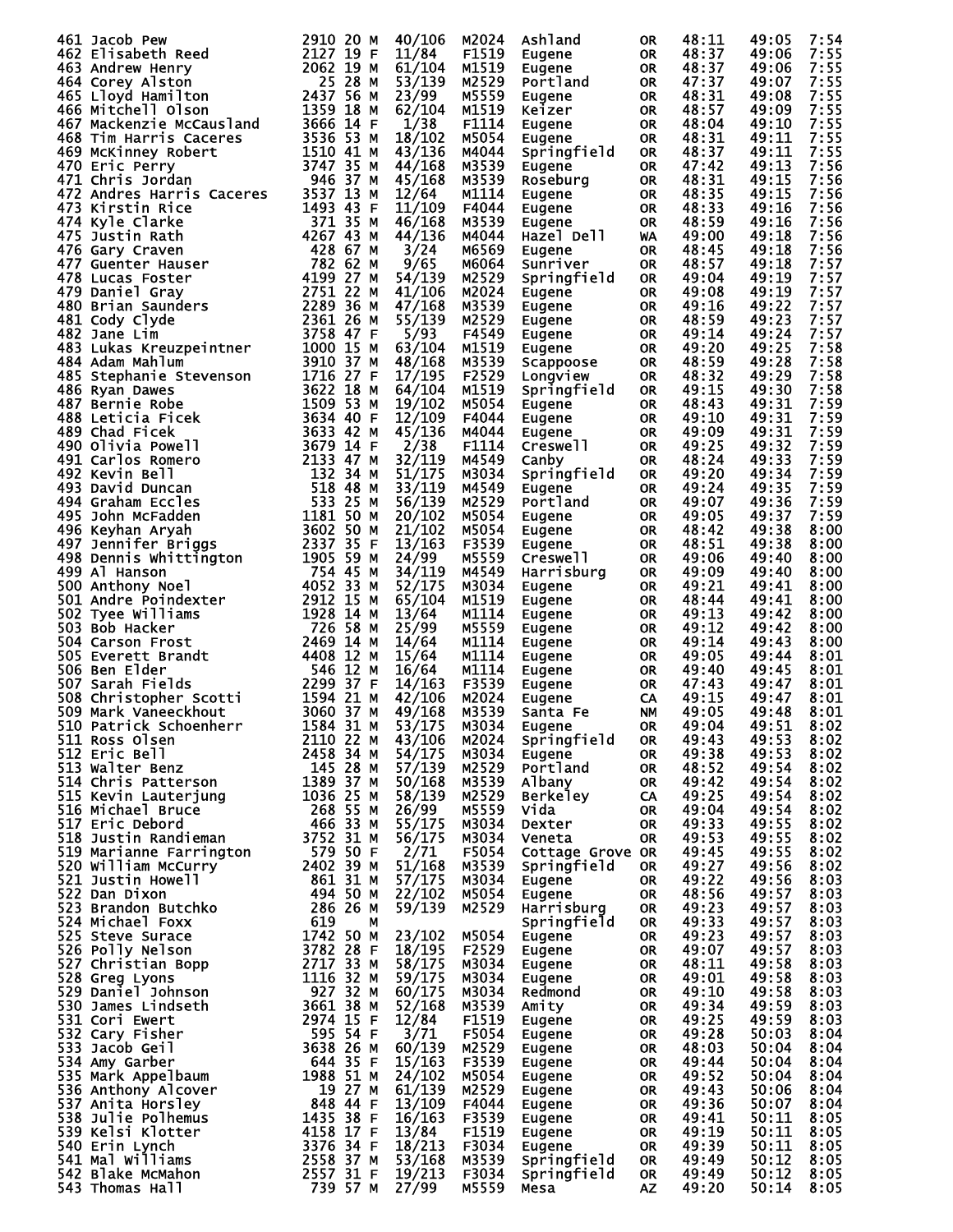| 544 Nicole Cresap                                                                                                                                                                                                                                                           | 431 25 F                            | 19/195 | F2529 | Eugene           | <b>OR</b> | 49:34 | 50:17 | 8:06 |
|-----------------------------------------------------------------------------------------------------------------------------------------------------------------------------------------------------------------------------------------------------------------------------|-------------------------------------|--------|-------|------------------|-----------|-------|-------|------|
| 545 Michael Ryan                                                                                                                                                                                                                                                            | 3958 30 M                           | 61/175 | M3034 | Eugene           | OR        | 49:26 | 50:17 | 8:06 |
|                                                                                                                                                                                                                                                                             | 1095 47 M                           |        |       |                  |           |       |       |      |
| 546 Scott Long                                                                                                                                                                                                                                                              |                                     | 35/119 | M4549 | Eugene           | 0R        | 49:34 | 50:20 | 8:06 |
| 547 Casey Brandon<br>3 Michael Fikstau<br>9 Teresa Potterf<br>50 Keaton Wallace<br>51 Erin Noble<br>52 Becky Cacioppi<br>53 Kukuli Moran-Garcia<br>54 Dolly Woolley<br>555 Ryan Myrmo<br>556 Adam Marlow<br>557 Diane Hernandez<br>558 Maryn Vail<br>714 2207<br>714 4438 1 | 2442 14 M                           | 17/64  | M1114 | Eugene           | OR.       | 49:40 | 50:20 | 8:06 |
|                                                                                                                                                                                                                                                                             |                                     | 10/65  | M6064 | Eugene           | 0R        |       | 50:20 | 8:06 |
|                                                                                                                                                                                                                                                                             |                                     | 17/163 | F3539 | Eugene           | OR.       | 50:16 | 50:20 | 8:06 |
|                                                                                                                                                                                                                                                                             |                                     |        |       |                  |           |       |       |      |
|                                                                                                                                                                                                                                                                             |                                     | 66/104 | M1519 | Eugene           | 0R        | 49:58 | 50:21 | 8:07 |
|                                                                                                                                                                                                                                                                             |                                     | 62/139 | M2529 | Eugene           | 0R        | 49:42 | 50:27 | 8:07 |
|                                                                                                                                                                                                                                                                             |                                     | 14/109 | F4044 | Eugene           | 0R        | 49:28 | 50:27 | 8:08 |
|                                                                                                                                                                                                                                                                             |                                     |        |       |                  |           |       |       |      |
|                                                                                                                                                                                                                                                                             |                                     | 18/163 | F3539 | Eugene           | 0R        | 49:33 | 50:27 | 8:08 |
|                                                                                                                                                                                                                                                                             |                                     | 4/71   | F5054 | Eugene           | <b>OR</b> | 49:54 | 50:28 | 8:08 |
|                                                                                                                                                                                                                                                                             |                                     | 62/175 | M3034 | Springfield      | <b>OR</b> | 50:01 | 50:28 | 8:08 |
|                                                                                                                                                                                                                                                                             |                                     |        |       |                  |           |       |       |      |
|                                                                                                                                                                                                                                                                             |                                     | 54/168 | M3539 | Portland         | <b>OR</b> | 50:04 | 50:31 | 8:08 |
|                                                                                                                                                                                                                                                                             |                                     | 15/109 | F4044 | Spring           | TX        | 50:18 | 50:31 | 8:08 |
|                                                                                                                                                                                                                                                                             |                                     |        |       | Springfield      | <b>OR</b> | 50:09 | 50:32 | 8:08 |
|                                                                                                                                                                                                                                                                             |                                     | 14/84  | F1519 | Eugene           | <b>OR</b> | 49:55 | 50:33 | 8:08 |
|                                                                                                                                                                                                                                                                             |                                     |        |       |                  |           |       |       |      |
|                                                                                                                                                                                                                                                                             |                                     | 28/99  | M5559 | Eugene           | <b>OR</b> | 50:11 | 50:33 | 8:09 |
|                                                                                                                                                                                                                                                                             |                                     | 15/84  | F1519 | Eugene           | <b>OR</b> | 49:56 | 50:34 | 8:09 |
|                                                                                                                                                                                                                                                                             |                                     | 36/119 | M4549 | Springfield      | <b>OR</b> | 50:05 | 50:34 | 8:09 |
|                                                                                                                                                                                                                                                                             |                                     |        |       |                  |           |       |       |      |
|                                                                                                                                                                                                                                                                             |                                     | 63/139 | M2529 | Creswell         | <b>OR</b> | 49:36 | 50:36 | 8:09 |
|                                                                                                                                                                                                                                                                             |                                     | 46/136 | M4044 | Portland         | <b>OR</b> | 50:22 | 50:37 | 8:09 |
|                                                                                                                                                                                                                                                                             |                                     | 8/128  | F2024 | Eugene           | 0R        | 50:09 | 50:37 | 8:09 |
|                                                                                                                                                                                                                                                                             |                                     | 37/119 | M4549 |                  | <b>OR</b> | 49:59 | 50:39 | 8:09 |
|                                                                                                                                                                                                                                                                             |                                     |        |       | Eugene           |           |       |       |      |
|                                                                                                                                                                                                                                                                             |                                     | 16/109 | F4044 | Springfield      | <b>OR</b> | 50:10 | 50:39 | 8:09 |
|                                                                                                                                                                                                                                                                             |                                     | 16/84  | F1519 | Eugene           | <b>OR</b> | 49:31 | 50:41 | 8:10 |
|                                                                                                                                                                                                                                                                             |                                     | 18/64  | M1114 | Springfield      | <b>OR</b> | 50:05 | 50:41 | 8:10 |
|                                                                                                                                                                                                                                                                             |                                     |        |       |                  |           |       |       |      |
|                                                                                                                                                                                                                                                                             |                                     | 47/136 | M4044 | Springfield      | <b>OR</b> | 50:05 | 50:41 | 8:10 |
|                                                                                                                                                                                                                                                                             |                                     | 63/175 | M3034 | Eugene           | <b>OR</b> | 50:21 | 50:42 | 8:10 |
|                                                                                                                                                                                                                                                                             |                                     | 38/119 | M4549 | Eugene           | <b>OR</b> | 49:35 | 50:42 | 8:10 |
|                                                                                                                                                                                                                                                                             |                                     |        |       |                  |           |       |       |      |
|                                                                                                                                                                                                                                                                             |                                     | 20/213 | F3034 | Eugene           | 0R        | 50:02 | 50:42 | 8:10 |
|                                                                                                                                                                                                                                                                             |                                     | 67/104 | M1519 | Eugene           | <b>OR</b> | 50:25 | 50:43 | 8:10 |
|                                                                                                                                                                                                                                                                             |                                     | 39/119 | M4549 | Springfield      | <b>OR</b> | 50:01 | 50:43 | 8:10 |
|                                                                                                                                                                                                                                                                             |                                     | 11/65  | M6064 |                  | TX.       | 49:57 | 50:43 | 8:10 |
|                                                                                                                                                                                                                                                                             |                                     |        |       | <b>Houston</b>   |           |       |       |      |
|                                                                                                                                                                                                                                                                             |                                     | 64/175 | M3034 | Eugene           | <b>OR</b> | 50:18 | 50:45 | 8:11 |
| 359 Kelsie Loomis<br>4438 15 F<br>560 Bart Johnson<br>561 Ashley Faulk<br>562 Ken Denouden<br>479 46 57 M<br>563 Zachary Lee<br>564 Kirk Petersen<br>564 Kirk Petersen<br>564 Kirk Petersen<br>565 Brooke Borcherding<br>3221 23 F<br>566 Bill Nevell<br>                   |                                     | 20/195 | F2529 | Hillsboro        | <b>OR</b> | 49:56 | 50:47 | 8:11 |
|                                                                                                                                                                                                                                                                             |                                     | 25/102 | M5054 | Eugene           | <b>OR</b> | 50:18 | 50:48 | 8:11 |
| 579 Dan Dietel<br>580 Randy Bernstein<br>581 Fvan Churchill                                                                                                                                                                                                                 |                                     |        |       |                  |           |       |       |      |
|                                                                                                                                                                                                                                                                             | 3725 54 M                           | 26/102 | M5054 | Eugene           | 0R        | 50:15 | 50:51 | 8:11 |
| 581 Evan Churchill                                                                                                                                                                                                                                                          | 361 27 M                            | 64/139 | M2529 | Eugene           | 0R        | 50:25 | 50:52 | 8:12 |
| 582 Dathan Ashcroft                                                                                                                                                                                                                                                         | 66 29 M                             | 65/139 | M2529 | Eugene           | <b>OR</b> | 50:26 | 50:54 | 8:12 |
|                                                                                                                                                                                                                                                                             | 717 25 M                            |        |       |                  |           |       |       |      |
| 583 Stephen Grimes                                                                                                                                                                                                                                                          |                                     | 66/139 | M2529 | Harrisburg       | <b>OR</b> | 49:34 | 50:54 | 8:12 |
| 584 Darrin Griffim                                                                                                                                                                                                                                                          | 4197 41 M                           | 48/136 | M4044 | Puyallup         | WA        | 49:49 | 50:55 | 8:12 |
| 585 Randy Mitts                                                                                                                                                                                                                                                             | 1248 36 M                           | 55/168 | M3539 | Springfield      | <b>OR</b> | 50:41 | 50:55 | 8:12 |
| 586 Michael Roemen                                                                                                                                                                                                                                                          | 4384 35 M                           | 56/168 | M3539 |                  | <b>OR</b> | 49:58 | 50:56 | 8:12 |
|                                                                                                                                                                                                                                                                             |                                     |        |       | Springfield      |           |       |       |      |
| 587 Kevin Rohaley                                                                                                                                                                                                                                                           | 4372 35 M                           | 57/168 | M3539 | Springfield      | <b>OR</b> | 50:48 | 50:56 | 8:12 |
| 588 Alex Priaulx                                                                                                                                                                                                                                                            | 3843 19 M                           | 68/104 | M1519 | Eugene           | OR.       | 50:51 | 50:57 | 8:12 |
| 589 Scot Priaulx                                                                                                                                                                                                                                                            | 3844 46 M                           | 40/119 | M4549 | Eugene           | OR.       | 50:51 | 50:58 | 8:13 |
|                                                                                                                                                                                                                                                                             |                                     |        |       |                  |           |       |       |      |
| 590 Brent Case                                                                                                                                                                                                                                                              | 3616 34 M                           | 65/175 | M3034 | Roseburg         | <b>OR</b> | 50:01 | 50:58 | 8:13 |
| 591 Brian Robinson                                                                                                                                                                                                                                                          | 3849 51 M                           | 27/102 | M5054 | Eugene           | <b>OR</b> | 50:24 | 50:59 | 8:13 |
| 592 Tanner Hanes                                                                                                                                                                                                                                                            | 2317 18 F                           | 17/84  | F1519 | Eugene           | <b>OR</b> | 50:51 | 51:00 | 8:13 |
| 2559 38 M<br>593 Kelly Darden                                                                                                                                                                                                                                               |                                     | 58/168 | M3539 | Eugene           | OR        | 50:48 | 51:00 | 8:13 |
|                                                                                                                                                                                                                                                                             |                                     |        |       |                  |           |       |       |      |
| 594 Tim Godsil                                                                                                                                                                                                                                                              | 3720 62 M                           | 12/65  | M6064 | Eugene           | 0R        | 50:35 | 51:00 | 8:13 |
| 595 Patrick Chinn                                                                                                                                                                                                                                                           | 3303 42 M 49/136 M4044              |        |       | Eugene           | OR        | 50:27 | 51:01 | 8:13 |
| 596 Dennis Carr                                                                                                                                                                                                                                                             | 323 59 M                            | 29/99  | M5559 | Eugene           | <b>OR</b> | 50:47 | 51:03 | 8:13 |
| 597 Eric Leuallen                                                                                                                                                                                                                                                           | 2083 32 M                           | 66/175 | M3034 | Eugene           | <b>OR</b> | 50:36 | 51:03 | 8:13 |
|                                                                                                                                                                                                                                                                             |                                     |        |       |                  |           |       |       |      |
| 598 John Lively                                                                                                                                                                                                                                                             | 1080 64 M                           | 13/65  | м6064 | Springfield      | <b>OR</b> | 50:14 | 51:04 | 8:14 |
| 599 Bobbi Kennedy                                                                                                                                                                                                                                                           |                                     | 19/163 | F3539 | Portland         | <b>OR</b> | 48:37 | 51:05 | 8:14 |
| 600 Stanley Winther                                                                                                                                                                                                                                                         |                                     | 14/65  | м6064 | Eugene           | <b>OR</b> | 50:51 | 51:06 | 8:14 |
| 601 Kaspor Buchsteiner                                                                                                                                                                                                                                                      | - 974 36 F<br>1940 63 M<br>275 45 M | 41/119 | M4549 | Eugene           | <b>OR</b> | 49:48 | 51:07 | 8:14 |
|                                                                                                                                                                                                                                                                             |                                     |        |       |                  |           |       |       |      |
| 602 Iton Udosenata                                                                                                                                                                                                                                                          | 2955 30 M                           | 67/175 | M3034 | Eugene           | <b>OR</b> | 49:49 | 51:07 | 8:14 |
| 603 Cody Johnson                                                                                                                                                                                                                                                            | 926 37 M                            | 59/168 | M3539 | Eugene           | OR        | 50:34 | 51:09 | 8:14 |
| 604 Rachel Jacobson<br>ובתוכו Jacobson<br>605 Cameron Howell<br>606 Perry שבייני הייתו                                                                                                                                                                                      | 2981 22 F                           | 9/128  | F2024 | Eugene           | OR        | 50:35 | 51:09 | 8:14 |
|                                                                                                                                                                                                                                                                             | 3645 37 M                           | 60/168 | M3539 | Springfield      | <b>OR</b> | 50:48 | 51:10 | 8:14 |
|                                                                                                                                                                                                                                                                             |                                     |        |       |                  |           |       |       |      |
| 606 Perry Ulmer                                                                                                                                                                                                                                                             | 1823 50 M                           | 28/102 | M5054 | Eugene           | <b>OR</b> | 49:53 | 51:11 | 8:15 |
| 607 Corrine Bell                                                                                                                                                                                                                                                            | 131 33 F                            | 21/213 | F3034 | Springfield      | <b>OR</b> | 50:21 | 51:12 | 8:15 |
|                                                                                                                                                                                                                                                                             |                                     | 44/106 | M2024 | Eugene           | OR.       | 50:52 | 51:13 | 8:15 |
|                                                                                                                                                                                                                                                                             |                                     | 68/175 | M3034 | Eugene           | <b>OR</b> | 49:36 | 51:14 | 8:15 |
| 007 Corrine Bell<br>608 Eric Wolgamott<br>609 Luke Zedwick<br>610 Kim Potter<br>611 Elizabeth Mahlum<br>612 Elly Maloney<br>612 Elly Maloney<br>613 Sarah Brillhart<br>613 Sarah Brillhart<br>613 Sarah Brillhart<br>72807 21 F                                             |                                     |        |       |                  |           |       |       |      |
|                                                                                                                                                                                                                                                                             |                                     | 20/163 | F3539 | Junction City OR |           | 50:40 | 51:15 | 8:15 |
|                                                                                                                                                                                                                                                                             |                                     | 21/163 | F3539 | Scappoose        | OR D      | 51:07 | 51:15 | 8:15 |
|                                                                                                                                                                                                                                                                             |                                     | 21/195 | F2529 | Eugene           | OR D      | 50:31 | 51:15 | 8:15 |
|                                                                                                                                                                                                                                                                             |                                     | 10/128 | F2024 | Eugene           | OR D      | 49:38 | 51:16 | 8:15 |
|                                                                                                                                                                                                                                                                             |                                     |        |       |                  |           |       |       |      |
| 014 Laurel Mathiesen<br>615 Jason Brady<br>615 Jason Brady<br>616 Elizabeth Bies<br>617 Susan Bies<br>618 Shannon Cross<br>619 Drew Lara<br>619 Drew Lara<br>619 Drew Lara<br>619 Drew Lara<br>619 Drew Lara<br>619 Drew Lara<br>619 Drew Lara<br>619 Dr                    |                                     | 11/128 | F2024 | Eugene           | <b>OR</b> | 50:15 | 51:17 | 8:16 |
|                                                                                                                                                                                                                                                                             |                                     | 69/175 | M3034 | Eugene           | OR D      | 50:29 | 51:18 | 8:16 |
|                                                                                                                                                                                                                                                                             |                                     | 12/128 | F2024 | Eugene           | <b>OR</b> | 50:10 | 51:19 | 8:16 |
|                                                                                                                                                                                                                                                                             |                                     |        | F4549 |                  | <b>SD</b> | 50:10 | 51:19 |      |
|                                                                                                                                                                                                                                                                             |                                     | 6/93   |       | Yankton          |           |       |       | 8:16 |
|                                                                                                                                                                                                                                                                             |                                     | 22/213 | F3034 | Eugene           | <b>OR</b> | 50:27 | 51:19 | 8:16 |
| 619 Drew Lara                                                                                                                                                                                                                                                               | 1028 12 M                           | 19/64  | M1114 | Eugene           | OR D      | 49:08 | 51:21 | 8:16 |
|                                                                                                                                                                                                                                                                             | 2905 49 F                           | 7/93   | F4549 | Eugene           | <b>OR</b> | 51:15 | 51:21 | 8:16 |
|                                                                                                                                                                                                                                                                             | 3030 33 F                           | 23/213 |       |                  |           |       |       |      |
|                                                                                                                                                                                                                                                                             |                                     |        | F3034 | Eugene           | <b>OR</b> | 49:59 | 51:21 | 8:16 |
|                                                                                                                                                                                                                                                                             | 3947 45 F                           | 8/93   | F4549 | Eugene           | <b>OR</b> | 50:10 | 51:22 | 8:16 |
| 620 Tana Overman<br>621 Stacy Lewey<br>622 Kay Bork<br>623 Steve Hardy                                                                                                                                                                                                      | 760 58 M                            | 30/99  | M5559 | Springfield      | OR D      | 49:35 | 51:22 | 8:16 |
|                                                                                                                                                                                                                                                                             | 2503 46 M                           | 42/119 | M4549 | Eugene           | <b>OR</b> | 50:12 | 51:25 | 8:17 |
| 624 Chris McDowell<br>625 Eric Edmondson<br>626 Kevin Shunk                                                                                                                                                                                                                 | 538 30 M                            |        | м3034 |                  |           |       | 51:25 |      |
|                                                                                                                                                                                                                                                                             |                                     | 70/175 |       | Eugene           | OR        | 50:57 |       | 8:17 |
|                                                                                                                                                                                                                                                                             | 1622 20 M                           | 45/106 | M2024 | Eugene           | <b>OR</b> | 50:59 | 51:25 | 8:17 |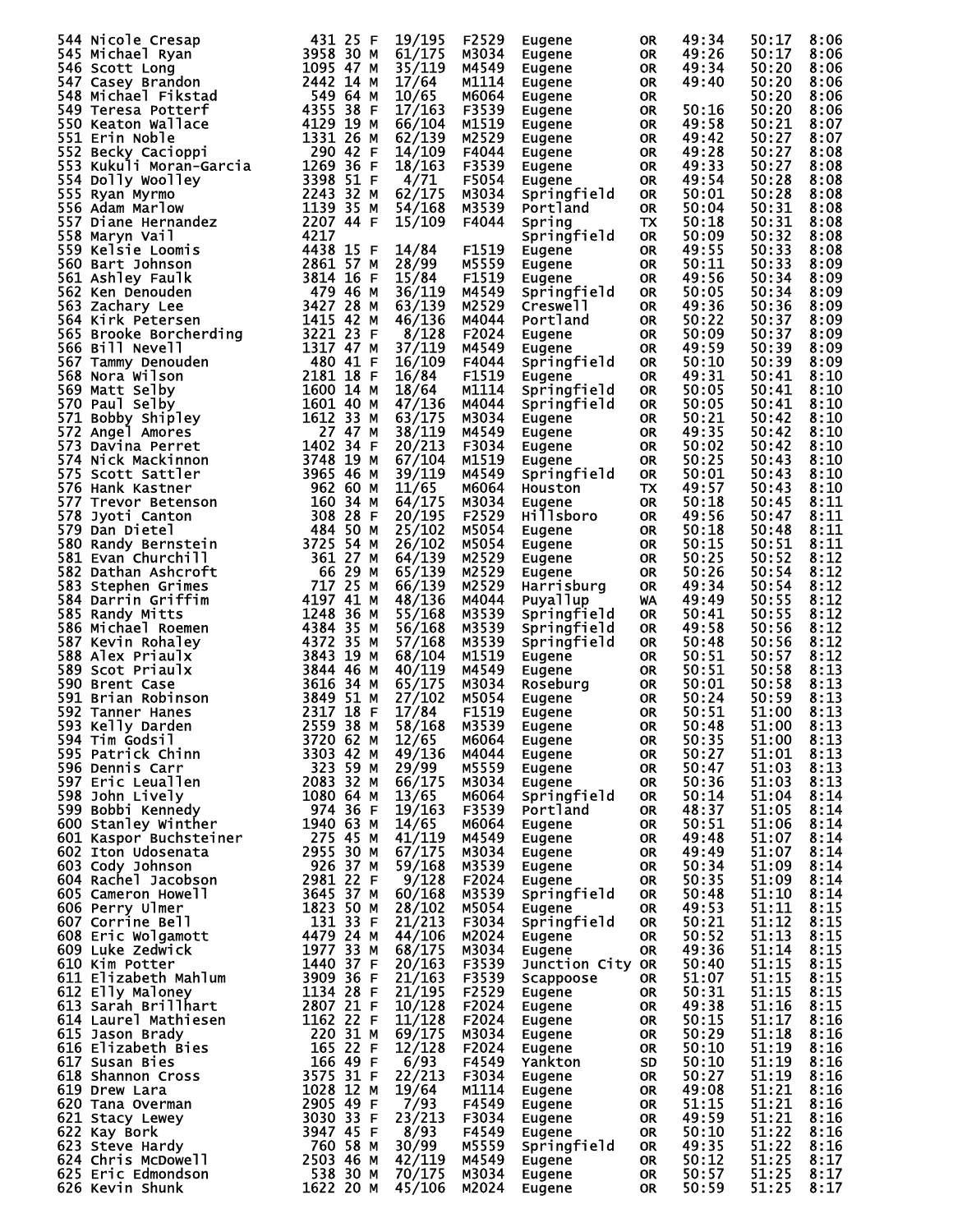| 627 Stuart Hyatt                                                                                                                                                                                                                                                          | 3244 55 M                                                                               | 31/99            | M5559          | Eugene           | <b>OR</b> | 50:13              | 51:26          | 8:17         |
|---------------------------------------------------------------------------------------------------------------------------------------------------------------------------------------------------------------------------------------------------------------------------|-----------------------------------------------------------------------------------------|------------------|----------------|------------------|-----------|--------------------|----------------|--------------|
|                                                                                                                                                                                                                                                                           |                                                                                         | 71/175           | M3034          | Eugene           | 0R        | 50:44              | 51:26          | 8:17         |
|                                                                                                                                                                                                                                                                           |                                                                                         | 32/99            | M5559          | Eugene           | 0R        | 51:00              | 51:26          | 8:17         |
| 628 Kyle Yamada<br>628 Kyle Yamada<br>628 Kyle Yamada<br>628 Kyle Yamada<br>630 will liam Dickmann<br>631 Bill lie Moser<br>632 Dave Shunk<br>631 Bill lie Moser<br>632 Dave Shunk<br>633 Anna Spickermann<br>633 Anna Spickermann<br>633 Anna Spic                       |                                                                                         | 69/104           |                |                  |           | 49:37              | 51:27          | 8:17         |
|                                                                                                                                                                                                                                                                           |                                                                                         |                  | M1519          | Eugene           | <b>OR</b> |                    |                |              |
|                                                                                                                                                                                                                                                                           |                                                                                         | 9/93             | F4549          | Springfield      | <b>OR</b> | 50:26              | 51:28          | 8:17         |
|                                                                                                                                                                                                                                                                           |                                                                                         | 61/168           | M3539          | Eugene           | <b>OR</b> | 50:43              | 51:28          | 8:17         |
|                                                                                                                                                                                                                                                                           |                                                                                         | 22/163           | F3539          | Eugene           | <b>OR</b> | 50:46              | 51:31          | 8:18         |
|                                                                                                                                                                                                                                                                           |                                                                                         | 17/109           | F4044          | Springfield      | <b>OR</b> | 50:42              | 51:32          | 8:18         |
|                                                                                                                                                                                                                                                                           |                                                                                         | 72/175           | M3034          | Eugene           | <b>OR</b> | 50:50              | 51:33          | 8:18         |
|                                                                                                                                                                                                                                                                           |                                                                                         |                  | F4044          |                  |           | 50:55              | 51:34          | 8:18         |
|                                                                                                                                                                                                                                                                           |                                                                                         | 18/109           |                | Eugene           | 0R        |                    |                |              |
|                                                                                                                                                                                                                                                                           |                                                                                         | 22/195           | F2529          | Eugene           | <b>OR</b> | 50:43              | 51:34          | 8:18         |
|                                                                                                                                                                                                                                                                           |                                                                                         | 13/128           | F2024          | Jefferson        | LA        | 50:35              | 51:35          | 8:18         |
|                                                                                                                                                                                                                                                                           |                                                                                         | 62/168           | M3539          | Springfield      | <b>OR</b> | 51:17              | 51:35          | 8:19         |
|                                                                                                                                                                                                                                                                           |                                                                                         | 67/139           | M2529          | Eugene           | 0R        | 50:20              | 51:35          | 8:19         |
|                                                                                                                                                                                                                                                                           |                                                                                         | 19/109           | F4044          | Eugene           | 0R        | 51:28              | 51:37          | 8:19         |
|                                                                                                                                                                                                                                                                           |                                                                                         | 15/65            | M6064          |                  |           | 50:51              | 51:39          | 8:19         |
|                                                                                                                                                                                                                                                                           |                                                                                         |                  |                | Eugene           | 0R        |                    |                |              |
|                                                                                                                                                                                                                                                                           |                                                                                         | 1/17             | F6064          | Eugene           | 0R        | 51:39              | 51:39          | 8:19         |
|                                                                                                                                                                                                                                                                           |                                                                                         | 23/163           | F3539          | Cottage Grove OR |           | 51:09              | 51:40          | 8:19         |
|                                                                                                                                                                                                                                                                           |                                                                                         | 24/213           | F3034          | Eugene           | <b>OR</b> | 51:11              | 51:44          | 8:20         |
|                                                                                                                                                                                                                                                                           |                                                                                         | 33/99            | M5559          | Springfield      | <b>OR</b> | 50:55              | 51:44          | 8:20         |
|                                                                                                                                                                                                                                                                           |                                                                                         | 1/9              | F6569          | Eugene           | <b>OR</b> | 51:11              | 51:44          | 8:20         |
|                                                                                                                                                                                                                                                                           |                                                                                         | 68/139           | M2529          | Junction City OR |           | 50:27              | 51:44          | 8:20         |
|                                                                                                                                                                                                                                                                           |                                                                                         |                  |                |                  |           | 50:52              |                | 8:20         |
|                                                                                                                                                                                                                                                                           |                                                                                         | 29/102           | M5054          | Eugene           | 0R        |                    | 51:45          |              |
|                                                                                                                                                                                                                                                                           |                                                                                         | 3/38             | F1114          | Camas            | WA        | 51:29              | 51:46          | 8:20         |
|                                                                                                                                                                                                                                                                           |                                                                                         | 46/106           | M2024          | Walterville      | <b>OR</b> | 51:35              | 51:48          | 8:21         |
|                                                                                                                                                                                                                                                                           |                                                                                         | 23/195           | F2529          | Eugene           | <b>OR</b> | 50:34              | 51:49          | 8:21         |
|                                                                                                                                                                                                                                                                           |                                                                                         | 43/119           | M4549          | Junction City OR |           | 51:05              | 51:50          | 8:21         |
|                                                                                                                                                                                                                                                                           |                                                                                         | 63/168           | M3539          | Eugene           | 0R        | 49:31              | 51:52          | 8:21         |
|                                                                                                                                                                                                                                                                           |                                                                                         | 64/168           | M3539          | Eugene           | <b>OR</b> | 49:00              | 51:53          | 8:21         |
|                                                                                                                                                                                                                                                                           |                                                                                         |                  |                |                  |           |                    |                |              |
|                                                                                                                                                                                                                                                                           |                                                                                         | 25/213           | F3034          | Springfield      | 0R        | 50:57              | 51:53          | 8:21         |
|                                                                                                                                                                                                                                                                           |                                                                                         | 26/213           | F3034          | Springfield      | <b>OR</b> | 51:13              | 51:55          | 8:22         |
|                                                                                                                                                                                                                                                                           |                                                                                         | 73/175           | M3034          | Springfield      | <b>OR</b> | 51:12              | 51:55          | 8:22         |
|                                                                                                                                                                                                                                                                           |                                                                                         | 65/168           | M3539          | Eugene           | 0R        | 51:01              | 51:56          | 8:22         |
|                                                                                                                                                                                                                                                                           |                                                                                         | 27/213           | F3034          | Eugene           | 0R        | 51:06              | 51:57          | 8:22         |
|                                                                                                                                                                                                                                                                           |                                                                                         | 50/136           | M4044          |                  |           | 51:39              | 51:57          | 8:22         |
|                                                                                                                                                                                                                                                                           |                                                                                         |                  |                | Eugene           | 0R        |                    |                |              |
|                                                                                                                                                                                                                                                                           |                                                                                         | 5/71             | F5054          | Eugene           | 0R        | 51:22              | 51:57          | 8:22         |
|                                                                                                                                                                                                                                                                           |                                                                                         | 16/65            | M6064          | Eugene           | 0R        | 51:03              | 51:57          | 8:22         |
|                                                                                                                                                                                                                                                                           |                                                                                         | 47/106           | M2024          | Eugene           | 0R        | 50:20              | 51:58          | 8:22         |
|                                                                                                                                                                                                                                                                           |                                                                                         | 69/139           | M2529          | Eugene           | 0R        | 51:25              | 51:59          | 8:22         |
|                                                                                                                                                                                                                                                                           |                                                                                         | 48/106           | M2024          | Eugene           | 0R        | 51:35              | 51:59          | 8:22         |
|                                                                                                                                                                                                                                                                           |                                                                                         | 51/136           | M4044          | Eugene           | 0R        | 50:55              | 51:59          | 8:22         |
|                                                                                                                                                                                                                                                                           |                                                                                         |                  |                |                  |           |                    | 52:00          | 8:22         |
|                                                                                                                                                                                                                                                                           |                                                                                         | 49/106           | M2024          | Eugene           | 0R        |                    |                |              |
| 669 Jonathan Wickizer<br>670 Norman Lent                                                                                                                                                                                                                                  | 2172 46 M                                                                               | 44/119           | M4549          | Portland         | OR        | 50:55              | 52:01          | 8:23         |
| 670 Norman Lent                                                                                                                                                                                                                                                           | 2592<br>М                                                                               |                  |                | Eugene           | 0R        | 51:37              | 52:03          | 8:23         |
| 671 Jason Gast                                                                                                                                                                                                                                                            | 2542<br>38 M                                                                            | 66/168           | M3539          | Eugene           | 0R        | 51:40              | 52:03          | 8:23         |
| 672 Melany Noel                                                                                                                                                                                                                                                           | 4053 30 F                                                                               | 28/213           | F3034          | Eugene           | 0R        | 51:47              | 52:07          | 8:24         |
| 673 Jeff Lamberg<br>674 Gabriel Poindexter<br>675 Nickolas Kupper<br>676 Madeline Deless                                                                                                                                                                                  | 4316<br>М                                                                               |                  |                | Eugene           | 0R        | 51:03              | 52:08          | 8:24         |
|                                                                                                                                                                                                                                                                           | 2913 11 M                                                                               | 20/64            | M1114          | Eugene           | 0R        | 52:05              | 52:09          | 8:24         |
|                                                                                                                                                                                                                                                                           | 1014 26 M                                                                               |                  | M2529          |                  |           | 51:16              | 52:10          |              |
|                                                                                                                                                                                                                                                                           |                                                                                         | 70/139           |                | Salem            | <b>OR</b> |                    |                | 8:24         |
| 676 Madeline Deless                                                                                                                                                                                                                                                       | 2737 15 F<br>581 57 M                                                                   | 18/84            | F1519          | Springfield OR   |           | $51:38$<br>$51:31$ | 52:10<br>52:12 | 8:24         |
| 677 Mike Fauret<br>677 Mike Fauret<br>678 Mandi Vance<br>679 Kialing Perez<br>680 Jeff Dutton<br>680 Jeff Dutton<br>681 Julie Simpson<br>682 Bradley Findeis<br>682 Bradley Findeis<br>683 Chris Hoge<br>684 Garron Hale<br>684 Garron Hale<br>885 Chris Hoge<br>882 36 M |                                                                                         | 34/99            | M5559          | Eugene           | OR.       |                    |                | 8:25         |
|                                                                                                                                                                                                                                                                           |                                                                                         | 14/128 F2024     |                | Eugene           | OR        | 50:55              | 52:13          | 8:25         |
|                                                                                                                                                                                                                                                                           | 2909 35 M                                                                               | 67/168           | M3539          | Eugene           | OR        | 50:38              | 52:13          | 8:25         |
|                                                                                                                                                                                                                                                                           |                                                                                         | 68/168           | M3539          | Tualatin         | OR        | 50:59              | 52:16          | 8:25         |
|                                                                                                                                                                                                                                                                           |                                                                                         | 29/213           | F3034          | Eugene           | OR        | 51:29              | 52:17          | 8:25         |
|                                                                                                                                                                                                                                                                           |                                                                                         | 50/106           | M2024          | Wilsonville      |           | 52:12              | 52:17          | 8:25         |
|                                                                                                                                                                                                                                                                           |                                                                                         |                  |                |                  | OR.       |                    |                |              |
|                                                                                                                                                                                                                                                                           |                                                                                         | 69/168           | M3539          | Eugene           | <b>OR</b> | 51:13              | 52:19          | 8:26         |
|                                                                                                                                                                                                                                                                           |                                                                                         | 45/119           | M4549          | Eugene           | OR.       | 51:09              | 52:20          | 8:26         |
|                                                                                                                                                                                                                                                                           |                                                                                         | 74/175           | M3034          | Portland         | OR.       | 51:01              | 52:20          | 8:26         |
|                                                                                                                                                                                                                                                                           |                                                                                         | 1/15             | M0110          | Portland         | OR        | 51:01              | 52:20          | 8:26         |
|                                                                                                                                                                                                                                                                           |                                                                                         |                  |                | Portland         | OR.       | 51:01              | 52:20          | 8:26         |
|                                                                                                                                                                                                                                                                           |                                                                                         | 71/139           | M2529          | Eugene           | OR        | 51:13              | 52:20          | 8:26         |
|                                                                                                                                                                                                                                                                           |                                                                                         | 35/99            | M5559          | Eugene           |           | 51:56              | 52:20          | 8:26         |
|                                                                                                                                                                                                                                                                           |                                                                                         | 70/168           |                |                  | OR        |                    |                |              |
|                                                                                                                                                                                                                                                                           |                                                                                         |                  | M3539          | Springfield      | OR        | 51:39              | 52:21          | 8:26         |
|                                                                                                                                                                                                                                                                           |                                                                                         | 30/213           | F3034          | Portland         | <b>OR</b> | 51:02              | 52:22          | 8:26         |
| 684 Garron Hale 3946 46 M<br>685 Chris Carpenter 318 31 M M<br>686 Jacob Carpenter 318 31 M<br>686 Jacob Carpenter 320 M<br>687 Luke Carpenter 320 M M M<br>689 Iain Johnson 3198 55 M M<br>690 Derrick Knights 995 36 M<br>691 Mykele Carpe                              |                                                                                         | 75/175           | M3034          | Eugene           | <b>OR</b> | 51:27              | 52:23          | 8:26         |
|                                                                                                                                                                                                                                                                           |                                                                                         | 71/168           | M3539          | <b>Boston</b>    | MA        | 51:41              | 52:23          | 8:26         |
|                                                                                                                                                                                                                                                                           |                                                                                         | 52/136           | M4044          | Walla Walla      | <b>WA</b> | 51:28              | 52:23          | 8:26         |
|                                                                                                                                                                                                                                                                           |                                                                                         | 19/84            | F1519          | Eugene           | OR        | 52:13              | 52:23          | 8:26         |
|                                                                                                                                                                                                                                                                           |                                                                                         | 72/168           | M3539          | Eugene           | OR        | 50:58              | 52:23          | 8:26         |
|                                                                                                                                                                                                                                                                           |                                                                                         |                  |                |                  |           | 52:12              |                |              |
| oou נאטע<br>698 Cassady Walters<br>699 Sukumarar (בריי ה                                                                                                                                                                                                                  | 3139 42 M<br>1859 25 F                                                                  | 53/136           | M4044          | Eugene           | OR        |                    | 52:23          | 8:26         |
|                                                                                                                                                                                                                                                                           |                                                                                         | 24/195           | F2529          | Eugene           | OR        | 51:11              | 52:25<br>52:25 | 8:27         |
|                                                                                                                                                                                                                                                                           | 3445 53 M                                                                               | 30/102           | M5054          | Springfield      | OR        | 52:16              |                | 8:27         |
| 700 Kele Gershom                                                                                                                                                                                                                                                          | 663 59 M                                                                                | 36/99            | M5559          | Eugene           | OR        | 52:10              | 52:27          | 8:27         |
| 701 Larry Gonzales                                                                                                                                                                                                                                                        |                                                                                         | 31/102           | M5054          | Eugene           | OR        | 51:55              | 52:28          | 8:27         |
| 702 Benjamin Lee                                                                                                                                                                                                                                                          |                                                                                         | 54/136           | M4044          | Eugene           | OR        | 50:59              | 52:28          | 8:27         |
| 703 Hirons                                                                                                                                                                                                                                                                |                                                                                         |                  |                | Eugene           | OR        | 52:17              | 52:29          | 8:27         |
| 704 John Powell                                                                                                                                                                                                                                                           |                                                                                         | 55/136           | M4044          | Roseburg         | OR        | 50:45              | 52:30          | 8:27         |
|                                                                                                                                                                                                                                                                           |                                                                                         | 56/136           |                |                  |           | 51:19              | 52:33          |              |
| 705 Randy Lynch                                                                                                                                                                                                                                                           |                                                                                         |                  | M4044          | Eugene           | OR        |                    |                | 8:28         |
| 706 Carolyn Sufit                                                                                                                                                                                                                                                         |                                                                                         |                  |                |                  |           |                    |                |              |
|                                                                                                                                                                                                                                                                           |                                                                                         | 25/195 F2529     |                | Eugene           | OR        | 50:48              | 52:34          | 8:28         |
| 707 Aaron McAndrews                                                                                                                                                                                                                                                       | es<br>2766 52 M<br>1042 41 M<br>3875<br>444 44 M<br>1114 43 M<br>1738 25 F<br>4124 12 M | 21/64            | M1114          | Springfield      | OR.       | 51:39              | 52:35          | 8:28         |
| 708 Alonso Silva<br>709 Stefan Veach                                                                                                                                                                                                                                      | 4124 12 M<br>2234 31 M<br>4201 18 M                                                     | 76/175<br>70/104 | M3034<br>M1519 | Eugene           | OR.       | 52:21<br>51:06     | 52:35<br>52:36 | 8:28<br>8:28 |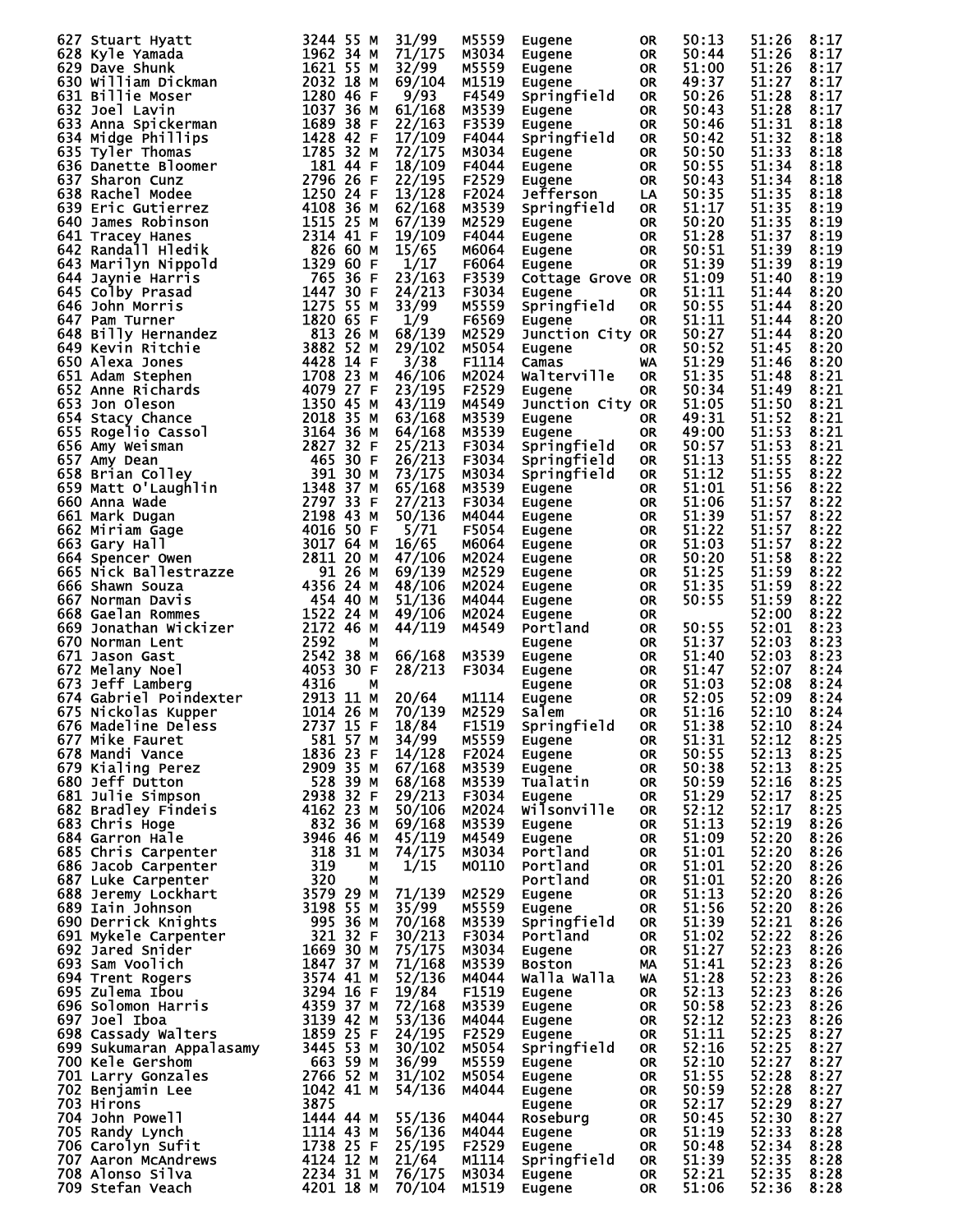| 710 Aaron Currier                                                                                                                                                                                                                                                  | 439 45 M                                    | 46/119           | M4549          | Salem            | 0R               | 51:22          | 52:38          | 8:29         |
|--------------------------------------------------------------------------------------------------------------------------------------------------------------------------------------------------------------------------------------------------------------------|---------------------------------------------|------------------|----------------|------------------|------------------|----------------|----------------|--------------|
| 711 Alyssa Nagle                                                                                                                                                                                                                                                   | 1302 14 F                                   | 4/38             | F1114          | Sweet Home       | OR.              | 52:29          | 52:38          | 8:29         |
|                                                                                                                                                                                                                                                                    | 1204 49 F                                   | 10/93            | F4549          | Eugene           | <b>OR</b>        | 51:55          | 52:38          | 8:29         |
|                                                                                                                                                                                                                                                                    | 3710 29 M                                   |                  |                |                  |                  | 51:04          | 52:39          |              |
| 711 Alyssa Nagle<br>712 Debra McVey<br>713 Christopher Warren<br>714 Jamie Baynes<br>715 Bill Baynes<br>715 Soott Hettick<br>717 Soott Lesperance<br>718 Eric Sproles<br>719 Michele Roering<br>720 Josh Roering<br>721 Sebastian Stclair<br>722 Jason Stclair<br> |                                             | 72/139           | M2529          | Eugene           | OR.              |                |                | 8:29         |
|                                                                                                                                                                                                                                                                    | 3872 26 F                                   | 26/195           | F2529          | Springfield      | <b>OR</b>        | 51:07          | 52:39          | 8:29         |
|                                                                                                                                                                                                                                                                    | 3873 54 M                                   | 32/102           | M5054          | Springfield      | <b>OR</b>        | 51:08          | 52:39          | 8:29         |
|                                                                                                                                                                                                                                                                    | 2271 44 M                                   | 57/136           | M4044          | Eugene           | <b>OR</b>        | 51:25          | 52:40          | 8:29         |
|                                                                                                                                                                                                                                                                    | 1058 13 M                                   |                  | M1114          |                  |                  | 51:39          |                |              |
|                                                                                                                                                                                                                                                                    |                                             | 22/64            |                | Castle Rock      | <b>CO</b>        |                | 52:41          | 8:29         |
|                                                                                                                                                                                                                                                                    | 2562 40 M                                   | 58/136           | M4044          | Eugene           | <b>OR</b>        | 51:55          | 52:41          | 8:29         |
|                                                                                                                                                                                                                                                                    | 2525 41 F                                   | 20/109           | F4044          | Eugene           | <b>OR</b>        | 52:09          | 52:41          | 8:29         |
|                                                                                                                                                                                                                                                                    | 2527 39 M                                   | 73/168           | M3539          | Eugene           | <b>OR</b>        | 52:09          | 52:41          | 8:29         |
|                                                                                                                                                                                                                                                                    |                                             |                  |                |                  |                  |                |                |              |
|                                                                                                                                                                                                                                                                    | 2942<br>7 M                                 | 2/15             | M0110          | Springfield      | <b>OR</b>        | 52:20          | 52:41          | 8:29         |
|                                                                                                                                                                                                                                                                    | 2941 31 M                                   | 77/175           | M3034          | Springfield      | <b>OR</b>        | 52:20          | 52:41          | 8:29         |
|                                                                                                                                                                                                                                                                    | 2903 19 F                                   | 20/84            | F1519          | Ashland          | OR.              | 51:48          | 52:42          | 8:29         |
|                                                                                                                                                                                                                                                                    | 1992 14 M                                   | 23/64            | M1114          | Springfield      | <b>OR</b>        | 52:30          | 52:44          | 8:30         |
|                                                                                                                                                                                                                                                                    |                                             |                  |                |                  |                  |                |                |              |
|                                                                                                                                                                                                                                                                    | 3473 41 M                                   | 59/136           | M4044          | Eugene           | OR.              | 50:07          | 52:48          | 8:30         |
|                                                                                                                                                                                                                                                                    | 3917 44 M                                   | 60/136           | M4044          | Springfield      | OR.              | 51:01          | 52:48          | 8:30         |
|                                                                                                                                                                                                                                                                    | 3259 37 F                                   | 24/163           | F3539          | Albuquerque      | <b>NM</b>        | 51:57          | 52:48          | 8:30         |
|                                                                                                                                                                                                                                                                    | 4434 32 M                                   | 78/175           | M3034          | Florence         | <b>OR</b>        | 51:14          | 52:50          | 8:31         |
|                                                                                                                                                                                                                                                                    |                                             |                  |                |                  |                  |                |                |              |
|                                                                                                                                                                                                                                                                    | 1922<br>М                                   |                  |                | Eugene           | <b>OR</b>        | 52:06          | 52:50          | 8:31         |
| 730 Tina Stupasky                                                                                                                                                                                                                                                  | 2526 48 F                                   | 11/93            | F4549          | Eugene           | <b>OR</b>        | 52:18          | 52:51          | 8:31         |
| 731 Marlene Lind                                                                                                                                                                                                                                                   | 1065 50 F                                   | 6/71             | F5054          | Scottsdale       | <b>AZ</b>        | 52:16          | 52:51          | 8:31         |
| 732 Jordan Augustadt<br>733 Jesse Visser                                                                                                                                                                                                                           | 4254 22 M                                   | 51/106           | M2024          | Eugene           | OR.              | 51:24          | 52:52          | 8:31         |
|                                                                                                                                                                                                                                                                    |                                             |                  |                |                  |                  |                |                |              |
|                                                                                                                                                                                                                                                                    |                                             | 79/175           | M3034          | Eugene           | <b>OR</b>        | 51:35          | 52:52          | 8:31         |
|                                                                                                                                                                                                                                                                    |                                             |                  |                | Eugene           | <b>OR</b>        | 51:35          | 52:52          | 8:31         |
|                                                                                                                                                                                                                                                                    |                                             | 47/119           | M4549          | Fall Creek       | OR.              | 51:52          | 52:52          | 8:31         |
|                                                                                                                                                                                                                                                                    |                                             | 61/136           | M4044          | Salem            | OR.              | 52:38          | 52:52          | 8:31         |
|                                                                                                                                                                                                                                                                    |                                             |                  |                |                  |                  |                |                |              |
|                                                                                                                                                                                                                                                                    |                                             | 5/38             | F1114          | Salem            | <b>OR</b>        | 52:38          | 52:52          | 8:31         |
|                                                                                                                                                                                                                                                                    |                                             | 25/163           | F3539          | Eugene           | <b>OR</b>        | 51:29          | 52:53          | 8:31         |
|                                                                                                                                                                                                                                                                    |                                             | 74/168           | M3539          | Portland         | OR.              | 52:06          | 52:53          | 8:31         |
|                                                                                                                                                                                                                                                                    |                                             |                  |                |                  |                  |                |                |              |
|                                                                                                                                                                                                                                                                    |                                             | 31/213           | F3034          | Eugene           | <b>OR</b>        | 51:41          | 52:55          | 8:31         |
|                                                                                                                                                                                                                                                                    |                                             | 37/99            | M5559          | Eugene           | OR.              | 52:11          | 52:56          | 8:32         |
|                                                                                                                                                                                                                                                                    |                                             | 33/102           | M5054          | Eugene           | OR.              | 52:02          | 52:56          | 8:32         |
|                                                                                                                                                                                                                                                                    |                                             | 34/102           | M5054          | Eugene           | OR.              | 51:52          | 52:57          | 8:32         |
|                                                                                                                                                                                                                                                                    |                                             |                  |                |                  |                  |                |                |              |
|                                                                                                                                                                                                                                                                    |                                             | 17/65            | M6064          | Dexter           | OR.              | 52:32          | 52:57          | 8:32         |
|                                                                                                                                                                                                                                                                    |                                             | 75/168           | M3539          | Eugene           | OR               | 52:31          | 53:00          | 8:32         |
|                                                                                                                                                                                                                                                                    |                                             | 52/106           | M2024          | Eugene           | <b>OR</b>        |                | 53:00          | 8:32         |
|                                                                                                                                                                                                                                                                    |                                             | 21/109           | F4044          | Port Moody       | BC               | 52:34          | 53:02          | 8:33         |
|                                                                                                                                                                                                                                                                    |                                             |                  |                |                  |                  |                |                |              |
|                                                                                                                                                                                                                                                                    |                                             | 80/175           | M3034          | Springfield      | <b>OR</b>        | 52:14          | 53:03          | 8:33         |
| 4254 22<br>734 Kees Visser<br>735 Tim Ellenberger<br>735 Tim Ellenberger<br>736 Joel James<br>736 Joel James<br>737 McKenna James<br>738 Jeanne Giraudier<br>738 Jeanne Giraudier<br>738 Jeanne Giraudier<br>740 Louisa Coffman<br>741 Barry Mattfie               |                                             | 76/168           | M3539          | Eugene           | <b>CA</b>        | 52:11          | 53:04          | 8:33         |
|                                                                                                                                                                                                                                                                    |                                             | 32/213           | F3034          | Eugene           | <b>OR</b>        | 52:13          | 53:05          | 8:33         |
|                                                                                                                                                                                                                                                                    |                                             | 77/168           | M3539          | Randlett         | OK               | 52:13          | 53:06          | 8:33         |
|                                                                                                                                                                                                                                                                    |                                             |                  |                |                  |                  |                |                |              |
|                                                                                                                                                                                                                                                                    |                                             | 35/102           | M5054          | Eugene           | <b>OR</b>        | 52:56          | 53:08          | 8:33         |
|                                                                                                                                                                                                                                                                    | 194 48 M                                    | 48/119           | M4549          | Springfield      | <b>OR</b>        | 52:48          | 53:08          | 8:33         |
| 751 Travis Copus<br>752 Larrry Tracey<br>753 Mike Boeshans<br>754 Sat Bir Khalsa<br>755 Katherine Movalson<br>755 Aaron Smith<br>757 Ryan Lawless<br>758 Cathy Rodda<br>759 Bob Keefer                                                                             | 3996 37 M                                   | 78/168           | M3539          | Eugene           | <b>OR</b>        | 52:09          | 53:09          | 8:34         |
|                                                                                                                                                                                                                                                                    | 1284 37 F                                   |                  | F3539          |                  | <b>OR</b>        | 52:16          | 53:10          | 8:34         |
|                                                                                                                                                                                                                                                                    |                                             | 26/163           |                | Eugene           |                  |                |                |              |
|                                                                                                                                                                                                                                                                    | 1643 30 M                                   | 81/175           | M3034          | Salem            | OR.              | 51:14          | 53:11          | 8:34         |
|                                                                                                                                                                                                                                                                    | 2875 25 M                                   | 73/139           | M2529          | Cottage Grove OR |                  | 51:14          | 53:11          | 8:34         |
|                                                                                                                                                                                                                                                                    | 2248 37 F                                   | 27/163           | F3539          | Eugene           | <b>OR</b>        | 51:43          | 53:11          | 8:34         |
| 759 Bob Keefer                                                                                                                                                                                                                                                     | 965 55 M                                    | 38/99            | M5559          | Springfield OR   |                  | 51:37          | 53:11          | 8:34         |
|                                                                                                                                                                                                                                                                    |                                             |                  |                |                  |                  |                |                |              |
| 760 Karl Saxman                                                                                                                                                                                                                                                    | 4168 45 M                                   | 49/119           | M4549          | Eugene           | 0R               | 51:02          | 53:12          | 8:34         |
| 761 Sarah Buchholz                                                                                                                                                                                                                                                 | $2723$ 19 F                                 | 21/84            | F1519          | Eugene           | <b>OR</b>        | 52:24          | 53:12          | 8:34         |
| 762 Megan West                                                                                                                                                                                                                                                     | 1889 18 F                                   | 22/84            | F1519          | Eugene           | <b>OR</b>        | 52:24          | 53:12          | 8:34         |
| 763 Elliot Berkman                                                                                                                                                                                                                                                 | 3953 30 M                                   | 82/175           | M3034          | Eugene           | <b>OR</b>        | 51:54          | 53:12          | 8:34         |
|                                                                                                                                                                                                                                                                    |                                             |                  |                |                  |                  |                |                |              |
| 764 Meredith Dehaas                                                                                                                                                                                                                                                | 2030 19 F                                   | 23/84            | F1519          | Eugene           | OR               | 52:49          | 53:12          | 8:34         |
| 765 Scott Kolpak                                                                                                                                                                                                                                                   | 3935 36 M                                   | 79/168           | M3539          | Eugene           | OR               | 52:30          | 53:13          | 8:34         |
| 766 Erin Stanley                                                                                                                                                                                                                                                   | 2668 32 F<br>2668 32 F<br>2666 <sup>9</sup> | 33/213           | F3034          | Eugene           | OR               | 52:22          | 53:13          | 8:34         |
| 767 Christopher Maden                                                                                                                                                                                                                                              |                                             | 80/168           | M3539          | Eugene           | <b>OR</b>        | 52:23          | 53:13          | 8:34         |
| 768 Shana Olsen                                                                                                                                                                                                                                                    | 1357 51 F                                   | 7/71             | F5054          | Eugene           | <b>OR</b>        | 52:18          | 53:13          | 8:34         |
|                                                                                                                                                                                                                                                                    |                                             |                  |                |                  |                  |                |                |              |
| 769 Stan Goddard                                                                                                                                                                                                                                                   | 2263 50 M                                   | 36/102           | M5054          | Eugene           | <b>OR</b>        | 53:09          | 53:13          | 8:34         |
| 770 Todd Miller                                                                                                                                                                                                                                                    | 4077 43 M                                   | 62/136           | M4044          | Eugene           | <b>OR</b>        | 52:04          | 53:15          | 8:35         |
| 771 Kyra Weaver                                                                                                                                                                                                                                                    | 2604 27 F                                   | 27/195           | F2529          | Eugene           | OR               | 52:20          | 53:15          | 8:35         |
| 772 Robyn Kimball                                                                                                                                                                                                                                                  | 982 32 M                                    | 83/175           | M3034          | Springfield      | <b>OR</b>        | 52:32          | 53:16          | 8:35         |
| 773 Marlon Melis                                                                                                                                                                                                                                                   | 2550 36 M                                   |                  |                |                  | OR               | 52:51          | 53:17          |              |
|                                                                                                                                                                                                                                                                    |                                             | 81/168           | M3539          | Eugene           |                  |                |                | 8:35         |
| 774 Matthew McFadden                                                                                                                                                                                                                                               | 3956 32 M                                   | 84/175           | M3034          | Creswell         | <b>OR</b>        | 52:47          | 53:18          | 8:35         |
| 775 William Melton                                                                                                                                                                                                                                                 | 1212 59 M                                   | 39/99            | M5559          | Eugene           | <b>OR</b>        | 52:42          | 53:18          | 8:35         |
| 776 Noah McFadden                                                                                                                                                                                                                                                  | 1182 14 M                                   | 24/64            | M1114          | Cheshire         | <b>OR</b>        | 52:47          | 53:18          | 8:35         |
| 777 Bill Ruchti                                                                                                                                                                                                                                                    | 4461 35 M                                   | 82/168           | M3539          | Jasper           | <b>OR</b>        | 52:22          | 53:19          | 8:35         |
|                                                                                                                                                                                                                                                                    |                                             |                  |                |                  |                  |                |                |              |
| 778 Gavin Kuehne                                                                                                                                                                                                                                                   | 1009 16 M                                   | 71/104           | M1519          | Eugene           | <b>OR</b>        | 51:52          | 53:19          | 8:35         |
| 779 Brandon Hindman                                                                                                                                                                                                                                                | 820 32 M                                    | 85/175           | M3034          | Knoxville        | <b>TN</b>        | 52:17          | 53:20          | 8:35         |
| 780 Les Phillipo                                                                                                                                                                                                                                                   | 3193 38 M                                   | 83/168           | M3539          | Eugene           | <b>OR</b>        | 52:16          | 53:21          | 8:36         |
| 781 Nick Kelley                                                                                                                                                                                                                                                    | 969 31 M                                    | 86/175           | M3034          | Veneta           | <b>OR</b>        | 51:55          | 53:21          | 8:36         |
|                                                                                                                                                                                                                                                                    |                                             |                  |                |                  |                  |                |                |              |
| 782 Mandy Wigington                                                                                                                                                                                                                                                | 2173 30 F                                   | 34/213           | F3034          | Creswell         | <b>OR</b>        | 52:50          | 53:21          | 8:36         |
|                                                                                                                                                                                                                                                                    |                                             | 1/13             | F0110          | Eugene           | <b>OR</b>        | 52:15          | 53:22          | 8:36         |
| 783 Samantha Cook                                                                                                                                                                                                                                                  | 397 10 F                                    |                  | M2529          | Eugene           | <b>OR</b>        | 51:32          | 53:22          | 8:36         |
|                                                                                                                                                                                                                                                                    | 3245 29 M                                   | 74/139           |                |                  |                  |                |                |              |
| 784 Jason Campbell                                                                                                                                                                                                                                                 |                                             |                  |                |                  |                  |                |                |              |
| 785 Kari Westlund                                                                                                                                                                                                                                                  | 1 49 F                                      | 12/93            | F4549          | Veneta           | OR               | 52:20          | 53:22          | 8:36         |
| 786 Justin Stapleton                                                                                                                                                                                                                                               | 2152 36 M                                   | 84/168           | M3539          | Eugene           | OR.              | 52:05          | 53:26          | 8:36         |
| 787 Teresa McFerran                                                                                                                                                                                                                                                | 1184 47 F                                   | 13/93            | F4549          | Eugene           | OR               | 52:43          | 53:28          | 8:37         |
| 788 Diego Sandoval                                                                                                                                                                                                                                                 | 2646 28 M                                   | 75/139           | M2529          | Eugene           | OR               | 51:31          | 53:29          | 8:37         |
|                                                                                                                                                                                                                                                                    |                                             | 28/163           |                |                  | OR               |                |                |              |
| 789 Candace Lovato                                                                                                                                                                                                                                                 | 4122 37 F                                   |                  | F3539          | Springfield      |                  | 52:30          | 53:30          | 8:37         |
| 790 Juli McGlinsky                                                                                                                                                                                                                                                 | 3481 46 F                                   | 14/93            | F4549          | Eugene           | OR.              | 52:33          | 53:31          | 8:37         |
| 791 Sarah Barton<br>792 Amelia Carr                                                                                                                                                                                                                                | 108 23 F<br>322 23 F                        | 15/128<br>16/128 | F2024<br>F2024 | Eugene<br>Eugene | OR.<br><b>OR</b> | 52:11<br>53:06 | 53:34<br>53:37 | 8:38<br>8:38 |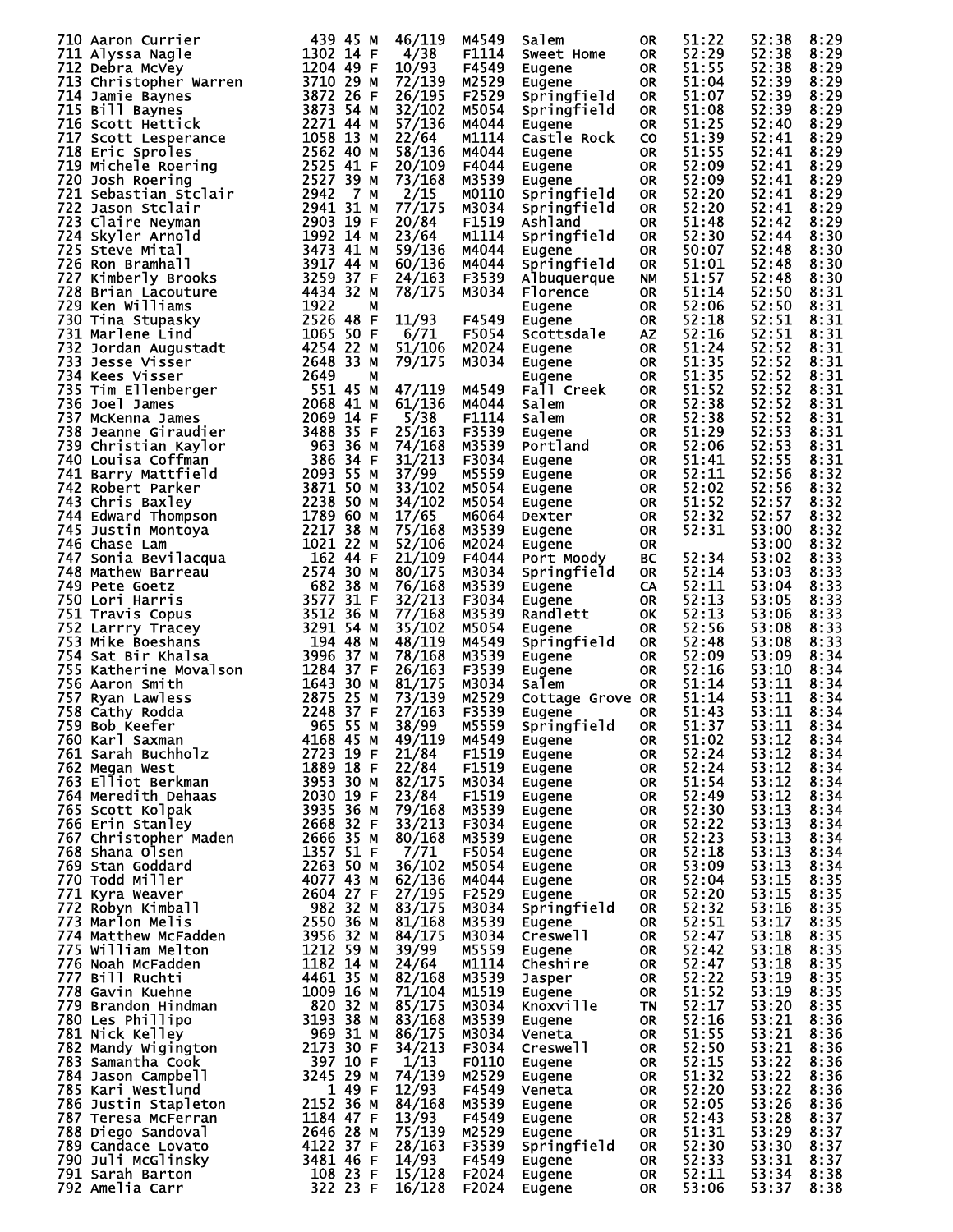| 793 Jennie Kolpak                                                                                                                                                                                                                                             | 3934 36 F                          | 29/163 | F3539 | Eugene      | 0R        | 52:55 | 53:38 | 8:38 |
|---------------------------------------------------------------------------------------------------------------------------------------------------------------------------------------------------------------------------------------------------------------|------------------------------------|--------|-------|-------------|-----------|-------|-------|------|
| 794 Justin Schmick                                                                                                                                                                                                                                            | 1576 30 M                          | 87/175 | м3034 | Eugene      | OR.       | 52:44 | 53:38 | 8:38 |
|                                                                                                                                                                                                                                                               |                                    | 30/163 | F3539 | Eugene      | OR.       | 52:23 | 53:38 | 8:38 |
| 793 Jennie Kolpak and 1934 36 F<br>795 Sophie Thermick 1576 30 M<br>795 Sophie Thermick 1576 30 M<br>795 Sophie Thermick 1576 30 37 M<br>797 Brad Livingston 4037 33 M<br>798 Bill Clendenen 2457 465 M<br>799 Brad Livingston 4037 33 M<br>                  |                                    |        |       |             |           |       |       |      |
|                                                                                                                                                                                                                                                               |                                    | 85/168 | M3539 | Springfield | OR.       | 52:27 | 53:39 | 8:38 |
|                                                                                                                                                                                                                                                               |                                    | 88/175 | M3034 | Eugene      | <b>OR</b> | 52:24 | 53:40 | 8:39 |
|                                                                                                                                                                                                                                                               |                                    | 50/119 | M4549 | Eugene      | <b>OR</b> | 52:43 | 53:42 | 8:39 |
|                                                                                                                                                                                                                                                               |                                    | 28/195 | F2529 | Eugene      | 0R        | 53:20 | 53:43 | 8:39 |
|                                                                                                                                                                                                                                                               |                                    |        |       |             |           |       |       |      |
|                                                                                                                                                                                                                                                               |                                    | 35/213 | F3034 | Eugene      | OR.       | 52:51 | 53:43 | 8:39 |
|                                                                                                                                                                                                                                                               |                                    | 24/84  | F1519 | Eugene      | 0R        | 52:50 | 53:44 | 8:39 |
|                                                                                                                                                                                                                                                               |                                    | 31/163 | F3539 |             | OR.       | 53:33 | 53:46 | 8:40 |
|                                                                                                                                                                                                                                                               |                                    |        |       | Eugene      |           |       |       |      |
|                                                                                                                                                                                                                                                               |                                    | 37/102 | M5054 | Eugene      | 0R        | 52:13 | 53:46 | 8:40 |
|                                                                                                                                                                                                                                                               |                                    | 76/139 | M2529 | Eugene      | OR.       | 53:11 | 53:48 | 8:40 |
|                                                                                                                                                                                                                                                               |                                    | 29/195 | F2529 | Eugene      | 0R        | 51:38 | 53:49 | 8:40 |
|                                                                                                                                                                                                                                                               |                                    | 77/139 | M2529 |             |           | 52:42 |       | 8:40 |
|                                                                                                                                                                                                                                                               |                                    |        |       | Oregon City | OR.       |       | 53:49 |      |
|                                                                                                                                                                                                                                                               |                                    | 63/136 | M4044 | Eugene      | <b>OR</b> | 52:49 | 53:50 | 8:40 |
|                                                                                                                                                                                                                                                               |                                    | 25/84  | F1519 | Eugene      | OR.       | 51:31 | 53:50 | 8:40 |
|                                                                                                                                                                                                                                                               |                                    | 17/128 | F2024 | Eugene      | 0R        | 52:49 | 53:50 | 8:40 |
|                                                                                                                                                                                                                                                               |                                    |        |       |             |           |       |       |      |
|                                                                                                                                                                                                                                                               |                                    | 89/175 | M3034 | Eugene      | OR.       | 52:58 | 53:50 | 8:40 |
|                                                                                                                                                                                                                                                               |                                    | 90/175 | M3034 | Eugene      | 0R        | 50:47 | 53:51 | 8:40 |
|                                                                                                                                                                                                                                                               |                                    | 18/128 | F2024 | Eugene      | <b>OR</b> | 52:25 | 53:52 | 8:40 |
|                                                                                                                                                                                                                                                               |                                    |        |       |             |           | 52:30 | 53:52 | 8:41 |
|                                                                                                                                                                                                                                                               |                                    | 78/139 | M2529 | Springfield | <b>OR</b> |       |       |      |
|                                                                                                                                                                                                                                                               |                                    | 64/136 | M4044 | Sweet Home  | <b>OR</b> | 53:27 | 53:52 | 8:41 |
|                                                                                                                                                                                                                                                               |                                    | 51/119 | M4549 | Eugene      | <b>OR</b> | 53:01 | 53:52 | 8:41 |
|                                                                                                                                                                                                                                                               |                                    | 15/93  | F4549 | Eugene      | <b>OR</b> | 52:27 | 53:53 | 8:41 |
|                                                                                                                                                                                                                                                               |                                    |        |       |             |           |       |       |      |
|                                                                                                                                                                                                                                                               |                                    | 19/128 | F2024 | Castle Rock | <b>CO</b> | 52:51 | 53:53 | 8:41 |
|                                                                                                                                                                                                                                                               |                                    | 25/64  | M1114 | Eugene      | <b>OR</b> | 53:49 | 53:53 | 8:41 |
|                                                                                                                                                                                                                                                               |                                    | 91/175 | M3034 | Portland    | <b>OR</b> | 53:14 | 53:55 | 8:41 |
|                                                                                                                                                                                                                                                               |                                    | 36/213 | F3034 | Eugene      |           | 52:50 | 53:57 | 8:41 |
|                                                                                                                                                                                                                                                               |                                    |        |       |             | OR.       |       |       |      |
|                                                                                                                                                                                                                                                               |                                    | 53/106 | M2024 | Eugene      | 0R        | 53:09 | 53:58 | 8:42 |
|                                                                                                                                                                                                                                                               |                                    | 20/128 | F2024 | Eugene      | OR.       | 52:38 | 54:01 | 8:42 |
|                                                                                                                                                                                                                                                               |                                    | 18/65  | M6064 | Eugene      | 0R        | 53:37 | 54:01 | 8:42 |
|                                                                                                                                                                                                                                                               |                                    |        |       |             |           |       |       |      |
|                                                                                                                                                                                                                                                               |                                    | 30/195 | F2529 | Eugene      | <b>OR</b> | 52:19 | 54:02 | 8:42 |
|                                                                                                                                                                                                                                                               |                                    | 86/168 | M3539 | Springfield | <b>OR</b> | 53:03 | 54:03 | 8:42 |
|                                                                                                                                                                                                                                                               |                                    | 54/106 | M2024 | Creswell    | <b>OR</b> | 52:29 | 54:03 | 8:42 |
|                                                                                                                                                                                                                                                               |                                    |        |       |             |           |       |       |      |
|                                                                                                                                                                                                                                                               |                                    | 38/102 | M5054 | Sisters     | <b>OR</b> | 53:31 | 54:04 | 8:43 |
|                                                                                                                                                                                                                                                               |                                    | 87/168 | M3539 | Eugene      | OR.       | 53:12 | 54:05 | 8:43 |
|                                                                                                                                                                                                                                                               |                                    | 92/175 | M3034 | Eugene      | 0R        | 53:24 | 54:09 | 8:43 |
|                                                                                                                                                                                                                                                               |                                    | 55/106 | M2024 | Springfield | OR.       | 53:20 | 54:10 | 8:43 |
|                                                                                                                                                                                                                                                               |                                    |        |       |             |           |       |       |      |
|                                                                                                                                                                                                                                                               |                                    | 93/175 | M3034 | Springfield | <b>OR</b> | 51:50 | 54:10 | 8:43 |
| 832 Cristina Caldwell<br>833 Patti Brown                                                                                                                                                                                                                      | 3612 30 F                          | 37/213 | F3034 | Eugene      | <b>OR</b> | 52:53 | 54:11 | 8:44 |
| 833 Patti Brown                                                                                                                                                                                                                                               | 3715 57 F                          | 2/49   | F5559 | Springfield | <b>OR</b> | 53:43 | 54:11 | 8:44 |
|                                                                                                                                                                                                                                                               |                                    |        |       |             |           |       |       |      |
|                                                                                                                                                                                                                                                               |                                    | 22/109 | F4044 | Eugene      | <b>OR</b> | 53:42 | 54:12 | 8:44 |
|                                                                                                                                                                                                                                                               |                                    | 79/139 | M2529 | Springfield | <b>OR</b> | 54:05 | 54:12 | 8:44 |
|                                                                                                                                                                                                                                                               |                                    | 65/136 | M4044 | Eugene      | <b>OR</b> | 53:46 | 54:12 | 8:44 |
|                                                                                                                                                                                                                                                               |                                    |        | M2529 |             |           | 53:30 | 54:13 | 8:44 |
| <b>833 Patti Brown<br/> 834 Kathleen Birkholz</b><br>835 Jacob Brigl<br>835 Jacob Brigl<br>836 Jason Rice<br>836 Aaron Schnabel<br>838 Aeff Hannum<br>839 Emily Jensen<br>840 Marin Emrick<br>841 Sean Emrick<br>842 Josh Newman<br>842 Josh Newman<br>842 Jo |                                    | 80/139 |       | Eugene      | 0R        |       |       |      |
|                                                                                                                                                                                                                                                               |                                    | 39/102 | M5054 | Eugene      | OR.       | 54:01 | 54:14 | 8:44 |
|                                                                                                                                                                                                                                                               |                                    | 38/213 | F3034 | Eugene      | OR        | 53:21 | 54:14 | 8:44 |
|                                                                                                                                                                                                                                                               |                                    | 6/38   | F1114 | Eugene      | OR.       |       | 54:16 | 8:44 |
|                                                                                                                                                                                                                                                               |                                    |        | M4044 |             |           | 54:09 | 54:16 |      |
|                                                                                                                                                                                                                                                               |                                    | 66/136 |       | Eugene      | <b>OR</b> |       |       | 8:44 |
| 842 Josh Newman                                                                                                                                                                                                                                               | 2356 49 M                          | 52/119 | M4549 | Eugene      | <b>OR</b> | 53:07 | 54:18 | 8:45 |
| 843 Calen Willis                                                                                                                                                                                                                                              | 1929 28 M                          | 81/139 | M2529 | Eugene      | 0R        | 53:38 | 54:20 | 8:45 |
| 844 Nancy Pierce                                                                                                                                                                                                                                              | 1430 58 F                          | 3/49   | F5559 | Eugene      | OR        | 52:54 | 54:21 | 8:45 |
|                                                                                                                                                                                                                                                               |                                    |        |       |             |           |       |       |      |
| 845 Brandi Libby                                                                                                                                                                                                                                              | 3324 33 F                          | 39/213 | F3034 | Eugene      | OR        | 52:57 | 54:23 | 8:46 |
| 846 Keri Swanson                                                                                                                                                                                                                                              | 1754 39 F                          | 32/163 | F3539 | Eugene      | OR        | 52:51 | 54:23 | 8:46 |
| 847 David Reesor                                                                                                                                                                                                                                              | 4147 37 M<br>3593 36 F             | 88/168 | M3539 | Eugene      | OR        | 53:13 | 54:23 | 8:46 |
| 848 Rachel Devries                                                                                                                                                                                                                                            |                                    | 33/163 | F3539 | Eugene      | OR        | 53:01 | 54:24 | 8:46 |
|                                                                                                                                                                                                                                                               |                                    |        |       |             |           |       |       |      |
| 849 Wendy Bailey                                                                                                                                                                                                                                              | 78 55 F                            | 4/49   | F5559 | Eugene      | OR        | 53:42 | 54:24 | 8:46 |
| 850 Kelsi Newton                                                                                                                                                                                                                                              | 1319 22 F                          | 21/128 | F2024 | Eugene      | OR        | 53:30 | 54:25 | 8:46 |
| 851 Thomas Breaden                                                                                                                                                                                                                                            |                                    |        | M2529 | Portland    | OR        | 54:11 | 54:28 | 8:46 |
| 852 Darren James                                                                                                                                                                                                                                              | 233 29 M 82/139<br>901 40 M 67/136 |        | M4044 | Valencia    | CA.       | 52:50 | 54:28 | 8:46 |
|                                                                                                                                                                                                                                                               |                                    |        |       |             |           |       |       |      |
| 853 Nathan Hickman                                                                                                                                                                                                                                            | 817 25 M<br>2658 14 M              | 83/139 | M2529 | Albany      | OR        | 52:23 | 54:29 | 8:47 |
| 854 Austin Minx                                                                                                                                                                                                                                               |                                    | 26/64  | M1114 | Charleston  | OR D      | 53:53 | 54:29 | 8:47 |
| 855 Melissa Berry                                                                                                                                                                                                                                             | 2979 I1 F<br>2094 28 M             | 7/38   | F1114 | Eugene      | <b>OR</b> | 54:07 | 54:30 | 8:47 |
| 856 Jake Mattfield                                                                                                                                                                                                                                            |                                    | 84/139 | M2529 | Eugene      | OR D      | 53:44 | 54:30 | 8:47 |
|                                                                                                                                                                                                                                                               |                                    |        |       |             |           |       |       |      |
| 358 Gabriele Morrison<br>858 Gabriele Morrison 3912 50 F<br>859 Ransom Gee                                                                                                                                                                                    |                                    |        |       | Eugene      | OR        | 54:06 | 54:30 | 8:47 |
|                                                                                                                                                                                                                                                               |                                    | 8/71   | F5054 | Eugene      | OR        | 53:27 | 54:31 | 8:47 |
|                                                                                                                                                                                                                                                               |                                    | 27/64  | M1114 | Springfield | OR        | 54:15 | 54:33 | 8:47 |
| 860 Charlotte Howe                                                                                                                                                                                                                                            | 2357 19 F                          | 26/84  | F1519 |             | OR D      | 54:20 | 54:33 | 8:47 |
|                                                                                                                                                                                                                                                               |                                    |        |       | Eugene      |           |       |       |      |
| 861 Chelsey Palmer                                                                                                                                                                                                                                            | 1375 28 F                          | 31/195 | F2529 | Eugene      | OR        | 53:31 | 54:34 | 8:47 |
| 862 Trent Donelson                                                                                                                                                                                                                                            | 502 33 M                           | 94/175 | M3034 | Eugene      | OR        | 53:42 | 54:34 | 8:47 |
| 863 Griffin Wilson                                                                                                                                                                                                                                            | 3854 14 M                          | 28/64  | M1114 | Eugene      | OR        | 54:21 | 54:34 | 8:47 |
|                                                                                                                                                                                                                                                               | 3268 28 M                          | 85/139 | M2529 |             | OR.       | 51:50 | 54:37 | 8:48 |
| 864 Kyle McKendrick                                                                                                                                                                                                                                           |                                    |        |       | Eugene      |           |       |       |      |
| 865 Kris Ibrao                                                                                                                                                                                                                                                | 2853 45 F                          | 16/93  | F4549 | Springfield | OR.       | 52:58 | 54:39 | 8:48 |
| 866 Gregory Haider                                                                                                                                                                                                                                            | 2418 73 M                          | 1/11   | M7074 | Eugene      | OR.       | 53:35 | 54:40 | 8:48 |
| 867 Emilee Nilsson                                                                                                                                                                                                                                            | 1327 31 F                          | 40/213 | F3034 | Morristown  | ΝJ        | 53:06 | 54:40 | 8:48 |
|                                                                                                                                                                                                                                                               | 1861 48 F                          |        |       |             |           |       |       |      |
| 868 Cambra Ward                                                                                                                                                                                                                                               |                                    | 17/93  | F4549 | Eugene      | OR .      | 53:54 | 54:41 | 8:48 |
| 869 Nabi Malekzadeh                                                                                                                                                                                                                                           | 1130 53 M                          | 40/102 | M5054 | Eugene      | OR.       | 54:16 | 54:41 | 8:48 |
| 870 Lyla Pendergrass                                                                                                                                                                                                                                          | 1398 28 F                          | 32/195 | F2529 | Springfield | OR        | 53:11 | 54:41 | 8:48 |
| 871 Amy Peterson                                                                                                                                                                                                                                              | 1417 34 F                          | 41/213 | F3034 | Eugene      | OR.       | 53:18 | 54:41 | 8:49 |
|                                                                                                                                                                                                                                                               |                                    |        |       |             |           |       |       |      |
| 872 Scott Cross                                                                                                                                                                                                                                               | 433 57 M                           | 40/99  | M5559 | Salem       | OR.       | 53:59 | 54:42 | 8:49 |
| 873 Lisa Quillin                                                                                                                                                                                                                                              | 4186 44 F                          | 23/109 | F4044 | Eugene      | OR.       | 53:07 | 54:44 | 8:49 |
| 874 Andrew Karduna                                                                                                                                                                                                                                            | 960 44 M                           | 68/136 | M4044 | Eugene      | OR        | 53:10 | 54:44 | 8:49 |
| 875 Paul Schiedler                                                                                                                                                                                                                                            | 1570 28 M                          | 86/139 | M2529 | Springfield | OR.       | 53:16 | 54:45 | 8:49 |
|                                                                                                                                                                                                                                                               |                                    |        |       |             |           |       |       |      |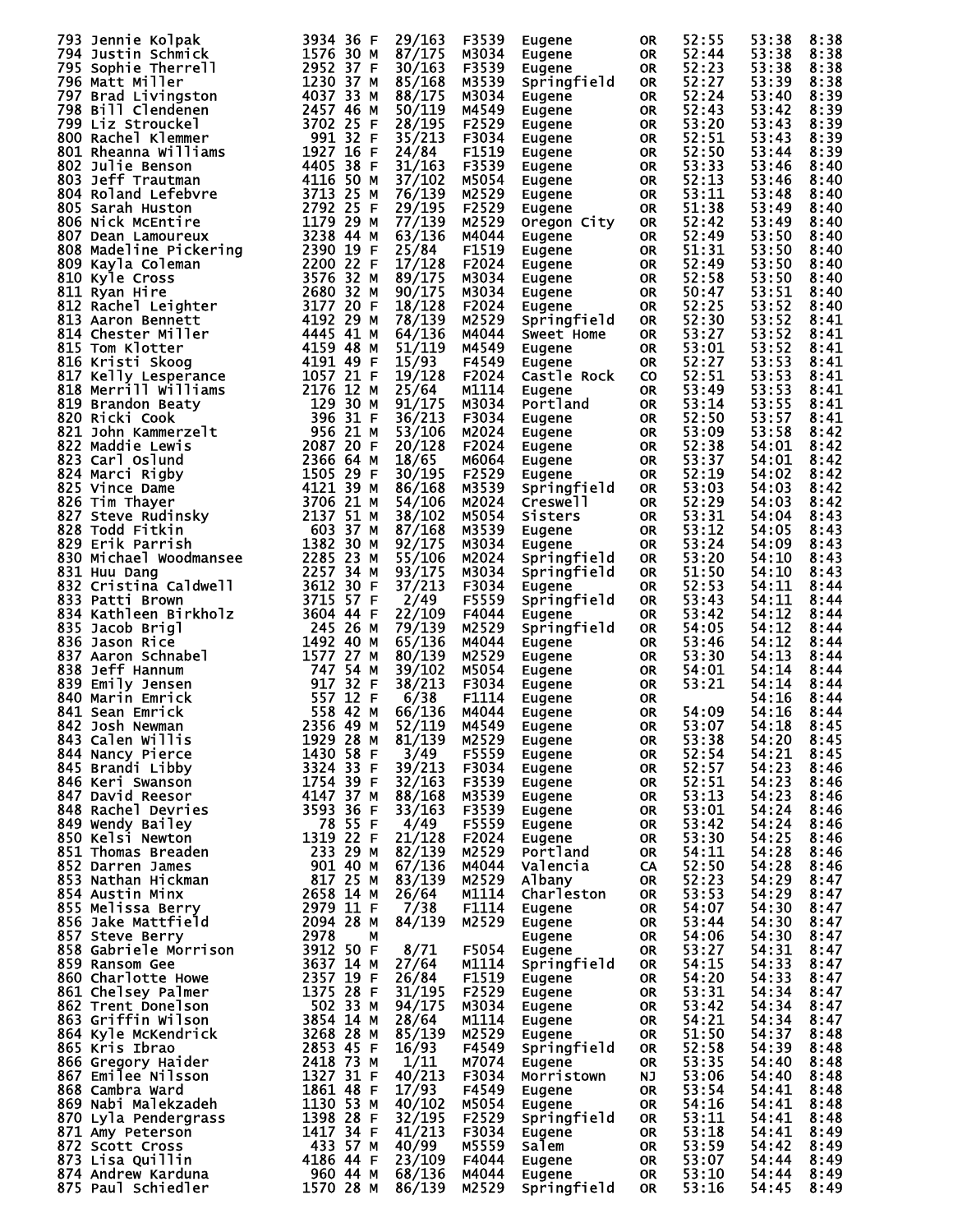| 876 Dennis Cook 3892 34 Here is 4782 34 Here is 4787 Start Leslie 878 Gary Harris 4764 60 MM MET 1764 60 MM MET 1764 60 MM MET 1764 60 MM MET 1764 60 MM MET 1764 60 MM MET 1764 60 MM MET 1764 60 MM MET 1764 60 MM MET 1764 |                       |   | 95/175          | M3034          | Eugene             | 0R              | 54:00          | 54:45          | 8:49         |
|-------------------------------------------------------------------------------------------------------------------------------------------------------------------------------------------------------------------------------|-----------------------|---|-----------------|----------------|--------------------|-----------------|----------------|----------------|--------------|
|                                                                                                                                                                                                                               |                       |   |                 |                | Eugene             | OR.             | 53:58          | 54:47          | 8:49         |
|                                                                                                                                                                                                                               |                       |   |                 |                |                    |                 |                |                |              |
|                                                                                                                                                                                                                               |                       |   | 19/65           | M6064          | Eugene             | OR.             | 54:17          | 54:47          | 8:49         |
|                                                                                                                                                                                                                               |                       |   | 3/15            | M0110          | Portland           | OR.             | 53:19          | 54:47          | 8:49         |
|                                                                                                                                                                                                                               |                       |   |                 |                |                    |                 | 53:21          |                |              |
|                                                                                                                                                                                                                               |                       |   | 69/136          | M4044          | Portland           | OR.             |                | 54:49          | 8:50         |
|                                                                                                                                                                                                                               |                       |   | 41/102          | M5054          | Eugene             | OR.             | 54:45          | 54:49          | 8:50         |
|                                                                                                                                                                                                                               |                       |   | 42/213          | F3034          | Eugene             | OR.             | 53:51          | 54:50          | 8:50         |
|                                                                                                                                                                                                                               |                       |   |                 |                |                    |                 |                |                |              |
|                                                                                                                                                                                                                               |                       |   | 70/136          | M4044          | Portland           | OR.             | 54:04          | 54:50          | 8:50         |
|                                                                                                                                                                                                                               |                       |   | 71/136          | M4044          |                    |                 | 52:15          | 54:52          | 8:50         |
|                                                                                                                                                                                                                               |                       |   |                 |                |                    |                 |                |                |              |
|                                                                                                                                                                                                                               |                       |   | 33/195          | F2529          | Springfield        | OR              | 52:45          | 54:52          | 8:50         |
|                                                                                                                                                                                                                               |                       |   | 4/24            | M6569          | Eugene             | OR.             | 54:24          | 54:54          | 8:50         |
|                                                                                                                                                                                                                               |                       |   | 43/213          |                |                    |                 |                |                |              |
|                                                                                                                                                                                                                               |                       |   |                 | F3034          | Eugene             | OR.             | 54:27          | 54:54          | 8:50         |
|                                                                                                                                                                                                                               |                       |   | 89/168          | M3539          | Eugene             | OR              | 53:14          | 54:54          | 8:51         |
|                                                                                                                                                                                                                               |                       |   | 20/65           | M6064          | Eugene             | OR.             | 53:14          | 54:55          | 8:51         |
|                                                                                                                                                                                                                               |                       |   |                 |                |                    |                 |                |                |              |
|                                                                                                                                                                                                                               |                       |   | 34/163          | F3539          | Kikuchigun         | KU              | 54:17          | 54:56          | 8:51         |
|                                                                                                                                                                                                                               |                       |   | 56/106          | M2024          | Eugene             | OR.             | 53:18          | 54:56          | 8:51         |
|                                                                                                                                                                                                                               |                       |   |                 |                |                    |                 |                |                |              |
|                                                                                                                                                                                                                               |                       |   | 22/128          | F2024          | Eugene             | <b>OR</b>       | 52:40          | 54:56          | 8:51         |
|                                                                                                                                                                                                                               |                       |   | 53/119          | M4549          | Springfield        | OR.             | 53:20          | 54:57          | 8:51         |
|                                                                                                                                                                                                                               |                       |   | 57/106          |                |                    |                 | 53:13          |                |              |
|                                                                                                                                                                                                                               |                       |   |                 | M2024          | Corvallis          | <b>OR</b>       |                | 54:57          | 8:51         |
|                                                                                                                                                                                                                               |                       |   | 44/213          | F3034          | Davis              | CA.             | 53:37          | 54:58          | 8:51         |
|                                                                                                                                                                                                                               |                       |   | 24/109          | F4044          | Eugene             | OR.             | 54:13          | 54:58          | 8:51         |
|                                                                                                                                                                                                                               |                       |   |                 |                |                    |                 |                |                |              |
|                                                                                                                                                                                                                               |                       |   | 5/24            | M6569          | Eugene             | OR              | 53:54          | 54:59          | 8:51         |
|                                                                                                                                                                                                                               |                       |   | 96/175          | M3034          | Eugene             | OR              | 53:55          | 55:01          | 8:52         |
|                                                                                                                                                                                                                               |                       |   |                 |                |                    |                 |                |                |              |
|                                                                                                                                                                                                                               |                       |   | 54/119          | M4549          | Eugene             | OR              | 54:45          | 55:01          | 8:52         |
|                                                                                                                                                                                                                               |                       |   | 34/195          | F2529          | Puyallup           | <b>WA</b>       | 54:35          | 55:01          | 8:52         |
|                                                                                                                                                                                                                               |                       |   | 35/195          | F2529          | Eugene             | OR              | 54:03          | 55:01          | 8:52         |
|                                                                                                                                                                                                                               |                       |   |                 |                |                    |                 |                |                |              |
|                                                                                                                                                                                                                               |                       |   | 87/139          | M2529          | Eugene             | OR              | 53:31          | 55:01          | 8:52         |
|                                                                                                                                                                                                                               |                       |   | 45/213          | F3034          | <b>Eugene</b>      | OR.             | 53:38          | 55:02          | 8:52         |
|                                                                                                                                                                                                                               |                       |   |                 |                |                    |                 |                |                |              |
|                                                                                                                                                                                                                               |                       |   | 41/99           | M5559          | Springfield        | <b>OR</b>       | 53:57          | 55:03          | 8:52         |
|                                                                                                                                                                                                                               |                       |   | 36/195          | F2529          | Eugene             | OR.             | 54:21          | 55:03          | 8:52         |
|                                                                                                                                                                                                                               |                       |   |                 |                |                    |                 | 53:37          |                | 8:52         |
|                                                                                                                                                                                                                               |                       |   | 90/168          | M3539          | Eugene             | <b>OR</b>       |                | 55:03          |              |
|                                                                                                                                                                                                                               |                       |   | 37/195          | F2529          | Eugene             | OR              | 54:41          | 55:04          | 8:52         |
|                                                                                                                                                                                                                               |                       |   | 72/136          | M4044          | Eugene             | OR              | 54:32          | 55:05          | 8:52         |
|                                                                                                                                                                                                                               |                       |   |                 |                |                    |                 |                |                |              |
|                                                                                                                                                                                                                               |                       |   | 23/128          | F2024          | Eugene             | OR              | 53:59          | 55:06          | 8:52         |
|                                                                                                                                                                                                                               |                       |   | 55/119          | M4549          | <b>Eugene</b>      | <b>OR</b>       | 53:05          | 55:07          | 8:53         |
|                                                                                                                                                                                                                               |                       |   |                 |                |                    |                 |                |                |              |
|                                                                                                                                                                                                                               |                       |   | 73/136          | M4044          | Springfield        | <b>OR</b>       | 53:16          | 55:08          | 8:53         |
|                                                                                                                                                                                                                               |                       |   | 72/104          | M1519          | Eugene             | OR.             | 54:05          | 55:08          | 8:53         |
|                                                                                                                                                                                                                               |                       |   |                 |                |                    |                 | 55:05          |                |              |
|                                                                                                                                                                                                                               |                       |   | 58/106          | M2024          | Atlanta            | <b>GA</b>       |                | 55:08          | 8:53         |
|                                                                                                                                                                                                                               |                       |   | 27/84           | F1519          | Pleasant Hill OR   |                 | 54:13          | 55:08          | 8:53         |
|                                                                                                                                                                                                                               |                       |   | 56/119          | M4549          | Eugene             | OR.             | 54:36          | 55:09          | 8:53         |
|                                                                                                                                                                                                                               |                       |   |                 |                |                    |                 |                |                |              |
|                                                                                                                                                                                                                               |                       |   | 38/195          | F2529          | Pleasant Hill OR   |                 | 54:14          | 55:10          | 8:53         |
|                                                                                                                                                                                                                               |                       |   | 46/213          | F3034          | Eugene             | OR.             | 54:22          | 55:11          | 8:53         |
|                                                                                                                                                                                                                               |                       |   |                 |                |                    |                 | 54:11          |                |              |
|                                                                                                                                                                                                                               |                       |   | 35/163          | F3539          | Eugene             | OR.             |                | 55:12          | 8:53         |
|                                                                                                                                                                                                                               |                       |   | 91/168          | M3539          | Eugene             | OR.             | 53:55          | 55:12          | 8:53         |
|                                                                                                                                                                                                                               |                       |   | 24/128          | F2024          | Eugene             | OR              | 54:31          | 55:13          | 8:54         |
|                                                                                                                                                                                                                               |                       |   |                 |                |                    |                 |                |                |              |
|                                                                                                                                                                                                                               |                       |   | 9/71            | F5054          | Eugene             | OR              | 53:23          | 55:14          | 8:54         |
|                                                                                                                                                                                                                               |                       |   | 18/93           | F4549          | Cottage Grove OR   |                 | 53:38          | 55:14          | 8:54         |
|                                                                                                                                                                                                                               |                       |   |                 |                |                    |                 |                |                |              |
|                                                                                                                                                                                                                               |                       |   | 42/102          | M5054          | Cottage Grove OR   |                 | 53:37          | 55:14          | 8:54         |
|                                                                                                                                                                                                                               |                       |   | 47/213          | F3034          | Eugene             | 0R              | 53:41          | 55:14          | 8:54         |
| 1006 14 M<br>925 Daniel Krueger                                                                                                                                                                                               |                       |   | 29/64           | M1114          | Eugene OR          |                 | 54:31          | 55:15          | 8:54         |
|                                                                                                                                                                                                                               |                       |   |                 |                |                    |                 |                |                |              |
| 926 Jeff Krueger                                                                                                                                                                                                              | 1007 46 M             |   | 57/119          | M4549          | Eugene             | OR.             | 54:30          | 55:15          | 8:54         |
|                                                                                                                                                                                                                               | 761 69 F              |   | 2/9             | F6569          | Springfield        | OR              | 54:25          | 55:16          | 8:54         |
|                                                                                                                                                                                                                               | 1702 41 M             |   | 74/136          | M4044          |                    |                 | 54:46          | 55:16          | 8:54         |
| 926 Jeff Krueger<br>927 Judy Harold<br>928 Benjamin Starlin                                                                                                                                                                   |                       |   |                 |                | Eugene             | OR.             |                |                |              |
|                                                                                                                                                                                                                               | 691                   | М |                 |                | <b>Eugene</b>      | OR.             | 54:55          | 55:17          | 8:54         |
|                                                                                                                                                                                                                               | $3817$ 34 F           |   | 48/213          | F3034          | Socorro            | NM.             | 53:39          | 55:17          | 8:54         |
|                                                                                                                                                                                                                               |                       |   |                 |                |                    |                 |                |                |              |
|                                                                                                                                                                                                                               | 684 62 M              |   | 21/65           | M6064          | <b>Los Angeles</b> | CA.             | 53:39          | 55:17          | 8:54         |
|                                                                                                                                                                                                                               | 881 29 M              |   | 88/139          | M2529          | Eugene             | OR.             | 54:41          | 55:17          | 8:54         |
| <b>920 Dunie Goodman<br/>930 Emma Goldberg<br/>931 Sander Goldberg<br/>000 Bryan Ing</b><br>933 John Merk<br>934 Adrienne Davis<br>935 Lauren Horton<br>936 Guy Harris                                                        | 1215 60 M             |   | 22/65           | м6064          | Springfield        | OR.             | 53:03          | 55:18          | 8:54         |
|                                                                                                                                                                                                                               |                       |   |                 |                |                    |                 |                |                |              |
|                                                                                                                                                                                                                               | 3816 33 F             |   | 49/213          | F3034          | Eugene             | OR.             | 54:27          | 55:18          | 8:54         |
|                                                                                                                                                                                                                               | 3985 54 F             |   | 10/71           | F5054          | Springfield        | OR              | 54:40          | 55:18          | 8:54         |
|                                                                                                                                                                                                                               |                       |   | 75/136          | M4044          | <b>Spfld</b>       | OR.             | 54:43          | 55:20          | 8:55         |
|                                                                                                                                                                                                                               |                       |   |                 |                |                    |                 |                |                |              |
|                                                                                                                                                                                                                               |                       |   | 19/93           | F4549          | Eugene             | OR .            | 53:40          | 55:21          | 8:55         |
|                                                                                                                                                                                                                               |                       |   | 50/213          | F3034          | Eugene             | OR.             | 54:55          | 55:22          | 8:55         |
|                                                                                                                                                                                                                               |                       |   |                 | F2529          |                    |                 |                | 55:23          |              |
|                                                                                                                                                                                                                               |                       |   | 39/195          |                | Springfield        | OR              | 53:40          |                | 8:55         |
|                                                                                                                                                                                                                               |                       |   | 28/84           | F1519          | Eugene             | OR.             | 54:28          | 55:24          | 8:55         |
| 936 Guy Hari<br>937 Susan Veach<br>938 Brandi Strong (1958 34 H<br>939 Tamara Moseley-Okada (1979 29 F<br>23722 19 F<br>246 24 M<br>446 24 M                                                                                  |                       |   | 59/106          | M2024          | Eugene             | OR .            | 53:31          | 55:25          | 8:56         |
|                                                                                                                                                                                                                               |                       |   |                 |                |                    |                 |                |                |              |
| 942 Jeff Gottfried                                                                                                                                                                                                            | 2759 50 M             |   | 43/102          | M5054          | <b>Corvallis</b>   | OR.             | 54:33          | 55:26          | 8:56         |
| 943 Mark Lemley                                                                                                                                                                                                               | 1048 34 M             |   | 97/175          | M3034          | Springfield        | OR .            | 54:09          | 55:28          | 8:56         |
| 944 Lynette Iseli                                                                                                                                                                                                             |                       |   | 40/195          | F2529          | <b>Corvallis</b>   |                 | 54:32          | 55:29          | 8:56         |
|                                                                                                                                                                                                                               |                       |   |                 |                |                    | OR.             |                |                |              |
| 945 Jordan Gorman                                                                                                                                                                                                             | 888 25 F<br>4100 14 M |   | 30/64           | M1114          | Springfield        | OR.             | 54:11          | 55:31          | 8:56         |
| 946 Zachary Stevens                                                                                                                                                                                                           | 1715 13 M             |   | 31/64           | M1114          | <b>Corvallis</b>   | OR              | 53:58          | 55:32          | 8:57         |
|                                                                                                                                                                                                                               |                       |   |                 |                |                    |                 |                |                |              |
| 947 Craig Judd                                                                                                                                                                                                                | 951 31 M              |   | 98/175          | M3034          | Eugene             | OR              | 55:04          | 55:32          | 8:57         |
| 948 Josh Cochrane<br>949 Meggie Batenhorst<br>950 Jonathan Dallas                                                                                                                                                             | 3508 40 M             |   | 76/136          | M4044          | Eugene             | OR              | 53:33          | 55:32          | 8:57         |
|                                                                                                                                                                                                                               |                       |   | 29/84           | F1519          | Eugene             | OR              | 54:13          | 55:34          | 8:57         |
|                                                                                                                                                                                                                               |                       |   |                 |                |                    |                 |                |                |              |
|                                                                                                                                                                                                                               |                       |   | 60/106          | M2024          | Eugene             | OR              | 54:13          | 55:34          | 8:57         |
|                                                                                                                                                                                                                               |                       |   | 99/175          | M3034          | Eugene             | OR              | 54:06          | 55:35          | 8:57         |
|                                                                                                                                                                                                                               |                       |   |                 |                |                    |                 |                |                |              |
|                                                                                                                                                                                                                               |                       |   | 51/213          | F3034          | Creswell           | OR              | 54:29          | 55:37          | 8:57         |
|                                                                                                                                                                                                                               | 1868 33 M 100/175     |   |                 | M3034          | Eugene             | OR              | 54:10          | 55:39          | 8:58         |
|                                                                                                                                                                                                                               |                       |   | 32/64           | M1114          | Eugene             | OR              | 55:11          | 55:39          | 8:58         |
|                                                                                                                                                                                                                               |                       |   |                 |                |                    |                 |                |                |              |
|                                                                                                                                                                                                                               |                       |   | 25/109          | F4044          | Springfield        | OR              | 55:03          | 55:39          | 8:58         |
|                                                                                                                                                                                                                               |                       |   |                 |                |                    |                 |                |                |              |
|                                                                                                                                                                                                                               |                       |   |                 |                |                    | OR              |                |                |              |
|                                                                                                                                                                                                                               |                       |   | 92/168          | M3539          | Eugene             |                 | 54:25          | 55:41          | 8:58         |
| 109 19 F<br>109 19 F<br>1137 20 M<br>952 Brandy Thompson<br>953 Alan Ware<br>953 Alan Ware<br>954 Taylor Bratton<br>955 Cynthia Voegeli<br>955 Cynthia Voegeli<br>956 David Lassen<br>957 Mark Hulett<br>958 Reid Waaver      |                       |   | 42/99<br>89/139 | M5559<br>M2529 | Tenino<br>Eugene   | <b>WA</b><br>0R | 54:51<br>55:32 | 55:42<br>55:42 | 8:58<br>8:58 |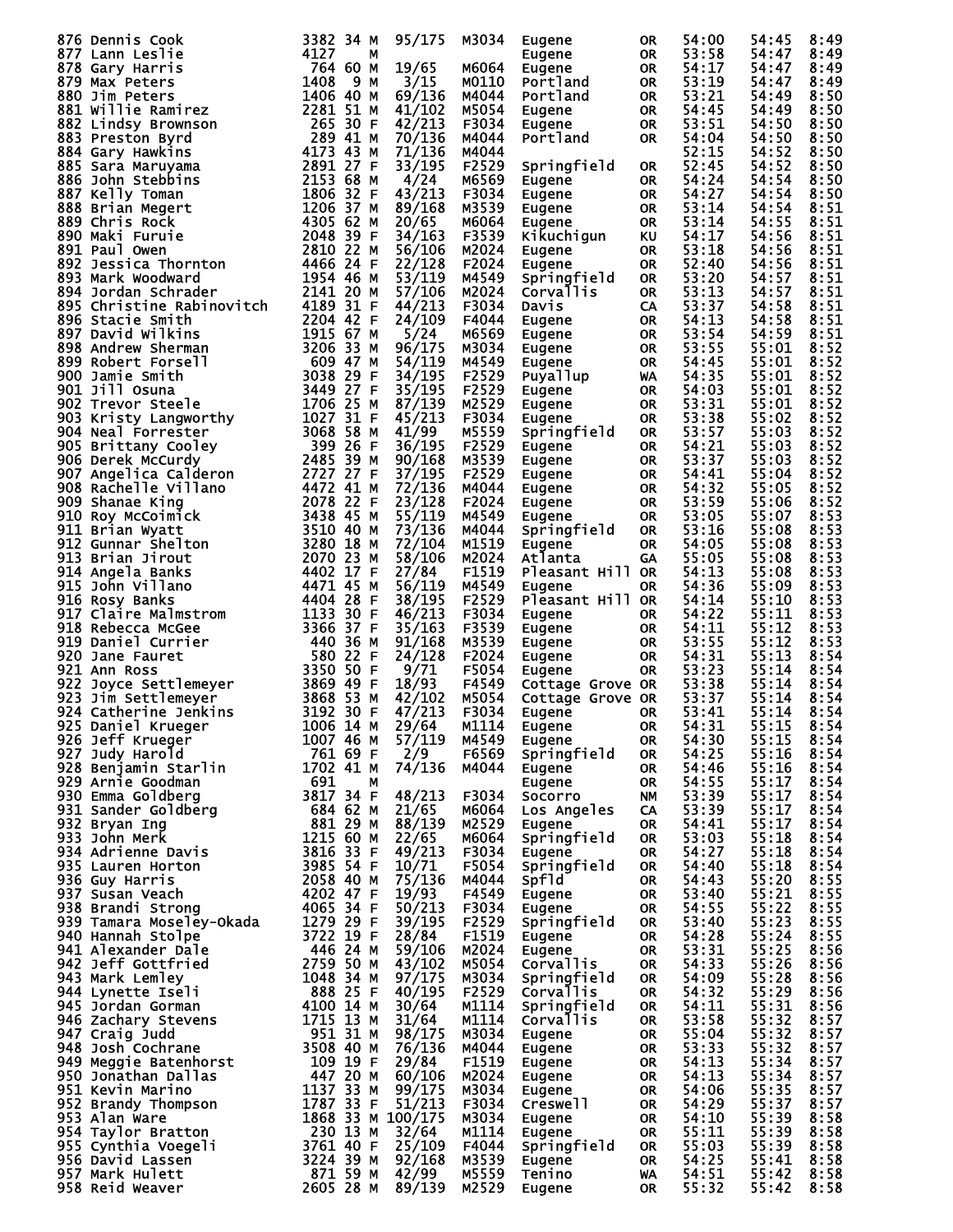|                                                                                                                                                                                                                                                                                   |                        |              | F2529 | Chaska           | ΜN        | 54:26 | 55:43 | 8:58 |
|-----------------------------------------------------------------------------------------------------------------------------------------------------------------------------------------------------------------------------------------------------------------------------------|------------------------|--------------|-------|------------------|-----------|-------|-------|------|
|                                                                                                                                                                                                                                                                                   |                        |              | F2024 | Eugene           | 0R        | 53:31 | 55:43 | 8:58 |
|                                                                                                                                                                                                                                                                                   |                        |              | M3539 | Eugene           | OR.       | 55:23 | 55:43 | 8:58 |
| 959 Marie Palmquist<br>960 Melanie Kinner<br>961 Erik Bays<br>961 Erik Bays<br>961 Erik Bays<br>961 Erik Bays<br>962 Roger Montgomery<br>1222 36 M<br>963 Tanja Baker<br>963 Tanja Baker<br>1888 S10 F $\frac{53/213}{22/213}$<br>966 Erik Montgomery<br>                         |                        |              | M5054 | Veneta           | OR.       | 55:12 | 55:45 | 8:59 |
|                                                                                                                                                                                                                                                                                   |                        |              | F3034 | Eugene           | OR.       | 55:07 | 55:46 | 8:59 |
|                                                                                                                                                                                                                                                                                   |                        |              | F3034 |                  | <b>CO</b> | 55:07 | 55:46 | 8:59 |
|                                                                                                                                                                                                                                                                                   |                        |              |       | Westminster      |           |       |       |      |
|                                                                                                                                                                                                                                                                                   |                        |              | F3034 | Eugene           | <b>OR</b> | 54:45 | 55:46 | 8:59 |
|                                                                                                                                                                                                                                                                                   |                        |              | M4549 | Eugene           | <b>OR</b> | 54:53 | 55:46 | 8:59 |
|                                                                                                                                                                                                                                                                                   |                        |              | F3539 | Eugene           | <b>OR</b> | 54:53 | 55:46 | 8:59 |
|                                                                                                                                                                                                                                                                                   |                        |              | F3034 | Eugene           | <b>OR</b> | 55:09 | 55:46 | 8:59 |
|                                                                                                                                                                                                                                                                                   |                        |              |       |                  |           |       |       |      |
|                                                                                                                                                                                                                                                                                   |                        |              | F5054 | Eugene           | <b>OR</b> | 54:58 | 55:47 | 8:59 |
|                                                                                                                                                                                                                                                                                   |                        |              | M2529 | Kirkland         | WA        | 54:27 | 55:48 | 8:59 |
|                                                                                                                                                                                                                                                                                   |                        |              | M4044 | Oregon City      | <b>OR</b> | 54:34 | 55:48 | 8:59 |
|                                                                                                                                                                                                                                                                                   |                        |              | F3034 | Eugene           | <b>OR</b> | 55:05 | 55:49 | 8:59 |
|                                                                                                                                                                                                                                                                                   |                        |              | F4549 | Eugene           | <b>OR</b> | 55:11 | 55:50 | 9:00 |
|                                                                                                                                                                                                                                                                                   |                        |              |       |                  |           | 54:55 |       |      |
|                                                                                                                                                                                                                                                                                   |                        |              | M5559 | Veneta           | OR.       |       | 55:50 | 9:00 |
|                                                                                                                                                                                                                                                                                   |                        |              | M3034 | San Clemente CA  |           | 54:38 | 55:51 | 9:00 |
|                                                                                                                                                                                                                                                                                   |                        |              | M3539 | Eugene           | <b>OR</b> | 54:00 | 55:51 | 9:00 |
|                                                                                                                                                                                                                                                                                   |                        |              | M1519 | Eugene           | OR        | 55:32 | 55:51 | 9:00 |
|                                                                                                                                                                                                                                                                                   |                        |              | M7074 | Eugene           | <b>OR</b> | 54:47 | 55:52 | 9:00 |
|                                                                                                                                                                                                                                                                                   |                        |              |       |                  |           |       |       |      |
|                                                                                                                                                                                                                                                                                   |                        |              | M5559 | Eugene           | OR        | 54:59 | 55:53 | 9:00 |
|                                                                                                                                                                                                                                                                                   |                        |              | F5559 | Eugene           | OR        | 55:00 | 55:53 | 9:00 |
|                                                                                                                                                                                                                                                                                   |                        |              | F5054 | Eugene           | <b>OR</b> | 55:46 | 55:53 | 9:00 |
|                                                                                                                                                                                                                                                                                   |                        |              | F4044 | Eugene           | <b>OR</b> | 54:38 | 55:53 | 9:00 |
|                                                                                                                                                                                                                                                                                   |                        |              | M2529 | Eugene           | <b>OR</b> | 54:54 | 55:54 | 9:00 |
|                                                                                                                                                                                                                                                                                   |                        |              | F3539 |                  | <b>AZ</b> |       | 55:55 | 9:00 |
|                                                                                                                                                                                                                                                                                   |                        |              |       | Kingman          |           | 54:52 |       |      |
|                                                                                                                                                                                                                                                                                   |                        |              | M1114 | Eugene           | OR        | 55:10 | 55:55 | 9:00 |
|                                                                                                                                                                                                                                                                                   |                        |              | M4044 | Eugene           | OR        | 54:24 | 55:56 | 9:01 |
|                                                                                                                                                                                                                                                                                   |                        |              | M5559 | Euegne           | <b>OR</b> | 53:24 | 55:57 | 9:01 |
|                                                                                                                                                                                                                                                                                   |                        |              | M4549 | Eugene           | <b>OR</b> | 55:11 | 55:57 | 9:01 |
|                                                                                                                                                                                                                                                                                   |                        |              |       |                  |           |       |       |      |
|                                                                                                                                                                                                                                                                                   |                        |              | F3539 | Seattle          | WA        | 54:36 | 55:57 | 9:01 |
|                                                                                                                                                                                                                                                                                   |                        |              | M5054 | Eugene           | <b>OR</b> | 54:18 | 55:58 | 9:01 |
|                                                                                                                                                                                                                                                                                   |                        |              | F4549 | Springfield      | <b>OR</b> | 55:20 | 55:58 | 9:01 |
|                                                                                                                                                                                                                                                                                   |                        |              | F4549 | Eugene           | <b>OR</b> | 54:15 | 55:59 | 9:01 |
|                                                                                                                                                                                                                                                                                   |                        |              | F4044 | Eugene           | <b>OR</b> | 55:24 | 56:00 | 9:01 |
|                                                                                                                                                                                                                                                                                   |                        |              |       |                  |           |       |       |      |
|                                                                                                                                                                                                                                                                                   |                        |              | F3034 | Eugene           | <b>OR</b> | 54:23 | 56:00 | 9:01 |
|                                                                                                                                                                                                                                                                                   |                        |              | F3539 | Veneta           | <b>OR</b> | 54:46 | 56:00 | 9:01 |
|                                                                                                                                                                                                                                                                                   |                        |              | F4044 | Eugene           | OR.       | 55:09 | 56:04 | 9:02 |
|                                                                                                                                                                                                                                                                                   |                        |              | M1114 | Eugene           | <b>OR</b> | 55:31 | 56:05 | 9:02 |
|                                                                                                                                                                                                                                                                                   |                        |              | M4549 | Eugene           | <b>OR</b> | 54:41 | 56:05 | 9:02 |
|                                                                                                                                                                                                                                                                                   |                        |              |       |                  |           |       |       |      |
|                                                                                                                                                                                                                                                                                   |                        |              | F2529 | Eugene           | <b>OR</b> | 55:41 | 56:05 | 9:02 |
| 1000 Katie Evans                                                                                                                                                                                                                                                                  | 568 15 F               | 30/84        | F1519 | Eugene           | OR.       | 55:13 | 56:05 | 9:02 |
| 1000 Katle Evans<br>1001 Nicole Stapleton<br>1002 Eric Powell<br>1003 Jon Correll<br>1004 Ken Lewey<br>1005 Dan Huston<br>1006 Jarrell Moore<br>1006 Jarrell Moore<br>1007 Jeffrey Spoor<br>1007 Jeffrey Spoor<br>1008 Peter Meagher<br>1008 Peter M                              |                        | 43/195       | F2529 | Tacoma           | <b>WA</b> | 55:41 | 56:05 | 9:02 |
|                                                                                                                                                                                                                                                                                   | 1443 30 M 102/175      |              | M3034 | Eugene           | OR.       | 55:09 | 56:05 | 9:02 |
|                                                                                                                                                                                                                                                                                   |                        | 46/99        | M5559 | Eugene           | OR        | 55:15 | 56:06 | 9:02 |
|                                                                                                                                                                                                                                                                                   |                        |              |       |                  |           |       |       |      |
|                                                                                                                                                                                                                                                                                   |                        | 95/168       | M3539 | Eugene           | OR        | 54:45 | 56:06 | 9:02 |
|                                                                                                                                                                                                                                                                                   |                        | 92/139       | M2529 | Eugene           | <b>OR</b> | 54:08 | 56:07 | 9:02 |
|                                                                                                                                                                                                                                                                                   |                        | 40/163       | F3539 | Eugene           | <b>OR</b> | 56:00 | 56:07 | 9:02 |
|                                                                                                                                                                                                                                                                                   |                        | 47/99        | M5559 | Eugene           | <b>OR</b> | 54:33 | 56:08 | 9:02 |
| 1205 39 M<br>1008 Peter Meagher                                                                                                                                                                                                                                                   |                        | 96/168       | M3539 | Eugene           | OR        | 55:04 | 56:08 | 9:02 |
|                                                                                                                                                                                                                                                                                   |                        |              |       | Eugene           | <b>OR</b> | 55:53 | 56:08 | 9:02 |
|                                                                                                                                                                                                                                                                                   |                        |              |       |                  |           |       |       |      |
|                                                                                                                                                                                                                                                                                   |                        |              |       | MC Kees Rocks PA |           | 55:24 | 56:09 | 9:03 |
|                                                                                                                                                                                                                                                                                   |                        |              |       | MC Kees Rocks PA |           | 55:24 | 56:09 | 9:03 |
|                                                                                                                                                                                                                                                                                   |                        |              |       | Creswell         | OR        | 54:59 | 56:10 | 9:03 |
|                                                                                                                                                                                                                                                                                   |                        |              |       | Eugene           | <b>OR</b> | 55:24 | 56:12 | 9:03 |
|                                                                                                                                                                                                                                                                                   |                        |              |       | Eugene           | OR        | 55:24 | 56:13 | 9:03 |
|                                                                                                                                                                                                                                                                                   |                        |              |       |                  |           | 54:46 |       | 9:03 |
|                                                                                                                                                                                                                                                                                   |                        |              |       | Portland         | OR        |       | 56:13 |      |
|                                                                                                                                                                                                                                                                                   |                        |              |       | Eugene           | <b>OR</b> | 55:40 | 56:16 | 9:04 |
|                                                                                                                                                                                                                                                                                   |                        |              |       | Eugene           | <b>OR</b> | 55:41 | 56:16 | 9:04 |
| 1008 Peter Meagher<br>1009 William Jaeger<br>1009 William Jaeger<br>1010 Gary Carmichael<br>1011 Amanda Carmichael<br>1012 Jason Marshall<br>1012 Jason Marshall<br>1012 Jason Marshall<br>1013 Teresa Mason<br>1013 Teresa Mason<br>1013 Teresa M                                |                        |              | F2529 | Eugene           | OR        | 54:24 | 56:17 | 9:04 |
|                                                                                                                                                                                                                                                                                   |                        |              | M5559 | Eugene           | OR        | 53:32 | 56:17 | 9:04 |
|                                                                                                                                                                                                                                                                                   |                        |              | F3034 | Springfield      | <b>OR</b> | 55:53 | 56:17 | 9:04 |
|                                                                                                                                                                                                                                                                                   |                        |              |       |                  |           |       |       |      |
|                                                                                                                                                                                                                                                                                   |                        |              | M3539 | Eugene           | OR.       | 55:41 | 56:18 | 9:04 |
|                                                                                                                                                                                                                                                                                   |                        |              | F1114 | Eugene           | OR.       | 55:40 | 56:18 | 9:04 |
|                                                                                                                                                                                                                                                                                   |                        |              | F1114 | Klamath Falls OR |           | 55:22 | 56:18 | 9:04 |
|                                                                                                                                                                                                                                                                                   |                        | 79/136 M4044 |       | Eugene           | <b>OR</b> | 55:14 | 56:18 | 9:04 |
|                                                                                                                                                                                                                                                                                   |                        |              | M5559 | Springfield      | <b>OR</b> | 55:46 | 56:18 | 9:04 |
|                                                                                                                                                                                                                                                                                   |                        |              | M1519 | Eugene           | <b>OR</b> | 55:54 | 56:19 | 9:04 |
|                                                                                                                                                                                                                                                                                   |                        |              |       |                  |           |       |       |      |
|                                                                                                                                                                                                                                                                                   |                        |              | M3034 | Eugene           | <b>OR</b> |       | 56:19 | 9:04 |
|                                                                                                                                                                                                                                                                                   |                        |              | M3539 | Eugene           | <b>OR</b> | 53:46 | 56:19 | 9:04 |
|                                                                                                                                                                                                                                                                                   |                        |              | M5559 | Creswell         | <b>OR</b> | 54:36 | 56:20 | 9:04 |
|                                                                                                                                                                                                                                                                                   |                        |              | F2024 | Eugene           | <b>OR</b> | 54:57 | 56:20 | 9:04 |
|                                                                                                                                                                                                                                                                                   |                        |              | F1519 | Eugene           | OR        | 55:50 | 56:21 | 9:04 |
|                                                                                                                                                                                                                                                                                   |                        |              |       |                  |           |       |       |      |
|                                                                                                                                                                                                                                                                                   |                        |              | M5559 | Eugene           | OR        | 55:51 | 56:21 | 9:05 |
|                                                                                                                                                                                                                                                                                   |                        | 75/104       | M1519 | Eugene           | OR        | 55:50 | 56:21 | 9:05 |
|                                                                                                                                                                                                                                                                                   |                        |              | M1519 | Eugene           | OR        | 56:20 | 56:23 | 9:05 |
|                                                                                                                                                                                                                                                                                   |                        |              | M4044 | Springfield      | OR        | 54:56 | 56:24 | 9:05 |
|                                                                                                                                                                                                                                                                                   |                        |              | F3539 | Eugene           | <b>OR</b> | 55:21 | 56:24 | 9:05 |
| 1017 Adam Vellutini<br>1017 Adam Vellutini<br>1018 Stephanie Beck<br>1018 Stephanie Beck<br>1020 Karli Efseaff<br>1020 Karli Efseaff<br>1020 Karli Efseaff<br>1021 Jim Haugen<br>1022 Lauren Haugen<br>1022 Lauren Haugen<br>1022 Lauren Haugen<br>1<br>1037 Robert van Iderstine |                        |              |       |                  |           | 55:21 |       |      |
|                                                                                                                                                                                                                                                                                   | 1831 67 M              | 6/24         | M6569 | Eugene           | <b>OR</b> |       | 56:24 | 9:05 |
| 1038 Doug Gallagher                                                                                                                                                                                                                                                               | 640 38 M 100/168 M3539 |              |       | Eugene           | OR        | 54:44 | 56:26 | 9:05 |
| 1039 David Umenhofer                                                                                                                                                                                                                                                              | 1826 21 M              | 61/106       | M2024 | Portland         | OR        | 55:27 | 56:28 | 9:06 |
| 1040 Robert Jones                                                                                                                                                                                                                                                                 | 3263 67 M              | 7/24         | M6569 | Eugene           | OR        | 55:28 | 56:29 | 9:06 |
| 1041 David Leonnig                                                                                                                                                                                                                                                                | 4253 54 M              | 46/102       | M5054 | Eugene           | <b>OR</b> | 55:31 | 56:30 | 9:06 |
|                                                                                                                                                                                                                                                                                   |                        |              |       |                  |           |       |       |      |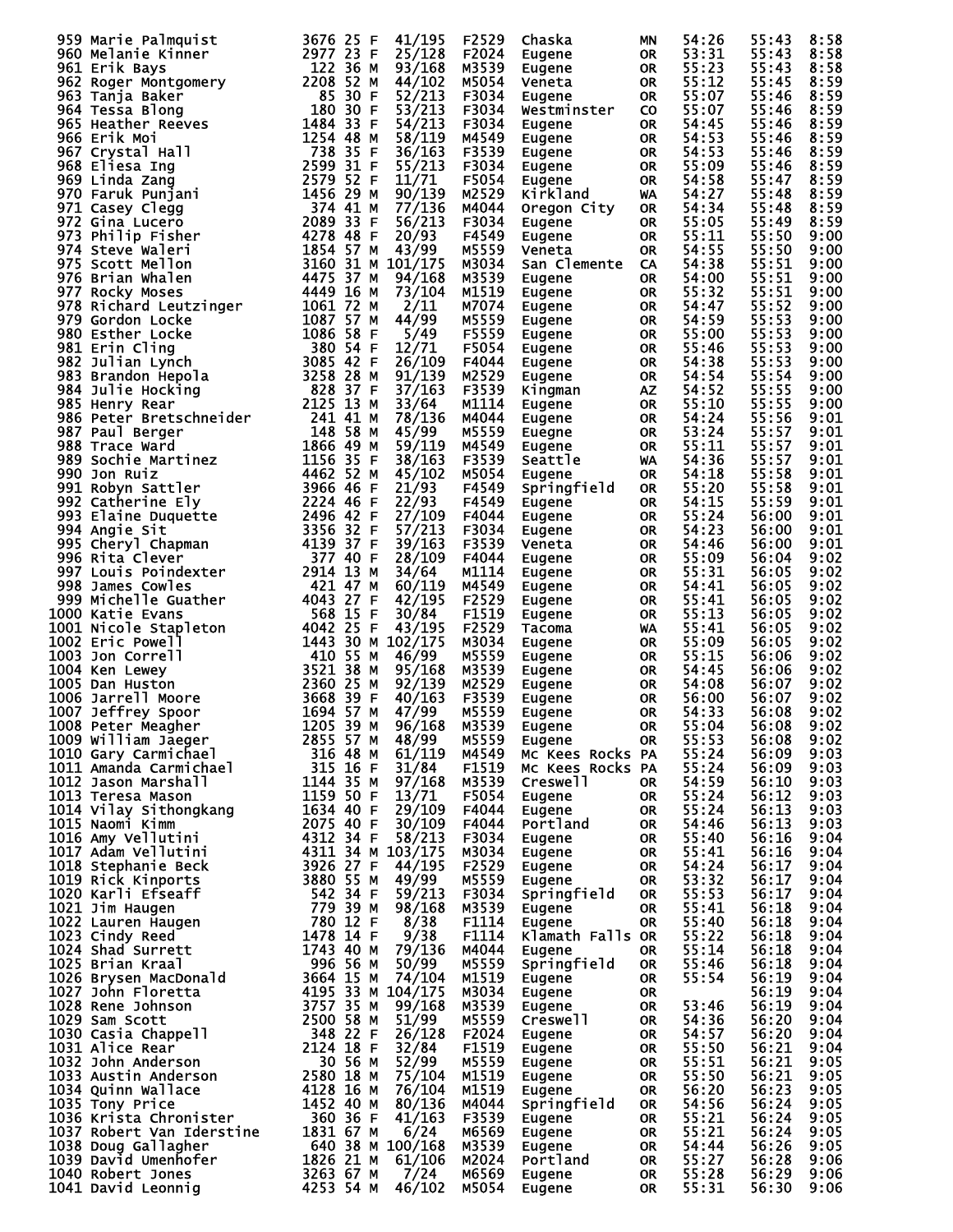|                                                                                                                                                                                                                                                      |  | M2529 | Eugene                     | 0R        | 55:28 | 56:32 | 9:06 |
|------------------------------------------------------------------------------------------------------------------------------------------------------------------------------------------------------------------------------------------------------|--|-------|----------------------------|-----------|-------|-------|------|
|                                                                                                                                                                                                                                                      |  | M3034 | Eugene                     | OR.       | 54:15 | 56:32 | 9:06 |
|                                                                                                                                                                                                                                                      |  | M1519 | Veneta                     | OR.       | 53:49 | 56:33 | 9:07 |
|                                                                                                                                                                                                                                                      |  | M5054 | Eugene                     | OR        | 55:28 | 56:34 | 9:07 |
|                                                                                                                                                                                                                                                      |  |       |                            |           |       |       |      |
|                                                                                                                                                                                                                                                      |  | F5054 | Eugene                     | OR        | 56:14 | 56:34 | 9:07 |
|                                                                                                                                                                                                                                                      |  | F4044 | Eugene                     | OR        | 56:16 | 56:35 | 9:07 |
|                                                                                                                                                                                                                                                      |  | M3034 | Beaverton                  | OR        | 54:03 | 56:35 | 9:07 |
|                                                                                                                                                                                                                                                      |  | M4549 | Creswell                   | <b>OR</b> | 54:33 | 56:35 | 9:07 |
|                                                                                                                                                                                                                                                      |  |       |                            |           |       |       |      |
|                                                                                                                                                                                                                                                      |  | M2529 | Eugene                     | <b>OR</b> | 54:55 | 56:35 | 9:07 |
|                                                                                                                                                                                                                                                      |  | F4044 | Eugene                     | OR        | 55:29 | 56:36 | 9:07 |
|                                                                                                                                                                                                                                                      |  | M3539 | Eugene                     | OR        | 54:49 | 56:38 | 9:07 |
|                                                                                                                                                                                                                                                      |  | F2024 | Eugene                     | OR        | 55:31 | 56:39 | 9:07 |
|                                                                                                                                                                                                                                                      |  | M3539 | Eugene                     | OR        | 55:18 | 56:39 | 9:07 |
|                                                                                                                                                                                                                                                      |  |       |                            |           |       |       |      |
|                                                                                                                                                                                                                                                      |  | F3539 | Eugene                     | OR        | 55:17 | 56:40 | 9:08 |
|                                                                                                                                                                                                                                                      |  | F2024 | Eugene                     | OR        | 55:01 | 56:40 | 9:08 |
|                                                                                                                                                                                                                                                      |  | F4549 | Eugene                     | OR        | 56:16 | 56:42 | 9:08 |
|                                                                                                                                                                                                                                                      |  | M2024 | Eugene                     | OR        | 55:15 | 56:43 | 9:08 |
|                                                                                                                                                                                                                                                      |  | F2529 |                            |           |       |       |      |
|                                                                                                                                                                                                                                                      |  |       | Veneta                     | OR        | 55:21 | 56:45 | 9:08 |
|                                                                                                                                                                                                                                                      |  | F3034 | Eugene                     | OR        | 56:19 | 56:45 | 9:08 |
|                                                                                                                                                                                                                                                      |  | M2024 | Eugene                     | OR.       | 55:34 | 56:45 | 9:08 |
|                                                                                                                                                                                                                                                      |  | M0110 | Springfield                | OR.       | 56:06 | 56:46 | 9:09 |
|                                                                                                                                                                                                                                                      |  | M2024 |                            | OR.       | 56:43 | 56:46 | 9:09 |
|                                                                                                                                                                                                                                                      |  |       | Eugene                     |           |       |       |      |
|                                                                                                                                                                                                                                                      |  | M2024 | Corvallis                  | OR.       | 55:51 | 56:46 | 9:09 |
|                                                                                                                                                                                                                                                      |  | M1519 | Eugene                     | OR.       | 56:43 | 56:46 | 9:09 |
|                                                                                                                                                                                                                                                      |  | F1519 | Eugene                     | <b>OR</b> | 55:52 | 56:46 | 9:09 |
|                                                                                                                                                                                                                                                      |  | M3539 | Springfield                | OR        | 56:01 | 56:47 | 9:09 |
|                                                                                                                                                                                                                                                      |  | M2529 |                            |           | 55:36 | 56:49 |      |
|                                                                                                                                                                                                                                                      |  |       | Eugene                     | OR.       |       |       | 9:09 |
|                                                                                                                                                                                                                                                      |  | F4549 | Eugene                     | OR.       | 55:07 | 56:49 | 9:09 |
|                                                                                                                                                                                                                                                      |  | M3034 | Eugene                     | <b>OR</b> | 55:10 | 56:49 | 9:09 |
|                                                                                                                                                                                                                                                      |  | M3034 | Springfield                | OR        | 53:14 | 56:50 | 9:09 |
|                                                                                                                                                                                                                                                      |  | F2024 | Portland                   | <b>OR</b> | 55:40 | 56:50 | 9:09 |
|                                                                                                                                                                                                                                                      |  |       |                            |           |       |       |      |
|                                                                                                                                                                                                                                                      |  | M4044 | Eugene                     | OR        | 55:30 | 56:50 | 9:09 |
|                                                                                                                                                                                                                                                      |  | F2024 | Eugene                     | OR        |       | 56:50 | 9:09 |
|                                                                                                                                                                                                                                                      |  | F3539 | Eugene                     | <b>OR</b> | 55:11 | 56:51 | 9:09 |
|                                                                                                                                                                                                                                                      |  | M3539 | Eugene                     | OR        | 54:33 | 56:51 | 9:09 |
|                                                                                                                                                                                                                                                      |  | F2529 | Salem                      | OR.       | 55:57 | 56:52 | 9:09 |
|                                                                                                                                                                                                                                                      |  |       |                            |           |       |       |      |
|                                                                                                                                                                                                                                                      |  | F6064 | Springfield                | OR.       | 56:01 | 56:52 | 9:10 |
|                                                                                                                                                                                                                                                      |  | M4549 | Eugene                     | OR.       | 55:16 | 56:52 | 9:10 |
|                                                                                                                                                                                                                                                      |  | F3539 | Eugene                     | <b>OR</b> | 55:16 | 56:52 | 9:10 |
|                                                                                                                                                                                                                                                      |  | M4549 | Eugene                     | OR.       | 56:17 | 56:53 | 9:10 |
|                                                                                                                                                                                                                                                      |  | M2024 |                            | OR.       | 55:00 | 56:54 | 9:10 |
|                                                                                                                                                                                                                                                      |  |       | Eugene                     |           |       |       |      |
|                                                                                                                                                                                                                                                      |  | M3539 | Springfield                | OR.       | 54:36 | 56:55 | 9:10 |
|                                                                                                                                                                                                                                                      |  | F3539 | Springfield                | <b>OR</b> | 55:34 | 56:56 | 9:10 |
|                                                                                                                                                                                                                                                      |  | M6064 | Eugene                     | OR.       | 56:05 | 56:57 | 9:10 |
| 1042 Benjamin Arp<br>1043 Joon Park Pict Lynch<br>1043 Joon Park Pict Lynch<br>1044 Joon Park Pict Lynch<br>1045 Drew Schmechel<br>1050 Six Min (1050 Six Min (17704)<br>1045 Drew Schmechel<br>1050 Dredan Brooks (1871 52 M 47/102<br>1047         |  | F2529 | Eugene                     | OR        | 54:48 | 56:57 | 9:10 |
|                                                                                                                                                                                                                                                      |  | M2024 |                            | OR        | 54:32 | 56:58 | 9:11 |
|                                                                                                                                                                                                                                                      |  |       | Eugene<br>Eugene<br>Eugene |           |       |       | 9:11 |
|                                                                                                                                                                                                                                                      |  | M4549 |                            | OR        | 56:22 | 56:59 |      |
|                                                                                                                                                                                                                                                      |  | F2024 | Eugene<br>Eugene           | OR        | 55:16 | 56:59 | 9:11 |
|                                                                                                                                                                                                                                                      |  | M3539 |                            | <b>OR</b> | 56:04 | 56:59 | 9:11 |
|                                                                                                                                                                                                                                                      |  |       | Eugene                     | <b>OR</b> | 55:27 | 57:00 | 9:11 |
|                                                                                                                                                                                                                                                      |  |       | <b>Beaverton</b>           | OR.       | 56:27 | 57:05 | 9:12 |
|                                                                                                                                                                                                                                                      |  |       | <b>Creswell</b>            | OR        | 56:54 | 57:06 | 9:12 |
|                                                                                                                                                                                                                                                      |  |       |                            |           |       |       |      |
|                                                                                                                                                                                                                                                      |  |       | Vancouver                  | <b>WA</b> | 55:27 | 57:06 | 9:12 |
|                                                                                                                                                                                                                                                      |  |       | Eugene                     | <b>OR</b> | 56:56 | 57:10 | 9:12 |
|                                                                                                                                                                                                                                                      |  |       | Veneta                     | OR        | 56:34 | 57:10 | 9:12 |
|                                                                                                                                                                                                                                                      |  |       | <b>Des Moines</b>          | IA        | 54:52 | 57:11 | 9:13 |
|                                                                                                                                                                                                                                                      |  |       | Eugene                     | <b>OR</b> | 54:43 | 57:11 | 9:13 |
|                                                                                                                                                                                                                                                      |  |       |                            |           |       |       |      |
| 1090 Aaron Lafleur<br>1091 Daryle Taylor<br>1091 Daryle Taylor<br>1092 Ryan West<br>1092 Ryan West<br>1093 Chris Cushman<br>1094 Dana Trocino<br>1084 Dana Trocino<br>1085 Andres Montoya<br>2235 41 M 82/136 M4044<br>1096 Sharry Janz<br>2297 51 F |  |       | Eugene                     | OR D      | 55:20 | 57:11 | 9:13 |
|                                                                                                                                                                                                                                                      |  |       | Eugene                     | <b>OR</b> | 55:49 | 57:12 | 9:13 |
|                                                                                                                                                                                                                                                      |  |       | Eugene                     | OR        | 56:31 | 57:13 | 9:13 |
|                                                                                                                                                                                                                                                      |  |       | Eugene                     | <b>OR</b> | 55:34 | 57:13 | 9:13 |
|                                                                                                                                                                                                                                                      |  |       | Eugene                     | OR        | 55:38 | 57:13 | 9:13 |
|                                                                                                                                                                                                                                                      |  | F3034 |                            | <b>OR</b> | 56:54 | 57:15 | 9:13 |
|                                                                                                                                                                                                                                                      |  |       | Eugene                     |           |       |       |      |
|                                                                                                                                                                                                                                                      |  | F3539 | Eugene                     | OR        | 56:42 | 57:15 | 9:13 |
|                                                                                                                                                                                                                                                      |  | F2024 | Eugene                     | OR        | 55:50 | 57:15 | 9:13 |
|                                                                                                                                                                                                                                                      |  | M3539 | Lebanon                    | OR D      | 55:28 | 57:16 | 9:13 |
|                                                                                                                                                                                                                                                      |  | F3539 | Lebanon                    | OR        | 55:27 | 57:16 | 9:13 |
|                                                                                                                                                                                                                                                      |  | F2024 | Eugene                     | OR D      | 56:55 | 57:16 | 9:13 |
|                                                                                                                                                                                                                                                      |  |       |                            |           |       |       |      |
|                                                                                                                                                                                                                                                      |  | M4549 | Eugene                     | OR        | 55:27 | 57:16 | 9:13 |
|                                                                                                                                                                                                                                                      |  | M3539 | Harrisburg                 | OR D      | 56:39 | 57:17 | 9:13 |
|                                                                                                                                                                                                                                                      |  | M4044 | Springfield                | <b>OR</b> | 57:00 | 57:18 | 9:14 |
|                                                                                                                                                                                                                                                      |  | M5054 | Roseburg                   | OR        | 55:17 | 57:19 | 9:14 |
|                                                                                                                                                                                                                                                      |  | F3539 | Dexter                     | OR.       | 56:45 | 57:20 | 9:14 |
|                                                                                                                                                                                                                                                      |  |       |                            |           |       |       |      |
|                                                                                                                                                                                                                                                      |  | M3539 | San Francisco CA           |           | 55:45 | 57:20 | 9:14 |
|                                                                                                                                                                                                                                                      |  | F5559 | Eugene                     | OR.       | 57:07 | 57:20 | 9:14 |
|                                                                                                                                                                                                                                                      |  | M3034 | <b>Los Angeles CA</b>      |           | 56:06 | 57:21 | 9:14 |
|                                                                                                                                                                                                                                                      |  | F4044 | Springfield                | OR        | 56:32 | 57:21 | 9:14 |
|                                                                                                                                                                                                                                                      |  | M5559 | Euegne                     | OR        | 56:01 | 57:22 | 9:14 |
|                                                                                                                                                                                                                                                      |  |       |                            |           |       | 57:23 |      |
|                                                                                                                                                                                                                                                      |  | M2529 | Eugene                     | OR        | 56:02 |       | 9:14 |
|                                                                                                                                                                                                                                                      |  | M5559 | Eugene                     | OR        | 56:33 | 57:23 | 9:15 |
|                                                                                                                                                                                                                                                      |  | F4549 | Eugene                     | OR        | 56:05 | 57:26 | 9:15 |
|                                                                                                                                                                                                                                                      |  | F2024 | Eugene                     | OR        | 55:59 | 57:26 | 9:15 |
| 1103 Sarah Hocken<br>1103 Sarah Hocken<br>1104 Angela witkin<br>1104 Angela witkin<br>1104 Angela witkin<br>1104 Angela witkin<br>1106 Maria Chironis<br>2021 23 F 32/128<br>1107 Aaron Wasson<br>1871 36 M 107/168<br>1107 Aaron Wasson<br>1871 36  |  | F2529 | Springfield                | <b>OR</b> |       | 57:26 | 9:15 |
|                                                                                                                                                                                                                                                      |  |       |                            |           |       |       |      |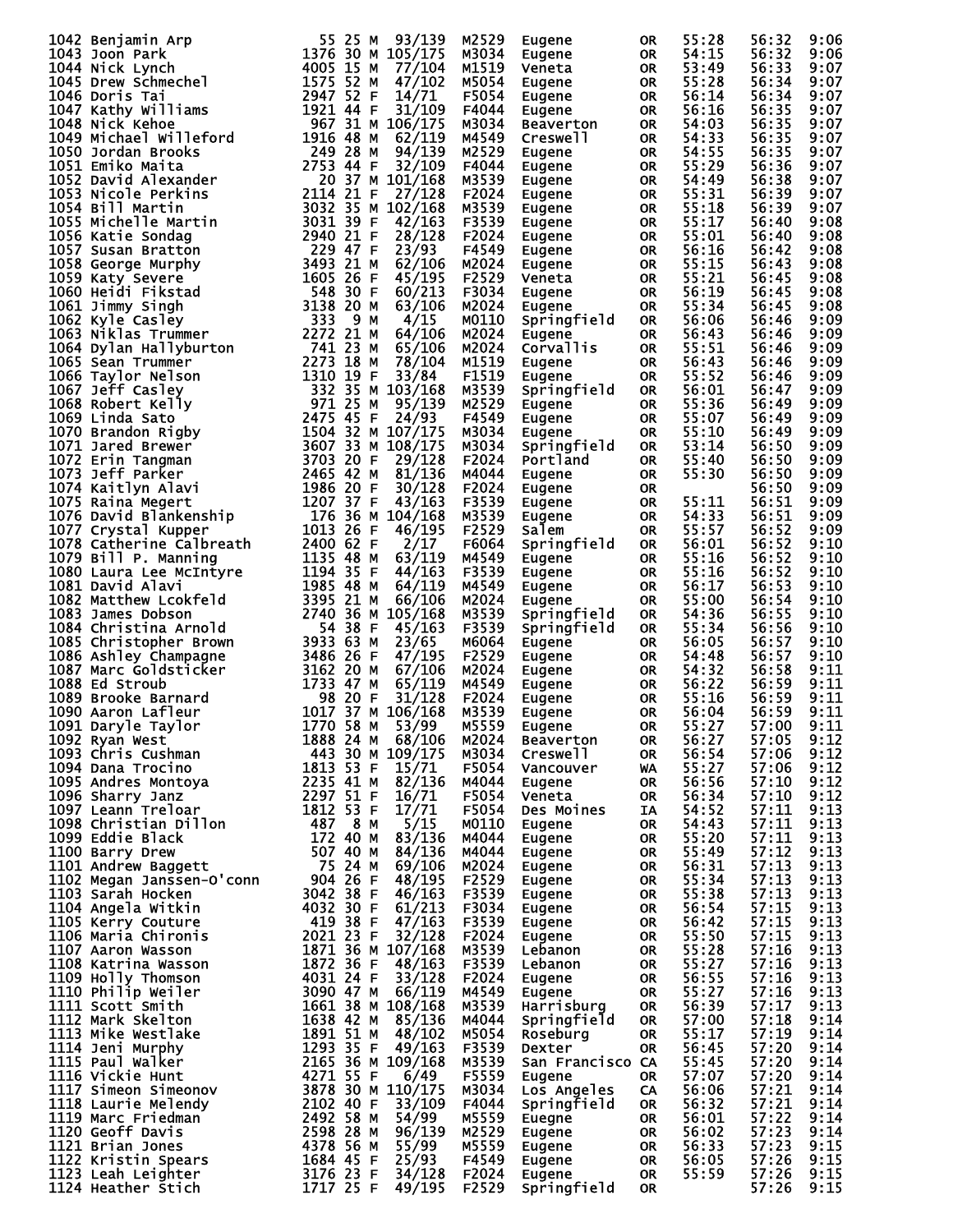| 1125 Crystal Enos<br>1125 Crystal Enos<br>11276 Matthew Diment<br>1276 Matthew Diment<br>1276 Matthew Diment<br>12778 Eileen Holzmann<br>128 Matthew Diment<br>128 Deeph Delarauze<br>129 Deep Delarauze<br>129 Deep Delarauze<br>128 Deep Delarauze<br>128 Amy Wilmot | 559 21 F  | 35/128 | F2024 | Eugene                                                                                                            | 0R        | 57:03 | 57:27      | 9:15 |
|------------------------------------------------------------------------------------------------------------------------------------------------------------------------------------------------------------------------------------------------------------------------|-----------|--------|-------|-------------------------------------------------------------------------------------------------------------------|-----------|-------|------------|------|
| 1123 Crystar Enos<br>1126 Matthew Diment                                                                                                                                                                                                                               | 2034 40 M | 86/136 | M4044 | Eugene                                                                                                            | OR.       | 56:19 | 57:27      | 9:15 |
|                                                                                                                                                                                                                                                                        |           |        |       |                                                                                                                   |           |       |            |      |
|                                                                                                                                                                                                                                                                        |           |        | F6569 | Troutdale                                                                                                         | OR.       | 56:39 | 57:28      | 9:15 |
|                                                                                                                                                                                                                                                                        |           |        | M6064 | Eugene                                                                                                            | <b>OR</b> | 55:31 | 57:28      | 9:15 |
|                                                                                                                                                                                                                                                                        |           |        |       |                                                                                                                   |           |       |            |      |
|                                                                                                                                                                                                                                                                        |           |        | M3034 | Eugene                                                                                                            | <b>OR</b> | 56:35 | 57:28      | 9:15 |
|                                                                                                                                                                                                                                                                        |           |        | M1114 | Eugene                                                                                                            | OR        | 57:18 | 57:29      | 9:15 |
|                                                                                                                                                                                                                                                                        |           |        |       |                                                                                                                   |           |       |            |      |
|                                                                                                                                                                                                                                                                        |           |        | M2024 | Eugene                                                                                                            | OR        | 55:31 | 57:29      | 9:16 |
|                                                                                                                                                                                                                                                                        |           |        | F2529 | Eugene                                                                                                            | OR        | 55:18 | 57:30      | 9:16 |
|                                                                                                                                                                                                                                                                        |           |        |       |                                                                                                                   |           |       |            |      |
|                                                                                                                                                                                                                                                                        |           |        | M5054 | Dexter                                                                                                            | OR.       | 56:12 | 57:30      | 9:16 |
|                                                                                                                                                                                                                                                                        |           |        | F2024 | Eugene                                                                                                            | OR        | 55:25 | 57:31      | 9:16 |
|                                                                                                                                                                                                                                                                        |           |        |       |                                                                                                                   |           |       |            |      |
|                                                                                                                                                                                                                                                                        |           |        | M5054 | Eugene                                                                                                            | <b>OR</b> | 55:45 | 57:32      | 9:16 |
|                                                                                                                                                                                                                                                                        |           |        | M1114 | Eugene                                                                                                            | <b>OR</b> | 57:17 | 57:33      | 9:16 |
|                                                                                                                                                                                                                                                                        |           |        |       |                                                                                                                   |           |       |            |      |
|                                                                                                                                                                                                                                                                        |           |        | M2024 | Springfield                                                                                                       | OR.       | 55:36 | 57:33      | 9:16 |
|                                                                                                                                                                                                                                                                        |           |        | M2529 | Eugene                                                                                                            | <b>OR</b> | 56:09 | 57:33      | 9:16 |
|                                                                                                                                                                                                                                                                        |           |        |       |                                                                                                                   |           |       |            |      |
|                                                                                                                                                                                                                                                                        |           |        | F3034 | Eugene                                                                                                            | <b>OR</b> | 57:18 | 57:34      | 9:16 |
|                                                                                                                                                                                                                                                                        |           |        | M2024 | Eugene                                                                                                            | OR.       | 56:53 | 57:35      | 9:16 |
|                                                                                                                                                                                                                                                                        |           |        | F4549 | Cottage Grove OR                                                                                                  |           | 56:54 | 57:37      | 9:17 |
|                                                                                                                                                                                                                                                                        |           |        |       |                                                                                                                   |           |       |            |      |
|                                                                                                                                                                                                                                                                        |           |        | M6064 | Eugene                                                                                                            | OR        | 56:49 | 57:37      | 9:17 |
|                                                                                                                                                                                                                                                                        |           |        | F5559 | Springfield                                                                                                       | <b>OR</b> | 56:40 | 57:39      | 9:17 |
|                                                                                                                                                                                                                                                                        |           |        |       |                                                                                                                   |           |       |            |      |
|                                                                                                                                                                                                                                                                        |           |        | M6064 | Springfield                                                                                                       | <b>OR</b> | 56:41 | 57:40      | 9:17 |
|                                                                                                                                                                                                                                                                        |           |        | F5054 | Eugene                                                                                                            | <b>OR</b> | 57:39 | 57:42      | 9:18 |
|                                                                                                                                                                                                                                                                        |           |        |       |                                                                                                                   |           |       |            |      |
|                                                                                                                                                                                                                                                                        |           |        | F2024 | Eugene                                                                                                            | OR        | 57:03 | 57:42      | 9:18 |
|                                                                                                                                                                                                                                                                        |           |        | F2529 | Eugene                                                                                                            | <b>OR</b> | 56:41 | 57:43      | 9:18 |
|                                                                                                                                                                                                                                                                        |           |        | F1519 |                                                                                                                   | <b>OR</b> | 56:18 | 57:44      | 9:18 |
|                                                                                                                                                                                                                                                                        |           |        |       | Eugene                                                                                                            |           |       |            |      |
|                                                                                                                                                                                                                                                                        |           |        | F2529 | Knoxville                                                                                                         | <b>TN</b> | 56:43 | 57:44      | 9:18 |
|                                                                                                                                                                                                                                                                        |           |        | F4044 | Poughkeepsie NY                                                                                                   |           | 56:29 | 57:45      | 9:18 |
|                                                                                                                                                                                                                                                                        |           |        |       |                                                                                                                   |           |       |            |      |
|                                                                                                                                                                                                                                                                        |           |        | M2529 | Stayton                                                                                                           | <b>OR</b> | 56:05 | 57:45      | 9:18 |
|                                                                                                                                                                                                                                                                        |           |        | M3034 | Sutherlin                                                                                                         | <b>OR</b> | 56:04 | 57:46      | 9:18 |
|                                                                                                                                                                                                                                                                        |           |        |       |                                                                                                                   |           |       |            |      |
|                                                                                                                                                                                                                                                                        |           |        | M2024 | Eugene                                                                                                            | OR.       | 55:50 | 57:47      | 9:18 |
|                                                                                                                                                                                                                                                                        |           |        | M6064 | Veneta                                                                                                            | OR.       | 56:47 | 57:48      | 9:19 |
|                                                                                                                                                                                                                                                                        |           |        |       |                                                                                                                   |           |       |            |      |
|                                                                                                                                                                                                                                                                        |           |        | M4044 | Morgan Hill                                                                                                       | CA        | 57:26 | 57:49      | 9:19 |
|                                                                                                                                                                                                                                                                        |           |        | F2529 | Eugene                                                                                                            | OR.       | 56:11 | 57:50      | 9:19 |
|                                                                                                                                                                                                                                                                        |           |        | M4549 | Creswell                                                                                                          | OR.       | 57:03 | 57:50      | 9:19 |
|                                                                                                                                                                                                                                                                        |           |        |       |                                                                                                                   |           |       |            |      |
|                                                                                                                                                                                                                                                                        |           |        | F4044 | Springfield                                                                                                       | <b>OR</b> | 57:14 | 57:50      | 9:19 |
|                                                                                                                                                                                                                                                                        |           |        | F3034 | Creswell                                                                                                          | OR.       | 56:29 | 57:50      | 9:19 |
|                                                                                                                                                                                                                                                                        |           |        |       |                                                                                                                   |           |       |            |      |
|                                                                                                                                                                                                                                                                        |           |        | M6064 | Lancaster                                                                                                         | CA        | 56:45 | 57:51      | 9:19 |
|                                                                                                                                                                                                                                                                        |           |        | M4044 | Eugene                                                                                                            | OR.       | 55:26 | 57:51      | 9:19 |
|                                                                                                                                                                                                                                                                        |           |        |       |                                                                                                                   |           |       |            |      |
|                                                                                                                                                                                                                                                                        |           |        | F5054 | Lancaster                                                                                                         | CA.       | 56:46 | 57:51      | 9:19 |
|                                                                                                                                                                                                                                                                        |           |        | M2024 | Eugene                                                                                                            | OR.       | 55:22 | 57:51      | 9:19 |
|                                                                                                                                                                                                                                                                        |           |        | M5054 | Creswell                                                                                                          | OR.       | 56:58 | 57:52      | 9:19 |
|                                                                                                                                                                                                                                                                        |           |        |       |                                                                                                                   |           |       |            |      |
|                                                                                                                                                                                                                                                                        |           |        | M3034 | Creswell                                                                                                          | <b>OR</b> | 56:30 | 57:52      | 9:19 |
|                                                                                                                                                                                                                                                                        |           |        | F0110 | Creswell                                                                                                          | OR.       | 56:31 | 57:52      | 9:19 |
|                                                                                                                                                                                                                                                                        |           |        |       |                                                                                                                   |           |       |            |      |
|                                                                                                                                                                                                                                                                        |           |        | F4549 | Eugene                                                                                                            | OR.       | 55:59 | 57:52      | 9:19 |
|                                                                                                                                                                                                                                                                        |           |        | F2529 | Eugene                                                                                                            | OR.       | 57:12 | 57:52      | 9:19 |
| 1167 Cara Kirkpatrick<br>1168 Jennifer Halderman<br>1168 Jennifer Halderman<br>1168 Mathy Young<br>1169 Kathy Young<br>2183 35 F 54/195<br>1170 Jake Shaw<br>2183 35 F 50/168<br>1171 Abra Cohen<br>1172 Mike Bryant<br>272 32 M 114/175<br>1173 Hel                   |           |        |       |                                                                                                                   |           |       |            |      |
|                                                                                                                                                                                                                                                                        |           |        | F3539 | Eugene                                                                                                            | OR.       | 57:12 | 57:52      | 9:19 |
|                                                                                                                                                                                                                                                                        |           |        | M3539 | <b>Creswell</b>                                                                                                   | OR        | 56:45 | 57:53      | 9:19 |
|                                                                                                                                                                                                                                                                        |           |        |       |                                                                                                                   |           | 56:50 |            |      |
|                                                                                                                                                                                                                                                                        |           |        | F2529 | Eugene                                                                                                            | <b>OR</b> |       | 57:53      | 9:19 |
|                                                                                                                                                                                                                                                                        |           |        | M3034 | Eugene                                                                                                            | <b>OR</b> | 55:11 | 57:54      | 9:19 |
|                                                                                                                                                                                                                                                                        |           |        | F1519 | Eugene                                                                                                            | <b>OR</b> | 56:30 | 57:55      | 9:20 |
|                                                                                                                                                                                                                                                                        |           |        |       |                                                                                                                   |           |       |            |      |
|                                                                                                                                                                                                                                                                        |           |        |       | Eugene                                                                                                            | OR        | 56:49 | 57:55      | 9:20 |
|                                                                                                                                                                                                                                                                        |           |        |       | Springfield                                                                                                       | <b>OR</b> | 56:45 | 57:59      | 9:20 |
|                                                                                                                                                                                                                                                                        |           |        |       |                                                                                                                   |           |       |            |      |
|                                                                                                                                                                                                                                                                        |           |        |       | Cottage Grove OR                                                                                                  |           | 57:49 | 58:00 9:20 |      |
|                                                                                                                                                                                                                                                                        |           |        |       | Springfield                                                                                                       | <b>OR</b> | 56:04 | 58:01      | 9:21 |
|                                                                                                                                                                                                                                                                        |           |        |       | Eugene                                                                                                            | <b>OR</b> | 56:24 | 58:02      | 9:21 |
|                                                                                                                                                                                                                                                                        |           |        |       |                                                                                                                   |           |       |            |      |
|                                                                                                                                                                                                                                                                        |           |        |       | Eugene                                                                                                            | <b>OR</b> | 57:02 | 58:03      | 9:21 |
|                                                                                                                                                                                                                                                                        |           |        |       | Albany                                                                                                            | <b>OR</b> | 56:34 | 58:03      | 9:21 |
|                                                                                                                                                                                                                                                                        |           |        |       | Springfield                                                                                                       |           |       |            |      |
|                                                                                                                                                                                                                                                                        |           |        |       |                                                                                                                   | <b>OR</b> | 56:33 | 58:04      | 9:21 |
|                                                                                                                                                                                                                                                                        |           |        |       | Springfield                                                                                                       | <b>OR</b> | 56:33 | 58:04      | 9:21 |
|                                                                                                                                                                                                                                                                        |           |        |       | Eugene                                                                                                            | <b>OR</b> | 56:56 | 58:05      | 9:21 |
|                                                                                                                                                                                                                                                                        |           |        |       |                                                                                                                   |           |       |            |      |
|                                                                                                                                                                                                                                                                        |           |        |       | Eugene                                                                                                            | <b>OR</b> | 56:27 | 58:09      | 9:22 |
|                                                                                                                                                                                                                                                                        |           |        |       |                                                                                                                   |           | 56:43 | 58:09      | 9:22 |
|                                                                                                                                                                                                                                                                        |           |        |       |                                                                                                                   |           |       |            |      |
|                                                                                                                                                                                                                                                                        |           |        |       |                                                                                                                   |           | 56:46 | 58:11      | 9:22 |
|                                                                                                                                                                                                                                                                        |           |        |       |                                                                                                                   |           | 57:09 | 58:11      | 9:22 |
|                                                                                                                                                                                                                                                                        |           |        |       |                                                                                                                   |           |       |            |      |
|                                                                                                                                                                                                                                                                        |           |        |       | Eugene<br>Eugene OR<br>Eugene OR<br>Eugene OR<br>Corvallis OR<br>Eugene OR<br>Eugene OR<br>Eugene OR<br>Eugene OR |           | 57:05 | 58:14      | 9:23 |
|                                                                                                                                                                                                                                                                        |           |        |       |                                                                                                                   |           | 56:55 | 58:16      | 9:23 |
|                                                                                                                                                                                                                                                                        |           |        |       |                                                                                                                   |           | 57:04 | 58:16      | 9:23 |
|                                                                                                                                                                                                                                                                        |           |        |       |                                                                                                                   |           |       |            |      |
|                                                                                                                                                                                                                                                                        |           |        |       |                                                                                                                   |           | 57:04 | 58:16      | 9:23 |
|                                                                                                                                                                                                                                                                        |           |        |       |                                                                                                                   |           | 56:12 | 58:18      | 9:23 |
|                                                                                                                                                                                                                                                                        |           |        |       |                                                                                                                   |           |       |            |      |
|                                                                                                                                                                                                                                                                        |           |        |       | Keizer                                                                                                            | OR<br>OR  | 57:05 | 58:19      | 9:23 |
|                                                                                                                                                                                                                                                                        |           |        |       | Keizer                                                                                                            |           | 57:05 | 58:19      | 9:24 |
|                                                                                                                                                                                                                                                                        |           |        |       |                                                                                                                   | <b>OR</b> | 57:25 | 58:19      | 9:24 |
|                                                                                                                                                                                                                                                                        |           |        |       | Eugene                                                                                                            |           |       |            |      |
|                                                                                                                                                                                                                                                                        |           |        |       | Saint Louis P MN                                                                                                  |           | 56:10 | 58:19      | 9:24 |
|                                                                                                                                                                                                                                                                        |           |        |       | Downers Grove IL                                                                                                  |           | 57:51 | 58:20      | 9:24 |
|                                                                                                                                                                                                                                                                        |           |        |       |                                                                                                                   |           |       |            |      |
|                                                                                                                                                                                                                                                                        |           |        |       | Springfield                                                                                                       | <b>OR</b> | 57:48 | 58:20      | 9:24 |
|                                                                                                                                                                                                                                                                        |           |        |       | Cottage Grove OR                                                                                                  |           | 57:55 | 58:21      | 9:24 |
|                                                                                                                                                                                                                                                                        |           |        |       |                                                                                                                   |           |       |            |      |
|                                                                                                                                                                                                                                                                        |           |        |       | Eugene                                                                                                            | <b>OR</b> | 54:27 | 58:22      | 9:24 |
|                                                                                                                                                                                                                                                                        |           |        |       | Roseburg                                                                                                          | <b>OR</b> | 56:45 | 58:23      | 9:24 |
|                                                                                                                                                                                                                                                                        |           |        |       |                                                                                                                   | <b>OR</b> |       | 58:23      | 9:24 |
|                                                                                                                                                                                                                                                                        |           |        |       | Eugene                                                                                                            |           |       |            |      |
|                                                                                                                                                                                                                                                                        |           |        |       | Saint Cloud                                                                                                       | FL .      | 56:28 | 58:24      | 9:24 |
|                                                                                                                                                                                                                                                                        |           |        |       | Portland                                                                                                          | <b>OR</b> | 56:56 | 58:24      | 9:24 |
| 1172 Wike Bryant 1272 32 M 114/175 M3034<br>1173 Helene Morse<br>1772 Helene Morse<br>1174 Gominic Opsal<br>1174 Gominic Opsal<br>1175 Gina Cilifton<br>1776 Gina Cilifton<br>1776 Gina Cilifton<br>1776 Gina Cilifton<br>1776 Gina Cilifton<br>1776 Gina C            |           |        |       |                                                                                                                   |           |       |            |      |
|                                                                                                                                                                                                                                                                        |           |        |       | Eugene                                                                                                            | <b>CA</b> | 57:22 | 58:25      | 9:24 |
|                                                                                                                                                                                                                                                                        |           |        |       | Eugene                                                                                                            | OR        | 58:19 | 58:25      | 9:25 |
|                                                                                                                                                                                                                                                                        |           |        |       | <b>Creswell</b>                                                                                                   | OR.       | 56:24 | 58:26      | 9:25 |
|                                                                                                                                                                                                                                                                        |           |        |       |                                                                                                                   |           |       |            |      |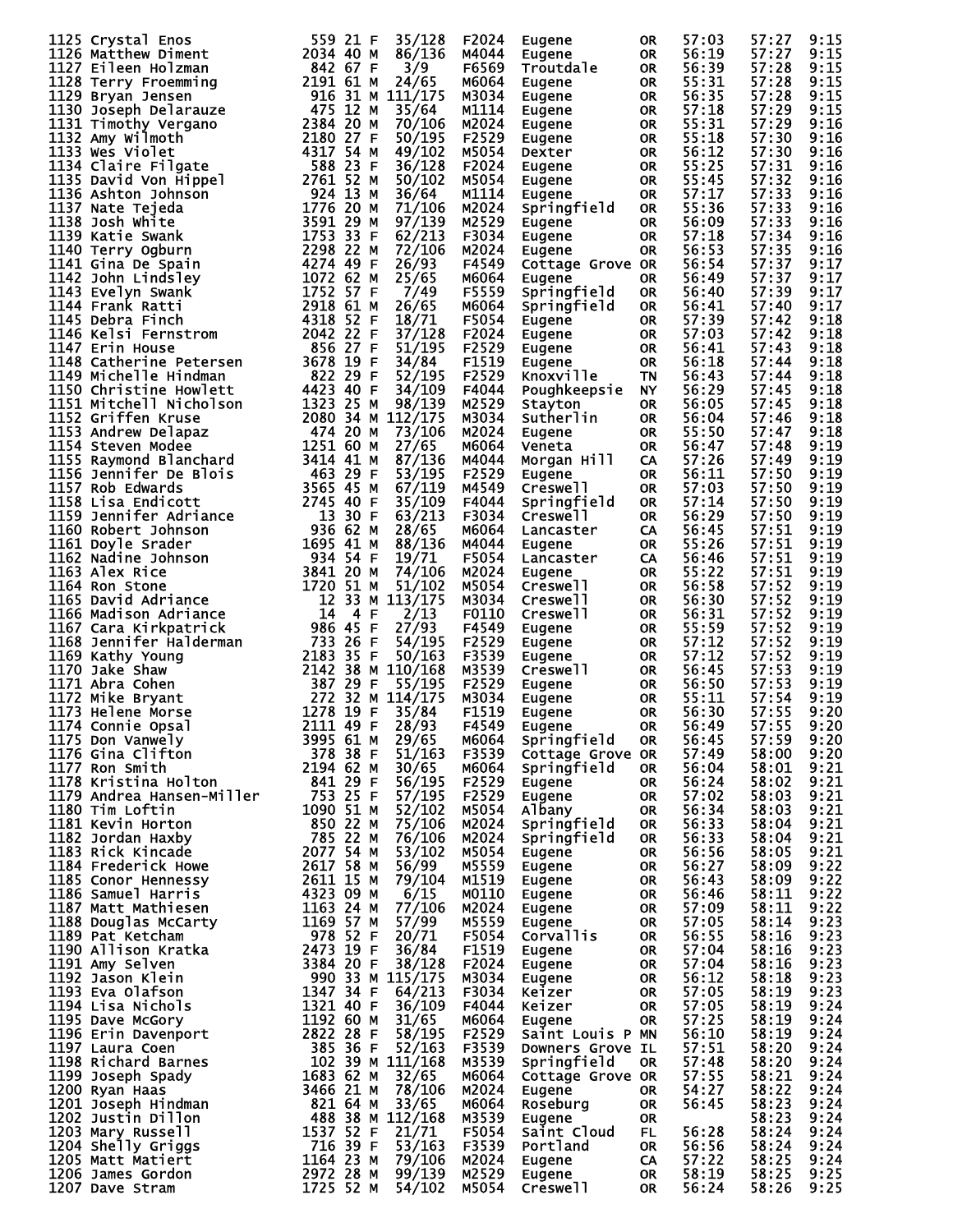| 1208 Pamela Duncan<br>1209 Michel le O'Leary<br>1209 Michel le O'Leary<br>1344 25 F 59/195<br>1210 Alyse Nielley C'Leary<br>1342 25 F 59/128<br>1211 Ed Bender<br>1342 27 R 371128<br>1211 Ed Bender<br>1468 1237 S N 37112<br>1213 Jalison Raigl                        |                                |              | F4549          | Eugene           | 0R              | 58:14          | 58:26          | 9:25         |
|--------------------------------------------------------------------------------------------------------------------------------------------------------------------------------------------------------------------------------------------------------------------------|--------------------------------|--------------|----------------|------------------|-----------------|----------------|----------------|--------------|
|                                                                                                                                                                                                                                                                          |                                |              | F2529          | Eugene           | OR              | 56:59          | 58:26          | 9:25         |
|                                                                                                                                                                                                                                                                          |                                |              |                |                  |                 |                |                |              |
|                                                                                                                                                                                                                                                                          |                                |              | F2024          | Eugene           | <b>OR</b>       | 56:21          | 58:26          | 9:25         |
|                                                                                                                                                                                                                                                                          |                                |              | M7074          | Salem            | <b>OR</b>       | 58:12          | 58:26          | 9:25         |
|                                                                                                                                                                                                                                                                          |                                |              |                |                  |                 |                |                |              |
|                                                                                                                                                                                                                                                                          |                                |              | F2024          | Coburg           | <b>OR</b>       | 56:15          | 58:26          | 9:25         |
|                                                                                                                                                                                                                                                                          |                                |              | F3034          | Eugene           | <b>OR</b>       | 57:57          | 58:27          | 9:25         |
|                                                                                                                                                                                                                                                                          |                                |              |                |                  |                 |                |                |              |
|                                                                                                                                                                                                                                                                          |                                |              | M1519          | Veneta           | OR              | 58:11          | 58:27          | 9:25         |
|                                                                                                                                                                                                                                                                          |                                |              | M3539          | Eugene           | OR              | 56:53          | 58:28          | 9:25         |
|                                                                                                                                                                                                                                                                          |                                |              |                |                  |                 |                |                |              |
|                                                                                                                                                                                                                                                                          |                                |              | F4044          | Eugene           | OR              | 57:55          | 58:28          | 9:25         |
|                                                                                                                                                                                                                                                                          |                                |              | F3034          | Eugene           | OR              | 57:09          | 58:28          | 9:25         |
|                                                                                                                                                                                                                                                                          |                                |              |                |                  |                 |                |                |              |
|                                                                                                                                                                                                                                                                          |                                |              | F2024          | Eugene           | <b>OR</b>       | 58:19          | 58:28          | 9:25         |
|                                                                                                                                                                                                                                                                          |                                |              | M4044          | Monroe           | <b>OR</b>       | 56:58          | 58:29          | 9:25         |
|                                                                                                                                                                                                                                                                          |                                |              |                |                  |                 |                |                |              |
|                                                                                                                                                                                                                                                                          |                                |              | M2024          | Junction City OR |                 | 56:19          | 58:30          | 9:25         |
|                                                                                                                                                                                                                                                                          |                                |              | M4044          | Eugene           | OR D            | 57:34          | 58:30          | 9:25         |
|                                                                                                                                                                                                                                                                          |                                |              |                |                  |                 |                |                |              |
|                                                                                                                                                                                                                                                                          |                                |              | M3539          | Eugene           | <b>OR</b>       | 56:31          | 58:31          | 9:25         |
|                                                                                                                                                                                                                                                                          |                                |              | M4044          | Eugene           | <b>OR</b>       | 57:45          | 58:32          | 9:26         |
|                                                                                                                                                                                                                                                                          |                                |              |                |                  |                 |                |                |              |
|                                                                                                                                                                                                                                                                          |                                |              | F3034          | Eugene           | <b>OR</b>       | 56:51          | 58:33          | 9:26         |
|                                                                                                                                                                                                                                                                          |                                |              | M5559          | Eugene           | OR D            | 57:35          | 58:33          | 9:26         |
|                                                                                                                                                                                                                                                                          |                                |              |                |                  |                 |                |                |              |
|                                                                                                                                                                                                                                                                          |                                |              | F4549          | Elmira           | <b>OR</b>       | 56:47          | 58:34          | 9:26         |
|                                                                                                                                                                                                                                                                          |                                |              | F5054          | Eugene           | <b>OR</b>       | 57:08          | 58:34          | 9:26         |
|                                                                                                                                                                                                                                                                          |                                |              |                |                  |                 |                |                |              |
|                                                                                                                                                                                                                                                                          |                                |              | F3034          | Eugene           | <b>OR</b>       | 58:29          | 58:35          | 9:26         |
|                                                                                                                                                                                                                                                                          |                                |              | F3539          | Rogue River      | <b>OR</b>       | 57:06          | 58:36          | 9:26         |
|                                                                                                                                                                                                                                                                          |                                |              |                |                  |                 |                |                |              |
|                                                                                                                                                                                                                                                                          |                                |              | F2024          | Eugene           | <b>OR</b>       | 56:51          | 58:37          | 9:26         |
|                                                                                                                                                                                                                                                                          |                                |              |                | Eugene           | <b>OR</b>       | 57:43          | 58:37          | 9:26         |
|                                                                                                                                                                                                                                                                          |                                |              |                |                  |                 |                |                |              |
|                                                                                                                                                                                                                                                                          |                                |              | M5054          | Eugene           | <b>OR</b>       | 56:52          | 58:38          | 9:27         |
|                                                                                                                                                                                                                                                                          |                                |              | M3034          | Portland         | <b>OR</b>       | 56:32          | 58:38          | 9:27         |
|                                                                                                                                                                                                                                                                          |                                |              | F2529          |                  |                 | 57:04          |                | 9:27         |
|                                                                                                                                                                                                                                                                          |                                |              |                | Eugene           | <b>OR</b>       |                | 58:38          |              |
|                                                                                                                                                                                                                                                                          |                                |              | M1519          | Eugene           | <b>OR</b>       | 57:45          | 58:38          | 9:27         |
|                                                                                                                                                                                                                                                                          |                                |              |                |                  |                 | 57:38          |                | 9:27         |
|                                                                                                                                                                                                                                                                          |                                |              | M5559          | Eugene           | <b>OR</b>       |                | 58:39          |              |
|                                                                                                                                                                                                                                                                          |                                |              | F2024          | Eugene           | OR              | 56:45          | 58:39          | 9:27         |
|                                                                                                                                                                                                                                                                          |                                |              | F4044          |                  | <b>OR</b>       | 58:10          | 58:39          | 9:27         |
|                                                                                                                                                                                                                                                                          |                                |              |                | Lake Oswego      |                 |                |                |              |
|                                                                                                                                                                                                                                                                          |                                |              | F5054          | Eugene           | <b>OR</b>       | 57:53          | 58:39          | 9:27         |
|                                                                                                                                                                                                                                                                          |                                |              | F5559          |                  | <b>OR</b>       | 57:09          | 58:40          | 9:27         |
|                                                                                                                                                                                                                                                                          |                                |              |                | Eugene           |                 |                |                |              |
|                                                                                                                                                                                                                                                                          |                                |              | F5054          | Eugene           | <b>OR</b>       | 56:35          | 58:40          | 9:27         |
|                                                                                                                                                                                                                                                                          |                                |              | F3539          | Chico            | CA              | 56:45          |                | 9:27         |
|                                                                                                                                                                                                                                                                          |                                |              |                |                  |                 |                | 58:40          |              |
|                                                                                                                                                                                                                                                                          |                                |              | F5559          | Eugene           | <b>OR</b>       | 56:58          | 58:40          | 9:27         |
|                                                                                                                                                                                                                                                                          |                                |              | F4044          | American Fork UT |                 | 56:56          | 58:41          | 9:27         |
|                                                                                                                                                                                                                                                                          |                                |              |                |                  |                 |                |                |              |
|                                                                                                                                                                                                                                                                          |                                |              | M1519          | Creswell         | <b>OR</b>       | 58:38          | 58:41          | 9:27         |
|                                                                                                                                                                                                                                                                          |                                |              | F2024          | Wilsonville      | <b>OR</b>       | 57:59          | 58:42          | 9:27         |
|                                                                                                                                                                                                                                                                          |                                |              |                |                  |                 |                |                |              |
|                                                                                                                                                                                                                                                                          |                                |              | M5054          | Junction City OR |                 | 56:22          | 58:42          | 9:27         |
|                                                                                                                                                                                                                                                                          |                                |              | F3034          | Eugene           | OR.             | 57:13          | 58:42          | 9:27         |
|                                                                                                                                                                                                                                                                          |                                |              |                |                  |                 |                |                |              |
|                                                                                                                                                                                                                                                                          |                                |              | F5054          | Eugene           | OR              | 57:09          | 58:42          | 9:27         |
|                                                                                                                                                                                                                                                                          |                                |              | M5054          | Eugene           | <b>OR</b>       | 57:10          | 58:42          | 9:27         |
|                                                                                                                                                                                                                                                                          |                                |              |                |                  |                 |                |                |              |
|                                                                                                                                                                                                                                                                          |                                |              | F4549          | Eugene           | OR              | 57:11          | 58:43          | 9:27         |
|                                                                                                                                                                                                                                                                          |                                |              | M3539          | Eugene           | <b>OR</b>       | 57:05          | 58:43          | 9:27         |
|                                                                                                                                                                                                                                                                          |                                |              |                |                  |                 |                |                |              |
|                                                                                                                                                                                                                                                                          |                                |              | F5054          | Eugene           | OR              | 58:12          | 58:43          | 9:27         |
|                                                                                                                                                                                                                                                                          |                                |              | M6064          | Veradale         | <b>WA</b>       | 57:07          | 58:44          | 9:28         |
|                                                                                                                                                                                                                                                                          |                                |              |                |                  |                 |                | 58:44          |              |
|                                                                                                                                                                                                                                                                          | 2688 27 M 100/139              |              | M2529          | Eugene           | OR              | 57:14          |                | 9:28         |
|                                                                                                                                                                                                                                                                          |                                |              | F1519          | Eugene           | <b>OR</b>       | 57:57          | 58:44          | 9:28         |
|                                                                                                                                                                                                                                                                          |                                |              |                |                  |                 |                |                |              |
|                                                                                                                                                                                                                                                                          |                                |              | F1519          | Eugene           | <b>OR</b>       | 57:56          | 58:44          | 9:28         |
|                                                                                                                                                                                                                                                                          |                                |              | M4044          | Eugene           | <b>OR</b>       | 56:28          | 58:44          | 9:28         |
|                                                                                                                                                                                                                                                                          |                                |              | M2024          | Springfield      | OR              | 56:18          | 58:46          | 9:28         |
|                                                                                                                                                                                                                                                                          |                                |              |                |                  |                 |                |                |              |
|                                                                                                                                                                                                                                                                          |                                |              | F4044          | <b>Salem</b>     | OR.             | 56:43          | 58:46          | 9:28         |
|                                                                                                                                                                                                                                                                          |                                |              | M4549          | Springfield      | <b>OR</b>       | 58:11          | 58:46          | 9:28         |
|                                                                                                                                                                                                                                                                          |                                |              |                |                  |                 |                |                |              |
|                                                                                                                                                                                                                                                                          |                                |              | M5559          | Eugene           | OR.             | 57:08          | 58:46          | 9:28         |
|                                                                                                                                                                                                                                                                          |                                |              | M2529          | Eugene           | OR              | 58:05          | 58:47          | 9:28         |
|                                                                                                                                                                                                                                                                          |                                |              |                |                  |                 |                |                |              |
|                                                                                                                                                                                                                                                                          |                                |              | F5559          |                  |                 |                |                |              |
|                                                                                                                                                                                                                                                                          |                                |              |                | Eugene           | OR              | 57:50          | 58:47          | 9:28         |
|                                                                                                                                                                                                                                                                          |                                |              |                |                  |                 |                |                |              |
|                                                                                                                                                                                                                                                                          |                                |              |                | Springfield      | <b>OR</b>       | 56:20          | 58:47          | 9:28         |
|                                                                                                                                                                                                                                                                          |                                |              | M7579          | Eugene           | <b>OR</b>       | 58:41          | 58:47          | 9:28         |
|                                                                                                                                                                                                                                                                          |                                |              |                |                  |                 |                |                |              |
|                                                                                                                                                                                                                                                                          |                                |              | M1519          | Eugene           | OR              | 58:10          | 58:48          | 9:28         |
|                                                                                                                                                                                                                                                                          |                                |              | F3539          | Eugene           | OR              | 57:25          | 58:48          | 9:28         |
|                                                                                                                                                                                                                                                                          |                                |              |                |                  |                 |                |                |              |
|                                                                                                                                                                                                                                                                          |                                |              |                | Eugene           | OR              | 57:08          | 58:48          | 9:28         |
|                                                                                                                                                                                                                                                                          |                                |              | M2529          | Eugene           | <b>OR</b>       | 57:09          | 58:48          | 9:28         |
|                                                                                                                                                                                                                                                                          |                                |              |                |                  | <b>OR</b>       |                |                |              |
|                                                                                                                                                                                                                                                                          |                                | 93/136 M4044 |                | Eugene           |                 |                | 58:48          | 9:28         |
|                                                                                                                                                                                                                                                                          |                                |              | F3034          | Cottage Grove OR |                 | 56:44          | 58:51          | 9:29         |
|                                                                                                                                                                                                                                                                          |                                |              | F4044          | Florence         | <b>OR</b>       |                |                |              |
|                                                                                                                                                                                                                                                                          |                                |              |                |                  |                 | 56:39          | 58:51          | 9:29         |
|                                                                                                                                                                                                                                                                          |                                |              | F2529          | Salem            | <b>OR</b>       | 58:08          | 58:52          | 9:29         |
|                                                                                                                                                                                                                                                                          |                                |              | F4549          | Eugene           | OR              | 57:28          | 58:52          | 9:29         |
|                                                                                                                                                                                                                                                                          |                                |              |                |                  |                 |                |                |              |
|                                                                                                                                                                                                                                                                          |                                |              | M5559          | Eugene           | OR              | 57:29          | 58:53          | 9:29         |
|                                                                                                                                                                                                                                                                          |                                |              | F3034          | Eugene           | <b>OR</b>       | 57:27          | 58:53          | 9:29         |
|                                                                                                                                                                                                                                                                          |                                |              |                |                  |                 |                |                |              |
|                                                                                                                                                                                                                                                                          |                                |              | F2529          | Springfield      | <b>OR</b>       | 57:35          | 58:53          | 9:29         |
|                                                                                                                                                                                                                                                                          |                                |              | M4549          | Eugene           | <b>OR</b>       | 57:02          | 58:54          | 9:29         |
|                                                                                                                                                                                                                                                                          |                                |              |                |                  |                 |                |                |              |
| 1256 Larecea Royer<br>1256 Larecea Royer<br>1257 Zoe Oldham<br>1257 Zoe Oldham<br>1257 Zoe Oldham<br>1257 Zoe Oldham<br>1257 Zoe Oldham<br>1257 20e Oldham<br>1262 Steve Owen<br>1386 22 M 81/106<br>1260 Nadia winstead<br>1939 42 F 40/109<br>1262 S                   |                                |              | F2024          | Salem            | <b>OR</b>       | 58:22          | 58:56          | 9:29         |
|                                                                                                                                                                                                                                                                          |                                |              | M4044          | Eugene           | <b>OR</b>       | 57:53          | 58:56          | 9:30         |
|                                                                                                                                                                                                                                                                          |                                |              |                |                  |                 |                |                |              |
|                                                                                                                                                                                                                                                                          |                                |              | M4549          | Eugene           | OR              | 56:22          | 58:57          | 9:30         |
|                                                                                                                                                                                                                                                                          |                                |              | M1114          | Eugene           | OR              | 57:40          | 58:57          | 9:30         |
|                                                                                                                                                                                                                                                                          |                                |              |                | Eugene           | <b>OR</b>       |                |                | 9:30         |
|                                                                                                                                                                                                                                                                          |                                |              | F5559          |                  |                 | 57:49          | 58:59          |              |
|                                                                                                                                                                                                                                                                          |                                |              | F2529          | Salem            | OR.             | 57:31          | 59:00          | 9:30         |
|                                                                                                                                                                                                                                                                          |                                |              | M3034          | Salem            | OR.             |                | 59:00          | 9:30         |
|                                                                                                                                                                                                                                                                          |                                |              |                |                  |                 | 57:30          |                |              |
|                                                                                                                                                                                                                                                                          |                                |              | F2529          | Salt Lake Cit UT |                 | 57:11          | 59:00          | 9:30         |
|                                                                                                                                                                                                                                                                          |                                |              | M3034          | Salt Lake Cit UT |                 | 57:10          | 59:00          | 9:30         |
|                                                                                                                                                                                                                                                                          |                                |              |                |                  |                 |                |                |              |
| 1279 Joel Mathers<br>1280 Jessie Lenhardt<br>1280 Jessie Lenhardt<br>1281 Sang Huynh<br>1281 Sang Huynh<br>1282 Marc Graff<br>1282 Marc Graff<br>1283 Caden Colby<br>1283 Gaden Colby<br>13315 12 M 37/64<br>1285 Apriljo Edwards<br>1355 56 F 11/49<br>1290 Bob Stisser | 2446 27 M 103/139<br>1718 49 M | 71/119       | M2529<br>M4549 | Eugene<br>Eugene | OR<br><b>OR</b> | 57:49<br>57:30 | 59:01<br>59:01 | 9:30<br>9:30 |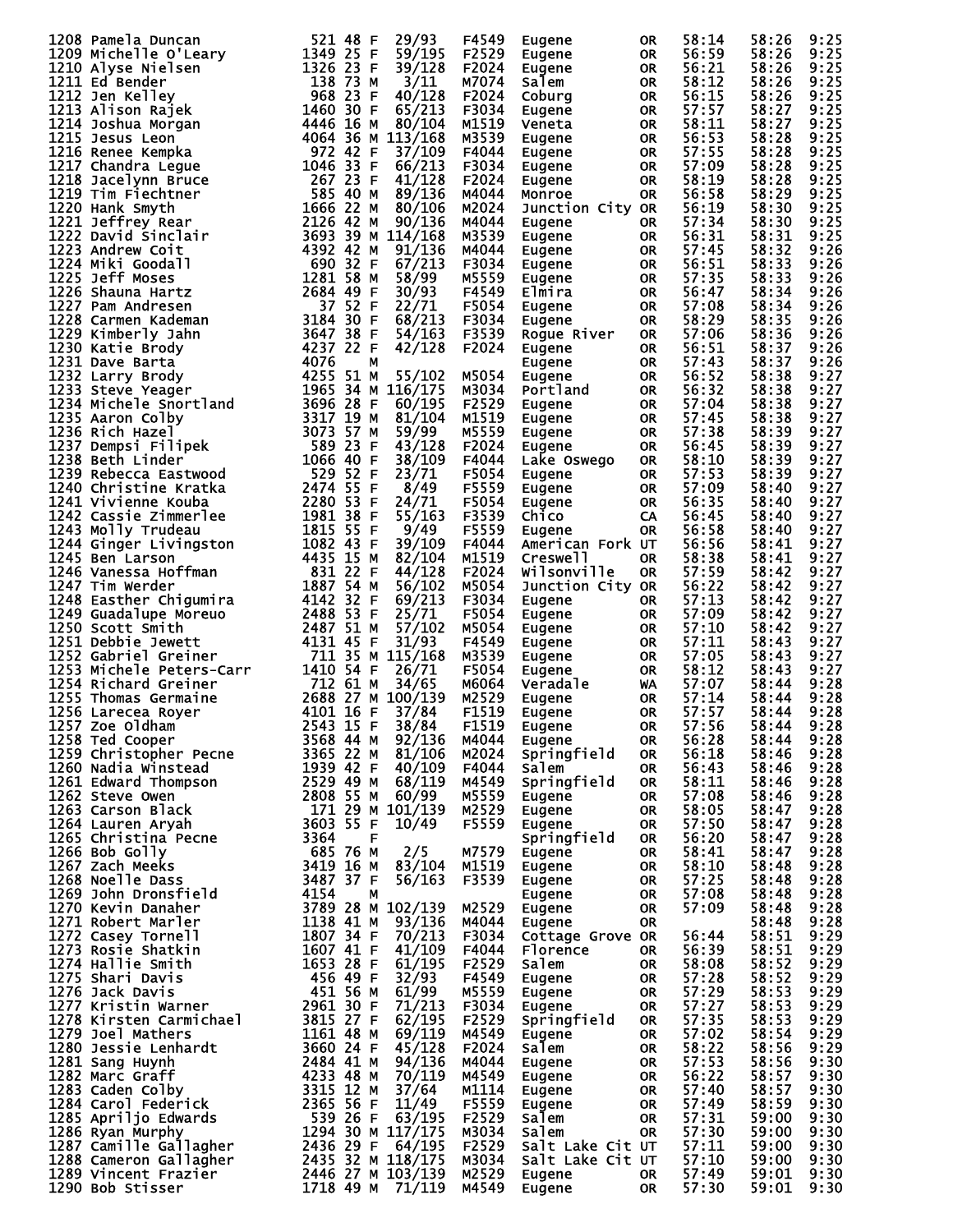|                                                                                                                                                                                                                                                    |                               | 27/71<br>F5054           | Eugene                                         | 0R        | 57:26 | 59:01                          | 9:30         |
|----------------------------------------------------------------------------------------------------------------------------------------------------------------------------------------------------------------------------------------------------|-------------------------------|--------------------------|------------------------------------------------|-----------|-------|--------------------------------|--------------|
|                                                                                                                                                                                                                                                    |                               | 8/24<br>м6569            | Eugene                                         | OR        | 58:20 | 59:01                          | 9:30         |
| 1291 Cathy Spoor<br>1292 Marlin Schultz<br>1293 Randi Cannon<br>1293 Randi Cannon<br>1294 Megan Snow<br>1672 24 F<br>1295 Catherine Carlson<br>1672 24 F<br>1296 Phoenix Null<br>1335 16 F                                                         |                               | 65/195<br>F2529          | Eugene                                         | <b>OR</b> | 57:20 | 59:03                          | 9:31         |
|                                                                                                                                                                                                                                                    |                               | 46/128<br>F2024          | Albany                                         | <b>OR</b> | 56:57 | 59:04                          | 9:31         |
|                                                                                                                                                                                                                                                    |                               |                          |                                                |           |       |                                |              |
|                                                                                                                                                                                                                                                    |                               | 47/128<br>F2024          | Eugene                                         | <b>OR</b> | 58:02 | 59:05                          | 9:31         |
|                                                                                                                                                                                                                                                    |                               | 39/84<br>F1519           | Harrisburg                                     | <b>OR</b> | 57:44 | 59:05                          | 9:31         |
|                                                                                                                                                                                                                                                    |                               | F4549                    | Eugene                                         | <b>OR</b> | 57:28 | 59:06                          | 9:31         |
|                                                                                                                                                                                                                                                    |                               | M6064                    | Eugene                                         | <b>OR</b> | 58:03 | 59:07                          | 9:31         |
|                                                                                                                                                                                                                                                    |                               |                          |                                                |           |       |                                |              |
|                                                                                                                                                                                                                                                    |                               | M4549                    | Eugene                                         | <b>OR</b> | 57:28 | 59:07                          | 9:31         |
|                                                                                                                                                                                                                                                    |                               | M4549                    | Springfield                                    | <b>OR</b> | 57:21 | 59:08                          | 9:31         |
|                                                                                                                                                                                                                                                    |                               | F2529                    | Eugene                                         | <b>OR</b> | 57:47 | 59:08                          | 9:31         |
|                                                                                                                                                                                                                                                    |                               | M3539                    | Eugene                                         | OR        | 57:13 | 59:08                          | 9:31         |
|                                                                                                                                                                                                                                                    |                               | M2024                    | Eugene<br>Eugene                               | <b>OR</b> | 58:23 | 59:09                          | 9:32         |
|                                                                                                                                                                                                                                                    |                               |                          |                                                |           |       |                                |              |
|                                                                                                                                                                                                                                                    |                               | F3539                    |                                                | OR        | 58:16 | 59:11                          | 9:32         |
|                                                                                                                                                                                                                                                    |                               | F3034                    | Eugene                                         | OR        | 56:45 | 59:11                          | 9:32         |
|                                                                                                                                                                                                                                                    |                               | M5054                    | Northridge                                     | CA        | 59:10 | 59:12                          | 9:32         |
|                                                                                                                                                                                                                                                    |                               | M3539                    |                                                | <b>NV</b> | 58:02 | 59:12                          | 9:32         |
|                                                                                                                                                                                                                                                    |                               |                          | Las Vegas                                      |           |       |                                |              |
|                                                                                                                                                                                                                                                    |                               | M4549                    | Springfield                                    | <b>OR</b> | 57:35 | 59:14                          | 9:32         |
|                                                                                                                                                                                                                                                    |                               | M4549                    | Eugene                                         | <b>OR</b> | 57:44 | 59:14                          | 9:32         |
|                                                                                                                                                                                                                                                    |                               | M3034                    | Portland                                       | <b>OR</b> | 56:34 | 59:15                          | 9:33         |
|                                                                                                                                                                                                                                                    |                               | F3539                    | Harrisburg                                     | <b>OR</b> | 58:11 | 59:16                          | 9:33         |
|                                                                                                                                                                                                                                                    |                               |                          |                                                |           |       |                                |              |
|                                                                                                                                                                                                                                                    |                               | F3034                    | Warm Springs OR                                |           | 58:17 | 59:16                          | 9:33         |
|                                                                                                                                                                                                                                                    |                               | M6064                    | Eugene                                         | <b>OR</b> | 58:13 | 59:16                          | 9:33         |
|                                                                                                                                                                                                                                                    |                               | M4549                    | American Fork UT                               |           | 57:32 | 59:16                          | 9:33         |
|                                                                                                                                                                                                                                                    |                               | M3539                    | Eugene                                         | <b>OR</b> | 58:07 | 59:19                          | 9:33         |
|                                                                                                                                                                                                                                                    |                               | M7579                    | Eugene                                         | <b>OR</b> | 58:22 | 59:20                          | 9:33         |
|                                                                                                                                                                                                                                                    |                               |                          |                                                |           |       |                                |              |
|                                                                                                                                                                                                                                                    |                               | M2024                    | Portland                                       | <b>OR</b> | 57:29 | 59:20                          | 9:33         |
|                                                                                                                                                                                                                                                    |                               | M2529                    | Eugene                                         | <b>OR</b> | 57:44 | 59:22                          | 9:34         |
|                                                                                                                                                                                                                                                    |                               | M5559                    | Eugene                                         | <b>OR</b> | 58:33 | 59:22                          | 9:34         |
|                                                                                                                                                                                                                                                    |                               | F2529                    | Eugene                                         | <b>OR</b> | 57:44 | 59:22                          | 9:34         |
|                                                                                                                                                                                                                                                    |                               |                          |                                                |           |       |                                |              |
|                                                                                                                                                                                                                                                    |                               | F3539                    | Eugene                                         | <b>OR</b> | 56:56 | 59:22                          | 9:34         |
|                                                                                                                                                                                                                                                    |                               | M3034                    | Beaverton                                      | <b>OR</b> | 57:23 | 59:23                          | 9:34         |
|                                                                                                                                                                                                                                                    |                               | M3539                    | Eugene                                         | <b>OR</b> | 56:56 | 59:23                          | 9:34         |
|                                                                                                                                                                                                                                                    |                               | F5054                    | Eugene                                         | OR        | 58:28 | 59:24                          | 9:34         |
|                                                                                                                                                                                                                                                    |                               |                          |                                                |           |       |                                |              |
|                                                                                                                                                                                                                                                    |                               | F5559                    | Eugene                                         | <b>OR</b> | 57:44 | 59:25                          | 9:34         |
|                                                                                                                                                                                                                                                    |                               | M6064                    | Eugene                                         | OR        | 57:45 | 59:25                          | 9:34         |
|                                                                                                                                                                                                                                                    |                               | M4549                    | Eugene                                         | OR        | 57:10 | 59:26                          | 9:34         |
|                                                                                                                                                                                                                                                    |                               | M3034                    | Eugene                                         | <b>OR</b> | 57:44 | 59:26                          | 9:34         |
|                                                                                                                                                                                                                                                    |                               | M4044                    | Eugene                                         | OR        | 58:37 | 59:27                          | 9:35         |
|                                                                                                                                                                                                                                                    |                               |                          |                                                |           |       |                                |              |
|                                                                                                                                                                                                                                                    |                               | M3539                    | Pleasant Hill OR                               |           | 57:37 | 59:28                          | 9:35         |
|                                                                                                                                                                                                                                                    |                               | F3539                    | Lakewood Cent WA                               |           | 57:06 | 59:31                          | 9:35         |
|                                                                                                                                                                                                                                                    |                               | F4044                    | Eugene                                         | OR.       | 57:07 | 59:31                          | 9:35         |
|                                                                                                                                                                                                                                                    |                               | M1114                    | Eugene                                         | OR        | 57:09 | 59:33                          | 9:35         |
|                                                                                                                                                                                                                                                    |                               | M5559                    |                                                | OR        | 58:47 | 59:33                          | 9:36         |
|                                                                                                                                                                                                                                                    |                               |                          |                                                |           |       |                                |              |
| 1294 Megan snow<br>1295 Catherine Carlson<br>1295 Catherine Carlson<br>1295 Catherine Carlson<br>1206 Phoenix Null<br>1297 Jacque Tofflemire-Deg<br>1305 46 F 33/94<br>1298 Howard widofflemine-Deg<br>1306 645 M 73/119<br>1299 David Degarmo<br> |                               | F5054                    | –uyene<br>Eugene<br>Eugene<br>™ugene<br>⊔ugene | <b>OR</b> | 57:43 | 59:34                          | 9:36         |
|                                                                                                                                                                                                                                                    |                               | M3034                    |                                                | <b>OR</b> | 58:08 | 59:35                          | 9:36         |
|                                                                                                                                                                                                                                                    |                               | F2529                    |                                                | <b>OR</b> | 57:43 | 59:39                          | 9:36         |
|                                                                                                                                                                                                                                                    |                               | M2529                    |                                                | <b>OR</b> | 56:52 | 59:39                          | 9:36         |
|                                                                                                                                                                                                                                                    |                               | F3539                    | Cottage Grove OR                               |           | 58:30 | 59:41                          | 9:37         |
|                                                                                                                                                                                                                                                    |                               | 74/213                   |                                                |           |       | 59:42 9:37                     |              |
| 1340 Kelly Robertson 1511 32 F                                                                                                                                                                                                                     |                               | F3034                    | <b>Eugene</b>                                  | OR        | 59:10 |                                |              |
| 1341 Joe Ervin                                                                                                                                                                                                                                     | 561 53 M                      | 59/102<br>M5054          | <b>Brownsville</b>                             | 0R        | 58:30 | 59:43                          | 9:37         |
| 1342 Gregory Finch                                                                                                                                                                                                                                 | 592 53 M                      | M5054<br>60/102          | Eugene                                         | <b>OR</b> | 59:40 | 59:43                          | 9:37         |
| 1343 Norm Bloom                                                                                                                                                                                                                                    | 4228 51 M                     | 61/102<br>M5054          | Eugene                                         | <b>OR</b> | 58:58 | 59:44                          | 9:37         |
| 1344 John Adkisson                                                                                                                                                                                                                                 | 3149 52 M                     | 62/102<br>M5054          | Eugene                                         | <b>OR</b> | 58:16 | 59:45                          | 9:37         |
| 1345 Manuel Ronquillomedin                                                                                                                                                                                                                         | 2556 40 M                     | 96/136<br>M4044          | Eugene                                         | <b>OR</b> | 58:56 | 59:45                          | 9:37         |
|                                                                                                                                                                                                                                                    |                               |                          |                                                |           |       |                                |              |
| 1346 Laurie Slonecker                                                                                                                                                                                                                              | 1640 28 F                     | 69/195<br>F2529          | Springfield                                    | OR.       | 57:57 | 59:45                          | 9:37         |
| 1347 Kathleen Malekzadeh                                                                                                                                                                                                                           | 1129 52 F                     | 30/71<br>F5054           | Eugene                                         | <b>OR</b> | 58:39 | 59:46                          | 9:37         |
| 1348 Melvin King-Johnson                                                                                                                                                                                                                           | 2798 30 M 123/175             | M3034                    | Eugene                                         | <b>OR</b> | 57:27 | 59:46                          | 9:38         |
| 1349 Kimberly Couts                                                                                                                                                                                                                                | 417 41 F                      | 43/109<br>F4044          | Junction                                       | <b>OR</b> | 59:29 | 59:48                          | 9:38         |
| 1350 Holly Edwards                                                                                                                                                                                                                                 | 540 23 F                      | 48/128<br>F2024          | <b>Beaverton</b>                               | <b>OR</b> | 59:10 | 59:48                          | 9:38         |
|                                                                                                                                                                                                                                                    |                               |                          |                                                |           |       |                                |              |
| 1351 Daphene Sampson                                                                                                                                                                                                                               | 1548 36 F                     | 62/163<br>F3539          | Veneta                                         | <b>OR</b> | 57:00 | 59:49                          | 9:38         |
| 1352 Katherine Mayhew                                                                                                                                                                                                                              | 2619 17 F                     | 40/84<br>F1519           |                                                |           | 57:49 | 59:51                          | 9:38         |
| 1353 Karianne Harbottle                                                                                                                                                                                                                            | 755 32 F                      | 75/213<br>F3034          | Gardnerville                                   | <b>NV</b> | 58:49 | 59:51                          | 9:38         |
| 1354 Alan Evans                                                                                                                                                                                                                                    | 565 62 M                      | 38/65<br>м6064           | Fall Creek                                     | <b>OR</b> | 59:31 | 59:52                          | 9:39         |
| 1355 Jennifer Lewis                                                                                                                                                                                                                                | 4118 49 F                     | 34/93<br>F4549           | Pleasant Hill OR                               |           | 58:38 | 59:53                          | 9:39         |
| 1356 Ella Jewell                                                                                                                                                                                                                                   | 920 22 F                      | 49/128<br>F2024          |                                                |           | 59:21 | 59:53                          | 9:39         |
|                                                                                                                                                                                                                                                    |                               |                          | Eugene                                         | OR.       |       |                                |              |
| 1357 Carolyn Mahrer                                                                                                                                                                                                                                | 1126 39 F                     | 63/163<br>F3539          | Eugene                                         | <b>OR</b> | 58:32 | 59:53                          | 9:39         |
| 1358 Heather Romito                                                                                                                                                                                                                                | 1521 37 F                     | F3539<br>64/163          | Eugene                                         | <b>OR</b> | 58:34 | 59:53                          | 9:39         |
| 1359 Abbey Shea                                                                                                                                                                                                                                    | 2143 30 F                     | 76/213<br>F3034          | San Francisco CA                               |           | 58:19 | 59:54                          | 9:39         |
| 1360 Patrick Lynch                                                                                                                                                                                                                                 | 4004 46 M                     | 78/119<br>M4549          | Veneta                                         | OR.       | 57:10 | 59:54                          | 9:39         |
|                                                                                                                                                                                                                                                    |                               | M2529                    |                                                | <b>OR</b> | 57:22 | 59:55                          |              |
| 1361 Matt Seckler                                                                                                                                                                                                                                  | 1597 29 M 106/139             |                          | Eugene                                         |           |       |                                | 9:39         |
| 1362 Bradley Weaver                                                                                                                                                                                                                                | 1877 25 M 107/139             | M2529                    | Eugene                                         | <b>OR</b> | 57:42 | 59:57                          | 9:39         |
| 1363 Norman Nibblett                                                                                                                                                                                                                               | 1320 50 M                     | 63/102<br>M5054          | Westfir                                        | <b>OR</b> | 58:19 | 59:58                          | 9:40         |
| 1364 Jodie Lyche                                                                                                                                                                                                                                   | 3201 38 F                     | 65/163<br>F3539          | Eugene                                         | <b>OR</b> | 58:19 | 59:58                          | 9:40         |
| 1365 Richard Quigley                                                                                                                                                                                                                               | 2244 60 M                     | 39/65<br>M6064           | Eugene                                         | OR        |       | 58:55 1:00:01                  | 9:40         |
| 1366 Sarah Weiher                                                                                                                                                                                                                                  | 1882 34 F                     | 77/213<br>F3034          | Eugene                                         | OR        |       | 57:55 1:00:01                  | 9:40         |
|                                                                                                                                                                                                                                                    |                               |                          |                                                |           |       |                                |              |
| 1367 Daniel Guzman                                                                                                                                                                                                                                 | 2056 40 M                     | 97/136<br>M4044          | Eugene                                         | OR        |       | 58:54 1:00:01                  | 9:40         |
|                                                                                                                                                                                                                                                    | 3151 19 F                     | 41/84<br>F1519           | Eugene                                         | OR        |       | 58:32 1:00:01                  | 9:40         |
| 1368 Callyn Adkisson                                                                                                                                                                                                                               |                               |                          | Eugene                                         | <b>OR</b> |       |                                |              |
|                                                                                                                                                                                                                                                    |                               | 50/128<br>F2024          |                                                |           |       |                                | 9:40         |
| 1369 Megan Lightfoot                                                                                                                                                                                                                               | 4187 24 F                     |                          |                                                | OR.       |       | 57:43 1:00:02                  |              |
| 1370 Melissa Kaminski                                                                                                                                                                                                                              | 3652 18 F                     | 42/84<br>F1519           | Eugene                                         |           |       | 59:17 1:00:02                  | 9:40         |
| 1371 Drew Chapman                                                                                                                                                                                                                                  | 345<br>8 M                    | 7/15<br>M0110            | Cottage Grove OR                               |           |       | 58:07 1:00:03                  | 9:40         |
| 1372 Trisha Chapman<br>1373 Jeffrey Nichols                                                                                                                                                                                                        | 346 38 F<br>2108 36 M 121/168 | 66/163<br>F3539<br>M3539 | Cottage Grove OR<br><b>Eugene</b>              | OR        |       | 58:07 1:00:03<br>58:08 1:00:05 | 9:40<br>9:41 |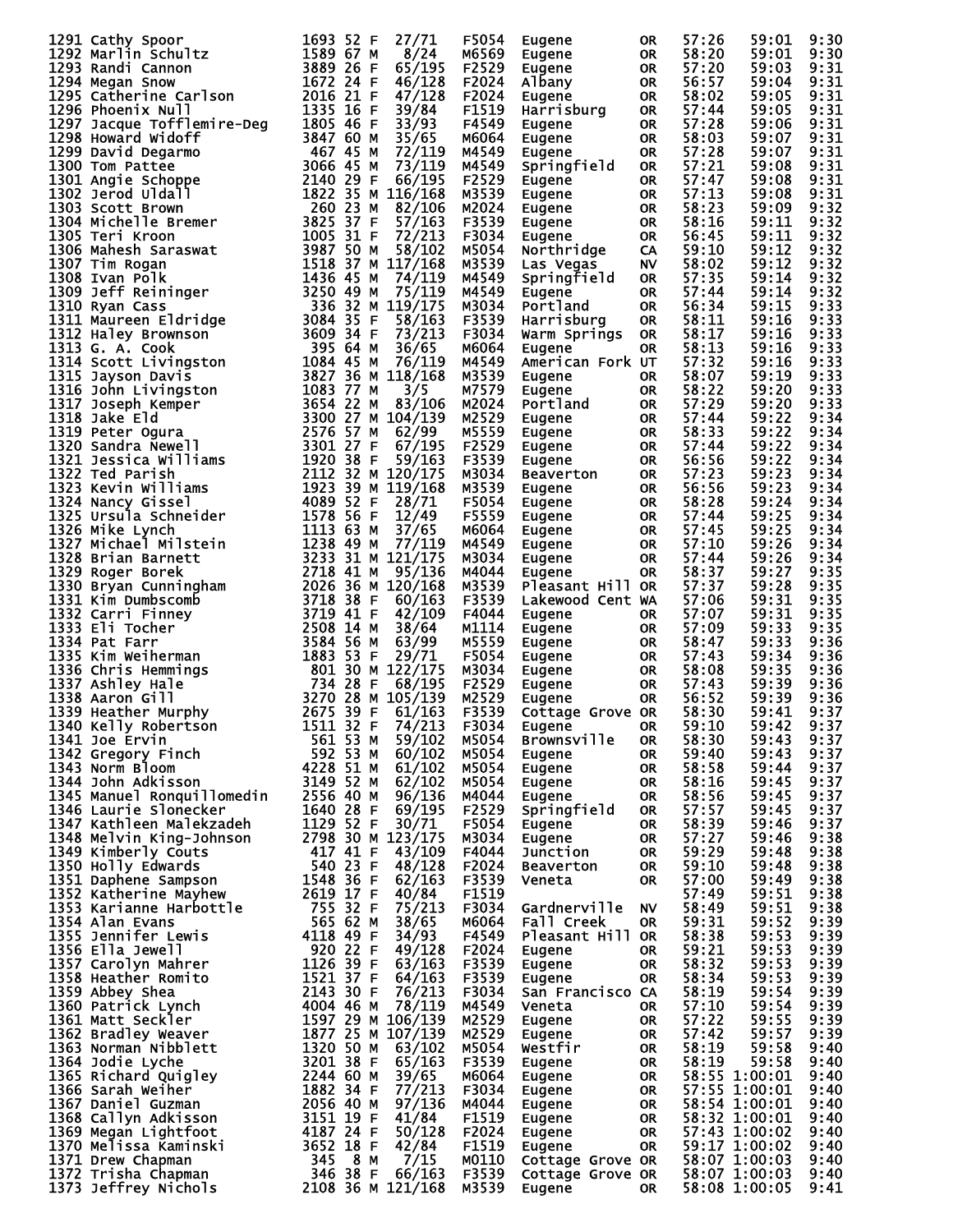| 173 28 F 70/195<br>1375 Colleen Kelly<br>1376 Derek Perry<br>1377 Kyle Kennedy<br>1377 Kyle Kennedy<br>1378 Gabriel Nitkowski<br>1378 Gabriel Nitkowski<br>1379 Gary Voorhies<br>1380 Hannah Stephen<br>1381 Lerewis Lephen                       |              | F2529 | Eugene                                                                                                                  | 0R                     |                    | 59:40 1:00:06                                   | 9:41         |
|---------------------------------------------------------------------------------------------------------------------------------------------------------------------------------------------------------------------------------------------------|--------------|-------|-------------------------------------------------------------------------------------------------------------------------|------------------------|--------------------|-------------------------------------------------|--------------|
|                                                                                                                                                                                                                                                   |              | F4044 | Naples                                                                                                                  | FL.                    |                    | 58:24 1:00:07                                   | 9:41         |
|                                                                                                                                                                                                                                                   |              | M3539 | Eugene                                                                                                                  | OR                     |                    | 58:52 1:00:11                                   | 9:42         |
|                                                                                                                                                                                                                                                   |              | M1519 | Eugene                                                                                                                  | OR.                    |                    | 58:42 1:00:12                                   | 9:42         |
|                                                                                                                                                                                                                                                   |              |       |                                                                                                                         |                        |                    |                                                 |              |
|                                                                                                                                                                                                                                                   |              | M0110 | Eugene                                                                                                                  | OR                     |                    | 59:11 1:00:12                                   | 9:42         |
|                                                                                                                                                                                                                                                   |              | M4044 | Eugene                                                                                                                  | OR.                    |                    | 58:52 1:00:13                                   | 9:42         |
|                                                                                                                                                                                                                                                   |              | F1519 | Walterville                                                                                                             |                        | OR 1:00:01 1:00:13 |                                                 | 9:42         |
|                                                                                                                                                                                                                                                   |              | M3034 | Eugene                                                                                                                  |                        | OR 1:00:05 1:00:13 |                                                 | 9:42         |
|                                                                                                                                                                                                                                                   |              | F2529 | Eugene                                                                                                                  | <b>OR</b>              |                    | 58:21 1:00:14                                   | 9:42         |
|                                                                                                                                                                                                                                                   |              |       |                                                                                                                         |                        |                    |                                                 |              |
|                                                                                                                                                                                                                                                   |              | M5559 | Springfield                                                                                                             | OR.                    |                    | 59:13 1:00:16                                   | 9:42         |
|                                                                                                                                                                                                                                                   |              | M6064 | Eugene                                                                                                                  | <b>OR</b>              |                    | 59:49 1:00:16                                   | 9:42         |
|                                                                                                                                                                                                                                                   |              | F4549 | Eugene                                                                                                                  | OR.                    |                    | 59:14 1:00:16                                   | 9:42         |
|                                                                                                                                                                                                                                                   |              | M1114 | Canby                                                                                                                   | <b>OR</b>              |                    | 59:07 1:00:16                                   | 9:42         |
|                                                                                                                                                                                                                                                   |              |       |                                                                                                                         |                        |                    | 58:33 1:00:18                                   |              |
|                                                                                                                                                                                                                                                   |              | F3539 | Eugene                                                                                                                  | OR.                    |                    |                                                 | 9:43         |
|                                                                                                                                                                                                                                                   |              | M3539 | Springfield                                                                                                             | <b>OR</b>              |                    | 58:33 1:00:18                                   | 9:43         |
|                                                                                                                                                                                                                                                   |              | F5559 | Eugene                                                                                                                  | OR.                    |                    | 58:26 1:00:18                                   | 9:43         |
|                                                                                                                                                                                                                                                   |              | M5054 | Salem                                                                                                                   | <b>OR</b>              |                    | 58:26 1:00:19                                   | 9:43         |
|                                                                                                                                                                                                                                                   |              | F2529 | Springfield                                                                                                             | 0R                     |                    | 59:42 1:00:19                                   | 9:43         |
|                                                                                                                                                                                                                                                   |              | M5054 | Eugene                                                                                                                  | <b>OR</b>              |                    | 58:13 1:00:20                                   | 9:43         |
|                                                                                                                                                                                                                                                   |              |       |                                                                                                                         |                        |                    |                                                 |              |
|                                                                                                                                                                                                                                                   |              | M5054 | Portland                                                                                                                | <b>OR</b>              |                    | 59:06 1:00:23                                   | 9:43         |
|                                                                                                                                                                                                                                                   |              | M1114 | Cottage Grove OR                                                                                                        |                        |                    | 59:48 1:00:24                                   | 9:44         |
|                                                                                                                                                                                                                                                   | 45/109       | F4044 | Springfield                                                                                                             | <b>OR</b>              |                    | 58:24 1:00:24                                   | 9:44         |
|                                                                                                                                                                                                                                                   |              | F4549 | Eugene                                                                                                                  | OR.                    |                    | 59:16 1:00:24                                   | 9:44         |
|                                                                                                                                                                                                                                                   |              | F2529 | Eugene                                                                                                                  | OR                     |                    | 58:19 1:00:25                                   | 9:44         |
|                                                                                                                                                                                                                                                   |              | M3034 |                                                                                                                         |                        |                    | 58:58 1:00:25                                   | 9:44         |
|                                                                                                                                                                                                                                                   |              |       | Eugene                                                                                                                  | OR                     |                    |                                                 |              |
|                                                                                                                                                                                                                                                   |              | F6569 | Eugene                                                                                                                  | OR                     |                    | 59:02 1:00:27                                   | 9:44         |
|                                                                                                                                                                                                                                                   |              | F4549 | Eugene                                                                                                                  | OR.                    |                    | 58:26 1:00:28                                   | 9:44         |
|                                                                                                                                                                                                                                                   |              | F2529 | Tempe                                                                                                                   | AZ.                    |                    | 58:44 1:00:28                                   | 9:44         |
|                                                                                                                                                                                                                                                   |              | M1519 | MCMinnville                                                                                                             | <b>OR</b>              |                    | 59:40 1:00:29                                   | 9:44         |
|                                                                                                                                                                                                                                                   |              | F3034 | Cottage Grove OR                                                                                                        |                        |                    | 59:50 1:00:29                                   | 9:44         |
|                                                                                                                                                                                                                                                   |              |       |                                                                                                                         |                        |                    |                                                 |              |
|                                                                                                                                                                                                                                                   |              | F6569 | Eugene                                                                                                                  | OR.                    |                    | 59:40 1:00:29                                   | 9:44         |
|                                                                                                                                                                                                                                                   |              | M5054 | Eugene                                                                                                                  | <b>OR</b>              |                    | 58:55 1:00:30                                   | 9:45         |
|                                                                                                                                                                                                                                                   |              | F2024 | Salem                                                                                                                   | OR                     |                    | 59:12 1:00:31                                   | 9:45         |
|                                                                                                                                                                                                                                                   |              | F3034 | Lebanon                                                                                                                 | OR                     |                    | 59:50 1:00:32                                   | 9:45         |
|                                                                                                                                                                                                                                                   |              | M1519 | Eugene                                                                                                                  | OR                     |                    | 59:20 1:00:32                                   | 9:45         |
|                                                                                                                                                                                                                                                   |              |       |                                                                                                                         |                        |                    |                                                 |              |
|                                                                                                                                                                                                                                                   |              | F5559 | Eugene                                                                                                                  | OR.                    |                    | 59:02 1:00:32                                   | 9:45         |
|                                                                                                                                                                                                                                                   |              | F2024 | Corvallis                                                                                                               | <b>OR</b>              |                    | 59:02 1:00:32                                   | 9:45         |
|                                                                                                                                                                                                                                                   |              | M2024 | Eugene                                                                                                                  |                        | OR 1:00:26 1:00:33 |                                                 | 9:45         |
|                                                                                                                                                                                                                                                   |              | M4044 | McMinnville                                                                                                             | <b>OR</b>              |                    | 59:45 1:00:34                                   | 9:45         |
|                                                                                                                                                                                                                                                   |              | F4549 | Eugene                                                                                                                  | OR.                    |                    | 59:05 1:00:35                                   | 9:45         |
|                                                                                                                                                                                                                                                   |              | M3034 |                                                                                                                         |                        |                    | 58:44 1:00:37                                   | 9:46         |
|                                                                                                                                                                                                                                                   |              |       | Eugene                                                                                                                  | OR                     |                    |                                                 |              |
|                                                                                                                                                                                                                                                   |              | M5054 | Eugene<br>Eugene<br>Eugene                                                                                              | OR.                    |                    | 59:00 1:00:37                                   | 9:46         |
|                                                                                                                                                                                                                                                   |              | F2024 |                                                                                                                         |                        |                    | OR 1:00:10 1:00:39                              | 9:46         |
|                                                                                                                                                                                                                                                   |              | F1519 |                                                                                                                         |                        |                    | OR 1:00:33 1:00:39                              | 9:46         |
| 1377 Kyle Kennedy<br>1378 Gabriel Nitkowski<br>1378 Gabriel Nitkowski<br>1378 Gabriel Nitkowski<br>1378 Gabriel Nitkowski<br>1378 Gabriel Nitkowski<br>1388 Henemy Bronson<br>1709 19 F 43/84<br>1381 Jeremy Bronson<br>1709 19 F 43/84<br>1383 M |              | F2529 | <b>Eugene</b>                                                                                                           | OR.                    |                    | 59:19 1:00:39                                   | 9:46         |
|                                                                                                                                                                                                                                                   |              | F3539 | McMinnville                                                                                                             | OR.                    |                    | 58:24 1:00:40                                   | 9:46         |
|                                                                                                                                                                                                                                                   |              | M5559 |                                                                                                                         |                        |                    | 58:53 1:00:41                                   | 9:46         |
|                                                                                                                                                                                                                                                   |              |       | Eugene                                                                                                                  | OR.                    |                    |                                                 |              |
|                                                                                                                                                                                                                                                   |              | M3034 | Eugene                                                                                                                  |                        |                    | OR 1:00:03 1:00:42                              | 9:47         |
|                                                                                                                                                                                                                                                   |              | F1519 | Eugene                                                                                                                  | 0R                     |                    | 59:56 1:00:43                                   | 9:47         |
| 1423 Christina Slaughterbeck 2352 33 F 80/213                                                                                                                                                                                                     |              | F3034 |                                                                                                                         |                        |                    | OR 1:00:04 1:00:43                              | 9:47         |
|                                                                                                                                                                                                                                                   |              | M3034 |                                                                                                                         | OR                     |                    | 58:56 1:00:45                                   | 9:47         |
|                                                                                                                                                                                                                                                   |              | F4549 | Eugene<br>Eugene<br>Eugene                                                                                              | <b>OR</b>              |                    | 58:25 1:00:47                                   | 9:47         |
|                                                                                                                                                                                                                                                   |              | F0110 |                                                                                                                         |                        |                    | OR 1:00:12 1:00:48                              | 9:47         |
|                                                                                                                                                                                                                                                   |              |       | Eugene                                                                                                                  |                        |                    |                                                 |              |
|                                                                                                                                                                                                                                                   |              | F5054 | Cottage Grove OR 59:49 1:00:53                                                                                          |                        |                    |                                                 | 9:48         |
|                                                                                                                                                                                                                                                   |              | M6569 | Eugene                                                                                                                  | <b>OR</b>              |                    | 59:31 1:00:54                                   | 9:49         |
|                                                                                                                                                                                                                                                   |              | F2529 | Fresno                                                                                                                  |                        |                    | CA 59:06 1:00:55                                | 9:49         |
|                                                                                                                                                                                                                                                   |              | M3539 | Friendswood TX 59:06 1:00:55<br>Leaburg 0R 59:46 1:00:56                                                                |                        |                    |                                                 | 9:49         |
|                                                                                                                                                                                                                                                   |              | F1519 |                                                                                                                         |                        |                    |                                                 | 9:49         |
|                                                                                                                                                                                                                                                   |              | F4044 |                                                                                                                         |                        |                    |                                                 | 9:49         |
|                                                                                                                                                                                                                                                   |              | F3539 |                                                                                                                         |                        |                    |                                                 |              |
|                                                                                                                                                                                                                                                   |              |       |                                                                                                                         |                        |                    |                                                 | 9:49         |
|                                                                                                                                                                                                                                                   |              |       |                                                                                                                         |                        |                    |                                                 |              |
|                                                                                                                                                                                                                                                   |              | M5054 |                                                                                                                         |                        |                    |                                                 | 9:49         |
|                                                                                                                                                                                                                                                   |              | M3034 |                                                                                                                         |                        |                    | 58:53 1:00:59                                   | 9:49         |
|                                                                                                                                                                                                                                                   |              |       |                                                                                                                         |                        |                    |                                                 |              |
|                                                                                                                                                                                                                                                   |              | F4044 |                                                                                                                         |                        |                    |                                                 | 9:49         |
|                                                                                                                                                                                                                                                   |              | F4549 | Eugene OR 59:42 1:00:58<br>Eugene OR 58:53 1:00:59<br>Eugene OR 58:53 1:00:59<br>Springfield OR 59:57 1:01:00           |                        |                    |                                                 | 9:49         |
|                                                                                                                                                                                                                                                   |              | M4549 | Eugene                                                                                                                  |                        |                    |                                                 | 9:50         |
|                                                                                                                                                                                                                                                   |              | M6064 | Eugene                                                                                                                  |                        |                    | OR 58:53 1:01:03<br>OR 59:54 1:01:05            | 9:50         |
|                                                                                                                                                                                                                                                   |              | F2024 |                                                                                                                         | <b>OR</b>              |                    | 58:41 1:01:05                                   | 9:50         |
|                                                                                                                                                                                                                                                   |              | M5054 |                                                                                                                         | OR<br>OR               |                    | 59:13 1:01:06                                   | 9:50         |
|                                                                                                                                                                                                                                                   |              |       | <sub>⊏</sub> ugene<br>Salem                                                                                             |                        |                    |                                                 |              |
|                                                                                                                                                                                                                                                   |              | F5559 |                                                                                                                         |                        |                    |                                                 | 9:50         |
|                                                                                                                                                                                                                                                   | 77/195       | F2529 |                                                                                                                         |                        |                    |                                                 | 9:50         |
|                                                                                                                                                                                                                                                   |              | M5559 |                                                                                                                         |                        |                    |                                                 | 9:50         |
|                                                                                                                                                                                                                                                   | 70/163       | F3539 | Eugene $\overline{OR}$ 1:00:19 1:01:06<br>Eugene OR 59:07 1:01:06<br>Eugene OR 59:14 1:01:06<br>Eugene OR 59:59 1:01:08 |                        |                    |                                                 | 9:51         |
|                                                                                                                                                                                                                                                   |              | M5559 |                                                                                                                         |                        |                    | 59:41 1:01:08                                   | 9:51         |
|                                                                                                                                                                                                                                                   |              |       | Eugene OR<br>Eugene OR<br>Eugene                                                                                        |                        |                    |                                                 |              |
|                                                                                                                                                                                                                                                   |              | M3539 |                                                                                                                         |                        |                    | 59:42 1:01:08                                   | 9:51         |
|                                                                                                                                                                                                                                                   |              | M3539 | Eugene                                                                                                                  |                        |                    | OR 1:01:00 1:01:09                              | 9:51         |
|                                                                                                                                                                                                                                                   |              | F1519 | Cottage Grove OR                                                                                                        |                        |                    | 59:13 1:01:09                                   | 9:51         |
|                                                                                                                                                                                                                                                   |              | F2529 | Springfield                                                                                                             |                        |                    | OR 1:00:25 1:01:10                              | 9:51         |
|                                                                                                                                                                                                                                                   |              | м3539 | Springfield                                                                                                             |                        |                    | OR 1:00:10 1:01:10                              | 9:51         |
|                                                                                                                                                                                                                                                   |              | F3539 | Eugene                                                                                                                  |                        |                    | 59:03 1:01:11                                   | 9:51         |
|                                                                                                                                                                                                                                                   |              | F2024 | Eugene                                                                                                                  |                        |                    |                                                 |              |
|                                                                                                                                                                                                                                                   |              |       |                                                                                                                         |                        |                    | OR 59:03 1:01:11<br>OR 1: <u>0</u> 0:23 1:01:12 | 9:51         |
|                                                                                                                                                                                                                                                   |              | M5054 | Eugene                                                                                                                  | OR                     |                    | 59:41 1:01:13                                   | 9:51         |
| 1422 Kinsti Clapsadle<br>1423 Christina Slaughterbeck 2352 33 F 48/2413<br>1423 Christina Slaughterbeck 2352 33 F 80/213<br>1424 Ryan Thompson<br>1791 32 M 128/975<br>1425 Therese Bauer<br>1426 Ains ley Abraham<br>1428 Handey Stephenso       | 79/195 F2529 | F5559 | Eugene<br>Eugene                                                                                                        | <b>OR</b><br><b>OR</b> |                    | 59:08 1:01:13<br>59:21 1:01:16                  | 9:52<br>9:52 |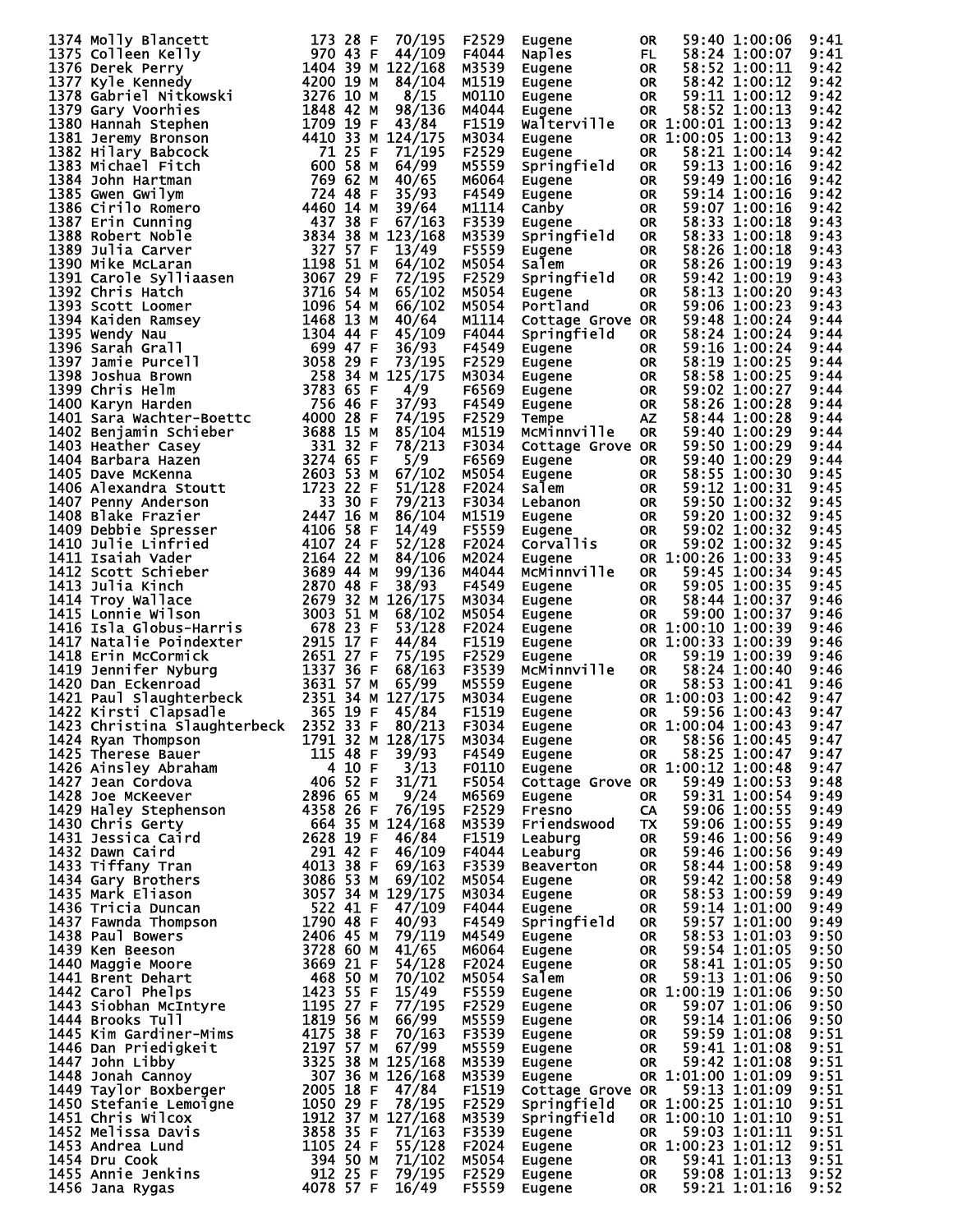|                                                                                                                                                                                                                                                      |                   | F3034 | Eugene                                                                                                                                                    |           |                    | OR 1:00:01 1:01:16       | 9:52 |
|------------------------------------------------------------------------------------------------------------------------------------------------------------------------------------------------------------------------------------------------------|-------------------|-------|-----------------------------------------------------------------------------------------------------------------------------------------------------------|-----------|--------------------|--------------------------|------|
|                                                                                                                                                                                                                                                      |                   | M6064 | Eugene                                                                                                                                                    |           |                    | OR 1:00:57 1:01:17       | 9:52 |
|                                                                                                                                                                                                                                                      |                   | M6569 | Eugene                                                                                                                                                    | OR.       |                    | 1:01:18                  | 9:52 |
|                                                                                                                                                                                                                                                      |                   | M3034 |                                                                                                                                                           |           | OR 1:00:15 1:01:18 |                          | 9:52 |
|                                                                                                                                                                                                                                                      |                   |       | Eugene<br>Eugene<br>Eugene                                                                                                                                |           |                    |                          |      |
|                                                                                                                                                                                                                                                      |                   | F2529 |                                                                                                                                                           |           | OR 1:00:57 1:01:18 |                          | 9:52 |
|                                                                                                                                                                                                                                                      |                   | F2024 |                                                                                                                                                           | OR.       |                    | 59:52 1:01:19            | 9:52 |
|                                                                                                                                                                                                                                                      |                   | F2529 |                                                                                                                                                           |           | OR 1:00:47 1:01:21 |                          | 9:53 |
|                                                                                                                                                                                                                                                      |                   | M1114 | Eugene<br>Valencia<br>Eugene<br>Eugene                                                                                                                    | <b>CA</b> |                    | 59:44 1:01:22            | 9:53 |
|                                                                                                                                                                                                                                                      |                   |       |                                                                                                                                                           |           |                    |                          |      |
|                                                                                                                                                                                                                                                      |                   | M1114 |                                                                                                                                                           |           | OR 1:00:44 1:01:22 |                          | 9:53 |
|                                                                                                                                                                                                                                                      |                   | M4044 | <b>Eugene</b>                                                                                                                                             |           | OR 1:00:09 1:01:23 |                          | 9:53 |
|                                                                                                                                                                                                                                                      |                   | M5559 | Saint Cloud                                                                                                                                               | FL.       |                    | 59:20 1:01:23            | 9:53 |
|                                                                                                                                                                                                                                                      |                   | M4549 |                                                                                                                                                           |           | OR 1:00:31 1:01:25 |                          | 9:53 |
|                                                                                                                                                                                                                                                      |                   |       | Eugene                                                                                                                                                    |           |                    |                          |      |
|                                                                                                                                                                                                                                                      |                   | F2529 | Springfield                                                                                                                                               |           | OR 1:01:09 1:01:26 |                          | 9:54 |
|                                                                                                                                                                                                                                                      |                   | F3034 | Eugene                                                                                                                                                    | <b>OR</b> |                    | 59:48 1:01:26            | 9:54 |
|                                                                                                                                                                                                                                                      |                   | F3034 | cugene<br>Eugene<br>Eugene                                                                                                                                | OR.       |                    | 59:47 1:01:26            | 9:54 |
|                                                                                                                                                                                                                                                      |                   | F1519 |                                                                                                                                                           |           | OR 1:00:00 1:01:28 |                          | 9:54 |
|                                                                                                                                                                                                                                                      |                   |       |                                                                                                                                                           |           |                    |                          |      |
|                                                                                                                                                                                                                                                      |                   | F2529 |                                                                                                                                                           |           |                    | OR 1:00:24 1:01:29       | 9:54 |
|                                                                                                                                                                                                                                                      |                   | F3034 | Junction City OR 1:00:57 1:01:30                                                                                                                          |           |                    |                          | 9:54 |
|                                                                                                                                                                                                                                                      |                   | F4044 | Eugene                                                                                                                                                    | OR.       |                    | 58:55 1:01:30            | 9:54 |
|                                                                                                                                                                                                                                                      |                   | F3034 | Springfield                                                                                                                                               | OR        |                    | 58:57 1:01:31            | 9:54 |
|                                                                                                                                                                                                                                                      |                   | F2529 |                                                                                                                                                           | <b>OR</b> |                    | 59:11 1:01:32            |      |
|                                                                                                                                                                                                                                                      |                   |       | Eugene<br>Eugene                                                                                                                                          |           |                    |                          | 9:55 |
|                                                                                                                                                                                                                                                      |                   | F1519 |                                                                                                                                                           |           | OR 1:00:14 1:01:32 |                          | 9:55 |
|                                                                                                                                                                                                                                                      |                   | M4044 | <b>Eugene<br/>Leaburg<br/>Eugene<br/>Portland</b>                                                                                                         |           | OR 1:00:16 1:01:33 |                          | 9:55 |
|                                                                                                                                                                                                                                                      |                   | F1519 |                                                                                                                                                           |           | OR 1:00:15 1:01:33 |                          | 9:55 |
|                                                                                                                                                                                                                                                      |                   | F2024 |                                                                                                                                                           | OR        |                    | 59:59 1:01:33            | 9:55 |
|                                                                                                                                                                                                                                                      |                   |       |                                                                                                                                                           |           |                    |                          |      |
|                                                                                                                                                                                                                                                      |                   | F2529 |                                                                                                                                                           | OR.       |                    | 59:03 1:01:34            | 9:55 |
|                                                                                                                                                                                                                                                      |                   | M5054 | Eugene                                                                                                                                                    | OR        |                    | 59:08 1:01:34            | 9:55 |
|                                                                                                                                                                                                                                                      |                   | M1519 | White Pass                                                                                                                                                |           |                    | WA 1:00:53 1:01:34       | 9:55 |
|                                                                                                                                                                                                                                                      |                   | M2529 | Portland                                                                                                                                                  |           | OR 1:00:12 1:01:35 |                          | 9:55 |
|                                                                                                                                                                                                                                                      |                   |       |                                                                                                                                                           |           | OR 1:00:05 1:01:35 |                          |      |
|                                                                                                                                                                                                                                                      |                   | F2529 |                                                                                                                                                           |           |                    |                          | 9:55 |
|                                                                                                                                                                                                                                                      |                   | F2529 | Eugene<br>Eugene                                                                                                                                          | OR        |                    | 59:34 1:01:36            | 9:55 |
|                                                                                                                                                                                                                                                      |                   | F2529 | Springfield                                                                                                                                               | OR.       |                    | 59:34 1:01:37            | 9:55 |
|                                                                                                                                                                                                                                                      |                   | M3539 | Eugene                                                                                                                                                    |           |                    | OR 1:01:09 1:01:37       | 9:55 |
|                                                                                                                                                                                                                                                      |                   |       |                                                                                                                                                           |           |                    | OR 1:00:23 1:01:37       | 9:55 |
|                                                                                                                                                                                                                                                      |                   |       | Eugene                                                                                                                                                    |           |                    |                          |      |
|                                                                                                                                                                                                                                                      |                   | F3034 |                                                                                                                                                           |           | OR 1:00:47 1:01:37 |                          | 9:55 |
|                                                                                                                                                                                                                                                      |                   | F1519 |                                                                                                                                                           |           | OR 1:00:52 1:01:38 |                          | 9:55 |
|                                                                                                                                                                                                                                                      |                   | F2024 |                                                                                                                                                           | OR        |                    | 59:53 1:01:38            | 9:56 |
|                                                                                                                                                                                                                                                      |                   | F4044 | Eugene<br>Eugene<br>Eugene<br>Eugene                                                                                                                      |           |                    | OR 1:00:53 1:01:39       | 9:56 |
|                                                                                                                                                                                                                                                      |                   |       |                                                                                                                                                           |           |                    |                          |      |
|                                                                                                                                                                                                                                                      |                   | F4549 | <b>Eugene</b>                                                                                                                                             |           | OR 1:00:39 1:01:41 |                          | 9:56 |
|                                                                                                                                                                                                                                                      |                   | M5559 | Coeur D' Alen ID 1:00:54 1:01:42                                                                                                                          |           |                    |                          | 9:56 |
|                                                                                                                                                                                                                                                      |                   | F3539 | Eugene                                                                                                                                                    |           | OR 1:00:10 1:01:42 |                          | 9:56 |
|                                                                                                                                                                                                                                                      |                   | M4044 |                                                                                                                                                           | OR        |                    | 59:30 1:01:43            | 9:56 |
|                                                                                                                                                                                                                                                      |                   | F2529 |                                                                                                                                                           |           | OR 1:00:12 1:01:45 |                          | 9:57 |
|                                                                                                                                                                                                                                                      |                   |       |                                                                                                                                                           |           |                    |                          |      |
|                                                                                                                                                                                                                                                      |                   | F5559 |                                                                                                                                                           | OR.       |                    | 1:01:45                  | 9:57 |
| 1457 panielle Livingston<br>1458 Mike Silvingston<br>1468 Mike Silvingston<br>1468 Mike Silvingston<br>1462 Mike Silvingston<br>1460 Ryan Lee<br>1460 Ryan Lee<br>1460 Ryan Lee<br>1460 Ryan Lee<br>1460 Ryan Lee<br>1460 Star Helm 1616 4465 26     |                   | F2529 | Eugene<br>Eugene<br>Eugene<br>Veneta                                                                                                                      |           | OR 1:00:15 1:01:48 |                          | 9:57 |
|                                                                                                                                                                                                                                                      |                   | F3034 | Springfield                                                                                                                                               | OR        |                    | 58:58 1:01:49            | 9:57 |
|                                                                                                                                                                                                                                                      |                   | F2529 | Eugene OR<br>Eugene OR<br>Eugene OR<br>Eugene C                                                                                                           |           |                    | 59:31 1:01:49            | 9:57 |
|                                                                                                                                                                                                                                                      |                   | F2529 |                                                                                                                                                           |           |                    | 58:58 1:01:49            | 9:57 |
|                                                                                                                                                                                                                                                      |                   | F3034 |                                                                                                                                                           |           | OR 1:00:06 1:01:49 |                          | 9:57 |
|                                                                                                                                                                                                                                                      |                   |       |                                                                                                                                                           |           |                    |                          |      |
| 1506 Emma Colby                                                                                                                                                                                                                                      | 3313 14 F 10/38   | F1114 | Eugene                                                                                                                                                    |           |                    | OR 1:00:34 1:01:51 9:58  |      |
| 1507 John Woodward                                                                                                                                                                                                                                   | 1951 30 M 131/175 |       | Sutherlin                                                                                                                                                 |           |                    | OR 1:00:10 1:01:52       | 9:58 |
|                                                                                                                                                                                                                                                      |                   |       | Eugene                                                                                                                                                    |           |                    | OR 1:00:00 1:01:52 9:58  |      |
|                                                                                                                                                                                                                                                      |                   |       | Sutherlin                                                                                                                                                 |           |                    | OR 1:00:10 1:01:52       | 9:58 |
|                                                                                                                                                                                                                                                      |                   |       | Cottage Grove OR                                                                                                                                          |           |                    | 59:57 1:01:53            | 9:58 |
|                                                                                                                                                                                                                                                      |                   |       |                                                                                                                                                           |           |                    |                          |      |
|                                                                                                                                                                                                                                                      |                   |       | Eugene                                                                                                                                                    |           |                    | OR 1:00:48 1:01:53       | 9:58 |
|                                                                                                                                                                                                                                                      |                   |       | Eugene                                                                                                                                                    | OR DO     |                    | 59:51 1:01:53            | 9:58 |
|                                                                                                                                                                                                                                                      |                   |       |                                                                                                                                                           |           |                    | OR 1:00:12 1:01:54       | 9:58 |
|                                                                                                                                                                                                                                                      |                   |       |                                                                                                                                                           |           |                    | OR 1:00:24 1:01:56       | 9:58 |
|                                                                                                                                                                                                                                                      |                   |       |                                                                                                                                                           |           |                    | OR 1:00:25 1:01:56       | 9:59 |
|                                                                                                                                                                                                                                                      |                   |       | <b>Eugene<br/>Eugene<br/>Eugene<br/>Corvallis</b>                                                                                                         |           |                    |                          |      |
|                                                                                                                                                                                                                                                      |                   |       |                                                                                                                                                           |           |                    | OR 59:57 1:01:58         | 9:59 |
|                                                                                                                                                                                                                                                      |                   |       | Eugene                                                                                                                                                    | <b>OR</b> |                    | 59:52 1:01:58            | 9:59 |
|                                                                                                                                                                                                                                                      |                   |       | Veneta                                                                                                                                                    | <b>OR</b> |                    | 59:29 1:01:58            | 9:59 |
|                                                                                                                                                                                                                                                      |                   |       | Eugene<br>Portland                                                                                                                                        |           |                    | OR 1:01:04 1:01:59       | 9:59 |
|                                                                                                                                                                                                                                                      |                   |       |                                                                                                                                                           |           |                    | OR 59:41 1:02:00 9:59    |      |
|                                                                                                                                                                                                                                                      |                   |       |                                                                                                                                                           |           |                    | OR 1:00:05 1:02:01       | 9:59 |
|                                                                                                                                                                                                                                                      |                   |       | Springfield                                                                                                                                               |           |                    |                          |      |
|                                                                                                                                                                                                                                                      |                   |       | Eugene                                                                                                                                                    | <b>OR</b> |                    | 59:43 1:02:02 9:59       |      |
|                                                                                                                                                                                                                                                      |                   |       | Eugene                                                                                                                                                    |           |                    | OR 1:00:51 1:02:03 10:00 |      |
|                                                                                                                                                                                                                                                      |                   |       | Salem                                                                                                                                                     |           |                    | OR 1:00:04 1:02:03 10:00 |      |
|                                                                                                                                                                                                                                                      |                   |       |                                                                                                                                                           |           |                    |                          |      |
|                                                                                                                                                                                                                                                      |                   |       |                                                                                                                                                           |           |                    |                          |      |
|                                                                                                                                                                                                                                                      |                   |       | Eugene $\overline{OR}$ 1:00:01 1:02:05 10:00<br>Harrisburg OR 1:00:51 1:02:11 10:01<br>Eugene OR 1:01:20 1:02:12 10:01<br>Eugene OR 1:00:01 1:02:17 10:02 |           |                    |                          |      |
|                                                                                                                                                                                                                                                      |                   |       |                                                                                                                                                           |           |                    |                          |      |
|                                                                                                                                                                                                                                                      |                   |       |                                                                                                                                                           |           |                    |                          |      |
|                                                                                                                                                                                                                                                      |                   |       | Eugene                                                                                                                                                    | OR        |                    | 59:56 1:02:17 10:02      |      |
|                                                                                                                                                                                                                                                      |                   |       | <b>Creswell</b>                                                                                                                                           |           |                    | OR 1:00:20 1:02:19 10:02 |      |
|                                                                                                                                                                                                                                                      |                   |       |                                                                                                                                                           |           |                    |                          |      |
|                                                                                                                                                                                                                                                      |                   |       | <b>Eugene</b>                                                                                                                                             |           |                    | OR 1:01:16 1:02:19 10:02 |      |
|                                                                                                                                                                                                                                                      |                   |       | Eugene                                                                                                                                                    |           |                    | OR 1:00:36 1:02:20 10:02 |      |
|                                                                                                                                                                                                                                                      |                   |       | Eugene                                                                                                                                                    | OR        |                    | 59:56 1:02:20 10:02      |      |
|                                                                                                                                                                                                                                                      |                   |       |                                                                                                                                                           |           |                    |                          |      |
|                                                                                                                                                                                                                                                      |                   |       |                                                                                                                                                           |           |                    |                          |      |
|                                                                                                                                                                                                                                                      |                   |       | Salem                                                                                                                                                     |           |                    | OR 1:01:08 1:02:21 10:03 |      |
|                                                                                                                                                                                                                                                      |                   |       | Corvallis                                                                                                                                                 |           |                    | OR 1:01:26 1:02:21 10:03 |      |
|                                                                                                                                                                                                                                                      |                   |       | Eugene                                                                                                                                                    |           |                    | OR 1:00:14 1:02:22 10:03 |      |
|                                                                                                                                                                                                                                                      |                   |       | Eugene                                                                                                                                                    |           |                    | OR 1:01:23 1:02:22 10:03 |      |
|                                                                                                                                                                                                                                                      |                   |       |                                                                                                                                                           |           |                    | OR 1:00:28 1:02:22 10:03 |      |
| 1506 Fmma Colby<br>1506 Fmma Colby<br>1607 168<br>1507 Demma Colby<br>1507 Demma Colby<br>1507 Demma Colby<br>169<br>169 Navy Woodward<br>169 Navy Woodward<br>169 Navy Woodward<br>169 Navy Woodward<br>169 Navy Woodward<br>169 Navy Press 2551 47 |                   |       | Eugene<br>Eugene                                                                                                                                          |           |                    | OR 1:00:39 1:02:23 10:03 |      |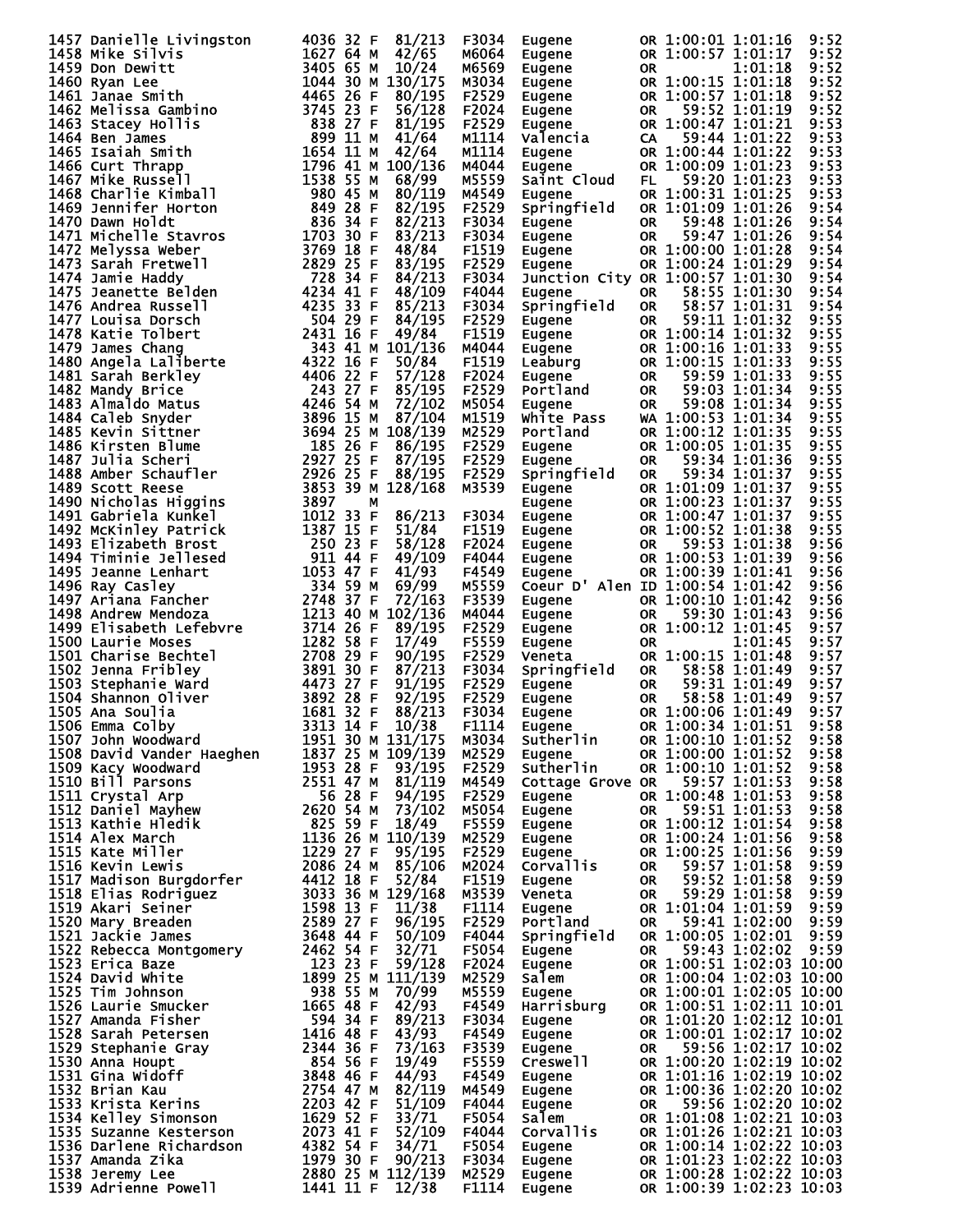| 1540 David Lindelien<br>1541 Donald Diment<br>1541 Donald Diment<br>1724<br>1542 Alex Drude<br>1543 Ryan Sankey<br>1560 30 M 132/168<br>1559 35 F 74/163<br>1559 35 F 74/163<br>1559 35 F 74/163<br>1559 35 F 74/163<br>1547 Jacob Ryker<br>1559 35 F | M4549          | Eugene                                                                                                     |               | OR 1:01:02 1:02:24 10:03                                                                                                                                                                                                                     |
|-------------------------------------------------------------------------------------------------------------------------------------------------------------------------------------------------------------------------------------------------------|----------------|------------------------------------------------------------------------------------------------------------|---------------|----------------------------------------------------------------------------------------------------------------------------------------------------------------------------------------------------------------------------------------------|
|                                                                                                                                                                                                                                                       | M6569          | Eugene                                                                                                     |               | OR 1:01:15 1:02:24 10:03                                                                                                                                                                                                                     |
|                                                                                                                                                                                                                                                       | M3539          | Eugene                                                                                                     |               | 59:53 1:02:24 10:03                                                                                                                                                                                                                          |
|                                                                                                                                                                                                                                                       |                |                                                                                                            | 0R            |                                                                                                                                                                                                                                              |
|                                                                                                                                                                                                                                                       | M3034          | Creswell                                                                                                   |               | OR 1:00:43 1:02:24 10:03                                                                                                                                                                                                                     |
|                                                                                                                                                                                                                                                       | F3539          | Creswell                                                                                                   | 0R            | 1:02:24 10:03                                                                                                                                                                                                                                |
|                                                                                                                                                                                                                                                       | M4549          | Eugene                                                                                                     |               | OR 1:00:38 1:02:24 10:03                                                                                                                                                                                                                     |
|                                                                                                                                                                                                                                                       | F3539          | Eugene                                                                                                     | <b>OR</b>     | 56:02 1:02:25 10:03                                                                                                                                                                                                                          |
|                                                                                                                                                                                                                                                       | M3034          | Springfield                                                                                                | <b>OR</b>     | 59:57 1:02:26 10:03                                                                                                                                                                                                                          |
|                                                                                                                                                                                                                                                       | M6064          | Eugene                                                                                                     |               | OR 1:02:20 1:02:27 10:03                                                                                                                                                                                                                     |
|                                                                                                                                                                                                                                                       | F2529          | Eugene                                                                                                     |               | OR 1:01:32 1:02:29 10:04                                                                                                                                                                                                                     |
|                                                                                                                                                                                                                                                       | M2529          |                                                                                                            |               |                                                                                                                                                                                                                                              |
|                                                                                                                                                                                                                                                       | M3539          |                                                                                                            |               |                                                                                                                                                                                                                                              |
|                                                                                                                                                                                                                                                       | F6064          |                                                                                                            |               | Eugene 6R 1:01:32 1:02:30 10:04<br>Eugene 6R 1:00:19 1:02:30 10:04<br>Eugene 6R 1:00:19 1:02:30 10:04<br>Eugene 6R 1:02:28 1:02:30 10:04<br>Eugene 6R 1:02:28 1:02:33 10:04<br>Eugene 6R 1:02:28 1:02:33 10:04<br>AP 1:00:49 1:02:35 10:05   |
|                                                                                                                                                                                                                                                       | F3539          |                                                                                                            |               |                                                                                                                                                                                                                                              |
|                                                                                                                                                                                                                                                       | M6064          |                                                                                                            |               |                                                                                                                                                                                                                                              |
|                                                                                                                                                                                                                                                       |                |                                                                                                            |               | OR 1:00:49 1:02:35 10:05                                                                                                                                                                                                                     |
|                                                                                                                                                                                                                                                       | F3034          | Springfield                                                                                                |               |                                                                                                                                                                                                                                              |
|                                                                                                                                                                                                                                                       | M2529          | Salem                                                                                                      | 0R            | 1:02:35 10:05                                                                                                                                                                                                                                |
|                                                                                                                                                                                                                                                       | M5054          | Eugene                                                                                                     |               | OR 1:00:59 1:02:35 10:05                                                                                                                                                                                                                     |
|                                                                                                                                                                                                                                                       |                | Eugène<br>Eugène<br>Eugène<br>Eugène                                                                       |               | OR 1:00:59 1:02:36 10:05                                                                                                                                                                                                                     |
|                                                                                                                                                                                                                                                       | M3539          |                                                                                                            | 0R            | 1:02:37 10:05                                                                                                                                                                                                                                |
|                                                                                                                                                                                                                                                       | M3034          |                                                                                                            |               | OR 1:01:00 1:02:38 10:05                                                                                                                                                                                                                     |
|                                                                                                                                                                                                                                                       | M4549          |                                                                                                            | OR.           | 59:42 1:02:38 10:05                                                                                                                                                                                                                          |
|                                                                                                                                                                                                                                                       | F3539          | Springfield                                                                                                |               | OR 1:00:59 1:02:41 10:06                                                                                                                                                                                                                     |
|                                                                                                                                                                                                                                                       | M5559          | Eugene                                                                                                     |               | OR 1:01:19 1:02:42 10:06                                                                                                                                                                                                                     |
|                                                                                                                                                                                                                                                       | F2024          |                                                                                                            |               | OR 1:00:38 1:02:43 10:06                                                                                                                                                                                                                     |
|                                                                                                                                                                                                                                                       | M3034          |                                                                                                            |               | OR 1:00:50 1:02:45 10:06                                                                                                                                                                                                                     |
|                                                                                                                                                                                                                                                       | F3034          |                                                                                                            |               | CO 1:00:50 1:02:45 10:06                                                                                                                                                                                                                     |
|                                                                                                                                                                                                                                                       | F5559          |                                                                                                            |               | OR 1:02:31 1:02:46 10:07                                                                                                                                                                                                                     |
|                                                                                                                                                                                                                                                       | M0110          |                                                                                                            |               | OR 1:01:44 1:02:47 10:07                                                                                                                                                                                                                     |
|                                                                                                                                                                                                                                                       |                |                                                                                                            |               | OR 1:01:45 1:02:47 10:07                                                                                                                                                                                                                     |
|                                                                                                                                                                                                                                                       | M4549          |                                                                                                            |               |                                                                                                                                                                                                                                              |
|                                                                                                                                                                                                                                                       | F2024          |                                                                                                            |               | OR 1:00:42 1:02:48 10:07                                                                                                                                                                                                                     |
|                                                                                                                                                                                                                                                       | F3539          |                                                                                                            |               | OR 1:00:27 1:02:48 10:07                                                                                                                                                                                                                     |
|                                                                                                                                                                                                                                                       | M5054          |                                                                                                            |               | OR 1:00:14 1:02:49 10:07                                                                                                                                                                                                                     |
|                                                                                                                                                                                                                                                       | M2529          |                                                                                                            |               | OR 1:02:22 1:02:50 10:07                                                                                                                                                                                                                     |
|                                                                                                                                                                                                                                                       | M6064          |                                                                                                            |               | OR 1:00:36 1:02:50 10:07                                                                                                                                                                                                                     |
|                                                                                                                                                                                                                                                       | F2529          | Eugene<br>Eugene<br>Eugene<br>Eugene<br>Eugene<br>Eugene<br>Eugene<br>Eugene<br>Salem<br>Salem<br>Salemene | OR.           | 1:02:51 10:07                                                                                                                                                                                                                                |
|                                                                                                                                                                                                                                                       | F2024          | <b>Sureme<br/>Eugene<br/>Eugene<br/>Eugene<br/>Lakeside</b>                                                |               | OR 1:00:58 1:02:52 10:08                                                                                                                                                                                                                     |
|                                                                                                                                                                                                                                                       | F3034          |                                                                                                            |               | OR 1:01:08 1:02:53 10:08                                                                                                                                                                                                                     |
|                                                                                                                                                                                                                                                       | M4549          |                                                                                                            |               | OR 1:00:52 1:02:53 10:08                                                                                                                                                                                                                     |
|                                                                                                                                                                                                                                                       | M4549          |                                                                                                            |               | OR 1:00:52 1:02:54 10:08                                                                                                                                                                                                                     |
|                                                                                                                                                                                                                                                       | F2529          |                                                                                                            |               | OR 1:00:38 1:02:54 10:08                                                                                                                                                                                                                     |
|                                                                                                                                                                                                                                                       | F4044          | walla walla                                                                                                |               | WA 1:02:00 1:02:55 10:08                                                                                                                                                                                                                     |
|                                                                                                                                                                                                                                                       | F3539          | Eugene                                                                                                     |               | OR 1:02:00 1:02:55 10:08                                                                                                                                                                                                                     |
|                                                                                                                                                                                                                                                       | F1519          |                                                                                                            |               | OR 1:00:41 1:02:55 10:08                                                                                                                                                                                                                     |
|                                                                                                                                                                                                                                                       |                |                                                                                                            |               |                                                                                                                                                                                                                                              |
|                                                                                                                                                                                                                                                       | F1519          |                                                                                                            |               | OR 1:00:42 1:02:55 10:08                                                                                                                                                                                                                     |
| 1559 Aaron Broderick 2327 36 M 132/168<br>1569 Jason Coon<br>1660 Ison Coon<br>1660 Ison Coon<br>1660 Ison Coon<br>1662 Michelle chylek 2677 48 M 85/179<br>1563 Dr Barnhart<br>1663 S5 F 77/163<br>1563 Dr Barnhart<br>1602 20 F 60/128<br>1566 E    | F4549          | <b>Eugene<br/>Eugene<br/>Portland<br/>Eugene<br/>Eugene<br/>Eugene</b>                                     |               | OR 1:00:52 1:02:55 10:08                                                                                                                                                                                                                     |
|                                                                                                                                                                                                                                                       | F3539          |                                                                                                            |               | OR 1:01:11 1:02:56 10:08                                                                                                                                                                                                                     |
|                                                                                                                                                                                                                                                       | F2529          |                                                                                                            |               | OR 1:01:15 1:02:57 10:08                                                                                                                                                                                                                     |
|                                                                                                                                                                                                                                                       | M3034          |                                                                                                            |               | OR 1:00:57 1:02:58 10:08                                                                                                                                                                                                                     |
|                                                                                                                                                                                                                                                       | F2024          |                                                                                                            |               | Eugene 0R 1:02:57 1:03:00 10:09<br>Salem 0R 1:00:11 1:03:02 10:09<br>Eugene__ 0R 1:01:09 1:03:02 10:09                                                                                                                                       |
|                                                                                                                                                                                                                                                       | M3034          |                                                                                                            |               |                                                                                                                                                                                                                                              |
|                                                                                                                                                                                                                                                       | F2529          |                                                                                                            |               | OR 1:01:09 1:03:02 10:09                                                                                                                                                                                                                     |
|                                                                                                                                                                                                                                                       | F1114          |                                                                                                            |               |                                                                                                                                                                                                                                              |
|                                                                                                                                                                                                                                                       | M1114          |                                                                                                            |               |                                                                                                                                                                                                                                              |
|                                                                                                                                                                                                                                                       | M4549          |                                                                                                            |               |                                                                                                                                                                                                                                              |
|                                                                                                                                                                                                                                                       | F4549          |                                                                                                            |               |                                                                                                                                                                                                                                              |
|                                                                                                                                                                                                                                                       | M1114          |                                                                                                            |               |                                                                                                                                                                                                                                              |
|                                                                                                                                                                                                                                                       | M5559          |                                                                                                            |               |                                                                                                                                                                                                                                              |
|                                                                                                                                                                                                                                                       | м6064          |                                                                                                            |               |                                                                                                                                                                                                                                              |
|                                                                                                                                                                                                                                                       | F4044          |                                                                                                            |               | Eugene OR 1:01:09 1:03:06 10:10<br>Eugene OR 1:00:25 1:03:06 10:10<br>Eugene OR 1:02:17 1:03:07 10:10<br>Eugene OR 1:02:17 1:03:07 10:10<br>Eugene OR 1:02:32 1:03:08 10:10<br>Eugene OR 1:01:05 1:03:10 10:10<br>Eugene OR 1:01:05 1:03:1   |
|                                                                                                                                                                                                                                                       | M2024          |                                                                                                            |               |                                                                                                                                                                                                                                              |
|                                                                                                                                                                                                                                                       | F4549          |                                                                                                            |               |                                                                                                                                                                                                                                              |
|                                                                                                                                                                                                                                                       | F2529          |                                                                                                            |               | Eugene OR 1:00:14 1:03:12 10:11<br>Eugene OR 1:01:10 1:03:12 10:11<br>Springfield OR 1:02:14 1:03:14 10:11                                                                                                                                   |
|                                                                                                                                                                                                                                                       |                |                                                                                                            |               |                                                                                                                                                                                                                                              |
|                                                                                                                                                                                                                                                       | M4044          | Eugene                                                                                                     |               | OR 1:01:37 1:03:15 10:11                                                                                                                                                                                                                     |
|                                                                                                                                                                                                                                                       | F1519          | Eugene                                                                                                     |               | OR 1:01:37 1:03:15 10:11                                                                                                                                                                                                                     |
|                                                                                                                                                                                                                                                       | F2529          |                                                                                                            |               | Junction City OR 1:01:18 1:03:16 10:11                                                                                                                                                                                                       |
|                                                                                                                                                                                                                                                       | F3034          | Eugene                                                                                                     |               | OR 1:01:05 1:03:16 10:11<br><b>UR 1:00:50 1:03:16 10:11</b><br>WA 1:00:50 1:03:16 10:11                                                                                                                                                      |
|                                                                                                                                                                                                                                                       | F3539          | <b>Bothell</b>                                                                                             |               |                                                                                                                                                                                                                                              |
|                                                                                                                                                                                                                                                       | F2024          |                                                                                                            |               |                                                                                                                                                                                                                                              |
|                                                                                                                                                                                                                                                       | F3539          |                                                                                                            |               |                                                                                                                                                                                                                                              |
|                                                                                                                                                                                                                                                       | M4044          |                                                                                                            |               |                                                                                                                                                                                                                                              |
|                                                                                                                                                                                                                                                       | F4549          |                                                                                                            |               |                                                                                                                                                                                                                                              |
|                                                                                                                                                                                                                                                       | F3034          |                                                                                                            |               |                                                                                                                                                                                                                                              |
|                                                                                                                                                                                                                                                       | F3034          |                                                                                                            |               |                                                                                                                                                                                                                                              |
|                                                                                                                                                                                                                                                       | F2024          |                                                                                                            |               |                                                                                                                                                                                                                                              |
|                                                                                                                                                                                                                                                       | F5054          |                                                                                                            |               |                                                                                                                                                                                                                                              |
|                                                                                                                                                                                                                                                       | F5054          |                                                                                                            |               | sotne:1<br>Eugene OR 1:01:03 1:03:16 10:11<br>Eugene OR 1:01:03 1:03:16 10:11<br>Eugene OR 1:01:07 1:03:17 10:11<br>Eugene OR 1:02:07 1:03:17 10:11<br>Bend OR 1:02:06 1:03:17 10:12<br>Creswell OR 1:01:10 1:03:17 10:12<br>Creswell OR 1:0 |
|                                                                                                                                                                                                                                                       | F6569          | Eugene                                                                                                     | $OR$ and $OR$ | 1:03:19 10:12                                                                                                                                                                                                                                |
|                                                                                                                                                                                                                                                       | м6064          |                                                                                                            |               |                                                                                                                                                                                                                                              |
|                                                                                                                                                                                                                                                       |                |                                                                                                            |               |                                                                                                                                                                                                                                              |
|                                                                                                                                                                                                                                                       | F2529          |                                                                                                            |               |                                                                                                                                                                                                                                              |
|                                                                                                                                                                                                                                                       |                |                                                                                                            |               |                                                                                                                                                                                                                                              |
|                                                                                                                                                                                                                                                       | M1114          |                                                                                                            |               |                                                                                                                                                                                                                                              |
| 1587 Rachel Cicerre'lla $36428$ F 100/195<br>1588 Rob Bennett<br>1688 Heidi Ma<br>169 Geoff Hill<br>1799 Geoff Hill<br>1799 Geoff Hill<br>1899 Heidi Ma<br>1891 Helen Cannon<br>1891 Helen Cannon<br>1892 Cecelia Holst<br>1893 Tackson Brown<br>18   | F1519<br>F1519 |                                                                                                            |               | Eugene  OR 1:01:15 1:03:19 10:12<br>Eugene OR 1:01:04 1:03:20 10:12<br>Springfield OR 1:02:32 1:03:20 10:12<br>Eugene OR 1:01:18 1:03:27 10:13<br>Eugene OR 1:01:18 1:03:28 10:13                                                            |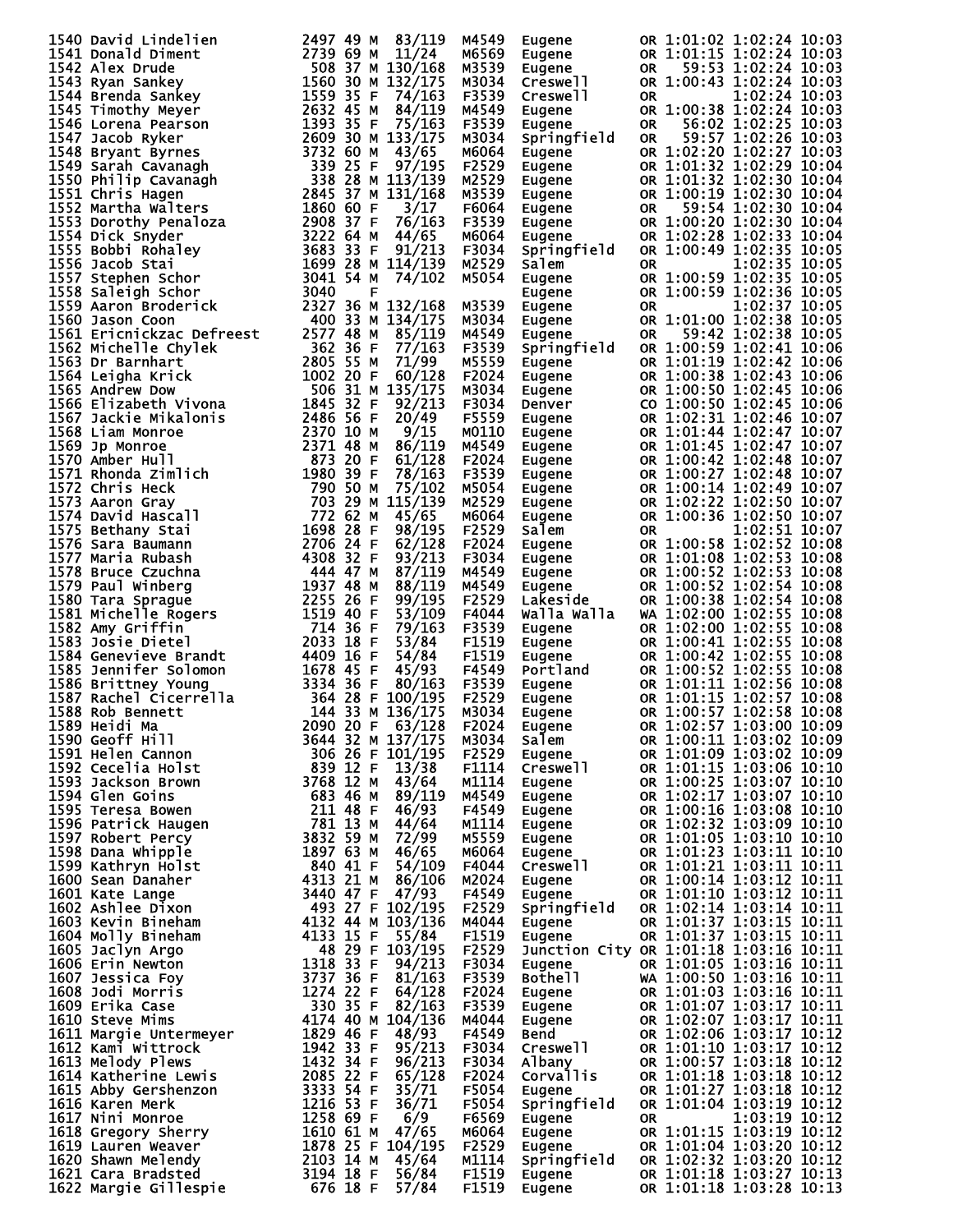| 1623 Tim Lay<br>1623 Tim Lay 1202 11638 Carl Miridle 11500 56 F 121/49<br>16224 orion Emelio 2878 53 F 83/163<br>16226 Carl Riddle 15000 56 F 21/49<br>16226 Madi Butler 15000 56 F 21/49<br>16228 Crystal Turton 1667 41 F 55/109<br>1628 Crystal Turton 16 | 2878 51 M<br>76/102 | M5054          | Eugene                                                                                           |      | OR 1:01:24 1:03:30 10:14                                                                                                                                                                                                                                                           |
|--------------------------------------------------------------------------------------------------------------------------------------------------------------------------------------------------------------------------------------------------------------|---------------------|----------------|--------------------------------------------------------------------------------------------------|------|------------------------------------------------------------------------------------------------------------------------------------------------------------------------------------------------------------------------------------------------------------------------------------|
| 1624 Orion Emelio                                                                                                                                                                                                                                            | 2439 38 F<br>83/163 | F3539          | Eugene<br>Creswell<br>Jack                                                                       |      | OR 1:01:37 1:03:31 10:14                                                                                                                                                                                                                                                           |
|                                                                                                                                                                                                                                                              |                     | F5559          |                                                                                                  |      | OR 1:02:03 1:03:31 10:14                                                                                                                                                                                                                                                           |
|                                                                                                                                                                                                                                                              |                     | F1519          |                                                                                                  |      | Jacksonville FL 1:02:26 1:03:32 10:14                                                                                                                                                                                                                                              |
|                                                                                                                                                                                                                                                              |                     | F4044          | Springfield                                                                                      |      | OR 1:01:25 1:03:32 10:14                                                                                                                                                                                                                                                           |
|                                                                                                                                                                                                                                                              |                     | F3539          | Albany                                                                                           |      | OR 1:02:00 1:03:33 10:14                                                                                                                                                                                                                                                           |
|                                                                                                                                                                                                                                                              |                     | F2529          |                                                                                                  |      | OR 1:01:23 1:03:34 10:14                                                                                                                                                                                                                                                           |
|                                                                                                                                                                                                                                                              |                     | F6064          | Eugené<br>Eugene<br>Eugene<br>Eugene                                                             |      |                                                                                                                                                                                                                                                                                    |
|                                                                                                                                                                                                                                                              |                     |                |                                                                                                  |      | OR 1:03:04 1:03:36 10:14                                                                                                                                                                                                                                                           |
|                                                                                                                                                                                                                                                              |                     | M1114          |                                                                                                  |      | OR 1:02:42 1:03:36 10:15                                                                                                                                                                                                                                                           |
|                                                                                                                                                                                                                                                              |                     | M1519          |                                                                                                  |      | OR 1:02:55 1:03:39 10:15                                                                                                                                                                                                                                                           |
|                                                                                                                                                                                                                                                              |                     | F4549          | Placerville                                                                                      |      | CA 1:01:59 1:03:40 10:15                                                                                                                                                                                                                                                           |
|                                                                                                                                                                                                                                                              |                     | M5054          | Placerville                                                                                      |      | CA 1:01:59 1:03:41 10:15                                                                                                                                                                                                                                                           |
|                                                                                                                                                                                                                                                              |                     | F3034          |                                                                                                  |      | OR 1:02:54 1:03:42 10:16                                                                                                                                                                                                                                                           |
|                                                                                                                                                                                                                                                              |                     | M5054          | awydiie<br>Eugene<br>Snad                                                                        |      | OR 1:02:09 1:03:43 10:16                                                                                                                                                                                                                                                           |
|                                                                                                                                                                                                                                                              |                     | M5559          | Springfield                                                                                      |      | OR 1:02:46 1:03:43 10:16                                                                                                                                                                                                                                                           |
|                                                                                                                                                                                                                                                              |                     | F2529          |                                                                                                  |      | OR 1:02:05 1:03:43 10:16                                                                                                                                                                                                                                                           |
|                                                                                                                                                                                                                                                              |                     | M4549          | spring<br>Eugene<br>Eugene<br>Eugene<br>Eugene<br>Eugene<br>Eugene<br>Springfield<br>Springfield |      | OR 1:01:56 1:03:44 10:16                                                                                                                                                                                                                                                           |
|                                                                                                                                                                                                                                                              |                     | M5054          |                                                                                                  |      | OR 1:03:13 1:03:44 10:16                                                                                                                                                                                                                                                           |
|                                                                                                                                                                                                                                                              |                     | M4549          |                                                                                                  |      | OR 1:01:53 1:03:45 10:16                                                                                                                                                                                                                                                           |
|                                                                                                                                                                                                                                                              |                     | M2529          |                                                                                                  |      | OR 1:01:55 1:03:46 10:16                                                                                                                                                                                                                                                           |
|                                                                                                                                                                                                                                                              |                     | F4549          |                                                                                                  |      | OR 1:02:26 1:03:48 10:16                                                                                                                                                                                                                                                           |
|                                                                                                                                                                                                                                                              |                     | F1114          |                                                                                                  |      | OR 1:01:58 1:03:48 10:16                                                                                                                                                                                                                                                           |
|                                                                                                                                                                                                                                                              |                     | F4044          |                                                                                                  |      | OR 1:01:27 1:03:48 10:16                                                                                                                                                                                                                                                           |
|                                                                                                                                                                                                                                                              |                     | F3034          |                                                                                                  |      | OR 1:02:28 1:03:48 10:16                                                                                                                                                                                                                                                           |
|                                                                                                                                                                                                                                                              |                     | F3539          | Springfield                                                                                      |      | OR 1:02:27 1:03:48 10:16                                                                                                                                                                                                                                                           |
|                                                                                                                                                                                                                                                              |                     | м6064          | Springfield                                                                                      |      | OR 1:01:51 1:03:51 10:17                                                                                                                                                                                                                                                           |
|                                                                                                                                                                                                                                                              |                     | F3034          | Eugene                                                                                           |      | OR 1:01:52 1:03:51 10:17                                                                                                                                                                                                                                                           |
|                                                                                                                                                                                                                                                              |                     | F3539          | Eugene                                                                                           |      | OR 1:01:52 1:03:51 10:17                                                                                                                                                                                                                                                           |
|                                                                                                                                                                                                                                                              |                     | F1114          |                                                                                                  |      | OR 1:01:49 1:03:51 10:17                                                                                                                                                                                                                                                           |
|                                                                                                                                                                                                                                                              |                     | F1519          | Springfield<br>Corvallis                                                                         |      | OR 1:02:08 1:03:53 10:17                                                                                                                                                                                                                                                           |
|                                                                                                                                                                                                                                                              |                     | F1114          | Eugene                                                                                           |      | OR 1:03:13 1:03:54 10:17                                                                                                                                                                                                                                                           |
|                                                                                                                                                                                                                                                              |                     | M2024          |                                                                                                  |      | OR 1:03:20 1:03:55 10:18                                                                                                                                                                                                                                                           |
|                                                                                                                                                                                                                                                              |                     | F2529          |                                                                                                  |      | OR 1:03:20 1:03:55 10:18                                                                                                                                                                                                                                                           |
|                                                                                                                                                                                                                                                              |                     |                |                                                                                                  |      | OR 1:03:03 1:03:56 10:18                                                                                                                                                                                                                                                           |
|                                                                                                                                                                                                                                                              |                     | F2529          |                                                                                                  |      | OR 1:02:32 1:03:58 10:18                                                                                                                                                                                                                                                           |
|                                                                                                                                                                                                                                                              |                     | M3034          |                                                                                                  |      | OR 1:02:35 1:03:59 10:18                                                                                                                                                                                                                                                           |
|                                                                                                                                                                                                                                                              |                     | M3034          | Cuyene<br>Eugene<br>Eugene<br>Eugene<br>Halsey<br>Eugene<br>Eugene<br>Eugene<br>Eugene           |      | OR 1:02:42 1:04:01 10:19                                                                                                                                                                                                                                                           |
|                                                                                                                                                                                                                                                              |                     | M3034          |                                                                                                  |      | OR 1:01:33 1:04:01 10:19                                                                                                                                                                                                                                                           |
|                                                                                                                                                                                                                                                              |                     | F4549          |                                                                                                  |      | OR 1:03:52 1:04:05 10:19                                                                                                                                                                                                                                                           |
|                                                                                                                                                                                                                                                              |                     | F2024          |                                                                                                  |      | OR 1:01:57 1:04:05 10:19                                                                                                                                                                                                                                                           |
|                                                                                                                                                                                                                                                              |                     | F2529          | Eugene                                                                                           |      | OR 1:02:16 1:04:06 10:19                                                                                                                                                                                                                                                           |
|                                                                                                                                                                                                                                                              |                     | F1519          |                                                                                                  |      | Cottage Grove OR 1:02:10 1:04:06 10:19                                                                                                                                                                                                                                             |
|                                                                                                                                                                                                                                                              |                     | M3539          | Eugene                                                                                           |      | OR 1:03:21 1:04:07 10:20                                                                                                                                                                                                                                                           |
|                                                                                                                                                                                                                                                              |                     | F3539          |                                                                                                  |      | Pleasant Hill OR 1:02:16 1:04:08 10:20                                                                                                                                                                                                                                             |
|                                                                                                                                                                                                                                                              |                     | F5559          | Olympia                                                                                          |      | WA 1:02:18 1:04:10 10:20                                                                                                                                                                                                                                                           |
|                                                                                                                                                                                                                                                              |                     | F4549          | Olympia<br>Eugene<br>Eugene<br>Springfield                                                       |      | OR 1:01:56 1:04:11 10:20                                                                                                                                                                                                                                                           |
|                                                                                                                                                                                                                                                              |                     | M4044          |                                                                                                  |      | OR 1:01:29 1:04:11 10:20                                                                                                                                                                                                                                                           |
|                                                                                                                                                                                                                                                              |                     | F2529          |                                                                                                  |      | OR 1:02:25 1:04:11 10:20                                                                                                                                                                                                                                                           |
|                                                                                                                                                                                                                                                              |                     | F3539          | Portland                                                                                         |      | OR 1:02:14 1:04:12 10:20                                                                                                                                                                                                                                                           |
|                                                                                                                                                                                                                                                              | 3845 34 F 100/213   | F3034          |                                                                                                  |      | OR 1:01:57 1:04:13 10:20                                                                                                                                                                                                                                                           |
|                                                                                                                                                                                                                                                              |                     | M3034          | Springfield<br>Springfield                                                                       |      | OR 1:03:17 1:04:13 10:20                                                                                                                                                                                                                                                           |
|                                                                                                                                                                                                                                                              |                     | M3034          | Springfield                                                                                      |      | OR 1:02:38 1:04:13 10:21                                                                                                                                                                                                                                                           |
|                                                                                                                                                                                                                                                              |                     | F1519          | Springfield                                                                                      |      | OR 1:02:13 1:04:14 10:21                                                                                                                                                                                                                                                           |
|                                                                                                                                                                                                                                                              |                     | F1114          | Springfield                                                                                      |      | OR 1:02:13 1:04:14 10:21                                                                                                                                                                                                                                                           |
|                                                                                                                                                                                                                                                              |                     | F4549          | Escondido                                                                                        |      | CA 1:03:34 1:04:14 10:21                                                                                                                                                                                                                                                           |
|                                                                                                                                                                                                                                                              |                     | M2024          | Eugene                                                                                           |      | OR 1:02:40 1:04:15 10:21                                                                                                                                                                                                                                                           |
|                                                                                                                                                                                                                                                              |                     | F1114          | Tualatin                                                                                         | OR D | 1:04:15 10:21                                                                                                                                                                                                                                                                      |
|                                                                                                                                                                                                                                                              |                     | F2529          | Eugene                                                                                           |      | OR 1:04:07 1:04:15 10:21                                                                                                                                                                                                                                                           |
|                                                                                                                                                                                                                                                              |                     | M4044          |                                                                                                  |      | OR 1:02:27 1:04:16 10:21                                                                                                                                                                                                                                                           |
|                                                                                                                                                                                                                                                              |                     | F4044          | Eugene<br>Eugene                                                                                 |      | OR 1:02:30 1:04:18 10:21                                                                                                                                                                                                                                                           |
|                                                                                                                                                                                                                                                              |                     | M4549          |                                                                                                  |      | OR 1:03:28 1:04:18 10:21                                                                                                                                                                                                                                                           |
|                                                                                                                                                                                                                                                              |                     | F0110          | Tualatin<br>Eugene<br>Springfield<br>Portland                                                    |      | OR 1:03:18 1:04:19 10:21                                                                                                                                                                                                                                                           |
|                                                                                                                                                                                                                                                              |                     | F6064          |                                                                                                  |      | OR 1:02:11 1:04:19 10:22                                                                                                                                                                                                                                                           |
|                                                                                                                                                                                                                                                              |                     | F3034          |                                                                                                  |      | OR 1:02:12 1:04:20 10:22                                                                                                                                                                                                                                                           |
|                                                                                                                                                                                                                                                              |                     | F3034          | Springfield                                                                                      |      | OR 1:02:12 1:04:20 10:22                                                                                                                                                                                                                                                           |
|                                                                                                                                                                                                                                                              |                     | F2024          | Eugene                                                                                           |      | OR 1:03:47 1:04:21 10:22                                                                                                                                                                                                                                                           |
|                                                                                                                                                                                                                                                              |                     | F3034          | Springfield                                                                                      |      | OR 1:02:49 1:04:22 10:22                                                                                                                                                                                                                                                           |
|                                                                                                                                                                                                                                                              |                     | M3539          |                                                                                                  |      | OR 1:02:24 1:04:23 10:22                                                                                                                                                                                                                                                           |
|                                                                                                                                                                                                                                                              |                     | F5559          | Eugene<br>Eugene                                                                                 |      | OR 1:03:17 1:04:23 10:22                                                                                                                                                                                                                                                           |
|                                                                                                                                                                                                                                                              |                     |                |                                                                                                  |      | OR 1:03:30 1:04:23 10:22                                                                                                                                                                                                                                                           |
|                                                                                                                                                                                                                                                              |                     | M7074<br>M2529 | Lugene<br>Lyons<br>Sprongfield                                                                   |      | OR 1:02:26 1:04:23 10:22                                                                                                                                                                                                                                                           |
|                                                                                                                                                                                                                                                              |                     | F5054          | Swee Home                                                                                        |      | OR 1:02:28 1:04:24 10:22                                                                                                                                                                                                                                                           |
|                                                                                                                                                                                                                                                              |                     | M3539          |                                                                                                  |      |                                                                                                                                                                                                                                                                                    |
|                                                                                                                                                                                                                                                              |                     |                |                                                                                                  |      |                                                                                                                                                                                                                                                                                    |
|                                                                                                                                                                                                                                                              |                     | F4549          |                                                                                                  |      |                                                                                                                                                                                                                                                                                    |
|                                                                                                                                                                                                                                                              |                     | F2024          |                                                                                                  |      |                                                                                                                                                                                                                                                                                    |
|                                                                                                                                                                                                                                                              |                     | M7074          |                                                                                                  |      |                                                                                                                                                                                                                                                                                    |
|                                                                                                                                                                                                                                                              |                     | F4549          |                                                                                                  |      |                                                                                                                                                                                                                                                                                    |
|                                                                                                                                                                                                                                                              |                     | F3539          |                                                                                                  |      |                                                                                                                                                                                                                                                                                    |
|                                                                                                                                                                                                                                                              |                     |                |                                                                                                  |      |                                                                                                                                                                                                                                                                                    |
|                                                                                                                                                                                                                                                              |                     | F2024          |                                                                                                  |      |                                                                                                                                                                                                                                                                                    |
|                                                                                                                                                                                                                                                              |                     | F2529          |                                                                                                  |      |                                                                                                                                                                                                                                                                                    |
|                                                                                                                                                                                                                                                              |                     | F4044          |                                                                                                  |      | Sourlingame CA 1:02:28 1:04:24 10:22<br>Coos Bay 0R 1:02:37 1:04:26 10:23<br>Eugene 0R 1:02:33 1:04:26 10:23<br>Eugene 0R 1:02:14 1:04:27 10:23<br>Eugene 0R 1:02:20 1:04:33 10:24<br>Eugene 0R 1:02:29 1:04:33 10:24<br>Eugene 0R 1:02:35<br>Springfield OR 1:02:27 1:04:35 10:24 |
| 1670 Kristin Swenson<br>1671 Christie Farin 5447 276 36 F 88/1631<br>1673 Blair Brown 18845 34 F 100/213<br>1673 Wayne Weisman 28826 32 M 141/175 1<br>1673 Wayne Weisman 2226 32 M 142/175 1<br>1675 Ashley McAndrews 1481 31 M 142/17                      |                     | F3034          |                                                                                                  |      | Junction City OR 1:01:45 1:04:37 10:24<br>Junction City OR 1:01:45 1:04:37 10:24                                                                                                                                                                                                   |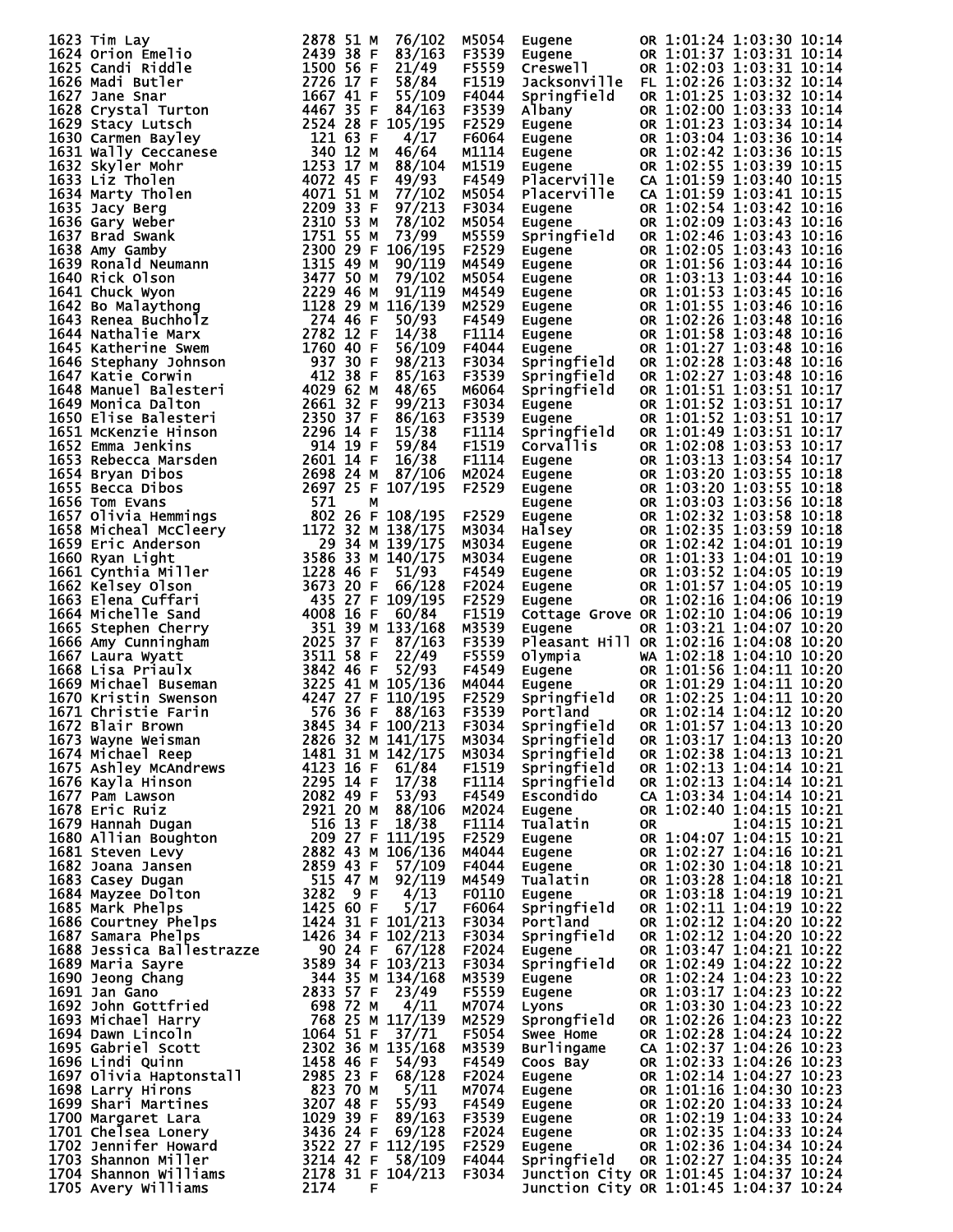| 1706 Molly Kneen<br>1706 Molly Kneen<br>1707 will vanderbilt<br>1707 will vanderbilt<br>1707 will vanderbilt<br>1707 will vanderbilt<br>1708 christi Browning<br>1709 Mandi Hash<br>17109 Mandi Hash<br>17109 Mandi Hash<br>17109 Mandi Hash<br>17109 Mandi Hash<br>171 | 994 24 F<br>70/128 | F2024 | <b>Eugene</b>                | OR 1:02:54 1:04:38 10:24 |  |
|-------------------------------------------------------------------------------------------------------------------------------------------------------------------------------------------------------------------------------------------------------------------------|--------------------|-------|------------------------------|--------------------------|--|
|                                                                                                                                                                                                                                                                         |                    | M4549 | Eugene                       | OR 1:02:09 1:04:38 10:25 |  |
|                                                                                                                                                                                                                                                                         |                    | F3539 |                              |                          |  |
|                                                                                                                                                                                                                                                                         |                    |       | Eugene                       | OR 1:02:32 1:04:39 10:25 |  |
|                                                                                                                                                                                                                                                                         |                    | F3034 | Eugene                       | OR 1:02:47 1:04:40 10:25 |  |
|                                                                                                                                                                                                                                                                         |                    | F4044 | Eugene                       | OR 1:02:34 1:04:41 10:25 |  |
|                                                                                                                                                                                                                                                                         |                    | F6064 | Eugene                       | OR 1:04:14 1:04:42 10:25 |  |
|                                                                                                                                                                                                                                                                         |                    | F3539 | Eugene<br>Eugene<br>Portland | OR 1:02:28 1:04:42 10:25 |  |
|                                                                                                                                                                                                                                                                         |                    | F2529 |                              | OR 1:03:01 1:04:43 10:25 |  |
|                                                                                                                                                                                                                                                                         |                    | F2529 | Eugene                       | OR 1:02:31 1:04:43 10:25 |  |
|                                                                                                                                                                                                                                                                         |                    | F2529 | Eugene                       | OR 1:02:27 1:04:45 10:26 |  |
|                                                                                                                                                                                                                                                                         |                    | F3539 | Springfield                  | OR 1:02:31 1:04:45 10:26 |  |
|                                                                                                                                                                                                                                                                         |                    | M4549 | Springfield                  | OR 1:03:35 1:04:46 10:26 |  |
|                                                                                                                                                                                                                                                                         |                    | M3034 | Leaburg                      | OR 1:03:36 1:04:46 10:26 |  |
|                                                                                                                                                                                                                                                                         |                    |       |                              |                          |  |
|                                                                                                                                                                                                                                                                         |                    | M3539 | Eugene                       | OR 1:02:30 1:04:48 10:26 |  |
|                                                                                                                                                                                                                                                                         |                    | M6569 | Eugene                       | OR 1:03:27 1:04:48 10:26 |  |
|                                                                                                                                                                                                                                                                         |                    | F2024 | Eugene                       | OR 1:04:35 1:04:48 10:26 |  |
|                                                                                                                                                                                                                                                                         |                    | F2024 | Eugene                       | OR 1:02:10 1:04:48 10:26 |  |
|                                                                                                                                                                                                                                                                         |                    | F2529 | Salem                        | OR 1:03:15 1:04:49 10:26 |  |
|                                                                                                                                                                                                                                                                         |                    | F1519 | Eugene<br>Eugen <u>e</u>     | OR 1:04:32 1:04:49 10:26 |  |
|                                                                                                                                                                                                                                                                         |                    | M6064 | Eugene<br>Corvallis          | OR 1:04:03 1:04:49 10:26 |  |
|                                                                                                                                                                                                                                                                         |                    | M4549 |                              | OR 1:02:12 1:04:50 10:26 |  |
|                                                                                                                                                                                                                                                                         |                    | M5559 | Eugene                       | OR 1:04:37 1:04:51 10:27 |  |
|                                                                                                                                                                                                                                                                         |                    | M4044 | Portland                     | OR 1:02:26 1:04:52 10:27 |  |
|                                                                                                                                                                                                                                                                         |                    | M3539 | Eugene                       | OR 1:02:33 1:04:52 10:27 |  |
|                                                                                                                                                                                                                                                                         |                    |       |                              |                          |  |
|                                                                                                                                                                                                                                                                         |                    | F3034 | Eugene                       | OR 1:03:02 1:04:55 10:27 |  |
|                                                                                                                                                                                                                                                                         |                    | M1114 | Eugene                       | OR 1:03:44 1:04:57 10:28 |  |
|                                                                                                                                                                                                                                                                         |                    | F3034 | Eugene                       | OR 1:04:16 1:04:57 10:28 |  |
|                                                                                                                                                                                                                                                                         |                    | M6064 | Eugene                       | OR 1:03:42 1:04:58 10:28 |  |
|                                                                                                                                                                                                                                                                         |                    | F0110 | Eugene                       | OR 1:02:23 1:04:59 10:28 |  |
|                                                                                                                                                                                                                                                                         |                    | F3034 | Eugene                       | OR 1:02:25 1:05:01 10:28 |  |
|                                                                                                                                                                                                                                                                         |                    | M6569 | Eugene                       | OR 1:02:45 1:05:03 10:29 |  |
|                                                                                                                                                                                                                                                                         |                    | F1519 | Eugene                       | OR 1:02:47 1:05:03 10:29 |  |
|                                                                                                                                                                                                                                                                         |                    | F2024 | Evanston                     | IL 1:02:47 1:05:04 10:29 |  |
|                                                                                                                                                                                                                                                                         |                    | F2024 | Eugene                       | OR 1:04:23 1:05:06 10:29 |  |
|                                                                                                                                                                                                                                                                         |                    | F4549 |                              |                          |  |
|                                                                                                                                                                                                                                                                         |                    |       | Eugene                       | OR 1:02:53 1:05:08 10:29 |  |
|                                                                                                                                                                                                                                                                         |                    | F3034 | Eugene                       | OR 1:03:24 1:05:08 10:29 |  |
|                                                                                                                                                                                                                                                                         |                    | F3034 | Eugene                       | OR 1:03:34 1:05:10 10:30 |  |
|                                                                                                                                                                                                                                                                         |                    | F3034 | Eugene                       | OR 1:04:48 1:05:11 10:30 |  |
|                                                                                                                                                                                                                                                                         |                    | M3539 | Eugene                       | OR 1:04:45 1:05:11 10:30 |  |
|                                                                                                                                                                                                                                                                         |                    | M2024 | Springfield                  | OR 1:03:30 1:05:11 10:30 |  |
|                                                                                                                                                                                                                                                                         |                    | M5559 | Eugene                       | OR 1:03:08 1:05:14 10:30 |  |
|                                                                                                                                                                                                                                                                         |                    | M3034 | Creswell                     | OR 1:03:22 1:05:14 10:30 |  |
|                                                                                                                                                                                                                                                                         |                    | F3034 | Eugene                       | OR 1:03:23 1:05:14 10:30 |  |
|                                                                                                                                                                                                                                                                         |                    | M5054 | Veneta                       | OR 1:03:04 1:05:16 10:31 |  |
|                                                                                                                                                                                                                                                                         |                    | F1114 | Eugene                       | OR 1:04:06 1:05:16 10:31 |  |
|                                                                                                                                                                                                                                                                         |                    |       |                              |                          |  |
|                                                                                                                                                                                                                                                                         |                    | M4044 | Eugene                       | OR 1:04:06 1:05:16 10:31 |  |
|                                                                                                                                                                                                                                                                         |                    | F2024 | Eugene<br>Eugene             | OR 1:04:52 1:05:17 10:31 |  |
|                                                                                                                                                                                                                                                                         |                    | F4549 |                              | OR 1:03:28 1:05:17 10:31 |  |
|                                                                                                                                                                                                                                                                         |                    | F2024 | Eugene                       | OR 1:04:00 1:05:19 10:31 |  |
|                                                                                                                                                                                                                                                                         |                    |       |                              |                          |  |
|                                                                                                                                                                                                                                                                         |                    |       |                              |                          |  |
|                                                                                                                                                                                                                                                                         |                    |       |                              |                          |  |
|                                                                                                                                                                                                                                                                         |                    |       |                              |                          |  |
|                                                                                                                                                                                                                                                                         |                    |       |                              |                          |  |
|                                                                                                                                                                                                                                                                         |                    |       |                              |                          |  |
|                                                                                                                                                                                                                                                                         |                    |       |                              |                          |  |
|                                                                                                                                                                                                                                                                         |                    |       |                              |                          |  |
|                                                                                                                                                                                                                                                                         |                    |       |                              |                          |  |
|                                                                                                                                                                                                                                                                         |                    |       |                              |                          |  |
|                                                                                                                                                                                                                                                                         |                    |       |                              |                          |  |
|                                                                                                                                                                                                                                                                         |                    |       |                              |                          |  |
|                                                                                                                                                                                                                                                                         |                    |       |                              |                          |  |
|                                                                                                                                                                                                                                                                         |                    |       |                              |                          |  |
|                                                                                                                                                                                                                                                                         |                    |       |                              |                          |  |
|                                                                                                                                                                                                                                                                         |                    |       |                              |                          |  |
|                                                                                                                                                                                                                                                                         |                    |       |                              |                          |  |
|                                                                                                                                                                                                                                                                         |                    |       |                              |                          |  |
|                                                                                                                                                                                                                                                                         |                    |       |                              |                          |  |
|                                                                                                                                                                                                                                                                         |                    |       |                              |                          |  |
|                                                                                                                                                                                                                                                                         |                    |       |                              |                          |  |
|                                                                                                                                                                                                                                                                         |                    |       |                              |                          |  |
|                                                                                                                                                                                                                                                                         |                    |       |                              |                          |  |
|                                                                                                                                                                                                                                                                         |                    |       |                              |                          |  |
|                                                                                                                                                                                                                                                                         |                    |       |                              |                          |  |
|                                                                                                                                                                                                                                                                         |                    |       |                              |                          |  |
|                                                                                                                                                                                                                                                                         |                    |       |                              |                          |  |
|                                                                                                                                                                                                                                                                         |                    |       |                              |                          |  |
|                                                                                                                                                                                                                                                                         |                    |       |                              |                          |  |
|                                                                                                                                                                                                                                                                         |                    |       |                              |                          |  |
|                                                                                                                                                                                                                                                                         |                    |       |                              |                          |  |
|                                                                                                                                                                                                                                                                         |                    |       |                              |                          |  |
|                                                                                                                                                                                                                                                                         |                    |       |                              |                          |  |
|                                                                                                                                                                                                                                                                         |                    |       |                              |                          |  |
|                                                                                                                                                                                                                                                                         |                    |       |                              |                          |  |
|                                                                                                                                                                                                                                                                         |                    |       |                              |                          |  |
| 1753 Dani Week<br>1754 Lina Rewers<br>1753 Dani Week 1362 2013 P2024 Eugene<br>1753 Christopher Dayton 34460 2014 River on 1:00:17 10:511 10:511<br>1755 Christopher Dayton 34460 236 P2024 Eugene<br>1755 Dani Say 2010 110:512 10:00:1                                |                    |       |                              |                          |  |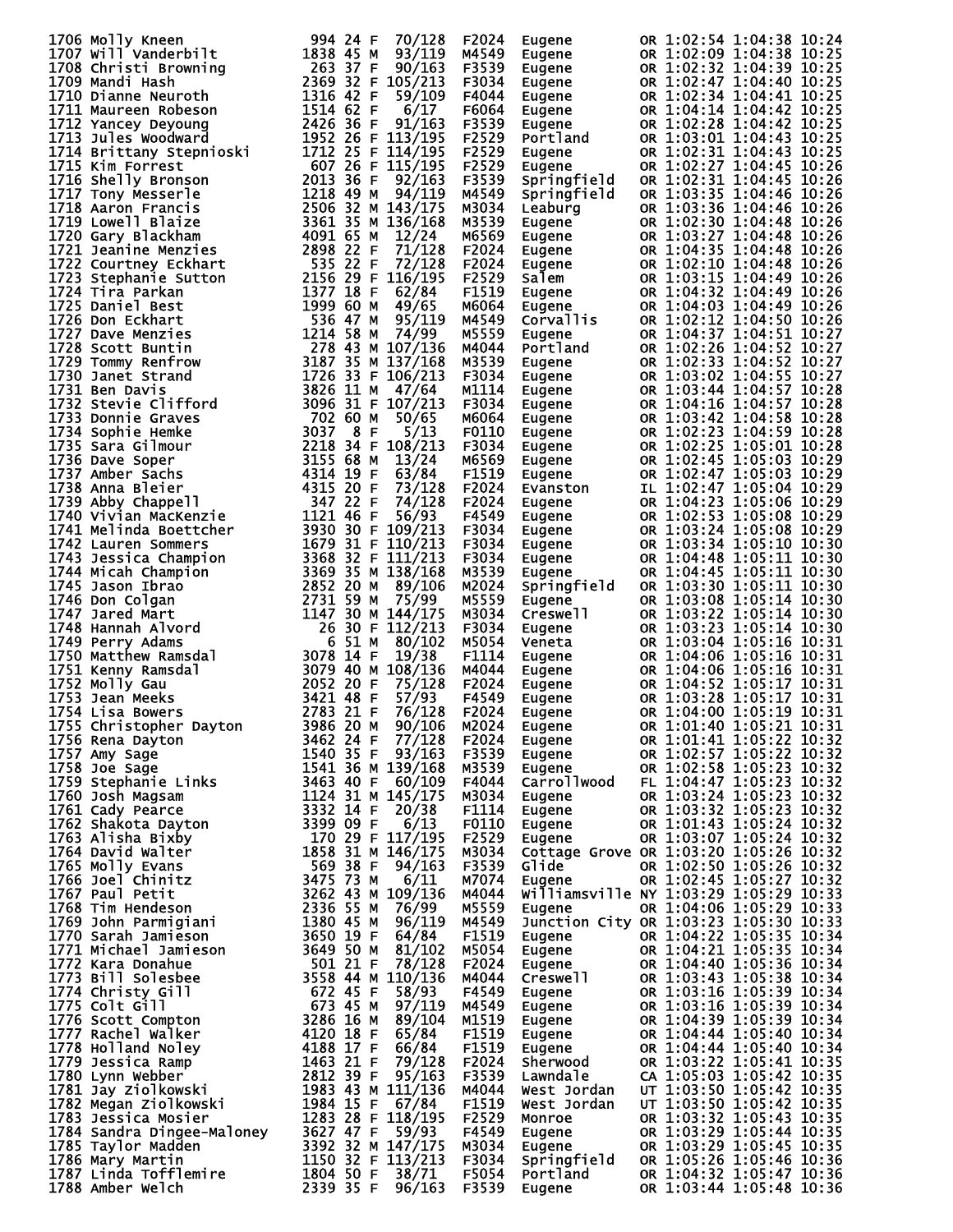| 1789 Jonathan Saylor<br>1790 Amy Jackson<br>1790 Amy Jackson<br>1790 Amy Jackson<br>1790 Amy Jackson<br>1791 Amer Mann 289 37 F 197/143<br>1792 Shamentha Leeds<br>1895 758 F 24449<br>1793 Samantha Leeds<br>1792 Shamenta Leeds<br>1792 Shament | M1114          | Eugene                                                                                                                            | OR 1:05:35 1:05:49 10:36                                                                                                                                                                                                                   |  |
|---------------------------------------------------------------------------------------------------------------------------------------------------------------------------------------------------------------------------------------------------|----------------|-----------------------------------------------------------------------------------------------------------------------------------|--------------------------------------------------------------------------------------------------------------------------------------------------------------------------------------------------------------------------------------------|--|
|                                                                                                                                                                                                                                                   |                |                                                                                                                                   | M1114 Eugene 0R 1:05:35 1:05:49 10:36<br>F3539 Eugene 0R 1:03:28 1:05:49 10:36<br>F5559 Eugene 0R 1:03:28 1:05:50 10:36<br>F5559 Eugene 0R 1:04:43 1:05:51 10:36<br>F5559 Eugene 0R 1:04:43 1:05:51 10:36<br>F5554 Eugene 0R 1:04:43 1:0   |  |
|                                                                                                                                                                                                                                                   |                |                                                                                                                                   |                                                                                                                                                                                                                                            |  |
|                                                                                                                                                                                                                                                   |                |                                                                                                                                   |                                                                                                                                                                                                                                            |  |
|                                                                                                                                                                                                                                                   |                |                                                                                                                                   |                                                                                                                                                                                                                                            |  |
|                                                                                                                                                                                                                                                   |                |                                                                                                                                   |                                                                                                                                                                                                                                            |  |
|                                                                                                                                                                                                                                                   |                |                                                                                                                                   |                                                                                                                                                                                                                                            |  |
|                                                                                                                                                                                                                                                   |                |                                                                                                                                   |                                                                                                                                                                                                                                            |  |
|                                                                                                                                                                                                                                                   |                |                                                                                                                                   |                                                                                                                                                                                                                                            |  |
|                                                                                                                                                                                                                                                   |                |                                                                                                                                   |                                                                                                                                                                                                                                            |  |
|                                                                                                                                                                                                                                                   |                |                                                                                                                                   |                                                                                                                                                                                                                                            |  |
|                                                                                                                                                                                                                                                   |                |                                                                                                                                   |                                                                                                                                                                                                                                            |  |
|                                                                                                                                                                                                                                                   | M2024          | Springfield                                                                                                                       | OR 1:04:16 1:05:57 10:37                                                                                                                                                                                                                   |  |
|                                                                                                                                                                                                                                                   | M2529          |                                                                                                                                   | Springfield OR 1:04:16 1:05:57 10:37<br>Eugene OR 1:04:17 1:05:57 10:37<br>Eugene OR 1:03:14 1:06:59 10:38<br>Eugene OR 1:03:14 1:06:01 10:38<br>Eugene OR 1:03:45 1:06:03 10:38<br>Eugene OR 1:03:45 1:06:03 10:38<br>Eugene OR 1:03:56 1 |  |
|                                                                                                                                                                                                                                                   | F2529          |                                                                                                                                   |                                                                                                                                                                                                                                            |  |
|                                                                                                                                                                                                                                                   | F1114          |                                                                                                                                   |                                                                                                                                                                                                                                            |  |
|                                                                                                                                                                                                                                                   | M5054          |                                                                                                                                   |                                                                                                                                                                                                                                            |  |
|                                                                                                                                                                                                                                                   | F3034          |                                                                                                                                   |                                                                                                                                                                                                                                            |  |
|                                                                                                                                                                                                                                                   | F2024          |                                                                                                                                   |                                                                                                                                                                                                                                            |  |
|                                                                                                                                                                                                                                                   | F1114          |                                                                                                                                   |                                                                                                                                                                                                                                            |  |
|                                                                                                                                                                                                                                                   | F3034<br>F2024 |                                                                                                                                   |                                                                                                                                                                                                                                            |  |
|                                                                                                                                                                                                                                                   | M0110          |                                                                                                                                   |                                                                                                                                                                                                                                            |  |
|                                                                                                                                                                                                                                                   | M4044          |                                                                                                                                   |                                                                                                                                                                                                                                            |  |
|                                                                                                                                                                                                                                                   | м3034          | <b>Cottage Grove OR</b><br>Eugene Grove OR                                                                                        | 1:06:10 10:39                                                                                                                                                                                                                              |  |
|                                                                                                                                                                                                                                                   | M5559          |                                                                                                                                   |                                                                                                                                                                                                                                            |  |
|                                                                                                                                                                                                                                                   | M4549<br>M5054 |                                                                                                                                   |                                                                                                                                                                                                                                            |  |
|                                                                                                                                                                                                                                                   | F2024          |                                                                                                                                   |                                                                                                                                                                                                                                            |  |
|                                                                                                                                                                                                                                                   | F3034          |                                                                                                                                   |                                                                                                                                                                                                                                            |  |
|                                                                                                                                                                                                                                                   | F2529          |                                                                                                                                   |                                                                                                                                                                                                                                            |  |
|                                                                                                                                                                                                                                                   | F4044          |                                                                                                                                   |                                                                                                                                                                                                                                            |  |
|                                                                                                                                                                                                                                                   | F3034          |                                                                                                                                   |                                                                                                                                                                                                                                            |  |
|                                                                                                                                                                                                                                                   | M1114<br>F4549 |                                                                                                                                   |                                                                                                                                                                                                                                            |  |
|                                                                                                                                                                                                                                                   | M3539          |                                                                                                                                   | Unit of the Salesmann on the Salesmann or the Salesmann of the Salesmann of the Salesmann of the Salesmann of the Salesmann of the Salesmann of the Salesmann of the Salesmann of the Salesmann of the Salesmann of the Salesm             |  |
|                                                                                                                                                                                                                                                   | F4549          |                                                                                                                                   |                                                                                                                                                                                                                                            |  |
|                                                                                                                                                                                                                                                   | м6064          |                                                                                                                                   |                                                                                                                                                                                                                                            |  |
|                                                                                                                                                                                                                                                   | M4044          |                                                                                                                                   |                                                                                                                                                                                                                                            |  |
|                                                                                                                                                                                                                                                   | F3034          |                                                                                                                                   | Salem 0R 1:04:30 1:06:17 10:41<br>Eugene 0R 1:04:30 1:06:18 10:41<br>Eugene 0R 1:04:47 1:06:19 10:41<br>Eugene 0R 1:04:47 1:06:19 10:41<br>Eugene 0R 1:04:00 1:06:20 10:44<br>Eugene 0R 1:04:00 1:06:20 10:44<br>Eugene 0R 1:04:49 1:06:26 |  |
|                                                                                                                                                                                                                                                   | M5054<br>F1519 |                                                                                                                                   |                                                                                                                                                                                                                                            |  |
|                                                                                                                                                                                                                                                   | M4549          |                                                                                                                                   |                                                                                                                                                                                                                                            |  |
|                                                                                                                                                                                                                                                   | M1519          |                                                                                                                                   |                                                                                                                                                                                                                                            |  |
|                                                                                                                                                                                                                                                   | F4549          |                                                                                                                                   |                                                                                                                                                                                                                                            |  |
|                                                                                                                                                                                                                                                   | M4549          |                                                                                                                                   |                                                                                                                                                                                                                                            |  |
|                                                                                                                                                                                                                                                   |                | <b>Eugene</b><br>Eugene<br>Eugene<br>Eugene<br>Eugene<br>Eugene<br>Eugene<br>Springfield<br>Philomath<br>Philomath<br>Springfield | OR 1:04:44 1:06:30 10:43<br>OR 1:05:01 1:06:31 10:43                                                                                                                                                                                       |  |
|                                                                                                                                                                                                                                                   |                |                                                                                                                                   | OR 1:04:20 1:06:32 10:43                                                                                                                                                                                                                   |  |
|                                                                                                                                                                                                                                                   |                |                                                                                                                                   | OR 1:03:33 1:06:35 10:43                                                                                                                                                                                                                   |  |
|                                                                                                                                                                                                                                                   |                |                                                                                                                                   | OR 1:04:30 1:06:35 10:43                                                                                                                                                                                                                   |  |
|                                                                                                                                                                                                                                                   |                |                                                                                                                                   | OR 1:03:33 1:06:35 10:43<br>OR 1:04:27 1:06:35 10:43                                                                                                                                                                                       |  |
|                                                                                                                                                                                                                                                   |                |                                                                                                                                   | OR 1:04:27 1:06:35 10:43                                                                                                                                                                                                                   |  |
|                                                                                                                                                                                                                                                   |                |                                                                                                                                   | OR 1:03:55 1:06:37 10:44                                                                                                                                                                                                                   |  |
|                                                                                                                                                                                                                                                   |                |                                                                                                                                   | IA 1:04:20 1:06:40 10:44                                                                                                                                                                                                                   |  |
|                                                                                                                                                                                                                                                   |                |                                                                                                                                   | OR 1:04:37 1:06:41 10:44                                                                                                                                                                                                                   |  |
|                                                                                                                                                                                                                                                   |                | Springfield                                                                                                                       | OR 1:04:40 1:06:42 10:44                                                                                                                                                                                                                   |  |
|                                                                                                                                                                                                                                                   |                | M2529 Creswell                                                                                                                    | OR 1:04:49 1:06:45 10:45                                                                                                                                                                                                                   |  |
|                                                                                                                                                                                                                                                   |                | Eugene                                                                                                                            | 1:06:46 10:45<br>OR<br>McMinnville OR 1:04:41 1:06:46 10:45                                                                                                                                                                                |  |
|                                                                                                                                                                                                                                                   |                |                                                                                                                                   |                                                                                                                                                                                                                                            |  |
|                                                                                                                                                                                                                                                   |                |                                                                                                                                   |                                                                                                                                                                                                                                            |  |
|                                                                                                                                                                                                                                                   |                |                                                                                                                                   |                                                                                                                                                                                                                                            |  |
|                                                                                                                                                                                                                                                   |                |                                                                                                                                   |                                                                                                                                                                                                                                            |  |
|                                                                                                                                                                                                                                                   |                |                                                                                                                                   |                                                                                                                                                                                                                                            |  |
|                                                                                                                                                                                                                                                   |                |                                                                                                                                   |                                                                                                                                                                                                                                            |  |
|                                                                                                                                                                                                                                                   |                |                                                                                                                                   |                                                                                                                                                                                                                                            |  |
|                                                                                                                                                                                                                                                   |                |                                                                                                                                   |                                                                                                                                                                                                                                            |  |
|                                                                                                                                                                                                                                                   |                |                                                                                                                                   |                                                                                                                                                                                                                                            |  |
|                                                                                                                                                                                                                                                   |                |                                                                                                                                   |                                                                                                                                                                                                                                            |  |
|                                                                                                                                                                                                                                                   |                |                                                                                                                                   |                                                                                                                                                                                                                                            |  |
|                                                                                                                                                                                                                                                   |                |                                                                                                                                   |                                                                                                                                                                                                                                            |  |
|                                                                                                                                                                                                                                                   |                |                                                                                                                                   |                                                                                                                                                                                                                                            |  |
|                                                                                                                                                                                                                                                   |                |                                                                                                                                   |                                                                                                                                                                                                                                            |  |
| 1836 Filisabeth Machamer<br>1837 Shekhar Ojtia<br>1837 Shekhar Ojtia<br>1837 Shekhar Ojtia<br>1838 Marcy Heegeman<br>1839 Marcy Heegeman<br>1794 45 May 101/119 M4544<br>1839 Marcy Heegeman<br>1794 45 E 63/93<br>1840 Gabi Suth The Street Hi   |                |                                                                                                                                   | McMinnville OR 1:04:41 1:06:46 10:45<br>Eugene OR 1:04:51 1:06:48 10:45<br>Eugene OR 1:04:51 1:06:48 10:45<br>Eugene OR 1:04:51 1:06:48 10:45<br>Eugene OR 1:04:51 1:06:49 10:46<br>Eugene OR 1:04:53 1:06:50 10:46<br>Eugene OR 1:04:50 1 |  |
|                                                                                                                                                                                                                                                   |                |                                                                                                                                   |                                                                                                                                                                                                                                            |  |
|                                                                                                                                                                                                                                                   |                |                                                                                                                                   |                                                                                                                                                                                                                                            |  |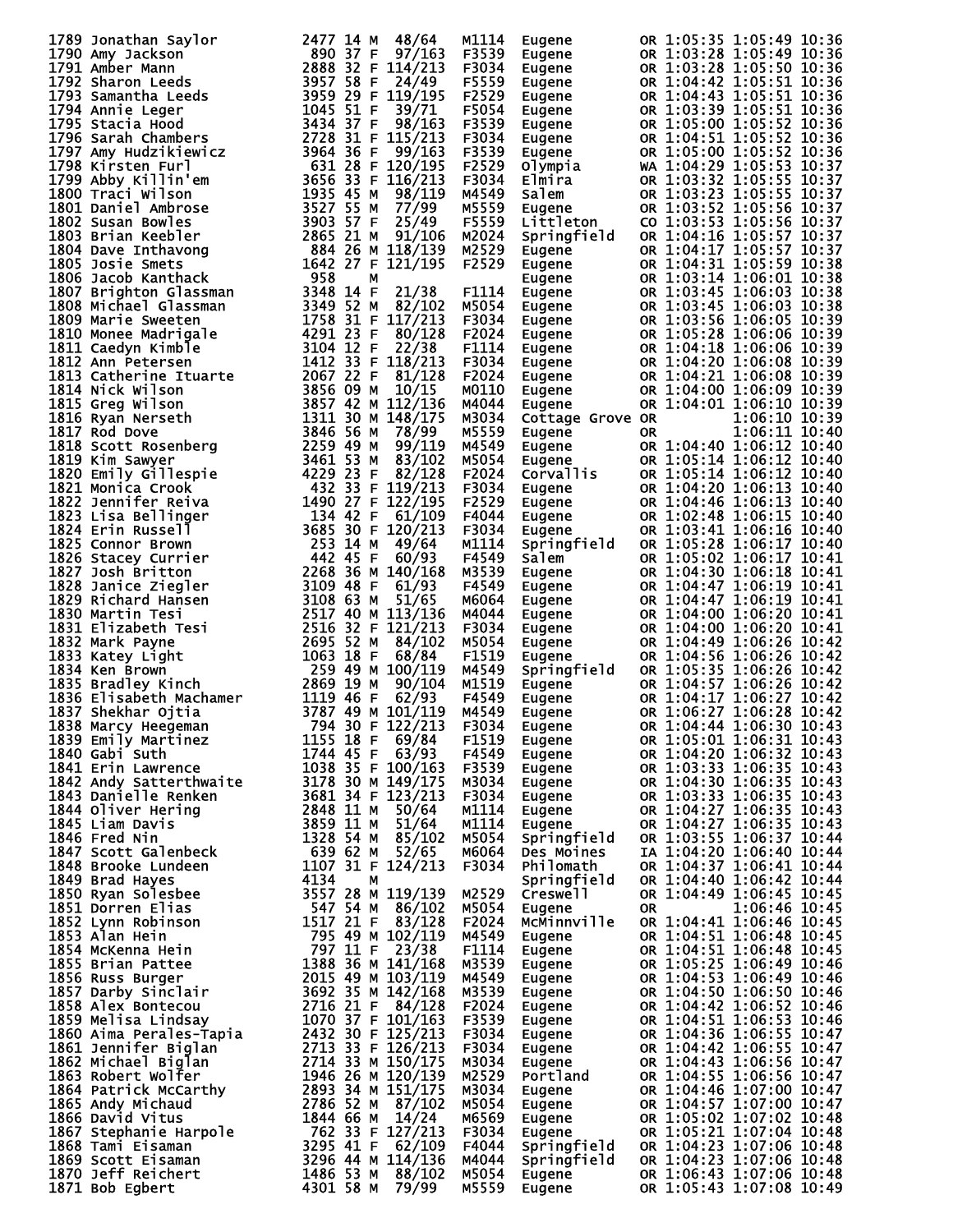| 1872 pi swirch Eigher 1762 49 F 64/93<br>1873 pieborah Egbert 1762 49 F 64/93<br>1873 pieborah Egbert 24300 51 F 44/71<br>1875 manda Boechler 2400 51 F 44/71<br>1875 manda Boechler 2400 51 F 40/79<br>1875 manda Boechler 2400 51 F 42/719    |                  | F4549           | Springfield                                                                                    | OR 1:06:45 1:07:08 10:49                                                                                   |
|-------------------------------------------------------------------------------------------------------------------------------------------------------------------------------------------------------------------------------------------------|------------------|-----------------|------------------------------------------------------------------------------------------------|------------------------------------------------------------------------------------------------------------|
|                                                                                                                                                                                                                                                 |                  | F5054           |                                                                                                | OR 1:05:43 1:07:08 10:49                                                                                   |
|                                                                                                                                                                                                                                                 |                  | M5559           | Eugene<br>Eugene<br>Eugene                                                                     | OR 1:05:05 1:07:10 10:49                                                                                   |
|                                                                                                                                                                                                                                                 |                  | F1114           |                                                                                                | OR 1:06:04 1:07:10 10:49                                                                                   |
|                                                                                                                                                                                                                                                 |                  | F2529           | McMinnville                                                                                    | OR 1:06:05 1:07:10 10:49                                                                                   |
|                                                                                                                                                                                                                                                 |                  | F1114           | Eugene                                                                                         | OR 1:06:04 1:07:10 10:49                                                                                   |
|                                                                                                                                                                                                                                                 |                  | F5559           | Lugone<br>Eugene<br>Des Moines                                                                 | OR 1:07:03 1:07:12 10:49                                                                                   |
|                                                                                                                                                                                                                                                 |                  | 85/128<br>F2024 |                                                                                                | IA 1:04:53 1:07:12 10:49                                                                                   |
|                                                                                                                                                                                                                                                 |                  |                 |                                                                                                | OR 1:05:48 1:07:12 10:49                                                                                   |
|                                                                                                                                                                                                                                                 |                  | M3034           | Eugene<br>Springfield                                                                          | OR 1:04:41 1:07:13 10:49                                                                                   |
|                                                                                                                                                                                                                                                 |                  | M4549           |                                                                                                | OR 1:07:01 1:07:13 10:49                                                                                   |
|                                                                                                                                                                                                                                                 |                  | F3539           | Eugene<br>Eugene<br>Eugene<br>Eugene                                                           | OR 1:03:46 1:07:14 10:50                                                                                   |
|                                                                                                                                                                                                                                                 |                  | F5559           |                                                                                                |                                                                                                            |
|                                                                                                                                                                                                                                                 |                  |                 |                                                                                                | OR 1:05:29 1:07:14 10:50                                                                                   |
|                                                                                                                                                                                                                                                 |                  | F3034           |                                                                                                | OR 1:05:29 1:07:15 10:50                                                                                   |
|                                                                                                                                                                                                                                                 |                  | F7074           | Fall Creek                                                                                     | OR 1:05:47 1:07:15 10:50                                                                                   |
|                                                                                                                                                                                                                                                 |                  | M2024           | Eugene                                                                                         | OR 1:05:31 1:07:16 10:50                                                                                   |
|                                                                                                                                                                                                                                                 |                  | M2024           |                                                                                                | OR 1:05:30 1:07:16 10:50                                                                                   |
|                                                                                                                                                                                                                                                 |                  | F3034           | <b>Eugene<br/>Eugene<br/>Eugene<br/>Portland<br/>Eugene</b>                                    | OR 1:05:30 1:07:16 10:50                                                                                   |
|                                                                                                                                                                                                                                                 |                  | F3034           |                                                                                                | OR 1:05:31 1:07:16 10:50                                                                                   |
|                                                                                                                                                                                                                                                 |                  | F4549           |                                                                                                | OR 1:05:44 1:07:16 10:50                                                                                   |
|                                                                                                                                                                                                                                                 |                  | M3539           | springfield<br>Eugene<br>Eugene<br>Eugene<br>Eugene<br>Eugene                                  | OR 1:05:32 1:07:16 10:50                                                                                   |
|                                                                                                                                                                                                                                                 |                  | F5054           |                                                                                                | OR 1:05:44 1:07:16 10:50                                                                                   |
|                                                                                                                                                                                                                                                 |                  | M4044           |                                                                                                | OR 1:06:08 1:07:17 10:50                                                                                   |
|                                                                                                                                                                                                                                                 |                  | M2529           |                                                                                                | OR 1:05:26 1:07:17 10:50                                                                                   |
|                                                                                                                                                                                                                                                 |                  | M2024           |                                                                                                | OR 1:05:46 1:07:17 10:50                                                                                   |
|                                                                                                                                                                                                                                                 |                  | F3034           |                                                                                                | OR 1:06:02 1:07:20 10:51                                                                                   |
|                                                                                                                                                                                                                                                 |                  | F3034           | <b>Brownsville</b>                                                                             | OR 1:06:03 1:07:21 10:51                                                                                   |
|                                                                                                                                                                                                                                                 |                  | M4549           | <b>Portland<br/>Eugene<br/>Portland</b>                                                        | OR 1:05:57 1:07:22 10:51                                                                                   |
|                                                                                                                                                                                                                                                 |                  | M4549           |                                                                                                | OR 1:05:33 1:07:22 10:51                                                                                   |
|                                                                                                                                                                                                                                                 |                  | M5054           |                                                                                                | OR 1:05:58 1:07:22 10:51                                                                                   |
|                                                                                                                                                                                                                                                 |                  | F3034           | Springfield                                                                                    | OR 1:04:44 1:07:23 10:51                                                                                   |
|                                                                                                                                                                                                                                                 |                  | F5054           | Gresham                                                                                        | OR 1:04:59 1:07:24 10:51                                                                                   |
|                                                                                                                                                                                                                                                 |                  |                 |                                                                                                |                                                                                                            |
|                                                                                                                                                                                                                                                 |                  | F2529           | Corvallis<br>Eugene                                                                            | OR 1:05:20 1:07:27 10:52                                                                                   |
|                                                                                                                                                                                                                                                 |                  | M4549           |                                                                                                | OR 1:07:03 1:07:32 10:52                                                                                   |
|                                                                                                                                                                                                                                                 |                  | M4044           |                                                                                                | OR 1:05:46 1:07:32 10:53                                                                                   |
|                                                                                                                                                                                                                                                 |                  | F2529           |                                                                                                | OR 1:04:41 1:07:33 10:53                                                                                   |
|                                                                                                                                                                                                                                                 |                  | F1519           |                                                                                                | OR 1:05:56 1:07:33 10:53                                                                                   |
|                                                                                                                                                                                                                                                 |                  | F3539           |                                                                                                | OR 1:05:47 1:07:34 10:53                                                                                   |
|                                                                                                                                                                                                                                                 |                  | M6064           |                                                                                                | OR 1:04:59 1:07:35 10:53                                                                                   |
|                                                                                                                                                                                                                                                 |                  | M3539           |                                                                                                | OR 1:05:48 1:07:35 10:53                                                                                   |
|                                                                                                                                                                                                                                                 |                  | M2529           |                                                                                                | OR 1:05:36 1:07:37 10:53                                                                                   |
|                                                                                                                                                                                                                                                 |                  | F4044           | <b>Luytier<br/>Dexter<br/>Eugene<br/>Dexter<br/>Eugene<br/>Beaverton<br/>Eugene<br/>Eugene</b> | OR 1:06:06 1:07:38 10:53                                                                                   |
|                                                                                                                                                                                                                                                 |                  | F4044           |                                                                                                | OR 1:07:22 1:07:39 10:54                                                                                   |
|                                                                                                                                                                                                                                                 |                  | F3539           |                                                                                                | OR 1:06:49 1:07:39 10:54                                                                                   |
|                                                                                                                                                                                                                                                 |                  | F5054           | <b>Lugene<br/>Eugene<br/>Eugene<br/>Eugene<br/>Salem<br/>Salem<br/>Eugene</b>                  | OR 1:05:03 1:07:40 10:54                                                                                   |
|                                                                                                                                                                                                                                                 |                  | M3034           |                                                                                                | OR 1:07:40 1:07:45 10:55                                                                                   |
|                                                                                                                                                                                                                                                 |                  | M4044           |                                                                                                | OR 1:05:16 1:07:48 10:55                                                                                   |
|                                                                                                                                                                                                                                                 |                  | M1519           |                                                                                                | OR 1:05:15 1:07:48 10:55                                                                                   |
|                                                                                                                                                                                                                                                 |                  | F4549           |                                                                                                | OR 1:05:27 1:07:49 10:55                                                                                   |
|                                                                                                                                                                                                                                                 |                  | F5054           | Eugene                                                                                         | OR 1:05:43 1:07:50 10:55                                                                                   |
| 1922 Justin Collins                                                                                                                                                                                                                             | 393 30 M 154/175 | M3034           | Scottsdale                                                                                     | AZ 1:06:05 1:07:52 10:56                                                                                   |
|                                                                                                                                                                                                                                                 |                  |                 | Woodside                                                                                       | CA 1:05:26 1:07:53 10:56                                                                                   |
|                                                                                                                                                                                                                                                 |                  |                 | Eugene                                                                                         | OR 1:06:06 1:07:53 10:56                                                                                   |
|                                                                                                                                                                                                                                                 |                  |                 | Springfield                                                                                    | OR 1:06:25 1:07:54 10:56                                                                                   |
|                                                                                                                                                                                                                                                 |                  |                 | Springfield                                                                                    | OR 1:06:25 1:07:54 10:56                                                                                   |
|                                                                                                                                                                                                                                                 |                  |                 | Euegne                                                                                         | OR 1:06:57 1:07:54 10:56                                                                                   |
|                                                                                                                                                                                                                                                 |                  |                 | Eugene                                                                                         | OR 1:03:53 1:07:59 10:57                                                                                   |
|                                                                                                                                                                                                                                                 |                  |                 | Eugene                                                                                         | OR 1:05:37 1:08:00 10:57                                                                                   |
|                                                                                                                                                                                                                                                 |                  |                 |                                                                                                | OR 1:05:37 1:08:00 10:57                                                                                   |
|                                                                                                                                                                                                                                                 |                  |                 | Eugene                                                                                         | OR 1:06:40 1:08:02 10:57                                                                                   |
|                                                                                                                                                                                                                                                 |                  |                 | Eugene                                                                                         |                                                                                                            |
|                                                                                                                                                                                                                                                 |                  |                 | Seattle<br>Salem                                                                               | WA 1:05:41 1:08:02 10:57<br>OR 1:05:55 1:08:03 10:57                                                       |
|                                                                                                                                                                                                                                                 |                  |                 |                                                                                                |                                                                                                            |
|                                                                                                                                                                                                                                                 |                  |                 | Salem                                                                                          | OR 1:05:55 1:08:03 10:58                                                                                   |
|                                                                                                                                                                                                                                                 |                  |                 | Springfield                                                                                    | OR 1:05:31 1:08:03 10:58                                                                                   |
|                                                                                                                                                                                                                                                 |                  |                 | Eugene                                                                                         | OR 1:06:10 1:08:04 10:58                                                                                   |
|                                                                                                                                                                                                                                                 |                  |                 | Eugene                                                                                         | OR 1:05:19 1:08:08 10:58                                                                                   |
|                                                                                                                                                                                                                                                 |                  |                 | Eugene                                                                                         | OR 1:06:16 1:08:08 10:58                                                                                   |
|                                                                                                                                                                                                                                                 |                  |                 | Brownsville                                                                                    | OR 1:06:21 1:08:08 10:58                                                                                   |
|                                                                                                                                                                                                                                                 |                  |                 |                                                                                                | CT 1:05:45 1:08:09 10:58                                                                                   |
|                                                                                                                                                                                                                                                 |                  |                 |                                                                                                | CT 1:05:45 1:08:09 10:58                                                                                   |
|                                                                                                                                                                                                                                                 |                  |                 | Springfield                                                                                    | OR 1:05:32 1:08:10 10:59                                                                                   |
|                                                                                                                                                                                                                                                 |                  |                 |                                                                                                | San Clemente CA 1:06:06 1:08:12 10:59                                                                      |
|                                                                                                                                                                                                                                                 |                  |                 | Eugene                                                                                         | OR 1:06:07 1:08:12 10:59                                                                                   |
|                                                                                                                                                                                                                                                 |                  |                 | Gilbert                                                                                        | AZ 1:07:41 1:08:13 10:59                                                                                   |
|                                                                                                                                                                                                                                                 |                  |                 | Eugene                                                                                         | OR 1:05:57 1:08:17 11:00                                                                                   |
|                                                                                                                                                                                                                                                 |                  |                 | Eugene                                                                                         | OR 1:06:52 1:08:17 11:00                                                                                   |
|                                                                                                                                                                                                                                                 |                  |                 | Eugene                                                                                         | OR 1:06:52 1:08:17 11:00                                                                                   |
|                                                                                                                                                                                                                                                 |                  |                 | Eugene                                                                                         | OR 1:08:09 1:08:23 11:01                                                                                   |
|                                                                                                                                                                                                                                                 |                  |                 | Creswell                                                                                       | OR 1:08:05 1:08:24 11:01                                                                                   |
|                                                                                                                                                                                                                                                 |                  |                 | Eugene                                                                                         | OR 1:08:10 1:08:24 11:01                                                                                   |
|                                                                                                                                                                                                                                                 |                  |                 |                                                                                                |                                                                                                            |
| 1921 Virginia Mulvey<br>1921 Virginia Mulvey<br>1923 Jonathan Thomas<br>1923 Jonathan Thomas<br>1923 Jonathan Thomas<br>1923 Jonathan Thomas<br>1923 Jonathan Thomas<br>1925 Jenny Storey<br>1925 Anthony Storey<br>1922 Sancey Hutschn 1922 27 |                  |                 |                                                                                                | Eugene OR 1:05:51 1:08:25 11:01<br>Springfield OR 1:06:36 1:08:26 11:01<br>Eugene OR 1:06:15 1:08:26 11:01 |
|                                                                                                                                                                                                                                                 |                  |                 |                                                                                                |                                                                                                            |
|                                                                                                                                                                                                                                                 |                  |                 |                                                                                                |                                                                                                            |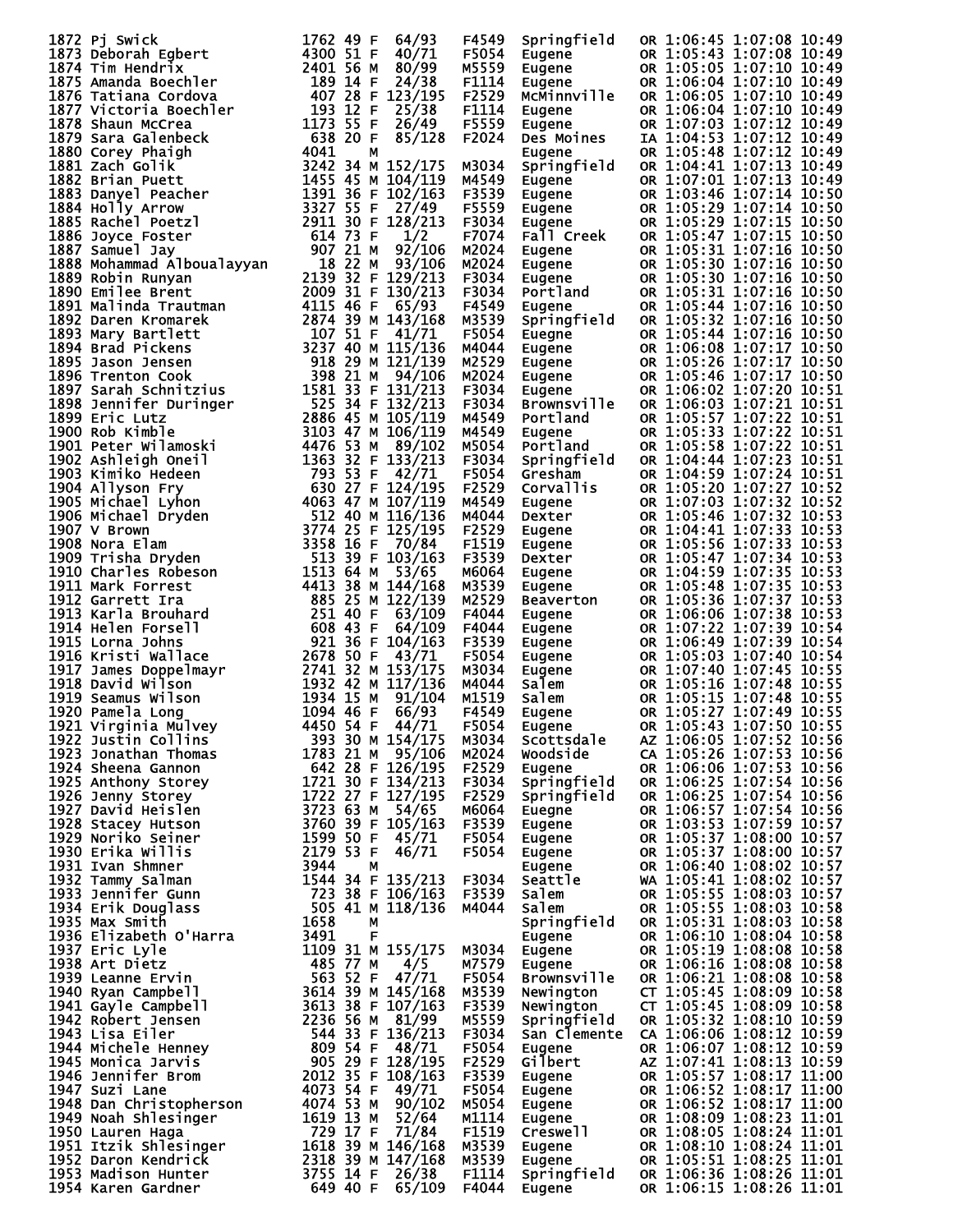| 1955 Tammy Werner                                                                                                                                                                                                                   | 2964 43 F<br>66/109 | F4044 | Creswell                                                                                                                                                                                                                                   | OR 1:06:18 1:08:28 11:02 |                          |
|-------------------------------------------------------------------------------------------------------------------------------------------------------------------------------------------------------------------------------------|---------------------|-------|--------------------------------------------------------------------------------------------------------------------------------------------------------------------------------------------------------------------------------------------|--------------------------|--------------------------|
|                                                                                                                                                                                                                                     |                     |       | Eugene                                                                                                                                                                                                                                     | OR 1:07:25 1:08:30 11:02 |                          |
|                                                                                                                                                                                                                                     |                     |       | Portland                                                                                                                                                                                                                                   | OR 1:06:21 1:08:30 11:02 |                          |
|                                                                                                                                                                                                                                     |                     |       | Portland                                                                                                                                                                                                                                   | OR 1:06:21 1:08:30 11:02 |                          |
|                                                                                                                                                                                                                                     |                     |       | Eugene                                                                                                                                                                                                                                     | OR 1:07:26 1:08:30 11:02 |                          |
|                                                                                                                                                                                                                                     |                     |       | Eugene                                                                                                                                                                                                                                     | OR 1:06:12 1:08:31 11:02 |                          |
|                                                                                                                                                                                                                                     |                     |       | <b>Eugene<br/>Eugene<br/>Portland<br/>Eugene<br/>Eindlay<br/>Findlay</b>                                                                                                                                                                   | OR 1:06:29 1:08:31 11:02 |                          |
|                                                                                                                                                                                                                                     |                     |       |                                                                                                                                                                                                                                            | OR 1:06:29 1:08:32 11:02 |                          |
|                                                                                                                                                                                                                                     |                     |       |                                                                                                                                                                                                                                            | OR 1:06:40 1:08:32 11:02 |                          |
|                                                                                                                                                                                                                                     |                     |       |                                                                                                                                                                                                                                            | OR 1:06:30 1:08:32 11:02 |                          |
|                                                                                                                                                                                                                                     |                     |       |                                                                                                                                                                                                                                            | OR 1:06:41 1:08:34 11:03 |                          |
|                                                                                                                                                                                                                                     |                     |       |                                                                                                                                                                                                                                            | OH 1:07:29 1:08:36 11:03 |                          |
|                                                                                                                                                                                                                                     |                     |       | Jacksonville FL 1:07:28 1:08:36 11:03                                                                                                                                                                                                      |                          |                          |
|                                                                                                                                                                                                                                     |                     |       | Eugene                                                                                                                                                                                                                                     | OR 1:07:29 1:08:36 11:03 |                          |
|                                                                                                                                                                                                                                     |                     |       | Eugene                                                                                                                                                                                                                                     | OR 1:07:29 1:08:36 11:03 |                          |
|                                                                                                                                                                                                                                     |                     |       | Eugene                                                                                                                                                                                                                                     | OR 1:06:25 1:08:37 11:03 |                          |
|                                                                                                                                                                                                                                     |                     |       | Cottage Grove OR 1:06:30 1:08:37 11:03                                                                                                                                                                                                     |                          |                          |
|                                                                                                                                                                                                                                     |                     |       |                                                                                                                                                                                                                                            | OR 1:06:40 1:08:37 11:03 |                          |
|                                                                                                                                                                                                                                     |                     |       | Eugene<br>Eugene<br>Eugene<br>Eugene<br>Portland                                                                                                                                                                                           | OR 1:07:58 1:08:37 11:03 |                          |
|                                                                                                                                                                                                                                     |                     |       |                                                                                                                                                                                                                                            | OR 1:06:46 1:08:39 11:03 |                          |
|                                                                                                                                                                                                                                     |                     |       |                                                                                                                                                                                                                                            | OR 1:08:02 1:08:41 11:04 |                          |
|                                                                                                                                                                                                                                     |                     |       |                                                                                                                                                                                                                                            | OR 1:07:24 1:08:41 11:04 |                          |
|                                                                                                                                                                                                                                     |                     |       | Junction City OR 1:06:20 1:08:41 11:04                                                                                                                                                                                                     |                          |                          |
|                                                                                                                                                                                                                                     |                     |       |                                                                                                                                                                                                                                            | OR 1:06:45 1:08:42 11:04 |                          |
|                                                                                                                                                                                                                                     |                     |       | Eugene                                                                                                                                                                                                                                     |                          |                          |
|                                                                                                                                                                                                                                     |                     |       |                                                                                                                                                                                                                                            |                          |                          |
|                                                                                                                                                                                                                                     |                     |       |                                                                                                                                                                                                                                            |                          |                          |
|                                                                                                                                                                                                                                     |                     |       |                                                                                                                                                                                                                                            |                          |                          |
|                                                                                                                                                                                                                                     |                     |       |                                                                                                                                                                                                                                            |                          |                          |
|                                                                                                                                                                                                                                     |                     |       |                                                                                                                                                                                                                                            |                          |                          |
|                                                                                                                                                                                                                                     |                     |       |                                                                                                                                                                                                                                            |                          |                          |
|                                                                                                                                                                                                                                     |                     |       |                                                                                                                                                                                                                                            |                          |                          |
|                                                                                                                                                                                                                                     |                     |       |                                                                                                                                                                                                                                            |                          |                          |
|                                                                                                                                                                                                                                     |                     |       |                                                                                                                                                                                                                                            |                          |                          |
|                                                                                                                                                                                                                                     |                     |       |                                                                                                                                                                                                                                            |                          |                          |
|                                                                                                                                                                                                                                     |                     |       |                                                                                                                                                                                                                                            |                          |                          |
|                                                                                                                                                                                                                                     |                     |       | Eugene 0R 1:06:45 1:08:42 11:04<br>Eugene 0R 1:06:14 1:08:43 11:04<br>Eugene 0R 1:06:29 1:08:43 11:04<br>Eugene 0R 1:06:30 1:08:44 11:04<br>Eugene 0R 1:06:59 1:08:44 11:04<br>Eugene 0R 1:06:59 1:08:45 11:04<br>Eugene 0R 1:06:59 1:08:4 |                          |                          |
|                                                                                                                                                                                                                                     |                     |       | Springfield<br>Eugene<br>Eugene<br>Eugene                                                                                                                                                                                                  | OR 1:06:12 1:08:59 11:06 |                          |
|                                                                                                                                                                                                                                     |                     |       |                                                                                                                                                                                                                                            | OR 1:06:38 1:08:59 11:06 |                          |
|                                                                                                                                                                                                                                     |                     |       |                                                                                                                                                                                                                                            | OR 1:06:32 1:08:59 11:06 |                          |
|                                                                                                                                                                                                                                     |                     |       | Eugene                                                                                                                                                                                                                                     | OR 1:06:12 1:08:59 11:06 |                          |
|                                                                                                                                                                                                                                     |                     |       | Springfield                                                                                                                                                                                                                                | OR 1:06:52 1:09:01 11:07 |                          |
|                                                                                                                                                                                                                                     |                     |       | Springfield                                                                                                                                                                                                                                | OR 1:07:27 1:09:01 11:07 |                          |
|                                                                                                                                                                                                                                     |                     |       | Junction City OR 1:06:42 1:09:03 11:07                                                                                                                                                                                                     |                          |                          |
|                                                                                                                                                                                                                                     |                     |       | Eugene                                                                                                                                                                                                                                     | OR 1:07:25 1:09:06 11:08 |                          |
|                                                                                                                                                                                                                                     |                     |       | Eugene OR 1:07:08 1:09:09 11:08<br>Eugene OR 1:07:12 1:09:09 11:08<br>Eugene OR 1:08:14 1:09:09 11:08<br>Eugene OR 1:07:13 1:09:11 11:08<br>Eugene OR 1:07:53 1:09:11 11:08                                                                |                          |                          |
|                                                                                                                                                                                                                                     |                     |       |                                                                                                                                                                                                                                            |                          |                          |
|                                                                                                                                                                                                                                     |                     |       |                                                                                                                                                                                                                                            |                          |                          |
|                                                                                                                                                                                                                                     |                     |       |                                                                                                                                                                                                                                            |                          |                          |
|                                                                                                                                                                                                                                     |                     |       |                                                                                                                                                                                                                                            |                          |                          |
|                                                                                                                                                                                                                                     |                     |       | Springfield OR 1:08:31 1:09:12 11:09<br>Eugene OR 1:07:18 1:09:12 11:09<br>Springfield OR 1:07:55 1:09:13 11:09                                                                                                                            |                          |                          |
|                                                                                                                                                                                                                                     |                     |       |                                                                                                                                                                                                                                            |                          |                          |
|                                                                                                                                                                                                                                     |                     |       |                                                                                                                                                                                                                                            |                          |                          |
|                                                                                                                                                                                                                                     |                     |       | Eugene OR 1:08:51 1:09:13 11:09<br>Eugene OR 1:08:51 1:09:13 11:09<br>Eugene OR 1:08:51 1:09:14 11:09<br>Springfield OR 1:07:03 1:09:17 11:09<br>Springfield OR 1:07:02 1:09:18 11:10                                                      |                          |                          |
|                                                                                                                                                                                                                                     |                     |       |                                                                                                                                                                                                                                            |                          |                          |
|                                                                                                                                                                                                                                     |                     |       |                                                                                                                                                                                                                                            |                          |                          |
|                                                                                                                                                                                                                                     |                     |       |                                                                                                                                                                                                                                            |                          |                          |
|                                                                                                                                                                                                                                     |                     |       | Junction City OR 1:06:52 1:09:19 11:10                                                                                                                                                                                                     |                          |                          |
|                                                                                                                                                                                                                                     |                     |       | Eugene                                                                                                                                                                                                                                     |                          | OR 1:07:26 1:09:21 11:10 |
|                                                                                                                                                                                                                                     |                     |       |                                                                                                                                                                                                                                            |                          |                          |
|                                                                                                                                                                                                                                     |                     |       |                                                                                                                                                                                                                                            |                          |                          |
|                                                                                                                                                                                                                                     |                     |       |                                                                                                                                                                                                                                            |                          |                          |
|                                                                                                                                                                                                                                     |                     |       |                                                                                                                                                                                                                                            |                          |                          |
|                                                                                                                                                                                                                                     |                     |       |                                                                                                                                                                                                                                            |                          |                          |
|                                                                                                                                                                                                                                     |                     |       |                                                                                                                                                                                                                                            |                          |                          |
|                                                                                                                                                                                                                                     |                     |       |                                                                                                                                                                                                                                            |                          |                          |
|                                                                                                                                                                                                                                     |                     |       |                                                                                                                                                                                                                                            |                          |                          |
|                                                                                                                                                                                                                                     |                     |       |                                                                                                                                                                                                                                            |                          |                          |
|                                                                                                                                                                                                                                     |                     |       |                                                                                                                                                                                                                                            |                          |                          |
|                                                                                                                                                                                                                                     |                     |       |                                                                                                                                                                                                                                            |                          |                          |
|                                                                                                                                                                                                                                     |                     |       |                                                                                                                                                                                                                                            |                          |                          |
|                                                                                                                                                                                                                                     |                     |       |                                                                                                                                                                                                                                            |                          |                          |
|                                                                                                                                                                                                                                     |                     |       |                                                                                                                                                                                                                                            |                          |                          |
|                                                                                                                                                                                                                                     |                     |       |                                                                                                                                                                                                                                            |                          |                          |
|                                                                                                                                                                                                                                     |                     |       |                                                                                                                                                                                                                                            |                          |                          |
|                                                                                                                                                                                                                                     |                     |       |                                                                                                                                                                                                                                            |                          |                          |
|                                                                                                                                                                                                                                     |                     |       |                                                                                                                                                                                                                                            |                          |                          |
|                                                                                                                                                                                                                                     |                     |       |                                                                                                                                                                                                                                            |                          |                          |
|                                                                                                                                                                                                                                     |                     |       |                                                                                                                                                                                                                                            |                          |                          |
|                                                                                                                                                                                                                                     |                     |       |                                                                                                                                                                                                                                            |                          |                          |
|                                                                                                                                                                                                                                     |                     |       |                                                                                                                                                                                                                                            |                          |                          |
| 1935 Tamey Wenner<br>1935 Tamey Wenner<br>1936 Martin Henrichte – 1936 43 F (6/10) F (1936 43 F (6/10) F (1936 43 F (1936 43 F (1936 43 F (1936 43 F (1936 43 F (1936 43 F (1936 43 F (1936 43 F (1936 43 F (1936 43 F (1936 43 F ( |                     |       | M4944<br>M7074 Eugene OR 1:07:26 1:09:21 11:10<br>M40444 Eugene OR 1:07:31 1:09:21 11:10<br>M40444 Eugene OR 1:07:33 1:09:21 11:10<br>M40444 Eugene OR 1:07:33 1:09:22 11:10<br>F3539 Creswell OR 1:07:33 1:09:22 11:11<br>F25529 Eugene O |                          |                          |
|                                                                                                                                                                                                                                     |                     |       |                                                                                                                                                                                                                                            |                          |                          |
|                                                                                                                                                                                                                                     |                     |       |                                                                                                                                                                                                                                            |                          |                          |
|                                                                                                                                                                                                                                     |                     |       |                                                                                                                                                                                                                                            |                          |                          |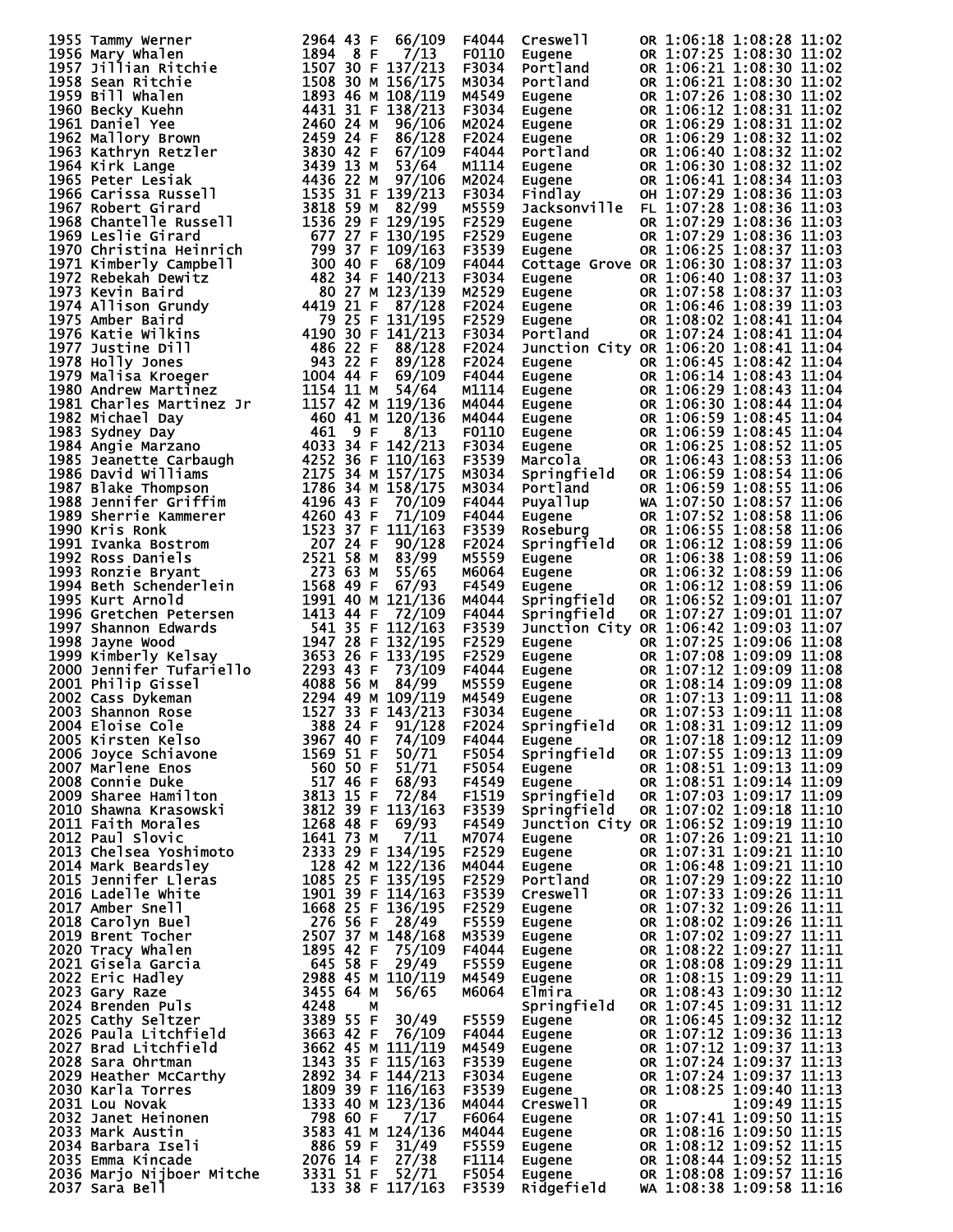| 2038 Gustav Mello<br>2039 Kathi Melo<br>2039 Kathi Melo<br>2039 Kathi Melo<br>2040 Holly Delibertis<br>2040 Holly Delibertis<br>2041 Kate Goy Holly Delibertis<br>2041 Kate Goy Fibertis<br>2042 Santific Harris 1620 15 F 73/84<br>2044 Canssi  |       |                                                               |    |                                                                                                                                                                                                                                                                                                                            |
|--------------------------------------------------------------------------------------------------------------------------------------------------------------------------------------------------------------------------------------------------|-------|---------------------------------------------------------------|----|----------------------------------------------------------------------------------------------------------------------------------------------------------------------------------------------------------------------------------------------------------------------------------------------------------------------------|
|                                                                                                                                                                                                                                                  | M4549 |                                                               |    | TX 1:09:06 1:09:58 11:16                                                                                                                                                                                                                                                                                                   |
|                                                                                                                                                                                                                                                  | F4549 | an caria<br>Lantana<br>المحمد                                 |    | TX 1:09:06 1:09:58 11:16                                                                                                                                                                                                                                                                                                   |
|                                                                                                                                                                                                                                                  | F5054 | walla walla                                                   |    | WA 1:09:00 1:10:00 11:16                                                                                                                                                                                                                                                                                                   |
|                                                                                                                                                                                                                                                  | F3034 |                                                               |    | Cottage Grove OR 1:08:17 1:10:00 11:16                                                                                                                                                                                                                                                                                     |
|                                                                                                                                                                                                                                                  |       |                                                               |    |                                                                                                                                                                                                                                                                                                                            |
|                                                                                                                                                                                                                                                  | F3539 |                                                               |    | Cottage Grove OR 1:08:16 1:10:00 11:16                                                                                                                                                                                                                                                                                     |
|                                                                                                                                                                                                                                                  | F1519 | Chandler                                                      |    | AZ 1:09:21 1:10:01 11:17                                                                                                                                                                                                                                                                                                   |
|                                                                                                                                                                                                                                                  | F1519 | <b>Eugene<br/>Albany<br/>Beaverton</b>                        |    | OR 1:08:23 1:10:03 11:17                                                                                                                                                                                                                                                                                                   |
|                                                                                                                                                                                                                                                  |       |                                                               |    |                                                                                                                                                                                                                                                                                                                            |
|                                                                                                                                                                                                                                                  | M3539 |                                                               |    | OR 1:07:27 1:10:03 11:17                                                                                                                                                                                                                                                                                                   |
|                                                                                                                                                                                                                                                  | F2024 |                                                               |    | OR 1:07:39 1:10:04 11:17                                                                                                                                                                                                                                                                                                   |
|                                                                                                                                                                                                                                                  | M6569 | Springfield                                                   |    | OR 1:07:47 1:10:06 11:17                                                                                                                                                                                                                                                                                                   |
|                                                                                                                                                                                                                                                  |       |                                                               |    |                                                                                                                                                                                                                                                                                                                            |
|                                                                                                                                                                                                                                                  | M5559 |                                                               |    | OR 1:08:48 1:10:10 11:18                                                                                                                                                                                                                                                                                                   |
|                                                                                                                                                                                                                                                  | M5559 |                                                               |    | OR 1:10:07 1:10:12 11:18                                                                                                                                                                                                                                                                                                   |
|                                                                                                                                                                                                                                                  | F3539 |                                                               | 0R | 1:10:13 11:18                                                                                                                                                                                                                                                                                                              |
|                                                                                                                                                                                                                                                  |       |                                                               |    | OR 1:08:31 1:10:15 11:19                                                                                                                                                                                                                                                                                                   |
|                                                                                                                                                                                                                                                  | F2024 | Eugene<br>Eugene<br>Eugene<br>Eugene<br>Eugene<br>Springfield |    |                                                                                                                                                                                                                                                                                                                            |
|                                                                                                                                                                                                                                                  | F3034 |                                                               |    | OR 1:07:55 1:10:17 11:19                                                                                                                                                                                                                                                                                                   |
|                                                                                                                                                                                                                                                  | F3539 |                                                               |    | OR 1:07:43 1:10:17 11:19                                                                                                                                                                                                                                                                                                   |
|                                                                                                                                                                                                                                                  | F3034 |                                                               |    | OR 1:07:32 1:10:20 11:20                                                                                                                                                                                                                                                                                                   |
|                                                                                                                                                                                                                                                  |       | Springfield                                                   |    |                                                                                                                                                                                                                                                                                                                            |
|                                                                                                                                                                                                                                                  | F2024 | Eugene                                                        |    | OR 1:07:56 1:10:25 11:20                                                                                                                                                                                                                                                                                                   |
|                                                                                                                                                                                                                                                  | M6569 | Eugene<br>Eugene<br>Eugene                                    |    | OR 1:08:55 1:10:26 11:20                                                                                                                                                                                                                                                                                                   |
|                                                                                                                                                                                                                                                  | M1519 |                                                               |    | OR 1:08:27 1:10:26 11:21                                                                                                                                                                                                                                                                                                   |
|                                                                                                                                                                                                                                                  |       |                                                               |    |                                                                                                                                                                                                                                                                                                                            |
|                                                                                                                                                                                                                                                  | M4549 | Springfield                                                   |    | OR 1:09:31 1:10:29 11:21                                                                                                                                                                                                                                                                                                   |
|                                                                                                                                                                                                                                                  | M3034 | Eugene                                                        |    | OR 1:08:30 1:10:30 11:21                                                                                                                                                                                                                                                                                                   |
|                                                                                                                                                                                                                                                  | F5054 | Eugene<br>Eugene<br>Tenino<br>Eugene<br>Eugene<br>Springfield |    | OR 1:08:02 1:10:32 11:21                                                                                                                                                                                                                                                                                                   |
|                                                                                                                                                                                                                                                  | F2529 |                                                               |    | OR 1:08:28 1:10:32 11:21                                                                                                                                                                                                                                                                                                   |
|                                                                                                                                                                                                                                                  |       |                                                               |    |                                                                                                                                                                                                                                                                                                                            |
|                                                                                                                                                                                                                                                  | F6569 |                                                               |    | WA 1:08:51 1:10:33 11:22                                                                                                                                                                                                                                                                                                   |
|                                                                                                                                                                                                                                                  | F4044 |                                                               |    | OR 1:08:28 1:10:34 11:22                                                                                                                                                                                                                                                                                                   |
|                                                                                                                                                                                                                                                  | F3539 |                                                               |    | OR 1:08:21 1:10:35 11:22                                                                                                                                                                                                                                                                                                   |
|                                                                                                                                                                                                                                                  |       |                                                               |    |                                                                                                                                                                                                                                                                                                                            |
|                                                                                                                                                                                                                                                  | M3034 |                                                               |    | OR 1:07:57 1:10:37 11:22                                                                                                                                                                                                                                                                                                   |
|                                                                                                                                                                                                                                                  | M3034 | Springfield                                                   |    | OR 1:07:58 1:10:37 11:22                                                                                                                                                                                                                                                                                                   |
|                                                                                                                                                                                                                                                  | F3034 | Drain                                                         |    | OR 1:08:32 1:10:37 11:22                                                                                                                                                                                                                                                                                                   |
|                                                                                                                                                                                                                                                  |       |                                                               |    | OR 1:09:39 1:10:41 11:23                                                                                                                                                                                                                                                                                                   |
|                                                                                                                                                                                                                                                  | M0110 | Springfield                                                   |    |                                                                                                                                                                                                                                                                                                                            |
|                                                                                                                                                                                                                                                  | M4044 | Springfield                                                   |    | OR 1:09:40 1:10:42 11:23                                                                                                                                                                                                                                                                                                   |
|                                                                                                                                                                                                                                                  | F2529 |                                                               |    | OR 1:08:26 1:10:45 11:24                                                                                                                                                                                                                                                                                                   |
|                                                                                                                                                                                                                                                  | M1114 |                                                               |    | OR 1:10:09 1:10:48 11:24                                                                                                                                                                                                                                                                                                   |
|                                                                                                                                                                                                                                                  |       |                                                               |    |                                                                                                                                                                                                                                                                                                                            |
|                                                                                                                                                                                                                                                  | M5559 |                                                               |    | OR 1:08:28 1:10:48 11:24                                                                                                                                                                                                                                                                                                   |
|                                                                                                                                                                                                                                                  | F3034 |                                                               |    | OR 1:10:11 1:10:48 11:24                                                                                                                                                                                                                                                                                                   |
|                                                                                                                                                                                                                                                  | F2529 | <b>Lugene<br/>Eugene<br/>Eugene<br/>Eugene<br/>Encare</b>     |    | OR 1:10:11 1:10:49 11:24                                                                                                                                                                                                                                                                                                   |
|                                                                                                                                                                                                                                                  |       |                                                               |    |                                                                                                                                                                                                                                                                                                                            |
|                                                                                                                                                                                                                                                  | M6064 |                                                               |    | Pleasant Hill OR 1:09:04 1:10:49 11:24                                                                                                                                                                                                                                                                                     |
|                                                                                                                                                                                                                                                  | F4044 |                                                               |    |                                                                                                                                                                                                                                                                                                                            |
|                                                                                                                                                                                                                                                  | M3539 |                                                               |    |                                                                                                                                                                                                                                                                                                                            |
|                                                                                                                                                                                                                                                  | F2529 |                                                               |    |                                                                                                                                                                                                                                                                                                                            |
|                                                                                                                                                                                                                                                  |       |                                                               |    |                                                                                                                                                                                                                                                                                                                            |
|                                                                                                                                                                                                                                                  | F5054 |                                                               |    |                                                                                                                                                                                                                                                                                                                            |
|                                                                                                                                                                                                                                                  | F2024 |                                                               |    |                                                                                                                                                                                                                                                                                                                            |
|                                                                                                                                                                                                                                                  | F3539 |                                                               |    |                                                                                                                                                                                                                                                                                                                            |
|                                                                                                                                                                                                                                                  |       |                                                               |    |                                                                                                                                                                                                                                                                                                                            |
|                                                                                                                                                                                                                                                  | M1114 |                                                               |    |                                                                                                                                                                                                                                                                                                                            |
|                                                                                                                                                                                                                                                  | F3034 |                                                               |    |                                                                                                                                                                                                                                                                                                                            |
|                                                                                                                                                                                                                                                  | F4044 |                                                               |    |                                                                                                                                                                                                                                                                                                                            |
|                                                                                                                                                                                                                                                  | M3034 |                                                               |    |                                                                                                                                                                                                                                                                                                                            |
|                                                                                                                                                                                                                                                  |       |                                                               |    |                                                                                                                                                                                                                                                                                                                            |
|                                                                                                                                                                                                                                                  | F3034 |                                                               |    | Frequence $R = \begin{bmatrix} 0 & 0 & 0 & 0 & 0 \\ 0 & 0 & 0 & 0 & 0 \\ 0 & 0 & 0 & 0 & 0 \\ 0 & 0 & 0 & 0 & 0 \\ 0 & 0 & 0 & 0 & 0 \\ 0 & 0 & 0 & 0 & 0 \\ 0 & 0 & 0 & 0 & 0 \\ 0 & 0 & 0 & 0 & 0 \\ 0 & 0 & 0 & 0 & 0 \\ 0 & 0 & 0 & 0 & 0 \\ 0 & 0 & 0 & 0 & 0 \\ 0 & 0 & 0 & 0 & 0 \\ 0 & 0 & 0 & 0 & 0 \\ 0 & 0 & 0$ |
|                                                                                                                                                                                                                                                  |       |                                                               |    | M3539 Milwaukee WI 1:08:39 1:11:08 11:27                                                                                                                                                                                                                                                                                   |
|                                                                                                                                                                                                                                                  |       | Sequim<br>Eugene                                              |    | WA 1:08:52 1:11:09 11:28                                                                                                                                                                                                                                                                                                   |
|                                                                                                                                                                                                                                                  |       |                                                               |    | OR 1:07:48 1:11:10 11:28                                                                                                                                                                                                                                                                                                   |
|                                                                                                                                                                                                                                                  |       |                                                               |    |                                                                                                                                                                                                                                                                                                                            |
|                                                                                                                                                                                                                                                  |       | Eugene                                                        |    | OR 1:09:15 1:11:10 11:28                                                                                                                                                                                                                                                                                                   |
|                                                                                                                                                                                                                                                  |       | Springfield                                                   |    | OR 1:08:42 1:11:10 11:28                                                                                                                                                                                                                                                                                                   |
|                                                                                                                                                                                                                                                  |       | Eugene                                                        |    | OR 1:09:16 1:11:11 11:28                                                                                                                                                                                                                                                                                                   |
|                                                                                                                                                                                                                                                  |       | Eugene                                                        |    | OR 1:09:02 1:11:11 11:28                                                                                                                                                                                                                                                                                                   |
|                                                                                                                                                                                                                                                  |       |                                                               |    |                                                                                                                                                                                                                                                                                                                            |
|                                                                                                                                                                                                                                                  |       | Eugene                                                        |    | OR 1:09:16 1:11:12 11:28                                                                                                                                                                                                                                                                                                   |
|                                                                                                                                                                                                                                                  |       | Eugene                                                        |    | OR 1:09:17 1:11:12 11:28                                                                                                                                                                                                                                                                                                   |
|                                                                                                                                                                                                                                                  |       | Eugene                                                        |    | OR 1:10:10 1:11:13 11:28                                                                                                                                                                                                                                                                                                   |
|                                                                                                                                                                                                                                                  |       | Eugene                                                        |    | OR 1:09:34 1:11:14 11:28                                                                                                                                                                                                                                                                                                   |
|                                                                                                                                                                                                                                                  |       |                                                               |    | OR 1:08:55 1:11:14 11:28                                                                                                                                                                                                                                                                                                   |
|                                                                                                                                                                                                                                                  |       | Veneta                                                        |    |                                                                                                                                                                                                                                                                                                                            |
|                                                                                                                                                                                                                                                  |       | Eugene                                                        |    | OR 1:09:12 1:11:15 11:28                                                                                                                                                                                                                                                                                                   |
|                                                                                                                                                                                                                                                  |       | Eugene                                                        |    | OR 1:09:08 1:11:16 11:29                                                                                                                                                                                                                                                                                                   |
|                                                                                                                                                                                                                                                  |       | Albany                                                        |    | OR 1:10:42 1:11:17 11:29                                                                                                                                                                                                                                                                                                   |
|                                                                                                                                                                                                                                                  |       |                                                               |    |                                                                                                                                                                                                                                                                                                                            |
|                                                                                                                                                                                                                                                  |       | Eugene                                                        |    | OR 1:08:30 1:11:18 11:29                                                                                                                                                                                                                                                                                                   |
|                                                                                                                                                                                                                                                  |       | Eugene                                                        |    | OR 1:08:34 1:11:20 11:29                                                                                                                                                                                                                                                                                                   |
|                                                                                                                                                                                                                                                  |       | Eugene                                                        |    | OR 1:08:35 1:11:20 11:29<br>OR 1:08:34 1:11:20 11:29                                                                                                                                                                                                                                                                       |
|                                                                                                                                                                                                                                                  |       |                                                               |    |                                                                                                                                                                                                                                                                                                                            |
|                                                                                                                                                                                                                                                  |       | Eugene                                                        |    |                                                                                                                                                                                                                                                                                                                            |
|                                                                                                                                                                                                                                                  |       | Eugene                                                        |    | OR 1:08:35 1:11:20 11:29                                                                                                                                                                                                                                                                                                   |
|                                                                                                                                                                                                                                                  |       | Eugene                                                        |    | OR 1:08:35 1:11:20 11:29                                                                                                                                                                                                                                                                                                   |
|                                                                                                                                                                                                                                                  |       | Eugene                                                        |    | OR 1:08:33 1:11:21 11:29                                                                                                                                                                                                                                                                                                   |
|                                                                                                                                                                                                                                                  |       |                                                               |    |                                                                                                                                                                                                                                                                                                                            |
|                                                                                                                                                                                                                                                  |       | Eugene                                                        |    | OR 1:09:25 1:11:22 11:30                                                                                                                                                                                                                                                                                                   |
|                                                                                                                                                                                                                                                  |       | $D$ rain                                                      |    | OR 1:10:26 1:11:25 11:30                                                                                                                                                                                                                                                                                                   |
|                                                                                                                                                                                                                                                  |       | Eugene                                                        |    | OR 1:09:36 1:11:25 11:30                                                                                                                                                                                                                                                                                                   |
|                                                                                                                                                                                                                                                  |       |                                                               |    |                                                                                                                                                                                                                                                                                                                            |
|                                                                                                                                                                                                                                                  |       |                                                               |    | Eugene OR 1:11:17 1:11:25 11:30<br>Springfield OR 1:08:51 1:11:26 11:30                                                                                                                                                                                                                                                    |
|                                                                                                                                                                                                                                                  |       |                                                               |    |                                                                                                                                                                                                                                                                                                                            |
|                                                                                                                                                                                                                                                  |       | Veneta                                                        |    | OR 1:09:04 1:11:31 11:31                                                                                                                                                                                                                                                                                                   |
|                                                                                                                                                                                                                                                  |       | Eugene                                                        |    | OR 1:09:37 1:11:32 11:31                                                                                                                                                                                                                                                                                                   |
|                                                                                                                                                                                                                                                  |       |                                                               |    |                                                                                                                                                                                                                                                                                                                            |
|                                                                                                                                                                                                                                                  |       | Eugene                                                        |    | OR 1:09:41 1:11:32 11:31                                                                                                                                                                                                                                                                                                   |
|                                                                                                                                                                                                                                                  |       | Eugene                                                        |    | OR 1:08:53 1:11:34 11:32                                                                                                                                                                                                                                                                                                   |
|                                                                                                                                                                                                                                                  |       | <b>Eugene</b>                                                 |    | OR 1:09:05 1:11:36 11:32                                                                                                                                                                                                                                                                                                   |
| 2085 Jodi Krenik 1922<br>2086 Melissa Shew<br>1621 134 F 151/7215 N3034<br>2086 Melissa Shew<br>2088 Marsha Neubeck<br>1611 34 F 151/215 N3034<br>2088 Marsha Mendrickson<br>2088 Marsha Mendrickson<br>2089 Gary Josephsen<br>2089 Gary Josephs |       |                                                               |    | Cottage Grove OR 1:10:00 1:11:37 11:32                                                                                                                                                                                                                                                                                     |
|                                                                                                                                                                                                                                                  |       |                                                               |    | OR 1:09:33 1:11:44 11:33                                                                                                                                                                                                                                                                                                   |
|                                                                                                                                                                                                                                                  |       | Eugene                                                        |    |                                                                                                                                                                                                                                                                                                                            |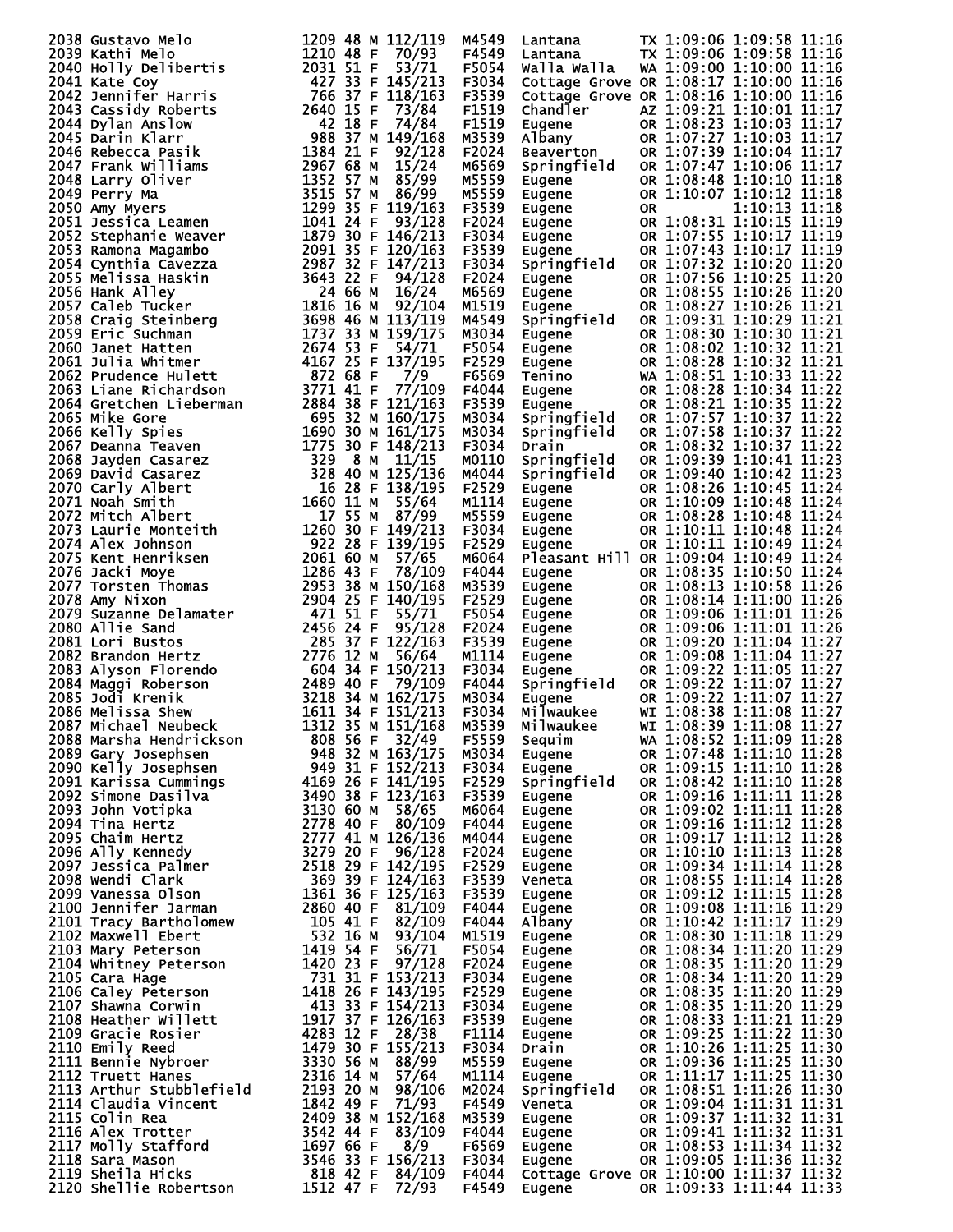| 2121 Robert Hawtree<br>2721 Robert Hawtree<br>2785 43 F 88/99<br>2122 Lanra Bowers<br>2785 43 F 86/109<br>2123 Mary Foster<br>2785 43 F 86/109<br>2123 Mary Foster<br>2784 43 F 86/109<br>2125 kindsay weber<br>4259 236 F 144/195<br>2125 Kindsay   |          | M5559 | <b>Eugene</b>                                                                                                             | OR 1:09:16 1:11:47 11:34                                                                                                                                                                                                                         |
|------------------------------------------------------------------------------------------------------------------------------------------------------------------------------------------------------------------------------------------------------|----------|-------|---------------------------------------------------------------------------------------------------------------------------|--------------------------------------------------------------------------------------------------------------------------------------------------------------------------------------------------------------------------------------------------|
|                                                                                                                                                                                                                                                      |          | F4044 | Eugene                                                                                                                    | OR 1:09:30 1:11:47 11:34                                                                                                                                                                                                                         |
|                                                                                                                                                                                                                                                      |          | F4044 | Eugene                                                                                                                    | OR 1:09:30 1:11:48 11:34                                                                                                                                                                                                                         |
|                                                                                                                                                                                                                                                      |          | F2024 | Springfield                                                                                                               | OR 1:09:28 1:11:51 11:34                                                                                                                                                                                                                         |
|                                                                                                                                                                                                                                                      |          | F2529 | Springfield                                                                                                               | OR 1:09:30 1:11:51 11:34                                                                                                                                                                                                                         |
|                                                                                                                                                                                                                                                      |          | F3034 | Eugene                                                                                                                    | OR 1:09:30 1:11:53 11:34                                                                                                                                                                                                                         |
|                                                                                                                                                                                                                                                      |          | M3539 |                                                                                                                           | Eugene OR 1:09:30 1:11:53 11:34<br>Eugene OR 1:09:30 1:11:53 11:35<br>Eugene OR 1:09:58 1:11:56 11:35<br>Eugene OR 1:10:13 1:12:04 11:36<br>Eugene OR 1:09:31 1:12:06 11:37<br>Springfield OR 1:09:38 1:12:07 11:37<br>Springfield OR 1:09:38 1: |
|                                                                                                                                                                                                                                                      |          | M6064 |                                                                                                                           |                                                                                                                                                                                                                                                  |
|                                                                                                                                                                                                                                                      |          |       |                                                                                                                           |                                                                                                                                                                                                                                                  |
|                                                                                                                                                                                                                                                      |          | F5054 |                                                                                                                           |                                                                                                                                                                                                                                                  |
|                                                                                                                                                                                                                                                      |          | F4549 |                                                                                                                           |                                                                                                                                                                                                                                                  |
|                                                                                                                                                                                                                                                      |          | F4549 |                                                                                                                           |                                                                                                                                                                                                                                                  |
|                                                                                                                                                                                                                                                      |          | F5559 |                                                                                                                           |                                                                                                                                                                                                                                                  |
|                                                                                                                                                                                                                                                      |          | F2024 | Springfield                                                                                                               | OR 1:11:17 1:12:07 11:37                                                                                                                                                                                                                         |
|                                                                                                                                                                                                                                                      |          | F4549 |                                                                                                                           | Lexington Par MD 1:10:06 1:12:09 11:37                                                                                                                                                                                                           |
|                                                                                                                                                                                                                                                      |          | F7074 | Salem                                                                                                                     | OR 1:11:58 1:12:12 11:38                                                                                                                                                                                                                         |
|                                                                                                                                                                                                                                                      |          | F3539 |                                                                                                                           | OR 1:09:37 1:12:13 11:38                                                                                                                                                                                                                         |
|                                                                                                                                                                                                                                                      |          | F4044 | Salem<br>Albany<br>Eugene<br>Eugene<br>Eugene<br>Eugene<br>Eugene<br>Eugene<br>Eugene                                     | OR 1:10:26 1:12:14 11:38                                                                                                                                                                                                                         |
|                                                                                                                                                                                                                                                      |          | M5559 |                                                                                                                           | OR 1:10:26 1:12:14 11:38                                                                                                                                                                                                                         |
|                                                                                                                                                                                                                                                      |          | F2529 |                                                                                                                           | OR 1:11:47 1:12:15 11:38                                                                                                                                                                                                                         |
|                                                                                                                                                                                                                                                      |          | F3539 |                                                                                                                           | OR 1:11:47 1:12:15 11:38                                                                                                                                                                                                                         |
|                                                                                                                                                                                                                                                      |          | M2024 |                                                                                                                           | OR 1:09:53 1:12:16 11:38                                                                                                                                                                                                                         |
|                                                                                                                                                                                                                                                      |          | M3034 |                                                                                                                           | OR 1:09:41 1:12:21 11:39                                                                                                                                                                                                                         |
|                                                                                                                                                                                                                                                      |          | F5559 |                                                                                                                           | OR 1:10:29 1:12:25 11:40                                                                                                                                                                                                                         |
|                                                                                                                                                                                                                                                      |          | F4044 |                                                                                                                           | OR 1:10:38 1:12:35 11:41                                                                                                                                                                                                                         |
|                                                                                                                                                                                                                                                      |          | F3034 |                                                                                                                           | OR 1:10:18 1:12:36 11:41                                                                                                                                                                                                                         |
|                                                                                                                                                                                                                                                      |          | F4044 | Eugene                                                                                                                    | OR 1:09:50 1:12:39 11:42                                                                                                                                                                                                                         |
|                                                                                                                                                                                                                                                      |          | F5559 |                                                                                                                           | Miller Place NY 1:09:57 1:12:39 11:42                                                                                                                                                                                                            |
|                                                                                                                                                                                                                                                      |          | F3034 | Lebanon                                                                                                                   | OR 1:10:51 1:12:39 11:42                                                                                                                                                                                                                         |
|                                                                                                                                                                                                                                                      |          | M6064 |                                                                                                                           | Myrtle Point OR 1:10:20 1:12:41 11:42                                                                                                                                                                                                            |
|                                                                                                                                                                                                                                                      |          | M5559 | Eugene                                                                                                                    | OR 1:10:36 1:12:43 11:43                                                                                                                                                                                                                         |
|                                                                                                                                                                                                                                                      |          | F2529 | Portland                                                                                                                  | OR 1:10:36 1:12:43 11:43                                                                                                                                                                                                                         |
|                                                                                                                                                                                                                                                      |          | F1519 | Eugene                                                                                                                    | OR 1:12:22 1:12:44 11:43                                                                                                                                                                                                                         |
|                                                                                                                                                                                                                                                      |          | F2529 |                                                                                                                           | OR 1:10:28 1:12:46 11:43                                                                                                                                                                                                                         |
|                                                                                                                                                                                                                                                      |          |       |                                                                                                                           |                                                                                                                                                                                                                                                  |
|                                                                                                                                                                                                                                                      |          | F2529 |                                                                                                                           | OR 1:10:12 1:12:48 11:43                                                                                                                                                                                                                         |
|                                                                                                                                                                                                                                                      |          | M3539 |                                                                                                                           | OR 1:10:30 1:12:48 11:43                                                                                                                                                                                                                         |
|                                                                                                                                                                                                                                                      |          | M3034 |                                                                                                                           | OR 1:10:04 1:12:51 11:44                                                                                                                                                                                                                         |
|                                                                                                                                                                                                                                                      | 720 51 F | F5054 |                                                                                                                           | OR 1:11:21 1:12:55 11:44                                                                                                                                                                                                                         |
|                                                                                                                                                                                                                                                      |          | M6569 |                                                                                                                           | WA 1:11:43 1:12:56 11:45                                                                                                                                                                                                                         |
|                                                                                                                                                                                                                                                      |          | F2529 |                                                                                                                           | OR 1:11:30 1:12:57 11:45                                                                                                                                                                                                                         |
|                                                                                                                                                                                                                                                      |          | F2529 |                                                                                                                           | OR 1:11:32 1:12:59 11:45                                                                                                                                                                                                                         |
|                                                                                                                                                                                                                                                      |          | F3539 |                                                                                                                           | OR 1:10:32 1:13:00 11:45                                                                                                                                                                                                                         |
|                                                                                                                                                                                                                                                      |          | M6064 |                                                                                                                           | OR 1:10:51 1:13:03 11:46                                                                                                                                                                                                                         |
|                                                                                                                                                                                                                                                      |          |       | Eugene<br>Eugene<br>Eugene<br>Eugene<br>Eugene<br>Eugene<br>Eugene<br>Eugene<br>Eugene<br>Eugene<br>Eugene<br>Sprinafield | OR 1:11:39 1:13:06 11:46                                                                                                                                                                                                                         |
|                                                                                                                                                                                                                                                      |          | M3539 |                                                                                                                           | OR 1:12:31 1:13:07 11:46                                                                                                                                                                                                                         |
|                                                                                                                                                                                                                                                      |          | F3034 |                                                                                                                           | OR 1:09:36 1:13:10 11:47                                                                                                                                                                                                                         |
| 2157 Sheila Guilder<br>2157 Sheila Guilder<br>2158 Gary Long<br>2158 Gary Long<br>2158 Gary Long<br>2158 Crystal McMonnies<br>2160 Ashley Miller<br>2160 Ashley Miller<br>2161 Tobey Ritchie<br>3572 28 F 149/195<br>2161 Tobey Ritchie<br>3572 28 F |          | F3034 | <b>Springfield<br/>Eugene<br/>Eugene<br/>Eugene<br/>Eugene</b><br>Eugene                                                  | OR 1:10:48 1:13:11 11:47                                                                                                                                                                                                                         |
|                                                                                                                                                                                                                                                      |          | F3034 |                                                                                                                           | OR 1:10:28 1:13:14 11:48                                                                                                                                                                                                                         |
|                                                                                                                                                                                                                                                      |          | M3034 |                                                                                                                           | OR 1:10:26 1:13:17 11:48                                                                                                                                                                                                                         |
|                                                                                                                                                                                                                                                      |          | F3034 |                                                                                                                           | OR 1:09:43 1:13:18 11:48                                                                                                                                                                                                                         |
|                                                                                                                                                                                                                                                      |          |       |                                                                                                                           |                                                                                                                                                                                                                                                  |
|                                                                                                                                                                                                                                                      |          |       |                                                                                                                           |                                                                                                                                                                                                                                                  |
|                                                                                                                                                                                                                                                      |          |       |                                                                                                                           |                                                                                                                                                                                                                                                  |
|                                                                                                                                                                                                                                                      |          |       |                                                                                                                           |                                                                                                                                                                                                                                                  |
|                                                                                                                                                                                                                                                      |          |       |                                                                                                                           |                                                                                                                                                                                                                                                  |
|                                                                                                                                                                                                                                                      |          |       |                                                                                                                           |                                                                                                                                                                                                                                                  |
|                                                                                                                                                                                                                                                      |          |       |                                                                                                                           |                                                                                                                                                                                                                                                  |
|                                                                                                                                                                                                                                                      |          |       |                                                                                                                           |                                                                                                                                                                                                                                                  |
|                                                                                                                                                                                                                                                      |          |       |                                                                                                                           |                                                                                                                                                                                                                                                  |
|                                                                                                                                                                                                                                                      |          |       |                                                                                                                           |                                                                                                                                                                                                                                                  |
|                                                                                                                                                                                                                                                      |          |       |                                                                                                                           |                                                                                                                                                                                                                                                  |
|                                                                                                                                                                                                                                                      |          |       |                                                                                                                           |                                                                                                                                                                                                                                                  |
|                                                                                                                                                                                                                                                      |          |       |                                                                                                                           |                                                                                                                                                                                                                                                  |
|                                                                                                                                                                                                                                                      |          |       |                                                                                                                           |                                                                                                                                                                                                                                                  |
|                                                                                                                                                                                                                                                      |          |       |                                                                                                                           |                                                                                                                                                                                                                                                  |
|                                                                                                                                                                                                                                                      |          |       |                                                                                                                           |                                                                                                                                                                                                                                                  |
|                                                                                                                                                                                                                                                      |          |       |                                                                                                                           |                                                                                                                                                                                                                                                  |
|                                                                                                                                                                                                                                                      |          |       |                                                                                                                           |                                                                                                                                                                                                                                                  |
|                                                                                                                                                                                                                                                      |          |       |                                                                                                                           |                                                                                                                                                                                                                                                  |
|                                                                                                                                                                                                                                                      |          |       |                                                                                                                           |                                                                                                                                                                                                                                                  |
|                                                                                                                                                                                                                                                      |          |       |                                                                                                                           |                                                                                                                                                                                                                                                  |
|                                                                                                                                                                                                                                                      |          |       |                                                                                                                           |                                                                                                                                                                                                                                                  |
|                                                                                                                                                                                                                                                      |          |       |                                                                                                                           |                                                                                                                                                                                                                                                  |
|                                                                                                                                                                                                                                                      |          |       |                                                                                                                           |                                                                                                                                                                                                                                                  |
|                                                                                                                                                                                                                                                      |          |       |                                                                                                                           |                                                                                                                                                                                                                                                  |
|                                                                                                                                                                                                                                                      |          |       |                                                                                                                           |                                                                                                                                                                                                                                                  |
|                                                                                                                                                                                                                                                      |          |       |                                                                                                                           |                                                                                                                                                                                                                                                  |
|                                                                                                                                                                                                                                                      |          |       |                                                                                                                           |                                                                                                                                                                                                                                                  |
|                                                                                                                                                                                                                                                      |          |       |                                                                                                                           |                                                                                                                                                                                                                                                  |
|                                                                                                                                                                                                                                                      |          |       |                                                                                                                           |                                                                                                                                                                                                                                                  |
|                                                                                                                                                                                                                                                      |          |       |                                                                                                                           |                                                                                                                                                                                                                                                  |
|                                                                                                                                                                                                                                                      |          |       |                                                                                                                           |                                                                                                                                                                                                                                                  |
|                                                                                                                                                                                                                                                      |          |       |                                                                                                                           |                                                                                                                                                                                                                                                  |
|                                                                                                                                                                                                                                                      |          |       |                                                                                                                           |                                                                                                                                                                                                                                                  |
|                                                                                                                                                                                                                                                      |          |       |                                                                                                                           |                                                                                                                                                                                                                                                  |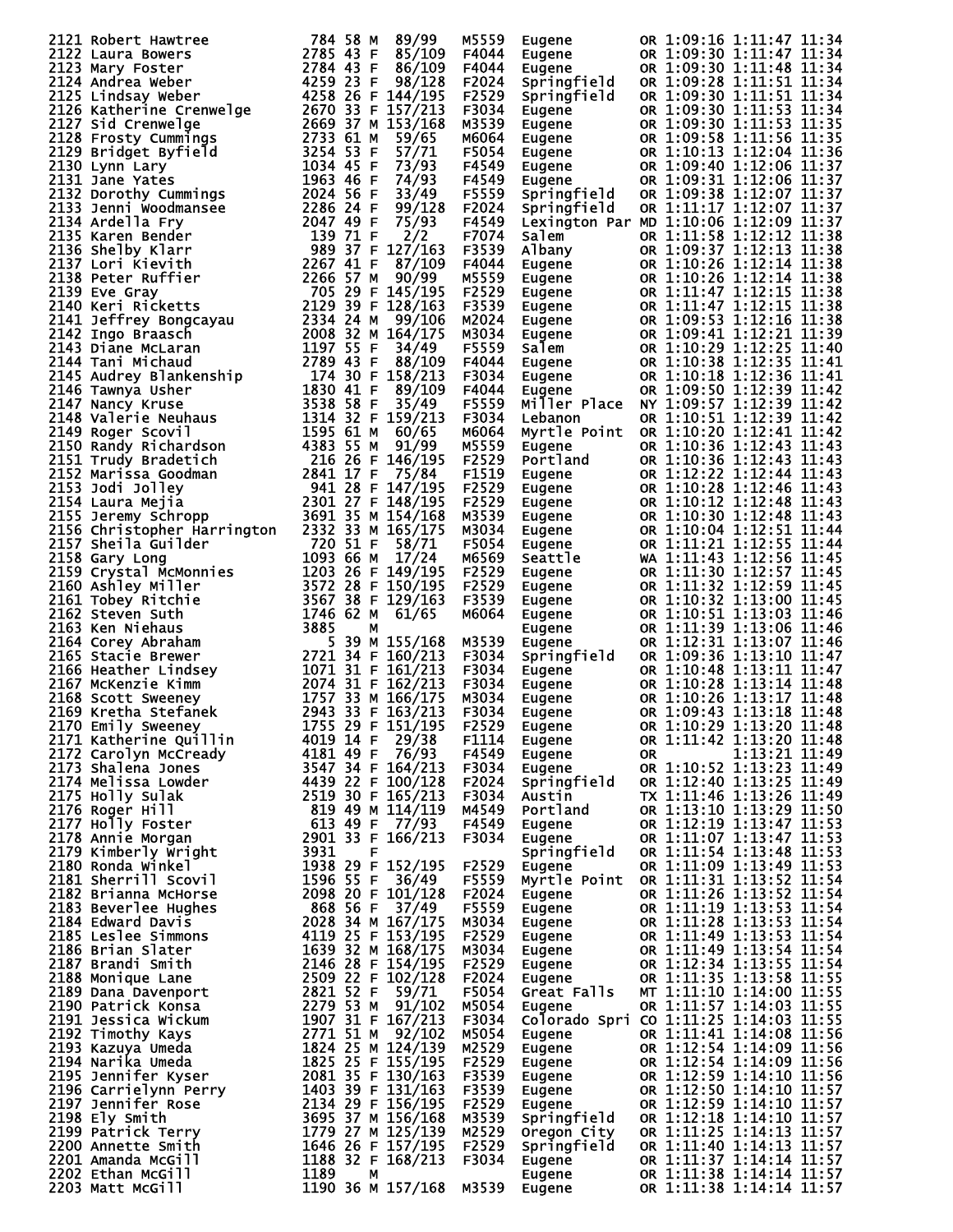| 2206 Rhom Kasten<br>Thom Kasten Warel 1214 43 M 127/136<br>2206 Rhomda Nowell 1334 57 F 38/49<br>2206 Rhomda Nowell<br>2207 Darcy Gribble<br>2207 Darcy Gribble<br>2207 Darcy Gribble<br>2200 Susanne Perkens<br>500 32 F 133/163<br>2210 Bushm |                   | M4044 | Portland                                                                        | OR 1:13:06 1:14:16 11:58                                                                                                                                                                                                                                                                                                |  |
|-------------------------------------------------------------------------------------------------------------------------------------------------------------------------------------------------------------------------------------------------|-------------------|-------|---------------------------------------------------------------------------------|-------------------------------------------------------------------------------------------------------------------------------------------------------------------------------------------------------------------------------------------------------------------------------------------------------------------------|--|
|                                                                                                                                                                                                                                                 |                   | F3034 | Eugene                                                                          | OR 1:11:29 1:14:17 11:58                                                                                                                                                                                                                                                                                                |  |
|                                                                                                                                                                                                                                                 |                   | F5559 | Albany                                                                          | OR 1:11:59 1:14:19 11:58                                                                                                                                                                                                                                                                                                |  |
|                                                                                                                                                                                                                                                 |                   | F3539 |                                                                                 | OR 1:11:47 1:14:19 11:58                                                                                                                                                                                                                                                                                                |  |
|                                                                                                                                                                                                                                                 |                   | F3034 |                                                                                 | OR 1:11:56 1:14:19 11:58                                                                                                                                                                                                                                                                                                |  |
|                                                                                                                                                                                                                                                 |                   | F3539 |                                                                                 | OR 1:13:10 1:14:19 11:58                                                                                                                                                                                                                                                                                                |  |
|                                                                                                                                                                                                                                                 |                   | F2529 | Eugene<br>Eugene<br>Eugene<br>Eugene                                            |                                                                                                                                                                                                                                                                                                                         |  |
|                                                                                                                                                                                                                                                 |                   |       |                                                                                 | OR 1:13:11 1:14:20 11:58                                                                                                                                                                                                                                                                                                |  |
|                                                                                                                                                                                                                                                 |                   | F5559 |                                                                                 | Klamath Falls OR 1:12:07 1:14:26 11:59                                                                                                                                                                                                                                                                                  |  |
|                                                                                                                                                                                                                                                 |                   | F1114 | Eugene                                                                          | OR 1:14:29 1:14:30 12:00                                                                                                                                                                                                                                                                                                |  |
|                                                                                                                                                                                                                                                 |                   | F5559 | Springfield                                                                     | OR 1:12:04 1:14:33 12:00                                                                                                                                                                                                                                                                                                |  |
|                                                                                                                                                                                                                                                 |                   | M4044 | Eugene                                                                          | OR 1:12:23 1:14:34 12:00                                                                                                                                                                                                                                                                                                |  |
|                                                                                                                                                                                                                                                 |                   | M2529 | Eugene                                                                          | OR 1:14:11 1:14:34 12:00                                                                                                                                                                                                                                                                                                |  |
|                                                                                                                                                                                                                                                 |                   | F1114 | Eugene<br>Eugene                                                                | OR 1:13:26 1:14:36 12:01                                                                                                                                                                                                                                                                                                |  |
|                                                                                                                                                                                                                                                 |                   | F5559 |                                                                                 | OR 1:12:20 1:14:36 12:01                                                                                                                                                                                                                                                                                                |  |
|                                                                                                                                                                                                                                                 |                   | F5054 | Eugene                                                                          | OR 1:13:26 1:14:37 12:01                                                                                                                                                                                                                                                                                                |  |
|                                                                                                                                                                                                                                                 |                   | F4549 | <b>Sweet Home</b>                                                               | 1:14:39 12:01<br>0R                                                                                                                                                                                                                                                                                                     |  |
|                                                                                                                                                                                                                                                 |                   | F1114 | Eugene                                                                          | OR 1:13:37 1:14:46 12:02                                                                                                                                                                                                                                                                                                |  |
|                                                                                                                                                                                                                                                 |                   | F3034 | Springfield                                                                     | OR 1:13:15 1:14:51 12:03                                                                                                                                                                                                                                                                                                |  |
|                                                                                                                                                                                                                                                 |                   | F3034 | Eugene                                                                          | OR 1:12:12 1:14:52 12:03                                                                                                                                                                                                                                                                                                |  |
|                                                                                                                                                                                                                                                 |                   | F4044 | Eugene<br>Eugene<br>Eugene                                                      | OR 1:12:14 1:14:57 12:04                                                                                                                                                                                                                                                                                                |  |
|                                                                                                                                                                                                                                                 |                   |       |                                                                                 |                                                                                                                                                                                                                                                                                                                         |  |
|                                                                                                                                                                                                                                                 |                   | F2529 |                                                                                 | OR 1:10:48 1:14:58 12:04                                                                                                                                                                                                                                                                                                |  |
|                                                                                                                                                                                                                                                 |                   | F4044 | Springfield                                                                     | OR 1:13:14 1:14:59 12:05                                                                                                                                                                                                                                                                                                |  |
|                                                                                                                                                                                                                                                 |                   | F3539 | Veneta                                                                          | OR 1:12:24 1:15:00 12:05                                                                                                                                                                                                                                                                                                |  |
|                                                                                                                                                                                                                                                 |                   | F1519 |                                                                                 | Pleasant Hill OR 1:14:47 1:15:01 12:05                                                                                                                                                                                                                                                                                  |  |
|                                                                                                                                                                                                                                                 |                   | M3539 | Springfield                                                                     | OR 1:13:50 1:15:03 12:05                                                                                                                                                                                                                                                                                                |  |
|                                                                                                                                                                                                                                                 |                   | F3034 | Springfield                                                                     | OR 1:13:51 1:15:03 12:05                                                                                                                                                                                                                                                                                                |  |
|                                                                                                                                                                                                                                                 |                   | F2024 | Eugene                                                                          | OR 1:12:35 1:15:04 12:05                                                                                                                                                                                                                                                                                                |  |
|                                                                                                                                                                                                                                                 |                   | F1519 |                                                                                 | Pleasant Hill OR 1:14:54 1:15:08 12:06                                                                                                                                                                                                                                                                                  |  |
|                                                                                                                                                                                                                                                 |                   | M5054 | Eugene                                                                          | OR 1:12:41 1:15:10 12:06                                                                                                                                                                                                                                                                                                |  |
|                                                                                                                                                                                                                                                 |                   | M6569 |                                                                                 | Pleasant Hill OR 1:13:03 1:15:12 12:07                                                                                                                                                                                                                                                                                  |  |
|                                                                                                                                                                                                                                                 |                   | F4044 | <b>Eugene</b>                                                                   | OR 1:13:03 1:15:12 12:07                                                                                                                                                                                                                                                                                                |  |
|                                                                                                                                                                                                                                                 |                   | M6569 |                                                                                 | OR 1:13:04 1:15:12 12:07                                                                                                                                                                                                                                                                                                |  |
|                                                                                                                                                                                                                                                 |                   | F2529 | <sub>Eugene</sub><br>Portland<br>Lebanon                                        | OR 1:14:56 1:15:13 12:07                                                                                                                                                                                                                                                                                                |  |
|                                                                                                                                                                                                                                                 |                   | F4549 |                                                                                 | OR 1:13:07 1:15:14 12:07                                                                                                                                                                                                                                                                                                |  |
|                                                                                                                                                                                                                                                 |                   | F2529 | Eugene                                                                          | OR 1:12:43 1:15:16 12:07                                                                                                                                                                                                                                                                                                |  |
|                                                                                                                                                                                                                                                 |                   | F2024 |                                                                                 | OR 1:12:52 1:15:17 12:07                                                                                                                                                                                                                                                                                                |  |
|                                                                                                                                                                                                                                                 |                   |       |                                                                                 |                                                                                                                                                                                                                                                                                                                         |  |
|                                                                                                                                                                                                                                                 |                   | F3034 |                                                                                 | OR 1:12:39 1:15:20 12:08                                                                                                                                                                                                                                                                                                |  |
|                                                                                                                                                                                                                                                 |                   | F5054 |                                                                                 | OR 1:12:39 1:15:20 12:08                                                                                                                                                                                                                                                                                                |  |
|                                                                                                                                                                                                                                                 |                   | F3034 |                                                                                 | OR 1:12:55 1:15:22 12:08                                                                                                                                                                                                                                                                                                |  |
|                                                                                                                                                                                                                                                 |                   | F3034 |                                                                                 | OR 1:12:56 1:15:23 12:08                                                                                                                                                                                                                                                                                                |  |
|                                                                                                                                                                                                                                                 |                   | F4044 |                                                                                 | OR 1:12:56 1:15:23 12:08                                                                                                                                                                                                                                                                                                |  |
|                                                                                                                                                                                                                                                 |                   | M6569 | Eugene<br>Eugene<br>Eugene<br>Eugene<br>Eugene<br>Newhall<br>Creswell<br>Eugene | CA 1:14:09 1:15:25 12:09                                                                                                                                                                                                                                                                                                |  |
|                                                                                                                                                                                                                                                 |                   | F3034 |                                                                                 | OR 1:13:11 1:15:28 12:09                                                                                                                                                                                                                                                                                                |  |
|                                                                                                                                                                                                                                                 |                   | M6064 | Eugene                                                                          | OR 1:12:52 1:15:28 12:09                                                                                                                                                                                                                                                                                                |  |
|                                                                                                                                                                                                                                                 |                   | M2529 | Springfield                                                                     | OR 1:13:17 1:15:30 12:10                                                                                                                                                                                                                                                                                                |  |
|                                                                                                                                                                                                                                                 |                   | F2024 | Springfield                                                                     | OR 1:13:17 1:15:31 12:10                                                                                                                                                                                                                                                                                                |  |
|                                                                                                                                                                                                                                                 |                   | M6569 | Eugene                                                                          | OR 1:13:01 1:15:33 12:10                                                                                                                                                                                                                                                                                                |  |
|                                                                                                                                                                                                                                                 |                   | F2529 | Eugene                                                                          | OR 1:12:57 1:15:34 12:10                                                                                                                                                                                                                                                                                                |  |
|                                                                                                                                                                                                                                                 |                   | F1519 | Portland                                                                        | OR 1:13:41 1:15:37 12:11                                                                                                                                                                                                                                                                                                |  |
| 2253 Christy Thomas                                                                                                                                                                                                                             | 1781 33 F 178/213 | F3034 | Seattle                                                                         | WA 1:14:24 1:15:43 12:12                                                                                                                                                                                                                                                                                                |  |
|                                                                                                                                                                                                                                                 |                   |       | Eugene                                                                          | OR 1:13:01 1:15:44 12:12                                                                                                                                                                                                                                                                                                |  |
|                                                                                                                                                                                                                                                 |                   |       | Portland                                                                        | OR 1:13:50 1:15:45 12:12                                                                                                                                                                                                                                                                                                |  |
|                                                                                                                                                                                                                                                 |                   |       | Redmond                                                                         | OR 1:13:01 1:15:50 12:13                                                                                                                                                                                                                                                                                                |  |
|                                                                                                                                                                                                                                                 |                   |       | Eugene                                                                          |                                                                                                                                                                                                                                                                                                                         |  |
|                                                                                                                                                                                                                                                 |                   |       |                                                                                 |                                                                                                                                                                                                                                                                                                                         |  |
|                                                                                                                                                                                                                                                 |                   |       | Eugene<br>Eugene                                                                | OR 1:13:01 1:15:50 12:13<br>OR 1:15:01 1:15:50 12:13<br>OR 1:14:05 1:15:52 12:13<br>OR 1:14:05 1:15:52 12:13                                                                                                                                                                                                            |  |
|                                                                                                                                                                                                                                                 |                   |       |                                                                                 | OR 1:14:55 1:15:54 12:13                                                                                                                                                                                                                                                                                                |  |
|                                                                                                                                                                                                                                                 |                   |       | Eugène<br>Fugène                                                                |                                                                                                                                                                                                                                                                                                                         |  |
|                                                                                                                                                                                                                                                 |                   |       | Eugene                                                                          | OR 1:14:55 1:15:54 12:13                                                                                                                                                                                                                                                                                                |  |
|                                                                                                                                                                                                                                                 |                   |       |                                                                                 | Pleasant Hill OR 1:13:17 1:15:56 12:14                                                                                                                                                                                                                                                                                  |  |
|                                                                                                                                                                                                                                                 |                   |       | Eugene                                                                          | OR 1:13:18 1:15:56 12:14                                                                                                                                                                                                                                                                                                |  |
|                                                                                                                                                                                                                                                 |                   |       |                                                                                 | Eugene $\begin{array}{r} 0.1115:11 & 1:16:00 & 12:14 \\ \text{Eugene} & 0.113:45 & 1:16:02 & 12:15 \\ \text{Eugene} & 0.113:24 & 1:16:03 & 12:15 \\ \text{Eugene} & 0.113:24 & 1:16:03 & 12:15 \\ \text{Boise} & 10 & 1:13:48 & 1:16:07 & 12:15 \\ \text{Eugene} & 0.113:40 & 1:16:08 & 12:16 \\ \text{Springfield} & $ |  |
|                                                                                                                                                                                                                                                 |                   |       |                                                                                 |                                                                                                                                                                                                                                                                                                                         |  |
|                                                                                                                                                                                                                                                 |                   |       |                                                                                 |                                                                                                                                                                                                                                                                                                                         |  |
|                                                                                                                                                                                                                                                 |                   |       |                                                                                 |                                                                                                                                                                                                                                                                                                                         |  |
|                                                                                                                                                                                                                                                 |                   |       |                                                                                 |                                                                                                                                                                                                                                                                                                                         |  |
|                                                                                                                                                                                                                                                 |                   |       |                                                                                 |                                                                                                                                                                                                                                                                                                                         |  |
|                                                                                                                                                                                                                                                 |                   |       |                                                                                 |                                                                                                                                                                                                                                                                                                                         |  |
|                                                                                                                                                                                                                                                 |                   |       | Eugene                                                                          | OR 1:13:41 1:16:10 12:16                                                                                                                                                                                                                                                                                                |  |
|                                                                                                                                                                                                                                                 |                   |       | Springfield                                                                     | OR 1:14:01 1:16:10 12:16                                                                                                                                                                                                                                                                                                |  |
|                                                                                                                                                                                                                                                 |                   |       | Springfield                                                                     | OR 1:13:39 1:16:11 12:16                                                                                                                                                                                                                                                                                                |  |
|                                                                                                                                                                                                                                                 |                   |       |                                                                                 | OR 1:15:09 1:16:13 12:16                                                                                                                                                                                                                                                                                                |  |
|                                                                                                                                                                                                                                                 |                   |       | Eugene<br>Springfield                                                           | OR 1:13:50 1:16:15 12:17                                                                                                                                                                                                                                                                                                |  |
|                                                                                                                                                                                                                                                 |                   |       | Eugene                                                                          | OR 1:14:02 1:16:16 12:17                                                                                                                                                                                                                                                                                                |  |
|                                                                                                                                                                                                                                                 |                   |       | Eugene                                                                          | OR 1:15:45 1:16:18 12:17                                                                                                                                                                                                                                                                                                |  |
|                                                                                                                                                                                                                                                 |                   |       | Springfield                                                                     | OR 1:14:46 1:16:21 12:18                                                                                                                                                                                                                                                                                                |  |
|                                                                                                                                                                                                                                                 |                   |       | Eugene                                                                          | OR 1:14:37 1:16:22 12:18                                                                                                                                                                                                                                                                                                |  |
|                                                                                                                                                                                                                                                 |                   |       | Springfield                                                                     | OR 1:14:04 1:16:25 12:18                                                                                                                                                                                                                                                                                                |  |
|                                                                                                                                                                                                                                                 |                   |       | Springfield                                                                     | OR 1:14:04 1:16:25 12:18                                                                                                                                                                                                                                                                                                |  |
|                                                                                                                                                                                                                                                 |                   |       |                                                                                 |                                                                                                                                                                                                                                                                                                                         |  |
|                                                                                                                                                                                                                                                 |                   |       |                                                                                 |                                                                                                                                                                                                                                                                                                                         |  |
|                                                                                                                                                                                                                                                 |                   |       | Eugene                                                                          | OR 1:14:00 1:16:26 12:18                                                                                                                                                                                                                                                                                                |  |
|                                                                                                                                                                                                                                                 |                   |       | <sub>E</sub> ugene<br>Eugene                                                    | OR 1:14:42 1:16:26 12:18                                                                                                                                                                                                                                                                                                |  |
|                                                                                                                                                                                                                                                 |                   |       | Euegen                                                                          | OR 1:14:41 1:16:26 12:19                                                                                                                                                                                                                                                                                                |  |
| 2253 Cabristy Thomas 1277 15 F 178/24<br>2273 Cabristy Thomas 1781 15 F 178/24<br>22234 Christy Thomas 1781 18 F 178/213 F 2529<br>22256 Ramon Delapaz<br>2256 Parry McCausland 4256 46 M 115/119 M4549<br>22256 Parry McCausland 1170          |                   |       | Eugene                                                                          | OR 1:16:29 1:16:30 12:19<br>Cottage Grove OR 1:15:54 1:16:32 12:19                                                                                                                                                                                                                                                      |  |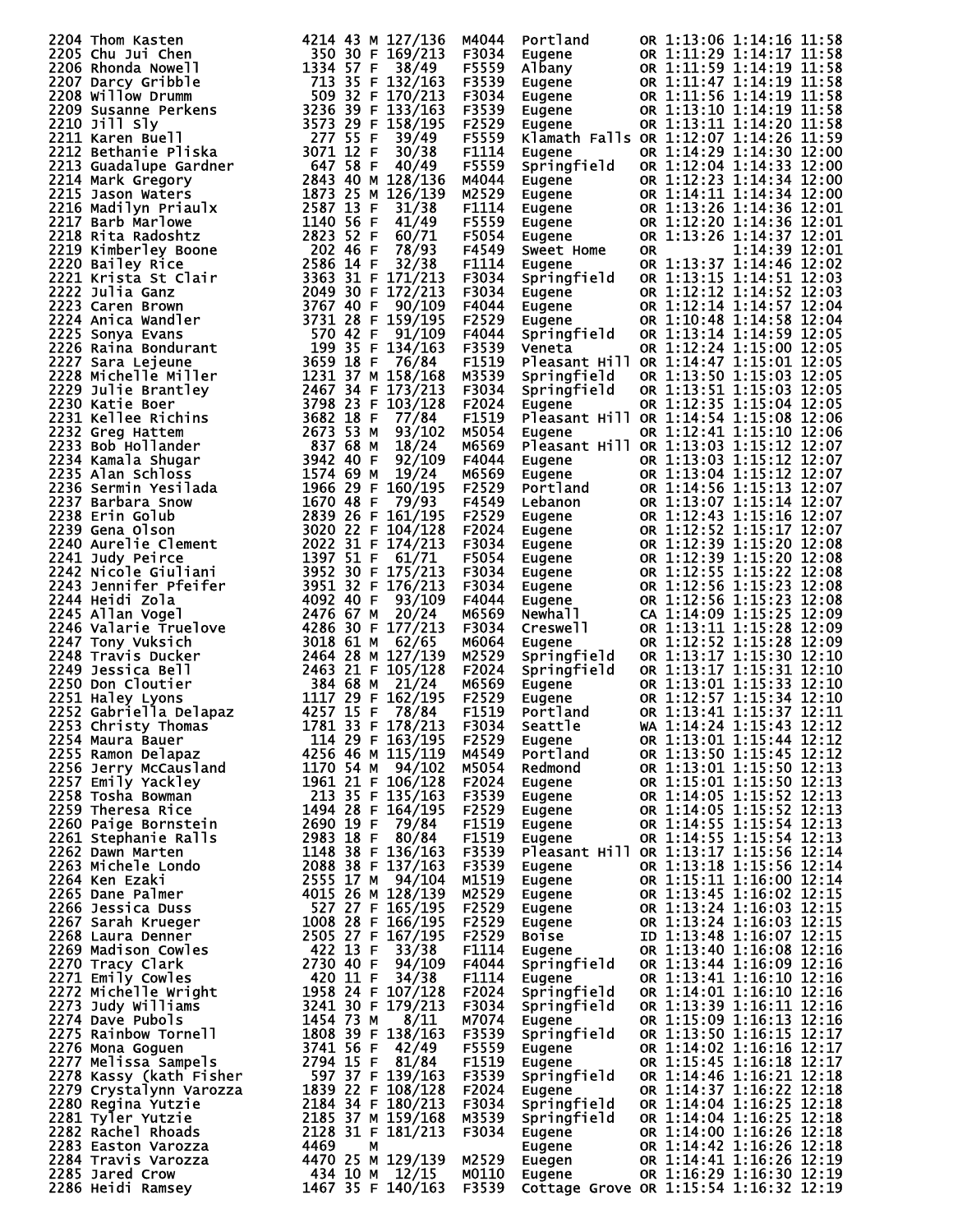| 2287 Kalli Ramsey<br>2287 Kalli Ramsey<br>2288 Lillian Hochstein<br>2288 Lillian Hochstein<br>2289 Laura Hampton<br>2290 Wolf Muelleck<br>2291 Kristen Latham<br>2291 Kristen Latham<br>2292 Jessica Ford<br>2292 Jessica Ford<br>2292 Jessica Ford<br>2293 Donica Bend | 1469<br>9/13<br>8 F | F0110 |                                                                       | Cottage Grove OR 1:15:55 1:16:32 12:19                                                                                                                                                                                                     |
|-------------------------------------------------------------------------------------------------------------------------------------------------------------------------------------------------------------------------------------------------------------------------|---------------------|-------|-----------------------------------------------------------------------|--------------------------------------------------------------------------------------------------------------------------------------------------------------------------------------------------------------------------------------------|
|                                                                                                                                                                                                                                                                         |                     | F4044 | Brier                                                                 | WA 1:14:24 1:16:40 12:21                                                                                                                                                                                                                   |
|                                                                                                                                                                                                                                                                         |                     | M4044 | MCMinnville                                                           | OR 1:14:25 1:16:41 12:21                                                                                                                                                                                                                   |
|                                                                                                                                                                                                                                                                         |                     | M6064 | Highland                                                              | UT 1:15:08 1:16:42 12:21                                                                                                                                                                                                                   |
|                                                                                                                                                                                                                                                                         |                     | F1519 | Springfield                                                           | 1:16:45 12:22<br>0R                                                                                                                                                                                                                        |
|                                                                                                                                                                                                                                                                         |                     | F2529 |                                                                       | San Luis Obis CA 1:14:16 1:16:47 12:22                                                                                                                                                                                                     |
|                                                                                                                                                                                                                                                                         |                     | F2529 | Springfield                                                           | OR 1:14:22 1:16:50 12:22                                                                                                                                                                                                                   |
|                                                                                                                                                                                                                                                                         |                     | M5054 | Castle Rock                                                           | CO 1:14:05 1:16:51 12:22                                                                                                                                                                                                                   |
|                                                                                                                                                                                                                                                                         |                     |       |                                                                       | Pleasant Hill OR 1:14:55 1:16:53 12:23                                                                                                                                                                                                     |
|                                                                                                                                                                                                                                                                         |                     | F5559 |                                                                       |                                                                                                                                                                                                                                            |
|                                                                                                                                                                                                                                                                         |                     | F3034 |                                                                       | Junction City OR 1:14:20 1:16:55 12:23                                                                                                                                                                                                     |
|                                                                                                                                                                                                                                                                         |                     | F3539 | Eugene                                                                | OR 1:16:10 1:16:55 12:23                                                                                                                                                                                                                   |
|                                                                                                                                                                                                                                                                         |                     | F3539 |                                                                       |                                                                                                                                                                                                                                            |
| 2299 Jessica Rosselli-Harwo                                                                                                                                                                                                                                             | 3070 34 F 183/213   | F3034 |                                                                       |                                                                                                                                                                                                                                            |
|                                                                                                                                                                                                                                                                         |                     | F4549 |                                                                       |                                                                                                                                                                                                                                            |
|                                                                                                                                                                                                                                                                         |                     | F4044 |                                                                       |                                                                                                                                                                                                                                            |
|                                                                                                                                                                                                                                                                         |                     | F3034 |                                                                       |                                                                                                                                                                                                                                            |
|                                                                                                                                                                                                                                                                         |                     | F2529 |                                                                       | Eugene 6R 1:14:21 1:16:55 12:23<br>Alvadore 0R 1:14:29 1:16:55 12:23<br>Alvadore 0R 1:14:29 1:16:57 12:23<br>Aiken 5C 1:14:58 1:16:58 12:24<br>Eugene 0R 1:14:37 1:16:59 12:24<br>Springfield 0R 1:14:46 1:17:01 12:24<br>Springfield 0R 1 |
|                                                                                                                                                                                                                                                                         |                     | F4549 |                                                                       |                                                                                                                                                                                                                                            |
|                                                                                                                                                                                                                                                                         |                     | F1519 | Creswell<br>Eugene<br>Eugene<br>Eugene                                | OR 1:16:33 1:17:05 12:25                                                                                                                                                                                                                   |
|                                                                                                                                                                                                                                                                         |                     | F4044 |                                                                       | OR 1:14:40 1:17:07 12:25                                                                                                                                                                                                                   |
|                                                                                                                                                                                                                                                                         |                     | F2529 |                                                                       | OR 1:14:23 1:17:11 12:26                                                                                                                                                                                                                   |
|                                                                                                                                                                                                                                                                         |                     | M5559 |                                                                       | OR 1:15:08 1:17:13 12:26                                                                                                                                                                                                                   |
|                                                                                                                                                                                                                                                                         |                     | M5559 |                                                                       | Pleasant Hill OR 1:16:18 1:17:15 12:26                                                                                                                                                                                                     |
|                                                                                                                                                                                                                                                                         |                     | F3034 | Springfield                                                           | OR 1:15:39 1:17:16 12:26                                                                                                                                                                                                                   |
|                                                                                                                                                                                                                                                                         |                     | F3539 | Eugene                                                                | OR 1:16:01 1:17:16 12:27                                                                                                                                                                                                                   |
|                                                                                                                                                                                                                                                                         |                     | F3539 |                                                                       | OR 1:15:04 1:17:18 12:27                                                                                                                                                                                                                   |
|                                                                                                                                                                                                                                                                         |                     | F3034 |                                                                       | OR 1:15:05 1:17:19 12:27                                                                                                                                                                                                                   |
|                                                                                                                                                                                                                                                                         |                     | M8084 |                                                                       | OR 1:16:10 1:17:20 12:27                                                                                                                                                                                                                   |
|                                                                                                                                                                                                                                                                         |                     | F5054 |                                                                       | OR 1:14:46 1:17:21 12:27                                                                                                                                                                                                                   |
|                                                                                                                                                                                                                                                                         |                     | F6064 |                                                                       | OR 1:14:44 1:17:21 12:27                                                                                                                                                                                                                   |
|                                                                                                                                                                                                                                                                         |                     | M3539 | Eugene<br>Eugene<br>Eugene<br>Eugene<br>Roseburg<br>Seattle<br>Sugene | OR 1:14:47 1:17:21 12:27                                                                                                                                                                                                                   |
|                                                                                                                                                                                                                                                                         |                     | F4044 |                                                                       | WA 1:14:49 1:17:22 12:27                                                                                                                                                                                                                   |
|                                                                                                                                                                                                                                                                         |                     | M3034 |                                                                       | OR 1:14:35 1:17:22 12:28                                                                                                                                                                                                                   |
|                                                                                                                                                                                                                                                                         |                     | F3034 | Eugene<br>Lowell<br><b>Lowell</b>                                     | OR 1:14:51 1:17:29 12:29                                                                                                                                                                                                                   |
|                                                                                                                                                                                                                                                                         |                     | M2529 | Eugene                                                                | OR 1:15:01 1:17:31 12:29                                                                                                                                                                                                                   |
|                                                                                                                                                                                                                                                                         |                     | F5054 | Eugene                                                                | OR 1:15:07 1:17:32 12:29                                                                                                                                                                                                                   |
|                                                                                                                                                                                                                                                                         |                     | F3539 |                                                                       | Cottage Grove OR 1:14:59 1:17:34 12:29                                                                                                                                                                                                     |
|                                                                                                                                                                                                                                                                         |                     | F4044 | Eugene                                                                | OR 1:16:08 1:17:34 12:29                                                                                                                                                                                                                   |
|                                                                                                                                                                                                                                                                         |                     | F2529 |                                                                       | OR 1:14:41 1:17:40 12:30                                                                                                                                                                                                                   |
|                                                                                                                                                                                                                                                                         |                     | M2529 | <b>Eugene<br/>Eugene<br/>Portland<br/>Eugene</b>                      | OR 1:14:39 1:17:40 12:30                                                                                                                                                                                                                   |
|                                                                                                                                                                                                                                                                         |                     | F2529 |                                                                       | OR 1:15:14 1:17:44 12:31                                                                                                                                                                                                                   |
|                                                                                                                                                                                                                                                                         |                     | M1114 |                                                                       | 1:17:46 12:31<br>OR.                                                                                                                                                                                                                       |
|                                                                                                                                                                                                                                                                         |                     | M6569 | Eugene                                                                | OR 1:15:33 1:17:49 12:32                                                                                                                                                                                                                   |
|                                                                                                                                                                                                                                                                         |                     | F3539 | Eugene                                                                | OR 1:15:03 1:17:50 12:32                                                                                                                                                                                                                   |
|                                                                                                                                                                                                                                                                         |                     | M4044 |                                                                       | HI 1:15:01 1:17:50 12:32                                                                                                                                                                                                                   |
| 2298 91 in Lange-01son<br>2299 1essica Rosselli-Harwo 3070 34 F 1481/163<br>23300 Erin Rappold<br>1471 471 47 5 370 34 F 183/213<br>23301 Erin Rappold<br>2302 Tami Neuharth 1313 32 F 170/195<br>2302 Tami Neuharth 1313 32 F 184/213<br>2                             |                     | F5054 | <b>Eugene<br/>Kapolei<br/>Eugene<br/>Eugene<br/>Eugene</b>            | OR 1:15:12 1:17:55 12:33                                                                                                                                                                                                                   |
|                                                                                                                                                                                                                                                                         |                     | F2024 |                                                                       | OR 1:15:15 1:17:58 12:33                                                                                                                                                                                                                   |
|                                                                                                                                                                                                                                                                         |                     | F3034 |                                                                       | OR 1:15:10 1:17:59 12:33                                                                                                                                                                                                                   |
|                                                                                                                                                                                                                                                                         |                     | F6064 | Eugene                                                                | 1:18:00 12:34<br><b>OR</b>                                                                                                                                                                                                                 |
|                                                                                                                                                                                                                                                                         |                     |       |                                                                       |                                                                                                                                                                                                                                            |
|                                                                                                                                                                                                                                                                         |                     |       |                                                                       |                                                                                                                                                                                                                                            |
|                                                                                                                                                                                                                                                                         |                     |       |                                                                       |                                                                                                                                                                                                                                            |
|                                                                                                                                                                                                                                                                         |                     |       |                                                                       |                                                                                                                                                                                                                                            |
|                                                                                                                                                                                                                                                                         |                     |       |                                                                       |                                                                                                                                                                                                                                            |
|                                                                                                                                                                                                                                                                         |                     |       |                                                                       |                                                                                                                                                                                                                                            |
|                                                                                                                                                                                                                                                                         |                     |       |                                                                       |                                                                                                                                                                                                                                            |
|                                                                                                                                                                                                                                                                         |                     |       |                                                                       |                                                                                                                                                                                                                                            |
|                                                                                                                                                                                                                                                                         |                     |       |                                                                       |                                                                                                                                                                                                                                            |
|                                                                                                                                                                                                                                                                         |                     |       |                                                                       |                                                                                                                                                                                                                                            |
|                                                                                                                                                                                                                                                                         |                     |       |                                                                       |                                                                                                                                                                                                                                            |
|                                                                                                                                                                                                                                                                         |                     |       |                                                                       |                                                                                                                                                                                                                                            |
|                                                                                                                                                                                                                                                                         |                     |       |                                                                       |                                                                                                                                                                                                                                            |
|                                                                                                                                                                                                                                                                         |                     |       |                                                                       |                                                                                                                                                                                                                                            |
|                                                                                                                                                                                                                                                                         |                     |       |                                                                       |                                                                                                                                                                                                                                            |
|                                                                                                                                                                                                                                                                         |                     |       |                                                                       |                                                                                                                                                                                                                                            |
|                                                                                                                                                                                                                                                                         |                     |       |                                                                       |                                                                                                                                                                                                                                            |
|                                                                                                                                                                                                                                                                         |                     |       |                                                                       | 1:16:08 1:18:46 12:41                                                                                                                                                                                                                      |
|                                                                                                                                                                                                                                                                         |                     |       |                                                                       |                                                                                                                                                                                                                                            |
|                                                                                                                                                                                                                                                                         |                     |       |                                                                       |                                                                                                                                                                                                                                            |
|                                                                                                                                                                                                                                                                         |                     |       |                                                                       |                                                                                                                                                                                                                                            |
|                                                                                                                                                                                                                                                                         |                     |       |                                                                       |                                                                                                                                                                                                                                            |
|                                                                                                                                                                                                                                                                         |                     |       |                                                                       |                                                                                                                                                                                                                                            |
|                                                                                                                                                                                                                                                                         |                     |       |                                                                       |                                                                                                                                                                                                                                            |
|                                                                                                                                                                                                                                                                         |                     |       |                                                                       |                                                                                                                                                                                                                                            |
|                                                                                                                                                                                                                                                                         |                     |       |                                                                       |                                                                                                                                                                                                                                            |
|                                                                                                                                                                                                                                                                         |                     |       |                                                                       |                                                                                                                                                                                                                                            |
|                                                                                                                                                                                                                                                                         |                     |       |                                                                       |                                                                                                                                                                                                                                            |
|                                                                                                                                                                                                                                                                         |                     |       |                                                                       |                                                                                                                                                                                                                                            |
|                                                                                                                                                                                                                                                                         |                     |       |                                                                       |                                                                                                                                                                                                                                            |
|                                                                                                                                                                                                                                                                         |                     |       |                                                                       |                                                                                                                                                                                                                                            |
|                                                                                                                                                                                                                                                                         |                     |       |                                                                       |                                                                                                                                                                                                                                            |
|                                                                                                                                                                                                                                                                         |                     |       |                                                                       |                                                                                                                                                                                                                                            |
|                                                                                                                                                                                                                                                                         |                     |       |                                                                       |                                                                                                                                                                                                                                            |
|                                                                                                                                                                                                                                                                         |                     |       |                                                                       |                                                                                                                                                                                                                                            |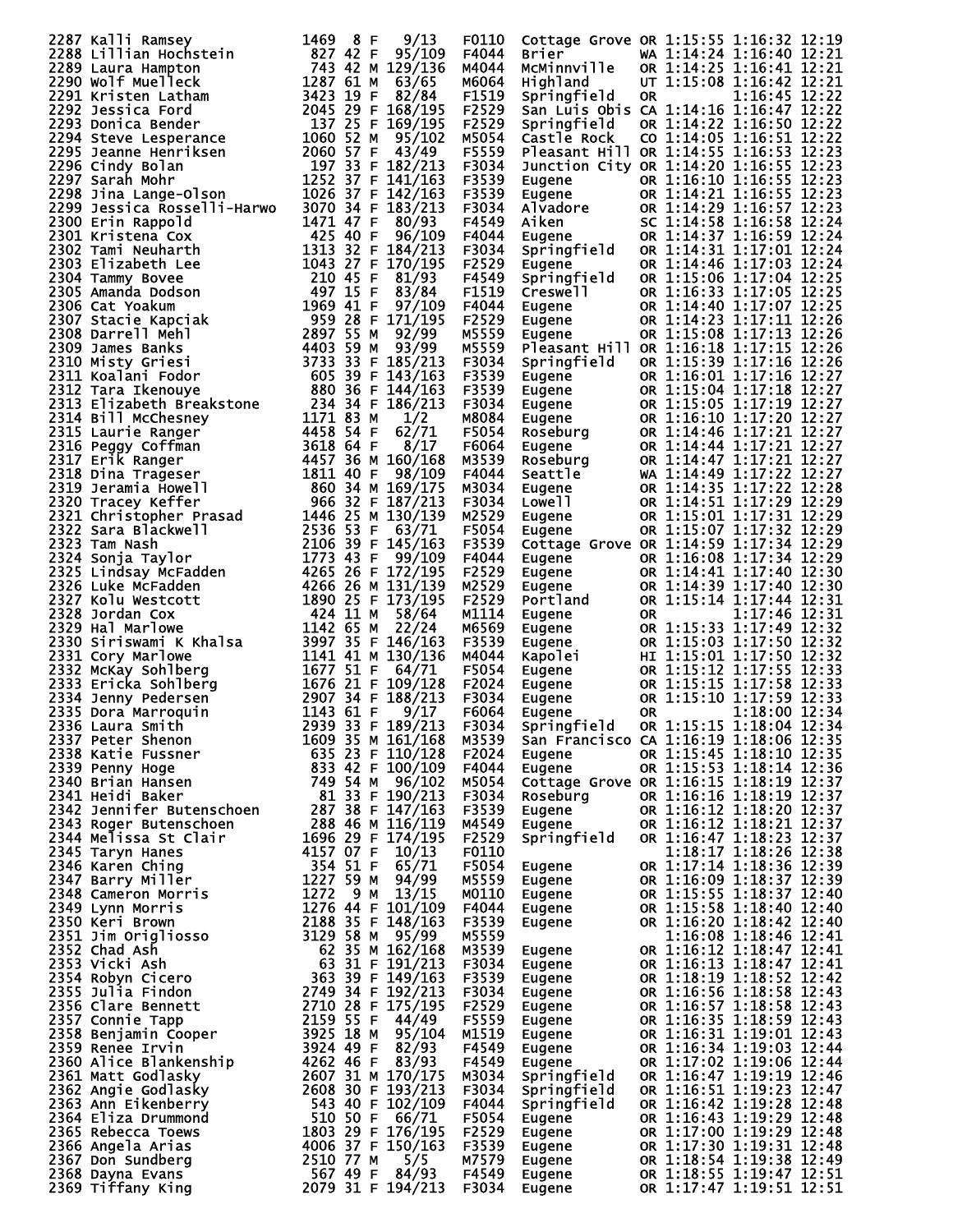| 2370 Milrey smith 1645 23 M 100/106<br>2371 Bobbi Jo Murray 1647 23 M 100/106<br>2371 Bobbi Jo Murray 1295 39 F 151/163<br>2372 Brady Murray 1295 39 F 151/163<br>2374 Marie Macovis<br>2374 Marie Macovis<br>2375 Richard Browning<br>264        | M2024 | Creswell                                                                                                                   | OR 1:19:07 1:19:52 12:52                                                                                                                                                                                     |
|---------------------------------------------------------------------------------------------------------------------------------------------------------------------------------------------------------------------------------------------------|-------|----------------------------------------------------------------------------------------------------------------------------|--------------------------------------------------------------------------------------------------------------------------------------------------------------------------------------------------------------|
|                                                                                                                                                                                                                                                   | F3539 | Harrisburg                                                                                                                 | OR 1:17:19 1:19:56 12:52                                                                                                                                                                                     |
|                                                                                                                                                                                                                                                   | M5559 | Harrisburg                                                                                                                 | OR 1:17:18 1:19:56 12:52                                                                                                                                                                                     |
|                                                                                                                                                                                                                                                   |       |                                                                                                                            | OR 1:17:14 1:19:57 12:52                                                                                                                                                                                     |
|                                                                                                                                                                                                                                                   | F3034 | Springfield                                                                                                                |                                                                                                                                                                                                              |
|                                                                                                                                                                                                                                                   | F4044 | Eugene                                                                                                                     | OR 1:17:15 1:19:57 12:52                                                                                                                                                                                     |
|                                                                                                                                                                                                                                                   | M6064 | Eugene                                                                                                                     | OR 1:17:47 1:20:07 12:54                                                                                                                                                                                     |
|                                                                                                                                                                                                                                                   | F2529 | Eugene<br>Eugene<br>Eugene<br>Eugene<br>Eugene                                                                             | OR 1:17:38 1:20:07 12:54                                                                                                                                                                                     |
|                                                                                                                                                                                                                                                   | M1114 |                                                                                                                            | OR 1:20:08 1:20:19 12:56                                                                                                                                                                                     |
|                                                                                                                                                                                                                                                   | M4044 |                                                                                                                            | OR 1:20:08 1:20:20 12:56                                                                                                                                                                                     |
|                                                                                                                                                                                                                                                   | M2024 |                                                                                                                            | OR 1:18:25 1:20:28 12:57                                                                                                                                                                                     |
|                                                                                                                                                                                                                                                   | F2024 | Springfield                                                                                                                | 1:20:34 12:58<br>OR.                                                                                                                                                                                         |
|                                                                                                                                                                                                                                                   | F2024 |                                                                                                                            | OR 1:18:04 1:20:44 13:00                                                                                                                                                                                     |
|                                                                                                                                                                                                                                                   | F3034 |                                                                                                                            | OR 1:18:21 1:21:00 13:03                                                                                                                                                                                     |
|                                                                                                                                                                                                                                                   | F3034 |                                                                                                                            | OR 1:18:18 1:21:06 13:03                                                                                                                                                                                     |
|                                                                                                                                                                                                                                                   |       |                                                                                                                            | OR 1:17:16 1:21:16 13:05                                                                                                                                                                                     |
|                                                                                                                                                                                                                                                   | M2529 |                                                                                                                            |                                                                                                                                                                                                              |
|                                                                                                                                                                                                                                                   | F2024 |                                                                                                                            | OR 1:20:41 1:21:26 13:07                                                                                                                                                                                     |
|                                                                                                                                                                                                                                                   | F6064 | <b>Springfield<br/>Eugene<br/>Eugene<br/>Eugene<br/>Creswell<br/>Fairfield<br/>Eugene<br/>Fort Myers<br/>San Luis Obis</b> | CA 1:19:13 1:21:34 13:08                                                                                                                                                                                     |
|                                                                                                                                                                                                                                                   | M1519 |                                                                                                                            | OR 1:19:08 1:21:41 13:09                                                                                                                                                                                     |
|                                                                                                                                                                                                                                                   | M6569 |                                                                                                                            | OR 1:19:43 1:21:53 13:11                                                                                                                                                                                     |
|                                                                                                                                                                                                                                                   | M5054 |                                                                                                                            | FL 1:20:58 1:21:58 13:12                                                                                                                                                                                     |
|                                                                                                                                                                                                                                                   | F2529 |                                                                                                                            | San Luis Obis CA 1:19:39 1:22:10 13:14                                                                                                                                                                       |
|                                                                                                                                                                                                                                                   | M0110 |                                                                                                                            | OR 1:20:12 1:22:10 13:14<br>Eugene OR 1:20:12 1:22:10 13:14<br>Eugene OR 1:19:49 1:22:11 13:14<br>Eugene OR 1:20:15 1:22:13 13:14<br>Eugene OR 1:19:46 1:22:13 13:14<br>MCM1nnv111e OR 1:19:47 1:22:25 13:16 |
|                                                                                                                                                                                                                                                   | F2529 |                                                                                                                            |                                                                                                                                                                                                              |
|                                                                                                                                                                                                                                                   | M5054 |                                                                                                                            |                                                                                                                                                                                                              |
|                                                                                                                                                                                                                                                   |       |                                                                                                                            |                                                                                                                                                                                                              |
|                                                                                                                                                                                                                                                   | M0110 |                                                                                                                            |                                                                                                                                                                                                              |
|                                                                                                                                                                                                                                                   | F3034 |                                                                                                                            |                                                                                                                                                                                                              |
|                                                                                                                                                                                                                                                   | M1519 | McMinnville                                                                                                                | OR 1:19:47 1:22:25 13:16                                                                                                                                                                                     |
|                                                                                                                                                                                                                                                   | F3034 | Eugene                                                                                                                     | OR 1:21:36 1:22:29 13:17                                                                                                                                                                                     |
|                                                                                                                                                                                                                                                   | F5559 | Eugene<br>Eugene<br>Eugene<br>Hubbard<br>Eugene<br>Eugene<br>Eugene<br>Eugene<br>Eugene<br>Mankato                         | OR 1:19:54 1:22:30 13:17                                                                                                                                                                                     |
|                                                                                                                                                                                                                                                   | F3034 |                                                                                                                            | OR 1:20:39 1:22:32 13:17                                                                                                                                                                                     |
|                                                                                                                                                                                                                                                   | M3539 |                                                                                                                            | OR 1:20:39 1:22:33 13:18                                                                                                                                                                                     |
|                                                                                                                                                                                                                                                   | F3539 |                                                                                                                            | OR 1:20:03 1:22:46 13:20                                                                                                                                                                                     |
|                                                                                                                                                                                                                                                   | F2529 |                                                                                                                            | OR 1:21:48 1:23:00 13:22                                                                                                                                                                                     |
|                                                                                                                                                                                                                                                   |       |                                                                                                                            |                                                                                                                                                                                                              |
|                                                                                                                                                                                                                                                   | F3539 |                                                                                                                            | 1:23:01 13:22<br><b>OR</b>                                                                                                                                                                                   |
|                                                                                                                                                                                                                                                   | F3539 |                                                                                                                            | 1:23:01 13:22<br>OR                                                                                                                                                                                          |
|                                                                                                                                                                                                                                                   | F6064 |                                                                                                                            | OR 1:21:20 1:23:03 13:22                                                                                                                                                                                     |
|                                                                                                                                                                                                                                                   | F0110 |                                                                                                                            | OR 1:20:40 1:23:07 13:23                                                                                                                                                                                     |
|                                                                                                                                                                                                                                                   | F3539 |                                                                                                                            | OR 1:20:40 1:23:07 13:23                                                                                                                                                                                     |
|                                                                                                                                                                                                                                                   | F2024 | Mañkato<br>Springfield                                                                                                     | 1:23:19 13:25<br><b>MN</b>                                                                                                                                                                                   |
|                                                                                                                                                                                                                                                   | M4044 |                                                                                                                            | OR 1:21:11 1:23:24 13:26                                                                                                                                                                                     |
|                                                                                                                                                                                                                                                   | F3539 |                                                                                                                            | OR 1:21:10 1:23:24 13:26                                                                                                                                                                                     |
|                                                                                                                                                                                                                                                   | F1114 |                                                                                                                            | OR 1:21:12 1:23:39 13:28                                                                                                                                                                                     |
|                                                                                                                                                                                                                                                   | F4549 |                                                                                                                            | OR 1:21:12 1:23:39 13:28                                                                                                                                                                                     |
|                                                                                                                                                                                                                                                   |       |                                                                                                                            |                                                                                                                                                                                                              |
|                                                                                                                                                                                                                                                   | F4549 | Eugene<br>Eugene<br>Eugene<br>Enginesische                                                                                 | OR 1:21:15 1:23:42 13:29                                                                                                                                                                                     |
|                                                                                                                                                                                                                                                   | F3034 | Springfield                                                                                                                | OR 1:21:26 1:23:42 13:29                                                                                                                                                                                     |
|                                                                                                                                                                                                                                                   | F2024 | Springfield                                                                                                                | OR 1:21:27 1:23:42 13:29                                                                                                                                                                                     |
|                                                                                                                                                                                                                                                   | M3539 |                                                                                                                            | McKenzie Brid OR 1:21:37 1:23:42 13:29                                                                                                                                                                       |
|                                                                                                                                                                                                                                                   | F2529 | Eugene<br>Eugene<br>Eugene                                                                                                 | OR 1:21:38 1:23:49 13:30                                                                                                                                                                                     |
|                                                                                                                                                                                                                                                   | M3034 |                                                                                                                            | OR 1:21:38 1:23:49 13:30                                                                                                                                                                                     |
| 2419 Daniel Collins 392 16 M 98/104                                                                                                                                                                                                               | M1519 | Eugene                                                                                                                     | OR 1:21:23 1:23:51 13:30                                                                                                                                                                                     |
|                                                                                                                                                                                                                                                   |       | Eugene                                                                                                                     | OR 1:21:24 1:23:52 13:30                                                                                                                                                                                     |
|                                                                                                                                                                                                                                                   |       | Springfield                                                                                                                | OR 1:21:23 1:23:54 13:30                                                                                                                                                                                     |
|                                                                                                                                                                                                                                                   |       | Eugene                                                                                                                     | OR 1:21:32 1:24:07 13:33                                                                                                                                                                                     |
|                                                                                                                                                                                                                                                   |       |                                                                                                                            | OR 1:21:56 1:24:26 13:36                                                                                                                                                                                     |
|                                                                                                                                                                                                                                                   |       | Lebanon                                                                                                                    |                                                                                                                                                                                                              |
|                                                                                                                                                                                                                                                   |       | Lebanon                                                                                                                    | OR 1:21:56 1:24:27 13:36                                                                                                                                                                                     |
|                                                                                                                                                                                                                                                   |       | Eugene                                                                                                                     | OR 1:22:14 1:24:39 13:38                                                                                                                                                                                     |
|                                                                                                                                                                                                                                                   |       | Eugene                                                                                                                     | OR 1:22:16 1:24:42 13:38                                                                                                                                                                                     |
|                                                                                                                                                                                                                                                   |       | Eugene                                                                                                                     | 1:25:11 13:43<br><b>OR</b>                                                                                                                                                                                   |
|                                                                                                                                                                                                                                                   |       | Springfield                                                                                                                | OR 1:24:26 1:25:24 13:45                                                                                                                                                                                     |
|                                                                                                                                                                                                                                                   |       | Springfield                                                                                                                | OR 1:23:17 1:25:30 13:46                                                                                                                                                                                     |
|                                                                                                                                                                                                                                                   |       | Springfield                                                                                                                | OR 1:24:36 1:25:34 13:47                                                                                                                                                                                     |
|                                                                                                                                                                                                                                                   |       | Eugene                                                                                                                     | OR 1:24:25 1:25:37 13:47                                                                                                                                                                                     |
|                                                                                                                                                                                                                                                   |       | Eugene                                                                                                                     | OR 1:23:25 1:25:38 13:47                                                                                                                                                                                     |
|                                                                                                                                                                                                                                                   |       | Eugene                                                                                                                     | OR 1:23:27 1:25:39 13:47                                                                                                                                                                                     |
|                                                                                                                                                                                                                                                   |       |                                                                                                                            | OR 1:22:58 1:26:18 13:54                                                                                                                                                                                     |
|                                                                                                                                                                                                                                                   |       | Eugene<br>Eugene                                                                                                           |                                                                                                                                                                                                              |
|                                                                                                                                                                                                                                                   |       |                                                                                                                            | 1:26:18 13:54<br><b>OR</b>                                                                                                                                                                                   |
|                                                                                                                                                                                                                                                   |       | Portland                                                                                                                   | OR 1:24:29 1:26:23 13:55                                                                                                                                                                                     |
|                                                                                                                                                                                                                                                   |       | Portland                                                                                                                   | OR 1:24:19 1:26:31 13:56                                                                                                                                                                                     |
|                                                                                                                                                                                                                                                   |       | Springfield                                                                                                                | OR 1:24:23 1:26:37 13:57                                                                                                                                                                                     |
|                                                                                                                                                                                                                                                   |       | Eugene                                                                                                                     | 1:26:51 13:59<br><b>OR</b>                                                                                                                                                                                   |
|                                                                                                                                                                                                                                                   |       | Jacksonville FL                                                                                                            | 1:26:59 14:00                                                                                                                                                                                                |
|                                                                                                                                                                                                                                                   |       | Eugene                                                                                                                     | FL<br>OR<br>$1:27:25$ 14:04                                                                                                                                                                                  |
|                                                                                                                                                                                                                                                   |       | Eugene                                                                                                                     | OR 1:25:03 1:27:33 14:06                                                                                                                                                                                     |
|                                                                                                                                                                                                                                                   |       | Eugene                                                                                                                     | OR 1:25:03 1:27:33 14:06                                                                                                                                                                                     |
|                                                                                                                                                                                                                                                   |       |                                                                                                                            | OR 1:25:37 1:28:00 14:10                                                                                                                                                                                     |
|                                                                                                                                                                                                                                                   |       | Eugene                                                                                                                     |                                                                                                                                                                                                              |
|                                                                                                                                                                                                                                                   |       | Eugene                                                                                                                     | OR 1:27:13 1:28:00 14:10                                                                                                                                                                                     |
|                                                                                                                                                                                                                                                   |       | Eugene<br>Springfield                                                                                                      | OR 1:26:19 1:28:09 14:12                                                                                                                                                                                     |
|                                                                                                                                                                                                                                                   |       |                                                                                                                            | OR 1:25:47 1:28:09 14:12                                                                                                                                                                                     |
|                                                                                                                                                                                                                                                   |       |                                                                                                                            | OR 1:25:59 1:28:11 14:12                                                                                                                                                                                     |
|                                                                                                                                                                                                                                                   |       | Eugene<br>Springfield                                                                                                      | OR 1:26:34 1:28:14 14:12                                                                                                                                                                                     |
|                                                                                                                                                                                                                                                   |       | Eugene                                                                                                                     | 1:28:15 14:12<br><b>OR</b>                                                                                                                                                                                   |
|                                                                                                                                                                                                                                                   |       |                                                                                                                            |                                                                                                                                                                                                              |
|                                                                                                                                                                                                                                                   |       |                                                                                                                            | OR 1:26:45 1:28:46 14:18                                                                                                                                                                                     |
| 2418 Pianiel Collins<br>2104 32 M 171/175 P3034<br>2418 Brian Morrison<br>2104 32 M 171/175 P3034<br>2420 Scott Noble<br>2421 Extrick Brand<br>2422 Patrick Brand<br>2422 Patrick Brand<br>2422 Patrick Brand<br>2422 Patrick Brand<br>2422 Patri |       | Springfield<br>Eugene                                                                                                      | OR 1:26:46 1:28:46 14:18                                                                                                                                                                                     |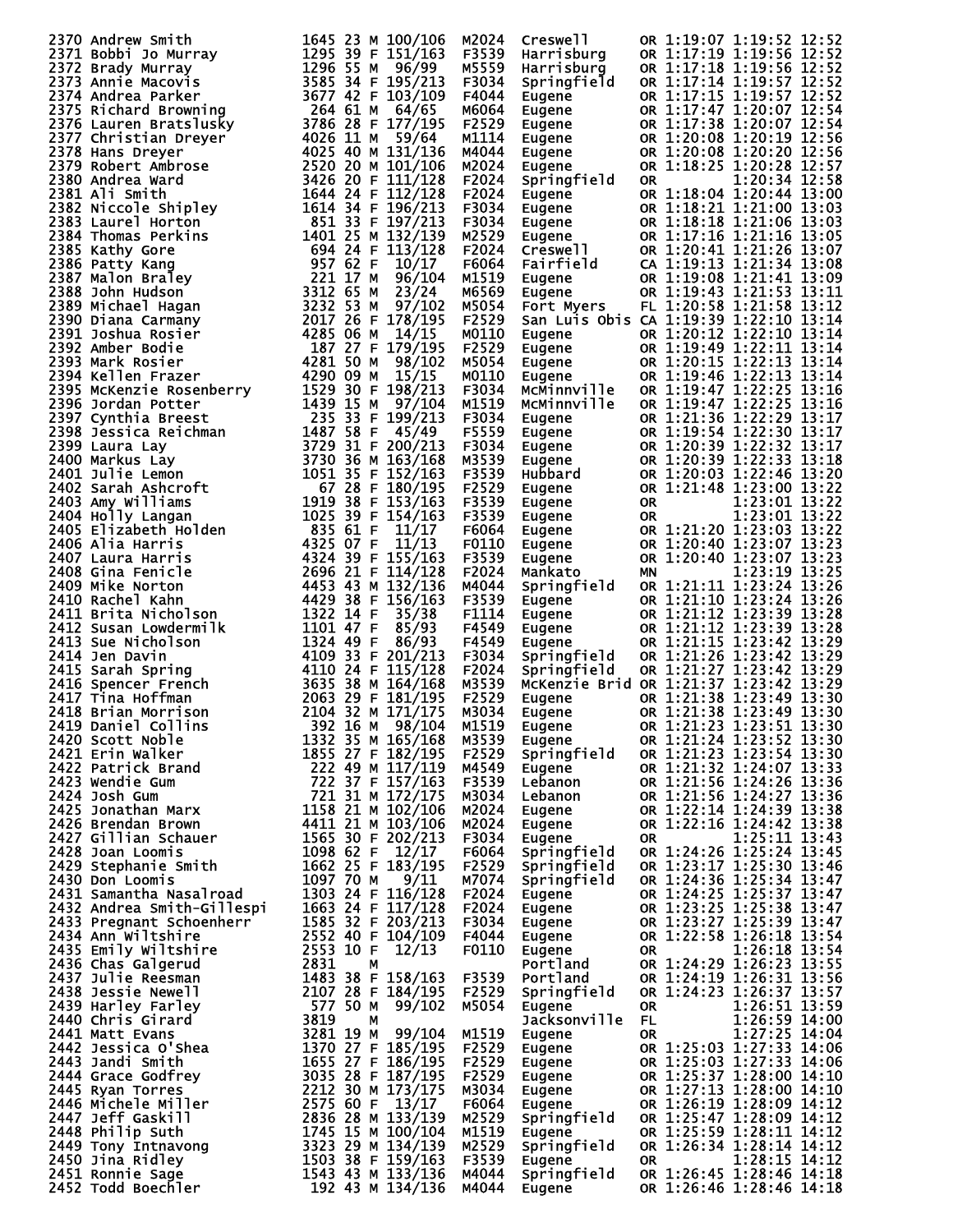|                                                                                                                                                                                                                                                                           |                         | M4044          | Salem                                                                                      |                      | OR 1:26:46 1:28:47 14:18                                                  |
|---------------------------------------------------------------------------------------------------------------------------------------------------------------------------------------------------------------------------------------------------------------------------|-------------------------|----------------|--------------------------------------------------------------------------------------------|----------------------|---------------------------------------------------------------------------|
| 2453 Lonnie Sage<br>2454 Jason vanbuskirk 14468 26 M 135/136<br>2455 David Straub<br>2455 David Straub<br>2455 Next White 1468 26 M 135/139<br>2455 Next White 1472 43 M 136/139<br>2456 Kent White 1472 43 M 100/102<br>2458 Anne Mattson<br>                            |                         |                |                                                                                            |                      |                                                                           |
|                                                                                                                                                                                                                                                                           |                         | M2529          | Salem                                                                                      |                      | OR 1:26:48 1:28:47 14:18                                                  |
|                                                                                                                                                                                                                                                                           |                         | M4044          |                                                                                            |                      | Cottage Grove OR 1:26:26 1:28:49 14:18                                    |
|                                                                                                                                                                                                                                                                           |                         | M5054          | Eugene                                                                                     |                      | OR 1:28:35 1:29:02 14:20                                                  |
|                                                                                                                                                                                                                                                                           |                         | F2529          | Eugene<br>Eugene<br>Eugene<br>Eugene<br>Eugene<br>Eugene<br>Eugene<br>Portland<br>Portland |                      | OR 1:26:48 1:29:03 14:20                                                  |
|                                                                                                                                                                                                                                                                           |                         |                |                                                                                            |                      |                                                                           |
|                                                                                                                                                                                                                                                                           |                         | F5054          |                                                                                            |                      | OR 1:26:49 1:29:03 14:20                                                  |
|                                                                                                                                                                                                                                                                           |                         | F3034          |                                                                                            |                      | OR 1:26:26 1:29:07 14:21                                                  |
|                                                                                                                                                                                                                                                                           |                         | F2024          |                                                                                            |                      | OR 1:26:26 1:29:07 14:21                                                  |
|                                                                                                                                                                                                                                                                           |                         |                |                                                                                            |                      |                                                                           |
|                                                                                                                                                                                                                                                                           |                         | F2024          |                                                                                            |                      | OR 1:26:51 1:29:10 14:21                                                  |
|                                                                                                                                                                                                                                                                           |                         | M1114          |                                                                                            |                      | OR 1:26:55 1:29:17 14:23                                                  |
|                                                                                                                                                                                                                                                                           |                         | M3539          |                                                                                            |                      | OR 1:26:56 1:29:18 14:23                                                  |
|                                                                                                                                                                                                                                                                           |                         | M2529          |                                                                                            |                      | OR 1:26:47 1:29:31 14:25                                                  |
|                                                                                                                                                                                                                                                                           |                         |                |                                                                                            |                      |                                                                           |
|                                                                                                                                                                                                                                                                           |                         | M5559          |                                                                                            | 0R                   | 1:29:47 14:27                                                             |
|                                                                                                                                                                                                                                                                           |                         | F2024          |                                                                                            |                      | OR 1:27:19 1:29:50 14:28                                                  |
|                                                                                                                                                                                                                                                                           |                         | F2529          | Eugene                                                                                     | 0R                   | 1:29:51 14:28                                                             |
|                                                                                                                                                                                                                                                                           |                         | F2024          | <b>Sweet Home</b>                                                                          |                      | OR 1:27:33 1:29:52 14:28                                                  |
|                                                                                                                                                                                                                                                                           |                         |                |                                                                                            |                      |                                                                           |
|                                                                                                                                                                                                                                                                           |                         | F2024          | Sweet Home                                                                                 |                      | OR 1:27:32 1:29:52 14:28                                                  |
|                                                                                                                                                                                                                                                                           |                         | M8084          | Eugene                                                                                     | <b>OR</b>            | 1:29:53 14:28                                                             |
|                                                                                                                                                                                                                                                                           |                         | F5054          | Upper Arlingt OH                                                                           |                      | 1:29:53 14:28                                                             |
|                                                                                                                                                                                                                                                                           |                         | M5559          | Upper Arlingt OH                                                                           |                      | 1:29:54 14:29                                                             |
|                                                                                                                                                                                                                                                                           |                         |                |                                                                                            |                      |                                                                           |
|                                                                                                                                                                                                                                                                           |                         | F1114          | angene<br>Eugene<br>Sa                                                                     |                      | OR 1:30:03 1:30:24 14:33                                                  |
|                                                                                                                                                                                                                                                                           |                         | M2024          |                                                                                            |                      | OR 1:29:29 1:30:47 14:37                                                  |
|                                                                                                                                                                                                                                                                           |                         | F5559          | Springfield                                                                                |                      | OR 1:28:03 1:30:48 14:37                                                  |
|                                                                                                                                                                                                                                                                           |                         | M1114          |                                                                                            |                      | OR 1:29:32 1:31:16 14:42                                                  |
|                                                                                                                                                                                                                                                                           |                         |                | Eugene<br>Eugene<br>Eugene<br>Eugene                                                       |                      |                                                                           |
|                                                                                                                                                                                                                                                                           |                         | F2024          |                                                                                            | 0R                   | 1:31:16 14:42                                                             |
|                                                                                                                                                                                                                                                                           |                         | F5054          |                                                                                            |                      | OR 1:29:32 1:31:16 14:42                                                  |
|                                                                                                                                                                                                                                                                           |                         | F2024          |                                                                                            | OR.                  | 1:31:16 14:42                                                             |
|                                                                                                                                                                                                                                                                           |                         | M5559          | Eugene                                                                                     |                      | OR 1:29:34 1:31:17 14:42                                                  |
|                                                                                                                                                                                                                                                                           |                         |                |                                                                                            |                      |                                                                           |
|                                                                                                                                                                                                                                                                           |                         | F3034          |                                                                                            |                      | Junction City OR 1:29:07 1:31:29 14:44                                    |
|                                                                                                                                                                                                                                                                           |                         | F4549          | Ankeny                                                                                     |                      | IA 1:29:03 1:31:42 14:46                                                  |
|                                                                                                                                                                                                                                                                           |                         | F4044          | Springfield                                                                                |                      | OR 1:29:35 1:32:06 14:50                                                  |
|                                                                                                                                                                                                                                                                           |                         | F2024          | Springfield                                                                                |                      | OR 1:30:54 1:32:06 14:50                                                  |
|                                                                                                                                                                                                                                                                           |                         |                |                                                                                            |                      |                                                                           |
|                                                                                                                                                                                                                                                                           |                         | F2529          | Eugene                                                                                     |                      | OR 1:30:51 1:32:28 14:53                                                  |
|                                                                                                                                                                                                                                                                           |                         | F5054          |                                                                                            |                      | OR 1:30:52 1:32:29 14:53                                                  |
|                                                                                                                                                                                                                                                                           |                         | M2529          |                                                                                            |                      | OR 1:32:21 1:32:35 14:54                                                  |
|                                                                                                                                                                                                                                                                           |                         | F4044          |                                                                                            |                      | OR 1:29:52 1:32:39 14:55                                                  |
|                                                                                                                                                                                                                                                                           |                         |                |                                                                                            |                      |                                                                           |
|                                                                                                                                                                                                                                                                           |                         | F6064          |                                                                                            |                      | OR 1:32:07 1:33:58 15:08                                                  |
|                                                                                                                                                                                                                                                                           |                         | F4549          | <b>Eugene<br/>Dexter<br/>Eugene<br/>Eugene<br/>Eugene</b>                                  |                      | OR 1:32:07 1:33:59 15:08                                                  |
|                                                                                                                                                                                                                                                                           |                         | M6569          | Springfield                                                                                |                      | OR 1:31:13 1:34:06 15:09                                                  |
|                                                                                                                                                                                                                                                                           |                         |                |                                                                                            |                      | 1:34:21 15:12                                                             |
|                                                                                                                                                                                                                                                                           |                         |                | Eugene                                                                                     | <b>OR</b>            |                                                                           |
|                                                                                                                                                                                                                                                                           |                         | M5054          | Eugene                                                                                     | 0R                   | 1:34:47 15:16                                                             |
|                                                                                                                                                                                                                                                                           |                         | F6064          | Eugene                                                                                     |                      | OR 1:32:15 1:34:49 15:16                                                  |
|                                                                                                                                                                                                                                                                           |                         | F5559          | Eugene<br>Redding                                                                          | OR.                  | 1:34:52 15:16                                                             |
|                                                                                                                                                                                                                                                                           |                         |                |                                                                                            |                      | CA 1:32:23 1:34:52 15:17                                                  |
|                                                                                                                                                                                                                                                                           |                         | M3034          |                                                                                            |                      |                                                                           |
|                                                                                                                                                                                                                                                                           |                         | F3034          | Eugene OR<br>Eugene OR<br>Eugene OR<br>Eugene OR<br>Chandler AZ<br>Eugene OR               |                      | OR 1:32:23 1:34:53 15:17                                                  |
|                                                                                                                                                                                                                                                                           |                         | F3034          |                                                                                            |                      | OR 1:32:50 1:35:08 15:19                                                  |
|                                                                                                                                                                                                                                                                           |                         | M1114          |                                                                                            |                      | OR 1:32:52 1:35:09 15:19                                                  |
|                                                                                                                                                                                                                                                                           |                         | F1519          |                                                                                            |                      | 1:35:09 15:19                                                             |
|                                                                                                                                                                                                                                                                           |                         |                |                                                                                            |                      |                                                                           |
|                                                                                                                                                                                                                                                                           |                         | F4044          |                                                                                            |                      | AZ 1:33:47 1:35:19 15:21                                                  |
|                                                                                                                                                                                                                                                                           |                         | F3539          |                                                                                            |                      | Eugene OR 1:33:49 1:35:20 15:21                                           |
|                                                                                                                                                                                                                                                                           |                         | F3034          | Eugene                                                                                     |                      |                                                                           |
|                                                                                                                                                                                                                                                                           |                         |                |                                                                                            |                      |                                                                           |
|                                                                                                                                                                                                                                                                           |                         |                |                                                                                            |                      | OR 1:33:32 1:35:20 15:21                                                  |
|                                                                                                                                                                                                                                                                           |                         | F0110          | Eugene                                                                                     |                      | OR 1:34:20 1:35:38 15:24                                                  |
|                                                                                                                                                                                                                                                                           | 3316 53 M 102/102       | M5054          | Eugene                                                                                     |                      | OR 1:34:21 1:35:38 15:24                                                  |
|                                                                                                                                                                                                                                                                           |                         | M7074          | Vida                                                                                       |                      | OR 1:33:04 1:36:09 15:29                                                  |
| 30 Melina Hughes<br>2484 Whitney Hughes<br>2484 Whitney Hughes<br>2484 Whitney Hughes<br>2485 Patricia Morales<br>2498 Lisa Ruiz<br>2487 Brandon Drake<br>2487 Brandon Drake<br>2487 Brandon Drake<br>2487 Brandon Drake<br>2487 Brandon Drake<br>24                      |                         |                |                                                                                            |                      |                                                                           |
|                                                                                                                                                                                                                                                                           |                         | F5054          | Eugene                                                                                     |                      | OR 1:34:55 1:36:19 15:30                                                  |
|                                                                                                                                                                                                                                                                           |                         | F5559          | Eugene                                                                                     |                      | OR 1:34:55 1:36:19 15:30                                                  |
|                                                                                                                                                                                                                                                                           |                         | M3034          | Eugene                                                                                     |                      | OR 1:33:18 1:36:23 15:31                                                  |
|                                                                                                                                                                                                                                                                           |                         |                | Eugene                                                                                     | OR DO                | 1:36:31 15:32                                                             |
|                                                                                                                                                                                                                                                                           | 1635 46 M 118/119       | M4549          | Eugene                                                                                     |                      |                                                                           |
|                                                                                                                                                                                                                                                                           |                         |                |                                                                                            |                      | 1:36:31 15:32                                                             |
|                                                                                                                                                                                                                                                                           | 1636 35 F 161/163 F3539 |                | Eugene                                                                                     |                      | 1:36:32 15:33                                                             |
| 2001 Tammy Roberts<br>2502 Molly Rust<br>2502 Molly Rust<br>2502 Molly Rust<br>2504 Sarah Colby<br>2505 Marv Colby<br>3314 9 F 13/13<br>2505 Marv Colby<br>3314 9 F 13/13<br>2505 Marv Colby<br>3314 953 M 102/102<br>2506 Bruce Koch<br>4430 72 M 10/<br>2513 Summer Cox | 426 34 F 209/213        | F3034          | Eugene                                                                                     |                      | 1:37:01 15:37                                                             |
| 2514 Jessica Thomas                                                                                                                                                                                                                                                       | 1782<br>F               |                | Eugene                                                                                     | OR<br>OR<br>OR<br>OR | 1:37:30 15:42                                                             |
|                                                                                                                                                                                                                                                                           |                         | M6064          | Eugene                                                                                     | OR                   |                                                                           |
|                                                                                                                                                                                                                                                                           |                         |                |                                                                                            |                      | 1:37:31 15:42                                                             |
|                                                                                                                                                                                                                                                                           |                         | F2529          | Oakridge                                                                                   |                      | OR 1:35:37 1:37:59 15:46                                                  |
|                                                                                                                                                                                                                                                                           |                         | M2024          | Eugene                                                                                     |                      | OR 1:36:29 1:39:02 15:57                                                  |
|                                                                                                                                                                                                                                                                           |                         | M1519          | Eugene                                                                                     |                      | OR 1:36:29 1:39:02 15:57                                                  |
|                                                                                                                                                                                                                                                                           |                         | M7074          | Cottage Grove OR                                                                           |                      |                                                                           |
|                                                                                                                                                                                                                                                                           |                         |                |                                                                                            |                      | 1:39:05 15:57                                                             |
|                                                                                                                                                                                                                                                                           |                         | F2024          | Eugene                                                                                     | OR                   | 1:39:48 16:04                                                             |
|                                                                                                                                                                                                                                                                           |                         | M1519          | Eugene                                                                                     |                      | OR 1:37:17 1:39:50 16:04                                                  |
|                                                                                                                                                                                                                                                                           |                         | F2529          | Springfield                                                                                | OR.                  | 1:40:03 16:06                                                             |
|                                                                                                                                                                                                                                                                           |                         | M2529          | Eugene                                                                                     |                      | OR 1:37:39 1:40:13 16:08                                                  |
|                                                                                                                                                                                                                                                                           |                         |                |                                                                                            |                      |                                                                           |
|                                                                                                                                                                                                                                                                           |                         | F2529          | Eugene                                                                                     |                      | OR 1:37:40 1:40:14 16:08                                                  |
|                                                                                                                                                                                                                                                                           |                         | F6064          | Eugene                                                                                     |                      | OR 1:37:47 1:40:16 16:09                                                  |
|                                                                                                                                                                                                                                                                           |                         | F4549          | Springfield                                                                                | OR.                  | 1:40:33 16:11                                                             |
|                                                                                                                                                                                                                                                                           |                         | F4549          | Veneta                                                                                     |                      | OR 1:38:05 1:40:47 16:14                                                  |
|                                                                                                                                                                                                                                                                           |                         |                |                                                                                            |                      |                                                                           |
|                                                                                                                                                                                                                                                                           |                         | M4549          | Veneta                                                                                     |                      | OR 1:38:06 1:40:48 16:14                                                  |
|                                                                                                                                                                                                                                                                           |                         | F6569          | Springfield                                                                                |                      | OR 1:39:05 1:41:57 16:25                                                  |
|                                                                                                                                                                                                                                                                           |                         | F3539          | Eugene                                                                                     | <b>OR</b>            | 1:42:07 16:26                                                             |
|                                                                                                                                                                                                                                                                           |                         | F3034          | Eugene                                                                                     | <b>OR</b>            |                                                                           |
|                                                                                                                                                                                                                                                                           |                         |                |                                                                                            |                      | 1:42:07 16:26                                                             |
|                                                                                                                                                                                                                                                                           |                         | F4044          | Lynnwood                                                                                   |                      | WA 1:39:16 1:42:16 16:28                                                  |
|                                                                                                                                                                                                                                                                           |                         | F4549          | Seatle                                                                                     |                      |                                                                           |
| 2514 Jessica Thomas<br>2515 Ron Vincent<br>2516 Niki McFarland<br>2516 Niki McFarland<br>2517 Eugene Henderson<br>2518 Paul Leiter<br>26518 Baul Leiter<br>26518 Baul Leiter<br>26518 Baul Leiter<br>26518 Baul Leiter<br>26512 Nick Fisher<br>2520                       |                         | F6064<br>F2529 | Sequim<br><b>Eugene</b>                                                                    |                      | WA 1:39:16 1:42:17<br>WA 1:40:00 1:42:52 16:34<br>A 1:40:00 1:43:06 16:36 |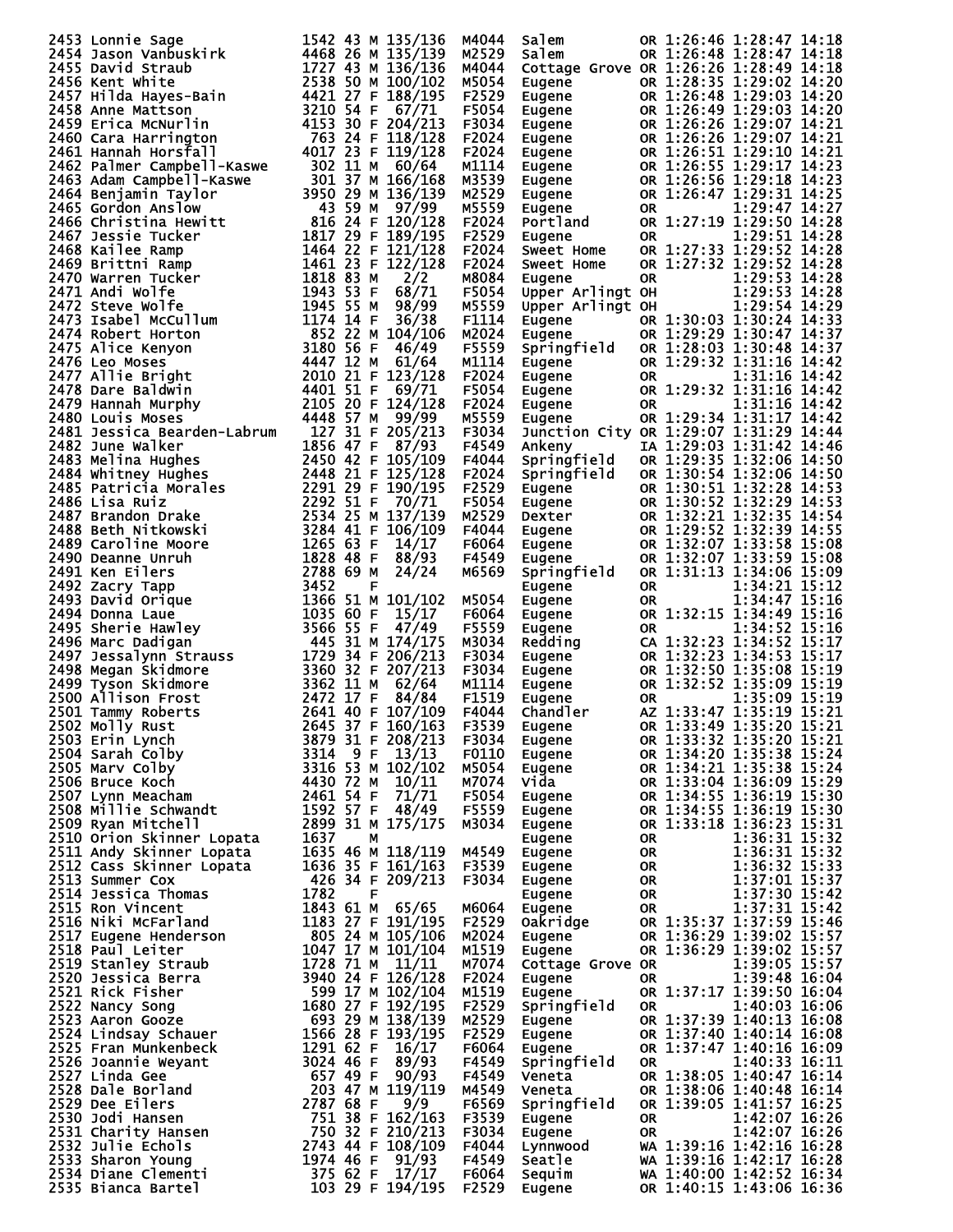| 2536 Debbie Steinman  | 1707 58 F 49/49   | F5559<br>Euegene       | OR 1:40:16 1:43:06 16:36     |
|-----------------------|-------------------|------------------------|------------------------------|
| 2537 Caleb Gee        | 3636 17 M 103/104 | M1519<br>Springfield   | OR 1:43:15 1:43:31 16:40     |
| 2538 Ellie Freeman    | 625 12 F 37/38    | F1114<br>Eugene        | OR 1:40:54 1:43:39 16:41     |
| 2539 Nicco Cardone    | 3097 12 M 63/64   | M1114<br>Eugene        | 1:43:46 16:42<br>OR.         |
| 2540 Terri Carrdone   | 3098 48 F 92/93   | F4549<br>Eugene        | $1:43:46$ 16:42<br><b>OR</b> |
| 2541 Samantha Core    | 3099 23 F 127/128 | F2024<br>Springfield   | 1:43:46 16:42<br><b>OR</b>   |
| 2542 Cory Miner       | 1239 36 M 167/168 | M3539<br>Eugene        | OR 1:41:19 1:44:04 16:45     |
| 2543 Jennifer Miner   | 1240 34 F 211/213 | F3034<br>Eugene        | OR 1:41:19 1:44:04 16:45     |
| 2544 Taylor Freeman   | 628 16 M 104/104  | M1519<br>Eugene        | OR 1:41:21 1:44:06 16:46     |
| 2545 Suzi Swinehart   | 4046 31 F 212/213 | F3034<br>Eugene        | OR 1:43:07 1:46:04 17:05     |
| 2546 Leah Rosin       | 4045 31 F 213/213 | F3034<br>Eugene        | OR 1:43:07 1:46:04 17:05     |
| 2547 Keana Heinz      | 3283 11 F 38/38   | F1114<br>Eugene        | OR 1:45:26 1:46:28 17:08     |
| 2548 Darla Currier    | 441 40 F 109/109  | F4044<br>Eugene        | OR 1:44:36 1:47:17 17:16     |
| 2549 Heidi Ramp       | 1462 20 F 128/128 | F2024<br>Sweet Home    | OR 1:46:06 1:48:26 17:27     |
| 2550 Erin Creager     | 430 35 F 163/163  | F3539<br>Albany        | 1:48:54 17:32<br>OR          |
| 2551 Janelle Ashcraft | 65 29 F 195/195   | F2529<br>Eugene        | OR 1:48:32 1:49:03 17:33     |
| 2552 Ethan Ashcraft   | 64 12 M 64/64     | M1114<br>Eugene        | OR 1:48:32 1:49:04 17:34     |
| 2553 Robin Larrabee   | 1031 47 F 93/93   | F4549<br>Albany        | OR 1:50:24 1:51:00 17:52     |
| 2554 Steve Rodgers    | 2132 36 M 168/168 | M3539<br>Pleasant Hill | 1:51:47 18:00<br>OR.         |
| 2555 Julie Cone       | 3273 29 M 139/139 | M2529<br>Eugene        | OR 1:50:42 1:52:07 18:03     |
| 2556 Gino Gaddini     | 3293 22 M 106/106 | M2024<br>Eugene        | OR 1:59:43 1:59:44 19:17     |
|                       |                   |                        |                              |

## **10K Results By Age Group**

**(All Age Group Places And Awards Are Based on Gun Time, Not Chip Time, Per USATF Rule 165)**

| MALE AGE GROUP: 1 TO 10                                                                                                                                                                                                                                    |       |      | 8 Liam Monroe<br>9 Nick Wilson<br>10 Jayden Casarez<br>10 Jayden Casarez<br>8 1:106:09 10:39<br>11 Jared Crow<br>10 1:16:30 12:19<br>12 Cameron Morris<br>12 Cameron Morris<br>13 Joshua Rosier<br>16 1:22:10 13:14<br>14 Kellen Frazer<br>14 Kellen F                    |    |       |      |
|------------------------------------------------------------------------------------------------------------------------------------------------------------------------------------------------------------------------------------------------------------|-------|------|---------------------------------------------------------------------------------------------------------------------------------------------------------------------------------------------------------------------------------------------------------------------------|----|-------|------|
|                                                                                                                                                                                                                                                            |       | 8:29 |                                                                                                                                                                                                                                                                           |    |       |      |
| 1 Sebastian Stclair<br>2 Max Peters<br>3 Kyle Casley<br>4 Christian Dillon<br>5 Samuel Harris<br>6 Drew Chapman<br>7 Gabriel Nitkowski<br>7 Gabriel Nitkowski<br>7 Gabriel Nitkowski<br>10 1:00:12                                                         |       | 8:49 |                                                                                                                                                                                                                                                                           |    |       |      |
|                                                                                                                                                                                                                                                            |       | 9:09 |                                                                                                                                                                                                                                                                           |    |       |      |
| 2 Chris Capital Haman<br>5 Samuel Haman<br>7 Gabriel Nitkowski<br>ALE AGE GROUP: 1 TO 10<br>1 Samantha Cook<br>2 Madison Adriance<br>4 57:52 9:19<br>3 Ainsley Abraham<br>10 1:00:48 9:47<br>4 Mayzee Dolton<br>5 1:04:59 10:21<br>5 Shakota Dayton<br>    |       | 9:13 |                                                                                                                                                                                                                                                                           |    |       |      |
|                                                                                                                                                                                                                                                            |       |      |                                                                                                                                                                                                                                                                           |    |       |      |
|                                                                                                                                                                                                                                                            |       |      |                                                                                                                                                                                                                                                                           |    |       |      |
|                                                                                                                                                                                                                                                            |       |      |                                                                                                                                                                                                                                                                           |    |       |      |
|                                                                                                                                                                                                                                                            |       |      |                                                                                                                                                                                                                                                                           |    |       |      |
|                                                                                                                                                                                                                                                            |       |      |                                                                                                                                                                                                                                                                           |    |       |      |
|                                                                                                                                                                                                                                                            |       |      |                                                                                                                                                                                                                                                                           |    |       |      |
|                                                                                                                                                                                                                                                            |       |      | 8 Sydney Day<br>9 Kalli Ramsey<br>10 Taryn Hanes<br>10 Taryn Hanes<br>11 Alia Harris<br>11 Alia Harris<br>12 Emily Wiltshire<br>10 1:26:18 13:54<br>13 Sarah Colby<br>9 1:35:38 15:24<br>13 13:54<br>13 13:54<br>13 1:35:38 15:24                                         |    |       |      |
|                                                                                                                                                                                                                                                            |       |      |                                                                                                                                                                                                                                                                           |    |       |      |
|                                                                                                                                                                                                                                                            |       |      |                                                                                                                                                                                                                                                                           |    |       |      |
|                                                                                                                                                                                                                                                            |       |      |                                                                                                                                                                                                                                                                           |    |       |      |
|                                                                                                                                                                                                                                                            |       |      |                                                                                                                                                                                                                                                                           |    |       |      |
|                                                                                                                                                                                                                                                            |       |      |                                                                                                                                                                                                                                                                           |    |       |      |
|                                                                                                                                                                                                                                                            |       |      |                                                                                                                                                                                                                                                                           |    |       |      |
|                                                                                                                                                                                                                                                            |       |      | 33 Henry Rear<br>33 Henry Rear<br>34 Louis Poindexter<br>13 55:55 9:00<br>35 Joseph Delarauze<br>12 57:29 9:15<br>36:05 9:02<br>35 Ashton Johnson<br>12 57:33 9:15<br>37 Caden Colby<br>12 58:57 9:30<br>38 Eli Tocher<br>14 1.00:24 9:44<br>40 Kaiden Ramsey<br>13 1:00: | 13 | 55:55 | 9:00 |
|                                                                                                                                                                                                                                                            |       |      |                                                                                                                                                                                                                                                                           |    |       |      |
|                                                                                                                                                                                                                                                            |       |      |                                                                                                                                                                                                                                                                           |    |       |      |
|                                                                                                                                                                                                                                                            |       |      |                                                                                                                                                                                                                                                                           |    |       |      |
|                                                                                                                                                                                                                                                            |       |      |                                                                                                                                                                                                                                                                           |    |       |      |
|                                                                                                                                                                                                                                                            |       |      |                                                                                                                                                                                                                                                                           |    |       |      |
|                                                                                                                                                                                                                                                            |       |      |                                                                                                                                                                                                                                                                           |    |       |      |
|                                                                                                                                                                                                                                                            |       |      |                                                                                                                                                                                                                                                                           |    |       |      |
|                                                                                                                                                                                                                                                            |       |      |                                                                                                                                                                                                                                                                           |    |       |      |
|                                                                                                                                                                                                                                                            |       |      |                                                                                                                                                                                                                                                                           |    |       |      |
|                                                                                                                                                                                                                                                            |       |      |                                                                                                                                                                                                                                                                           |    |       |      |
|                                                                                                                                                                                                                                                            |       |      |                                                                                                                                                                                                                                                                           |    |       |      |
|                                                                                                                                                                                                                                                            |       |      |                                                                                                                                                                                                                                                                           |    |       |      |
|                                                                                                                                                                                                                                                            |       |      |                                                                                                                                                                                                                                                                           |    |       |      |
|                                                                                                                                                                                                                                                            |       | 8:00 |                                                                                                                                                                                                                                                                           |    |       |      |
|                                                                                                                                                                                                                                                            |       | 8:01 |                                                                                                                                                                                                                                                                           |    |       |      |
|                                                                                                                                                                                                                                                            |       | 8:01 |                                                                                                                                                                                                                                                                           |    |       |      |
|                                                                                                                                                                                                                                                            |       | 8:06 |                                                                                                                                                                                                                                                                           |    |       |      |
|                                                                                                                                                                                                                                                            |       | 8:10 |                                                                                                                                                                                                                                                                           |    |       |      |
|                                                                                                                                                                                                                                                            |       | 8:16 |                                                                                                                                                                                                                                                                           |    |       |      |
|                                                                                                                                                                                                                                                            |       | 8:24 |                                                                                                                                                                                                                                                                           |    |       |      |
|                                                                                                                                                                                                                                                            |       | 8:28 |                                                                                                                                                                                                                                                                           |    |       |      |
|                                                                                                                                                                                                                                                            |       | 8:29 |                                                                                                                                                                                                                                                                           |    |       |      |
|                                                                                                                                                                                                                                                            |       | 8:30 |                                                                                                                                                                                                                                                                           |    |       |      |
|                                                                                                                                                                                                                                                            |       | 8:35 |                                                                                                                                                                                                                                                                           |    |       |      |
|                                                                                                                                                                                                                                                            |       | 8:41 |                                                                                                                                                                                                                                                                           |    |       |      |
|                                                                                                                                                                                                                                                            |       | 8:47 |                                                                                                                                                                                                                                                                           |    |       |      |
|                                                                                                                                                                                                                                                            |       | 8:47 |                                                                                                                                                                                                                                                                           |    |       |      |
|                                                                                                                                                                                                                                                            |       |      |                                                                                                                                                                                                                                                                           |    |       |      |
|                                                                                                                                                                                                                                                            |       | 8:47 | 60 Palmer Campbell-Kaswe 11 1:29:17 14:23                                                                                                                                                                                                                                 |    |       |      |
|                                                                                                                                                                                                                                                            |       | 8:54 |                                                                                                                                                                                                                                                                           |    |       |      |
|                                                                                                                                                                                                                                                            |       | 8:56 |                                                                                                                                                                                                                                                                           |    |       |      |
|                                                                                                                                                                                                                                                            |       | 8:57 |                                                                                                                                                                                                                                                                           |    |       |      |
| 12 Andres Harris Caceres 13<br>13 Tyee Williams<br>14 Carson Frost<br>14 Carson Frost<br>14 49:42<br>15 Everett Brandt<br>16 Ben Elder<br>17 Casey Brandon<br>14 50:20<br>17 Casey Brandon<br>14 50:20<br>17 Casey Brandon<br>14 50:20<br>19 Drew Lara<br> |       | 8:58 | 12 1:31:16 14:23<br>62 Tyson Skidmore<br>63 Nicco Cardone<br>64 Ethan Ashcraft<br>64 Ethan Ashcraft<br>64 Ethan Ashcraft<br>64 Ethan Ashcraft<br>64 Ethan Ashcraft<br>64 Ethan Ashcraft<br>72 1:49:04 17:34                                                               |    |       |      |
| FEMALE AGE GROUP: 11 TO 14                                                                                                                                                                                                                                 |       |      |                                                                                                                                                                                                                                                                           |    |       |      |
| 1 Mackenzie McCausland 14                                                                                                                                                                                                                                  | 49:10 | 7:55 | 20 Cady Pearce<br>21 Brighton Glassman<br>22 Caedyn Kimble<br>23 McKenna Hein<br>24 Amanda Boechler<br>25 Victoria Boechler<br>26 Madison Hunter<br>26 Madison Hunter<br>24 Amanda Boechler<br>26 Madison Hunter<br>24 1:07:10 10:49<br>26 Madison H                      |    |       |      |
| 2 Olivia Powell                                                                                                                                                                                                                                            | 49:32 | 7:59 |                                                                                                                                                                                                                                                                           |    |       |      |
| 3 Alexa Jones                                                                                                                                                                                                                                              | 51:46 | 8:20 |                                                                                                                                                                                                                                                                           |    |       |      |
| 4 Alyssa Nagle                                                                                                                                                                                                                                             | 52:38 | 8:29 |                                                                                                                                                                                                                                                                           |    |       |      |
| 5 McKenna James                                                                                                                                                                                                                                            | 52:52 | 8:31 |                                                                                                                                                                                                                                                                           |    |       |      |
| Caus Tanu<br>1 14<br>5 14<br>5 14<br>7 11<br>7 11<br>6 Marin Emrick                                                                                                                                                                                        | 54:16 | 8:44 |                                                                                                                                                                                                                                                                           |    |       |      |
| 7 Melissa Berry                                                                                                                                                                                                                                            | 54:30 | 8:47 |                                                                                                                                                                                                                                                                           |    |       |      |
|                                                                                                                                                                                                                                                            |       |      |                                                                                                                                                                                                                                                                           |    |       |      |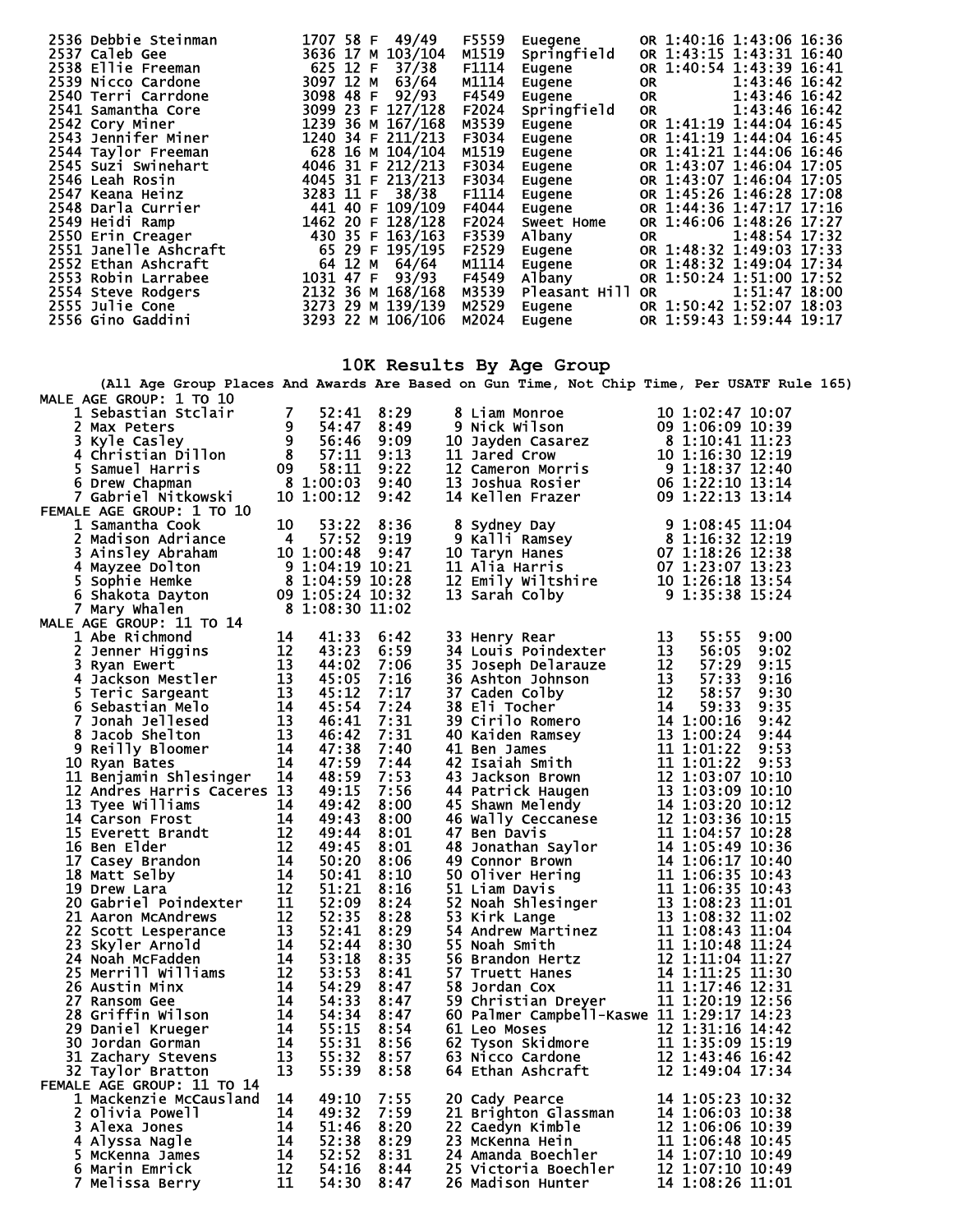| 8 Lauren Haugen<br>9 Cindy Reed<br>14 56:18 9:04<br>10 Emma Colby<br>14 1:01:51 9:58<br>11 Akari Seiner<br>13 1:01:59 9:59<br>12 Adrienne Powell<br>11 1:02:23 10:03<br>13 Cecelia Holst<br>12 1:03:06 10:10<br>14 Nathalie Marx<br>12 1:03:06 10:10<br>                   |           |                |                        | 27 Emma Kincade 14 1:09:52 11:15<br>28 Gracie Rosier 12 1:11:22 11:30<br>29 Katherine Quillin 14 1:13:20 11:48<br>30 Bethanie Pliska 12 1:14:30 12:00<br>31 Madilyn Priaulx 13 1:14:36 12:01<br>32 Bailey Rice 14 1:14:46 12:02<br>33 Madi          |  |  |
|----------------------------------------------------------------------------------------------------------------------------------------------------------------------------------------------------------------------------------------------------------------------------|-----------|----------------|------------------------|-----------------------------------------------------------------------------------------------------------------------------------------------------------------------------------------------------------------------------------------------------|--|--|
|                                                                                                                                                                                                                                                                            |           |                |                        |                                                                                                                                                                                                                                                     |  |  |
|                                                                                                                                                                                                                                                                            |           |                |                        |                                                                                                                                                                                                                                                     |  |  |
|                                                                                                                                                                                                                                                                            |           |                |                        |                                                                                                                                                                                                                                                     |  |  |
|                                                                                                                                                                                                                                                                            |           |                |                        |                                                                                                                                                                                                                                                     |  |  |
|                                                                                                                                                                                                                                                                            |           |                |                        |                                                                                                                                                                                                                                                     |  |  |
|                                                                                                                                                                                                                                                                            |           |                |                        |                                                                                                                                                                                                                                                     |  |  |
|                                                                                                                                                                                                                                                                            |           |                |                        |                                                                                                                                                                                                                                                     |  |  |
|                                                                                                                                                                                                                                                                            |           |                |                        |                                                                                                                                                                                                                                                     |  |  |
|                                                                                                                                                                                                                                                                            |           |                |                        |                                                                                                                                                                                                                                                     |  |  |
|                                                                                                                                                                                                                                                                            |           |                |                        |                                                                                                                                                                                                                                                     |  |  |
| <b>MALE AGE GROUP: 15 TO 19</b>                                                                                                                                                                                                                                            |           |                |                        |                                                                                                                                                                                                                                                     |  |  |
|                                                                                                                                                                                                                                                                            |           |                |                        |                                                                                                                                                                                                                                                     |  |  |
|                                                                                                                                                                                                                                                                            |           |                | 5:35                   |                                                                                                                                                                                                                                                     |  |  |
|                                                                                                                                                                                                                                                                            |           |                | 5:47                   |                                                                                                                                                                                                                                                     |  |  |
|                                                                                                                                                                                                                                                                            |           |                | 5:52                   |                                                                                                                                                                                                                                                     |  |  |
|                                                                                                                                                                                                                                                                            |           |                | 5:55                   |                                                                                                                                                                                                                                                     |  |  |
|                                                                                                                                                                                                                                                                            |           |                |                        |                                                                                                                                                                                                                                                     |  |  |
|                                                                                                                                                                                                                                                                            |           |                | 6:02                   |                                                                                                                                                                                                                                                     |  |  |
|                                                                                                                                                                                                                                                                            |           |                | 6:06                   |                                                                                                                                                                                                                                                     |  |  |
|                                                                                                                                                                                                                                                                            |           |                | 6:10                   |                                                                                                                                                                                                                                                     |  |  |
|                                                                                                                                                                                                                                                                            |           |                | 6:10                   |                                                                                                                                                                                                                                                     |  |  |
|                                                                                                                                                                                                                                                                            |           |                | 6:12                   |                                                                                                                                                                                                                                                     |  |  |
|                                                                                                                                                                                                                                                                            |           |                |                        |                                                                                                                                                                                                                                                     |  |  |
|                                                                                                                                                                                                                                                                            |           |                | 6:13                   |                                                                                                                                                                                                                                                     |  |  |
|                                                                                                                                                                                                                                                                            |           |                | 6:14                   |                                                                                                                                                                                                                                                     |  |  |
|                                                                                                                                                                                                                                                                            |           |                | 6:15                   |                                                                                                                                                                                                                                                     |  |  |
|                                                                                                                                                                                                                                                                            |           |                | 6:16                   |                                                                                                                                                                                                                                                     |  |  |
|                                                                                                                                                                                                                                                                            |           |                |                        |                                                                                                                                                                                                                                                     |  |  |
|                                                                                                                                                                                                                                                                            |           |                | 6:26                   |                                                                                                                                                                                                                                                     |  |  |
|                                                                                                                                                                                                                                                                            |           |                | 6:30                   |                                                                                                                                                                                                                                                     |  |  |
|                                                                                                                                                                                                                                                                            |           |                | 6:33                   |                                                                                                                                                                                                                                                     |  |  |
|                                                                                                                                                                                                                                                                            |           |                | 6:33                   |                                                                                                                                                                                                                                                     |  |  |
|                                                                                                                                                                                                                                                                            |           |                |                        |                                                                                                                                                                                                                                                     |  |  |
|                                                                                                                                                                                                                                                                            |           |                | 6:42                   |                                                                                                                                                                                                                                                     |  |  |
|                                                                                                                                                                                                                                                                            |           |                | 6:44                   |                                                                                                                                                                                                                                                     |  |  |
|                                                                                                                                                                                                                                                                            |           |                | 6:45                   |                                                                                                                                                                                                                                                     |  |  |
|                                                                                                                                                                                                                                                                            |           |                | 6:47                   |                                                                                                                                                                                                                                                     |  |  |
|                                                                                                                                                                                                                                                                            |           |                | 6:47                   |                                                                                                                                                                                                                                                     |  |  |
|                                                                                                                                                                                                                                                                            |           |                |                        |                                                                                                                                                                                                                                                     |  |  |
|                                                                                                                                                                                                                                                                            |           |                | 6:47                   |                                                                                                                                                                                                                                                     |  |  |
|                                                                                                                                                                                                                                                                            |           |                | 6:49                   |                                                                                                                                                                                                                                                     |  |  |
|                                                                                                                                                                                                                                                                            |           |                | 6:53                   |                                                                                                                                                                                                                                                     |  |  |
|                                                                                                                                                                                                                                                                            |           |                | 6:54                   |                                                                                                                                                                                                                                                     |  |  |
|                                                                                                                                                                                                                                                                            |           |                | 6:54                   |                                                                                                                                                                                                                                                     |  |  |
|                                                                                                                                                                                                                                                                            |           |                |                        |                                                                                                                                                                                                                                                     |  |  |
|                                                                                                                                                                                                                                                                            |           |                | 6:54                   |                                                                                                                                                                                                                                                     |  |  |
| 19 Matthew Ramsdal<br>LE AGE GROUP: 15 TO 19<br>2 Zachary Holloway<br>17 34:37<br>2 Zachary Holloway<br>17 35:52<br>4 Brad Ferner<br>5 Logan Jacobson<br>17 37:54<br>4 Brad Ferner<br>5 Logan Jacobson<br>17 37:54<br>6 Logan Jacobson<br>17 37:54<br>7 Go                 |           |                | 6:57                   | 38 Keana Heinz 11 1:46:28 17:08<br>53 Nathaniel Michaud 19 47:30 7:39<br>53 Nathaniel Michaud 19 47:30 7:39<br>55 Nathaniel Michaud 19 47:30 7:39<br>55 Nason Millman<br>56 Nach Millman<br>57 Noah Lininger Frank 15 48:42 7:51<br>57 Noah         |  |  |
|                                                                                                                                                                                                                                                                            |           |                | 6:58                   |                                                                                                                                                                                                                                                     |  |  |
|                                                                                                                                                                                                                                                                            |           |                | 7:02                   |                                                                                                                                                                                                                                                     |  |  |
|                                                                                                                                                                                                                                                                            |           |                |                        |                                                                                                                                                                                                                                                     |  |  |
|                                                                                                                                                                                                                                                                            |           |                | 7:05                   |                                                                                                                                                                                                                                                     |  |  |
|                                                                                                                                                                                                                                                                            |           |                | 7:05                   |                                                                                                                                                                                                                                                     |  |  |
|                                                                                                                                                                                                                                                                            |           |                | 7:07                   |                                                                                                                                                                                                                                                     |  |  |
|                                                                                                                                                                                                                                                                            |           |                | 7:08                   |                                                                                                                                                                                                                                                     |  |  |
|                                                                                                                                                                                                                                                                            |           |                |                        |                                                                                                                                                                                                                                                     |  |  |
| 36 Cam Martin                                                                                                                                                                                                                                                              | <b>16</b> | 44:29          | 7:10                   | 88 Skyler Mohr 17 1:03:39 10:15<br>89 Scott Compton 16 1:05:39 10:15<br>90 Bradley Kinch 19 1:06:26 10:42<br>91 Seamus Wilson 15 1:07:48 10:55<br>92 Caleb Tucker 16 1:10:26 11:20<br>93 Maxwell Ebert 16 1:10:26 11:29<br>94 Ken Ezaki 17          |  |  |
| 37 Reece Larrabee 15 44:31<br>37 Reece Larrabee 15 44:31 7:10<br>38 Peter Block 18 44:41 7:12<br>39 Vittorio Gaddini 19 45:00 7:15<br>40 Aaron Barnard 19 45:00 7:15<br>41 Brandon Chittim 16 45:06 7:16<br>42 Darin French 15 45:09 7:16<br>43 Wyatt Davis<br>43 Wyatt Da |           |                | 7:10                   |                                                                                                                                                                                                                                                     |  |  |
|                                                                                                                                                                                                                                                                            |           |                |                        |                                                                                                                                                                                                                                                     |  |  |
|                                                                                                                                                                                                                                                                            |           |                |                        |                                                                                                                                                                                                                                                     |  |  |
|                                                                                                                                                                                                                                                                            |           |                |                        |                                                                                                                                                                                                                                                     |  |  |
|                                                                                                                                                                                                                                                                            |           |                |                        |                                                                                                                                                                                                                                                     |  |  |
|                                                                                                                                                                                                                                                                            |           |                |                        |                                                                                                                                                                                                                                                     |  |  |
|                                                                                                                                                                                                                                                                            |           |                |                        |                                                                                                                                                                                                                                                     |  |  |
|                                                                                                                                                                                                                                                                            |           |                |                        |                                                                                                                                                                                                                                                     |  |  |
|                                                                                                                                                                                                                                                                            |           |                |                        |                                                                                                                                                                                                                                                     |  |  |
|                                                                                                                                                                                                                                                                            |           |                |                        |                                                                                                                                                                                                                                                     |  |  |
|                                                                                                                                                                                                                                                                            |           |                |                        |                                                                                                                                                                                                                                                     |  |  |
|                                                                                                                                                                                                                                                                            |           |                |                        |                                                                                                                                                                                                                                                     |  |  |
|                                                                                                                                                                                                                                                                            |           |                |                        |                                                                                                                                                                                                                                                     |  |  |
|                                                                                                                                                                                                                                                                            |           |                |                        |                                                                                                                                                                                                                                                     |  |  |
|                                                                                                                                                                                                                                                                            |           |                |                        |                                                                                                                                                                                                                                                     |  |  |
|                                                                                                                                                                                                                                                                            |           |                |                        |                                                                                                                                                                                                                                                     |  |  |
|                                                                                                                                                                                                                                                                            |           |                |                        |                                                                                                                                                                                                                                                     |  |  |
|                                                                                                                                                                                                                                                                            |           |                |                        |                                                                                                                                                                                                                                                     |  |  |
|                                                                                                                                                                                                                                                                            |           |                |                        |                                                                                                                                                                                                                                                     |  |  |
| <b>FEMALE AGE GROUP: 15 TO 19</b>                                                                                                                                                                                                                                          |           |                |                        |                                                                                                                                                                                                                                                     |  |  |
|                                                                                                                                                                                                                                                                            |           |                |                        |                                                                                                                                                                                                                                                     |  |  |
| 1 Chelsea Long                                                                                                                                                                                                                                                             | 18        | 40:22          | 6:30                   |                                                                                                                                                                                                                                                     |  |  |
|                                                                                                                                                                                                                                                                            |           | 43:16          | 6:58                   |                                                                                                                                                                                                                                                     |  |  |
|                                                                                                                                                                                                                                                                            |           | 43:50          | 7:04                   |                                                                                                                                                                                                                                                     |  |  |
|                                                                                                                                                                                                                                                                            |           | 44:59          | 7:15                   |                                                                                                                                                                                                                                                     |  |  |
|                                                                                                                                                                                                                                                                            |           |                | 7:15                   |                                                                                                                                                                                                                                                     |  |  |
|                                                                                                                                                                                                                                                                            |           | 45:00<br>45:02 |                        |                                                                                                                                                                                                                                                     |  |  |
|                                                                                                                                                                                                                                                                            |           |                | 7:15                   |                                                                                                                                                                                                                                                     |  |  |
|                                                                                                                                                                                                                                                                            |           | 45:42          | 7:22                   |                                                                                                                                                                                                                                                     |  |  |
|                                                                                                                                                                                                                                                                            |           | 46:18          | 7:27                   |                                                                                                                                                                                                                                                     |  |  |
|                                                                                                                                                                                                                                                                            |           | 46:23          | 7:28                   |                                                                                                                                                                                                                                                     |  |  |
|                                                                                                                                                                                                                                                                            |           |                | 7:35                   |                                                                                                                                                                                                                                                     |  |  |
|                                                                                                                                                                                                                                                                            |           |                |                        |                                                                                                                                                                                                                                                     |  |  |
|                                                                                                                                                                                                                                                                            |           | 47:05          |                        |                                                                                                                                                                                                                                                     |  |  |
|                                                                                                                                                                                                                                                                            |           | 49:06          | 7:55                   |                                                                                                                                                                                                                                                     |  |  |
|                                                                                                                                                                                                                                                                            |           |                | 8:03                   |                                                                                                                                                                                                                                                     |  |  |
|                                                                                                                                                                                                                                                                            |           | 49:59          |                        |                                                                                                                                                                                                                                                     |  |  |
|                                                                                                                                                                                                                                                                            |           | 50:11          | 8:05                   |                                                                                                                                                                                                                                                     |  |  |
|                                                                                                                                                                                                                                                                            |           | 50:33 8:08     |                        |                                                                                                                                                                                                                                                     |  |  |
|                                                                                                                                                                                                                                                                            |           |                | 50:34 8:09             |                                                                                                                                                                                                                                                     |  |  |
| WALE AGE GROUP: 15 10 19<br>1 Chelsea Long<br>2 Allie Sibole<br>3 Joanna Beem<br>4 Olivia Johnson<br>4 Olivia Johnson<br>5 Monica Anderson<br>6 Heidi Gori<br>7 Kd Solomon<br>8 Molly Bohrer<br>9 Braeden Emrick<br>16 Braeden Emrick<br>16 De Sarah S                     |           | 51:00          | $50:41$ $8:10$<br>8:13 | 43 Hannah Stephen<br>44 Natalie Poindexter<br>45 Kirsti Clapsadle<br>45 Kirsti Clapsadle<br>46 Jessica Caird<br>47 Taylor Boxberger<br>47 Taylor Boxberger<br>47 Taylor Boxberger<br>48 Melyssa weber<br>48 Melyssa weber<br>48 Melyssa weber<br>48 |  |  |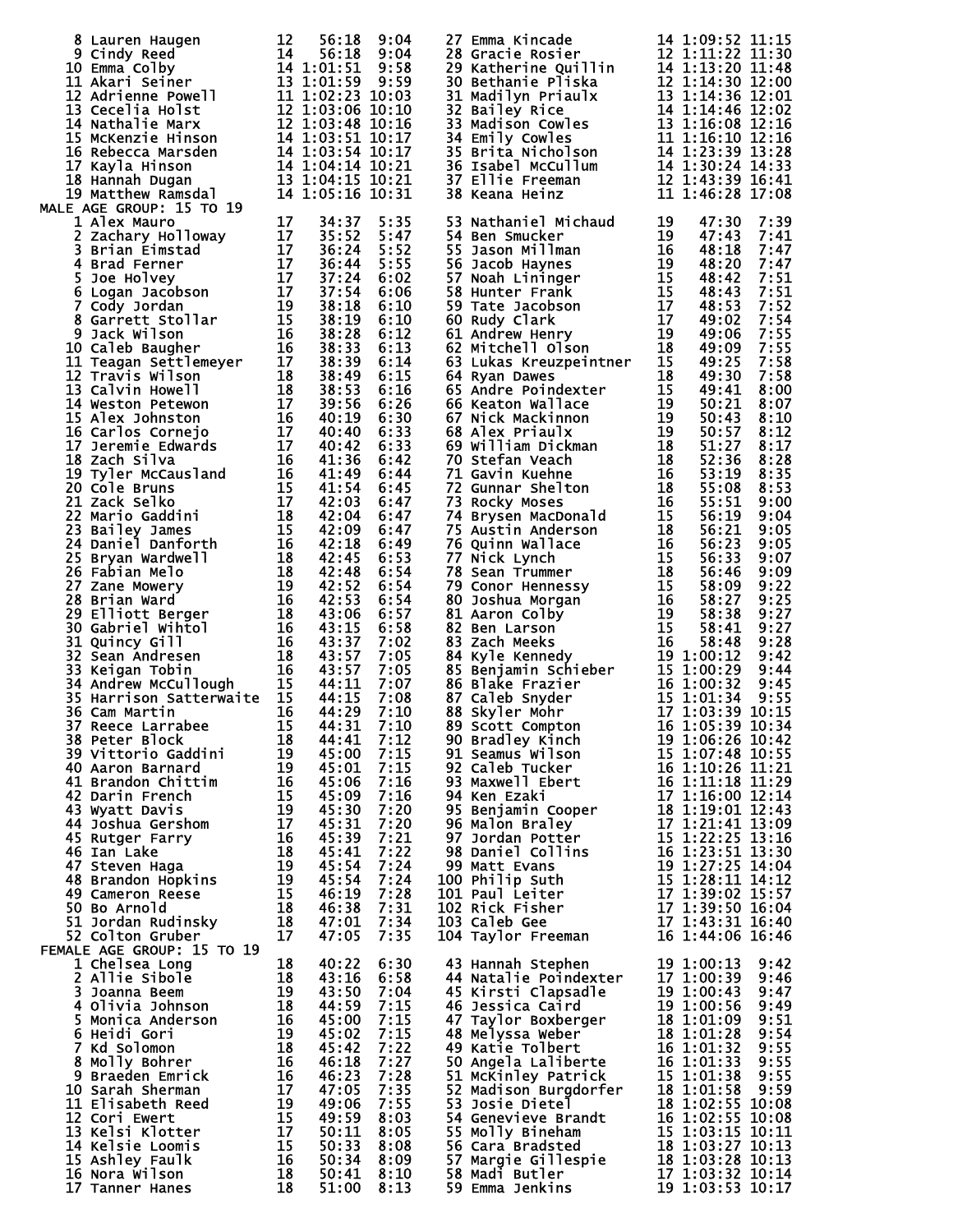| 18 Madeline Deless                                                                                                                                                                                                                                                                     | 15 | 52:10          | 8:24         | 60 Michelle Sand                                                                                                                                                                                                                                         |    | 16 1:04:06 10:19 |              |
|----------------------------------------------------------------------------------------------------------------------------------------------------------------------------------------------------------------------------------------------------------------------------------------|----|----------------|--------------|----------------------------------------------------------------------------------------------------------------------------------------------------------------------------------------------------------------------------------------------------------|----|------------------|--------------|
| 18 Madeline Deless<br>19 Zulema Ibou<br>20 Claire Neyman<br>21 Sarah Buchholz<br>22 Megan West<br>23 Meredith Dehaas<br>23 Meredith Dehaas<br>23 Meredith Dehaas<br>24 Second Williams<br>16                                                                                           |    | 52:23          | 8:26         | 61 Ashley McAndrews<br>62 Tira Parkan                                                                                                                                                                                                                    |    | 16 1:04:14 10:21 |              |
|                                                                                                                                                                                                                                                                                        |    | 52:42          | 8:29         | 62 Tira Parkan<br>63 Amber Sachs<br>63 Amber Sachs<br>63 Amber Sachs<br>64 Sarah Jamieson<br>64 Sarah Jamieson<br>19 1:05:35 10:34<br>65 Rachel Walker<br>18 1:05:40 10:34<br>66 Holland Noley<br>17 1:05:40 10:34<br>67 Nora Elam<br>18 1:06:26 10:42   |    | 18 1:04:49 10:26 |              |
|                                                                                                                                                                                                                                                                                        |    | 53:12          | 8:34         |                                                                                                                                                                                                                                                          |    |                  |              |
|                                                                                                                                                                                                                                                                                        |    | 53:12          | 8:34         |                                                                                                                                                                                                                                                          |    |                  |              |
|                                                                                                                                                                                                                                                                                        |    | 53:12<br>53:44 | 8:34<br>8:39 |                                                                                                                                                                                                                                                          |    |                  |              |
| 24 Rheanna Williams<br>25 Madeline Pickering<br>26 Charlotte Howe<br>27 Angela Banks<br>28 Hannah Stolpe<br>29 Meggie Batenhorst<br>30 Katie Evans<br>30 Katie Evans                                                                                                                   |    | 53:50          | 8:40         |                                                                                                                                                                                                                                                          |    |                  |              |
|                                                                                                                                                                                                                                                                                        |    | 54:33          | 8:47         |                                                                                                                                                                                                                                                          |    |                  |              |
|                                                                                                                                                                                                                                                                                        |    | 55:08          | 8:53         |                                                                                                                                                                                                                                                          |    |                  |              |
|                                                                                                                                                                                                                                                                                        |    | 55:24          | 8:55         |                                                                                                                                                                                                                                                          |    |                  |              |
|                                                                                                                                                                                                                                                                                        |    | 55:34          | 8:57         |                                                                                                                                                                                                                                                          |    |                  |              |
|                                                                                                                                                                                                                                                                                        |    | 56:05          | 9:02         |                                                                                                                                                                                                                                                          |    |                  |              |
| 31 Amanda Carmichael                                                                                                                                                                                                                                                                   | 16 | 56:09          | 9:03         |                                                                                                                                                                                                                                                          |    |                  |              |
| 32 Alice Rear                                                                                                                                                                                                                                                                          | 18 | 56:21          | 9:04         |                                                                                                                                                                                                                                                          |    |                  |              |
|                                                                                                                                                                                                                                                                                        |    |                | 9:09         |                                                                                                                                                                                                                                                          |    |                  |              |
|                                                                                                                                                                                                                                                                                        |    |                | 9:18         |                                                                                                                                                                                                                                                          |    |                  |              |
| 32 Alice Rear<br>33 Taylor Nelson<br>34 Catherine Petersen<br>34 Catherine Petersen<br>35 Helene Morse<br>36 Allison Kratka<br>37 Larecea Royer<br>36 Allison Kratka<br>37 Larecea Royer<br>38 Zoe Oldham<br>39 Phoenix Null<br>39 Phoenix Null<br>40                                  |    |                | 9:20         | 77 Kellee Richins<br>78 Gabriella Delapaz<br>78 Gabriella Delapaz<br>79 Paige Bornstein<br>79 Paige Bornstein<br>79 Paige Bornstein<br>19 1:15:54 12:13<br>80 Stephanie Ralls<br>81 Melissa Sampels<br>15 1:16:18 12:17<br>82 Kristen Latham<br>82 K     |    |                  |              |
|                                                                                                                                                                                                                                                                                        |    |                | 9:23         |                                                                                                                                                                                                                                                          |    |                  |              |
|                                                                                                                                                                                                                                                                                        |    |                | 9:28         |                                                                                                                                                                                                                                                          |    |                  |              |
|                                                                                                                                                                                                                                                                                        |    |                | 9:28         |                                                                                                                                                                                                                                                          |    |                  |              |
|                                                                                                                                                                                                                                                                                        |    |                | 9:31         |                                                                                                                                                                                                                                                          |    |                  |              |
|                                                                                                                                                                                                                                                                                        |    |                | 9:38         |                                                                                                                                                                                                                                                          |    |                  |              |
|                                                                                                                                                                                                                                                                                        |    |                | 9:40<br>9:40 | 84 Allison Frost                                                                                                                                                                                                                                         |    | 17 1:35:09 15:19 |              |
| MALE AGE GROUP: 20 TO 24                                                                                                                                                                                                                                                               |    |                |              |                                                                                                                                                                                                                                                          |    |                  |              |
| 1 Danny Mercado                                                                                                                                                                                                                                                                        | 23 | 30:34          | 4:56         | 54 Tim Thayer                                                                                                                                                                                                                                            | 21 | 54:03            | 8:42         |
| 2 Chris Reed                                                                                                                                                                                                                                                                           | 22 | 31:40          | 5:06         | 55 Michael Woodmansee                                                                                                                                                                                                                                    | 23 | 54:10            | 8:43         |
|                                                                                                                                                                                                                                                                                        |    | 32:15          | 5:12         | 56 Paul Owen                                                                                                                                                                                                                                             | 22 | 54:56            | 8:51         |
| 2 Chris Reeu<br>3 Harrison Lakehomer<br>4 Sam Kirtner<br>5 Matthew Bailey<br>6 Sean Kovensky<br>7 Casey Weinman<br>8 Sam Settlemeyer<br>9 Brandon Kundert<br>24<br>10 Zack Kennedy<br>24<br>10 Zack Kennedy                                                                            |    | 32:56          | 5:18         | 56 Paul Owen<br>57 Jordan Schrader<br>58 Brian Jirout<br>59 Alexander Dale<br>60 Jonathan Dallas<br>61 David Umenhofer<br>62 George Murphy<br>63 Jimmy Singh<br>64 Niklas Trummer<br>65 Dylan Hallyburton<br>65 Dylan Hallyburton<br>66 Matthew Look     |    | 54:57            | 8:51         |
|                                                                                                                                                                                                                                                                                        |    | 34:01          | 5:29         |                                                                                                                                                                                                                                                          |    | 55:08            | 8:53         |
|                                                                                                                                                                                                                                                                                        |    | 34:40          | 5:35         |                                                                                                                                                                                                                                                          |    | 55:25            | 8:56         |
|                                                                                                                                                                                                                                                                                        |    | 35:12          | 5:40         |                                                                                                                                                                                                                                                          |    | 55:34            | 8:57         |
|                                                                                                                                                                                                                                                                                        |    | 37:12<br>37:39 | 6:00         |                                                                                                                                                                                                                                                          |    | 56:28            | 9:06         |
|                                                                                                                                                                                                                                                                                        |    |                | 6:04         |                                                                                                                                                                                                                                                          |    | 56:43            | 9:08         |
| 10 Zack Kennedy                                                                                                                                                                                                                                                                        |    | 38:11          | 6:09         |                                                                                                                                                                                                                                                          |    | 56:45            | 9:08         |
| 11 Zachary Schneider-Lyn 21                                                                                                                                                                                                                                                            |    | 38:29          | 6:12         |                                                                                                                                                                                                                                                          |    | 56:46            | 9:09         |
| 12 Andrew Gerg<br>12 Andrew Gerg<br>13 Trevor Drake 23<br>14 Marshall Curler 24                                                                                                                                                                                                        | 20 | 41:28          | 6:41         |                                                                                                                                                                                                                                                          |    | 56:46            | 9:09         |
|                                                                                                                                                                                                                                                                                        |    | 41:54          | 6:45         |                                                                                                                                                                                                                                                          |    | 56:54            | 9:10         |
|                                                                                                                                                                                                                                                                                        |    |                | 6:47         |                                                                                                                                                                                                                                                          |    | 56:58            | 9:11         |
|                                                                                                                                                                                                                                                                                        |    |                | 6:47         | 68 Ryan West                                                                                                                                                                                                                                             | 24 | 57:05            | 9:12         |
|                                                                                                                                                                                                                                                                                        |    |                | 6:53         |                                                                                                                                                                                                                                                          |    | 57:13            | 9:13         |
| 24 42<br>17 Travis Broich<br>17 Travis Broich<br>18 Derick Olsen<br>19 Kamran Aryah<br>20 42:4<br>20 42:4<br>20 42:4<br>19 Kamran Aryah<br>20 43:0<br>20 43:0<br>20 43:0<br>20 43:0<br>20 43:0<br>20 43:0<br>20 43:0<br>20 43:0<br>21 Thomas Stark<br>22 43:0<br>22                    |    |                | 6:53         | 00 Kyan west<br>69 Andrew Baggett<br>70 Timothy Vergano<br>71 Nate Tejeda<br>72 Terry Ogburn<br>73 Andrew Delapaz<br>73 Andrew Delapaz<br>74 Alex Rice<br>75 Kevin Horton<br>76 Jordan Haxby<br>76 Jordan Haxby<br>77 Matt Mathiesen<br>24               |    | 57:29            | 9:16         |
|                                                                                                                                                                                                                                                                                        |    | 42:57          | 6:55         |                                                                                                                                                                                                                                                          |    | 57:33            | 9:16         |
|                                                                                                                                                                                                                                                                                        |    |                | 6:56         |                                                                                                                                                                                                                                                          |    | 57:35            | 9:16         |
|                                                                                                                                                                                                                                                                                        |    | 43:05          | 6:56         |                                                                                                                                                                                                                                                          |    | 57:47            | 9:18         |
|                                                                                                                                                                                                                                                                                        |    |                | 6:59         |                                                                                                                                                                                                                                                          |    | 57:51            | 9:19         |
|                                                                                                                                                                                                                                                                                        |    |                | 6:59<br>7:01 |                                                                                                                                                                                                                                                          |    | 58:04<br>58:04   | 9:21<br>9:21 |
|                                                                                                                                                                                                                                                                                        |    |                | 7:04         |                                                                                                                                                                                                                                                          |    |                  |              |
|                                                                                                                                                                                                                                                                                        |    |                |              |                                                                                                                                                                                                                                                          |    |                  |              |
|                                                                                                                                                                                                                                                                                        |    |                |              |                                                                                                                                                                                                                                                          |    |                  |              |
|                                                                                                                                                                                                                                                                                        |    |                |              |                                                                                                                                                                                                                                                          |    |                  |              |
|                                                                                                                                                                                                                                                                                        |    |                |              |                                                                                                                                                                                                                                                          |    |                  |              |
|                                                                                                                                                                                                                                                                                        |    |                |              |                                                                                                                                                                                                                                                          |    |                  |              |
|                                                                                                                                                                                                                                                                                        |    |                |              |                                                                                                                                                                                                                                                          |    |                  |              |
|                                                                                                                                                                                                                                                                                        |    |                |              |                                                                                                                                                                                                                                                          |    |                  |              |
|                                                                                                                                                                                                                                                                                        |    |                |              |                                                                                                                                                                                                                                                          |    |                  |              |
|                                                                                                                                                                                                                                                                                        |    |                |              |                                                                                                                                                                                                                                                          |    |                  |              |
|                                                                                                                                                                                                                                                                                        |    |                |              |                                                                                                                                                                                                                                                          |    |                  |              |
|                                                                                                                                                                                                                                                                                        |    |                |              | 76 Jordan Haxby<br>77 Matt Mathiesen<br>78 Ryan Haas<br>78 Ryan Haas<br>79 Matt Matiert<br>79 Matt Matiert<br>81 Christopher Pecne<br>82 Scott Brown<br>82 Scott Brown<br>82 Scott Brown<br>83 Joseph Kemper<br>22 1:00:33 9:26<br>84 Isaiah Vader<br>85 |    |                  |              |
|                                                                                                                                                                                                                                                                                        |    |                |              |                                                                                                                                                                                                                                                          |    |                  |              |
|                                                                                                                                                                                                                                                                                        |    |                |              |                                                                                                                                                                                                                                                          |    |                  |              |
|                                                                                                                                                                                                                                                                                        |    |                |              |                                                                                                                                                                                                                                                          |    |                  |              |
|                                                                                                                                                                                                                                                                                        |    |                |              |                                                                                                                                                                                                                                                          |    |                  |              |
|                                                                                                                                                                                                                                                                                        |    |                |              | 93 Mohammad Alboualayyan 22 1:07:16 10:50                                                                                                                                                                                                                |    |                  |              |
|                                                                                                                                                                                                                                                                                        |    |                |              |                                                                                                                                                                                                                                                          |    |                  |              |
|                                                                                                                                                                                                                                                                                        |    |                |              |                                                                                                                                                                                                                                                          |    |                  |              |
|                                                                                                                                                                                                                                                                                        |    |                |              |                                                                                                                                                                                                                                                          |    |                  |              |
|                                                                                                                                                                                                                                                                                        |    |                |              |                                                                                                                                                                                                                                                          |    |                  |              |
|                                                                                                                                                                                                                                                                                        |    |                |              |                                                                                                                                                                                                                                                          |    |                  |              |
|                                                                                                                                                                                                                                                                                        |    |                |              |                                                                                                                                                                                                                                                          |    |                  |              |
|                                                                                                                                                                                                                                                                                        |    |                |              |                                                                                                                                                                                                                                                          |    |                  |              |
|                                                                                                                                                                                                                                                                                        |    |                |              |                                                                                                                                                                                                                                                          |    |                  |              |
|                                                                                                                                                                                                                                                                                        |    |                |              |                                                                                                                                                                                                                                                          |    |                  |              |
|                                                                                                                                                                                                                                                                                        |    |                |              |                                                                                                                                                                                                                                                          |    |                  |              |
|                                                                                                                                                                                                                                                                                        |    |                |              |                                                                                                                                                                                                                                                          |    |                  |              |
|                                                                                                                                                                                                                                                                                        |    |                |              | 93 Mohammad Alboualayyan 22 1:07:16 10:50<br>94 Trenton Cook<br>95 Jonathan Thomas<br>21 1:07:17 10:50<br>96 Daniel Yee<br>24 1:08:31 11:03<br>97 Peter Lesiak<br>22 1:08:34 11:03<br>98 Arthur Stubblefield<br>20 1:11:26 11:30<br>99 Jeffrey Bon       |    |                  |              |
| 23 Tyler Schipper<br>24 43:33 7:01<br>25 Steven weeks<br>24 43:52 7:04<br>26 Faul Scholtz<br>26 Paul Scholtz<br>23 344:37 7:117<br>27 Devin Bodeen<br>21 44:37 7:117<br>28 Damian Moye<br>21 44:37 7:117<br>28 Damian Moye<br>21 44:37 7:117<br>28 Damia<br>FEMALE AGE GROUP: 20 TO 24 |    |                |              |                                                                                                                                                                                                                                                          |    |                  |              |
| $\frac{21}{20}$<br>1 Bronwyn Crossman                                                                                                                                                                                                                                                  |    | 36:57          | 5:57         |                                                                                                                                                                                                                                                          |    |                  |              |
| 2 Gylany Crossman                                                                                                                                                                                                                                                                      |    | 41:34          | 6:42         |                                                                                                                                                                                                                                                          |    |                  |              |
| 3 Ashlee Eskelsen                                                                                                                                                                                                                                                                      |    | 41:46          | 6:44         |                                                                                                                                                                                                                                                          |    |                  |              |
|                                                                                                                                                                                                                                                                                        |    |                |              |                                                                                                                                                                                                                                                          |    |                  |              |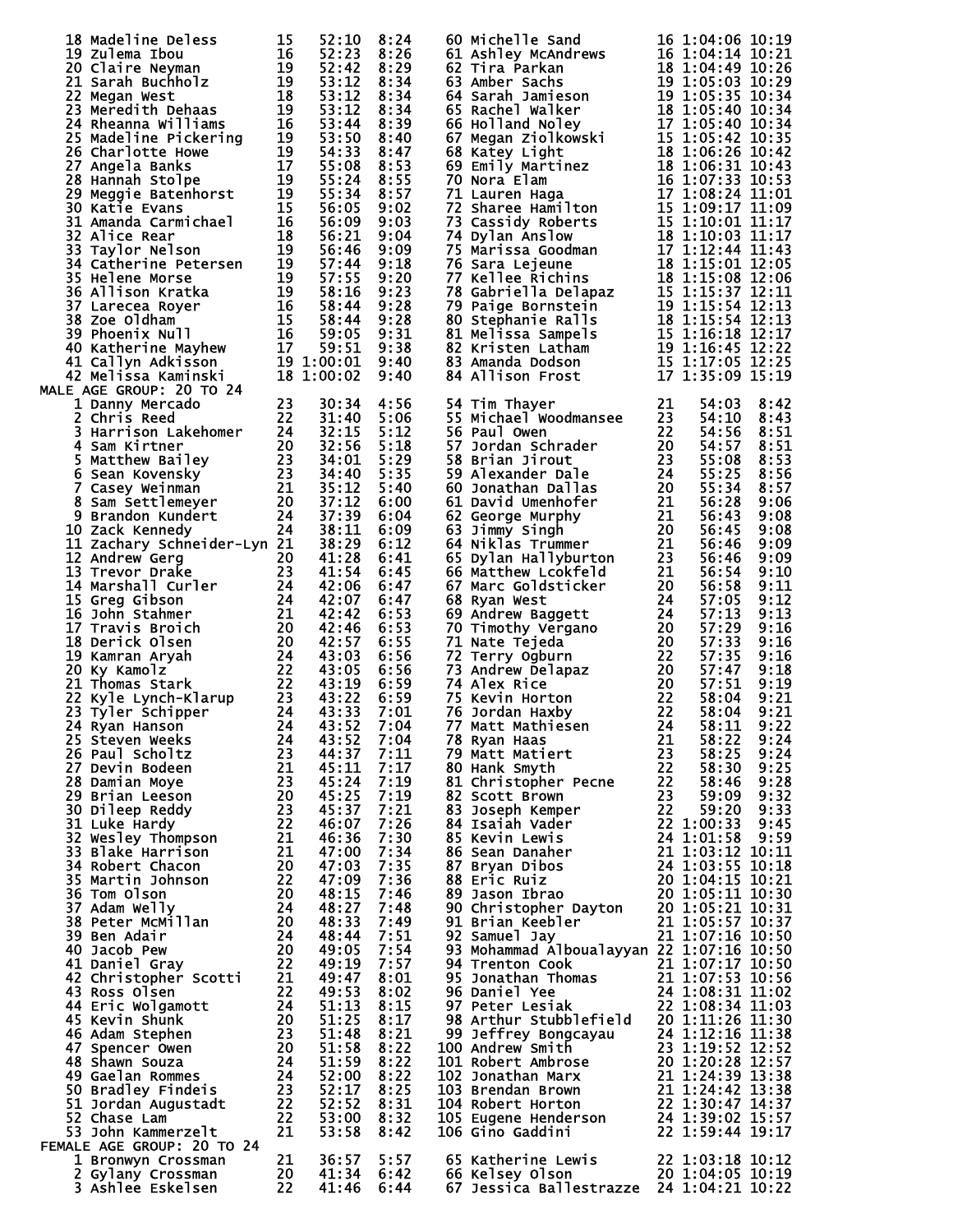|                                                                                                                                                                                                                                                          |                          |      | 4 catterin coolemns 240 17:37 7:37 17 20 68 07:17 20 68 17 17 20 68 17 17 20 11:37 21 17 20 17 21 17 20 17 21 17 20 17 21 17 20 17 21 17 20 17 21 17 20 17 21 17 20 17 21 17 20 17 21 17 20 17 21 17 20 17 21 17 21 17 21 17                 |       |      |
|----------------------------------------------------------------------------------------------------------------------------------------------------------------------------------------------------------------------------------------------------------|--------------------------|------|----------------------------------------------------------------------------------------------------------------------------------------------------------------------------------------------------------------------------------------------|-------|------|
|                                                                                                                                                                                                                                                          |                          |      |                                                                                                                                                                                                                                              |       |      |
|                                                                                                                                                                                                                                                          |                          |      |                                                                                                                                                                                                                                              |       |      |
|                                                                                                                                                                                                                                                          |                          |      |                                                                                                                                                                                                                                              |       |      |
|                                                                                                                                                                                                                                                          |                          |      |                                                                                                                                                                                                                                              |       |      |
|                                                                                                                                                                                                                                                          |                          |      |                                                                                                                                                                                                                                              |       |      |
|                                                                                                                                                                                                                                                          |                          |      |                                                                                                                                                                                                                                              |       |      |
|                                                                                                                                                                                                                                                          |                          |      |                                                                                                                                                                                                                                              |       |      |
|                                                                                                                                                                                                                                                          |                          |      |                                                                                                                                                                                                                                              |       |      |
|                                                                                                                                                                                                                                                          |                          |      |                                                                                                                                                                                                                                              |       |      |
|                                                                                                                                                                                                                                                          |                          |      |                                                                                                                                                                                                                                              |       |      |
|                                                                                                                                                                                                                                                          |                          |      |                                                                                                                                                                                                                                              |       |      |
|                                                                                                                                                                                                                                                          |                          |      |                                                                                                                                                                                                                                              |       |      |
|                                                                                                                                                                                                                                                          |                          |      |                                                                                                                                                                                                                                              |       |      |
|                                                                                                                                                                                                                                                          |                          |      |                                                                                                                                                                                                                                              |       |      |
|                                                                                                                                                                                                                                                          |                          |      |                                                                                                                                                                                                                                              |       |      |
|                                                                                                                                                                                                                                                          |                          |      |                                                                                                                                                                                                                                              |       |      |
|                                                                                                                                                                                                                                                          |                          |      |                                                                                                                                                                                                                                              |       |      |
|                                                                                                                                                                                                                                                          |                          |      |                                                                                                                                                                                                                                              |       |      |
|                                                                                                                                                                                                                                                          |                          |      |                                                                                                                                                                                                                                              |       |      |
|                                                                                                                                                                                                                                                          |                          |      |                                                                                                                                                                                                                                              |       |      |
|                                                                                                                                                                                                                                                          |                          |      |                                                                                                                                                                                                                                              |       |      |
|                                                                                                                                                                                                                                                          |                          |      |                                                                                                                                                                                                                                              |       |      |
|                                                                                                                                                                                                                                                          |                          |      |                                                                                                                                                                                                                                              |       |      |
|                                                                                                                                                                                                                                                          |                          |      |                                                                                                                                                                                                                                              |       |      |
|                                                                                                                                                                                                                                                          |                          |      |                                                                                                                                                                                                                                              |       |      |
| 33 1:00:39 9:46<br>54 Maggie Moore<br>55 Andrea Lund<br>56 Melissa Gambino<br>24 1:01:12 9:51<br>56 Melissa Gambino<br>23 1:01:19 9:52<br>57 Sarah Berkley<br>23 1:01:19 9:52<br>57 Sarah Berkley<br>23 1:01:13 9:52<br>58 Eizabeth Brost<br>23 1:01:3   |                          |      | 117 Andrea Smith-Gillespi 24 1:25:38 13:47<br>118 Cara Harrington 24 1:25:38 13:47<br>118 Hannah Horsfall 23 1:29:07 14:21<br>120 Christina Hewitt 24 1:29:50 14:28<br>121 Kailee Ramp 22 1:29:52 14:28<br>122 Brittni Ramp 23 1:29:52 1     |       |      |
|                                                                                                                                                                                                                                                          |                          |      |                                                                                                                                                                                                                                              |       |      |
|                                                                                                                                                                                                                                                          |                          |      |                                                                                                                                                                                                                                              |       |      |
|                                                                                                                                                                                                                                                          |                          |      |                                                                                                                                                                                                                                              |       |      |
|                                                                                                                                                                                                                                                          |                          |      |                                                                                                                                                                                                                                              |       |      |
|                                                                                                                                                                                                                                                          |                          |      |                                                                                                                                                                                                                                              |       |      |
|                                                                                                                                                                                                                                                          |                          |      |                                                                                                                                                                                                                                              |       |      |
| <b>MALE AGE GROUP: 25 TO 29</b>                                                                                                                                                                                                                          |                          |      |                                                                                                                                                                                                                                              |       |      |
|                                                                                                                                                                                                                                                          | 30:16                    | 4:53 |                                                                                                                                                                                                                                              |       | 8:26 |
|                                                                                                                                                                                                                                                          | 30:16<br>33:43           | 5:26 |                                                                                                                                                                                                                                              |       | 8:29 |
|                                                                                                                                                                                                                                                          |                          | 5:27 |                                                                                                                                                                                                                                              |       | 8:34 |
|                                                                                                                                                                                                                                                          |                          |      |                                                                                                                                                                                                                                              |       |      |
|                                                                                                                                                                                                                                                          |                          | 5:40 |                                                                                                                                                                                                                                              |       | 8:36 |
|                                                                                                                                                                                                                                                          | 36:<br>37:18<br>----33   | 5:53 |                                                                                                                                                                                                                                              |       | 8:37 |
|                                                                                                                                                                                                                                                          |                          | 6:01 |                                                                                                                                                                                                                                              |       | 8:40 |
|                                                                                                                                                                                                                                                          | 37:33                    | 6:03 |                                                                                                                                                                                                                                              |       | 8:40 |
|                                                                                                                                                                                                                                                          | 38:09                    | 6:09 |                                                                                                                                                                                                                                              |       | 8:41 |
|                                                                                                                                                                                                                                                          | 38:34                    | 6:13 |                                                                                                                                                                                                                                              |       | 8:44 |
|                                                                                                                                                                                                                                                          | 39:02                    | 6:17 |                                                                                                                                                                                                                                              |       | 8:44 |
|                                                                                                                                                                                                                                                          | 39:09                    | 6:18 |                                                                                                                                                                                                                                              |       | 8:45 |
|                                                                                                                                                                                                                                                          | 39:42                    | 6:24 |                                                                                                                                                                                                                                              |       | 8:46 |
|                                                                                                                                                                                                                                                          |                          |      |                                                                                                                                                                                                                                              |       |      |
|                                                                                                                                                                                                                                                          | 39:48                    | 6:25 |                                                                                                                                                                                                                                              |       | 8:47 |
|                                                                                                                                                                                                                                                          | 39:54                    | 6:26 |                                                                                                                                                                                                                                              |       | 8:47 |
|                                                                                                                                                                                                                                                          | 39:58                    | 6:26 |                                                                                                                                                                                                                                              | 54:37 | 8:48 |
|                                                                                                                                                                                                                                                          | 40:01                    | 6:27 |                                                                                                                                                                                                                                              |       | 8:49 |
|                                                                                                                                                                                                                                                          | 40:19                    | 6:30 |                                                                                                                                                                                                                                              |       | 8:52 |
|                                                                                                                                                                                                                                                          | 40:20 6:30               |      |                                                                                                                                                                                                                                              |       | 8:54 |
|                                                                                                                                                                                                                                                          |                          |      |                                                                                                                                                                                                                                              |       | 8:58 |
| LE AGE GROUP: 25 TO 29<br>1 Ian Dobson<br>2 Esteban Trujillo<br>3 Matt Barnhart<br>4 Luke Vaughn<br>5 Neil Miller<br>5 Neil Miller<br>6 Zach Klonoski<br>7 Paul Paschelke<br>8 Kevin Gritsch<br>8 Sean Severe<br>9 Sean Severe<br>10 Doug Neil<br>11 Mat | 40:23 6:30<br>40:25 6:31 |      | 10 11 Jeremy Lockhart 29 52:20<br>71 Jeremy Lockhart 29 52:20<br>73 Ryan Lawless 25 53:11<br>74 Jason Campbell 28 53:22<br>76 Roland Lefebvre 25 53:48<br>76 Roland Lefebvre 25 53:48<br>77 Nick McEntire 29 53:52<br>77 Nick McEntire 29 53 |       | 8:59 |
|                                                                                                                                                                                                                                                          |                          |      |                                                                                                                                                                                                                                              |       |      |
|                                                                                                                                                                                                                                                          | 41:19                    | 6:39 |                                                                                                                                                                                                                                              |       | 9:00 |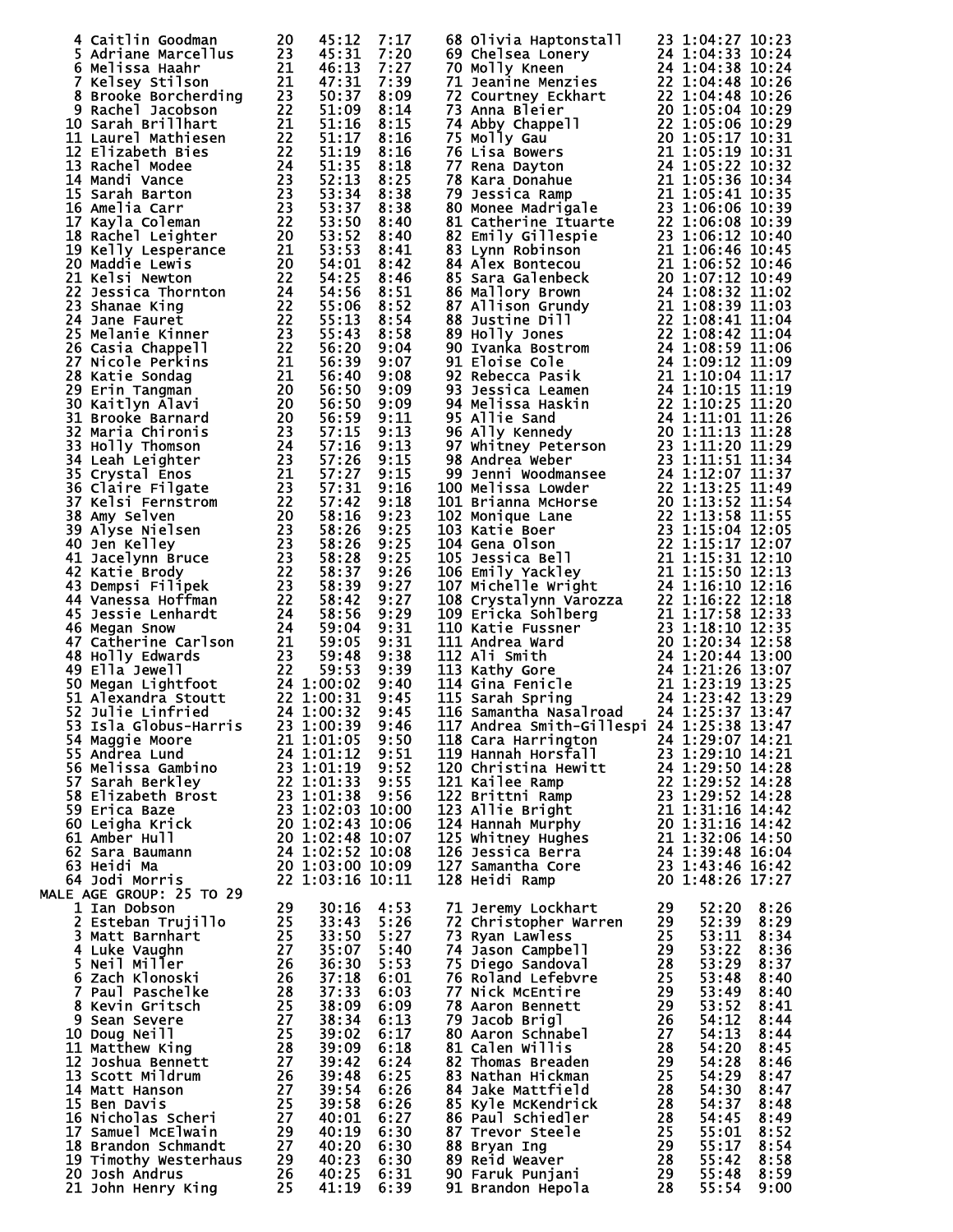| 22 Aaron Huhtala 28 41:21<br>23 Ryan Miller 26 41:21<br>23 Ryan Miller 26 41:31<br>24 Nick Johnson 227 41:35 Max 24:42<br>25 Xander Taylor 27 41:55 100 41:55 14:55 Xander Taylor 27 41:55 1<br>28 Grarig Iseli<br>28 Bonnet Wayner 28 43:10<br>28 |  | 6:40         | 92 Dan Huston Termin 725 56:07 9:02<br>93 Benjamin Arp 75 56:37 9:02<br>943 Benjamin Arp 75 56:37 9:02<br>944 Bordan Brooks<br>28 56:335 9:07 96<br>96 Geoff Davis<br>87 56:335 9:07<br>96 Geoff Davis<br>87 56:335 9:07<br>97 Geoff Davis<br>101     |  |  |
|----------------------------------------------------------------------------------------------------------------------------------------------------------------------------------------------------------------------------------------------------|--|--------------|-------------------------------------------------------------------------------------------------------------------------------------------------------------------------------------------------------------------------------------------------------|--|--|
|                                                                                                                                                                                                                                                    |  | 6:43<br>6:45 |                                                                                                                                                                                                                                                       |  |  |
|                                                                                                                                                                                                                                                    |  | 6:46         |                                                                                                                                                                                                                                                       |  |  |
|                                                                                                                                                                                                                                                    |  | 6:57         |                                                                                                                                                                                                                                                       |  |  |
|                                                                                                                                                                                                                                                    |  | 6:59         |                                                                                                                                                                                                                                                       |  |  |
|                                                                                                                                                                                                                                                    |  | 6:59<br>6:59 |                                                                                                                                                                                                                                                       |  |  |
|                                                                                                                                                                                                                                                    |  | 7:07         |                                                                                                                                                                                                                                                       |  |  |
|                                                                                                                                                                                                                                                    |  | 7:09         |                                                                                                                                                                                                                                                       |  |  |
|                                                                                                                                                                                                                                                    |  | 7:14         |                                                                                                                                                                                                                                                       |  |  |
|                                                                                                                                                                                                                                                    |  | 7:19         |                                                                                                                                                                                                                                                       |  |  |
|                                                                                                                                                                                                                                                    |  | 7:19<br>7:20 |                                                                                                                                                                                                                                                       |  |  |
|                                                                                                                                                                                                                                                    |  | 7:21         |                                                                                                                                                                                                                                                       |  |  |
|                                                                                                                                                                                                                                                    |  | 7:21         |                                                                                                                                                                                                                                                       |  |  |
|                                                                                                                                                                                                                                                    |  | 7:24         |                                                                                                                                                                                                                                                       |  |  |
|                                                                                                                                                                                                                                                    |  | 7:24<br>7:24 |                                                                                                                                                                                                                                                       |  |  |
|                                                                                                                                                                                                                                                    |  | 7:30         |                                                                                                                                                                                                                                                       |  |  |
|                                                                                                                                                                                                                                                    |  | 7:30         |                                                                                                                                                                                                                                                       |  |  |
|                                                                                                                                                                                                                                                    |  | 7:34         |                                                                                                                                                                                                                                                       |  |  |
|                                                                                                                                                                                                                                                    |  | 7:36         |                                                                                                                                                                                                                                                       |  |  |
|                                                                                                                                                                                                                                                    |  | 7:37<br>7:39 |                                                                                                                                                                                                                                                       |  |  |
|                                                                                                                                                                                                                                                    |  | 7:43         |                                                                                                                                                                                                                                                       |  |  |
|                                                                                                                                                                                                                                                    |  | 7:45         |                                                                                                                                                                                                                                                       |  |  |
|                                                                                                                                                                                                                                                    |  | 7:50         |                                                                                                                                                                                                                                                       |  |  |
|                                                                                                                                                                                                                                                    |  | 7:50         |                                                                                                                                                                                                                                                       |  |  |
|                                                                                                                                                                                                                                                    |  | 7:53         |                                                                                                                                                                                                                                                       |  |  |
|                                                                                                                                                                                                                                                    |  | 7:53<br>7:55 |                                                                                                                                                                                                                                                       |  |  |
|                                                                                                                                                                                                                                                    |  | 7:57         |                                                                                                                                                                                                                                                       |  |  |
|                                                                                                                                                                                                                                                    |  | 7:57         |                                                                                                                                                                                                                                                       |  |  |
|                                                                                                                                                                                                                                                    |  | 7:59         |                                                                                                                                                                                                                                                       |  |  |
|                                                                                                                                                                                                                                                    |  | 8:02         |                                                                                                                                                                                                                                                       |  |  |
|                                                                                                                                                                                                                                                    |  | 8:02<br>8:03 |                                                                                                                                                                                                                                                       |  |  |
|                                                                                                                                                                                                                                                    |  | 8:04         |                                                                                                                                                                                                                                                       |  |  |
|                                                                                                                                                                                                                                                    |  | 8:04         |                                                                                                                                                                                                                                                       |  |  |
|                                                                                                                                                                                                                                                    |  | 8:07         |                                                                                                                                                                                                                                                       |  |  |
|                                                                                                                                                                                                                                                    |  | 8:09         |                                                                                                                                                                                                                                                       |  |  |
|                                                                                                                                                                                                                                                    |  | 8:12<br>8:12 |                                                                                                                                                                                                                                                       |  |  |
|                                                                                                                                                                                                                                                    |  | 8:12         |                                                                                                                                                                                                                                                       |  |  |
|                                                                                                                                                                                                                                                    |  | 8:19         |                                                                                                                                                                                                                                                       |  |  |
|                                                                                                                                                                                                                                                    |  | 8:20         |                                                                                                                                                                                                                                                       |  |  |
|                                                                                                                                                                                                                                                    |  | 8:22         |                                                                                                                                                                                                                                                       |  |  |
|                                                                                                                                                                                                                                                    |  | 8:24         |                                                                                                                                                                                                                                                       |  |  |
|                                                                                                                                                                                                                                                    |  |              |                                                                                                                                                                                                                                                       |  |  |
|                                                                                                                                                                                                                                                    |  |              |                                                                                                                                                                                                                                                       |  |  |
|                                                                                                                                                                                                                                                    |  |              |                                                                                                                                                                                                                                                       |  |  |
|                                                                                                                                                                                                                                                    |  |              |                                                                                                                                                                                                                                                       |  |  |
|                                                                                                                                                                                                                                                    |  |              |                                                                                                                                                                                                                                                       |  |  |
|                                                                                                                                                                                                                                                    |  |              |                                                                                                                                                                                                                                                       |  |  |
|                                                                                                                                                                                                                                                    |  |              |                                                                                                                                                                                                                                                       |  |  |
|                                                                                                                                                                                                                                                    |  |              |                                                                                                                                                                                                                                                       |  |  |
|                                                                                                                                                                                                                                                    |  |              |                                                                                                                                                                                                                                                       |  |  |
|                                                                                                                                                                                                                                                    |  |              |                                                                                                                                                                                                                                                       |  |  |
|                                                                                                                                                                                                                                                    |  |              |                                                                                                                                                                                                                                                       |  |  |
|                                                                                                                                                                                                                                                    |  |              |                                                                                                                                                                                                                                                       |  |  |
|                                                                                                                                                                                                                                                    |  |              |                                                                                                                                                                                                                                                       |  |  |
|                                                                                                                                                                                                                                                    |  |              |                                                                                                                                                                                                                                                       |  |  |
|                                                                                                                                                                                                                                                    |  |              |                                                                                                                                                                                                                                                       |  |  |
|                                                                                                                                                                                                                                                    |  |              |                                                                                                                                                                                                                                                       |  |  |
|                                                                                                                                                                                                                                                    |  |              |                                                                                                                                                                                                                                                       |  |  |
|                                                                                                                                                                                                                                                    |  |              |                                                                                                                                                                                                                                                       |  |  |
|                                                                                                                                                                                                                                                    |  |              |                                                                                                                                                                                                                                                       |  |  |
|                                                                                                                                                                                                                                                    |  |              |                                                                                                                                                                                                                                                       |  |  |
|                                                                                                                                                                                                                                                    |  |              |                                                                                                                                                                                                                                                       |  |  |
|                                                                                                                                                                                                                                                    |  |              |                                                                                                                                                                                                                                                       |  |  |
|                                                                                                                                                                                                                                                    |  |              |                                                                                                                                                                                                                                                       |  |  |
|                                                                                                                                                                                                                                                    |  |              |                                                                                                                                                                                                                                                       |  |  |
|                                                                                                                                                                                                                                                    |  |              |                                                                                                                                                                                                                                                       |  |  |
| 09 Nick ballestrazze 226 51:59 81:22<br>TEMALE AGE GROUP: 25 TO 29<br>1 Tanya Zeferjahn 276 52:10 81:24<br>2 Linix Zeferjahn 276 52:10 81:24<br>2 Linix Zeferjahn 276 42:08 61:47<br>3 Rebecca Neilson<br>4 Alisha Murdoch 227 4231:22 61:         |  |              | 99 Tara Sprague<br>26 1:02:54 10:08<br>100 Rachel Cicerrella<br>28 1:02:57 10:08<br>101 Helen Cannon<br>26 1:03:02 10:09<br>102 Ashlee Dixon<br>27 1:03:120 10:09<br>103 Jaclyn Argo<br>27 1:03:14 10:11<br>104 Lauren Weaver<br>28 1:03:20 10:12<br> |  |  |
|                                                                                                                                                                                                                                                    |  |              |                                                                                                                                                                                                                                                       |  |  |
|                                                                                                                                                                                                                                                    |  |              |                                                                                                                                                                                                                                                       |  |  |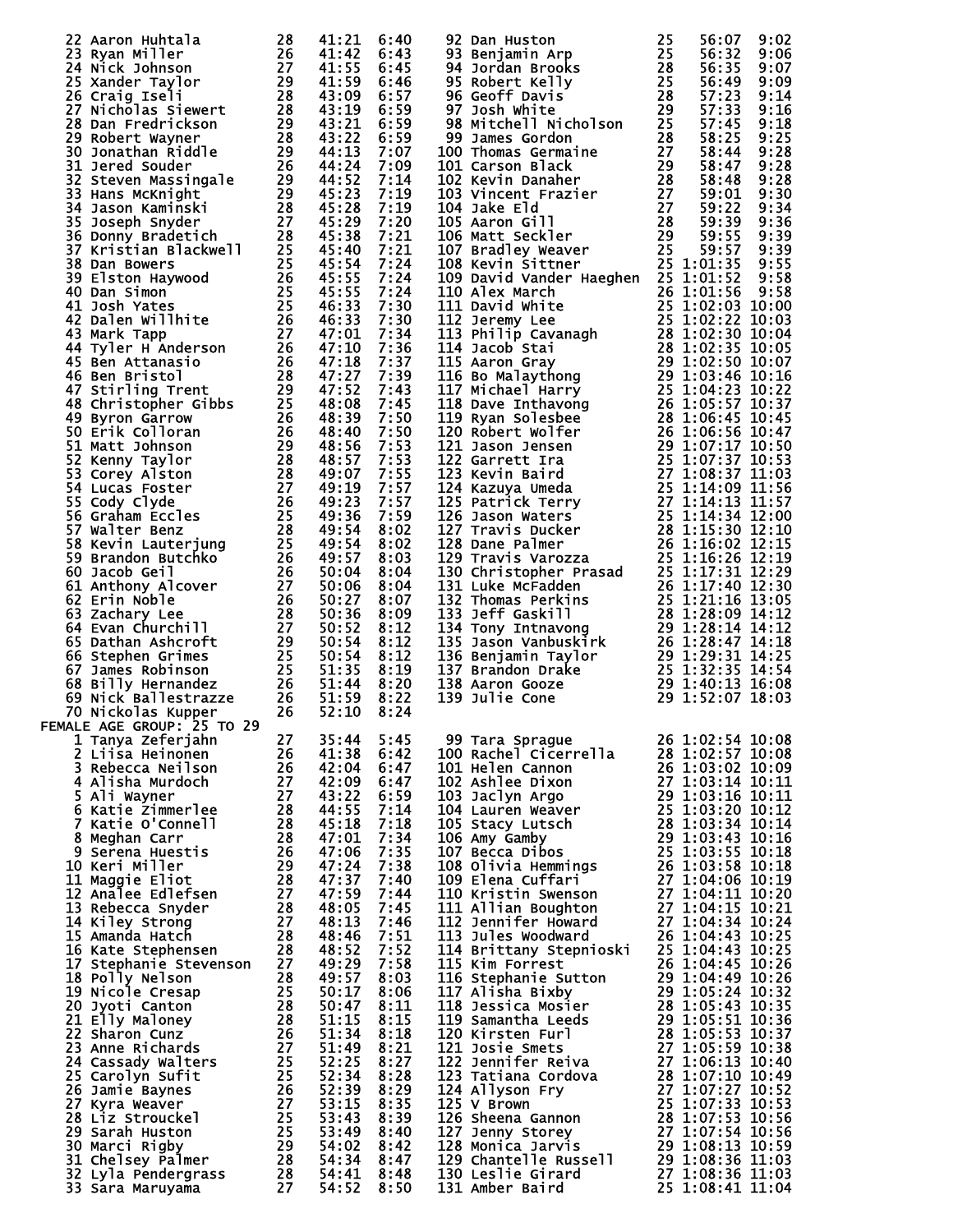|  |  |  |                                                                                                                                                                                                                                                            | 53:50 8:40<br>53: <u>51</u> 8:40           |              |
|--|--|--|------------------------------------------------------------------------------------------------------------------------------------------------------------------------------------------------------------------------------------------------------------|--------------------------------------------|--------------|
|  |  |  |                                                                                                                                                                                                                                                            |                                            |              |
|  |  |  |                                                                                                                                                                                                                                                            |                                            |              |
|  |  |  |                                                                                                                                                                                                                                                            |                                            |              |
|  |  |  |                                                                                                                                                                                                                                                            | $53:55$ $8:41$<br>$54:09$ $8:43$<br>$0.43$ |              |
|  |  |  |                                                                                                                                                                                                                                                            |                                            |              |
|  |  |  |                                                                                                                                                                                                                                                            |                                            |              |
|  |  |  |                                                                                                                                                                                                                                                            |                                            |              |
|  |  |  |                                                                                                                                                                                                                                                            |                                            |              |
|  |  |  |                                                                                                                                                                                                                                                            |                                            |              |
|  |  |  |                                                                                                                                                                                                                                                            |                                            |              |
|  |  |  |                                                                                                                                                                                                                                                            | 55:35                                      | 8:57         |
|  |  |  |                                                                                                                                                                                                                                                            |                                            |              |
|  |  |  |                                                                                                                                                                                                                                                            | 55:39 8:58                                 |              |
|  |  |  |                                                                                                                                                                                                                                                            | 55:51                                      | 9:00         |
|  |  |  | 89 Kyle Cross<br>90 Ryan Hire<br>91 Brandon Beaty<br>92 Erik Parrish<br>93 Huu Dang<br>94 Trent Donelson<br>95 Dennis Cook<br>96 Andrew Sherman<br>97 Mark Lemley<br>98 Craig Judd<br>98 Craig Judd<br>98 Craig Judd<br>90 Alan Ware<br>98 Craig Judd<br>9 | 56:05                                      | 9:02         |
|  |  |  |                                                                                                                                                                                                                                                            | 56:16                                      | 9:04         |
|  |  |  |                                                                                                                                                                                                                                                            | 56:19                                      |              |
|  |  |  |                                                                                                                                                                                                                                                            |                                            |              |
|  |  |  |                                                                                                                                                                                                                                                            | 56:32                                      | 9:04<br>9:06 |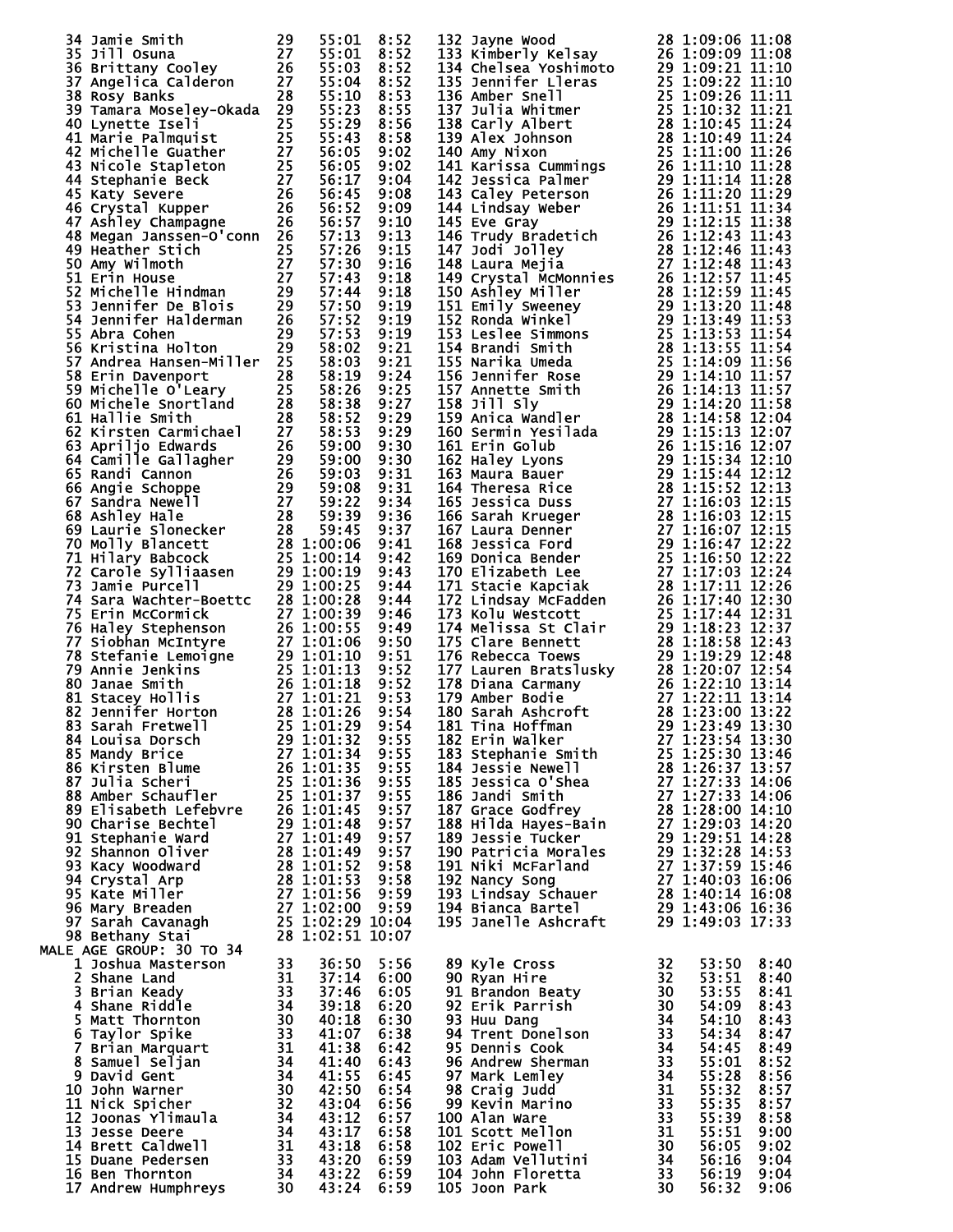| 18 Bem McTrhosh Maximum 30 443:27 7:00<br>18 Bem McTrhosh McTrhosh 444:1531 7:00 43:27 7:00 44:1531 82:27 7:1347<br>222 Joyce Swant by McTrhosh 334 445:27 7:1238 82:27 7:124<br>223 McMuray 20 444:1331 7:124 7:124<br>223 McMuray 20 44              |                           |      | 106 Nick Kehoe<br>107 Nick Kehoe<br>107 Nick Kehoe<br>108 Parad Brewer Harbor, 1911 108 138 108 138 108 138 141<br>1111 Silvardon Right Kruse 313 15:00 91:12<br>1112 Sir Term Kruse 313 15:00 91:12<br>1113 Sir Term Kruse 313 15:00 91:12<br>111  |  |  |
|--------------------------------------------------------------------------------------------------------------------------------------------------------------------------------------------------------------------------------------------------------|---------------------------|------|-----------------------------------------------------------------------------------------------------------------------------------------------------------------------------------------------------------------------------------------------------|--|--|
|                                                                                                                                                                                                                                                        |                           |      |                                                                                                                                                                                                                                                     |  |  |
|                                                                                                                                                                                                                                                        |                           |      |                                                                                                                                                                                                                                                     |  |  |
|                                                                                                                                                                                                                                                        |                           |      |                                                                                                                                                                                                                                                     |  |  |
|                                                                                                                                                                                                                                                        |                           |      |                                                                                                                                                                                                                                                     |  |  |
|                                                                                                                                                                                                                                                        |                           |      |                                                                                                                                                                                                                                                     |  |  |
|                                                                                                                                                                                                                                                        |                           |      |                                                                                                                                                                                                                                                     |  |  |
|                                                                                                                                                                                                                                                        |                           |      |                                                                                                                                                                                                                                                     |  |  |
|                                                                                                                                                                                                                                                        |                           |      |                                                                                                                                                                                                                                                     |  |  |
|                                                                                                                                                                                                                                                        |                           |      |                                                                                                                                                                                                                                                     |  |  |
|                                                                                                                                                                                                                                                        | 37:18                     | 6:01 |                                                                                                                                                                                                                                                     |  |  |
|                                                                                                                                                                                                                                                        |                           | 6:14 |                                                                                                                                                                                                                                                     |  |  |
|                                                                                                                                                                                                                                                        | $38:44$<br>39:35<br>44:08 | 6:23 |                                                                                                                                                                                                                                                     |  |  |
|                                                                                                                                                                                                                                                        |                           | 7:07 |                                                                                                                                                                                                                                                     |  |  |
|                                                                                                                                                                                                                                                        |                           | 7:10 |                                                                                                                                                                                                                                                     |  |  |
|                                                                                                                                                                                                                                                        |                           | 7:11 |                                                                                                                                                                                                                                                     |  |  |
|                                                                                                                                                                                                                                                        |                           | 7:21 |                                                                                                                                                                                                                                                     |  |  |
|                                                                                                                                                                                                                                                        |                           | 7:31 |                                                                                                                                                                                                                                                     |  |  |
| ALE AGE GROUP: 30 TO 34<br>1 Jane Rudkin<br>2 Renee Knapp<br>3 Stefanie Rimel<br>3 Stefanie Rimel<br>4 Shelley Stephenson<br>5 Jessie Switzer<br>5 Jessie Switzer<br>6 Lauren Worth<br>7 Kathryn Robinson<br>33 44:27<br>7 Kathryn Robinson<br>33 45:3 |                           |      | 108 Sara Gilmour<br>109 Melinda Boettcher<br>100 Lauren Sommers<br>110 Lauren Sommers<br>111 Jessica Champion<br>112 Hannah Alvord<br>112 Hannah Alvord<br>113 Mary Martin<br>113 Mary Martin<br>113 Mary Martin<br>113 Sarah Chambers<br>115 Sarah |  |  |
|                                                                                                                                                                                                                                                        |                           | 7:33 |                                                                                                                                                                                                                                                     |  |  |
| 10 Katie Heidt                                                                                                                                                                                                                                         |                           | 7:33 |                                                                                                                                                                                                                                                     |  |  |
| 11 Laurie Meyer                                                                                                                                                                                                                                        |                           | 7:39 |                                                                                                                                                                                                                                                     |  |  |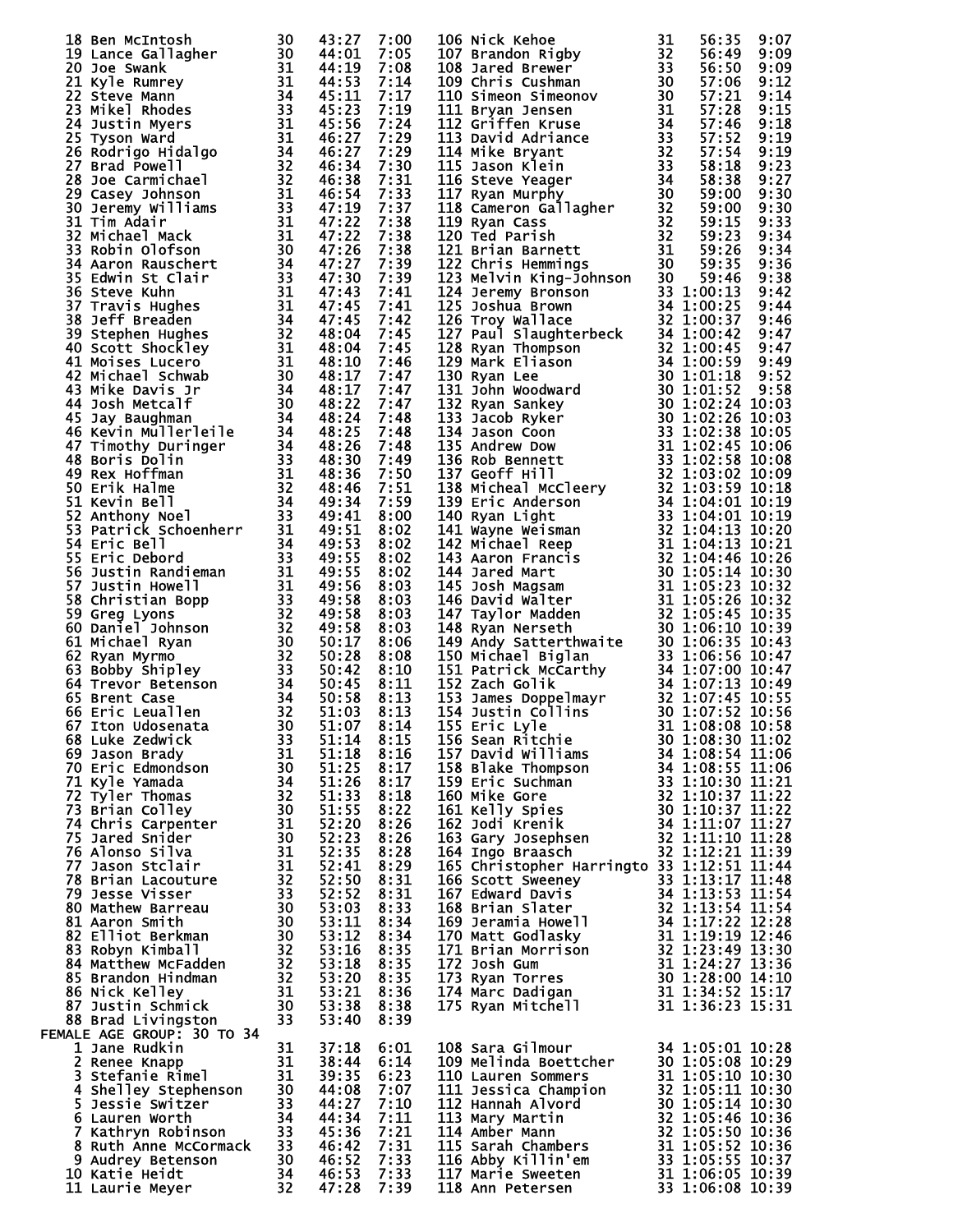| 12 Michael Harris<br>12 Michael Harris 34 47:49 7:42<br>14 Marifer Deming 34 47:58 7:42<br>14 Marissa Leuallen 31 47:58 7:44<br>15 Sarah Powell<br>15 Sarah Poldman 30 48:11 7:46<br>17 Rachel Miller 34 48:29 7:49<br>17 Rachel Miller 34 48:29 7:49<br>17 Rachel Mille                        | 34 | 47:49                                    | 7:42         | 119 Monica Crook<br>119 Monica Crook 33 1:06:13 10:44<br>121 Elizabeth Tesi<br>130 1:06:15 10:40<br>122 Marcy Heegeman 32 1:06:20 10:41<br>122 Marcy Heegeman 32 1:06:20 10:41<br>122 Marcy Heegeman 31 1:06:35 10:43<br>124 Brooke Lunden 31 1:06:35 10:43<br>1225 Ar | 33 1:06:13 10:40 |  |
|-------------------------------------------------------------------------------------------------------------------------------------------------------------------------------------------------------------------------------------------------------------------------------------------------|----|------------------------------------------|--------------|------------------------------------------------------------------------------------------------------------------------------------------------------------------------------------------------------------------------------------------------------------------------|------------------|--|
|                                                                                                                                                                                                                                                                                                 |    |                                          |              |                                                                                                                                                                                                                                                                        |                  |  |
|                                                                                                                                                                                                                                                                                                 |    |                                          |              |                                                                                                                                                                                                                                                                        |                  |  |
|                                                                                                                                                                                                                                                                                                 |    |                                          |              |                                                                                                                                                                                                                                                                        |                  |  |
|                                                                                                                                                                                                                                                                                                 |    |                                          |              |                                                                                                                                                                                                                                                                        |                  |  |
|                                                                                                                                                                                                                                                                                                 |    |                                          |              |                                                                                                                                                                                                                                                                        |                  |  |
|                                                                                                                                                                                                                                                                                                 |    |                                          |              |                                                                                                                                                                                                                                                                        |                  |  |
|                                                                                                                                                                                                                                                                                                 |    |                                          |              |                                                                                                                                                                                                                                                                        |                  |  |
|                                                                                                                                                                                                                                                                                                 |    |                                          |              |                                                                                                                                                                                                                                                                        |                  |  |
|                                                                                                                                                                                                                                                                                                 |    |                                          |              |                                                                                                                                                                                                                                                                        |                  |  |
|                                                                                                                                                                                                                                                                                                 |    |                                          |              |                                                                                                                                                                                                                                                                        |                  |  |
|                                                                                                                                                                                                                                                                                                 |    |                                          |              |                                                                                                                                                                                                                                                                        |                  |  |
|                                                                                                                                                                                                                                                                                                 |    |                                          |              |                                                                                                                                                                                                                                                                        |                  |  |
|                                                                                                                                                                                                                                                                                                 |    |                                          |              |                                                                                                                                                                                                                                                                        |                  |  |
|                                                                                                                                                                                                                                                                                                 |    |                                          |              |                                                                                                                                                                                                                                                                        |                  |  |
|                                                                                                                                                                                                                                                                                                 |    |                                          |              |                                                                                                                                                                                                                                                                        |                  |  |
|                                                                                                                                                                                                                                                                                                 |    |                                          |              |                                                                                                                                                                                                                                                                        |                  |  |
|                                                                                                                                                                                                                                                                                                 |    |                                          |              |                                                                                                                                                                                                                                                                        |                  |  |
|                                                                                                                                                                                                                                                                                                 |    |                                          |              |                                                                                                                                                                                                                                                                        |                  |  |
|                                                                                                                                                                                                                                                                                                 |    |                                          |              |                                                                                                                                                                                                                                                                        |                  |  |
|                                                                                                                                                                                                                                                                                                 |    |                                          |              |                                                                                                                                                                                                                                                                        |                  |  |
|                                                                                                                                                                                                                                                                                                 |    |                                          |              |                                                                                                                                                                                                                                                                        |                  |  |
|                                                                                                                                                                                                                                                                                                 |    |                                          |              |                                                                                                                                                                                                                                                                        |                  |  |
|                                                                                                                                                                                                                                                                                                 |    |                                          |              |                                                                                                                                                                                                                                                                        |                  |  |
|                                                                                                                                                                                                                                                                                                 |    |                                          |              |                                                                                                                                                                                                                                                                        |                  |  |
|                                                                                                                                                                                                                                                                                                 |    |                                          |              |                                                                                                                                                                                                                                                                        |                  |  |
|                                                                                                                                                                                                                                                                                                 |    |                                          |              |                                                                                                                                                                                                                                                                        |                  |  |
|                                                                                                                                                                                                                                                                                                 |    |                                          |              |                                                                                                                                                                                                                                                                        |                  |  |
|                                                                                                                                                                                                                                                                                                 |    |                                          |              |                                                                                                                                                                                                                                                                        |                  |  |
|                                                                                                                                                                                                                                                                                                 |    |                                          |              |                                                                                                                                                                                                                                                                        |                  |  |
|                                                                                                                                                                                                                                                                                                 |    |                                          |              |                                                                                                                                                                                                                                                                        |                  |  |
| 45 Kristy Langworthy                                                                                                                                                                                                                                                                            | 31 |                                          | 8:52         |                                                                                                                                                                                                                                                                        |                  |  |
|                                                                                                                                                                                                                                                                                                 |    | 55:02<br>55:11                           | 8:53         |                                                                                                                                                                                                                                                                        |                  |  |
|                                                                                                                                                                                                                                                                                                 |    |                                          | 8:54         |                                                                                                                                                                                                                                                                        |                  |  |
|                                                                                                                                                                                                                                                                                                 |    | $\bar{5}\bar{5}:\bar{1}\bar{4}$<br>55:17 | 8:54         |                                                                                                                                                                                                                                                                        |                  |  |
|                                                                                                                                                                                                                                                                                                 |    |                                          | 8:54         |                                                                                                                                                                                                                                                                        |                  |  |
|                                                                                                                                                                                                                                                                                                 |    |                                          | 8:55         |                                                                                                                                                                                                                                                                        |                  |  |
|                                                                                                                                                                                                                                                                                                 |    |                                          | 8:58         |                                                                                                                                                                                                                                                                        |                  |  |
|                                                                                                                                                                                                                                                                                                 |    |                                          | 8:59         |                                                                                                                                                                                                                                                                        |                  |  |
| 45 Kristy Langworthy<br>46 Claire Malmstrom<br>47 Catherine Jenkins<br>47 Catherine Jenkins<br>30 55:11<br>47 Catherine Denkins<br>30 55:11<br>48 Emma Goldberg<br>34 55:12<br>49 Adrienne Davis<br>33 55:12<br>50 Brandy Thompson<br>33 55:32<br>51 Bra                                        |    |                                          | 8:59         | 156 Sara Mason<br>157 Katherine Crenwelge<br>157 Katherine Crenwelge<br>157 Katherine Crenwelge<br>158 Audrey Blankenship<br>160 Stacie Brewer<br>20 1:12:36 11:41<br>159 Valerie Neuhaus<br>20 1:12:36 11:41<br>160 Stacie Brewer<br>21 1:13:10 1                     |                  |  |
|                                                                                                                                                                                                                                                                                                 |    |                                          | 8:59         |                                                                                                                                                                                                                                                                        |                  |  |
|                                                                                                                                                                                                                                                                                                 |    |                                          | 8:59         |                                                                                                                                                                                                                                                                        |                  |  |
|                                                                                                                                                                                                                                                                                                 |    |                                          | 8:59<br>9:01 |                                                                                                                                                                                                                                                                        |                  |  |
|                                                                                                                                                                                                                                                                                                 |    |                                          | 9:04         |                                                                                                                                                                                                                                                                        |                  |  |
|                                                                                                                                                                                                                                                                                                 |    |                                          | 9:04         |                                                                                                                                                                                                                                                                        |                  |  |
|                                                                                                                                                                                                                                                                                                 |    |                                          | 9:08         |                                                                                                                                                                                                                                                                        |                  |  |
|                                                                                                                                                                                                                                                                                                 |    |                                          | 9:13         |                                                                                                                                                                                                                                                                        |                  |  |
| 62 Katie Swank                                                                                                                                                                                                                                                                                  | 33 | 57:34                                    | 9:16         | 169 Chu Jui Chen                                                                                                                                                                                                                                                       | 30 1:14:17 11:58 |  |
|                                                                                                                                                                                                                                                                                                 |    |                                          |              |                                                                                                                                                                                                                                                                        |                  |  |
|                                                                                                                                                                                                                                                                                                 |    |                                          |              |                                                                                                                                                                                                                                                                        |                  |  |
|                                                                                                                                                                                                                                                                                                 |    |                                          |              |                                                                                                                                                                                                                                                                        |                  |  |
|                                                                                                                                                                                                                                                                                                 |    |                                          |              |                                                                                                                                                                                                                                                                        |                  |  |
|                                                                                                                                                                                                                                                                                                 |    |                                          |              |                                                                                                                                                                                                                                                                        |                  |  |
|                                                                                                                                                                                                                                                                                                 |    |                                          |              |                                                                                                                                                                                                                                                                        |                  |  |
|                                                                                                                                                                                                                                                                                                 |    |                                          |              | 169 Chu Jui Chen<br>170 Willow Drumm<br>171 Krista St Clair<br>171 Krista St Clair<br>172 Julia Ganz<br>172 Julia Ganz<br>172 Julia Ganz<br>173 Julie Brantley<br>174 Aurelie Clement<br>174 Aurelie Clement<br>111:15:20 12:03<br>175 Nicole Giulia                   |                  |  |
|                                                                                                                                                                                                                                                                                                 |    |                                          |              |                                                                                                                                                                                                                                                                        |                  |  |
|                                                                                                                                                                                                                                                                                                 |    |                                          |              |                                                                                                                                                                                                                                                                        |                  |  |
|                                                                                                                                                                                                                                                                                                 |    |                                          |              |                                                                                                                                                                                                                                                                        |                  |  |
|                                                                                                                                                                                                                                                                                                 |    |                                          |              |                                                                                                                                                                                                                                                                        |                  |  |
|                                                                                                                                                                                                                                                                                                 |    |                                          |              |                                                                                                                                                                                                                                                                        |                  |  |
|                                                                                                                                                                                                                                                                                                 |    |                                          |              | 183 Jessica Rosselli-Harw 34 1:16:57 12:23                                                                                                                                                                                                                             |                  |  |
|                                                                                                                                                                                                                                                                                                 |    |                                          |              |                                                                                                                                                                                                                                                                        |                  |  |
|                                                                                                                                                                                                                                                                                                 |    |                                          |              | 184 Tami Neuharth 32 1:17:01 12:24<br>185 Misty Griesi 33 1:17:16 12:26                                                                                                                                                                                                |                  |  |
|                                                                                                                                                                                                                                                                                                 |    |                                          |              |                                                                                                                                                                                                                                                                        |                  |  |
| 33<br>63 Jennifer Adriance<br>63 Jennifer Adriance<br>63 Jennifer Adriance<br>64 Eva Olafson<br>64 Eva Olafson<br>64 Eva Olafson<br>63 33 58:27 9:23<br>65 Alison Rajek<br>30 58:27 9:23<br>66 Chandra Legue<br>67 Miki Goodall<br>68 Carmen Kademan<br><br>80 Christina Slaughterbe 33 1:00:43 |    |                                          | 9:47         |                                                                                                                                                                                                                                                                        |                  |  |
|                                                                                                                                                                                                                                                                                                 |    |                                          |              |                                                                                                                                                                                                                                                                        |                  |  |
|                                                                                                                                                                                                                                                                                                 |    |                                          |              |                                                                                                                                                                                                                                                                        |                  |  |
|                                                                                                                                                                                                                                                                                                 |    |                                          |              |                                                                                                                                                                                                                                                                        |                  |  |
|                                                                                                                                                                                                                                                                                                 |    |                                          |              |                                                                                                                                                                                                                                                                        |                  |  |
|                                                                                                                                                                                                                                                                                                 |    |                                          |              |                                                                                                                                                                                                                                                                        |                  |  |
|                                                                                                                                                                                                                                                                                                 |    |                                          |              |                                                                                                                                                                                                                                                                        |                  |  |
|                                                                                                                                                                                                                                                                                                 |    |                                          |              |                                                                                                                                                                                                                                                                        |                  |  |
|                                                                                                                                                                                                                                                                                                 |    |                                          |              |                                                                                                                                                                                                                                                                        |                  |  |
|                                                                                                                                                                                                                                                                                                 |    |                                          |              |                                                                                                                                                                                                                                                                        |                  |  |
|                                                                                                                                                                                                                                                                                                 |    |                                          |              |                                                                                                                                                                                                                                                                        |                  |  |
|                                                                                                                                                                                                                                                                                                 |    |                                          |              |                                                                                                                                                                                                                                                                        |                  |  |
|                                                                                                                                                                                                                                                                                                 |    |                                          |              |                                                                                                                                                                                                                                                                        |                  |  |
| 80 Christina Slaughterbe 33 1:00:43 9:47<br>81 Danielle Livingston 32 1:01:16 9:52<br>82 Dawn Holdt 34 1:01:26 9:54<br>83 Michelle Stavros 30 1:01:26 9:54<br>84 Jamie Haddy 34 1:01:30 9:54<br>85 Andrea Russell 33 1:01:31 9:55<br>86 Ga                                                      |    |                                          |              | 185 Misty Griesi<br>186 Elizabeth Breakstone 34 1:17:16 12:26<br>186 Elizabeth Breakstone 34 1:17:19 12:27<br>187 Tracey Keffer<br>32 1:17:29 12:29<br>188 Jenny Pedersen<br>34 1:17:59 12:33<br>189 Laura Smith<br>190 Heidi Baker<br>33 1:18:1<br>201 Jen Davin      | 33 1:23:42 13:29 |  |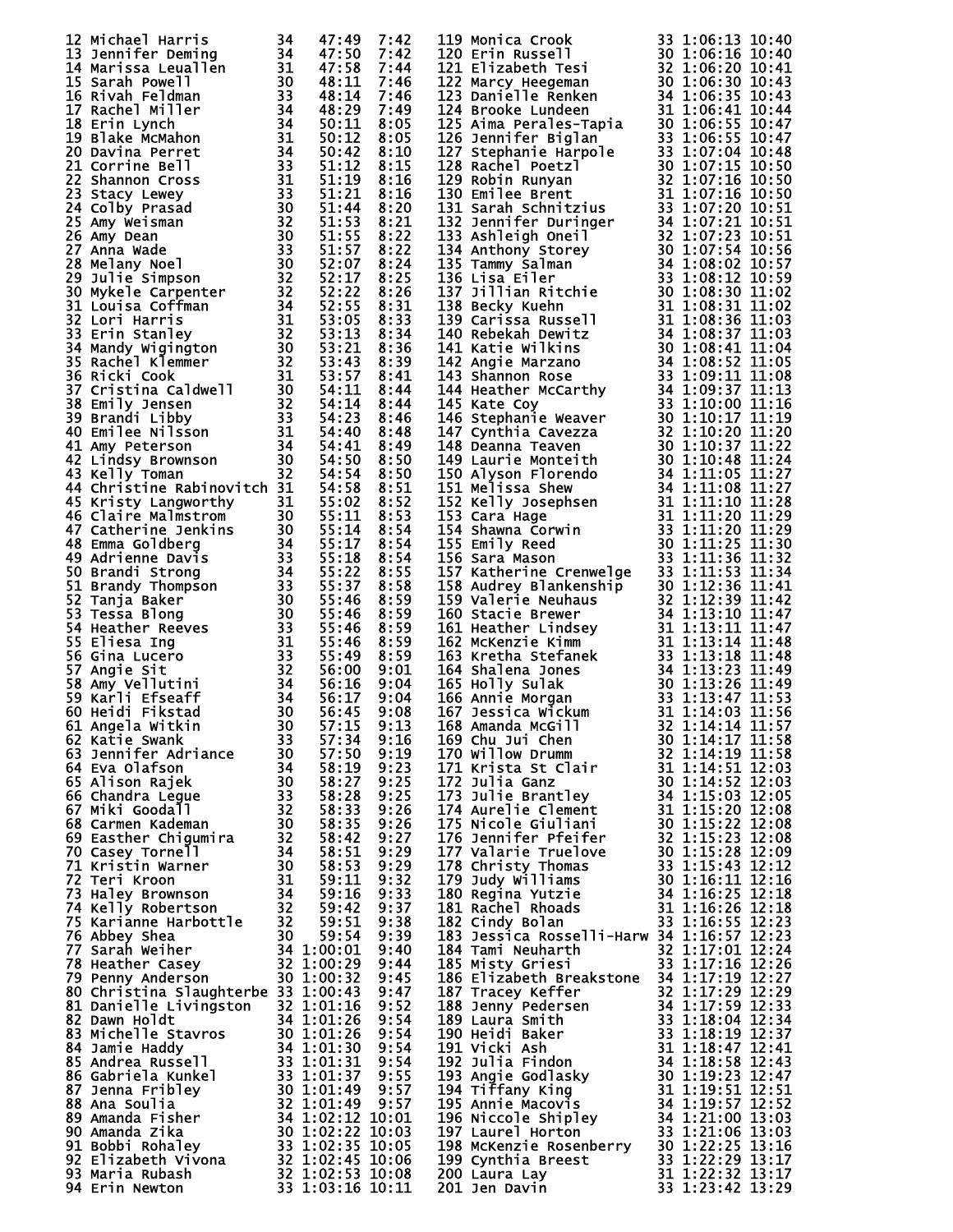| 95 Kami Wittrock<br>95 Kami Wittrock 33 1:03:17 10:12<br>96 Melody Plews 34 1:03:18 10:12<br>97 Jacy Berg 33 1:03:42 10:16<br>98 Stephany Johnson 30 1:03:48 10:16<br>98 Monica Dalton 32 1:03:48 10:16<br>90 Monica Dalton 32 1:04:13 10:20<br>100 Blair Brow |    | 33 1:03:17 10:12 |              | 202 Gillian Schauer                                                                                                                                                                                                                                      | 30 1:25:11 13:43     |              |
|----------------------------------------------------------------------------------------------------------------------------------------------------------------------------------------------------------------------------------------------------------------|----|------------------|--------------|----------------------------------------------------------------------------------------------------------------------------------------------------------------------------------------------------------------------------------------------------------|----------------------|--------------|
|                                                                                                                                                                                                                                                                |    |                  |              | 203 Pregnant Schoenherr 32 1:25:39 13:47<br>204 Erica McNurlin 30 1:29:07 14:21<br>204 Erica McNurlin                                                                                                                                                    |                      |              |
|                                                                                                                                                                                                                                                                |    |                  |              | 205 Jessica Bearden-Labru 31 1:31:29 14:44                                                                                                                                                                                                               | 30 1:29:07 14:21     |              |
|                                                                                                                                                                                                                                                                |    |                  |              | 206 Jessalynn Strauss 34 1:31:29 14:44<br>207 Megan Skidmore 32 1:35:08 15:17<br>208 Erin Lynch 31 1:35:08 15:19<br>208 Erin Lynch 31 1:35:20 15:21<br>209 Summer Cox 34 1:37:01 15:37<br>210 Charity Hansen 32 1:42:07 16:26<br>211 Jenni               |                      |              |
|                                                                                                                                                                                                                                                                |    |                  |              |                                                                                                                                                                                                                                                          |                      |              |
|                                                                                                                                                                                                                                                                |    |                  |              |                                                                                                                                                                                                                                                          |                      |              |
|                                                                                                                                                                                                                                                                |    |                  |              |                                                                                                                                                                                                                                                          |                      |              |
|                                                                                                                                                                                                                                                                |    |                  |              |                                                                                                                                                                                                                                                          |                      |              |
|                                                                                                                                                                                                                                                                |    |                  |              |                                                                                                                                                                                                                                                          |                      |              |
|                                                                                                                                                                                                                                                                |    |                  |              |                                                                                                                                                                                                                                                          |                      |              |
| MALE AGE GROUP: 35 TO 39                                                                                                                                                                                                                                       |    |                  |              |                                                                                                                                                                                                                                                          |                      |              |
| -- Auf GROUP: 1767<br>1 Brad Chvatal 330<br>3 John Mackay<br>3 John Mackay<br>3 Soshua Gordon<br>4 Leo Alapont<br>5 Lewis Taylor<br>6 Seven Richmond<br>6 Seven Richmond<br>7 Bobby Jennings<br>8 Tim Cheek<br>10 Ruid Meldrum<br>10 John Herc<br>11 Joh       |    |                  | 5:29         | 85 Matt Miller<br>86 Vince Dame<br>87 Todd Fitkin<br>88 David Reesor<br>89 Brian Megert<br>90 Derek McCurdy<br>91 Daniel Currier<br>92 David Lassen<br>93 Erik Bays<br>94 Brian Whalen<br>95 Ken Lewey<br>96 Peter Meagher<br>97 Jason Marshall<br>95 Ke | 53:39                | 8:38         |
|                                                                                                                                                                                                                                                                |    |                  | 5:31         |                                                                                                                                                                                                                                                          | 54:03                | 8:42         |
|                                                                                                                                                                                                                                                                |    |                  | 5:31         |                                                                                                                                                                                                                                                          | 54:05                | 8:43         |
|                                                                                                                                                                                                                                                                |    |                  | 5:37         |                                                                                                                                                                                                                                                          | 54:23                | 8:46         |
|                                                                                                                                                                                                                                                                |    |                  | 5:43<br>6:00 |                                                                                                                                                                                                                                                          | 54:54<br>55:03       | 8:51<br>8:52 |
|                                                                                                                                                                                                                                                                |    | 39:03            | 6:18         |                                                                                                                                                                                                                                                          | 55:12                | 8:53         |
|                                                                                                                                                                                                                                                                |    | 39:17            | 6:20         |                                                                                                                                                                                                                                                          | 55:41                | 8:58         |
|                                                                                                                                                                                                                                                                |    | 41:04            | 6:37         |                                                                                                                                                                                                                                                          | 55:43                | 8:58         |
|                                                                                                                                                                                                                                                                |    | 41:29            | 6:41         |                                                                                                                                                                                                                                                          | 55:51                | 9:00         |
|                                                                                                                                                                                                                                                                |    | 41:37            | 6:42<br>6:47 |                                                                                                                                                                                                                                                          | 56:06<br>56:08       | 9:02<br>9:02 |
|                                                                                                                                                                                                                                                                |    | 42:44            | 6:53         |                                                                                                                                                                                                                                                          | 56:10                | 9:03         |
|                                                                                                                                                                                                                                                                |    |                  | 6:55         |                                                                                                                                                                                                                                                          | 56:18                | 9:04         |
|                                                                                                                                                                                                                                                                |    |                  | 6:56         |                                                                                                                                                                                                                                                          | 56:19                | 9:04         |
|                                                                                                                                                                                                                                                                |    |                  | 6:58         |                                                                                                                                                                                                                                                          | 56:26                | 9:05         |
|                                                                                                                                                                                                                                                                |    |                  | 6:59         |                                                                                                                                                                                                                                                          | 56:38                | 9:07         |
|                                                                                                                                                                                                                                                                |    |                  | 7:01<br>7:10 |                                                                                                                                                                                                                                                          | 56:39<br>56:47       | 9:07<br>9:09 |
|                                                                                                                                                                                                                                                                |    |                  | 7:11         |                                                                                                                                                                                                                                                          | 56:51                | 9:09         |
|                                                                                                                                                                                                                                                                |    |                  | 7:11         |                                                                                                                                                                                                                                                          | 56:55                | 9:10         |
|                                                                                                                                                                                                                                                                |    |                  | 7:11         |                                                                                                                                                                                                                                                          | 56:59                | 9:11         |
|                                                                                                                                                                                                                                                                |    |                  | 7:15         |                                                                                                                                                                                                                                                          | 57:16                | 9:13         |
|                                                                                                                                                                                                                                                                |    |                  | 7:18<br>7:23 |                                                                                                                                                                                                                                                          | 57:17<br>57:20       | 9:13<br>9:14 |
|                                                                                                                                                                                                                                                                |    |                  | 7:26         |                                                                                                                                                                                                                                                          | 57:53                | 9:19         |
|                                                                                                                                                                                                                                                                |    |                  | 7:29         |                                                                                                                                                                                                                                                          | 58:20                | 9:24         |
|                                                                                                                                                                                                                                                                |    |                  | 7:33         |                                                                                                                                                                                                                                                          | 58:23                | 9:24         |
|                                                                                                                                                                                                                                                                |    |                  | 7:35         |                                                                                                                                                                                                                                                          | 58:28                | 9:25         |
|                                                                                                                                                                                                                                                                |    |                  | 7:37<br>7:37 |                                                                                                                                                                                                                                                          | 58:31<br>58:43       | 9:25<br>9:27 |
|                                                                                                                                                                                                                                                                |    |                  | 7:39         |                                                                                                                                                                                                                                                          | 59:08                | 9:31         |
|                                                                                                                                                                                                                                                                |    |                  | 7:40         |                                                                                                                                                                                                                                                          | 59:12                | 9:32         |
|                                                                                                                                                                                                                                                                |    |                  | 7:41         |                                                                                                                                                                                                                                                          | 59:19                | 9:33         |
|                                                                                                                                                                                                                                                                |    |                  | 7:43         |                                                                                                                                                                                                                                                          | 59:23                | 9:34         |
|                                                                                                                                                                                                                                                                |    |                  | 7:46<br>7:47 | 121 Jeffrey Nichols                                                                                                                                                                                                                                      | 59:28<br>36 1:00:05  | 9:35<br>9:41 |
| 37 Brett Johnson<br>38 Michael Kraynyak<br>39 Scot Langford<br>40 David Straub<br>41 Josiah Sheehan<br>42 Gregory Gill<br>43 Brian Schnoor<br>44 Eric Perry<br>45 Chris Jordan<br>46 Kyle Clarke<br>47 Brian Saunders<br>48 Adam Mahlum<br>49 Mark Van         |    | 48:42            | 7:51         | 122 Derek Perry                                                                                                                                                                                                                                          | 39 1:00:11           | 9:42         |
|                                                                                                                                                                                                                                                                |    | 48:43            | 7:51         | 123 Robert Noble                                                                                                                                                                                                                                         | $\frac{33}{100}$ :18 | 9:43         |
|                                                                                                                                                                                                                                                                |    | 48:43            | 7:51         |                                                                                                                                                                                                                                                          |                      |              |
|                                                                                                                                                                                                                                                                |    | 48:50            | 7:52<br>7:52 |                                                                                                                                                                                                                                                          |                      |              |
|                                                                                                                                                                                                                                                                |    | 48:52<br>48:55   | 7:53         |                                                                                                                                                                                                                                                          |                      |              |
|                                                                                                                                                                                                                                                                |    | 49:13            | 7:56         |                                                                                                                                                                                                                                                          |                      |              |
|                                                                                                                                                                                                                                                                |    | 49:15            | 7:56         |                                                                                                                                                                                                                                                          |                      |              |
|                                                                                                                                                                                                                                                                |    | 49:16            | 7:56         |                                                                                                                                                                                                                                                          |                      |              |
|                                                                                                                                                                                                                                                                |    | 49:22<br>49:28   | 7:57<br>7:58 |                                                                                                                                                                                                                                                          |                      |              |
|                                                                                                                                                                                                                                                                |    | 49:48            | 8:01         |                                                                                                                                                                                                                                                          |                      |              |
| 50 Chris Patterson                                                                                                                                                                                                                                             |    | 49:54            | 8:02         |                                                                                                                                                                                                                                                          |                      |              |
| 51 William McCurry                                                                                                                                                                                                                                             |    | 49:56            | 8:03         |                                                                                                                                                                                                                                                          |                      |              |
| 52 James Lindseth                                                                                                                                                                                                                                              |    | 49:59            | 8:03         |                                                                                                                                                                                                                                                          |                      |              |
| 53 Mal Williams<br>54 Adam Marlow                                                                                                                                                                                                                              |    | 50:12<br>50:31   | 8:05<br>8:08 |                                                                                                                                                                                                                                                          |                      |              |
| 55 Randy Mitts                                                                                                                                                                                                                                                 |    | 50:55            | 8:12         |                                                                                                                                                                                                                                                          |                      |              |
| 56 Michael Roemen                                                                                                                                                                                                                                              |    | 50:56            | 8:12         |                                                                                                                                                                                                                                                          |                      |              |
| 57 Kevin Rohaley                                                                                                                                                                                                                                               |    | 50:56            | 8:12         | 123 Beek Perry<br>123 Robert Noble<br>123 Robert Noble<br>124 Chris Gerty<br>125 John Libby<br>125 John Cibby<br>125 John Cibby<br>125 John Cibby<br>126 John Cibby<br>127 Chris Wilcox<br>127 Chris Wilcox<br>136 11.01:10 9:51<br>127 Chris Wilcox<br> |                      |              |
| 58 Kelly Darden                                                                                                                                                                                                                                                |    | 51:00            | 8:13         |                                                                                                                                                                                                                                                          |                      |              |
| 59 Cody Johnson<br>60 Cameron Howell                                                                                                                                                                                                                           |    | 51:09<br>51:10   | 8:14<br>8:14 |                                                                                                                                                                                                                                                          |                      |              |
| 61 Joel Lavin                                                                                                                                                                                                                                                  |    | 51:28            | 8:17         |                                                                                                                                                                                                                                                          |                      |              |
| 62 Eric Gutierrez                                                                                                                                                                                                                                              |    | 51:35            | 8:19         |                                                                                                                                                                                                                                                          |                      |              |
| 63 Stacy Chance                                                                                                                                                                                                                                                |    | 51:52            | 8:21         |                                                                                                                                                                                                                                                          |                      |              |
| 64 Rogelio Cassol                                                                                                                                                                                                                                              |    | 51:53            | 8:21         | 146 Trick shlesinger<br>147 Daron Kendrick<br>147 Daron Kendrick<br>148 Brent Tocher<br>149 Darin Klarr<br>149 Darin Klarr<br>149 Darin Klarr<br>149 Darin Klarr<br>149 Darin Klarr                                                                      |                      |              |
| 65 Matt O'Laughlin<br>66 Jason Gast                                                                                                                                                                                                                            |    | 51:56<br>52:03   | 8:22<br>8:23 |                                                                                                                                                                                                                                                          |                      |              |
| 67 Kialing Perez                                                                                                                                                                                                                                               |    | 52:13            | 8:25         | 149 Darsten Thomas<br>150 Torsten Thomas 38 1:10:58 11:26<br>151 Michael Neubeck 35 1:11:32 11:31                                                                                                                                                        |                      |              |
| 68 Jeff Dutton                                                                                                                                                                                                                                                 |    | 52:16            | 8:25         | 152 Colin Rea                                                                                                                                                                                                                                            | 38 1:11:32 11:31     |              |
| 69 Chris Hoge                                                                                                                                                                                                                                                  | 36 | 52:19            | 8:26         | 153 Sid Crenwelge                                                                                                                                                                                                                                        | 37 1:11:53 11:35     |              |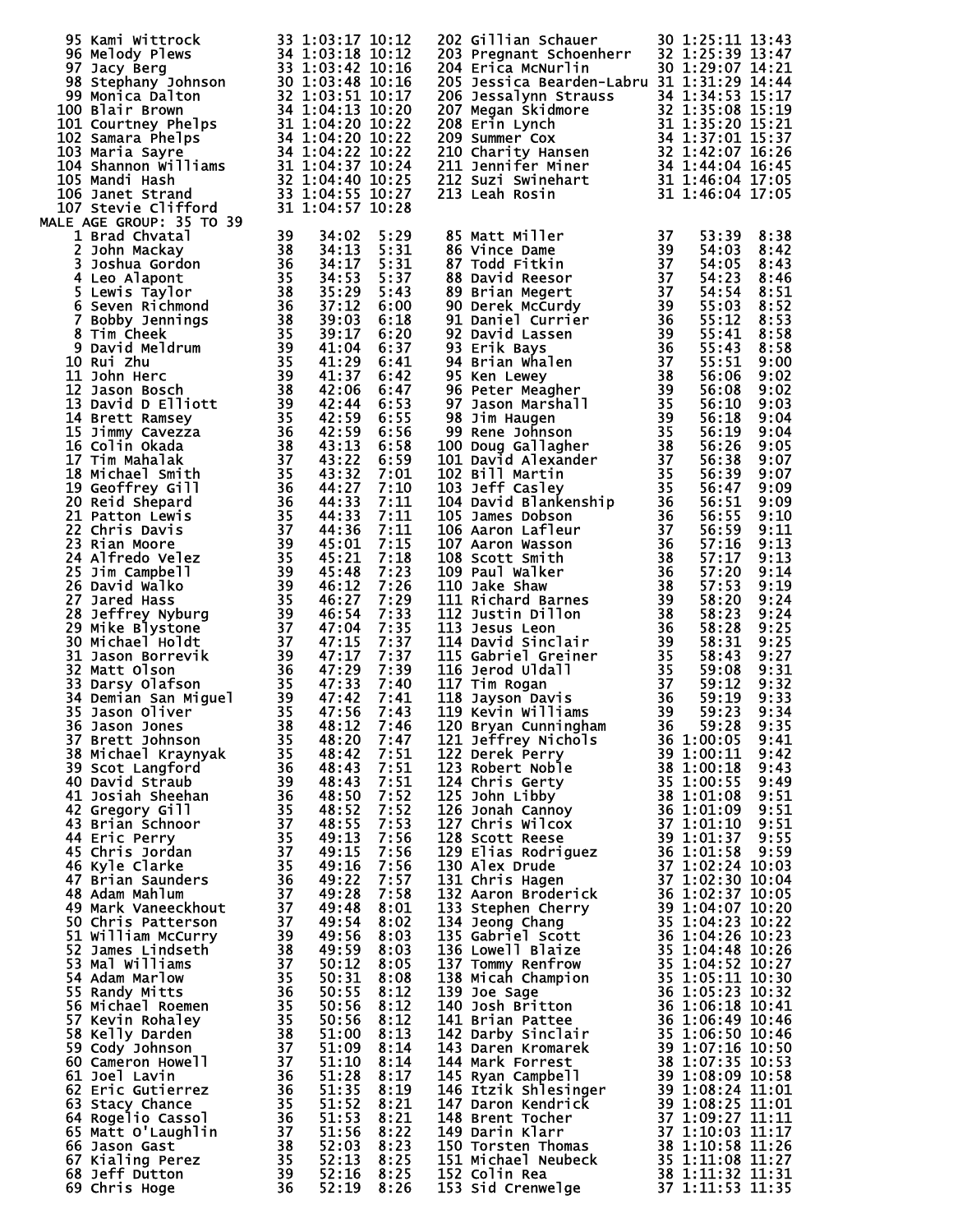| 70 Derrick Knights<br>71 Sam Voolich<br>72 Solomon Harris<br>73 Josh Roering<br>73 Josh Roering<br>75 Justin Montoya<br>75 Justin Montoya<br>75 Justin Montoya<br>76 Pete Goetz<br>76 Pete Goetz<br>77 Travis Copus<br>76 Pete Goetz<br>77 Travis Copu |  |  | 154 Jeremy Schropp<br>155 Corey Abraham<br>155 Corey Abraham<br>156 Ely Smith<br>156 Ely Smith<br>157 Matt McGill<br>167 Matt McGill<br>167 Matt McGill<br>167 11:14:10 11:57<br>157 Matt McGill<br>167 11:14:10 11:57<br>167 11:157<br>169 Tyler Yutz |                  |
|--------------------------------------------------------------------------------------------------------------------------------------------------------------------------------------------------------------------------------------------------------|--|--|--------------------------------------------------------------------------------------------------------------------------------------------------------------------------------------------------------------------------------------------------------|------------------|
|                                                                                                                                                                                                                                                        |  |  |                                                                                                                                                                                                                                                        |                  |
|                                                                                                                                                                                                                                                        |  |  |                                                                                                                                                                                                                                                        |                  |
|                                                                                                                                                                                                                                                        |  |  |                                                                                                                                                                                                                                                        |                  |
|                                                                                                                                                                                                                                                        |  |  |                                                                                                                                                                                                                                                        |                  |
|                                                                                                                                                                                                                                                        |  |  |                                                                                                                                                                                                                                                        |                  |
|                                                                                                                                                                                                                                                        |  |  |                                                                                                                                                                                                                                                        |                  |
|                                                                                                                                                                                                                                                        |  |  |                                                                                                                                                                                                                                                        |                  |
|                                                                                                                                                                                                                                                        |  |  |                                                                                                                                                                                                                                                        |                  |
|                                                                                                                                                                                                                                                        |  |  |                                                                                                                                                                                                                                                        |                  |
|                                                                                                                                                                                                                                                        |  |  |                                                                                                                                                                                                                                                        |                  |
|                                                                                                                                                                                                                                                        |  |  |                                                                                                                                                                                                                                                        |                  |
|                                                                                                                                                                                                                                                        |  |  |                                                                                                                                                                                                                                                        |                  |
|                                                                                                                                                                                                                                                        |  |  |                                                                                                                                                                                                                                                        |                  |
| FEMALE AGE GROUP: 35 TO 39                                                                                                                                                                                                                             |  |  |                                                                                                                                                                                                                                                        |                  |
|                                                                                                                                                                                                                                                        |  |  | 83 Orion Emelio                                                                                                                                                                                                                                        | 38 1:03:31 10:14 |
|                                                                                                                                                                                                                                                        |  |  |                                                                                                                                                                                                                                                        |                  |
|                                                                                                                                                                                                                                                        |  |  |                                                                                                                                                                                                                                                        |                  |
|                                                                                                                                                                                                                                                        |  |  |                                                                                                                                                                                                                                                        |                  |
|                                                                                                                                                                                                                                                        |  |  |                                                                                                                                                                                                                                                        |                  |
|                                                                                                                                                                                                                                                        |  |  |                                                                                                                                                                                                                                                        |                  |
|                                                                                                                                                                                                                                                        |  |  |                                                                                                                                                                                                                                                        |                  |
|                                                                                                                                                                                                                                                        |  |  |                                                                                                                                                                                                                                                        |                  |
|                                                                                                                                                                                                                                                        |  |  |                                                                                                                                                                                                                                                        |                  |
|                                                                                                                                                                                                                                                        |  |  |                                                                                                                                                                                                                                                        |                  |
|                                                                                                                                                                                                                                                        |  |  |                                                                                                                                                                                                                                                        |                  |
|                                                                                                                                                                                                                                                        |  |  |                                                                                                                                                                                                                                                        |                  |
|                                                                                                                                                                                                                                                        |  |  |                                                                                                                                                                                                                                                        |                  |
|                                                                                                                                                                                                                                                        |  |  |                                                                                                                                                                                                                                                        |                  |
|                                                                                                                                                                                                                                                        |  |  |                                                                                                                                                                                                                                                        |                  |
|                                                                                                                                                                                                                                                        |  |  |                                                                                                                                                                                                                                                        |                  |
|                                                                                                                                                                                                                                                        |  |  |                                                                                                                                                                                                                                                        |                  |
|                                                                                                                                                                                                                                                        |  |  |                                                                                                                                                                                                                                                        |                  |
|                                                                                                                                                                                                                                                        |  |  |                                                                                                                                                                                                                                                        |                  |
|                                                                                                                                                                                                                                                        |  |  |                                                                                                                                                                                                                                                        |                  |
|                                                                                                                                                                                                                                                        |  |  |                                                                                                                                                                                                                                                        |                  |
|                                                                                                                                                                                                                                                        |  |  |                                                                                                                                                                                                                                                        |                  |
|                                                                                                                                                                                                                                                        |  |  |                                                                                                                                                                                                                                                        |                  |
|                                                                                                                                                                                                                                                        |  |  |                                                                                                                                                                                                                                                        |                  |
|                                                                                                                                                                                                                                                        |  |  |                                                                                                                                                                                                                                                        |                  |
|                                                                                                                                                                                                                                                        |  |  |                                                                                                                                                                                                                                                        |                  |
|                                                                                                                                                                                                                                                        |  |  |                                                                                                                                                                                                                                                        |                  |
|                                                                                                                                                                                                                                                        |  |  |                                                                                                                                                                                                                                                        |                  |
|                                                                                                                                                                                                                                                        |  |  |                                                                                                                                                                                                                                                        |                  |
|                                                                                                                                                                                                                                                        |  |  |                                                                                                                                                                                                                                                        |                  |
|                                                                                                                                                                                                                                                        |  |  |                                                                                                                                                                                                                                                        |                  |
|                                                                                                                                                                                                                                                        |  |  |                                                                                                                                                                                                                                                        |                  |
|                                                                                                                                                                                                                                                        |  |  |                                                                                                                                                                                                                                                        |                  |
|                                                                                                                                                                                                                                                        |  |  |                                                                                                                                                                                                                                                        |                  |
|                                                                                                                                                                                                                                                        |  |  |                                                                                                                                                                                                                                                        |                  |
|                                                                                                                                                                                                                                                        |  |  |                                                                                                                                                                                                                                                        |                  |
|                                                                                                                                                                                                                                                        |  |  |                                                                                                                                                                                                                                                        |                  |
|                                                                                                                                                                                                                                                        |  |  |                                                                                                                                                                                                                                                        |                  |
|                                                                                                                                                                                                                                                        |  |  |                                                                                                                                                                                                                                                        |                  |
|                                                                                                                                                                                                                                                        |  |  |                                                                                                                                                                                                                                                        |                  |
|                                                                                                                                                                                                                                                        |  |  |                                                                                                                                                                                                                                                        |                  |
|                                                                                                                                                                                                                                                        |  |  |                                                                                                                                                                                                                                                        |                  |
|                                                                                                                                                                                                                                                        |  |  |                                                                                                                                                                                                                                                        |                  |
|                                                                                                                                                                                                                                                        |  |  |                                                                                                                                                                                                                                                        |                  |
|                                                                                                                                                                                                                                                        |  |  |                                                                                                                                                                                                                                                        |                  |
|                                                                                                                                                                                                                                                        |  |  |                                                                                                                                                                                                                                                        |                  |
|                                                                                                                                                                                                                                                        |  |  |                                                                                                                                                                                                                                                        |                  |
|                                                                                                                                                                                                                                                        |  |  |                                                                                                                                                                                                                                                        |                  |
|                                                                                                                                                                                                                                                        |  |  |                                                                                                                                                                                                                                                        |                  |
|                                                                                                                                                                                                                                                        |  |  |                                                                                                                                                                                                                                                        |                  |
|                                                                                                                                                                                                                                                        |  |  |                                                                                                                                                                                                                                                        |                  |
|                                                                                                                                                                                                                                                        |  |  |                                                                                                                                                                                                                                                        |                  |
|                                                                                                                                                                                                                                                        |  |  |                                                                                                                                                                                                                                                        |                  |
|                                                                                                                                                                                                                                                        |  |  |                                                                                                                                                                                                                                                        |                  |
|                                                                                                                                                                                                                                                        |  |  |                                                                                                                                                                                                                                                        |                  |
|                                                                                                                                                                                                                                                        |  |  |                                                                                                                                                                                                                                                        |                  |
|                                                                                                                                                                                                                                                        |  |  |                                                                                                                                                                                                                                                        |                  |
|                                                                                                                                                                                                                                                        |  |  |                                                                                                                                                                                                                                                        |                  |
|                                                                                                                                                                                                                                                        |  |  |                                                                                                                                                                                                                                                        |                  |
|                                                                                                                                                                                                                                                        |  |  |                                                                                                                                                                                                                                                        |                  |
|                                                                                                                                                                                                                                                        |  |  |                                                                                                                                                                                                                                                        |                  |
|                                                                                                                                                                                                                                                        |  |  |                                                                                                                                                                                                                                                        |                  |
| 82 Bill Ruchti<br>18 Bill Ruchti<br>18 Bill Ruchti<br>18 Bill Ruchti<br>18 Bill Ruchti Star 5 53:120<br>44 Bill Ruchti Star 6 6:24<br>44 Bill Rusher Corres 39 94:525 6:33<br>18 Siziz Gi. 24<br>18 Elizabeth Broadbeth Star 40:53 94:535 6:2          |  |  | 167<br>167 Cory Miner<br>168 Steve Rodgers<br>168 Steve Rodgers<br>168 Steve Rodgers<br>168 Steve Rodgers<br>168 Steve Rodgers<br>168 Steve Rodgers<br>1711-169 Steve Rodgers<br>26 Crystal Turton<br>170 35 1:03:33 10:114<br>188 Crystal Turton<br>1 |                  |
|                                                                                                                                                                                                                                                        |  |  | 148 Keri Brown<br>149 Robyn Cicero<br>149 Robyn Cicero<br>19 1:18:52 12:42                                                                                                                                                                             |                  |
|                                                                                                                                                                                                                                                        |  |  |                                                                                                                                                                                                                                                        |                  |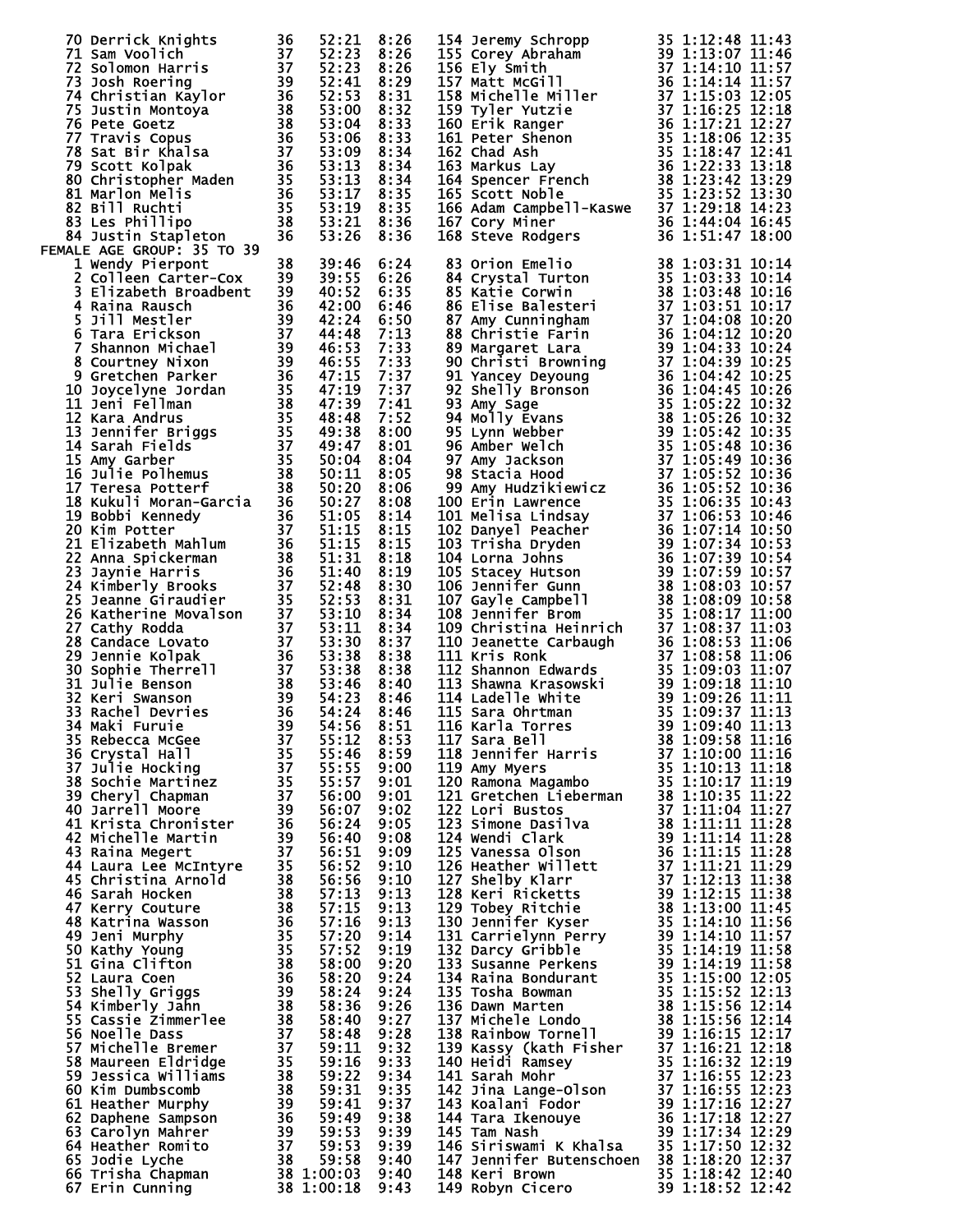|   | 68 Jennifer Nyburg 36 1:00:40 9:46<br>69 Tiffany Tran 38 1:00:58 9:49<br>70 Kim Gardiner-Mims 38 1:01:08 9:51<br>71 Melissa Davis 35 1:01:11 9:51<br>73 Stephanie Gray 36 1:02:17 10:02<br>74 Brenda Sankey 35 1:02:24 10:03<br>75 Lorena |                                               |                                                                                                                |              | 150 Angela Arias                                                                                                                                                                                                                                       |      | 37 1:19:31 12:48 |      |
|---|-------------------------------------------------------------------------------------------------------------------------------------------------------------------------------------------------------------------------------------------|-----------------------------------------------|----------------------------------------------------------------------------------------------------------------|--------------|--------------------------------------------------------------------------------------------------------------------------------------------------------------------------------------------------------------------------------------------------------|------|------------------|------|
|   |                                                                                                                                                                                                                                           |                                               |                                                                                                                |              | 150 Angela Arias 37 1:19:31 12:48<br>151 Bobbi Jo Murray 39 1:19:56 12:52<br>152 Julie Lemon<br>153 Amy Williams 38 1:23:46 13:22<br>153 Amy Williams 38 1:23:01 13:22<br>154 Holly Langan<br>39 1:23:01 13:22<br>155 Laura Harris 39 1:23:0           |      |                  |      |
|   |                                                                                                                                                                                                                                           |                                               |                                                                                                                |              |                                                                                                                                                                                                                                                        |      |                  |      |
|   |                                                                                                                                                                                                                                           |                                               |                                                                                                                |              |                                                                                                                                                                                                                                                        |      |                  |      |
|   |                                                                                                                                                                                                                                           |                                               |                                                                                                                |              |                                                                                                                                                                                                                                                        |      |                  |      |
|   |                                                                                                                                                                                                                                           |                                               |                                                                                                                |              |                                                                                                                                                                                                                                                        |      |                  |      |
|   |                                                                                                                                                                                                                                           |                                               |                                                                                                                |              |                                                                                                                                                                                                                                                        |      |                  |      |
|   |                                                                                                                                                                                                                                           |                                               |                                                                                                                |              |                                                                                                                                                                                                                                                        |      |                  |      |
|   |                                                                                                                                                                                                                                           |                                               |                                                                                                                |              |                                                                                                                                                                                                                                                        |      |                  |      |
|   |                                                                                                                                                                                                                                           |                                               |                                                                                                                |              |                                                                                                                                                                                                                                                        |      |                  |      |
|   |                                                                                                                                                                                                                                           |                                               |                                                                                                                |              |                                                                                                                                                                                                                                                        |      |                  |      |
|   |                                                                                                                                                                                                                                           |                                               |                                                                                                                |              |                                                                                                                                                                                                                                                        |      |                  |      |
|   |                                                                                                                                                                                                                                           |                                               |                                                                                                                |              | 161 Cass Skinner Lopata<br>162 Jodi Hansen<br>162 Jodi Hansen<br>163 Erin Creager<br>163 Erin Creager<br>163 Erin Creager<br>163 1:48:54 17:32                                                                                                         |      |                  |      |
|   |                                                                                                                                                                                                                                           |                                               |                                                                                                                |              |                                                                                                                                                                                                                                                        |      |                  |      |
|   |                                                                                                                                                                                                                                           |                                               |                                                                                                                |              |                                                                                                                                                                                                                                                        |      |                  |      |
|   | MALE AGE GROUP: 40 TO 44                                                                                                                                                                                                                  |                                               |                                                                                                                |              |                                                                                                                                                                                                                                                        |      |                  |      |
|   | 1 Garland Days                                                                                                                                                                                                                            | 40                                            | 37:20                                                                                                          | 6:01         |                                                                                                                                                                                                                                                        |      | 54:49            | 8:50 |
| 2 | Chris wolfe                                                                                                                                                                                                                               | $\begin{array}{c} 43 \\ 44 \end{array}$       | 37:58                                                                                                          | 6:07         |                                                                                                                                                                                                                                                        |      | 54:50            | 8:50 |
|   | 3 Ken Sinclair                                                                                                                                                                                                                            |                                               | 38:40                                                                                                          | 6:14         |                                                                                                                                                                                                                                                        |      | 54:52            | 8:50 |
|   | 4 Cameron Hanes                                                                                                                                                                                                                           | $\begin{array}{c} 43 \\ 44 \end{array}$       | 39:19                                                                                                          | 6:20         |                                                                                                                                                                                                                                                        |      | 55:05            | 8:52 |
|   | 5 Robert Franklin                                                                                                                                                                                                                         |                                               | 39:30                                                                                                          | 6:22         |                                                                                                                                                                                                                                                        |      | 55:08            | 8:53 |
|   | 6 William Cresko                                                                                                                                                                                                                          | 41                                            | 39:32                                                                                                          | 6:22         |                                                                                                                                                                                                                                                        |      | 55:16            | 8:54 |
|   | 7 James Kiley                                                                                                                                                                                                                             | $-42$                                         | 39:35                                                                                                          | 6:23         | 75 Guy Harris                                                                                                                                                                                                                                          | - 40 | 55:20            | 8:55 |
|   | 8 Dave Florence                                                                                                                                                                                                                           | $\frac{4\overline{4}}{4\overline{6}}$         | 39:39                                                                                                          | 6:23         | $\begin{array}{c} 40 \\ 40 \\ 41 \end{array}$<br>76 Josh Cochrane                                                                                                                                                                                      |      | 55:32            | 8:57 |
|   | 9 Jeff Phillips                                                                                                                                                                                                                           |                                               | 40:28                                                                                                          | 6:31         | 77 Casey Clegg                                                                                                                                                                                                                                         | 41   | 55:48            | 8:59 |
|   | $\frac{40}{44}$<br>10 Sean Hahn                                                                                                                                                                                                           |                                               | 41:29                                                                                                          | 6:41         | 78 Peter Bretschneider                                                                                                                                                                                                                                 | 41   | 55:56            | 9:01 |
|   | 11 Steve Barnett                                                                                                                                                                                                                          |                                               | 41:43                                                                                                          | 6:43         |                                                                                                                                                                                                                                                        |      | 56:18            | 9:04 |
|   |                                                                                                                                                                                                                                           |                                               | 41:57                                                                                                          | 6:45         |                                                                                                                                                                                                                                                        |      | 56:24            | 9:05 |
|   | 11 Steve Barnect<br>12 Kerry Poggemeyer 43<br>בניבח A1 המשפח בית 41                                                                                                                                                                       |                                               | 42:25                                                                                                          | 6:50         |                                                                                                                                                                                                                                                        |      | 56:50            | 9:09 |
|   | 14 Kraig Erickson                                                                                                                                                                                                                         |                                               | 42:49                                                                                                          | 6:54         |                                                                                                                                                                                                                                                        |      | 57:10            | 9:12 |
|   | 15 Ed Baumgart                                                                                                                                                                                                                            |                                               | 42:58                                                                                                          | 6:55         |                                                                                                                                                                                                                                                        |      | 57:11            | 9:13 |
|   | 16 David Seaver                                                                                                                                                                                                                           |                                               | 43:24                                                                                                          | 7:00         |                                                                                                                                                                                                                                                        |      | 57:12            | 9:13 |
|   | $\begin{array}{c} 40 \\ 40 \\ 43 \\ 41 \end{array}$<br>17 Patrick Ellison                                                                                                                                                                 |                                               | 43:28                                                                                                          | 7:00         | 78 Peter Bretschneider<br>79 Shad Surrett<br>80 Tony Price<br>81 Jeff Parker<br>81 Jeff Parker<br>82 Andres Montoya<br>83 Eddie Black<br>84 Barry Drew<br>85 Mark Skelton<br>85 Mark Skelton<br>86 Matthew Diment<br>87 Raymond Blanchard<br>87 Raymon |      | 57:18            | 9:14 |
|   | $44$<br>$43$<br>$41$<br>$43$<br>$40$<br>$43$<br>18 Craig Winetrout                                                                                                                                                                        |                                               | 43:41                                                                                                          | 7:02         |                                                                                                                                                                                                                                                        |      | 57:27            | 9:15 |
|   | 19 Phillip Williams                                                                                                                                                                                                                       |                                               | 44:12                                                                                                          | 7:07         |                                                                                                                                                                                                                                                        |      | 57:49            | 9:19 |
|   | 20 Chris Walkup                                                                                                                                                                                                                           |                                               | 44:17                                                                                                          | 7:08         |                                                                                                                                                                                                                                                        |      | 57:51            | 9:19 |
|   | 21 Frank Lupercio                                                                                                                                                                                                                         |                                               | 44:25                                                                                                          | 7:09         |                                                                                                                                                                                                                                                        |      | 58:29            | 9:25 |
|   | 22 Troy Hanson                                                                                                                                                                                                                            |                                               | 44:29                                                                                                          | 7:10         |                                                                                                                                                                                                                                                        |      | 58:30            | 9:25 |
|   | 23 Mark Stroble                                                                                                                                                                                                                           |                                               | 44:53                                                                                                          | 7:14         |                                                                                                                                                                                                                                                        |      | 58:32            | 9:26 |
|   | 24 James Headings                                                                                                                                                                                                                         |                                               | 45:05                                                                                                          | 7:16         |                                                                                                                                                                                                                                                        |      | 58:44            | 9:28 |
|   | $\frac{41}{43}$<br>25 John Beight                                                                                                                                                                                                         |                                               | 45:50                                                                                                          | 7:23         |                                                                                                                                                                                                                                                        |      | 58:48            | 9:28 |
|   | 26 Jason McMahan                                                                                                                                                                                                                          |                                               |                                                                                                                | 7:24         |                                                                                                                                                                                                                                                        |      | 58:56            | 9:30 |
|   | 27 Eric Klinko                                                                                                                                                                                                                            |                                               | 43<br>40<br>42<br>42<br>46:11<br>42<br>46:23<br>40<br>42<br>46:30<br>42<br>46:57<br>40<br>47:21<br>40<br>47:21 | 7:27         | 95 Roger Borek                                                                                                                                                                                                                                         | 41   | 59:27            | 9:35 |
|   | 28 Dan Clark                                                                                                                                                                                                                              |                                               |                                                                                                                | 7:27         | 96 Manuel Ronquillomedin 40                                                                                                                                                                                                                            |      | 59:45            | 9:37 |
|   | 29 Scott Bliss                                                                                                                                                                                                                            |                                               |                                                                                                                | 7:28         | 97 Daniel Guzman                                                                                                                                                                                                                                       |      | 40 1:00:01       | 9:40 |
|   | 30 Clinton Stayton                                                                                                                                                                                                                        |                                               |                                                                                                                | 7:28         |                                                                                                                                                                                                                                                        |      |                  | 9:42 |
|   | 31 James Woodman                                                                                                                                                                                                                          |                                               |                                                                                                                | 7:29         | 98 Gary Voorhies<br>99 Scott Schieber<br>100 Curt Thrapp<br>100 Curt Thrapp<br>101 James Chang<br>101 James Chang<br>101 33                                                                                                                            |      |                  | 9:45 |
|   | 32 Kirk Linder                                                                                                                                                                                                                            |                                               |                                                                                                                | 7:32         | 100 Curt Thrapp                                                                                                                                                                                                                                        |      |                  | 9:53 |
|   | 33 Callan Coleman                                                                                                                                                                                                                         |                                               |                                                                                                                | 7:34         | 101 James Chang                                                                                                                                                                                                                                        |      |                  | 9:55 |
|   | <b>34 Clarke Morris</b>                                                                                                                                                                                                                   | 40                                            | 47:21                                                                                                          | 7:38         | 102 Andrew Mendoza                                                                                                                                                                                                                                     |      | 40 1:01:43       | 9:56 |
|   | 35 Cody Perston                                                                                                                                                                                                                           | 43                                            | 47:25                                                                                                          | 7:38         | 103 Kevin Bineham                                                                                                                                                                                                                                      |      | 44 1:03:15 10:11 |      |
|   | 36 Joel Jellesed                                                                                                                                                                                                                          | 43                                            | 47:30                                                                                                          | 7:39         | 104 Steve Mims                                                                                                                                                                                                                                         |      | 40 1:03:17 10:11 |      |
|   | 37 Ryota Sugitani                                                                                                                                                                                                                         | 41                                            | 47:39                                                                                                          | 7:41         | 105 Michael Buseman                                                                                                                                                                                                                                    |      | 41 1:04:11 10:20 |      |
|   | 38 Greg Komara                                                                                                                                                                                                                            |                                               | 48:05                                                                                                          | 7:45         | 106 Steven Levy                                                                                                                                                                                                                                        |      | 43 1:04:16 10:21 |      |
|   | 39 Michael Hampton                                                                                                                                                                                                                        |                                               | 48:09                                                                                                          | 7:45         | 107 Scott Buntin                                                                                                                                                                                                                                       |      | 43 1:04:52 10:27 |      |
|   | 40 John Thompson                                                                                                                                                                                                                          |                                               | 48:25                                                                                                          | 7:48         | 108 Kenny Ramsdal                                                                                                                                                                                                                                      |      | 40 1:05:16 10:31 |      |
|   | 41 Devin Thompson                                                                                                                                                                                                                         | $\frac{43}{41}$<br>$\frac{44}{42}$            | 48:45                                                                                                          | 7:51         | 109 Paul Petit                                                                                                                                                                                                                                         |      | 43 1:05:29 10:33 |      |
|   | 42 Mark Ruckwardt                                                                                                                                                                                                                         | 44                                            | 48:54                                                                                                          | 7:53         | 110 Bill Solesbee                                                                                                                                                                                                                                      |      | 44 1:05:38 10:34 |      |
|   | 43 McKinney Robert                                                                                                                                                                                                                        | 41                                            | 49:11                                                                                                          | 7:55         | 111 Jay Ziolkowski                                                                                                                                                                                                                                     |      | 43 1:05:42 10:35 |      |
|   | 44 Justin Rath                                                                                                                                                                                                                            | 43                                            | 49:18                                                                                                          | 7:56         | 112 Greg Wilson                                                                                                                                                                                                                                        |      | 42 1:06:10 10:39 |      |
|   | 45 Chad Ficek                                                                                                                                                                                                                             | 42                                            | 49:31                                                                                                          | 7:59         | 113 Martin Tesi                                                                                                                                                                                                                                        |      | 40 1:06:20 10:41 |      |
|   | 46 Kirk Petersen                                                                                                                                                                                                                          |                                               | 50:37                                                                                                          | 8:09         | 114 Scott Eisaman                                                                                                                                                                                                                                      |      | 44 1:07:06 10:48 |      |
|   | 47 Paul Selby                                                                                                                                                                                                                             | $\begin{array}{c} 42 \\ 40 \end{array}$       | 50:41                                                                                                          | 8:10         | 115 Brad Pickens                                                                                                                                                                                                                                       |      | 40 1:07:17 10:50 |      |
|   | 48 Darrin Griffim                                                                                                                                                                                                                         | 41                                            | 50:55                                                                                                          | 8:12         | 116 Michael Dryden                                                                                                                                                                                                                                     |      | 40 1:07:32 10:53 |      |
|   | 49 Patrick Chinn                                                                                                                                                                                                                          |                                               | 51:01                                                                                                          | 8:13         | 117 David Wilson                                                                                                                                                                                                                                       |      | 42 1:07:48 10:55 |      |
|   | 50 Mark Dugan                                                                                                                                                                                                                             | $\begin{array}{c} 42 \\ 43 \\ 40 \end{array}$ |                                                                                                                | 8:22         | 118 Erik Douglass                                                                                                                                                                                                                                      |      | 41 1:08:03 10:58 |      |
|   | 51 Norman Davis                                                                                                                                                                                                                           |                                               | 51:57<br>51:59                                                                                                 | 8:22         | 119 Charles Martinez Jr                                                                                                                                                                                                                                |      | 42 1:08:44 11:04 |      |
|   | 52 Trent Rogers                                                                                                                                                                                                                           | 41                                            |                                                                                                                | 8:26         | 120 Michael Day                                                                                                                                                                                                                                        |      | 41 1:08:45 11:04 |      |
|   | 53 Joel Iboa                                                                                                                                                                                                                              | 42                                            | 52:23<br>52:23                                                                                                 | 8:26         | 121 Kurt Arnold                                                                                                                                                                                                                                        |      | 40 1:09:01 11:07 |      |
|   | 54 Benjamin Lee                                                                                                                                                                                                                           | 41                                            | 52:28                                                                                                          | 8:27         | 122 Mark Beardsley                                                                                                                                                                                                                                     |      | 42 1:09:21 11:10 |      |
|   | 55 John Powell                                                                                                                                                                                                                            | 44                                            | 52:30                                                                                                          | 8:27         | 123 Lou Novak                                                                                                                                                                                                                                          |      | 40 1:09:49 11:15 |      |
|   | 56 Randy Lynch                                                                                                                                                                                                                            | 43                                            | 52:33                                                                                                          | 8:28         | 124 Mark Austin                                                                                                                                                                                                                                        |      | 41 1:09:50 11:15 |      |
|   | 57 Scott Hettick                                                                                                                                                                                                                          | 44                                            | 52:40                                                                                                          | 8:29         | 125 David Casarez                                                                                                                                                                                                                                      |      | 40 1:10:42 11:23 |      |
|   | 58 Eric Sproles                                                                                                                                                                                                                           | 40                                            | 52:41                                                                                                          | 8:29         | 126 Chaim Hertz                                                                                                                                                                                                                                        |      | 41 1:11:12 11:28 |      |
|   | 59 Steve Mital                                                                                                                                                                                                                            | 41                                            | 52:48                                                                                                          | 8:30         | 127 Thom Kasten                                                                                                                                                                                                                                        |      | 43 1:14:16 11:58 |      |
|   | 60 Ron Bramhall                                                                                                                                                                                                                           | 44                                            | 52:48                                                                                                          | 8:30         | 128 Mark Gregory                                                                                                                                                                                                                                       |      | 40 1:14:34 12:00 |      |
|   | 61 Joel James                                                                                                                                                                                                                             | 41                                            | 52:52                                                                                                          | 8:31         | 129 Laura Hampton                                                                                                                                                                                                                                      |      | 42 1:16:41 12:21 |      |
|   | 62 Todd Miller                                                                                                                                                                                                                            | 43                                            | 53:15                                                                                                          | 8:35         | 130 Cory Marlowe                                                                                                                                                                                                                                       |      | 41 1:17:50 12:32 |      |
|   | 63 Dean Lamoureux                                                                                                                                                                                                                         | 44                                            | 53:50                                                                                                          | 8:40         | 131 Hans Dreyer                                                                                                                                                                                                                                        |      | 40 1:20:20 12:56 |      |
|   | 64 Chester Miller                                                                                                                                                                                                                         | 41                                            | 53:52                                                                                                          | 8:41         | 132 Mike Norton                                                                                                                                                                                                                                        |      | 43 1:23:24 13:26 |      |
|   | 65 Jason Rice                                                                                                                                                                                                                             | 40                                            | 54:12                                                                                                          | 8:44         | 133 Ronnie Sage                                                                                                                                                                                                                                        |      | 43 1:28:46 14:18 |      |
|   | 66 Sean Emrick                                                                                                                                                                                                                            | 42                                            | 54:16                                                                                                          |              | 134 Todd Boechler                                                                                                                                                                                                                                      |      | 43 1:28:46 14:18 |      |
|   | 67 Darren James                                                                                                                                                                                                                           | 40                                            | 54:28                                                                                                          | 8:44<br>8:46 | 135 Lonnie Sage                                                                                                                                                                                                                                        |      | 43 1:28:47 14:18 |      |
|   |                                                                                                                                                                                                                                           |                                               |                                                                                                                |              |                                                                                                                                                                                                                                                        |      |                  |      |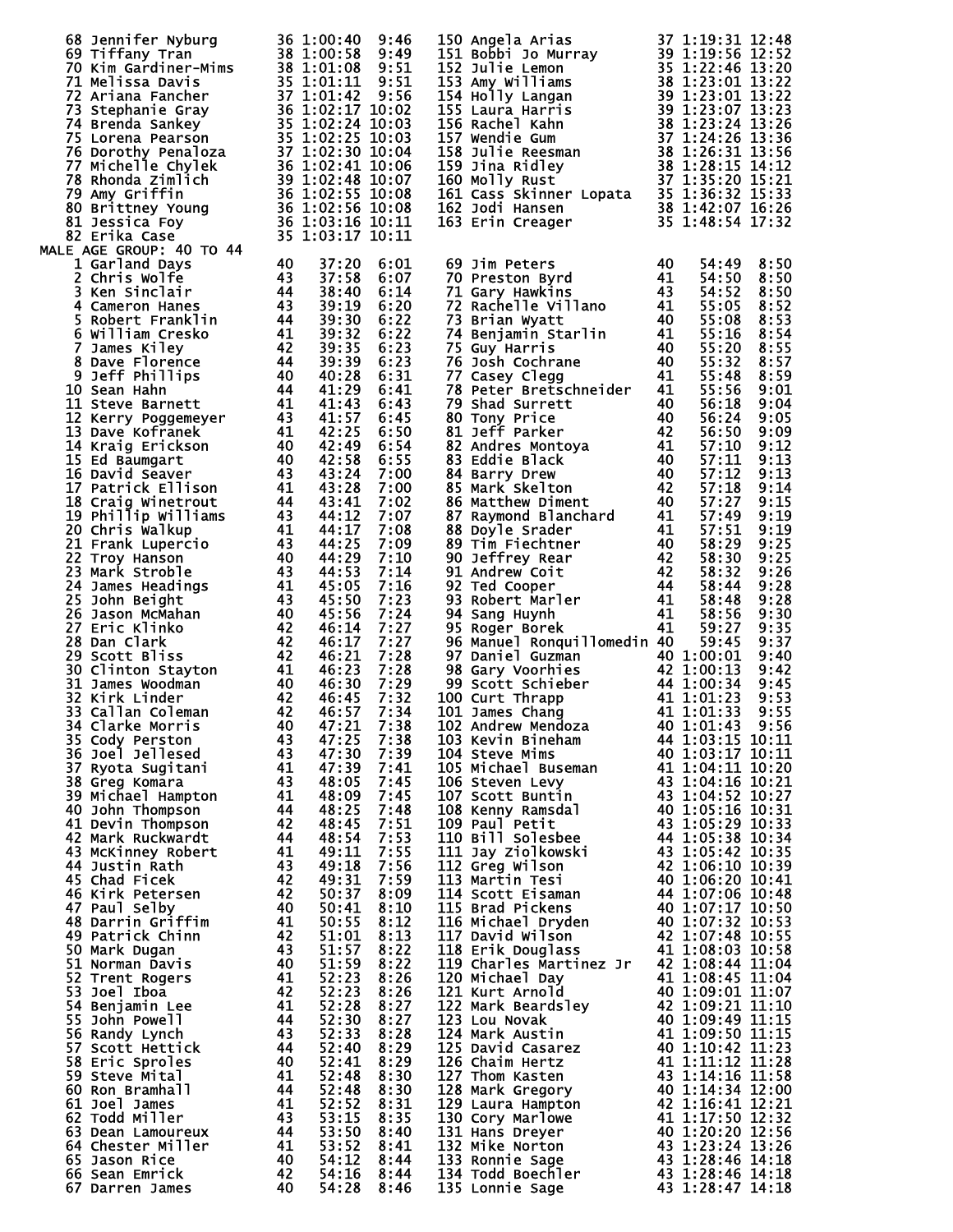| 68 Andrew Karduna                                                                                                                                                                                                                                          | 44                                                        | 54:44                                  | 8:49                     | 136 David Straub                                                                                                                                                                                                                                       |                                    | 43 1:28:49 14:18                             |            |
|------------------------------------------------------------------------------------------------------------------------------------------------------------------------------------------------------------------------------------------------------------|-----------------------------------------------------------|----------------------------------------|--------------------------|--------------------------------------------------------------------------------------------------------------------------------------------------------------------------------------------------------------------------------------------------------|------------------------------------|----------------------------------------------|------------|
| FEMALE AGE GROUP: 40 TO 44                                                                                                                                                                                                                                 |                                                           |                                        |                          |                                                                                                                                                                                                                                                        |                                    |                                              |            |
| 2 Anne Bliss<br>3 Denise Bourassa<br>41<br>4 Cristin Hulslander<br>41<br>5 Dani Emrick<br>6 Erin Koss<br>6 Hichele Gladieux<br>40<br>7 Michele Gladieux<br>40<br>8 Shannon Ward<br>8 Michele Elliott-1:<br>41<br>1 Michele Elliott-1:<br>40<br>8 Anne Ti   |                                                           | 40:09                                  | 6:28                     | 56 Katherine Swem<br>57 Joana Jansen<br>57 Joana Jansen<br>57 Joana Jansen<br>58 Shannon Miller<br>59 Dianne Neuroth<br>60 Stephanie Links<br>60 Stephanie Links<br>60 Stephanie Links<br>62 Tami Eisaman<br>62 Tami Eisaman<br>63 Karla Brouhard<br>6 |                                    |                                              |            |
|                                                                                                                                                                                                                                                            |                                                           | 40:42                                  | 6:33                     |                                                                                                                                                                                                                                                        |                                    |                                              |            |
|                                                                                                                                                                                                                                                            |                                                           | 41:42                                  | 6:43                     |                                                                                                                                                                                                                                                        |                                    |                                              |            |
|                                                                                                                                                                                                                                                            |                                                           | 45:26                                  | 7:19                     |                                                                                                                                                                                                                                                        |                                    |                                              |            |
|                                                                                                                                                                                                                                                            |                                                           | 46:24                                  | 7:28                     |                                                                                                                                                                                                                                                        |                                    |                                              |            |
|                                                                                                                                                                                                                                                            |                                                           | 46:30                                  | 7:29                     |                                                                                                                                                                                                                                                        |                                    |                                              |            |
|                                                                                                                                                                                                                                                            |                                                           | 47:34                                  | 7:40                     |                                                                                                                                                                                                                                                        |                                    |                                              |            |
| 8 Shannon ward<br>48 Michelle Elliott-Benn 41<br>48:17<br>9 Michelle Elliott-Benn 42<br>48:24<br>11 Kirstin Rice<br>11 Secky Cacioppi<br>14 Becky Cacioppi<br>14 Becky Cacioppi<br>14 Becky Cacioppi<br>14 Solid<br>16 Tammy Denouden<br>44 Solid<br>16    |                                                           | 48:17                                  | 7:47                     |                                                                                                                                                                                                                                                        |                                    |                                              |            |
|                                                                                                                                                                                                                                                            |                                                           | 48:24                                  | 7:48<br>7:52             |                                                                                                                                                                                                                                                        |                                    |                                              |            |
|                                                                                                                                                                                                                                                            |                                                           |                                        | 7:56                     |                                                                                                                                                                                                                                                        |                                    |                                              |            |
|                                                                                                                                                                                                                                                            |                                                           |                                        | 7:59                     |                                                                                                                                                                                                                                                        |                                    |                                              |            |
|                                                                                                                                                                                                                                                            |                                                           |                                        | 8:04                     |                                                                                                                                                                                                                                                        |                                    |                                              |            |
|                                                                                                                                                                                                                                                            |                                                           |                                        | 8:08                     |                                                                                                                                                                                                                                                        |                                    |                                              |            |
|                                                                                                                                                                                                                                                            |                                                           |                                        | 8:08                     |                                                                                                                                                                                                                                                        |                                    |                                              |            |
|                                                                                                                                                                                                                                                            |                                                           |                                        | 8:09                     |                                                                                                                                                                                                                                                        |                                    |                                              |            |
|                                                                                                                                                                                                                                                            |                                                           |                                        | 8:18                     |                                                                                                                                                                                                                                                        |                                    |                                              |            |
|                                                                                                                                                                                                                                                            |                                                           |                                        | 8:18                     | 73 Gretchen Petersen<br>144 1:09:00 11:07<br>73 Jennifer Tufariello 40 109:09 11:08<br>74 Kirsten Kelso 40 1:09:12 11:09<br>75 Tacy Whalen<br>16 42 1:09:27 11:11<br>77 Liane Richardson 41 1:10:34 11:12<br>77 Liane Richardson 41 1:10:34            |                                    |                                              |            |
|                                                                                                                                                                                                                                                            |                                                           |                                        | 8:19                     |                                                                                                                                                                                                                                                        |                                    |                                              |            |
|                                                                                                                                                                                                                                                            |                                                           |                                        | 8:29                     |                                                                                                                                                                                                                                                        |                                    |                                              |            |
|                                                                                                                                                                                                                                                            |                                                           |                                        | 8:33                     |                                                                                                                                                                                                                                                        |                                    |                                              |            |
|                                                                                                                                                                                                                                                            |                                                           |                                        | 8:44                     |                                                                                                                                                                                                                                                        |                                    |                                              |            |
|                                                                                                                                                                                                                                                            |                                                           |                                        | 8:49                     |                                                                                                                                                                                                                                                        |                                    |                                              |            |
|                                                                                                                                                                                                                                                            |                                                           |                                        | 8:51                     |                                                                                                                                                                                                                                                        |                                    |                                              |            |
|                                                                                                                                                                                                                                                            |                                                           |                                        | 8:58                     |                                                                                                                                                                                                                                                        |                                    |                                              |            |
|                                                                                                                                                                                                                                                            |                                                           |                                        | 9:00                     |                                                                                                                                                                                                                                                        |                                    |                                              |            |
|                                                                                                                                                                                                                                                            |                                                           |                                        | 9:01                     |                                                                                                                                                                                                                                                        |                                    |                                              |            |
|                                                                                                                                                                                                                                                            |                                                           |                                        | 9:02                     |                                                                                                                                                                                                                                                        |                                    |                                              |            |
|                                                                                                                                                                                                                                                            |                                                           |                                        | 9:03                     |                                                                                                                                                                                                                                                        |                                    |                                              |            |
|                                                                                                                                                                                                                                                            |                                                           |                                        | 9:03                     |                                                                                                                                                                                                                                                        |                                    |                                              |            |
|                                                                                                                                                                                                                                                            |                                                           |                                        | 9:07                     |                                                                                                                                                                                                                                                        |                                    |                                              |            |
|                                                                                                                                                                                                                                                            |                                                           |                                        | 9:07                     |                                                                                                                                                                                                                                                        |                                    |                                              |            |
|                                                                                                                                                                                                                                                            |                                                           |                                        | 9:14                     |                                                                                                                                                                                                                                                        |                                    |                                              |            |
|                                                                                                                                                                                                                                                            |                                                           |                                        | 9:18<br>9:19             |                                                                                                                                                                                                                                                        |                                    |                                              |            |
|                                                                                                                                                                                                                                                            |                                                           |                                        | 9:24                     |                                                                                                                                                                                                                                                        |                                    |                                              |            |
|                                                                                                                                                                                                                                                            |                                                           |                                        | 9:25                     |                                                                                                                                                                                                                                                        |                                    |                                              |            |
|                                                                                                                                                                                                                                                            |                                                           |                                        | 9:27                     |                                                                                                                                                                                                                                                        |                                    |                                              |            |
|                                                                                                                                                                                                                                                            |                                                           |                                        | 9:27                     |                                                                                                                                                                                                                                                        |                                    |                                              |            |
|                                                                                                                                                                                                                                                            |                                                           |                                        | 9:28                     |                                                                                                                                                                                                                                                        |                                    |                                              |            |
|                                                                                                                                                                                                                                                            |                                                           |                                        | 9:29                     |                                                                                                                                                                                                                                                        |                                    |                                              |            |
|                                                                                                                                                                                                                                                            |                                                           |                                        | 9:35                     |                                                                                                                                                                                                                                                        |                                    |                                              |            |
|                                                                                                                                                                                                                                                            |                                                           |                                        | 9:38                     |                                                                                                                                                                                                                                                        |                                    |                                              |            |
|                                                                                                                                                                                                                                                            |                                                           |                                        | 9:41                     |                                                                                                                                                                                                                                                        |                                    |                                              |            |
|                                                                                                                                                                                                                                                            |                                                           |                                        | 9:44                     |                                                                                                                                                                                                                                                        |                                    |                                              |            |
|                                                                                                                                                                                                                                                            |                                                           |                                        | 9:49                     |                                                                                                                                                                                                                                                        |                                    |                                              |            |
|                                                                                                                                                                                                                                                            |                                                           |                                        | 9:49                     |                                                                                                                                                                                                                                                        |                                    |                                              |            |
| 48 Jeanette Belden 41 1:01:30 9:54                                                                                                                                                                                                                         |                                                           |                                        |                          | 103 Andrea Parker                                                                                                                                                                                                                                      |                                    | 42 1:19:57 12:52                             |            |
| 49 Timinie Jellesed                                                                                                                                                                                                                                        |                                                           | 44 1:01:39 9:56                        |                          | 104 Ann Wiltshire                                                                                                                                                                                                                                      |                                    | 40 1:26:18 13:54                             |            |
| 50 Jackie James                                                                                                                                                                                                                                            |                                                           | 44 1:02:01 9:59                        |                          | 105 Melina Hughes                                                                                                                                                                                                                                      |                                    | 42 1:32:06 14:50<br>41 1:32:39 14:55         |            |
| 51 Krista Kerins                                                                                                                                                                                                                                           |                                                           | 42 1:02:20 10:02                       |                          | 106 Beth Nitkowski                                                                                                                                                                                                                                     |                                    |                                              |            |
| 52 Suzanne Kesterson                                                                                                                                                                                                                                       |                                                           | n 41 1:02:21 10:03<br>40 1:02:55 10:08 |                          | 107 Tammy Roberts                                                                                                                                                                                                                                      |                                    | <b>40 1:35:19 15:21<br/>44 1:42:16 16:28</b> |            |
| 53 Michelle Rogers                                                                                                                                                                                                                                         |                                                           |                                        |                          | 108 Julie Echols                                                                                                                                                                                                                                       |                                    |                                              |            |
| 54 Kathryn Holst                                                                                                                                                                                                                                           |                                                           | 41 1:03:11 10:11                       |                          | 109 Darla Currier                                                                                                                                                                                                                                      |                                    | 40 1:47:17 17:16                             |            |
| 55 Jane Snar                                                                                                                                                                                                                                               |                                                           | 41 1:03:32 10:14                       |                          |                                                                                                                                                                                                                                                        |                                    |                                              |            |
| MALE AGE GROUP: 45 TO 49<br>1 Thomas Kreuzpeintner 45                                                                                                                                                                                                      |                                                           |                                        |                          |                                                                                                                                                                                                                                                        | 48                                 |                                              | 9:03       |
| 2 Scott Frey                                                                                                                                                                                                                                               | 46                                                        | 34:51<br>36:53                         | 5:37<br>5:57             | 61 Gary Carmichael<br>62 Michael Willeford                                                                                                                                                                                                             | 48                                 | 56:09<br>56:35                               | 9:07       |
|                                                                                                                                                                                                                                                            |                                                           | 38:17                                  | 6:10                     | 63 Bill P. Manning                                                                                                                                                                                                                                     | -48                                | 56:52                                        | 9:10       |
|                                                                                                                                                                                                                                                            |                                                           | 39:33                                  | 6:22                     | 64 David Alavi                                                                                                                                                                                                                                         | -48                                | 56:53                                        | 9:10       |
|                                                                                                                                                                                                                                                            |                                                           | 40:07                                  | 6:28                     | 65 Ed Stroub                                                                                                                                                                                                                                           | $\frac{48}{47}$<br>$\frac{47}{45}$ | 56:59                                        | 9:11       |
|                                                                                                                                                                                                                                                            |                                                           | 40:26                                  | 6:31                     | 66 Philip Weiler                                                                                                                                                                                                                                       |                                    | 57:16                                        | 9:13       |
|                                                                                                                                                                                                                                                            |                                                           | 40:45                                  | 6:34                     | 67 Rob Edwards                                                                                                                                                                                                                                         |                                    | 57:50                                        | 9:19       |
|                                                                                                                                                                                                                                                            |                                                           | 41:10                                  | 6:38                     |                                                                                                                                                                                                                                                        |                                    | 58:46                                        | 9:28       |
|                                                                                                                                                                                                                                                            |                                                           | 41:28                                  | 6:41                     |                                                                                                                                                                                                                                                        |                                    | 58:54                                        | 9:29       |
|                                                                                                                                                                                                                                                            |                                                           | 41:33                                  | 6:42                     |                                                                                                                                                                                                                                                        |                                    | 58:57                                        | 9:30       |
|                                                                                                                                                                                                                                                            |                                                           | 43:26                                  | 7:00                     |                                                                                                                                                                                                                                                        |                                    | 59:01                                        | 9:30       |
|                                                                                                                                                                                                                                                            |                                                           | 43:52                                  | 7:04                     |                                                                                                                                                                                                                                                        |                                    | 59:07                                        | 9:31       |
| 2 Scott Fiey<br>3 Craig Thornley<br>47<br>4 Ian Brown<br>5 Tarcisio Cruz<br>6 Charles Odell<br>7 Mike Fish<br>8 David Montgomery<br>9 James Bloomer<br>10 John Wagner<br>11 Andy Petersen<br>12 John Poole<br>13 Aleardo Manacero<br>14 Gry Hart<br>14 Gry |                                                           | 44:09                                  | 7:07                     | 68 Edward Thompson<br>69 Joel Mathers<br>70 Marc Graff<br>71 Bob Stisser<br>72 David Degarmo<br>73 Tom Pattee<br>74 Ivan Polk<br>74 Joef Posinings                                                                                                     |                                    | 59:08                                        | 9:31       |
|                                                                                                                                                                                                                                                            |                                                           | 44:12                                  | 7:07                     |                                                                                                                                                                                                                                                        |                                    |                                              | 59:14 9:32 |
| $\frac{45}{12}$<br>15 Darin Hlavinka                                                                                                                                                                                                                       |                                                           | 44:42                                  | 7:12                     | 75 Jeff Reininger 49                                                                                                                                                                                                                                   |                                    | 59:14                                        | 9:32       |
| 16 Steve Grube                                                                                                                                                                                                                                             | - 49                                                      | 45:33                                  | 7:20                     |                                                                                                                                                                                                                                                        |                                    | 59:16                                        | 9:33       |
| $\frac{48}{47}$<br>17 Brent Carbajal                                                                                                                                                                                                                       |                                                           | 45:45                                  | 7:22                     |                                                                                                                                                                                                                                                        |                                    | 59:26                                        | 9:34       |
| 18 Juan Welsh                                                                                                                                                                                                                                              |                                                           | 45:45                                  | 7:22                     | 78 Patrick Lynch                                                                                                                                                                                                                                       |                                    | 46       59:54<br>45  1:01:03                | 59:54 9:39 |
| 19 Ken Reed                                                                                                                                                                                                                                                | 47                                                        | 46:15                                  | 7:27                     | 79 Paul Bowers                                                                                                                                                                                                                                         |                                    |                                              | 9:50       |
| 20 Wayne Endicott                                                                                                                                                                                                                                          |                                                           | 46:23                                  | 7:28                     | 80 Charlie Kimball                                                                                                                                                                                                                                     |                                    | 45 1:01:25                                   | 9:53       |
| 21 Jeff Evers                                                                                                                                                                                                                                              |                                                           | 46:39                                  | 7:31                     | 81 Bill Parsons                                                                                                                                                                                                                                        |                                    | $\frac{47}{1101:53}$                         | 9:58       |
| 22 Paul Shelton                                                                                                                                                                                                                                            | $\begin{array}{c} 49 \\ 49 \\ 49 \\ 49 \\ 46 \end{array}$ | 46:42                                  | 7:31                     | 82 Brian Kau                                                                                                                                                                                                                                           |                                    | 47 1:02:20 10:02                             |            |
| 23 Paul Rea                                                                                                                                                                                                                                                |                                                           |                                        | 46:56 7:34<br>46:57 7:34 | 83 David Lindelien<br>83 David Lindelien<br>84 Timothy Meyer 45 1:02:24 10:03                                                                                                                                                                          |                                    |                                              |            |
| 24 Derrick Westover 45<br>25 Sam Friedman                                                                                                                                                                                                                  | 46                                                        | 47:16                                  | 7:37                     | 85 Ericnickzac Defreest 48 1:02:38 10:05                                                                                                                                                                                                               |                                    |                                              |            |
|                                                                                                                                                                                                                                                            |                                                           |                                        |                          |                                                                                                                                                                                                                                                        |                                    |                                              |            |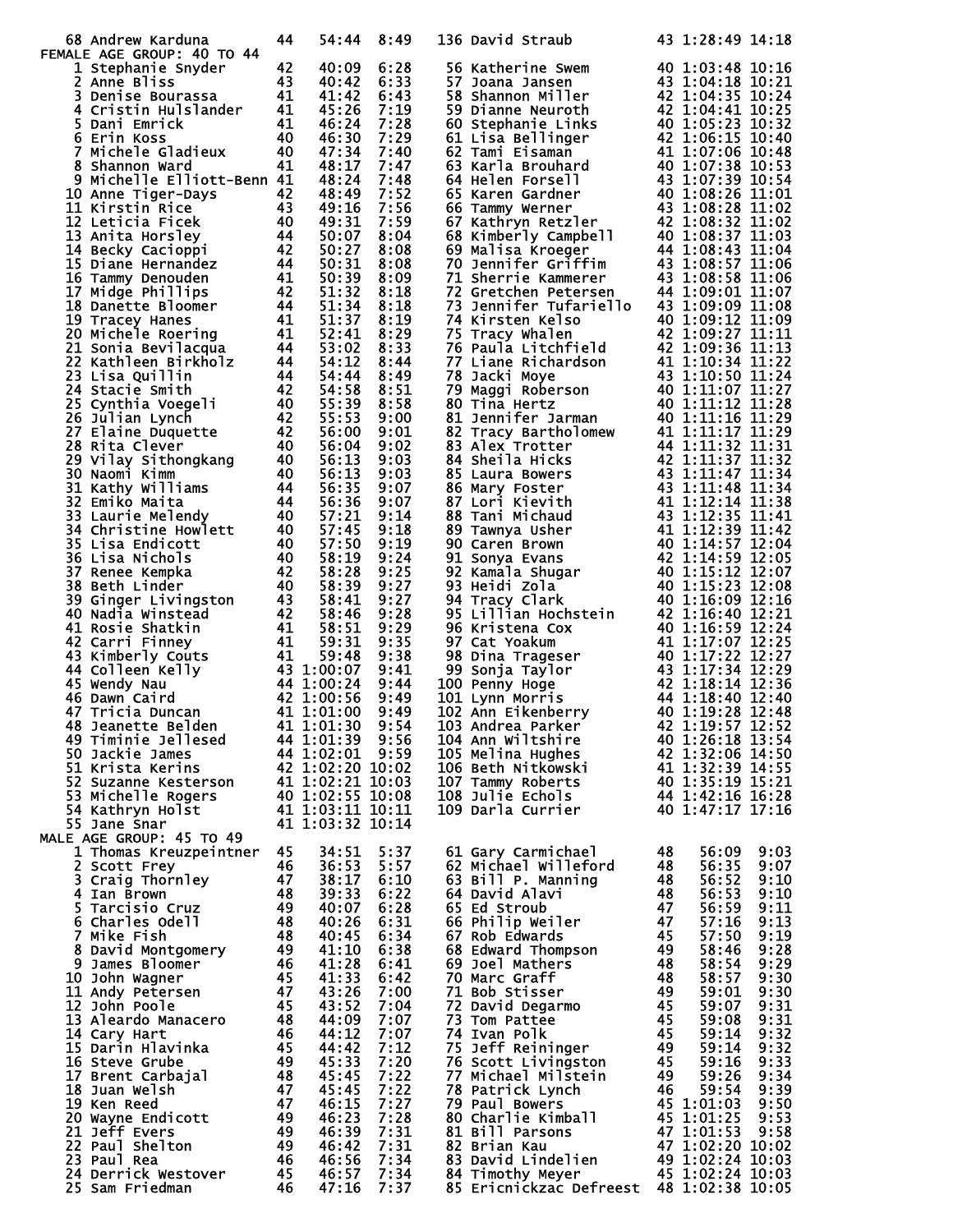| 26 Tim Clevenger                                            | 47              | 47:39                                      | 7:40         | 86 Jp Monroe 48 1:02:47 10:07<br>88 Paul Winberg 48 1:02:53 10:08<br>88 Paul Winberg 48 1:02:54 10:08<br>89 Glen Goins 46 1:03:07 10:10<br>90 Ronald Neumann 46 1:03:44 10:16<br>91 Cluck Wyon 44 1:03:44 10:16<br>91 Cluck Wyon 44 1:03:45 10:1       |                                      |  |
|-------------------------------------------------------------|-----------------|--------------------------------------------|--------------|--------------------------------------------------------------------------------------------------------------------------------------------------------------------------------------------------------------------------------------------------------|--------------------------------------|--|
|                                                             |                 | 48:03                                      | 7:44         |                                                                                                                                                                                                                                                        |                                      |  |
|                                                             |                 | 48:11<br>48:29                             | 7:46<br>7:49 |                                                                                                                                                                                                                                                        |                                      |  |
|                                                             |                 | 48:31                                      | 7:49         |                                                                                                                                                                                                                                                        |                                      |  |
|                                                             |                 | 49:05                                      | 7:54         |                                                                                                                                                                                                                                                        |                                      |  |
|                                                             |                 | 49:33                                      | 7:59         |                                                                                                                                                                                                                                                        |                                      |  |
|                                                             |                 | 49:35                                      | 7:59         |                                                                                                                                                                                                                                                        |                                      |  |
|                                                             |                 | 49:40                                      | 8:00         |                                                                                                                                                                                                                                                        |                                      |  |
|                                                             |                 | 50:20                                      | 8:06         |                                                                                                                                                                                                                                                        |                                      |  |
|                                                             |                 | 50:34                                      | 8:09         |                                                                                                                                                                                                                                                        |                                      |  |
|                                                             |                 | 50:39                                      | 8:09         |                                                                                                                                                                                                                                                        |                                      |  |
|                                                             |                 | 50:42                                      | 8:10         |                                                                                                                                                                                                                                                        |                                      |  |
|                                                             |                 | 50:43                                      | 8:10         |                                                                                                                                                                                                                                                        |                                      |  |
|                                                             |                 |                                            | 8:13         |                                                                                                                                                                                                                                                        |                                      |  |
|                                                             |                 |                                            | 8:14         |                                                                                                                                                                                                                                                        |                                      |  |
|                                                             |                 |                                            | 8:17         |                                                                                                                                                                                                                                                        |                                      |  |
|                                                             |                 |                                            | 8:21         |                                                                                                                                                                                                                                                        |                                      |  |
|                                                             |                 |                                            | 8:23<br>8:26 |                                                                                                                                                                                                                                                        |                                      |  |
|                                                             |                 |                                            | 8:29         |                                                                                                                                                                                                                                                        |                                      |  |
|                                                             |                 |                                            | 8:31         |                                                                                                                                                                                                                                                        |                                      |  |
|                                                             |                 |                                            | 8:33         |                                                                                                                                                                                                                                                        |                                      |  |
|                                                             |                 |                                            | 8:34         |                                                                                                                                                                                                                                                        |                                      |  |
|                                                             |                 |                                            | 8:39         |                                                                                                                                                                                                                                                        |                                      |  |
|                                                             |                 |                                            | 8:41         |                                                                                                                                                                                                                                                        |                                      |  |
|                                                             |                 |                                            | 8:45         |                                                                                                                                                                                                                                                        |                                      |  |
|                                                             |                 |                                            | 8:51         |                                                                                                                                                                                                                                                        |                                      |  |
|                                                             |                 |                                            | 8:52         |                                                                                                                                                                                                                                                        |                                      |  |
|                                                             |                 |                                            | 8:53         |                                                                                                                                                                                                                                                        |                                      |  |
|                                                             |                 |                                            | 8:53         |                                                                                                                                                                                                                                                        |                                      |  |
|                                                             |                 |                                            | 8:54         |                                                                                                                                                                                                                                                        |                                      |  |
|                                                             |                 |                                            | 8:59         |                                                                                                                                                                                                                                                        |                                      |  |
|                                                             |                 |                                            | 9:01         | 119 Dale Borland                                                                                                                                                                                                                                       | 47 1:40:48 16:14                     |  |
|                                                             |                 |                                            | 9:02         |                                                                                                                                                                                                                                                        |                                      |  |
| FEMALE AGE GROUP: 45 TO 49<br>1 Charlie Solomon             | 48              | 44:17                                      | 7:08         |                                                                                                                                                                                                                                                        |                                      |  |
| 2 Terri Silliman                                            |                 | 46:43                                      | 7:32         |                                                                                                                                                                                                                                                        |                                      |  |
| $\frac{45}{47}$                                             |                 |                                            | 7:32         |                                                                                                                                                                                                                                                        |                                      |  |
|                                                             |                 |                                            | 7:39         |                                                                                                                                                                                                                                                        |                                      |  |
|                                                             |                 |                                            | 7:57         |                                                                                                                                                                                                                                                        |                                      |  |
|                                                             |                 |                                            |              |                                                                                                                                                                                                                                                        |                                      |  |
|                                                             |                 |                                            |              |                                                                                                                                                                                                                                                        |                                      |  |
|                                                             |                 |                                            | 8:16         |                                                                                                                                                                                                                                                        |                                      |  |
|                                                             |                 |                                            | 8:16         |                                                                                                                                                                                                                                                        |                                      |  |
|                                                             |                 |                                            | 8:16<br>8:17 |                                                                                                                                                                                                                                                        |                                      |  |
|                                                             |                 |                                            | 8:29         |                                                                                                                                                                                                                                                        |                                      |  |
|                                                             |                 |                                            | 8:31         |                                                                                                                                                                                                                                                        |                                      |  |
|                                                             |                 |                                            | 8:36         | 48 Margie Untermeyer<br>46 1:03:17 10:12<br>49 Liz Tholen<br>50 Renea Buchholz<br>51 Cynthia Miller<br>46 1:03:48 10:16<br>51 Cynthia Miller<br>46 1:04:05 10:19<br>52 Lisa Priaulx<br>46 1:04:11 10:20<br>53 Pam Lawson<br>49 1:04:14 10:21<br>54 Lin |                                      |  |
|                                                             |                 |                                            | 8:37         | 59 Sandra Dingee-Maloney 47 1:05:44 10:35<br>60 Stacey Currier 45 1:06:17 10:41                                                                                                                                                                        |                                      |  |
|                                                             |                 |                                            | 8:37         | 61 Janice Ziegler                                                                                                                                                                                                                                      | 48 1:06:19 10:41                     |  |
|                                                             |                 |                                            | 8:41         | 62 Elisabeth Machamer                                                                                                                                                                                                                                  | 46 1:06:27 10:42                     |  |
|                                                             |                 |                                            | 8:48         | 63 Gabi Suth                                                                                                                                                                                                                                           | 45 1:06:32 10:43                     |  |
|                                                             |                 |                                            | 8:48         | 64 Pj Swick                                                                                                                                                                                                                                            | 49 1:07:08 10:49                     |  |
|                                                             |                 |                                            | 8:54         | 65 Malinda Trautman 46 1:07:16 10:50                                                                                                                                                                                                                   |                                      |  |
|                                                             |                 |                                            | 8:55         | 66 Pamela Long                                                                                                                                                                                                                                         | 46 1:07:49 10:55                     |  |
| 20 Philip Fisher                                            | 48              | $55:21$<br>55:50                           | 9:00         | 67 Beth Schenderlein                                                                                                                                                                                                                                   | 49 1:08:59 11:06                     |  |
| 21 Robyn Sattler                                            | - 46            | 55:58<br>55:59                             | 9:01<br>9:01 | 68 Connie Duke<br>69 Faith Morales                                                                                                                                                                                                                     | 46 1:09:14 11:09<br>48 1:09:19 11:10 |  |
| 22 Catherine Ely<br>23 Susan Bratton                        | 46<br>$-47$     | 56:42                                      | 9:08         | 70 Kathi Melo                                                                                                                                                                                                                                          | 48 1:09:58 11:16                     |  |
| 24 Linda Sato                                               |                 | 56:49                                      | 9:09         | 71 Claudia Vincent                                                                                                                                                                                                                                     | 49 1:11:31 11:31                     |  |
| $\frac{45}{45}$<br>25 Kristin Spears                        |                 | 57:26                                      | 9:15         | 72 Shellie Robertson                                                                                                                                                                                                                                   | 47 1:11:44 11:33                     |  |
| 26 Gina De Spain                                            |                 | 57:37                                      | 9:17         | 73 Lynn Lary                                                                                                                                                                                                                                           | 45 1:12:06 11:37                     |  |
| $\frac{49}{45}$<br>27 Cara Kirkpatrick                      |                 |                                            | 9:19         | 74 Jane Yates                                                                                                                                                                                                                                          | 46 1:12:06 11:37                     |  |
| 28 Connie Opsal                                             |                 | $57:52$<br>$57:55$                         | 9:20         | 75 Ardella Fry                                                                                                                                                                                                                                         | 49 1:12:09 11:37                     |  |
| 29 Pamela Duncan                                            | $\frac{49}{48}$ | 58:26                                      | 9:25         | 76 Carolyn McCready                                                                                                                                                                                                                                    | 49 1:13:21 11:49                     |  |
| 30 Shauna Hartz                                             |                 | 58:34                                      | 9:26         | 77 Holly Foster                                                                                                                                                                                                                                        | 49 1:13:47 11:53                     |  |
| $\begin{array}{c} 49 \\ 45 \end{array}$<br>31 Debbie Jewett |                 | 58:43                                      | 9:27         | 78 Kimberley Boone                                                                                                                                                                                                                                     | 46 1:14:39 12:01                     |  |
| 32 Shari Davis                                              | 49              | 58:52                                      | 9:29         | 79 Barbara Snow                                                                                                                                                                                                                                        | 48 1:15:14 12:07                     |  |
| 33 Jacque Tofflemire-Deg 46                                 |                 | 59:06                                      | 9:31         | 80 Erin Rappold                                                                                                                                                                                                                                        | 47 1:16:58 12:24                     |  |
| <b>34 Jennifer Lewis</b>                                    | 49              | 59:53                                      | 9:39         | 81 Tammy Bovee                                                                                                                                                                                                                                         | 45 1:17:04 12:25                     |  |
| 35 Gwen Gwilym                                              |                 | 48 1:00:16                                 | 9:42         | 82 Renee Irvin                                                                                                                                                                                                                                         | 49 1:19:03 12:44                     |  |
| 36 Sarah Grall                                              |                 |                                            | 9:44         | 83 Alice Blankenship                                                                                                                                                                                                                                   | 46 1:19:06 12:44                     |  |
| 37 Karyn Harden                                             |                 | 47 1:00:24<br>46 1:00:28                   | 9:44         | 84 Dayna Evans                                                                                                                                                                                                                                         | 49 1:19:47 12:51                     |  |
| 38 Julia Kinch<br>39 Therese Bauer                          |                 |                                            | 9:45         | 85 Susan Lowdermilk                                                                                                                                                                                                                                    | 47 1:23:39 13:28                     |  |
| 40 Fawnda Thompson                                          |                 | 48 1:00:35<br>48 1:00:47                   | 9:47         | 86 Sue Nicholson<br>87 June Walker                                                                                                                                                                                                                     | 49 1:23:42 13:29<br>47 1:31:42 14:46 |  |
| 41 Jeanne Lenhart                                           |                 |                                            |              | 88 Deanne Unruh                                                                                                                                                                                                                                        | 48 1:33:59 15:08                     |  |
| 42 Laurie Smucker                                           |                 | <b>48 1:01:00 9:49<br/>47 1:01:41 9:56</b> |              | 89 Joannie Weyant                                                                                                                                                                                                                                      |                                      |  |
| 43 Sarah Petersen                                           |                 | 48 1:02:11 10:01<br>48 1:02:17 10:02       |              | 90 Linda Gee                                                                                                                                                                                                                                           | 46 1:40:33 16:11<br>49 1:40:47 16:14 |  |
| 44 Gina Widoff                                              |                 |                                            |              | 91 Sharon Young                                                                                                                                                                                                                                        |                                      |  |
| 45 Jennifer Solomon                                         |                 | 46 1:02:19 10:02<br>45 1:02:55 10:08       |              | 92 Terri Carrdone                                                                                                                                                                                                                                      | 46 1:42:17 16:28<br>48 1:43:46 16:42 |  |
| 46 Teresa Bowen<br>47 Kate Lange                            |                 | 48 1:03:08 10:10<br>47 1:03:12 10:11       |              | 93 Robin Larrabee 47 1:51:00 17:52                                                                                                                                                                                                                     |                                      |  |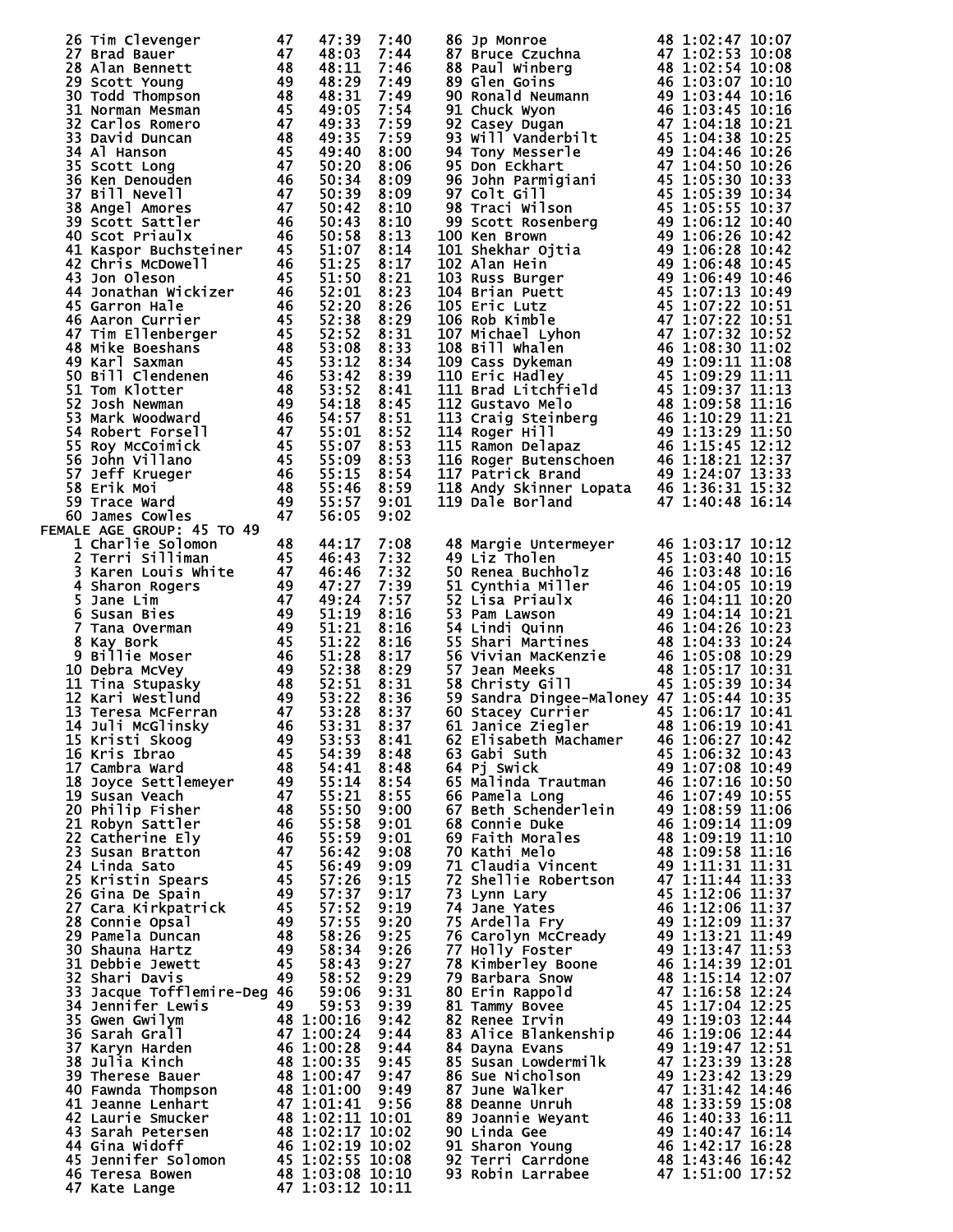| MALE AGE GROUP: 50 TO 54<br>Le AGE GROUP: 50 TO 54<br>1 Mike Logan<br>2 ddis Sanders<br>3 Gene Mowery<br>5 Tom Reitmann<br>5 Tom Reitmann<br>5 Tom Reitmann<br>5 Todd Bosworth<br>8 Robert Green<br>8 Kris Jacobson<br>11 John Hall<br>12 Jerry Stromme<br>14 Richard Wickizer<br>16 |    |                |              |                                                                                                                                                                                                                                                                                                                                                                    |          |                  |      |
|--------------------------------------------------------------------------------------------------------------------------------------------------------------------------------------------------------------------------------------------------------------------------------------|----|----------------|--------------|--------------------------------------------------------------------------------------------------------------------------------------------------------------------------------------------------------------------------------------------------------------------------------------------------------------------------------------------------------------------|----------|------------------|------|
|                                                                                                                                                                                                                                                                                      |    | 38:48<br>39:11 | 6:15<br>6:19 | 52 Tim Loftin<br>53 Rick Kincade<br>52 Tim Loftin 51 58:03 9:21<br>54 Rick Kincade 51 58:03 9:21<br>54 Rake Kincam 54 58:03 9:21<br>54 Rake Stram 65 52 58:25 9:25<br>56 Lim Werder 51 58:38 9:25<br>56 Tim Werder 51 58:38 9:27<br>56 Tim Werder 51 58:42 9:27<br>57 Scott Smi                                                                                    | 51<br>54 | 58:03<br>58:05   | 9:21 |
|                                                                                                                                                                                                                                                                                      |    | 40:45          | 6:34         |                                                                                                                                                                                                                                                                                                                                                                    |          |                  | 9:21 |
|                                                                                                                                                                                                                                                                                      |    | 41:26          | 6:40         |                                                                                                                                                                                                                                                                                                                                                                    |          |                  |      |
|                                                                                                                                                                                                                                                                                      |    | 41:41          | 6:43         |                                                                                                                                                                                                                                                                                                                                                                    |          |                  |      |
|                                                                                                                                                                                                                                                                                      |    | 42:08          | 6:47         |                                                                                                                                                                                                                                                                                                                                                                    |          |                  |      |
|                                                                                                                                                                                                                                                                                      |    | 42:54          | 6:55         |                                                                                                                                                                                                                                                                                                                                                                    |          |                  |      |
|                                                                                                                                                                                                                                                                                      |    | 44:27          | 7:10         |                                                                                                                                                                                                                                                                                                                                                                    |          |                  |      |
|                                                                                                                                                                                                                                                                                      |    | 45:26          | 7:19         |                                                                                                                                                                                                                                                                                                                                                                    |          |                  |      |
|                                                                                                                                                                                                                                                                                      |    | 45:39          | 7:21         |                                                                                                                                                                                                                                                                                                                                                                    |          |                  |      |
|                                                                                                                                                                                                                                                                                      |    | 45:51          | 7:23         |                                                                                                                                                                                                                                                                                                                                                                    |          |                  |      |
|                                                                                                                                                                                                                                                                                      |    | 46:21          | 7:28         |                                                                                                                                                                                                                                                                                                                                                                    |          |                  |      |
|                                                                                                                                                                                                                                                                                      |    | 46:32          | 7:30         |                                                                                                                                                                                                                                                                                                                                                                    |          |                  |      |
|                                                                                                                                                                                                                                                                                      |    | 46:49<br>46:58 | 7:32         |                                                                                                                                                                                                                                                                                                                                                                    |          |                  |      |
|                                                                                                                                                                                                                                                                                      |    | 47:38          | 7:34<br>7:40 |                                                                                                                                                                                                                                                                                                                                                                    |          |                  |      |
|                                                                                                                                                                                                                                                                                      |    | 48:15          | 7:46         |                                                                                                                                                                                                                                                                                                                                                                    |          |                  |      |
|                                                                                                                                                                                                                                                                                      |    | 49:11          | 7:55         |                                                                                                                                                                                                                                                                                                                                                                    |          |                  |      |
|                                                                                                                                                                                                                                                                                      |    | 49:31          | 7:59         |                                                                                                                                                                                                                                                                                                                                                                    |          |                  |      |
|                                                                                                                                                                                                                                                                                      |    | 49:37          | 7:59         |                                                                                                                                                                                                                                                                                                                                                                    |          |                  |      |
|                                                                                                                                                                                                                                                                                      |    | 49:38          | 8:00         |                                                                                                                                                                                                                                                                                                                                                                    |          |                  |      |
|                                                                                                                                                                                                                                                                                      |    | 49:57          | 8:03         |                                                                                                                                                                                                                                                                                                                                                                    |          |                  |      |
|                                                                                                                                                                                                                                                                                      |    | 49:57          | 8:03         |                                                                                                                                                                                                                                                                                                                                                                    |          |                  |      |
|                                                                                                                                                                                                                                                                                      |    | 50:04          | 8:04         |                                                                                                                                                                                                                                                                                                                                                                    |          |                  |      |
|                                                                                                                                                                                                                                                                                      |    | 50:48          | 8:11         |                                                                                                                                                                                                                                                                                                                                                                    |          |                  |      |
|                                                                                                                                                                                                                                                                                      |    | 50:51          | 8:11         |                                                                                                                                                                                                                                                                                                                                                                    |          |                  |      |
|                                                                                                                                                                                                                                                                                      |    | 50:59          | 8:13         |                                                                                                                                                                                                                                                                                                                                                                    |          |                  |      |
|                                                                                                                                                                                                                                                                                      |    | 51:11          | 8:15         |                                                                                                                                                                                                                                                                                                                                                                    |          |                  |      |
|                                                                                                                                                                                                                                                                                      |    | 51:45          | 8:20         |                                                                                                                                                                                                                                                                                                                                                                    |          |                  |      |
|                                                                                                                                                                                                                                                                                      |    | 52:25          | 8:27         |                                                                                                                                                                                                                                                                                                                                                                    |          |                  |      |
|                                                                                                                                                                                                                                                                                      |    | 52:28<br>52:39 | 8:27<br>8:29 |                                                                                                                                                                                                                                                                                                                                                                    |          |                  |      |
|                                                                                                                                                                                                                                                                                      |    | 52:56          | 8:32         |                                                                                                                                                                                                                                                                                                                                                                    |          |                  |      |
|                                                                                                                                                                                                                                                                                      |    | 52:57          | 8:32         |                                                                                                                                                                                                                                                                                                                                                                    |          |                  |      |
|                                                                                                                                                                                                                                                                                      |    | 53:08          | 8:33         |                                                                                                                                                                                                                                                                                                                                                                    |          |                  |      |
|                                                                                                                                                                                                                                                                                      |    | 53:13          | 8:34         |                                                                                                                                                                                                                                                                                                                                                                    |          |                  |      |
|                                                                                                                                                                                                                                                                                      |    | 53:46          | 8:40         |                                                                                                                                                                                                                                                                                                                                                                    |          |                  |      |
|                                                                                                                                                                                                                                                                                      |    | 54:04          | 8:43         |                                                                                                                                                                                                                                                                                                                                                                    |          |                  |      |
|                                                                                                                                                                                                                                                                                      |    | 54:14          | 8:44         |                                                                                                                                                                                                                                                                                                                                                                    |          |                  |      |
|                                                                                                                                                                                                                                                                                      |    | 54:41          | 8:48         |                                                                                                                                                                                                                                                                                                                                                                    |          |                  |      |
|                                                                                                                                                                                                                                                                                      |    | 54:49          | 8:50         |                                                                                                                                                                                                                                                                                                                                                                    |          |                  |      |
|                                                                                                                                                                                                                                                                                      |    | 55:14          | 8:54         |                                                                                                                                                                                                                                                                                                                                                                    |          |                  |      |
|                                                                                                                                                                                                                                                                                      |    | 55:26          | 8:56         |                                                                                                                                                                                                                                                                                                                                                                    |          |                  |      |
|                                                                                                                                                                                                                                                                                      |    | 55:45          | 8:59         |                                                                                                                                                                                                                                                                                                                                                                    |          |                  |      |
|                                                                                                                                                                                                                                                                                      |    | 55:58          | 9:01         |                                                                                                                                                                                                                                                                                                                                                                    |          |                  |      |
|                                                                                                                                                                                                                                                                                      |    | 56:30          | 9:06         |                                                                                                                                                                                                                                                                                                                                                                    |          |                  |      |
|                                                                                                                                                                                                                                                                                      |    | 56:34<br>57:19 | 9:07<br>9:14 |                                                                                                                                                                                                                                                                                                                                                                    |          |                  |      |
|                                                                                                                                                                                                                                                                                      |    | 57:30          | 9:16         | 100 Kent White                                                                                                                                                                                                                                                                                                                                                     |          |                  |      |
| 50 David Von Hippel                                                                                                                                                                                                                                                                  | 52 | 57:32          | 9:16         | 101 David Orique                                                                                                                                                                                                                                                                                                                                                   |          | 51 1:34:47 15:16 |      |
| 51 Ron Stone                                                                                                                                                                                                                                                                         | 51 | 57:52          | 9:19         | 102 Mary Colby                                                                                                                                                                                                                                                                                                                                                     |          | 53 1:35:38 15:24 |      |
| FEMALE AGE GROUP: 50 TO 54                                                                                                                                                                                                                                                           |    |                |              |                                                                                                                                                                                                                                                                                                                                                                    |          |                  |      |
| 1 Trisha Kluge                                                                                                                                                                                                                                                                       | 51 | 44:32          | 7:10         | 37 Dawn Lincoln                                                                                                                                                                                                                                                                                                                                                    |          | 51 1:04:24 10:22 |      |
| 2 Marianne Farrington                                                                                                                                                                                                                                                                | 50 | 49:55          | 8:02         |                                                                                                                                                                                                                                                                                                                                                                    |          |                  |      |
|                                                                                                                                                                                                                                                                                      |    |                | 8:04         |                                                                                                                                                                                                                                                                                                                                                                    |          |                  |      |
|                                                                                                                                                                                                                                                                                      |    |                | 8:08         |                                                                                                                                                                                                                                                                                                                                                                    |          |                  |      |
|                                                                                                                                                                                                                                                                                      |    |                | 8:22         |                                                                                                                                                                                                                                                                                                                                                                    |          |                  |      |
|                                                                                                                                                                                                                                                                                      |    |                | 8:31         |                                                                                                                                                                                                                                                                                                                                                                    |          |                  |      |
|                                                                                                                                                                                                                                                                                      |    |                | 8:34         |                                                                                                                                                                                                                                                                                                                                                                    |          |                  |      |
|                                                                                                                                                                                                                                                                                      |    |                | 8:47         |                                                                                                                                                                                                                                                                                                                                                                    |          |                  |      |
|                                                                                                                                                                                                                                                                                      |    |                | 8:54         |                                                                                                                                                                                                                                                                                                                                                                    |          |                  |      |
|                                                                                                                                                                                                                                                                                      |    |                | 8:54         |                                                                                                                                                                                                                                                                                                                                                                    |          |                  |      |
|                                                                                                                                                                                                                                                                                      |    |                | 8:59<br>9:00 |                                                                                                                                                                                                                                                                                                                                                                    |          |                  |      |
|                                                                                                                                                                                                                                                                                      |    |                | 9:03         |                                                                                                                                                                                                                                                                                                                                                                    |          |                  |      |
|                                                                                                                                                                                                                                                                                      |    |                | 9:07         |                                                                                                                                                                                                                                                                                                                                                                    |          |                  |      |
|                                                                                                                                                                                                                                                                                      |    |                | 9:12         |                                                                                                                                                                                                                                                                                                                                                                    |          |                  |      |
|                                                                                                                                                                                                                                                                                      |    |                | 9:12         | 37 Dawn Lincoln 51 1:04:24 10:22<br>38 Linda Tofflemire 50 1:05:47 10:36<br>39 Annie Leger 51 1:05:51 10:36<br>40 Deborah Egbert 51 1:07:08 10:49<br>41 Mary Bartlett 51 1:07:16 10:50<br>42 Kimiko Hedeen 53 1:07:44 10:51<br>43 Kristi W<br>52 Marjo Nijboer Mitche 51 1:09:57 11:16<br>53 Holly Delibertis 51 1:10:00 11:16<br>54 Janet Hatten 53 1:10:32 11:21 |          |                  |      |
|                                                                                                                                                                                                                                                                                      |    |                | 9:13         |                                                                                                                                                                                                                                                                                                                                                                    |          |                  |      |
|                                                                                                                                                                                                                                                                                      |    |                | 9:18         |                                                                                                                                                                                                                                                                                                                                                                    |          |                  |      |
|                                                                                                                                                                                                                                                                                      |    |                | 9:19         |                                                                                                                                                                                                                                                                                                                                                                    |          |                  |      |
|                                                                                                                                                                                                                                                                                      |    |                | 9:23         |                                                                                                                                                                                                                                                                                                                                                                    |          |                  |      |
|                                                                                                                                                                                                                                                                                      |    |                | 9:24         | 55 Suzanne Delamater<br>55 Suzanne Delamater<br>56 Mary Peterson<br>57 Bridget Byfield<br>58 Sheila Guilder<br>58 Sheila Guilder<br>51 1:12:55 11:44                                                                                                                                                                                                               |          |                  |      |
|                                                                                                                                                                                                                                                                                      |    |                | 9:26         |                                                                                                                                                                                                                                                                                                                                                                    |          |                  |      |
|                                                                                                                                                                                                                                                                                      |    |                | 9:27         |                                                                                                                                                                                                                                                                                                                                                                    |          |                  |      |
|                                                                                                                                                                                                                                                                                      |    |                | 9:27         |                                                                                                                                                                                                                                                                                                                                                                    |          |                  |      |
|                                                                                                                                                                                                                                                                                      |    |                | 9:27<br>9:27 |                                                                                                                                                                                                                                                                                                                                                                    |          |                  |      |
|                                                                                                                                                                                                                                                                                      |    |                | 9:30         |                                                                                                                                                                                                                                                                                                                                                                    |          |                  |      |
| 1 Trisha Kluge<br>2 Marianne Farrington<br>3 Cary Fisher<br>4 Dolly Woolley<br>5 Miriam Gage<br>5 Miriam Gage<br>5 Miriam Gage<br>6 Marlene Lind<br>7 Shana Olsen<br>8 Gabriele Morrison<br>50 51:571<br>6 Marlene Lind<br>7 Shana Olsen<br>8 Gabriele M                             |    | 59:24          | 9:34         | 30 Snella Guilder<br>59 Dana Davenport<br>60 Rita Radoshtz<br>61 Judy Peirce<br>62 Laurie Ranger<br>52 1:14:37 12:01<br>61 Judy Peirce<br>51 1:15:20 12:08<br>62 Laurie Ranger<br>54 1:17:21 12:27<br>63 Sara Blackwell<br>53 1:17:32 12:29<br>64 McKa                                                                                                             |          |                  |      |
|                                                                                                                                                                                                                                                                                      |    |                | 9:36         |                                                                                                                                                                                                                                                                                                                                                                    |          |                  |      |
|                                                                                                                                                                                                                                                                                      |    |                | 9:37         |                                                                                                                                                                                                                                                                                                                                                                    |          |                  |      |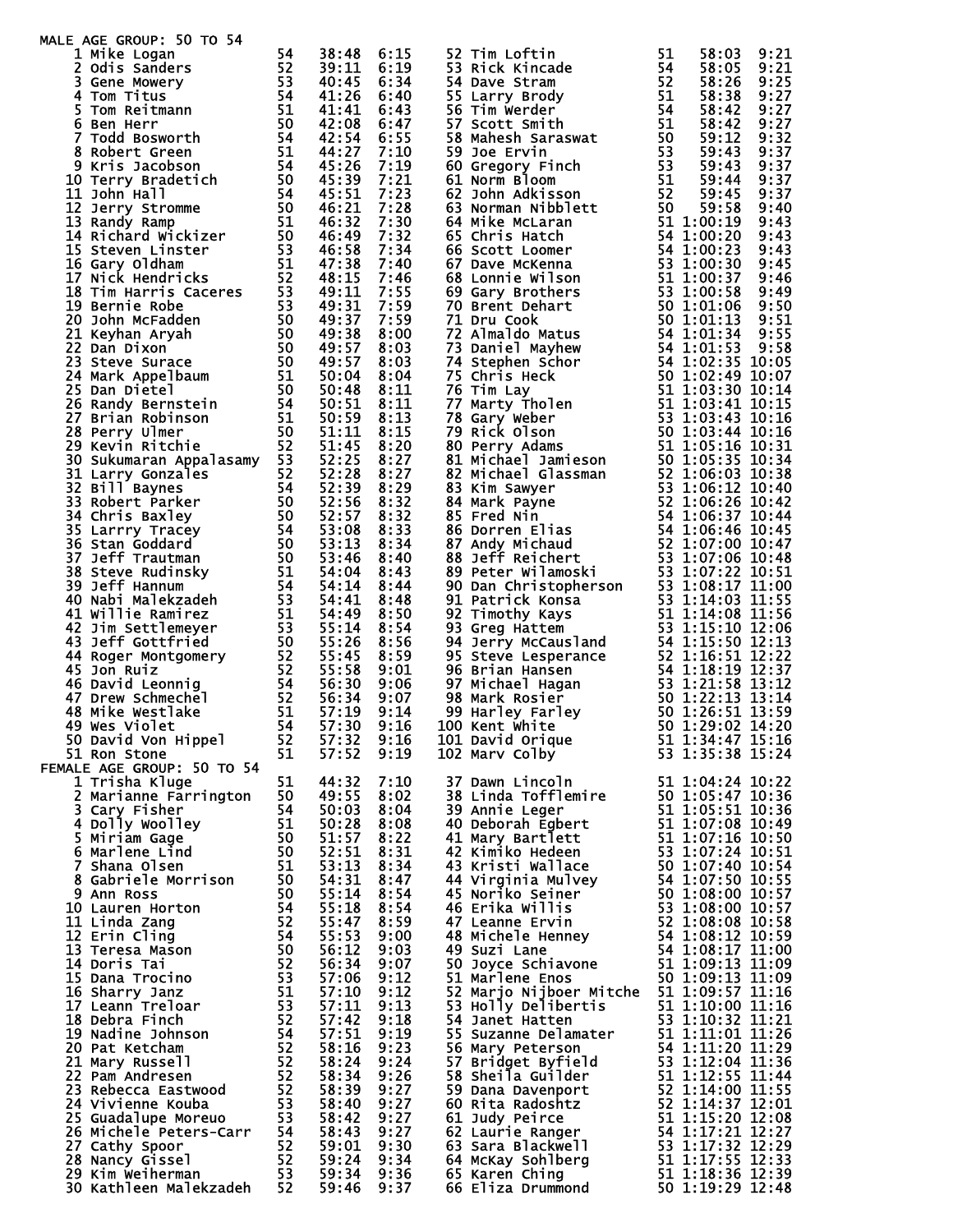| 31 Jean Cordova                                                                                                                                                                                                                                          |    | 52 1:00:53             | 9:48               | 67 Anne Mattson<br>68 Andi Wolfe<br>69 Dare Baldwin<br>69 Dare Baldwin<br>70 Lisa Ruiz<br>71 Lynn Meacham<br>61 1:32:29 14:53<br>71 Lynn Meacham<br>54 1:36:19 15:30                                                                                    |  |
|----------------------------------------------------------------------------------------------------------------------------------------------------------------------------------------------------------------------------------------------------------|----|------------------------|--------------------|---------------------------------------------------------------------------------------------------------------------------------------------------------------------------------------------------------------------------------------------------------|--|
| 31 Jean Cordova 52 1:00:53 9:48<br>32 Rebecca Montgomery 54 1:02:02 9:59<br>33 Kelley Simonson 52 1:02:21 10:03<br>34 Darlene Richardson 54 1:02:22 10:03<br>35 Abby Gershenzon 54 1:03:18 10:12<br>36 Karen Merk 55 TO 59<br>36 Karen Mer               |    |                        |                    |                                                                                                                                                                                                                                                         |  |
|                                                                                                                                                                                                                                                          |    |                        |                    |                                                                                                                                                                                                                                                         |  |
| MALE AGE GROUP: 55 TO 59                                                                                                                                                                                                                                 |    |                        |                    |                                                                                                                                                                                                                                                         |  |
| Someon Merican States (GROM)<br>1988 Raren Merk<br>1988 Raren Merk<br>2 Rodney Cooper<br>1988 Milly Larson<br>1988 Stanley Hall<br>1998 Stanley Hall<br>1998 Stanley Hall<br>1998 Stanley Hall<br>1998 Stanley Hall<br>1998 Stanley Hall<br>1998 Sta     |    | 41:06                  | 6:37               | 71 Lyllin Meacham<br>51 Sam Scott<br>52 John Anderson<br>53 Daryle Taylor<br>53 Daryle Taylor<br>53 Daryle Taylor<br>53 Sr:20 9:04<br>53 Daryle Taylor<br>56 Sr:20 9:11<br>55 Brian Jones<br>56 Sr:22 9:12<br>57 Douglas McCarty<br>56 Sr:22 9:12<br>57 |  |
|                                                                                                                                                                                                                                                          |    | 41:16<br>41:31         | 6:39<br>6:41       |                                                                                                                                                                                                                                                         |  |
|                                                                                                                                                                                                                                                          |    | 42:36<br>43:16         | 6:52<br>6:58       |                                                                                                                                                                                                                                                         |  |
|                                                                                                                                                                                                                                                          |    | 43:25                  | 7:00               |                                                                                                                                                                                                                                                         |  |
|                                                                                                                                                                                                                                                          |    | 43:46<br>44:04         | 7:03<br>7:06       |                                                                                                                                                                                                                                                         |  |
|                                                                                                                                                                                                                                                          |    | 44:58                  | 7:15               |                                                                                                                                                                                                                                                         |  |
|                                                                                                                                                                                                                                                          |    | 45:20<br>45:35         | 7:18<br>7:20       |                                                                                                                                                                                                                                                         |  |
|                                                                                                                                                                                                                                                          |    | 46:13                  | 7:27               |                                                                                                                                                                                                                                                         |  |
|                                                                                                                                                                                                                                                          |    | 47:08<br>47:16         | 7:35<br>7:37       |                                                                                                                                                                                                                                                         |  |
|                                                                                                                                                                                                                                                          |    | 47:32<br>47:43         | 7:39<br>7:41       |                                                                                                                                                                                                                                                         |  |
|                                                                                                                                                                                                                                                          |    | 47:51                  | 7:42               |                                                                                                                                                                                                                                                         |  |
|                                                                                                                                                                                                                                                          |    | 47:52<br>48:01         | 7:43<br>7:44       |                                                                                                                                                                                                                                                         |  |
|                                                                                                                                                                                                                                                          |    | 48:49                  | 7:52               |                                                                                                                                                                                                                                                         |  |
|                                                                                                                                                                                                                                                          |    | 48:54<br>48:58         | 7:53<br>7:53       |                                                                                                                                                                                                                                                         |  |
|                                                                                                                                                                                                                                                          |    | 49:08                  | 7:55               |                                                                                                                                                                                                                                                         |  |
|                                                                                                                                                                                                                                                          |    | 49:40<br>49:42         | 8:00<br>8:00       |                                                                                                                                                                                                                                                         |  |
|                                                                                                                                                                                                                                                          |    | 49:54                  | 8:02               |                                                                                                                                                                                                                                                         |  |
|                                                                                                                                                                                                                                                          |    | 50:14<br>50:33         | 8:05<br>8:09       |                                                                                                                                                                                                                                                         |  |
|                                                                                                                                                                                                                                                          |    | 51:03<br>51:22         | 8:13<br>8:16       |                                                                                                                                                                                                                                                         |  |
|                                                                                                                                                                                                                                                          |    | 51:26                  | 8:17               |                                                                                                                                                                                                                                                         |  |
|                                                                                                                                                                                                                                                          |    | 51:26<br>51:44         | 8:17<br>8:20       |                                                                                                                                                                                                                                                         |  |
|                                                                                                                                                                                                                                                          |    | 52:12                  | 8:25               |                                                                                                                                                                                                                                                         |  |
|                                                                                                                                                                                                                                                          |    | 52:20<br>52:27         | 8:26<br>8:27       |                                                                                                                                                                                                                                                         |  |
|                                                                                                                                                                                                                                                          |    |                        | 52:56 8:32         |                                                                                                                                                                                                                                                         |  |
|                                                                                                                                                                                                                                                          |    | 53:11                  | 8:34<br>53:18 8:35 |                                                                                                                                                                                                                                                         |  |
|                                                                                                                                                                                                                                                          |    | 54:42<br>55:03         | 8:49<br>8:52       |                                                                                                                                                                                                                                                         |  |
|                                                                                                                                                                                                                                                          |    | 55:42                  | 8:58               |                                                                                                                                                                                                                                                         |  |
| 43 Steve Waleri<br>44 Gordon Locke                                                                                                                                                                                                                       | 57 | 57 55:50 9:00<br>55:53 | 9:00               | 92 Darrell Meni<br>93 James Banks<br>94 Barry Miller<br>95 Jim Origliosso<br>95 Jim Origliosso<br>96 Brady Murray<br>96 Brady Murray<br>97 Gordon Anslow<br>97 Gordon Anslow<br>99 Louis Moses<br>99 Louis Moses<br>97 1:29:54 14:29<br>99 Louis Moses  |  |
| 45 Paul Berger                                                                                                                                                                                                                                           | 58 | 55:57                  | 9:01               |                                                                                                                                                                                                                                                         |  |
| 45 Paul Berger<br>46 Jon Correll 55<br>47 Jeffrey Spoor 57<br>48 William Jaeger 57<br>49 Pick Kinports 55                                                                                                                                                |    | 56:06<br>56:08         | 9:02<br>9:02       |                                                                                                                                                                                                                                                         |  |
|                                                                                                                                                                                                                                                          |    | 56:08                  | 9:02               |                                                                                                                                                                                                                                                         |  |
| 50 Brian Kraal                                                                                                                                                                                                                                           | 56 | 56:17<br>56:18         | 9:04<br>9:04       |                                                                                                                                                                                                                                                         |  |
| FEMALE AGE GROUP: 55 TO 59<br>1 Lynn Swanson                                                                                                                                                                                                             | 58 | 45:39                  | 7:21               |                                                                                                                                                                                                                                                         |  |
| 2 Patti Brown                                                                                                                                                                                                                                            | 57 | 54:11                  | 8:44               | 26 Shaun McCrea<br>27 Holly Arrow 55 1:07:12 10:49<br>28 Carolyn Buel 56 1:09:26 11:11<br>29 Gisela Garcia<br>30 Cathy Seltzer 55 1:09:32 11:11<br>30 Cathy Seltzer 55 1:09:32 11:12<br>31 Barbara Iseli 59 1:09:32 11:12<br>32 Marsha Hendr            |  |
| 3 Nancy Pierce<br>4 Wendy Bailey                                                                                                                                                                                                                         | 58 | 54:21<br>54:24         | 8:45<br>8:46       |                                                                                                                                                                                                                                                         |  |
| $\begin{array}{r} 55 \\ 58 \\ 58 \\ 55 \end{array}$<br>5 Esther Locke                                                                                                                                                                                    |    | 55:53                  | 9:00               |                                                                                                                                                                                                                                                         |  |
| 6 Vickie Hunt                                                                                                                                                                                                                                            |    | 57:20                  | 9:14               |                                                                                                                                                                                                                                                         |  |
|                                                                                                                                                                                                                                                          |    |                        |                    |                                                                                                                                                                                                                                                         |  |
|                                                                                                                                                                                                                                                          |    |                        |                    |                                                                                                                                                                                                                                                         |  |
|                                                                                                                                                                                                                                                          |    |                        |                    |                                                                                                                                                                                                                                                         |  |
|                                                                                                                                                                                                                                                          |    |                        |                    |                                                                                                                                                                                                                                                         |  |
|                                                                                                                                                                                                                                                          |    |                        |                    |                                                                                                                                                                                                                                                         |  |
|                                                                                                                                                                                                                                                          |    |                        |                    | 39 Karen Buell<br>40 Guadalupe Gardner<br>41 Barb Marlowe 56 1:14:36 12:01<br>42 Mona Goguen 56 1:16:16 12:17                                                                                                                                           |  |
| 6 Vickie Hunt<br>7 Evelyn Swank<br>8 Christine Kratka<br>9 Molly Trudeau<br>9 Molly Trudeau<br>55 58:40 9:27<br>9 Molly Trudeau<br>55 58:40 9:27<br>10 Lauren Aryah<br>55 58:40 9:27<br>10 Lauren Aryah<br>55 58:47 9:28<br>11 Carol Federick<br>56 58:5 |    |                        |                    | 42 Mona Goguen<br>43 Jeanne Henriksen<br>43 Jeanne Henriksen<br>57 1:16:53 12:23<br>44 Connie Tapp<br>55 1:18:59 12:43<br>45 Jessica Reichman<br>58 1:22:30 13:17<br>46 Alice Kenyon<br>56 1:30:48 14:37<br>47 Sherie Hawley<br>55 1:34:52 15:16<br>48  |  |
| 18 Kathie Moses<br>18 Anthie Heldik<br>19 Anna Houpt<br>20 Jackie Mikalonis<br>21 Candi Riddle<br>21 Candi Riddle<br>22 Laura Wyatt<br>23 Jan Gano<br>23 Jan Gano<br>24 Sharon Leeds<br>25 Susan Bowles<br>25 1:02:46 10:07<br>21 Candi Riddle<br>56 1:0 |    |                        |                    |                                                                                                                                                                                                                                                         |  |
|                                                                                                                                                                                                                                                          |    |                        |                    |                                                                                                                                                                                                                                                         |  |
|                                                                                                                                                                                                                                                          |    |                        |                    |                                                                                                                                                                                                                                                         |  |
|                                                                                                                                                                                                                                                          |    |                        |                    |                                                                                                                                                                                                                                                         |  |
|                                                                                                                                                                                                                                                          |    |                        |                    |                                                                                                                                                                                                                                                         |  |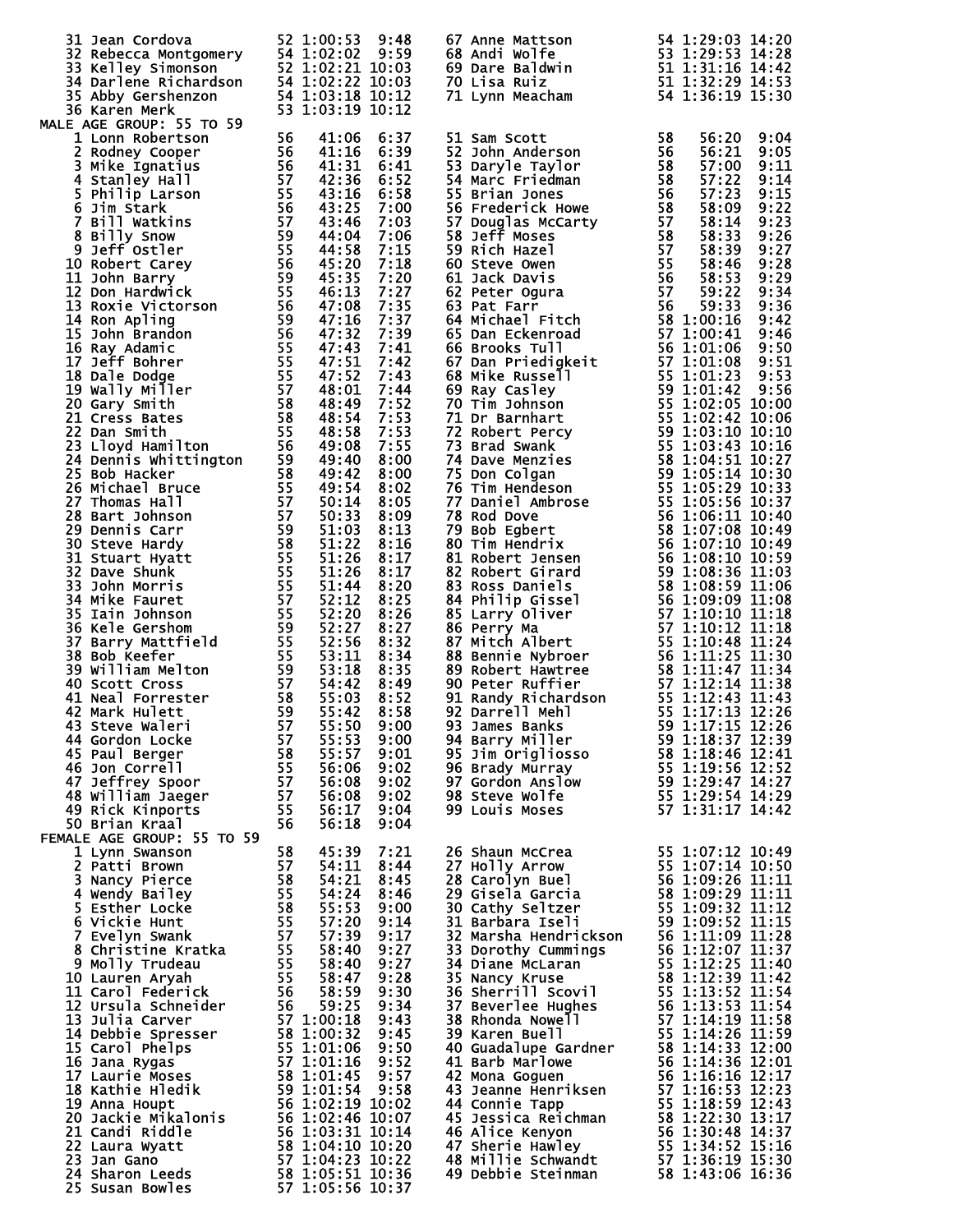| MALE AGE GROUP: 60 TO 64                                                                                                                                                                                                                                            |          |                  |              |                                     |                                                                                                                                                                                                                                                         |
|---------------------------------------------------------------------------------------------------------------------------------------------------------------------------------------------------------------------------------------------------------------------|----------|------------------|--------------|-------------------------------------|---------------------------------------------------------------------------------------------------------------------------------------------------------------------------------------------------------------------------------------------------------|
| 1 Joe Taylor                                                                                                                                                                                                                                                        | 61<br>61 | 41:58<br>43:02   | 6:46<br>6:56 | 34 Richard Greiner                  | 61<br>58:44<br>9:28                                                                                                                                                                                                                                     |
| 2 Dan Stevens<br>3 Richard Barnhart<br>20019                                                                                                                                                                                                                        | 60       | 46:41            | 7:31         |                                     | 35 Howard wideline<br>36 G. A. Cook<br>36 G. A. Cook<br>37 Mike Lynch<br>38 Alan Evans<br>39 Richard Quigley<br>39 Richard Quigley<br>40 John Hartman<br>40 John Hartman<br>41 Ken Beeson<br>42 Mike Silvis<br>43 Bryant Byrnes<br>44 Dick Snyder<br>44 |
|                                                                                                                                                                                                                                                                     | 62       | 46:50            | 7:33         |                                     |                                                                                                                                                                                                                                                         |
| 5 Harold Leeson                                                                                                                                                                                                                                                     | 62       | 47:05            | 7:35         |                                     |                                                                                                                                                                                                                                                         |
| 6 Gregory Spike                                                                                                                                                                                                                                                     | 63       | 47:13            | 7:36         |                                     |                                                                                                                                                                                                                                                         |
| % Gregory Spike<br>7 Michael Caley<br>8 Gerald Barker<br>9 Guenter Hauser<br>10 Michael Fikstad<br>11 Hank Kastner<br>12 Tim Godsil<br>13 John Lively<br>14 Stanley Winther<br>15 Randall Hledik<br>16 Gary Hall<br>16 Gary Hall<br>16 Gary Hall<br>16 G            |          | 48:40            | 7:50         |                                     |                                                                                                                                                                                                                                                         |
|                                                                                                                                                                                                                                                                     |          | 49:04            | 7:54         |                                     |                                                                                                                                                                                                                                                         |
|                                                                                                                                                                                                                                                                     |          | 49:18            | 7:57         |                                     |                                                                                                                                                                                                                                                         |
|                                                                                                                                                                                                                                                                     |          | 50:20            | 8:06         |                                     |                                                                                                                                                                                                                                                         |
|                                                                                                                                                                                                                                                                     |          | 50:43            | 8:10         | 44 Dick Snyder                      | 64 1:02:33 10:04<br>62 1:02:50 10:07                                                                                                                                                                                                                    |
|                                                                                                                                                                                                                                                                     |          | 51:00<br>51:04   | 8:13<br>8:14 | 45 David Hascall                    |                                                                                                                                                                                                                                                         |
|                                                                                                                                                                                                                                                                     |          | 51:06            | 8:14         |                                     | 46 Dana Whipple<br>47 Gregory Sherry<br>48 Manuel Balesteri<br>49 Daniel Best<br>52 1:03:51 10:12<br>49 Daniel Best<br>62 1:03:51 10:17<br>49 Daniel Best<br>60 1:04:49 10:26                                                                           |
|                                                                                                                                                                                                                                                                     |          | 51:39            | 8:19         |                                     |                                                                                                                                                                                                                                                         |
|                                                                                                                                                                                                                                                                     |          | 51:57            | 8:22         |                                     |                                                                                                                                                                                                                                                         |
| 17 Edward Thompson<br>18 Carl Oslund<br>19 Gary Harris<br>20 Chris Rock<br>21 Sander Goldberg<br>22 John Gr                                                                                                                                                         | 60       | 52:57            | 8:32         |                                     | 49 Daniel Best 60 1:04:49 10:26<br>50 Donnie Graves 60 1:04:58 10:28<br>51 Richard Hansen 63 1:06:19 10:41<br>52 Scott Galenbeck 62 1:06:19 10:44<br>53 Charles Robeson 64 1:07:35 10:55<br>54 David Heislen 63 1:08:59 11:06<br>55 Ronzie              |
|                                                                                                                                                                                                                                                                     | 64       | 54:01            | 8:42         |                                     |                                                                                                                                                                                                                                                         |
|                                                                                                                                                                                                                                                                     | 60       | 54:47            | 8:49         |                                     |                                                                                                                                                                                                                                                         |
|                                                                                                                                                                                                                                                                     | 62       | 54:55            | 8:51         |                                     |                                                                                                                                                                                                                                                         |
|                                                                                                                                                                                                                                                                     | 62       | 55:17            | 8:54         |                                     |                                                                                                                                                                                                                                                         |
| 22 John Merk<br>22 John Merk<br>23 Christopher Brown 63<br>24 Terry Froemming 61<br>25 John Lindsley 62<br>26 Frank Ratti 61<br>27 Steven Modee 60<br>28 Robert Johnson 62<br>29 Don Vanwely 61<br>30 Ron Smith 62<br>31 Dave McGory 60<br>32 Joseph Spady 62<br>32 | 60       | 55:18            | 8:54         |                                     |                                                                                                                                                                                                                                                         |
|                                                                                                                                                                                                                                                                     |          | 56:57            | 9:10         |                                     |                                                                                                                                                                                                                                                         |
|                                                                                                                                                                                                                                                                     |          | 57:28<br>57:37   | 9:15<br>9:17 |                                     |                                                                                                                                                                                                                                                         |
|                                                                                                                                                                                                                                                                     |          | 57:40            | 9:17         |                                     |                                                                                                                                                                                                                                                         |
|                                                                                                                                                                                                                                                                     |          | 57:48            | 9:19         |                                     |                                                                                                                                                                                                                                                         |
|                                                                                                                                                                                                                                                                     |          | 57:51            | 9:19         |                                     |                                                                                                                                                                                                                                                         |
|                                                                                                                                                                                                                                                                     |          | 57:59            | 9:20         |                                     |                                                                                                                                                                                                                                                         |
|                                                                                                                                                                                                                                                                     |          | 58:01            | 9:21         |                                     |                                                                                                                                                                                                                                                         |
|                                                                                                                                                                                                                                                                     |          | 58:19            | 9:24         |                                     |                                                                                                                                                                                                                                                         |
|                                                                                                                                                                                                                                                                     |          | 58:21            | 9:24         |                                     |                                                                                                                                                                                                                                                         |
| 33 Joseph Hindman                                                                                                                                                                                                                                                   | 64       | 58:23            | 9:24         |                                     |                                                                                                                                                                                                                                                         |
| FEMALE AGE GROUP: 60 TO 64                                                                                                                                                                                                                                          |          |                  |              |                                     |                                                                                                                                                                                                                                                         |
| 1 Marilyn Nippold<br>2 Catherine Calbreath                                                                                                                                                                                                                          | 60<br>62 | 51:39<br>56:52   | 8:19<br>9:10 | 10 Patty Kang                       | 62 1:21:34 13:08<br>11 Elizabeth Holden 61 1:23:03 13:22                                                                                                                                                                                                |
|                                                                                                                                                                                                                                                                     |          | 60 1:02:30 10:04 |              |                                     | 11 Elizabeth Horuch<br>12 Joan Loomis<br>13 Michele Miller<br>14 Caroline Moore<br>14 Caroline Moore<br>12 Caroline Moore<br>12 Gard 134:49 15:16<br>15:16<br>12 Gard 134:49 15:16<br>16:09                                                             |
| <b>Jerustina Walters</b><br>4 Carmen Bayley<br>5 Mark Phelps<br>6 Maureen Robeson<br>7 Janet Heinonen (1990)<br>8 Peggy Coffman (1990)<br>9 Dora Markins (1990)                                                                                                     |          | 63 1:03:36 10:14 |              |                                     |                                                                                                                                                                                                                                                         |
|                                                                                                                                                                                                                                                                     |          | 60 1:04:19 10:22 |              |                                     |                                                                                                                                                                                                                                                         |
|                                                                                                                                                                                                                                                                     |          | 62 1:04:42 10:25 |              |                                     |                                                                                                                                                                                                                                                         |
|                                                                                                                                                                                                                                                                     |          | 60 1:09:50 11:15 |              |                                     |                                                                                                                                                                                                                                                         |
|                                                                                                                                                                                                                                                                     |          | 64 1:17:21 12:27 |              | 17 Diane Clementi                   | 62 1:42:52 16:34                                                                                                                                                                                                                                        |
| 9 Dora Marroquin                                                                                                                                                                                                                                                    |          | 61 1:18:00 12:34 |              |                                     |                                                                                                                                                                                                                                                         |
| MALE AGE GROUP: 65 TO 69                                                                                                                                                                                                                                            |          |                  |              |                                     |                                                                                                                                                                                                                                                         |
| 1 David Elliot                                                                                                                                                                                                                                                      | 66       | 44:59            | 7:15         | 13 Dave Soper                       | 68 1:05:03 10:29                                                                                                                                                                                                                                        |
| $\overline{67}$<br>2 Robert Schottman                                                                                                                                                                                                                               | 67       | 46:39<br>49:18   | 7:31<br>7:56 | 14 David Vitus<br>15 Frank Williams | 66 1:07:02 10:48                                                                                                                                                                                                                                        |
| 3 Gary Craven<br>4<br>John Stebbins                                                                                                                                                                                                                                 | 68       | 54:54            | 8:50         | 16 Hank Alley                       | 68 1:10:06 11:17<br>66 1:10:26 11:20                                                                                                                                                                                                                    |
| 5.<br>David Wilkins                                                                                                                                                                                                                                                 | 67       | 54:59            | 8:51         | 17 Gary Long                        | 66 1:12:56 11:45                                                                                                                                                                                                                                        |
| 6 Robert Van Iderstine                                                                                                                                                                                                                                              | 67       | 56:24            | 9:05         | 18 Bob Hollander                    | 68 1:15:12 12:07                                                                                                                                                                                                                                        |
| 7 Robert Jones                                                                                                                                                                                                                                                      | 67       | 56:29            | 9:06         | 19 Alan Schloss                     | 69 1:15:12 12:07                                                                                                                                                                                                                                        |
| 8 Marlin Schultz                                                                                                                                                                                                                                                    | 67       | 59:01            | 9:30         | 20 Allan Vogel                      | 67 1:15:25 12:09                                                                                                                                                                                                                                        |
| 9 Joe McKeever                                                                                                                                                                                                                                                      |          | 65 1:00:54       | 9:49         | 21 Don Cloutier                     | 68 1:15:33 12:10                                                                                                                                                                                                                                        |
| 10 Don Dewitt                                                                                                                                                                                                                                                       |          | 65 1:01:18       | 9:52         | 22 Hal Marlowe                      | 65 1:17:49 12:32                                                                                                                                                                                                                                        |
| 11 Donald Diment                                                                                                                                                                                                                                                    |          | 69 1:02:24 10:03 |              | 23 John Hudson                      | 65 1:21:53 13:11                                                                                                                                                                                                                                        |
| 12 Gary Blackham                                                                                                                                                                                                                                                    |          | 65 1:04:48 10:26 |              | 24 Ken Eilers                       | 69 1:34:06 15:09                                                                                                                                                                                                                                        |
| FEMALE AGE GROUP: 65 TO 69<br>1 Pam Turner                                                                                                                                                                                                                          | 65       |                  |              | 6 Nini Monroe                       | 69 1:03:19 10:12                                                                                                                                                                                                                                        |
| 2 Judy Harold                                                                                                                                                                                                                                                       | 69       | 51:44<br>55:16   | 8:20<br>8:54 | 7 Prudence Hulett                   | 68 1:10:33 11:22                                                                                                                                                                                                                                        |
| 3 Eileen Holzman                                                                                                                                                                                                                                                    | 67       | 57:28            | 9:15         | 8 Molly Stafford                    | 66 1:11:34 11:32                                                                                                                                                                                                                                        |
| 4 Chris Helm                                                                                                                                                                                                                                                        |          | 65 1:00:27 9:44  |              | 9 Dee Eilers                        | 68 1:41:57 16:25                                                                                                                                                                                                                                        |
| 5 Barbara Hazen                                                                                                                                                                                                                                                     |          | 65 1:00:29       | 9:44         |                                     |                                                                                                                                                                                                                                                         |
| MALE AGE GROUP: 70 TO 74                                                                                                                                                                                                                                            |          |                  |              |                                     |                                                                                                                                                                                                                                                         |
| 1 Gregory Haider                                                                                                                                                                                                                                                    | 73       | 54:40            | 8:48         | 7 Paul Slovic                       | 73 1:09:21 11:10                                                                                                                                                                                                                                        |
| 2 Richard Leutzinger                                                                                                                                                                                                                                                | 72       | 55:52            | 9:00         | 8 Dave Pubols                       | 73 1:16:13 12:16                                                                                                                                                                                                                                        |
| 3 Ed Bender                                                                                                                                                                                                                                                         | 73       | 58:26            | 9:25         | 9 Don Loomis                        | 70 1:25:34 13:47                                                                                                                                                                                                                                        |
| 4 John Gottfried                                                                                                                                                                                                                                                    |          | 72 1:04:23 10:22 |              | 10 Bruce Koch                       | 72 1:36:09 15:29                                                                                                                                                                                                                                        |
| 5 Larry Hirons                                                                                                                                                                                                                                                      |          | 70 1:04:30 10:23 |              | 11 Stanley Straub                   | 71 1:39:05 15:57                                                                                                                                                                                                                                        |
| 6 Joel Chinitz                                                                                                                                                                                                                                                      |          | 73 1:05:27 10:32 |              |                                     |                                                                                                                                                                                                                                                         |
| FEMALE AGE GROUP: 70 TO 74<br>1 Joyce Foster                                                                                                                                                                                                                        |          | 73 1:07:15 10:50 |              | 2 Karen Bender                      | 71 1:12:12 11:38                                                                                                                                                                                                                                        |
| MALE AGE GROUP: 75 TO 79                                                                                                                                                                                                                                            |          |                  |              |                                     |                                                                                                                                                                                                                                                         |
| 1 Larry Williams                                                                                                                                                                                                                                                    | 75       | 48:35            | 7:49         | 4 Art Dietz                         | 77 1:08:08 10:58                                                                                                                                                                                                                                        |
| 2 Bob Golly                                                                                                                                                                                                                                                         | 76       | 58:47            | 9:28         | 5 Don Sundberg                      | 77 1:19:38 12:49                                                                                                                                                                                                                                        |
| 3 John Livingston                                                                                                                                                                                                                                                   | 77       | 59:20            | 9:33         |                                     |                                                                                                                                                                                                                                                         |
| MALE AGE GROUP: 80 TO 84                                                                                                                                                                                                                                            |          |                  |              |                                     |                                                                                                                                                                                                                                                         |
| 1 Bill McChesney                                                                                                                                                                                                                                                    |          | 83 1:17:20 12:27 |              | 2 Warren Tucker                     | 83 1:29:53 14:28                                                                                                                                                                                                                                        |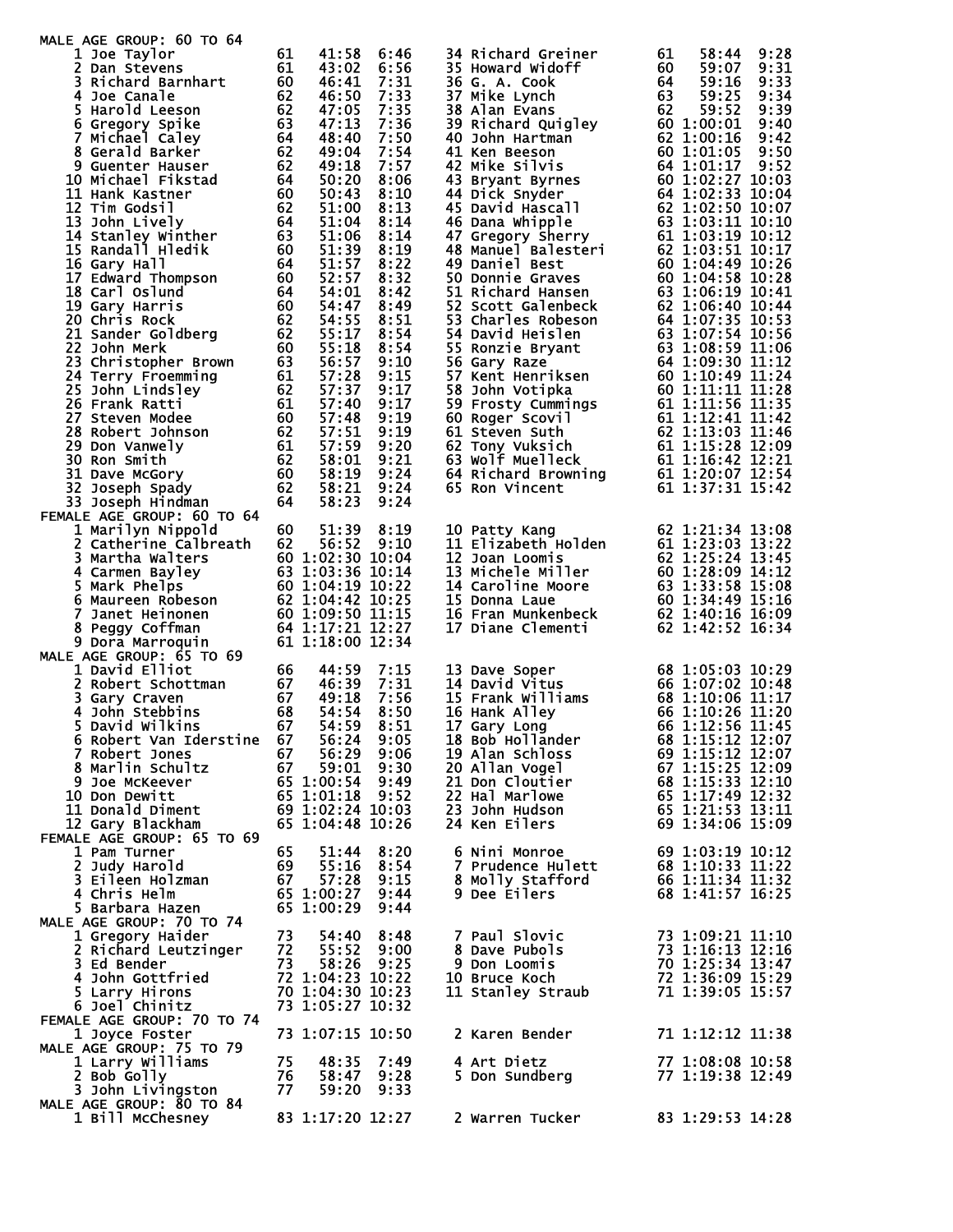**4.5 Mile Walk Results**

| Place Name | ace Name<br>The Fridite Lent (1980) of the ugene on $\frac{25}{312}$ and $\frac{25}{312}$ and $\frac{25}{312}$ and $\frac{25}{312}$ and $\frac{25}{312}$ and $\frac{25}{312}$ and $\frac{25}{312}$ and $\frac{25}{312}$ and $\frac{25}{312}$ and $\frac{25}{312}$ and | NO. |  | $\frac{1}{2}$ . $\frac{1}{2}$ $\frac{1}{2}$ $\frac{1}{2}$ $\frac{1}{2}$ $\frac{1}{2}$ $\frac{1}{2}$ $\frac{1}{2}$ $\frac{1}{2}$ $\frac{1}{2}$ $\frac{1}{2}$ $\frac{1}{2}$ $\frac{1}{2}$ $\frac{1}{2}$ $\frac{1}{2}$ $\frac{1}{2}$ $\frac{1}{2}$ $\frac{1}{2}$ $\frac{1}{2}$ $\frac{1}{2}$ $\frac{1}{2}$ $\frac{1}{2}$<br>Ag S City | St Time                    | Pace        |
|------------|-----------------------------------------------------------------------------------------------------------------------------------------------------------------------------------------------------------------------------------------------------------------------|-----|--|------------------------------------------------------------------------------------------------------------------------------------------------------------------------------------------------------------------------------------------------------------------------------------------------------------------------------------|----------------------------|-------------|
|            |                                                                                                                                                                                                                                                                       |     |  |                                                                                                                                                                                                                                                                                                                                    |                            |             |
|            |                                                                                                                                                                                                                                                                       |     |  |                                                                                                                                                                                                                                                                                                                                    |                            |             |
|            |                                                                                                                                                                                                                                                                       |     |  |                                                                                                                                                                                                                                                                                                                                    |                            |             |
|            |                                                                                                                                                                                                                                                                       |     |  |                                                                                                                                                                                                                                                                                                                                    |                            |             |
|            |                                                                                                                                                                                                                                                                       |     |  |                                                                                                                                                                                                                                                                                                                                    |                            |             |
|            |                                                                                                                                                                                                                                                                       |     |  |                                                                                                                                                                                                                                                                                                                                    |                            |             |
|            |                                                                                                                                                                                                                                                                       |     |  |                                                                                                                                                                                                                                                                                                                                    |                            |             |
|            |                                                                                                                                                                                                                                                                       |     |  |                                                                                                                                                                                                                                                                                                                                    |                            |             |
|            |                                                                                                                                                                                                                                                                       |     |  |                                                                                                                                                                                                                                                                                                                                    |                            |             |
|            |                                                                                                                                                                                                                                                                       |     |  |                                                                                                                                                                                                                                                                                                                                    |                            |             |
|            |                                                                                                                                                                                                                                                                       |     |  |                                                                                                                                                                                                                                                                                                                                    |                            |             |
|            |                                                                                                                                                                                                                                                                       |     |  |                                                                                                                                                                                                                                                                                                                                    |                            |             |
|            |                                                                                                                                                                                                                                                                       |     |  |                                                                                                                                                                                                                                                                                                                                    |                            |             |
|            |                                                                                                                                                                                                                                                                       |     |  |                                                                                                                                                                                                                                                                                                                                    |                            |             |
|            |                                                                                                                                                                                                                                                                       |     |  |                                                                                                                                                                                                                                                                                                                                    |                            |             |
|            |                                                                                                                                                                                                                                                                       |     |  |                                                                                                                                                                                                                                                                                                                                    |                            |             |
|            |                                                                                                                                                                                                                                                                       |     |  |                                                                                                                                                                                                                                                                                                                                    |                            |             |
|            |                                                                                                                                                                                                                                                                       |     |  |                                                                                                                                                                                                                                                                                                                                    |                            |             |
|            |                                                                                                                                                                                                                                                                       |     |  |                                                                                                                                                                                                                                                                                                                                    |                            |             |
|            |                                                                                                                                                                                                                                                                       |     |  |                                                                                                                                                                                                                                                                                                                                    |                            |             |
|            |                                                                                                                                                                                                                                                                       |     |  |                                                                                                                                                                                                                                                                                                                                    |                            |             |
|            |                                                                                                                                                                                                                                                                       |     |  |                                                                                                                                                                                                                                                                                                                                    |                            |             |
|            |                                                                                                                                                                                                                                                                       |     |  |                                                                                                                                                                                                                                                                                                                                    |                            |             |
|            |                                                                                                                                                                                                                                                                       |     |  |                                                                                                                                                                                                                                                                                                                                    |                            |             |
|            |                                                                                                                                                                                                                                                                       |     |  |                                                                                                                                                                                                                                                                                                                                    |                            |             |
|            |                                                                                                                                                                                                                                                                       |     |  |                                                                                                                                                                                                                                                                                                                                    |                            |             |
|            |                                                                                                                                                                                                                                                                       |     |  |                                                                                                                                                                                                                                                                                                                                    |                            |             |
|            |                                                                                                                                                                                                                                                                       |     |  |                                                                                                                                                                                                                                                                                                                                    |                            |             |
|            |                                                                                                                                                                                                                                                                       |     |  |                                                                                                                                                                                                                                                                                                                                    |                            |             |
|            |                                                                                                                                                                                                                                                                       |     |  |                                                                                                                                                                                                                                                                                                                                    |                            |             |
|            |                                                                                                                                                                                                                                                                       |     |  |                                                                                                                                                                                                                                                                                                                                    |                            |             |
|            |                                                                                                                                                                                                                                                                       |     |  |                                                                                                                                                                                                                                                                                                                                    |                            |             |
|            |                                                                                                                                                                                                                                                                       |     |  |                                                                                                                                                                                                                                                                                                                                    |                            |             |
|            |                                                                                                                                                                                                                                                                       |     |  |                                                                                                                                                                                                                                                                                                                                    |                            |             |
|            |                                                                                                                                                                                                                                                                       |     |  |                                                                                                                                                                                                                                                                                                                                    |                            |             |
|            |                                                                                                                                                                                                                                                                       |     |  |                                                                                                                                                                                                                                                                                                                                    |                            |             |
|            |                                                                                                                                                                                                                                                                       |     |  |                                                                                                                                                                                                                                                                                                                                    |                            |             |
|            |                                                                                                                                                                                                                                                                       |     |  |                                                                                                                                                                                                                                                                                                                                    |                            |             |
|            |                                                                                                                                                                                                                                                                       |     |  |                                                                                                                                                                                                                                                                                                                                    |                            |             |
|            |                                                                                                                                                                                                                                                                       |     |  |                                                                                                                                                                                                                                                                                                                                    |                            |             |
|            |                                                                                                                                                                                                                                                                       |     |  |                                                                                                                                                                                                                                                                                                                                    |                            |             |
|            |                                                                                                                                                                                                                                                                       |     |  |                                                                                                                                                                                                                                                                                                                                    |                            |             |
|            |                                                                                                                                                                                                                                                                       |     |  |                                                                                                                                                                                                                                                                                                                                    |                            |             |
|            |                                                                                                                                                                                                                                                                       |     |  |                                                                                                                                                                                                                                                                                                                                    | OR 46:44 10:24             |             |
|            |                                                                                                                                                                                                                                                                       |     |  |                                                                                                                                                                                                                                                                                                                                    | 47:04 10:28                |             |
|            |                                                                                                                                                                                                                                                                       |     |  |                                                                                                                                                                                                                                                                                                                                    | 47:05 10:28                |             |
|            |                                                                                                                                                                                                                                                                       |     |  |                                                                                                                                                                                                                                                                                                                                    | 47:16 10:31                |             |
|            |                                                                                                                                                                                                                                                                       |     |  |                                                                                                                                                                                                                                                                                                                                    | 47:18 10:31                |             |
|            |                                                                                                                                                                                                                                                                       |     |  |                                                                                                                                                                                                                                                                                                                                    | 47:21 10:32                |             |
|            |                                                                                                                                                                                                                                                                       |     |  |                                                                                                                                                                                                                                                                                                                                    | 47:21 10:32                |             |
|            |                                                                                                                                                                                                                                                                       |     |  |                                                                                                                                                                                                                                                                                                                                    | 47:21 10:32                |             |
|            |                                                                                                                                                                                                                                                                       |     |  |                                                                                                                                                                                                                                                                                                                                    | 47:24 10:32                |             |
|            |                                                                                                                                                                                                                                                                       |     |  |                                                                                                                                                                                                                                                                                                                                    | 47:31 10:34                |             |
|            |                                                                                                                                                                                                                                                                       |     |  |                                                                                                                                                                                                                                                                                                                                    | 47:32 10:34<br>47:43 10:37 |             |
|            |                                                                                                                                                                                                                                                                       |     |  |                                                                                                                                                                                                                                                                                                                                    | 47:52 10:39                |             |
|            |                                                                                                                                                                                                                                                                       |     |  |                                                                                                                                                                                                                                                                                                                                    | 48:16 10:44                |             |
|            |                                                                                                                                                                                                                                                                       |     |  |                                                                                                                                                                                                                                                                                                                                    | 48:21 10:45                |             |
|            |                                                                                                                                                                                                                                                                       |     |  |                                                                                                                                                                                                                                                                                                                                    | 49:24 10:59                |             |
|            |                                                                                                                                                                                                                                                                       |     |  |                                                                                                                                                                                                                                                                                                                                    | 49:24 10:59                |             |
|            |                                                                                                                                                                                                                                                                       |     |  |                                                                                                                                                                                                                                                                                                                                    | 49:40 11:03                |             |
|            |                                                                                                                                                                                                                                                                       |     |  |                                                                                                                                                                                                                                                                                                                                    | 49:49 11:05                |             |
|            |                                                                                                                                                                                                                                                                       |     |  |                                                                                                                                                                                                                                                                                                                                    | 49:54 11:06                |             |
|            |                                                                                                                                                                                                                                                                       |     |  |                                                                                                                                                                                                                                                                                                                                    | 50:09 11:09                |             |
|            |                                                                                                                                                                                                                                                                       |     |  |                                                                                                                                                                                                                                                                                                                                    | 50:10 11:09                |             |
|            | 16 Sheena Burke<br>16 Sheena Burke<br>16 Sheena Burke<br>16 Sheena Burke<br>16 Sheena Burke<br>16 Sheena Burke<br>16 Sheena Burke<br>17 2312 16 F Eugene<br>51 Matthew Cookson<br>1815 M Eugene<br>17 Solowith Cookson<br>1815 M Eugene<br>1907 Tim Cl                |     |  |                                                                                                                                                                                                                                                                                                                                    | 50:11 11:09<br>50:16 11:11 |             |
|            |                                                                                                                                                                                                                                                                       |     |  |                                                                                                                                                                                                                                                                                                                                    | 50:16 11:11                |             |
|            |                                                                                                                                                                                                                                                                       |     |  |                                                                                                                                                                                                                                                                                                                                    | 50:18 11:11                |             |
|            |                                                                                                                                                                                                                                                                       |     |  |                                                                                                                                                                                                                                                                                                                                    | 50:27 11:13                |             |
|            |                                                                                                                                                                                                                                                                       |     |  |                                                                                                                                                                                                                                                                                                                                    | 50:31 11:14                |             |
|            |                                                                                                                                                                                                                                                                       |     |  |                                                                                                                                                                                                                                                                                                                                    | 50:34 11:15                |             |
|            |                                                                                                                                                                                                                                                                       |     |  |                                                                                                                                                                                                                                                                                                                                    | 50:47 11:17                |             |
|            |                                                                                                                                                                                                                                                                       |     |  |                                                                                                                                                                                                                                                                                                                                    | $50:47$ $\overline{11:17}$ |             |
|            |                                                                                                                                                                                                                                                                       |     |  |                                                                                                                                                                                                                                                                                                                                    |                            | 50:47 11:18 |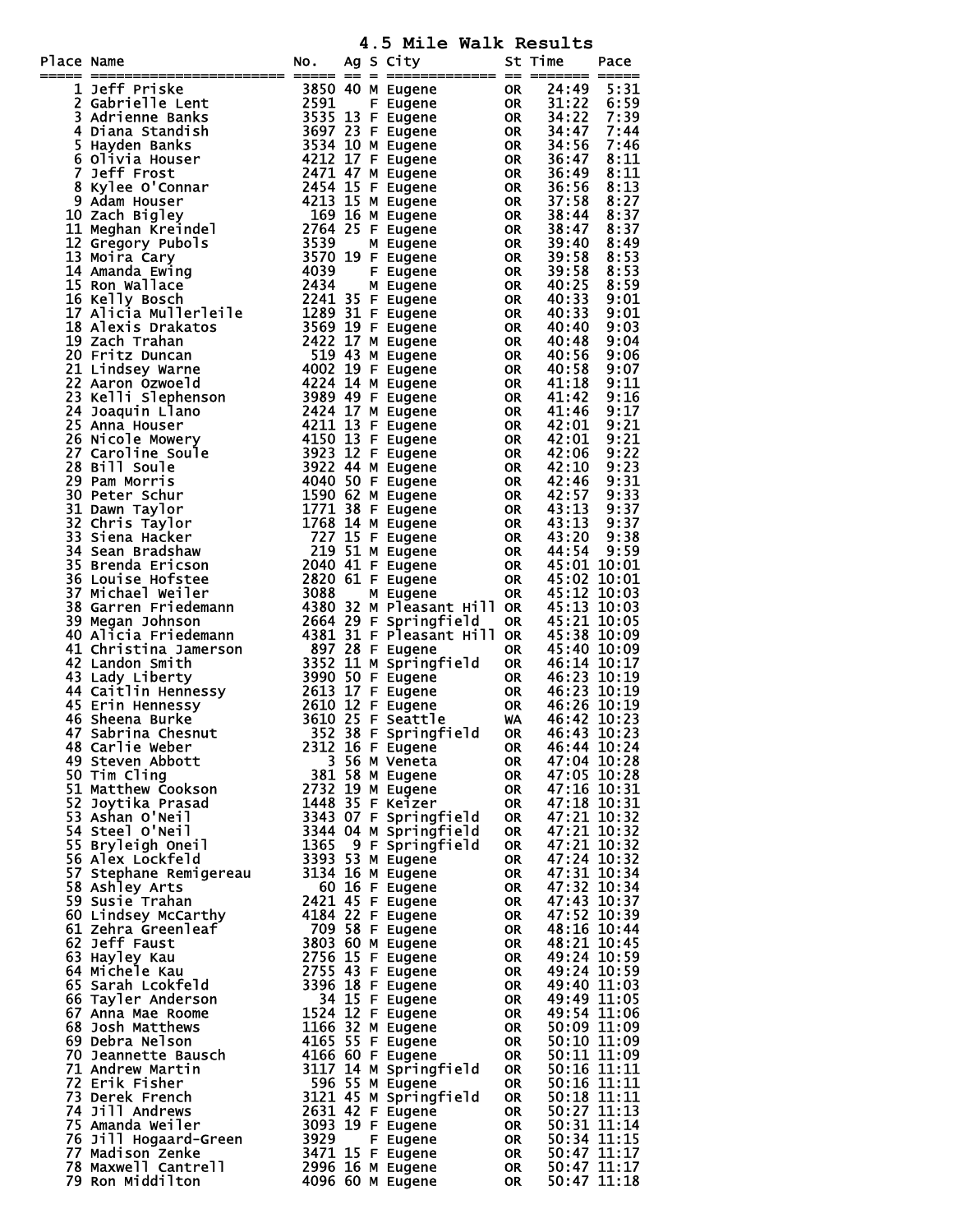| 80 Megan Hans 1946<br>1940 Megan Hans 1947 014 F Eugene<br>1941 Suzanne Graf 1947 014 F Eugene<br>1958 Don Lenhart 1953 44 F Eugene<br>1958 Melvick Gunnink 1959 45 F Eugene<br>1958 Melvick Gunnink 1959 45 F Eugene<br>1968 Melvick Gun |  |  |  |
|-------------------------------------------------------------------------------------------------------------------------------------------------------------------------------------------------------------------------------------------|--|--|--|
|                                                                                                                                                                                                                                           |  |  |  |
|                                                                                                                                                                                                                                           |  |  |  |
|                                                                                                                                                                                                                                           |  |  |  |
|                                                                                                                                                                                                                                           |  |  |  |
|                                                                                                                                                                                                                                           |  |  |  |
|                                                                                                                                                                                                                                           |  |  |  |
|                                                                                                                                                                                                                                           |  |  |  |
|                                                                                                                                                                                                                                           |  |  |  |
|                                                                                                                                                                                                                                           |  |  |  |
|                                                                                                                                                                                                                                           |  |  |  |
|                                                                                                                                                                                                                                           |  |  |  |
|                                                                                                                                                                                                                                           |  |  |  |
|                                                                                                                                                                                                                                           |  |  |  |
|                                                                                                                                                                                                                                           |  |  |  |
|                                                                                                                                                                                                                                           |  |  |  |
|                                                                                                                                                                                                                                           |  |  |  |
|                                                                                                                                                                                                                                           |  |  |  |
|                                                                                                                                                                                                                                           |  |  |  |
|                                                                                                                                                                                                                                           |  |  |  |
|                                                                                                                                                                                                                                           |  |  |  |
|                                                                                                                                                                                                                                           |  |  |  |
|                                                                                                                                                                                                                                           |  |  |  |
|                                                                                                                                                                                                                                           |  |  |  |
|                                                                                                                                                                                                                                           |  |  |  |
|                                                                                                                                                                                                                                           |  |  |  |
|                                                                                                                                                                                                                                           |  |  |  |
|                                                                                                                                                                                                                                           |  |  |  |
|                                                                                                                                                                                                                                           |  |  |  |
|                                                                                                                                                                                                                                           |  |  |  |
|                                                                                                                                                                                                                                           |  |  |  |
|                                                                                                                                                                                                                                           |  |  |  |
|                                                                                                                                                                                                                                           |  |  |  |
|                                                                                                                                                                                                                                           |  |  |  |
|                                                                                                                                                                                                                                           |  |  |  |
|                                                                                                                                                                                                                                           |  |  |  |
|                                                                                                                                                                                                                                           |  |  |  |
|                                                                                                                                                                                                                                           |  |  |  |
|                                                                                                                                                                                                                                           |  |  |  |
|                                                                                                                                                                                                                                           |  |  |  |
|                                                                                                                                                                                                                                           |  |  |  |
|                                                                                                                                                                                                                                           |  |  |  |
|                                                                                                                                                                                                                                           |  |  |  |
|                                                                                                                                                                                                                                           |  |  |  |
|                                                                                                                                                                                                                                           |  |  |  |
|                                                                                                                                                                                                                                           |  |  |  |
| 1727 Raejean will somethal and 535142 Felugene on 54:45 12:10<br>1838 Marrian French 385142 Felugene on 54:46 12:11<br>1830 Sharon smith 3766 S2 Felugene on 54:46 12:11<br>1818 Kind Patoline and 1844 Felugene on 55:127 12:12<br>1832  |  |  |  |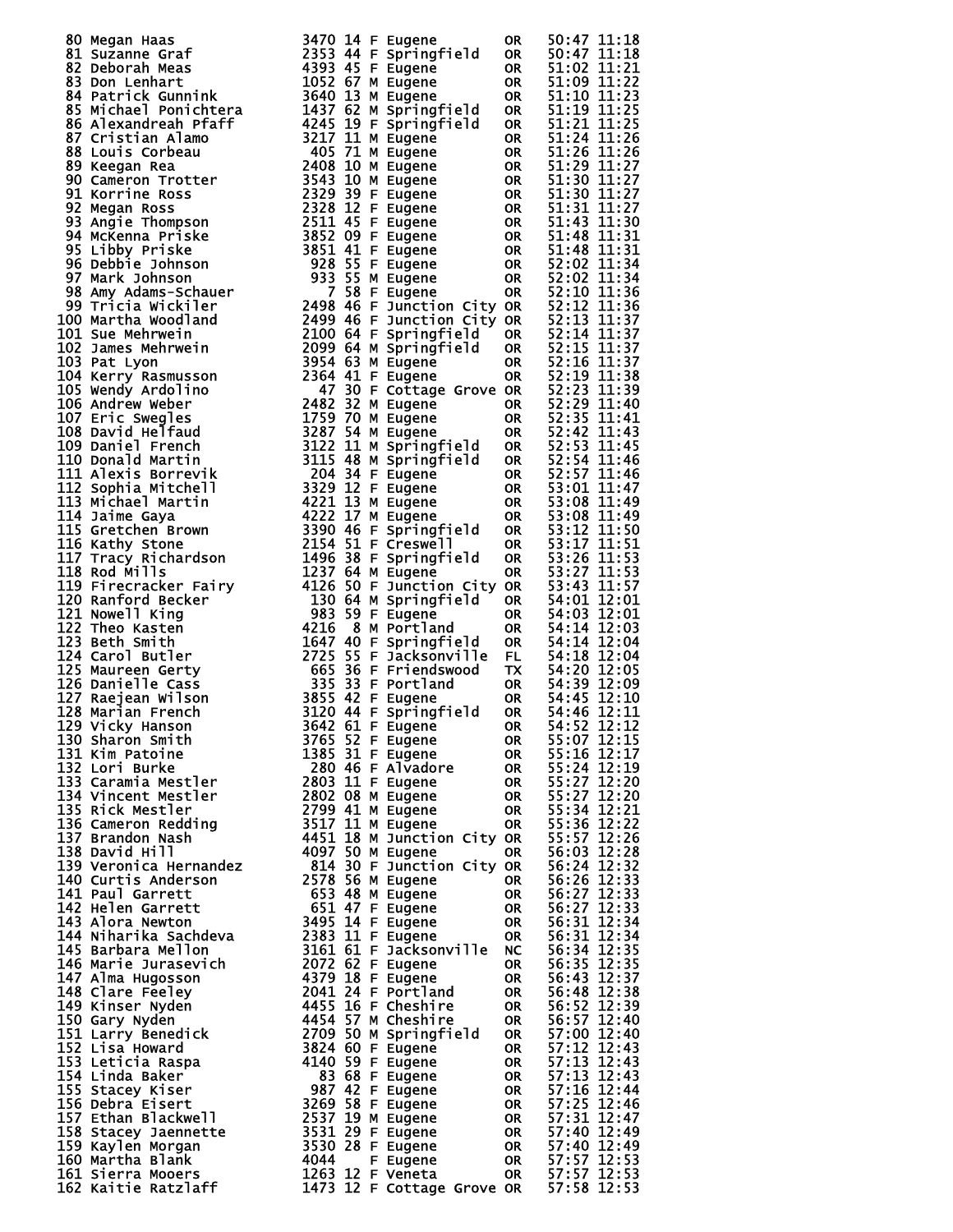| 163 Owen Peters and 1640 7 M Portland 08 58:03 12:54<br>164 Lisa Peters 1400 77 M Portland 08 58:03 12:55<br>166 TyAn One1 5<br>166 TyAn One1 5<br>166 TyAn One1 5<br>166 SyAn One1 5<br>166 SyAn One1 5<br>166 SyAn One1 5<br>166 SyAn One1      |  |                  |           |                                                                                           |
|---------------------------------------------------------------------------------------------------------------------------------------------------------------------------------------------------------------------------------------------------|--|------------------|-----------|-------------------------------------------------------------------------------------------|
|                                                                                                                                                                                                                                                   |  |                  |           |                                                                                           |
|                                                                                                                                                                                                                                                   |  |                  |           |                                                                                           |
|                                                                                                                                                                                                                                                   |  |                  |           |                                                                                           |
|                                                                                                                                                                                                                                                   |  |                  |           |                                                                                           |
|                                                                                                                                                                                                                                                   |  | 2325 36 F Moscow |           |                                                                                           |
| 212 Joyce Heaton                                                                                                                                                                                                                                  |  |                  | ID.       | 59:57 13:20                                                                               |
|                                                                                                                                                                                                                                                   |  |                  | <b>OR</b> | 59:57 13:20                                                                               |
|                                                                                                                                                                                                                                                   |  |                  |           | 59:58 13:20<br>OR 59:58 13:20<br>OR 59:58 13:20                                           |
|                                                                                                                                                                                                                                                   |  |                  |           |                                                                                           |
|                                                                                                                                                                                                                                                   |  |                  |           | 59:58 13:20<br>OR 59:58 13:20<br>OR 1:00:00 13:20<br>OR 1:00:06 13:22<br>OR 1:00:10 13:23 |
|                                                                                                                                                                                                                                                   |  |                  |           |                                                                                           |
|                                                                                                                                                                                                                                                   |  |                  |           |                                                                                           |
|                                                                                                                                                                                                                                                   |  |                  |           |                                                                                           |
|                                                                                                                                                                                                                                                   |  |                  |           | OR 1:00:18 13:24                                                                          |
|                                                                                                                                                                                                                                                   |  |                  |           |                                                                                           |
|                                                                                                                                                                                                                                                   |  |                  |           | OR 1:00:19 13:25                                                                          |
|                                                                                                                                                                                                                                                   |  |                  |           | OR 1:00:25 13:26                                                                          |
|                                                                                                                                                                                                                                                   |  |                  |           | OR 1:00:25 13:26                                                                          |
|                                                                                                                                                                                                                                                   |  |                  |           | OR 1:00:26 13:26                                                                          |
|                                                                                                                                                                                                                                                   |  |                  |           | OR 1:00:26 13:26                                                                          |
|                                                                                                                                                                                                                                                   |  |                  |           | OR 1:00:32 13:27                                                                          |
|                                                                                                                                                                                                                                                   |  |                  |           | OR 1:00:32 13:28                                                                          |
|                                                                                                                                                                                                                                                   |  |                  |           |                                                                                           |
|                                                                                                                                                                                                                                                   |  |                  |           | OR 1:00:33 13:28                                                                          |
|                                                                                                                                                                                                                                                   |  |                  |           | OR 1:00:38 13:29                                                                          |
|                                                                                                                                                                                                                                                   |  |                  |           | OR 1:00:40 13:29                                                                          |
|                                                                                                                                                                                                                                                   |  |                  |           | OR 1:00:41 13:29                                                                          |
|                                                                                                                                                                                                                                                   |  |                  |           | OR 1:00:41 13:30                                                                          |
|                                                                                                                                                                                                                                                   |  |                  |           | OR 1:00:45 13:30                                                                          |
|                                                                                                                                                                                                                                                   |  |                  |           | OR 1:00:50 13:31                                                                          |
|                                                                                                                                                                                                                                                   |  |                  |           | OR 1:00:51 13:32                                                                          |
|                                                                                                                                                                                                                                                   |  |                  |           |                                                                                           |
|                                                                                                                                                                                                                                                   |  |                  |           | OR 1:00:54 13:32                                                                          |
|                                                                                                                                                                                                                                                   |  |                  |           | OR 1:00:55 13:33                                                                          |
|                                                                                                                                                                                                                                                   |  |                  |           | OR 1:00:56 13:33                                                                          |
|                                                                                                                                                                                                                                                   |  |                  |           | OR 1:00:56 13:33                                                                          |
|                                                                                                                                                                                                                                                   |  |                  |           | OR 1:01:05 13:35                                                                          |
|                                                                                                                                                                                                                                                   |  |                  |           | OR 1:01:15 13:37                                                                          |
| 211 Gale Smith<br>1212 avoce Heaton<br>2112 avoce Heaton<br>2132 536 F Eugene<br>213 Lauren Johnson<br>2132 536 F Eugene<br>215 branes albrien<br>216 Kathy McLaughlin<br>216 Kathery McLaughlin<br>217 Zachery McLaughlin<br>217 Stachery McLaug |  |                  |           | OR 1:01:16 13:37                                                                          |
|                                                                                                                                                                                                                                                   |  |                  |           | OR 1:01:16 13:37<br>OR 1:01:16 13:37                                                      |
|                                                                                                                                                                                                                                                   |  |                  |           |                                                                                           |
|                                                                                                                                                                                                                                                   |  |                  |           | 923 42 F Veneta<br>2868 35 M Eugene 0R 1:01:16 13:37                                      |
|                                                                                                                                                                                                                                                   |  |                  |           |                                                                                           |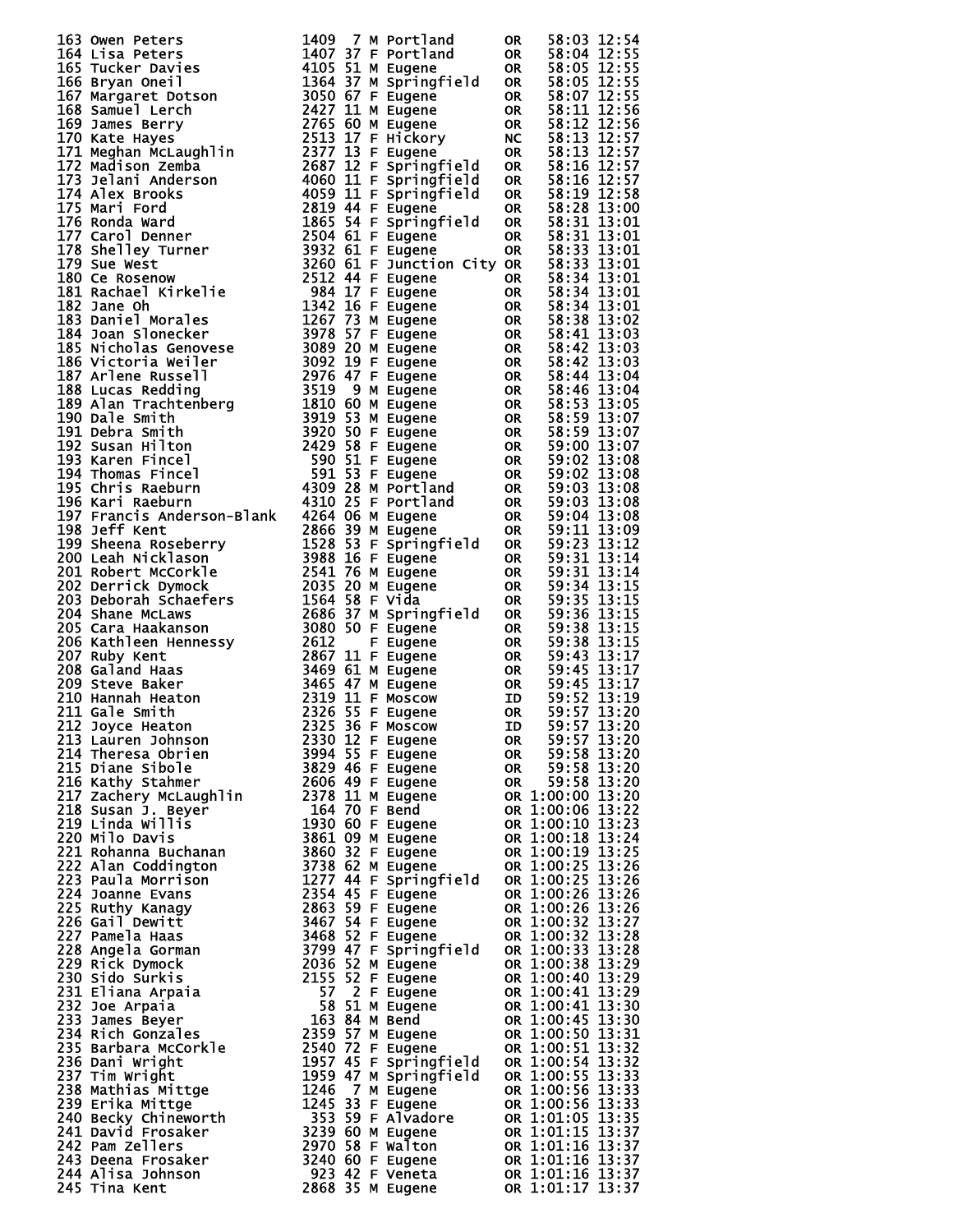| 233 1an Ishhishi 19272 Sa Communication (1932)<br>294 Janet Hall 19472 Sa Communication (1931:04 14:01<br>295 James Lemmonn 2053 Sa Communication (1931:04 14:01<br>296 will Fairchild 2055 27 M Eugene OR 1:03:04 14:02<br>298 Norris Br |  |  |  |
|-------------------------------------------------------------------------------------------------------------------------------------------------------------------------------------------------------------------------------------------|--|--|--|
|                                                                                                                                                                                                                                           |  |  |  |
|                                                                                                                                                                                                                                           |  |  |  |
|                                                                                                                                                                                                                                           |  |  |  |

|        | ΟR        |                    | $1\!:\!01$<br>ĵ         | 8                                                             | 3                      |
|--------|-----------|--------------------|-------------------------|---------------------------------------------------------------|------------------------|
|        | ΟR        |                    | :01                     |                                                               |                        |
| d      | ΟR        |                    | 01                      | $\frac{1}{2}$<br>$\vdots$                                     | 38<br>38<br>39         |
|        | <b>OR</b> | 1<br>$\vdots$      | 01                      |                                                               |                        |
| d      | ΟR        |                    | 0<br>1                  | 2<br>2<br>3<br>3<br>3<br>$\ddot{}}$                           | 39<br>39               |
|        | <b>OR</b> | 1                  | 01                      |                                                               |                        |
| d      | ΟR        | $\vdots$           | 0<br>1                  |                                                               | $\frac{41}{41}$        |
| d      |           | 1                  | 01                      |                                                               |                        |
|        | ΟR        | $\vdots$<br>1      | 1<br>0                  | ::::                                                          |                        |
|        | ΟR        | 1                  | 01                      |                                                               |                        |
|        | ΟR        | $\vdots$           | 01                      |                                                               |                        |
|        | OR        | 1<br>1             | 01                      |                                                               |                        |
|        | ΟR        | $\vdots$           | $\overline{01}$         | $\vdots$                                                      |                        |
|        | ΟR        | 1                  |                         |                                                               |                        |
|        | ΟR        | $\frac{1}{2}$<br>1 | 01<br>01                | ÷                                                             |                        |
|        | OR        | 1                  |                         | þ                                                             |                        |
|        | ΟR        | $\vdots$<br>1      | 01                      | $\frac{44}{45}$<br>$\vdots$                                   |                        |
|        | ΟR        | 1                  | 01                      | $4\bar{6}$                                                    |                        |
|        | ΟR        | 1                  | 01                      |                                                               |                        |
|        | OR        | 1                  | Ō1                      | 46                                                            |                        |
|        | ΟR        | 1                  | 01                      | 51<br>56                                                      |                        |
|        | ΟR        | 1                  | $\overline{01}$         |                                                               |                        |
|        | ΟR        | 1                  | $\frac{0}{02}$          |                                                               |                        |
|        | OR        | 1                  |                         |                                                               |                        |
|        | ΟR        | 1                  | $\overline{02}$<br>$02$ |                                                               |                        |
|        | <b>OR</b> | 1                  |                         |                                                               |                        |
|        | ΟR        | 1                  |                         |                                                               |                        |
|        | 0R        | 1                  |                         |                                                               |                        |
|        | ΟR        | 1                  |                         |                                                               |                        |
|        | ΟR        | 1                  |                         |                                                               |                        |
| d      | 0R        | 1                  |                         |                                                               |                        |
|        | OR        | 1                  |                         |                                                               |                        |
|        | ΟR        | 1                  |                         |                                                               |                        |
| d      | OR        | 1                  |                         |                                                               |                        |
|        | ΟR        | 1                  |                         |                                                               |                        |
|        | ΟR        | 1                  |                         |                                                               |                        |
|        | ΟR        | $\bar{\mathbf{1}}$ |                         | <b>000001111122222333333333444501111722222338133333344450</b> |                        |
|        | MΝ        | 1                  |                         |                                                               |                        |
|        | MN        | 1                  |                         |                                                               |                        |
|        | OR        |                    |                         |                                                               |                        |
|        | 0R        | 1                  |                         |                                                               |                        |
|        | OR        |                    |                         |                                                               |                        |
|        | ΟR        | $\bar{\mathbf{1}}$ |                         |                                                               |                        |
|        | ΟR        |                    |                         |                                                               |                        |
| d      | ΟR        | 1                  |                         |                                                               |                        |
|        | ΟR        |                    |                         |                                                               |                        |
|        | OR        |                    |                         | 50<br>56<br>04<br>04                                          |                        |
|        |           |                    |                         |                                                               |                        |
|        | OR<br>OR  | $\vdots$<br>1      | 3<br>3<br>Ò             |                                                               | 01                     |
|        | <b>OR</b> |                    | Ò                       |                                                               | 4<br>01                |
|        | OR        |                    | 1:03<br>1:03            | 08<br>ì                                                       | 14:02                  |
|        | ΟR        |                    |                         | : 09                                                          | 14:02                  |
|        | OR        |                    | 1:03<br>1:03<br>ĵ       | 12                                                            | 14 :<br>03             |
|        | OR        |                    |                         | $\frac{12}{14}$<br>÷                                          | $0\overline{3}$<br>14: |
|        | ΟR        | 1                  | :03<br>:03              |                                                               | 14:<br>03              |
|        | ΟR        | 1                  |                         | $\frac{1}{2}$<br>20                                           | 05<br>14:              |
|        | OR        | 1                  | : 03<br>: 03            | 21445222223                                                   | 14:<br>05              |
|        | <b>OR</b> | 1                  |                         | ::::::::::                                                    | 14:<br>06              |
|        | OR        | 1                  | : 03<br>: 03            |                                                               | 14:<br>06              |
|        | <b>OR</b> | 1                  |                         |                                                               | 14:<br>06              |
|        | OR        | 1                  | : 03<br>: 03            |                                                               | 14:<br>06              |
|        | <b>OR</b> | 1                  |                         |                                                               | 06<br>14:              |
|        | OR        | 1                  | : 03<br>: 03            |                                                               | 14 :<br>07             |
|        | <b>OR</b> | 1                  |                         | ì                                                             | 14:<br>07              |
|        | OR        | 1                  | : 03<br>: 03            | 31<br>39                                                      | 14:<br>07              |
|        | <b>OR</b> | 1                  |                         | $\frac{1}{2}$                                                 | 14:<br>09              |
|        | <b>OR</b> | 1                  | : 03<br>: 03<br>ì       | 39                                                            | 14:<br>09              |
|        | CA        | 1                  |                         | ì<br>40                                                       | 14:<br>09              |
|        | <b>OR</b> | 1                  | : 03<br>: 03            | 40<br>ì                                                       | 14:<br>09              |
|        | <b>OR</b> | 1                  |                         | ì<br>41                                                       | 14:<br>09              |
|        | OR        | 1                  | : 03<br>: 03            | 41<br>ì                                                       | 14:<br>10              |
|        | <b>OR</b> | 1                  |                         | 42<br>ì                                                       | 14<br>ì<br>10          |
|        | OR        | 1                  |                         | 42                                                            | 14 :<br>10             |
|        | <b>OR</b> | 1                  | : 03<br>: 03            | $\vdots$<br>5<br>ī                                            | 12<br>14<br>ì          |
|        | OR        | 1                  |                         | 53                                                            | 14<br>12<br>÷          |
|        | <b>OR</b> | 1                  | :03:<br>:03:            | 54                                                            | 12<br>14<br>Ì          |
|        | OR        | 1                  | : 04:                   | 00                                                            | .<br>14:<br>14         |
| y<br>d | OR        | 1                  | : 04                    | 11<br>þ                                                       | 16<br>14<br>Ì          |
|        | OR        | :<br>1             | 04                      | 18<br>ì                                                       | 14:<br>18              |
| ove    | <b>OR</b> | 1                  | : 04                    | 20<br>þ                                                       | 18<br>14<br>I          |
|        | OR        | í<br>1             | 04:                     | 20                                                            | 14:<br>18              |
|        | <b>OR</b> | 1                  | : 04 :                  | 20                                                            | 14:<br>18              |
|        | OR        |                    | 1:04:                   | 2<br>2                                                        | 14:<br>19              |
|        | OR        |                    | :04:25                  |                                                               | 14:<br>19              |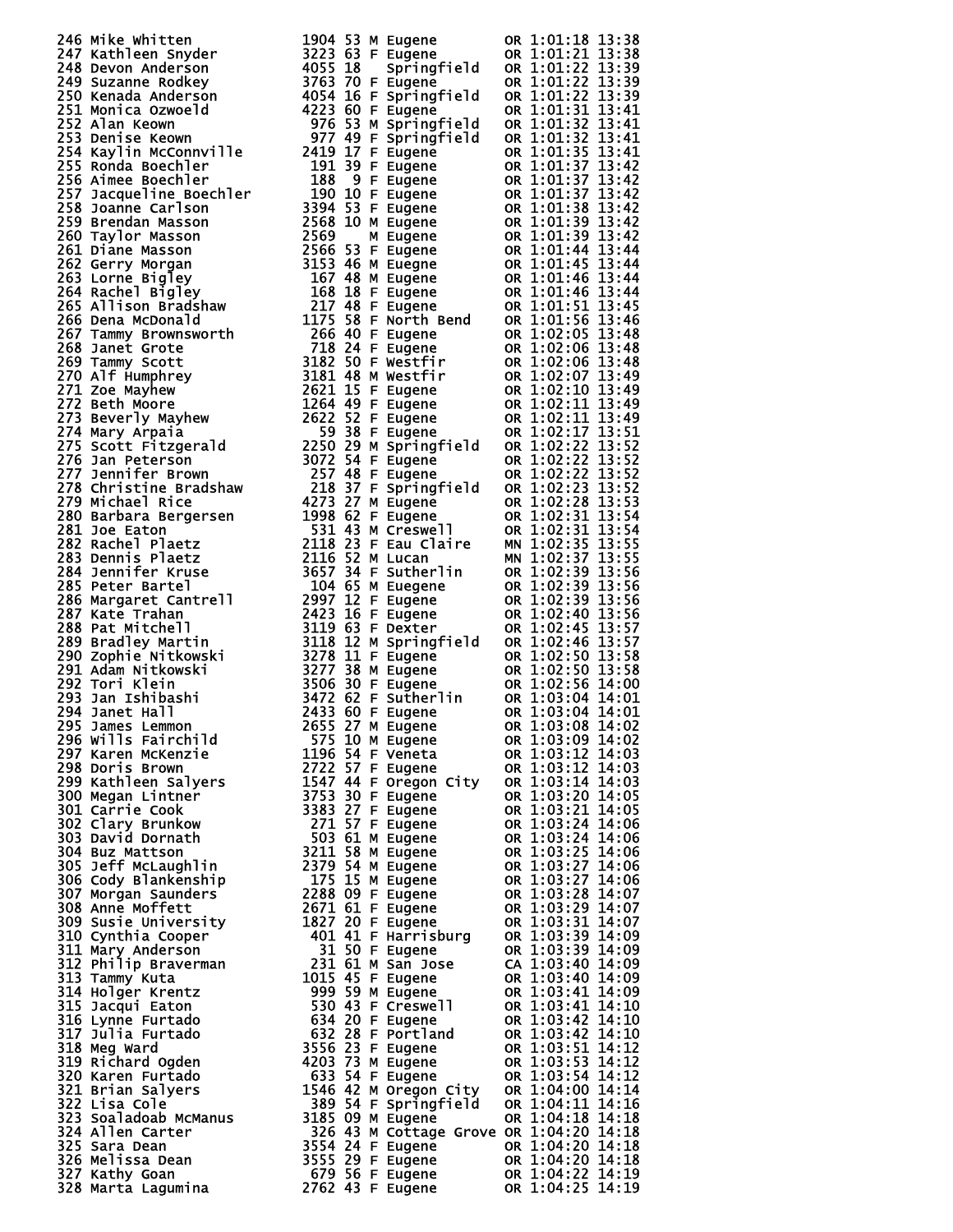| 320 Lini François (m. 1041)<br>1930 Rachel Te Speckmann (m. 1043 62 F. Eugenes (m. 1043 62 F. Eugenes (m. 1043 63 16 F. 1044 83 16 F. 1044 84<br>1930 Rachel Te Speckmann (m. 1045 62 F. Eugenes (m. 1044 842 1044 842 1044 842 200                |  |  |                  |
|----------------------------------------------------------------------------------------------------------------------------------------------------------------------------------------------------------------------------------------------------|--|--|------------------|
|                                                                                                                                                                                                                                                    |  |  |                  |
|                                                                                                                                                                                                                                                    |  |  |                  |
|                                                                                                                                                                                                                                                    |  |  |                  |
|                                                                                                                                                                                                                                                    |  |  |                  |
|                                                                                                                                                                                                                                                    |  |  |                  |
|                                                                                                                                                                                                                                                    |  |  |                  |
|                                                                                                                                                                                                                                                    |  |  |                  |
|                                                                                                                                                                                                                                                    |  |  |                  |
|                                                                                                                                                                                                                                                    |  |  |                  |
|                                                                                                                                                                                                                                                    |  |  |                  |
|                                                                                                                                                                                                                                                    |  |  |                  |
|                                                                                                                                                                                                                                                    |  |  |                  |
|                                                                                                                                                                                                                                                    |  |  |                  |
|                                                                                                                                                                                                                                                    |  |  |                  |
|                                                                                                                                                                                                                                                    |  |  |                  |
|                                                                                                                                                                                                                                                    |  |  |                  |
|                                                                                                                                                                                                                                                    |  |  |                  |
|                                                                                                                                                                                                                                                    |  |  |                  |
|                                                                                                                                                                                                                                                    |  |  |                  |
|                                                                                                                                                                                                                                                    |  |  |                  |
|                                                                                                                                                                                                                                                    |  |  |                  |
|                                                                                                                                                                                                                                                    |  |  |                  |
|                                                                                                                                                                                                                                                    |  |  |                  |
|                                                                                                                                                                                                                                                    |  |  |                  |
|                                                                                                                                                                                                                                                    |  |  |                  |
|                                                                                                                                                                                                                                                    |  |  |                  |
|                                                                                                                                                                                                                                                    |  |  |                  |
|                                                                                                                                                                                                                                                    |  |  |                  |
|                                                                                                                                                                                                                                                    |  |  |                  |
|                                                                                                                                                                                                                                                    |  |  |                  |
|                                                                                                                                                                                                                                                    |  |  |                  |
|                                                                                                                                                                                                                                                    |  |  |                  |
|                                                                                                                                                                                                                                                    |  |  |                  |
|                                                                                                                                                                                                                                                    |  |  |                  |
|                                                                                                                                                                                                                                                    |  |  |                  |
|                                                                                                                                                                                                                                                    |  |  |                  |
|                                                                                                                                                                                                                                                    |  |  |                  |
|                                                                                                                                                                                                                                                    |  |  |                  |
|                                                                                                                                                                                                                                                    |  |  |                  |
|                                                                                                                                                                                                                                                    |  |  |                  |
|                                                                                                                                                                                                                                                    |  |  |                  |
|                                                                                                                                                                                                                                                    |  |  |                  |
|                                                                                                                                                                                                                                                    |  |  |                  |
|                                                                                                                                                                                                                                                    |  |  |                  |
|                                                                                                                                                                                                                                                    |  |  |                  |
|                                                                                                                                                                                                                                                    |  |  |                  |
|                                                                                                                                                                                                                                                    |  |  |                  |
|                                                                                                                                                                                                                                                    |  |  |                  |
|                                                                                                                                                                                                                                                    |  |  |                  |
|                                                                                                                                                                                                                                                    |  |  |                  |
|                                                                                                                                                                                                                                                    |  |  |                  |
|                                                                                                                                                                                                                                                    |  |  |                  |
|                                                                                                                                                                                                                                                    |  |  |                  |
|                                                                                                                                                                                                                                                    |  |  |                  |
|                                                                                                                                                                                                                                                    |  |  |                  |
|                                                                                                                                                                                                                                                    |  |  |                  |
|                                                                                                                                                                                                                                                    |  |  |                  |
|                                                                                                                                                                                                                                                    |  |  |                  |
|                                                                                                                                                                                                                                                    |  |  |                  |
|                                                                                                                                                                                                                                                    |  |  |                  |
| 377 Madisyn Dugan<br>378 Tina Deless<br>379 Nichole Sampels<br>380 Bonnie Forrester<br>380 Bonnie Forrester<br>381 Darlene Thomasec<br>382 Olivia Interiano<br>382 Olivia Interiano<br>383 Laura Interiano<br>384 Jason Chinitz-Mital<br>384 Jason |  |  |                  |
|                                                                                                                                                                                                                                                    |  |  |                  |
|                                                                                                                                                                                                                                                    |  |  | OR 1:06:37 14:49 |
|                                                                                                                                                                                                                                                    |  |  | OR 1:06:40 14:49 |
|                                                                                                                                                                                                                                                    |  |  | OR 1:06:42 14:50 |
|                                                                                                                                                                                                                                                    |  |  |                  |
|                                                                                                                                                                                                                                                    |  |  | CA 1:06:43 14:50 |
|                                                                                                                                                                                                                                                    |  |  | CA 1:06:43 14:50 |
|                                                                                                                                                                                                                                                    |  |  | OR 1:06:44 14:50 |
|                                                                                                                                                                                                                                                    |  |  | OR 1:06:45 14:50 |
|                                                                                                                                                                                                                                                    |  |  |                  |
|                                                                                                                                                                                                                                                    |  |  |                  |
|                                                                                                                                                                                                                                                    |  |  |                  |
|                                                                                                                                                                                                                                                    |  |  |                  |
|                                                                                                                                                                                                                                                    |  |  |                  |
|                                                                                                                                                                                                                                                    |  |  |                  |
|                                                                                                                                                                                                                                                    |  |  |                  |
|                                                                                                                                                                                                                                                    |  |  |                  |
|                                                                                                                                                                                                                                                    |  |  |                  |
|                                                                                                                                                                                                                                                    |  |  |                  |
|                                                                                                                                                                                                                                                    |  |  |                  |
|                                                                                                                                                                                                                                                    |  |  |                  |
|                                                                                                                                                                                                                                                    |  |  |                  |
|                                                                                                                                                                                                                                                    |  |  |                  |
|                                                                                                                                                                                                                                                    |  |  |                  |
|                                                                                                                                                                                                                                                    |  |  |                  |
|                                                                                                                                                                                                                                                    |  |  |                  |
|                                                                                                                                                                                                                                                    |  |  |                  |
|                                                                                                                                                                                                                                                    |  |  |                  |
|                                                                                                                                                                                                                                                    |  |  |                  |
|                                                                                                                                                                                                                                                    |  |  |                  |
|                                                                                                                                                                                                                                                    |  |  |                  |
|                                                                                                                                                                                                                                                    |  |  |                  |
|                                                                                                                                                                                                                                                    |  |  |                  |
|                                                                                                                                                                                                                                                    |  |  |                  |
|                                                                                                                                                                                                                                                    |  |  |                  |
|                                                                                                                                                                                                                                                    |  |  |                  |
|                                                                                                                                                                                                                                                    |  |  |                  |
|                                                                                                                                                                                                                                                    |  |  |                  |
|                                                                                                                                                                                                                                                    |  |  |                  |
|                                                                                                                                                                                                                                                    |  |  |                  |
|                                                                                                                                                                                                                                                    |  |  |                  |
| 386 Deby Ward<br>387 Amy Chinitz<br>386 Amy Chinitz<br>387 Amy Chinitz<br>387 Amy Lockwood<br>1862 43 F Eugene OR 1:06:45 14:50<br>388 Sarah McKee<br>1889 Sarah McKee<br>289 Sarah McKee<br>2971 61 F Eugene OR 1:06:48 14:51<br>389 Nellody Ring |  |  |                  |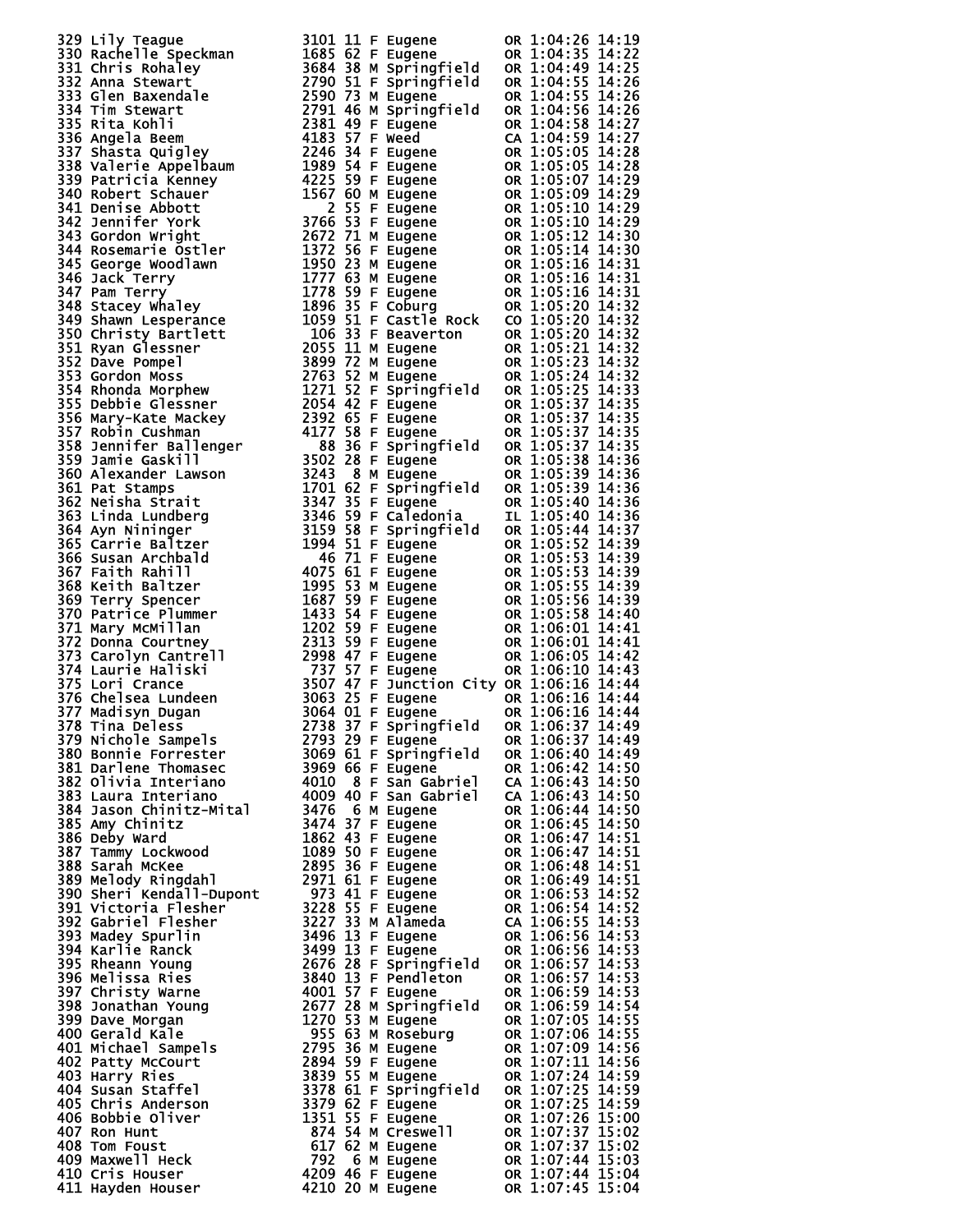| 472 Rich Spurin<br>1413 Kristin Heck<br>142 Rich Spurin<br>142 Rich Spuring 140 M Eugene on 1:07:46 15:04<br>1414 Nicole Carter 1462 03 F Eugene on 1:07:46 15:04<br>1415 Kathy Landrum 1420 36 F Eugene on 1:07:47 15:04<br>1416 Anny He |  |  |  |
|-------------------------------------------------------------------------------------------------------------------------------------------------------------------------------------------------------------------------------------------|--|--|--|
|                                                                                                                                                                                                                                           |  |  |  |
|                                                                                                                                                                                                                                           |  |  |  |
|                                                                                                                                                                                                                                           |  |  |  |
|                                                                                                                                                                                                                                           |  |  |  |
|                                                                                                                                                                                                                                           |  |  |  |
|                                                                                                                                                                                                                                           |  |  |  |
|                                                                                                                                                                                                                                           |  |  |  |
|                                                                                                                                                                                                                                           |  |  |  |
|                                                                                                                                                                                                                                           |  |  |  |
|                                                                                                                                                                                                                                           |  |  |  |
|                                                                                                                                                                                                                                           |  |  |  |
|                                                                                                                                                                                                                                           |  |  |  |
|                                                                                                                                                                                                                                           |  |  |  |
|                                                                                                                                                                                                                                           |  |  |  |
|                                                                                                                                                                                                                                           |  |  |  |
|                                                                                                                                                                                                                                           |  |  |  |
|                                                                                                                                                                                                                                           |  |  |  |
|                                                                                                                                                                                                                                           |  |  |  |
|                                                                                                                                                                                                                                           |  |  |  |
|                                                                                                                                                                                                                                           |  |  |  |
|                                                                                                                                                                                                                                           |  |  |  |
|                                                                                                                                                                                                                                           |  |  |  |
|                                                                                                                                                                                                                                           |  |  |  |
|                                                                                                                                                                                                                                           |  |  |  |
|                                                                                                                                                                                                                                           |  |  |  |
|                                                                                                                                                                                                                                           |  |  |  |
|                                                                                                                                                                                                                                           |  |  |  |
|                                                                                                                                                                                                                                           |  |  |  |
|                                                                                                                                                                                                                                           |  |  |  |
|                                                                                                                                                                                                                                           |  |  |  |
|                                                                                                                                                                                                                                           |  |  |  |
|                                                                                                                                                                                                                                           |  |  |  |
|                                                                                                                                                                                                                                           |  |  |  |
|                                                                                                                                                                                                                                           |  |  |  |
|                                                                                                                                                                                                                                           |  |  |  |
|                                                                                                                                                                                                                                           |  |  |  |
|                                                                                                                                                                                                                                           |  |  |  |
|                                                                                                                                                                                                                                           |  |  |  |
|                                                                                                                                                                                                                                           |  |  |  |
|                                                                                                                                                                                                                                           |  |  |  |
| 475 Kale Markus 3484 55 F Eugène do 11:09:15 11:24<br>460 Merri Justits 3883 55 F Eugène do 11:09:15 15:24<br>462 Susan Muck 22002 30 F Eugène do 11:09:15 15:24<br>462 Susan Muck 22702 S1 F Eugène do 11:09:15 15:24<br>462 Susan Muck  |  |  |  |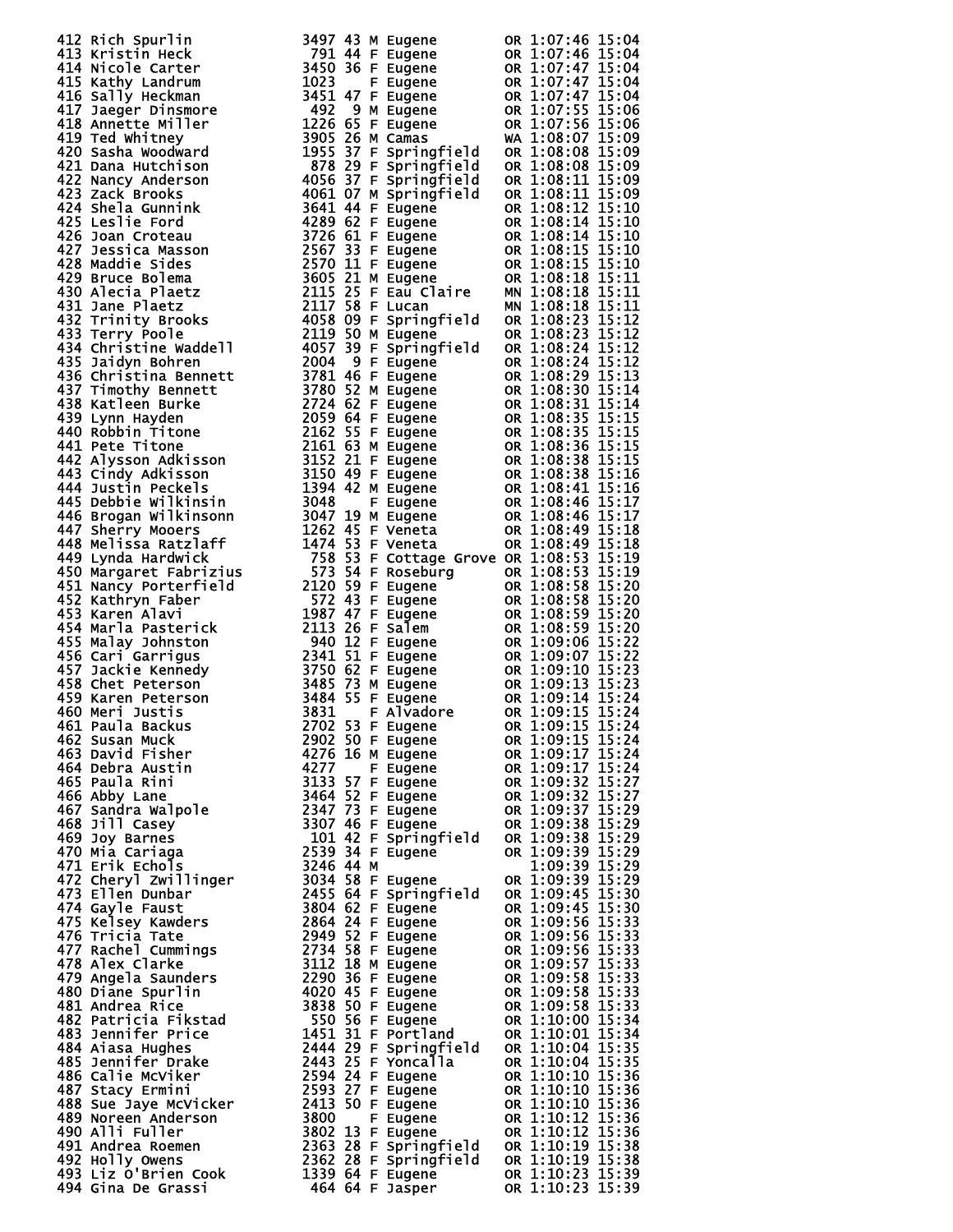| 495                                                   | Jamie Bridgham                                   |
|-------------------------------------------------------|--------------------------------------------------|
| 496                                                   |                                                  |
| 497                                                   | Katelynn Stevens<br>Eric Henshen                 |
| 498                                                   | Mia Shea                                         |
| 499.                                                  | K Willett                                        |
|                                                       | Ann Brandt                                       |
| 500<br>501                                            |                                                  |
|                                                       | Sara Brandt                                      |
| 502                                                   | Samuel Brandt                                    |
| 503                                                   | Scott Brandt                                     |
| 504                                                   | Rache Olsen                                      |
| 505                                                   | Penny Olsen                                      |
| 506                                                   | Marika Giers                                     |
| 507                                                   | Judith Giers                                     |
| 508                                                   | Debra McLaughlin                                 |
| 509                                                   | <b>Bonnie Blombera</b>                           |
| 511                                                   | 510 Robert Lady                                  |
| 512                                                   | Patsy Hand                                       |
| 513                                                   | Judy McConnell<br>Susan Waites                   |
| 514                                                   | Peter Ingle                                      |
| 515                                                   | Jennifer Ingle                                   |
| 516                                                   | Victoria McMenomy                                |
| 517                                                   | Myron Talamena                                   |
| 518                                                   | Bryan Saltsgaver                                 |
| 519                                                   | Larry Holbrook                                   |
|                                                       | Jimmy Stroop                                     |
| 520<br>521                                            | Mary Foust                                       |
|                                                       | Elizabeth Lutz                                   |
| 522<br>523                                            | Aida Petrovic                                    |
|                                                       | Kaycee Bender                                    |
| 524<br>525                                            | Lisa Modee                                       |
|                                                       | Vicky Demoss                                     |
| 526<br>527                                            | Amber Matthies                                   |
|                                                       | Darla Garwer                                     |
| 528<br>529                                            | Denise Lay                                       |
|                                                       | Florence Gaughan                                 |
|                                                       | Lisa Sorenson                                    |
|                                                       | Sarah Piccolo                                    |
| 530<br>531<br>532<br>5334<br>535<br>536<br>538<br>533 | Kenneth Luker                                    |
|                                                       | Ruth Malibu                                      |
|                                                       | Ginny Reich                                      |
|                                                       | Jennifer Haugen                                  |
|                                                       | Katie Clawson                                    |
|                                                       | Teresa Sanders                                   |
| 539                                                   | Kelli Hemphill                                   |
|                                                       | 540 Aaron Hemphill                               |
|                                                       | 541 Becki Fujii                                  |
|                                                       | 542 Miyoko Pătricelli<br>543 Alissa Kugler-Snarr |
|                                                       |                                                  |
| 544                                                   | Lori Kugler                                      |
| 545                                                   | Kana Gershom                                     |
| 546                                                   | Kayla Chan                                       |
| 547                                                   | Kim Freuen                                       |
| 548<br>549                                            | Patrick Freuen                                   |
|                                                       | Tiffany Pope                                     |
|                                                       | Anne Elise Campbell                              |
|                                                       | Dan Campbell                                     |
|                                                       | Janet Bright                                     |
|                                                       | Karen Chan                                       |
|                                                       | Anne Godfrey                                     |
|                                                       | <b>Jennifer Haliski</b>                          |
|                                                       | Wayne Laird                                      |
|                                                       | Gary Haliski                                     |
|                                                       | David Atman                                      |
|                                                       | Sam Sabitt                                       |
| 560<br>561                                            | Willy Matsuno                                    |
|                                                       | Karen Stenard                                    |
| 562                                                   | Tresa Lively                                     |
| 563<br>564                                            | Paul Anderson                                    |
|                                                       | Jaylene Crawford                                 |
| 565<br>566                                            | Brenden Couper                                   |
| 567                                                   | Joyce Couper<br>Al Couper                        |
| 568                                                   | Cassandra Anderson                               |
| 569                                                   | <b>Houston Hughes</b>                            |
| 570                                                   | Charlott Martin                                  |
|                                                       | Jo Anne Mowery                                   |
| 571<br>572                                            | Conner Mowery                                    |
| 573                                                   | Ann Engelstad                                    |
| 574                                                   | Bob Engelstad                                    |
| 575                                                   | Stephanie Matthews                               |
|                                                       |                                                  |
|                                                       | 576 Raymond Sellers<br>577 Carol Yeager          |
|                                                       |                                                  |

| $\begin{smallmatrix} 480 & 3000 & 6000 & 6000 & 12000 & 10000 & 10000 & 10000 & 10000 & 10000 & 10000 & 10000 & 10000 & 10000 & 10000 & 10000 & 10000 & 10000 & 10000 & 10000 & 10000 & 10000 & 10000 & 10000 & 10000 & 10000 & 10000 & 10000 & 10000 & 10000 & 10000 & 1$ |  |  |  |
|----------------------------------------------------------------------------------------------------------------------------------------------------------------------------------------------------------------------------------------------------------------------------|--|--|--|
|                                                                                                                                                                                                                                                                            |  |  |  |
|                                                                                                                                                                                                                                                                            |  |  |  |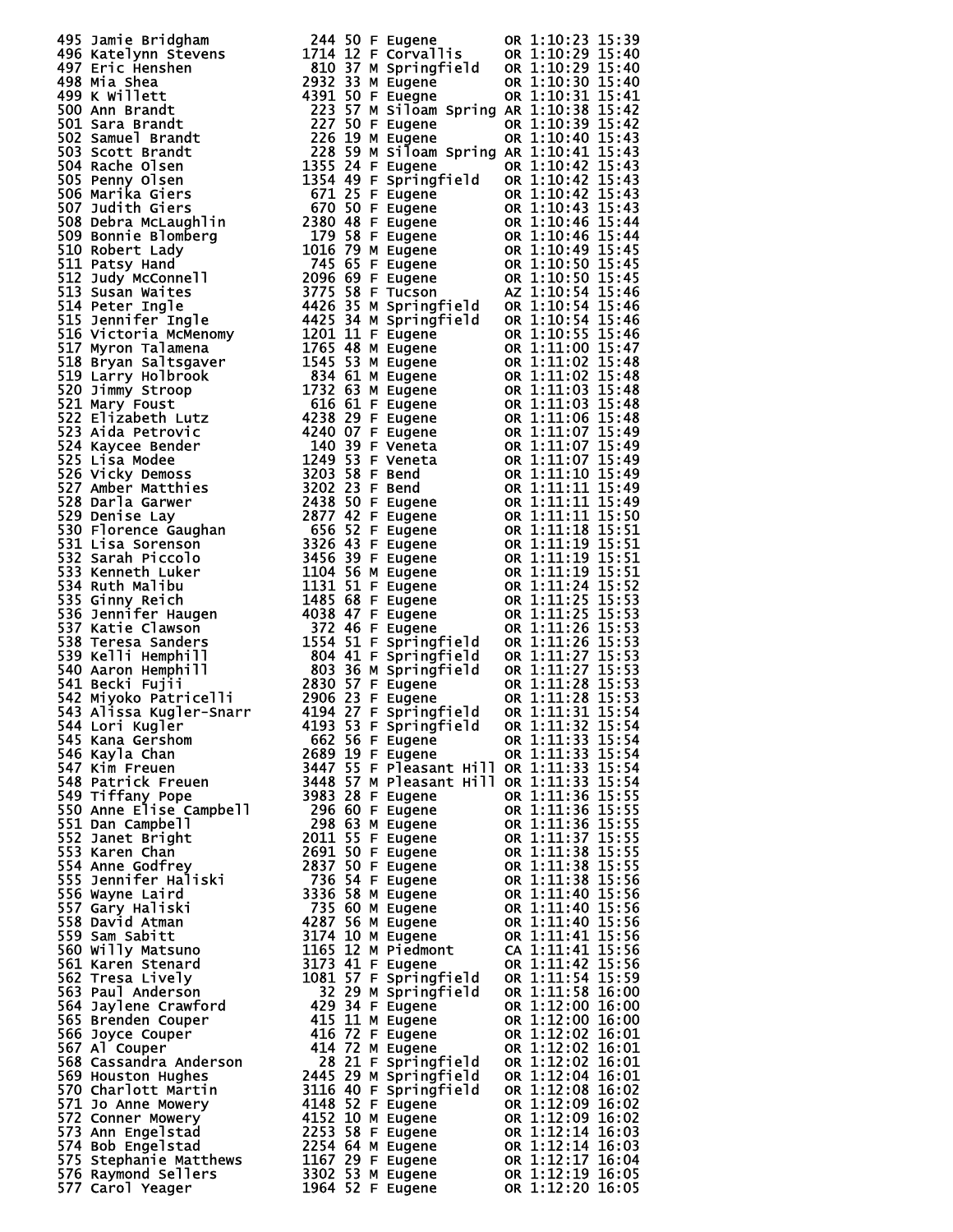|     | ΟR                     | 05<br>6<br>2<br>Ī6                                                                                                            |  |
|-----|------------------------|-------------------------------------------------------------------------------------------------------------------------------|--|
|     | ΟR                     | ī<br>ì<br>05<br>2<br>6<br>Ò5                                                                                                  |  |
|     | ΟR<br><b>OR</b>        | 22<br>÷<br>į<br>$\hat{\mathbf{6}}$<br>8<br>07                                                                                 |  |
|     | CA                     | 6<br>07<br>÷<br>2                                                                                                             |  |
|     | ΟR                     | 28<br>28<br>ì<br>$\hat{\mathbf{6}}$<br>07                                                                                     |  |
|     | <b>OR</b>              | 3ŏ<br>31<br>6<br>07<br>ì<br>2                                                                                                 |  |
|     | <b>OR</b>              | ī<br>$\mathbf{\hat{6}}$<br>07<br>$\overline{c}$                                                                               |  |
|     | OR                     | 6<br>34<br>÷<br>08<br>2                                                                                                       |  |
|     | OR                     | 3<br>ì<br>$\tilde{\mathbf{6}}$<br>2<br>$\frac{4}{4}$<br>08                                                                    |  |
|     | <b>OR</b>              | $\bar{1}$<br>6<br>3<br>3<br>ì<br>08<br>2                                                                                      |  |
|     | <b>OR</b>              | ī<br>35<br>35<br>35<br>36<br>6<br>08<br>2                                                                                     |  |
|     | OR                     | $\bar{1}$<br>$\mathbf{\hat{6}}$<br>08<br>$\overline{c}$<br>÷<br>ī<br>ì<br>Ğ<br>$\overline{c}$<br>08                           |  |
|     | OR<br><b>OR</b>        | $\bar{1}$<br>Ğ<br>Ō8<br>$\overline{c}$<br>÷                                                                                   |  |
|     | <b>OR</b>              | ī<br>6<br>2<br>09                                                                                                             |  |
|     | OR                     | 37<br>38<br>39<br>41<br>$\bar{1}$<br>Ō9<br>6<br>$\overline{c}$                                                                |  |
|     | <b>OR</b>              | $\frac{1}{2}$<br>ī<br>Ğ<br>$\overline{c}$<br>09                                                                               |  |
|     | <b>OR</b>              | $\bar{1}$<br>Ğ<br>10<br>ì<br>2                                                                                                |  |
|     | OR                     | ì<br>6.<br>2<br>0                                                                                                             |  |
|     | ΟR                     | $\bar{1}$<br>6<br>10<br>2                                                                                                     |  |
|     | OR                     | 41<br>43<br>44<br>45<br>51<br>52<br>$\frac{1}{2}$<br>ī<br>Ğ<br>$\overline{c}$                                                 |  |
|     | 0R                     | $\bar{1}$<br>$\mathbf{\hat{6}}$<br>2                                                                                          |  |
| :it | <b>OR</b><br>ΟR        | $\overline{\mathbf{6}}$<br>2<br>2<br>$\bar{1}$<br>6<br>2<br>2                                                                 |  |
|     | CA                     | ī<br>Ğ<br>$\overline{c}$<br>2                                                                                                 |  |
|     | OR                     | $\frac{1}{2}$<br>$\bar{1}$<br>6<br>2                                                                                          |  |
|     | <b>OR</b>              | 6.<br>2<br>3                                                                                                                  |  |
|     | .<br>CA                | 5353455882<br>້ວ<br>$\bar{1}$<br>$\mathbf{\hat{6}}$<br>$\frac{2}{5}$                                                          |  |
|     | <b>OR</b>              | $\frac{1}{2}$<br>ī<br>Ğ<br>4                                                                                                  |  |
|     | WA                     | $\bar{1}$<br>Ŏ3<br>03<br>$\tilde{6}$<br>ì<br>4                                                                                |  |
|     | WA                     | ì<br>.<br>6<br>4                                                                                                              |  |
|     | <b>OR</b>              | $\bar{1}$<br>08<br>6<br>5<br>$\vdots$<br>íŏ<br>$\tilde{\mathbf{6}}$                                                           |  |
|     | WA<br>0R               | 6<br>$\bar{1}$<br>6<br>ì                                                                                                      |  |
|     | <b>OR</b>              | <b>Baadaasaasa</b><br>ī<br>ì<br>6                                                                                             |  |
|     | <b>OR</b>              | $\frac{4}{5}$<br>1<br>$\mathbf{\hat{6}}$                                                                                      |  |
|     | <b>OR</b>              | $\frac{1}{2}$<br>5<br>$\mathbf{\hat{6}}$<br>7                                                                                 |  |
|     | <b>OR</b>              | 16<br>6<br>ì                                                                                                                  |  |
|     | <b>OR</b>              | š<br>ì<br>$\mathbf{\hat{6}}$<br>7<br>7                                                                                        |  |
|     | <b>OR</b>              | 3<br>8<br>$\mathbf{\hat{6}}$<br>$\frac{1}{2}$<br>8                                                                            |  |
|     | <b>OR</b>              | š<br>š<br>$\tilde{\mathbf{6}}$<br>8                                                                                           |  |
|     | <b>OR</b>              | 3<br>ò<br>6<br>ì<br>$24$<br>$24$<br>$27$                                                                                      |  |
|     | <b>OR</b><br><b>OR</b> | š<br>$\overline{6}$<br>ì<br>9<br>ݹ<br>3<br>$\mathbf{\hat{6}}$                                                                 |  |
|     | <b>OR</b>              | ì<br>3<br>$\tilde{\mathbf{6}}$<br>ì                                                                                           |  |
|     | <b>OR</b>              | ğ<br>3<br>Ġ<br>6<br>ì                                                                                                         |  |
|     | AZ                     | $\vdots$<br>$\bar{3}$<br>Ğ<br>6<br>9<br>2<br>Ì                                                                                |  |
|     | OR                     |                                                                                                                               |  |
|     | <b>OR</b>              | 26<br>29<br>29<br>29<br>19<br>20<br>16:<br>16:<br>$\vdots$<br>$\overline{\mathbf{1}}$                                         |  |
|     | OR                     | $\tilde{6}$<br>$\frac{1}{2}$<br>20<br>20<br>1                                                                                 |  |
|     | <b>OR</b>              | $\overline{\mathbf{1}}$<br>$\tilde{\mathbf{6}}$                                                                               |  |
|     | OR                     | 29<br>$\tilde{6}$<br>:<br>20<br>21<br>1<br>$\overline{\mathbf{1}}$<br>ĹĞ                                                      |  |
|     | <b>OR</b>              | 6.<br>1                                                                                                                       |  |
|     | OR<br><b>OR</b>        | 34<br>35<br>35<br>36<br>36<br>$\frac{1}{2}$<br>$\frac{1}{2}$<br>$\overline{\mathbf{1}}$<br>$\overline{\mathbf{1}}$<br>.<br>L6 |  |
|     | OR                     | $\overline{\mathbf{1}}$<br>$\tilde{\mathbf{6}}$<br>1                                                                          |  |
|     | <b>OR</b>              | 22<br>22<br>22<br>ī<br>$\overline{\mathbf{1}}$<br>iĕ                                                                          |  |
|     | <b>OR</b>              | $\overline{\mathbf{1}}$<br>6.<br>1<br>37<br>38<br>38<br>38                                                                    |  |
| е   | <b>OR</b>              | ī<br>$\bar{\mathbf{1}}$<br>ĪĞ                                                                                                 |  |
|     | <b>OR</b>              | $\overline{\mathbf{1}}$<br>6.<br>$\frac{1}{1}$                                                                                |  |
|     | <b>OR</b>              | $\bar{\mathbf{1}}$<br>Īõ<br>$\bar{\mathbf{1}}$<br>$\overline{6}$                                                              |  |
|     | OR<br><b>OR</b>        | $\frac{1}{1}$<br>$\bar{\mathbf{1}}$<br>ĪĞ                                                                                     |  |
| l   | <b>OR</b>              | 39<br>39<br>40<br>40<br>$\bar{\mathbf{1}}$<br>$\overline{6}$                                                                  |  |
|     | <b>OR</b>              | $\frac{1}{1}$<br>$\bar{\mathbf{1}}$<br>ī6<br>$4\bar{0}$                                                                       |  |
| I   | OR                     | $\bar{\mathbf{1}}$<br>$\overline{6}$<br>1<br>40                                                                               |  |
|     | <b>OR</b>              | ī<br>$\bar{\mathbf{1}}$<br>īč<br>$\frac{42}{44}$                                                                              |  |
|     | <b>OR</b>              | $\bar{\mathbf{1}}$<br>$\tilde{\mathbf{6}}$<br>$\frac{1}{1}$                                                                   |  |
|     | <b>OR</b>              | $\overline{\mathbf{1}}$<br>.<br>L6<br>449501545656                                                                            |  |
|     | OR                     | $\overline{\mathbf{1}}$<br>6.<br>$\frac{1}{1}$<br>Īč                                                                          |  |
|     | <b>OR</b>              | $\bar{\mathbf{1}}$<br>$\overline{\mathbf{1}}$<br>6                                                                            |  |
|     | <b>OR</b><br><b>OR</b> | 1<br>$\frac{25}{25}$<br>ī<br>$\overline{\mathbf{1}}$<br>Ĺ6                                                                    |  |
|     | ÓR                     | 6<br>1<br>1                                                                                                                   |  |
|     | <b>OR</b>              | -<br>25<br>26<br>26<br>ī<br>ī<br>Ğ                                                                                            |  |
|     | <b>OR</b>              | $\tilde{\mathbf{6}}$<br>1<br>ì                                                                                                |  |
|     | <b>OR</b>              | 26<br>26<br>ī<br>:<br>6.                                                                                                      |  |
|     | OR                     | 56<br>57<br>57<br>57<br>3<br>$\mathbf{\hat{6}}$<br>26<br>26<br>1<br>$\vdots$<br>÷                                             |  |
|     | <b>OR</b>              | ž<br>$\tilde{\mathbf{6}}$<br>ì                                                                                                |  |
|     | ΟR                     | 3<br>57<br>6<br>26<br>þ<br>Ì                                                                                                  |  |
|     | ΟR                     | l<br>3<br>58<br>l,<br>6<br>l.<br>7<br>2<br><sup>2</sup><br>E O<br>7                                                           |  |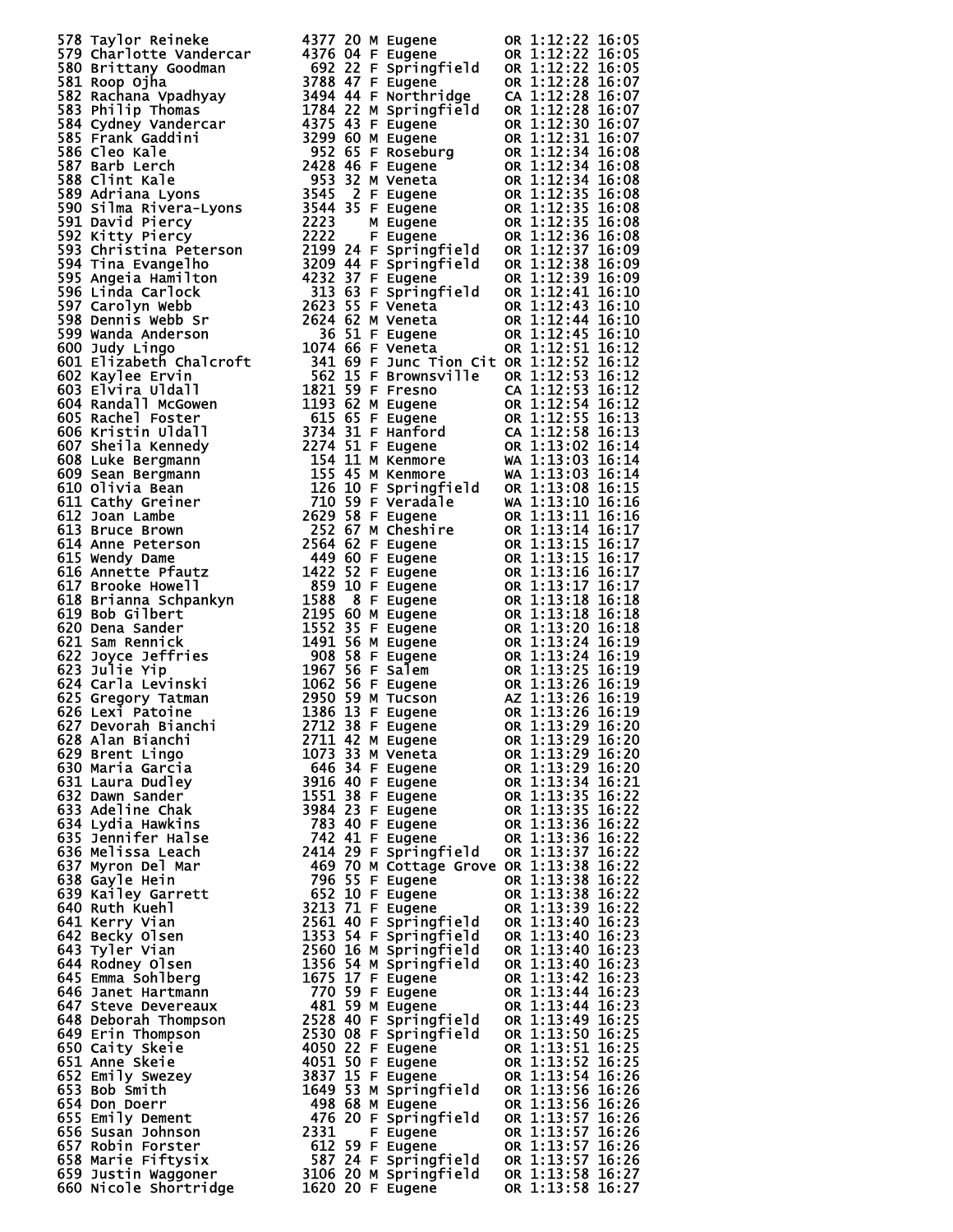| 661 sandra Quigner 2245 59 F Eugene 11.13:58 16:27<br>662 sandra Linyille 1078 35 F Eugene 08 1:13:58 16:27<br>664 Sally McAlonan 1007 35 F Eugene 08 1:13:58 16:27<br>664 Sally McAlonan 1007 35 M Tallahase F L 1:13:59 16:27<br>664 Sa |  |  |  |  |
|-------------------------------------------------------------------------------------------------------------------------------------------------------------------------------------------------------------------------------------------|--|--|--|--|
|                                                                                                                                                                                                                                           |  |  |  |  |
|                                                                                                                                                                                                                                           |  |  |  |  |
|                                                                                                                                                                                                                                           |  |  |  |  |
|                                                                                                                                                                                                                                           |  |  |  |  |
|                                                                                                                                                                                                                                           |  |  |  |  |
|                                                                                                                                                                                                                                           |  |  |  |  |
|                                                                                                                                                                                                                                           |  |  |  |  |
|                                                                                                                                                                                                                                           |  |  |  |  |
|                                                                                                                                                                                                                                           |  |  |  |  |
|                                                                                                                                                                                                                                           |  |  |  |  |
|                                                                                                                                                                                                                                           |  |  |  |  |
|                                                                                                                                                                                                                                           |  |  |  |  |
|                                                                                                                                                                                                                                           |  |  |  |  |
|                                                                                                                                                                                                                                           |  |  |  |  |
|                                                                                                                                                                                                                                           |  |  |  |  |
|                                                                                                                                                                                                                                           |  |  |  |  |
|                                                                                                                                                                                                                                           |  |  |  |  |
|                                                                                                                                                                                                                                           |  |  |  |  |
|                                                                                                                                                                                                                                           |  |  |  |  |
|                                                                                                                                                                                                                                           |  |  |  |  |
|                                                                                                                                                                                                                                           |  |  |  |  |
|                                                                                                                                                                                                                                           |  |  |  |  |
|                                                                                                                                                                                                                                           |  |  |  |  |
|                                                                                                                                                                                                                                           |  |  |  |  |
|                                                                                                                                                                                                                                           |  |  |  |  |
|                                                                                                                                                                                                                                           |  |  |  |  |
|                                                                                                                                                                                                                                           |  |  |  |  |
|                                                                                                                                                                                                                                           |  |  |  |  |
|                                                                                                                                                                                                                                           |  |  |  |  |
|                                                                                                                                                                                                                                           |  |  |  |  |
|                                                                                                                                                                                                                                           |  |  |  |  |
|                                                                                                                                                                                                                                           |  |  |  |  |
|                                                                                                                                                                                                                                           |  |  |  |  |
|                                                                                                                                                                                                                                           |  |  |  |  |
|                                                                                                                                                                                                                                           |  |  |  |  |
|                                                                                                                                                                                                                                           |  |  |  |  |
|                                                                                                                                                                                                                                           |  |  |  |  |
|                                                                                                                                                                                                                                           |  |  |  |  |
|                                                                                                                                                                                                                                           |  |  |  |  |
|                                                                                                                                                                                                                                           |  |  |  |  |
|                                                                                                                                                                                                                                           |  |  |  |  |
|                                                                                                                                                                                                                                           |  |  |  |  |
|                                                                                                                                                                                                                                           |  |  |  |  |
|                                                                                                                                                                                                                                           |  |  |  |  |
|                                                                                                                                                                                                                                           |  |  |  |  |
|                                                                                                                                                                                                                                           |  |  |  |  |
|                                                                                                                                                                                                                                           |  |  |  |  |
|                                                                                                                                                                                                                                           |  |  |  |  |
|                                                                                                                                                                                                                                           |  |  |  |  |
|                                                                                                                                                                                                                                           |  |  |  |  |
|                                                                                                                                                                                                                                           |  |  |  |  |
|                                                                                                                                                                                                                                           |  |  |  |  |
|                                                                                                                                                                                                                                           |  |  |  |  |
|                                                                                                                                                                                                                                           |  |  |  |  |
|                                                                                                                                                                                                                                           |  |  |  |  |
|                                                                                                                                                                                                                                           |  |  |  |  |
|                                                                                                                                                                                                                                           |  |  |  |  |
|                                                                                                                                                                                                                                           |  |  |  |  |
|                                                                                                                                                                                                                                           |  |  |  |  |
|                                                                                                                                                                                                                                           |  |  |  |  |
|                                                                                                                                                                                                                                           |  |  |  |  |
|                                                                                                                                                                                                                                           |  |  |  |  |
|                                                                                                                                                                                                                                           |  |  |  |  |
|                                                                                                                                                                                                                                           |  |  |  |  |
|                                                                                                                                                                                                                                           |  |  |  |  |
|                                                                                                                                                                                                                                           |  |  |  |  |
|                                                                                                                                                                                                                                           |  |  |  |  |
|                                                                                                                                                                                                                                           |  |  |  |  |
|                                                                                                                                                                                                                                           |  |  |  |  |
|                                                                                                                                                                                                                                           |  |  |  |  |
|                                                                                                                                                                                                                                           |  |  |  |  |
|                                                                                                                                                                                                                                           |  |  |  |  |
|                                                                                                                                                                                                                                           |  |  |  |  |
|                                                                                                                                                                                                                                           |  |  |  |  |
|                                                                                                                                                                                                                                           |  |  |  |  |
|                                                                                                                                                                                                                                           |  |  |  |  |
|                                                                                                                                                                                                                                           |  |  |  |  |
|                                                                                                                                                                                                                                           |  |  |  |  |
|                                                                                                                                                                                                                                           |  |  |  |  |
|                                                                                                                                                                                                                                           |  |  |  |  |
|                                                                                                                                                                                                                                           |  |  |  |  |
|                                                                                                                                                                                                                                           |  |  |  |  |
|                                                                                                                                                                                                                                           |  |  |  |  |
|                                                                                                                                                                                                                                           |  |  |  |  |
|                                                                                                                                                                                                                                           |  |  |  |  |
|                                                                                                                                                                                                                                           |  |  |  |  |
|                                                                                                                                                                                                                                           |  |  |  |  |
|                                                                                                                                                                                                                                           |  |  |  |  |
|                                                                                                                                                                                                                                           |  |  |  |  |
|                                                                                                                                                                                                                                           |  |  |  |  |
|                                                                                                                                                                                                                                           |  |  |  |  |
|                                                                                                                                                                                                                                           |  |  |  |  |
|                                                                                                                                                                                                                                           |  |  |  |  |
|                                                                                                                                                                                                                                           |  |  |  |  |
|                                                                                                                                                                                                                                           |  |  |  |  |
|                                                                                                                                                                                                                                           |  |  |  |  |
|                                                                                                                                                                                                                                           |  |  |  |  |
|                                                                                                                                                                                                                                           |  |  |  |  |
| 708 Paul Brashnyk (and 11 Aniat 1916:38<br>709 Lucy Vinis (and 11 Aniat 1918)<br>709 Lucy Vinis (and 11 Aniat 2009 38 F Eugene (and 114:49 16:38<br>7112 Carol Jolley 2287 S9 F Bugene (and 114:52 16:39<br>7112 Carol Jolley 2287 S9     |  |  |  |  |
|                                                                                                                                                                                                                                           |  |  |  |  |
|                                                                                                                                                                                                                                           |  |  |  |  |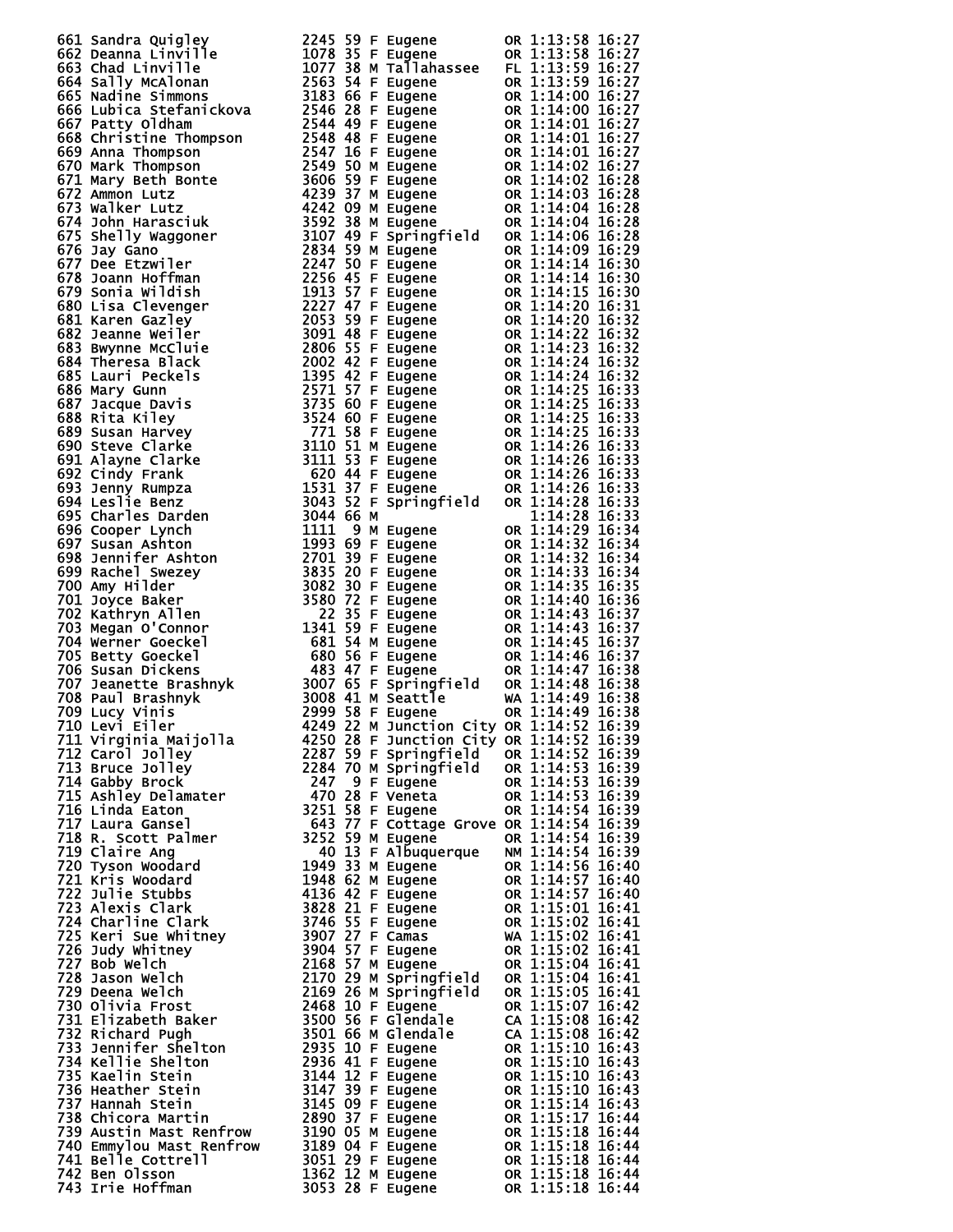| 744 Karthy Mast Tolling (a) 115, 188 30 F Eugene 00 11115; 1816<br>1746 Barri Guilled (a) 2053 30 F Eugene 00 11115; 1816:45<br>1747 Nemri Guilled (a) 2053 32 F Eugene 00 11115; 1916:45<br>1747 Nemri Guilled (a) 2053 32 F Eugene 0    |  |  |
|-------------------------------------------------------------------------------------------------------------------------------------------------------------------------------------------------------------------------------------------|--|--|
|                                                                                                                                                                                                                                           |  |  |
|                                                                                                                                                                                                                                           |  |  |
|                                                                                                                                                                                                                                           |  |  |
|                                                                                                                                                                                                                                           |  |  |
|                                                                                                                                                                                                                                           |  |  |
|                                                                                                                                                                                                                                           |  |  |
|                                                                                                                                                                                                                                           |  |  |
|                                                                                                                                                                                                                                           |  |  |
|                                                                                                                                                                                                                                           |  |  |
|                                                                                                                                                                                                                                           |  |  |
|                                                                                                                                                                                                                                           |  |  |
|                                                                                                                                                                                                                                           |  |  |
|                                                                                                                                                                                                                                           |  |  |
|                                                                                                                                                                                                                                           |  |  |
|                                                                                                                                                                                                                                           |  |  |
|                                                                                                                                                                                                                                           |  |  |
|                                                                                                                                                                                                                                           |  |  |
|                                                                                                                                                                                                                                           |  |  |
|                                                                                                                                                                                                                                           |  |  |
|                                                                                                                                                                                                                                           |  |  |
|                                                                                                                                                                                                                                           |  |  |
|                                                                                                                                                                                                                                           |  |  |
|                                                                                                                                                                                                                                           |  |  |
|                                                                                                                                                                                                                                           |  |  |
|                                                                                                                                                                                                                                           |  |  |
|                                                                                                                                                                                                                                           |  |  |
|                                                                                                                                                                                                                                           |  |  |
|                                                                                                                                                                                                                                           |  |  |
|                                                                                                                                                                                                                                           |  |  |
|                                                                                                                                                                                                                                           |  |  |
|                                                                                                                                                                                                                                           |  |  |
|                                                                                                                                                                                                                                           |  |  |
|                                                                                                                                                                                                                                           |  |  |
|                                                                                                                                                                                                                                           |  |  |
|                                                                                                                                                                                                                                           |  |  |
|                                                                                                                                                                                                                                           |  |  |
|                                                                                                                                                                                                                                           |  |  |
|                                                                                                                                                                                                                                           |  |  |
|                                                                                                                                                                                                                                           |  |  |
|                                                                                                                                                                                                                                           |  |  |
|                                                                                                                                                                                                                                           |  |  |
|                                                                                                                                                                                                                                           |  |  |
|                                                                                                                                                                                                                                           |  |  |
|                                                                                                                                                                                                                                           |  |  |
|                                                                                                                                                                                                                                           |  |  |
|                                                                                                                                                                                                                                           |  |  |
|                                                                                                                                                                                                                                           |  |  |
|                                                                                                                                                                                                                                           |  |  |
|                                                                                                                                                                                                                                           |  |  |
|                                                                                                                                                                                                                                           |  |  |
|                                                                                                                                                                                                                                           |  |  |
|                                                                                                                                                                                                                                           |  |  |
|                                                                                                                                                                                                                                           |  |  |
|                                                                                                                                                                                                                                           |  |  |
|                                                                                                                                                                                                                                           |  |  |
|                                                                                                                                                                                                                                           |  |  |
|                                                                                                                                                                                                                                           |  |  |
|                                                                                                                                                                                                                                           |  |  |
|                                                                                                                                                                                                                                           |  |  |
|                                                                                                                                                                                                                                           |  |  |
|                                                                                                                                                                                                                                           |  |  |
|                                                                                                                                                                                                                                           |  |  |
|                                                                                                                                                                                                                                           |  |  |
|                                                                                                                                                                                                                                           |  |  |
|                                                                                                                                                                                                                                           |  |  |
|                                                                                                                                                                                                                                           |  |  |
|                                                                                                                                                                                                                                           |  |  |
|                                                                                                                                                                                                                                           |  |  |
|                                                                                                                                                                                                                                           |  |  |
|                                                                                                                                                                                                                                           |  |  |
|                                                                                                                                                                                                                                           |  |  |
|                                                                                                                                                                                                                                           |  |  |
|                                                                                                                                                                                                                                           |  |  |
|                                                                                                                                                                                                                                           |  |  |
|                                                                                                                                                                                                                                           |  |  |
|                                                                                                                                                                                                                                           |  |  |
|                                                                                                                                                                                                                                           |  |  |
|                                                                                                                                                                                                                                           |  |  |
|                                                                                                                                                                                                                                           |  |  |
|                                                                                                                                                                                                                                           |  |  |
|                                                                                                                                                                                                                                           |  |  |
| 791 Ranee Verder<br>792 Synde West 11886 47 F Junction City OR 1:16:161615:57<br>793 Synde West 118876 65 F Eugene 0R 1:16:161616:57<br>793 Nonrica Hart<br>13261 40 F Eugene 0R 1:16:161616:57<br>794 Monica Hart<br>13264 46 F Eugene 0 |  |  |
|                                                                                                                                                                                                                                           |  |  |
|                                                                                                                                                                                                                                           |  |  |
|                                                                                                                                                                                                                                           |  |  |
|                                                                                                                                                                                                                                           |  |  |
|                                                                                                                                                                                                                                           |  |  |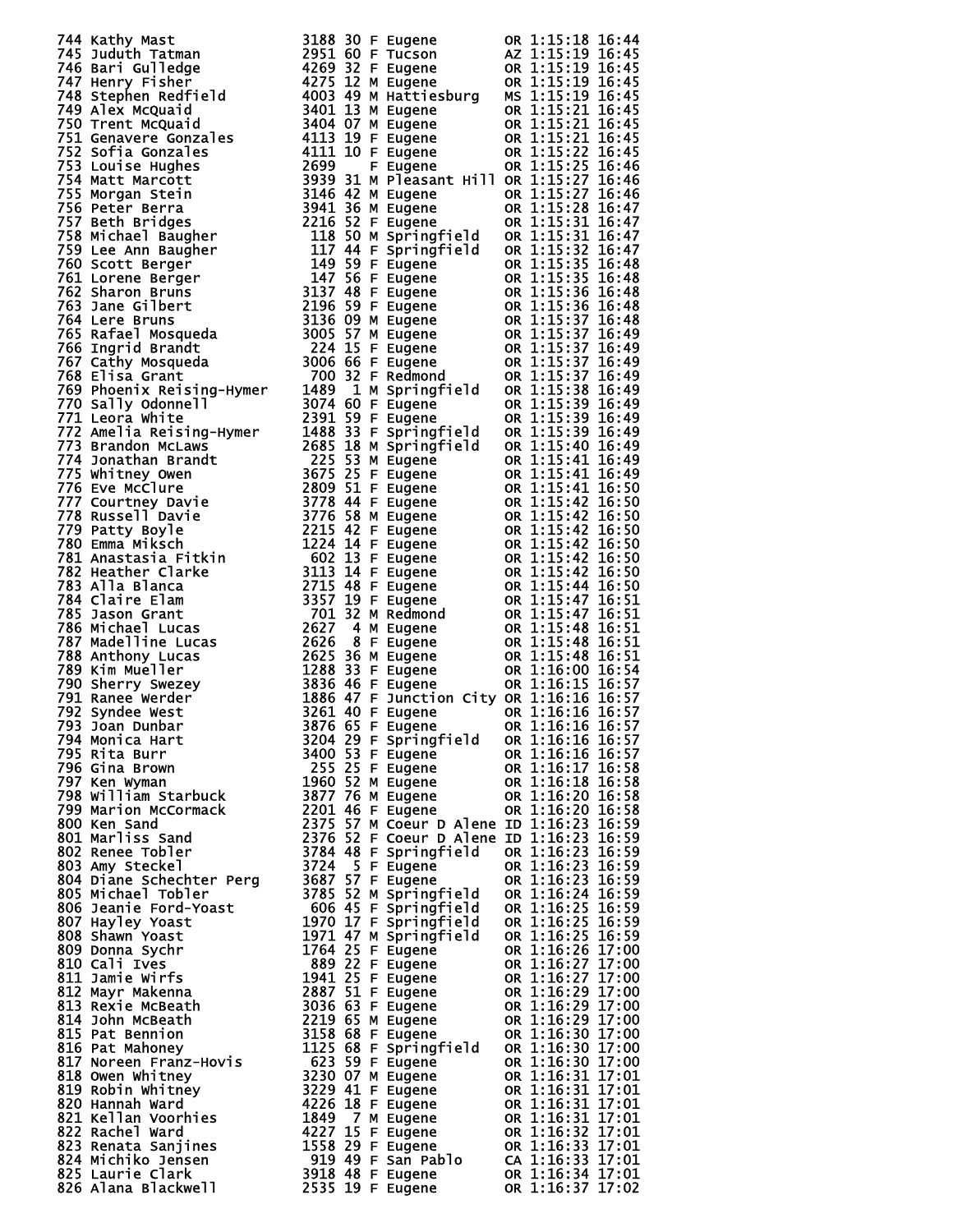| 821 Pat Leverth 1992<br>1993 Pat Leverth 1992<br>1993 Pat Leverth 1992<br>1993 Pat Leverth 1992<br>1993 Pat Leverth 1993 Pat Leverth 1993<br>1993 Pattern Leverth 1993 Pat Leverth 1993<br>1993 Pattern Leverth 1993 Pat Leverth 1993<br>1993 Pat |  |
|---------------------------------------------------------------------------------------------------------------------------------------------------------------------------------------------------------------------------------------------------|--|
|                                                                                                                                                                                                                                                   |  |
|                                                                                                                                                                                                                                                   |  |
|                                                                                                                                                                                                                                                   |  |
|                                                                                                                                                                                                                                                   |  |
|                                                                                                                                                                                                                                                   |  |
|                                                                                                                                                                                                                                                   |  |
|                                                                                                                                                                                                                                                   |  |
|                                                                                                                                                                                                                                                   |  |
|                                                                                                                                                                                                                                                   |  |
|                                                                                                                                                                                                                                                   |  |
|                                                                                                                                                                                                                                                   |  |
|                                                                                                                                                                                                                                                   |  |
|                                                                                                                                                                                                                                                   |  |
|                                                                                                                                                                                                                                                   |  |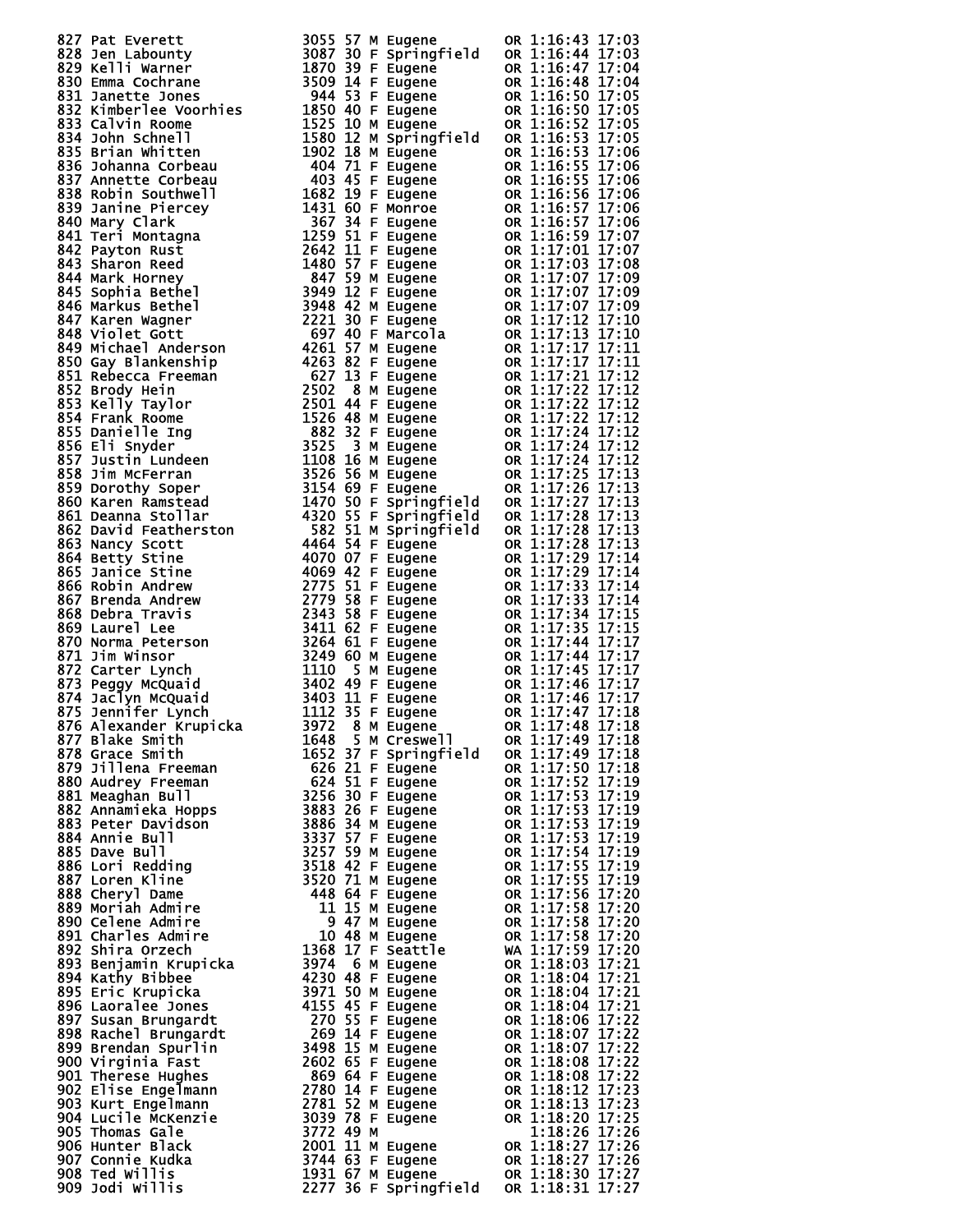| 910 Dematri Lindots 3248 73 M Nugame (x 1118:37 17:23<br>911 Claudia Liontos 3248 73 M Eugene 00 1:118:37 17:23<br>911 McDly Stern (x 112) 2017 62 F Every (x 112) 2017 17:33<br>911 McDly Stern (1ff 1947) 822 F Every Hard (x 111             |  |                  |
|-------------------------------------------------------------------------------------------------------------------------------------------------------------------------------------------------------------------------------------------------|--|------------------|
|                                                                                                                                                                                                                                                 |  |                  |
|                                                                                                                                                                                                                                                 |  |                  |
|                                                                                                                                                                                                                                                 |  |                  |
|                                                                                                                                                                                                                                                 |  |                  |
|                                                                                                                                                                                                                                                 |  |                  |
|                                                                                                                                                                                                                                                 |  |                  |
|                                                                                                                                                                                                                                                 |  |                  |
|                                                                                                                                                                                                                                                 |  |                  |
|                                                                                                                                                                                                                                                 |  |                  |
|                                                                                                                                                                                                                                                 |  |                  |
|                                                                                                                                                                                                                                                 |  |                  |
|                                                                                                                                                                                                                                                 |  |                  |
|                                                                                                                                                                                                                                                 |  |                  |
|                                                                                                                                                                                                                                                 |  |                  |
|                                                                                                                                                                                                                                                 |  |                  |
|                                                                                                                                                                                                                                                 |  |                  |
|                                                                                                                                                                                                                                                 |  |                  |
|                                                                                                                                                                                                                                                 |  |                  |
|                                                                                                                                                                                                                                                 |  |                  |
|                                                                                                                                                                                                                                                 |  |                  |
|                                                                                                                                                                                                                                                 |  |                  |
|                                                                                                                                                                                                                                                 |  |                  |
|                                                                                                                                                                                                                                                 |  |                  |
|                                                                                                                                                                                                                                                 |  |                  |
|                                                                                                                                                                                                                                                 |  |                  |
|                                                                                                                                                                                                                                                 |  |                  |
|                                                                                                                                                                                                                                                 |  |                  |
|                                                                                                                                                                                                                                                 |  |                  |
|                                                                                                                                                                                                                                                 |  |                  |
|                                                                                                                                                                                                                                                 |  |                  |
|                                                                                                                                                                                                                                                 |  |                  |
|                                                                                                                                                                                                                                                 |  |                  |
|                                                                                                                                                                                                                                                 |  |                  |
|                                                                                                                                                                                                                                                 |  |                  |
|                                                                                                                                                                                                                                                 |  |                  |
|                                                                                                                                                                                                                                                 |  |                  |
|                                                                                                                                                                                                                                                 |  |                  |
|                                                                                                                                                                                                                                                 |  |                  |
|                                                                                                                                                                                                                                                 |  |                  |
|                                                                                                                                                                                                                                                 |  |                  |
|                                                                                                                                                                                                                                                 |  |                  |
|                                                                                                                                                                                                                                                 |  |                  |
|                                                                                                                                                                                                                                                 |  |                  |
|                                                                                                                                                                                                                                                 |  |                  |
|                                                                                                                                                                                                                                                 |  |                  |
|                                                                                                                                                                                                                                                 |  |                  |
|                                                                                                                                                                                                                                                 |  |                  |
|                                                                                                                                                                                                                                                 |  |                  |
|                                                                                                                                                                                                                                                 |  |                  |
|                                                                                                                                                                                                                                                 |  |                  |
|                                                                                                                                                                                                                                                 |  |                  |
|                                                                                                                                                                                                                                                 |  |                  |
|                                                                                                                                                                                                                                                 |  |                  |
|                                                                                                                                                                                                                                                 |  |                  |
|                                                                                                                                                                                                                                                 |  |                  |
|                                                                                                                                                                                                                                                 |  |                  |
|                                                                                                                                                                                                                                                 |  | OR 1:19:25 17:39 |
|                                                                                                                                                                                                                                                 |  |                  |
|                                                                                                                                                                                                                                                 |  |                  |
|                                                                                                                                                                                                                                                 |  |                  |
|                                                                                                                                                                                                                                                 |  |                  |
|                                                                                                                                                                                                                                                 |  |                  |
|                                                                                                                                                                                                                                                 |  |                  |
|                                                                                                                                                                                                                                                 |  |                  |
|                                                                                                                                                                                                                                                 |  |                  |
|                                                                                                                                                                                                                                                 |  |                  |
|                                                                                                                                                                                                                                                 |  |                  |
|                                                                                                                                                                                                                                                 |  |                  |
|                                                                                                                                                                                                                                                 |  |                  |
|                                                                                                                                                                                                                                                 |  |                  |
|                                                                                                                                                                                                                                                 |  |                  |
|                                                                                                                                                                                                                                                 |  |                  |
|                                                                                                                                                                                                                                                 |  |                  |
|                                                                                                                                                                                                                                                 |  |                  |
|                                                                                                                                                                                                                                                 |  |                  |
|                                                                                                                                                                                                                                                 |  |                  |
|                                                                                                                                                                                                                                                 |  |                  |
|                                                                                                                                                                                                                                                 |  |                  |
|                                                                                                                                                                                                                                                 |  |                  |
|                                                                                                                                                                                                                                                 |  |                  |
|                                                                                                                                                                                                                                                 |  |                  |
|                                                                                                                                                                                                                                                 |  |                  |
|                                                                                                                                                                                                                                                 |  |                  |
|                                                                                                                                                                                                                                                 |  |                  |
|                                                                                                                                                                                                                                                 |  |                  |
|                                                                                                                                                                                                                                                 |  |                  |
|                                                                                                                                                                                                                                                 |  |                  |
|                                                                                                                                                                                                                                                 |  |                  |
|                                                                                                                                                                                                                                                 |  |                  |
|                                                                                                                                                                                                                                                 |  |                  |
|                                                                                                                                                                                                                                                 |  |                  |
|                                                                                                                                                                                                                                                 |  |                  |
|                                                                                                                                                                                                                                                 |  |                  |
|                                                                                                                                                                                                                                                 |  |                  |
|                                                                                                                                                                                                                                                 |  |                  |
| 938 Parker Dixon<br>938 Berta Fabregat<br>939 Berta Fabregat<br>960 Erin Hanson<br>960 Erin Hanson<br>960 Erin Hanson<br>960 Erin Hanson<br>960 Eudene OR 1:19:25 17:39<br>960 Erin Hanson<br>960 Indistribution 2260 51 F Eugene OR 1:19:25 17 |  |                  |
|                                                                                                                                                                                                                                                 |  |                  |
|                                                                                                                                                                                                                                                 |  |                  |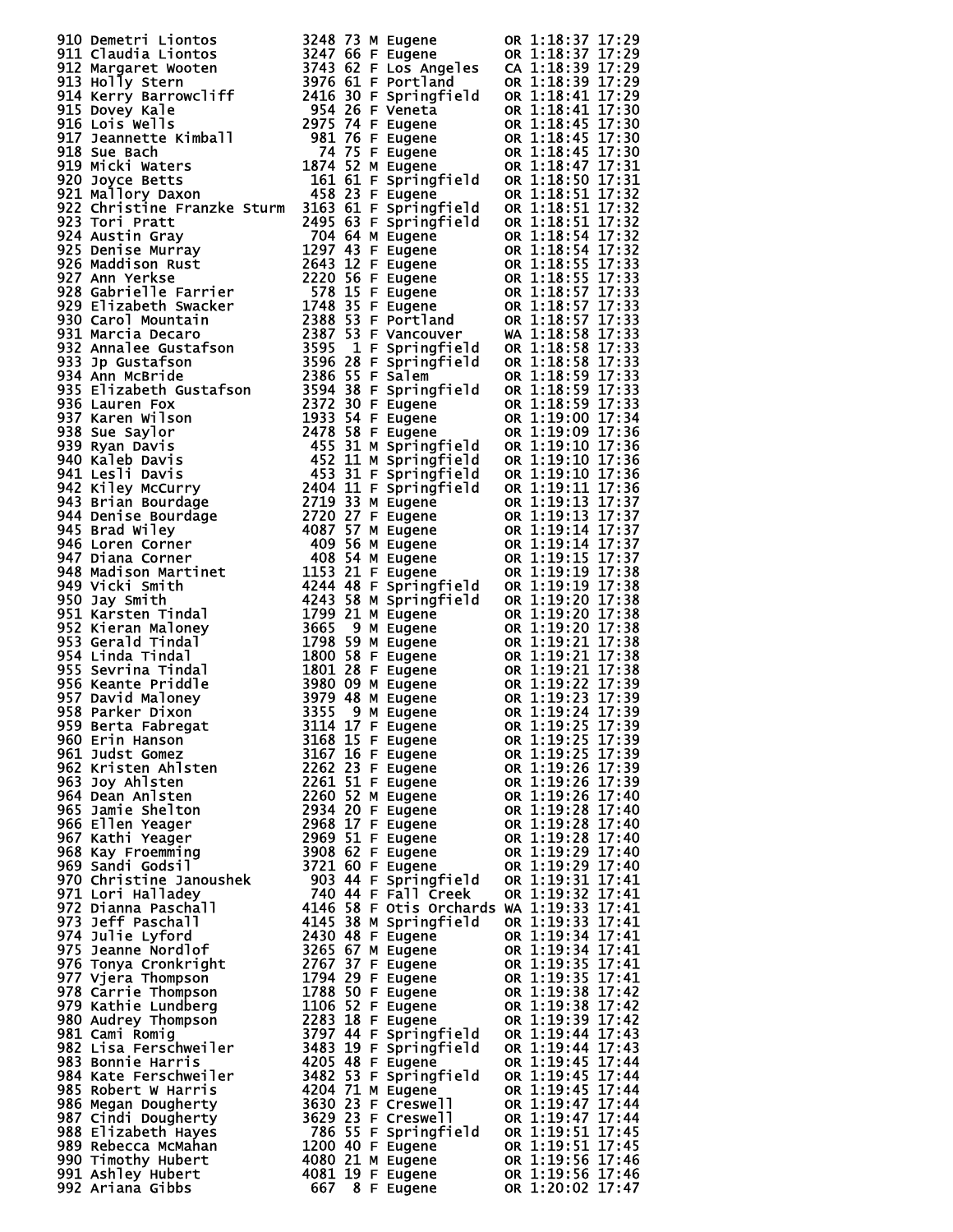| 993 III State with the set of the set of the set of the set of the set of the set of the set of the set of the set of the set of the set of the set of the set of the set of the set of the set of the set of the set of the |  |  |  |
|------------------------------------------------------------------------------------------------------------------------------------------------------------------------------------------------------------------------------|--|--|--|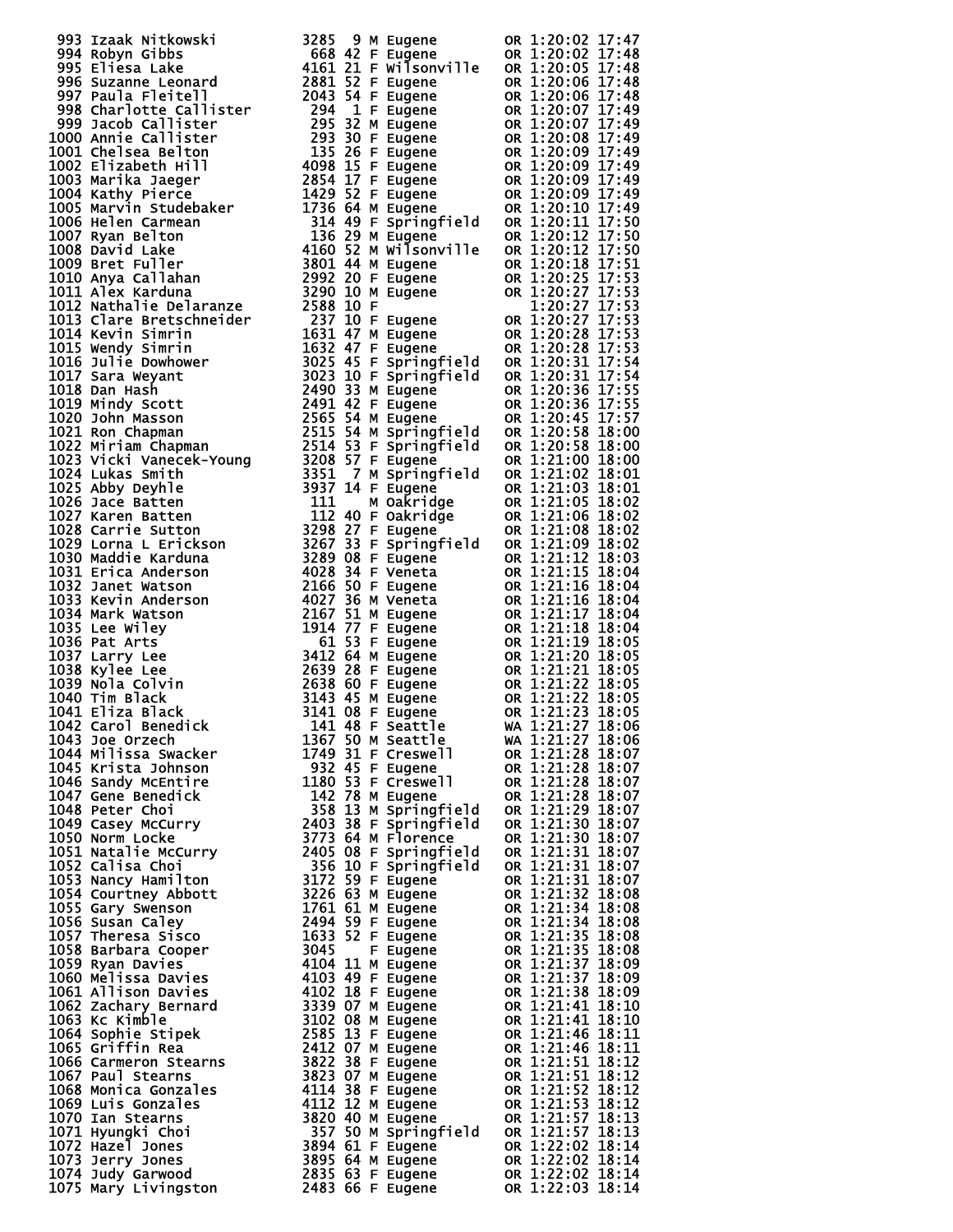| 1076 Colear Year 114, 1921 44 F springfield<br>1077 Wilagra Tyler<br>1077 Milagra Tyler<br>1077 Simming Properties<br>1079 Tammy Hodgethrson<br>1078 Sam Tyler<br>1078 Tammy Hodgethrson<br>1079 Tammy Hodgethrson<br>1079 Tammy Hodgethrson<br>     |  |                                     |                                              |  |
|------------------------------------------------------------------------------------------------------------------------------------------------------------------------------------------------------------------------------------------------------|--|-------------------------------------|----------------------------------------------|--|
|                                                                                                                                                                                                                                                      |  |                                     |                                              |  |
|                                                                                                                                                                                                                                                      |  |                                     |                                              |  |
|                                                                                                                                                                                                                                                      |  |                                     |                                              |  |
|                                                                                                                                                                                                                                                      |  |                                     |                                              |  |
|                                                                                                                                                                                                                                                      |  |                                     |                                              |  |
|                                                                                                                                                                                                                                                      |  |                                     |                                              |  |
|                                                                                                                                                                                                                                                      |  |                                     |                                              |  |
|                                                                                                                                                                                                                                                      |  |                                     |                                              |  |
|                                                                                                                                                                                                                                                      |  |                                     |                                              |  |
|                                                                                                                                                                                                                                                      |  |                                     |                                              |  |
|                                                                                                                                                                                                                                                      |  |                                     |                                              |  |
|                                                                                                                                                                                                                                                      |  |                                     |                                              |  |
|                                                                                                                                                                                                                                                      |  |                                     |                                              |  |
|                                                                                                                                                                                                                                                      |  |                                     |                                              |  |
|                                                                                                                                                                                                                                                      |  |                                     |                                              |  |
|                                                                                                                                                                                                                                                      |  |                                     |                                              |  |
|                                                                                                                                                                                                                                                      |  |                                     |                                              |  |
|                                                                                                                                                                                                                                                      |  |                                     |                                              |  |
|                                                                                                                                                                                                                                                      |  |                                     |                                              |  |
|                                                                                                                                                                                                                                                      |  |                                     |                                              |  |
|                                                                                                                                                                                                                                                      |  |                                     |                                              |  |
|                                                                                                                                                                                                                                                      |  |                                     |                                              |  |
|                                                                                                                                                                                                                                                      |  |                                     |                                              |  |
|                                                                                                                                                                                                                                                      |  |                                     |                                              |  |
|                                                                                                                                                                                                                                                      |  |                                     |                                              |  |
|                                                                                                                                                                                                                                                      |  |                                     |                                              |  |
|                                                                                                                                                                                                                                                      |  |                                     |                                              |  |
|                                                                                                                                                                                                                                                      |  |                                     |                                              |  |
|                                                                                                                                                                                                                                                      |  |                                     |                                              |  |
|                                                                                                                                                                                                                                                      |  |                                     |                                              |  |
|                                                                                                                                                                                                                                                      |  |                                     |                                              |  |
|                                                                                                                                                                                                                                                      |  |                                     |                                              |  |
|                                                                                                                                                                                                                                                      |  |                                     |                                              |  |
|                                                                                                                                                                                                                                                      |  |                                     |                                              |  |
|                                                                                                                                                                                                                                                      |  |                                     |                                              |  |
|                                                                                                                                                                                                                                                      |  |                                     |                                              |  |
|                                                                                                                                                                                                                                                      |  |                                     |                                              |  |
|                                                                                                                                                                                                                                                      |  |                                     |                                              |  |
|                                                                                                                                                                                                                                                      |  |                                     |                                              |  |
|                                                                                                                                                                                                                                                      |  |                                     |                                              |  |
|                                                                                                                                                                                                                                                      |  |                                     |                                              |  |
|                                                                                                                                                                                                                                                      |  |                                     |                                              |  |
|                                                                                                                                                                                                                                                      |  |                                     |                                              |  |
|                                                                                                                                                                                                                                                      |  |                                     |                                              |  |
|                                                                                                                                                                                                                                                      |  |                                     |                                              |  |
|                                                                                                                                                                                                                                                      |  |                                     |                                              |  |
|                                                                                                                                                                                                                                                      |  |                                     |                                              |  |
|                                                                                                                                                                                                                                                      |  |                                     |                                              |  |
|                                                                                                                                                                                                                                                      |  |                                     |                                              |  |
|                                                                                                                                                                                                                                                      |  |                                     |                                              |  |
|                                                                                                                                                                                                                                                      |  |                                     |                                              |  |
|                                                                                                                                                                                                                                                      |  |                                     |                                              |  |
|                                                                                                                                                                                                                                                      |  |                                     |                                              |  |
|                                                                                                                                                                                                                                                      |  |                                     |                                              |  |
|                                                                                                                                                                                                                                                      |  |                                     |                                              |  |
|                                                                                                                                                                                                                                                      |  |                                     |                                              |  |
|                                                                                                                                                                                                                                                      |  |                                     |                                              |  |
|                                                                                                                                                                                                                                                      |  |                                     |                                              |  |
| 1126 Louisa Frey                                                                                                                                                                                                                                     |  |                                     | OR 1:23:01 18:27                             |  |
| 1126 Louisa Frey<br>1127 Donald McEdward<br>1127 Donald McEdward<br>1127 10 M Eugene<br>1128 Kemoni Madison<br>1123 8 M Eugene<br>1129 David McEdward<br>1132 Clara Held-Anderson<br>1253 30 F Eugene<br>1131 Debra Streng<br>1730 58 F Springfi<br> |  | 2305 8 F Eugene<br>1177 10 M Eugene |                                              |  |
|                                                                                                                                                                                                                                                      |  |                                     | OR 1:23:01 18:27                             |  |
|                                                                                                                                                                                                                                                      |  |                                     | OR 1:23:02 18:28                             |  |
|                                                                                                                                                                                                                                                      |  |                                     | OR 1:23:06 18:28                             |  |
|                                                                                                                                                                                                                                                      |  | 7 M Eugene<br>30 F Eugene           | OR 1:23:08 18:29                             |  |
|                                                                                                                                                                                                                                                      |  |                                     |                                              |  |
|                                                                                                                                                                                                                                                      |  | 1730 58 F Springfield               | OR 1:23:08 18:29                             |  |
|                                                                                                                                                                                                                                                      |  |                                     | OR 1:23:14 18:30                             |  |
| 1133 Ed Barclay                                                                                                                                                                                                                                      |  | 94 54 M Eugene                      | OR 1:23:18 18:31                             |  |
| 1134 Dana Bernard                                                                                                                                                                                                                                    |  | 3340 36 F Eugene                    | OR 1:23:18 18:31                             |  |
| 1135 Marta Barclay                                                                                                                                                                                                                                   |  | 95 53 F Eugene                      | OR 1:23:18 18:31                             |  |
|                                                                                                                                                                                                                                                      |  |                                     |                                              |  |
|                                                                                                                                                                                                                                                      |  |                                     | OR 1:23:19 18:31                             |  |
|                                                                                                                                                                                                                                                      |  |                                     | OR 1:23:21 18:32                             |  |
|                                                                                                                                                                                                                                                      |  |                                     | OR 1:23:22 18:32                             |  |
|                                                                                                                                                                                                                                                      |  |                                     | OR 1:23:24 18:32                             |  |
|                                                                                                                                                                                                                                                      |  |                                     |                                              |  |
|                                                                                                                                                                                                                                                      |  |                                     | OR 1:23:28 18:33                             |  |
|                                                                                                                                                                                                                                                      |  |                                     | CA 1:23:29 18:33                             |  |
|                                                                                                                                                                                                                                                      |  |                                     | OR 1:23:30 18:34                             |  |
|                                                                                                                                                                                                                                                      |  |                                     |                                              |  |
|                                                                                                                                                                                                                                                      |  |                                     | OR 1:23:32 18:34<br>OR 1:23:32 18:34         |  |
|                                                                                                                                                                                                                                                      |  |                                     |                                              |  |
|                                                                                                                                                                                                                                                      |  |                                     | OR 1:23:33 18:34                             |  |
|                                                                                                                                                                                                                                                      |  |                                     | OR 1:23:34 18:35                             |  |
|                                                                                                                                                                                                                                                      |  |                                     |                                              |  |
|                                                                                                                                                                                                                                                      |  |                                     | OR 1:23:35 18:35<br>OR 1:23:35 18:35         |  |
|                                                                                                                                                                                                                                                      |  |                                     |                                              |  |
|                                                                                                                                                                                                                                                      |  |                                     | OR 1:23:36 18:35                             |  |
|                                                                                                                                                                                                                                                      |  |                                     | OR 1:23:37 18:35                             |  |
|                                                                                                                                                                                                                                                      |  |                                     |                                              |  |
|                                                                                                                                                                                                                                                      |  |                                     | PA 1:23:37 18:35<br>OR 1:23:37 18:35         |  |
|                                                                                                                                                                                                                                                      |  |                                     |                                              |  |
|                                                                                                                                                                                                                                                      |  |                                     | OR 1:23:38 18:36                             |  |
|                                                                                                                                                                                                                                                      |  |                                     | OR 1:23:38 18:36                             |  |
|                                                                                                                                                                                                                                                      |  |                                     | OR 1:23:40 18:36                             |  |
|                                                                                                                                                                                                                                                      |  |                                     | <b>OR 1:23:40 18:36<br/>OR 1:23:41 18:36</b> |  |
| 1134 Dana Bernard<br>1135 Marta Barclay<br>1135 Marta Barclay<br>1136 Alexandria Bernard<br>1336 Andrew Holub<br>1138 Andrew Holub<br>1139 Margaret Frey<br>1139 Margaret Frey<br>2303 45 F Eugene<br>1141 Katie James<br>1142 Ed Madison<br>1142 E  |  |                                     | OR 1:23:45 18:37                             |  |
|                                                                                                                                                                                                                                                      |  | 3391 56 F Eugene                    | OR 1:23:45 18:37                             |  |
|                                                                                                                                                                                                                                                      |  |                                     |                                              |  |

|            |                                                                                                                                                                                                                                                   | 18:15                                                                                                                                                                                                                                                                                                                                                                                                                                                                                                                                                                                                                                                                                                                                                                                                                                                                                                                                                                                                                                                                                                                                                                                                                                                                         |
|------------|---------------------------------------------------------------------------------------------------------------------------------------------------------------------------------------------------------------------------------------------------|-------------------------------------------------------------------------------------------------------------------------------------------------------------------------------------------------------------------------------------------------------------------------------------------------------------------------------------------------------------------------------------------------------------------------------------------------------------------------------------------------------------------------------------------------------------------------------------------------------------------------------------------------------------------------------------------------------------------------------------------------------------------------------------------------------------------------------------------------------------------------------------------------------------------------------------------------------------------------------------------------------------------------------------------------------------------------------------------------------------------------------------------------------------------------------------------------------------------------------------------------------------------------------|
|            |                                                                                                                                                                                                                                                   | 18:15<br>18:15                                                                                                                                                                                                                                                                                                                                                                                                                                                                                                                                                                                                                                                                                                                                                                                                                                                                                                                                                                                                                                                                                                                                                                                                                                                                |
| tage Grove |                                                                                                                                                                                                                                                   | 18:15                                                                                                                                                                                                                                                                                                                                                                                                                                                                                                                                                                                                                                                                                                                                                                                                                                                                                                                                                                                                                                                                                                                                                                                                                                                                         |
| tage Grove |                                                                                                                                                                                                                                                   | 18:15                                                                                                                                                                                                                                                                                                                                                                                                                                                                                                                                                                                                                                                                                                                                                                                                                                                                                                                                                                                                                                                                                                                                                                                                                                                                         |
|            |                                                                                                                                                                                                                                                   | 18:15                                                                                                                                                                                                                                                                                                                                                                                                                                                                                                                                                                                                                                                                                                                                                                                                                                                                                                                                                                                                                                                                                                                                                                                                                                                                         |
|            |                                                                                                                                                                                                                                                   | 18:15<br>18:16                                                                                                                                                                                                                                                                                                                                                                                                                                                                                                                                                                                                                                                                                                                                                                                                                                                                                                                                                                                                                                                                                                                                                                                                                                                                |
| 0R.        |                                                                                                                                                                                                                                                   | 18:16                                                                                                                                                                                                                                                                                                                                                                                                                                                                                                                                                                                                                                                                                                                                                                                                                                                                                                                                                                                                                                                                                                                                                                                                                                                                         |
|            |                                                                                                                                                                                                                                                   | 18:17                                                                                                                                                                                                                                                                                                                                                                                                                                                                                                                                                                                                                                                                                                                                                                                                                                                                                                                                                                                                                                                                                                                                                                                                                                                                         |
|            |                                                                                                                                                                                                                                                   | 18:17                                                                                                                                                                                                                                                                                                                                                                                                                                                                                                                                                                                                                                                                                                                                                                                                                                                                                                                                                                                                                                                                                                                                                                                                                                                                         |
|            |                                                                                                                                                                                                                                                   | 18:17<br>18:18                                                                                                                                                                                                                                                                                                                                                                                                                                                                                                                                                                                                                                                                                                                                                                                                                                                                                                                                                                                                                                                                                                                                                                                                                                                                |
|            |                                                                                                                                                                                                                                                   | 18:18                                                                                                                                                                                                                                                                                                                                                                                                                                                                                                                                                                                                                                                                                                                                                                                                                                                                                                                                                                                                                                                                                                                                                                                                                                                                         |
|            |                                                                                                                                                                                                                                                   | 18:18                                                                                                                                                                                                                                                                                                                                                                                                                                                                                                                                                                                                                                                                                                                                                                                                                                                                                                                                                                                                                                                                                                                                                                                                                                                                         |
|            |                                                                                                                                                                                                                                                   | 18:19<br>18:19                                                                                                                                                                                                                                                                                                                                                                                                                                                                                                                                                                                                                                                                                                                                                                                                                                                                                                                                                                                                                                                                                                                                                                                                                                                                |
|            |                                                                                                                                                                                                                                                   | 18:19                                                                                                                                                                                                                                                                                                                                                                                                                                                                                                                                                                                                                                                                                                                                                                                                                                                                                                                                                                                                                                                                                                                                                                                                                                                                         |
|            |                                                                                                                                                                                                                                                   | 18:19                                                                                                                                                                                                                                                                                                                                                                                                                                                                                                                                                                                                                                                                                                                                                                                                                                                                                                                                                                                                                                                                                                                                                                                                                                                                         |
|            |                                                                                                                                                                                                                                                   | 18:19                                                                                                                                                                                                                                                                                                                                                                                                                                                                                                                                                                                                                                                                                                                                                                                                                                                                                                                                                                                                                                                                                                                                                                                                                                                                         |
|            |                                                                                                                                                                                                                                                   | 18:20<br>18:20                                                                                                                                                                                                                                                                                                                                                                                                                                                                                                                                                                                                                                                                                                                                                                                                                                                                                                                                                                                                                                                                                                                                                                                                                                                                |
|            |                                                                                                                                                                                                                                                   | 18:20                                                                                                                                                                                                                                                                                                                                                                                                                                                                                                                                                                                                                                                                                                                                                                                                                                                                                                                                                                                                                                                                                                                                                                                                                                                                         |
|            |                                                                                                                                                                                                                                                   | 18:21                                                                                                                                                                                                                                                                                                                                                                                                                                                                                                                                                                                                                                                                                                                                                                                                                                                                                                                                                                                                                                                                                                                                                                                                                                                                         |
| 0R.        |                                                                                                                                                                                                                                                   | 18:21                                                                                                                                                                                                                                                                                                                                                                                                                                                                                                                                                                                                                                                                                                                                                                                                                                                                                                                                                                                                                                                                                                                                                                                                                                                                         |
|            |                                                                                                                                                                                                                                                   | 18:21                                                                                                                                                                                                                                                                                                                                                                                                                                                                                                                                                                                                                                                                                                                                                                                                                                                                                                                                                                                                                                                                                                                                                                                                                                                                         |
|            |                                                                                                                                                                                                                                                   |                                                                                                                                                                                                                                                                                                                                                                                                                                                                                                                                                                                                                                                                                                                                                                                                                                                                                                                                                                                                                                                                                                                                                                                                                                                                               |
| 0R.        |                                                                                                                                                                                                                                                   | 18:21                                                                                                                                                                                                                                                                                                                                                                                                                                                                                                                                                                                                                                                                                                                                                                                                                                                                                                                                                                                                                                                                                                                                                                                                                                                                         |
|            |                                                                                                                                                                                                                                                   | 18:21                                                                                                                                                                                                                                                                                                                                                                                                                                                                                                                                                                                                                                                                                                                                                                                                                                                                                                                                                                                                                                                                                                                                                                                                                                                                         |
|            |                                                                                                                                                                                                                                                   | 18:21<br>18:21                                                                                                                                                                                                                                                                                                                                                                                                                                                                                                                                                                                                                                                                                                                                                                                                                                                                                                                                                                                                                                                                                                                                                                                                                                                                |
| 0R.        |                                                                                                                                                                                                                                                   | 18:22                                                                                                                                                                                                                                                                                                                                                                                                                                                                                                                                                                                                                                                                                                                                                                                                                                                                                                                                                                                                                                                                                                                                                                                                                                                                         |
|            |                                                                                                                                                                                                                                                   | 18:22                                                                                                                                                                                                                                                                                                                                                                                                                                                                                                                                                                                                                                                                                                                                                                                                                                                                                                                                                                                                                                                                                                                                                                                                                                                                         |
|            |                                                                                                                                                                                                                                                   | 18:22<br>18:22                                                                                                                                                                                                                                                                                                                                                                                                                                                                                                                                                                                                                                                                                                                                                                                                                                                                                                                                                                                                                                                                                                                                                                                                                                                                |
|            |                                                                                                                                                                                                                                                   | 18:22                                                                                                                                                                                                                                                                                                                                                                                                                                                                                                                                                                                                                                                                                                                                                                                                                                                                                                                                                                                                                                                                                                                                                                                                                                                                         |
| OR         |                                                                                                                                                                                                                                                   | 18:22                                                                                                                                                                                                                                                                                                                                                                                                                                                                                                                                                                                                                                                                                                                                                                                                                                                                                                                                                                                                                                                                                                                                                                                                                                                                         |
|            |                                                                                                                                                                                                                                                   | 18:22                                                                                                                                                                                                                                                                                                                                                                                                                                                                                                                                                                                                                                                                                                                                                                                                                                                                                                                                                                                                                                                                                                                                                                                                                                                                         |
|            |                                                                                                                                                                                                                                                   | 18:24<br>18:24                                                                                                                                                                                                                                                                                                                                                                                                                                                                                                                                                                                                                                                                                                                                                                                                                                                                                                                                                                                                                                                                                                                                                                                                                                                                |
|            |                                                                                                                                                                                                                                                   | 18:24                                                                                                                                                                                                                                                                                                                                                                                                                                                                                                                                                                                                                                                                                                                                                                                                                                                                                                                                                                                                                                                                                                                                                                                                                                                                         |
|            |                                                                                                                                                                                                                                                   | 18:25                                                                                                                                                                                                                                                                                                                                                                                                                                                                                                                                                                                                                                                                                                                                                                                                                                                                                                                                                                                                                                                                                                                                                                                                                                                                         |
|            |                                                                                                                                                                                                                                                   | 18:25                                                                                                                                                                                                                                                                                                                                                                                                                                                                                                                                                                                                                                                                                                                                                                                                                                                                                                                                                                                                                                                                                                                                                                                                                                                                         |
|            |                                                                                                                                                                                                                                                   |                                                                                                                                                                                                                                                                                                                                                                                                                                                                                                                                                                                                                                                                                                                                                                                                                                                                                                                                                                                                                                                                                                                                                                                                                                                                               |
|            |                                                                                                                                                                                                                                                   |                                                                                                                                                                                                                                                                                                                                                                                                                                                                                                                                                                                                                                                                                                                                                                                                                                                                                                                                                                                                                                                                                                                                                                                                                                                                               |
|            |                                                                                                                                                                                                                                                   |                                                                                                                                                                                                                                                                                                                                                                                                                                                                                                                                                                                                                                                                                                                                                                                                                                                                                                                                                                                                                                                                                                                                                                                                                                                                               |
|            |                                                                                                                                                                                                                                                   | 18:26<br>18:27                                                                                                                                                                                                                                                                                                                                                                                                                                                                                                                                                                                                                                                                                                                                                                                                                                                                                                                                                                                                                                                                                                                                                                                                                                                                |
|            |                                                                                                                                                                                                                                                   | 18:27                                                                                                                                                                                                                                                                                                                                                                                                                                                                                                                                                                                                                                                                                                                                                                                                                                                                                                                                                                                                                                                                                                                                                                                                                                                                         |
| OR         |                                                                                                                                                                                                                                                   | 18:27                                                                                                                                                                                                                                                                                                                                                                                                                                                                                                                                                                                                                                                                                                                                                                                                                                                                                                                                                                                                                                                                                                                                                                                                                                                                         |
|            |                                                                                                                                                                                                                                                   | 18:28                                                                                                                                                                                                                                                                                                                                                                                                                                                                                                                                                                                                                                                                                                                                                                                                                                                                                                                                                                                                                                                                                                                                                                                                                                                                         |
|            |                                                                                                                                                                                                                                                   | 18:28<br>18:29                                                                                                                                                                                                                                                                                                                                                                                                                                                                                                                                                                                                                                                                                                                                                                                                                                                                                                                                                                                                                                                                                                                                                                                                                                                                |
| <b>OR</b>  |                                                                                                                                                                                                                                                   | 18:29                                                                                                                                                                                                                                                                                                                                                                                                                                                                                                                                                                                                                                                                                                                                                                                                                                                                                                                                                                                                                                                                                                                                                                                                                                                                         |
| <b>OR</b>  |                                                                                                                                                                                                                                                   | $\frac{18}{18}$ :<br>30<br>31<br>31<br>31                                                                                                                                                                                                                                                                                                                                                                                                                                                                                                                                                                                                                                                                                                                                                                                                                                                                                                                                                                                                                                                                                                                                                                                                                                     |
|            |                                                                                                                                                                                                                                                   |                                                                                                                                                                                                                                                                                                                                                                                                                                                                                                                                                                                                                                                                                                                                                                                                                                                                                                                                                                                                                                                                                                                                                                                                                                                                               |
|            |                                                                                                                                                                                                                                                   | $\bar{18}$ :<br>18:                                                                                                                                                                                                                                                                                                                                                                                                                                                                                                                                                                                                                                                                                                                                                                                                                                                                                                                                                                                                                                                                                                                                                                                                                                                           |
| <b>OR</b>  |                                                                                                                                                                                                                                                   | $rac{51}{32}$<br>$\frac{18}{18}$                                                                                                                                                                                                                                                                                                                                                                                                                                                                                                                                                                                                                                                                                                                                                                                                                                                                                                                                                                                                                                                                                                                                                                                                                                              |
|            |                                                                                                                                                                                                                                                   |                                                                                                                                                                                                                                                                                                                                                                                                                                                                                                                                                                                                                                                                                                                                                                                                                                                                                                                                                                                                                                                                                                                                                                                                                                                                               |
|            |                                                                                                                                                                                                                                                   | $rac{5}{32}$<br>$\frac{18}{18}$ :                                                                                                                                                                                                                                                                                                                                                                                                                                                                                                                                                                                                                                                                                                                                                                                                                                                                                                                                                                                                                                                                                                                                                                                                                                             |
| <b>OR</b>  |                                                                                                                                                                                                                                                   | $18:33$<br>$18:33$<br>$18:34$<br>$18:34$<br>$18:34$                                                                                                                                                                                                                                                                                                                                                                                                                                                                                                                                                                                                                                                                                                                                                                                                                                                                                                                                                                                                                                                                                                                                                                                                                           |
| CA         |                                                                                                                                                                                                                                                   |                                                                                                                                                                                                                                                                                                                                                                                                                                                                                                                                                                                                                                                                                                                                                                                                                                                                                                                                                                                                                                                                                                                                                                                                                                                                               |
|            |                                                                                                                                                                                                                                                   |                                                                                                                                                                                                                                                                                                                                                                                                                                                                                                                                                                                                                                                                                                                                                                                                                                                                                                                                                                                                                                                                                                                                                                                                                                                                               |
|            |                                                                                                                                                                                                                                                   |                                                                                                                                                                                                                                                                                                                                                                                                                                                                                                                                                                                                                                                                                                                                                                                                                                                                                                                                                                                                                                                                                                                                                                                                                                                                               |
| 0R         |                                                                                                                                                                                                                                                   | $\frac{18}{18}$                                                                                                                                                                                                                                                                                                                                                                                                                                                                                                                                                                                                                                                                                                                                                                                                                                                                                                                                                                                                                                                                                                                                                                                                                                                               |
| <b>OR</b>  |                                                                                                                                                                                                                                                   | $\frac{18}{18}$ :                                                                                                                                                                                                                                                                                                                                                                                                                                                                                                                                                                                                                                                                                                                                                                                                                                                                                                                                                                                                                                                                                                                                                                                                                                                             |
|            |                                                                                                                                                                                                                                                   |                                                                                                                                                                                                                                                                                                                                                                                                                                                                                                                                                                                                                                                                                                                                                                                                                                                                                                                                                                                                                                                                                                                                                                                                                                                                               |
| <b>OR</b>  |                                                                                                                                                                                                                                                   | $\frac{18}{18}$ :                                                                                                                                                                                                                                                                                                                                                                                                                                                                                                                                                                                                                                                                                                                                                                                                                                                                                                                                                                                                                                                                                                                                                                                                                                                             |
| <b>OR</b>  |                                                                                                                                                                                                                                                   | $\overline{18}$ :                                                                                                                                                                                                                                                                                                                                                                                                                                                                                                                                                                                                                                                                                                                                                                                                                                                                                                                                                                                                                                                                                                                                                                                                                                                             |
|            |                                                                                                                                                                                                                                                   | 18:<br>$\overline{18}$ :                                                                                                                                                                                                                                                                                                                                                                                                                                                                                                                                                                                                                                                                                                                                                                                                                                                                                                                                                                                                                                                                                                                                                                                                                                                      |
| 0R         |                                                                                                                                                                                                                                                   | 18:                                                                                                                                                                                                                                                                                                                                                                                                                                                                                                                                                                                                                                                                                                                                                                                                                                                                                                                                                                                                                                                                                                                                                                                                                                                                           |
| <b>OR</b>  |                                                                                                                                                                                                                                                   | 33333555556636<br>$\overline{18}$ :                                                                                                                                                                                                                                                                                                                                                                                                                                                                                                                                                                                                                                                                                                                                                                                                                                                                                                                                                                                                                                                                                                                                                                                                                                           |
|            |                                                                                                                                                                                                                                                   | $\overline{18}$ :                                                                                                                                                                                                                                                                                                                                                                                                                                                                                                                                                                                                                                                                                                                                                                                                                                                                                                                                                                                                                                                                                                                                                                                                                                                             |
| 0R         |                                                                                                                                                                                                                                                   |                                                                                                                                                                                                                                                                                                                                                                                                                                                                                                                                                                                                                                                                                                                                                                                                                                                                                                                                                                                                                                                                                                                                                                                                                                                                               |
| OR<br>0R   | 1:23:41<br>1:23:41<br>1:23:45                                                                                                                                                                                                                     | 18:36<br>18:36<br>18:37                                                                                                                                                                                                                                                                                                                                                                                                                                                                                                                                                                                                                                                                                                                                                                                                                                                                                                                                                                                                                                                                                                                                                                                                                                                       |
|            | OR<br>tage Grove<br>0R.<br>0R.<br>OR<br>0R.<br>OR<br>0R.<br>0R<br><b>OR</b><br>ΟR<br>OR<br><b>OR</b><br>0R<br><b>OR</b><br><b>OR</b><br>0R<br><b>OR</b><br><b>OR</b><br>OR<br><b>OR</b><br><b>OR</b><br><b>OR</b><br><b>OR</b><br>PA<br><b>OR</b> | 1:22:04<br>1:22:04<br>OR<br>1:22:05<br>OR<br>1:22:06<br>OR.<br>1:22:06<br>OR<br>1:22:06<br>OR.<br>1:22:07<br>OR<br>1:22:08<br>OR.<br>1:22:09<br>1:22:16<br>OR<br>1:22:16<br>OR<br>1:22:17<br>OR.<br>1:22:18<br>1:22:20<br>OR.<br>1:22:20<br>OR<br>1:22:23<br>OR.<br>1:22:23<br>1:22:25<br>OR.<br>1:22:25<br>OR<br>1:22:26<br>OR.<br>1:22:27<br>OR<br>1:22:28<br>OR.<br>1:22:30<br>1:22:31<br>OR<br>OR.<br>1:22:31<br>1:22:32<br>OR.<br>1:22:33 18:21<br>1:22:34 18:21<br>OR<br>OR.<br>1:22:34<br>1:22:34<br>OR.<br>1:22:34<br>1:22:35<br>OR<br>OR.<br>1:22:36<br>1:22:36<br>OR.<br>1:22:36<br>1:22:37<br>OR<br>1:22:37<br>1:22:38<br>1:22:38<br>OR<br>1:22:47<br>1:22:47<br>1:22:48<br>OR.<br>1:22:50<br>OR<br>1:22:50<br>OR.<br>1:22:53 18:25<br>1:22:55 18:26<br>OR<br>OR<br>1:22:56 18:26<br>1:22:56 18:26<br>OR<br>OR<br>1:22:57<br><b>OR</b><br>1:23:00<br>1:23:01<br>1:23:01<br>1:23:02<br>1:23:06<br>1:23:06<br>1:23:08<br>1:23:08<br>1:23:18<br>1:23:18<br>1:23:18<br>1:23:18<br>1:23:18<br>1:23:18<br>1:23:24<br>1:23:24<br>1:23:24<br>1:23:24<br>1:23:24<br>1:23:24<br>1:23:24<br>1:23:24<br>1:23:24<br>1:23:24<br>1:23:24<br>1:23:24<br>1:23:24<br>1:23:24<br>1:23:24<br>1:23:24<br>1:23:33<br>31<br>23:33<br>31<br>1:23:33<br>1:<br>1:23:38<br>1:23:38<br>1:23:40 |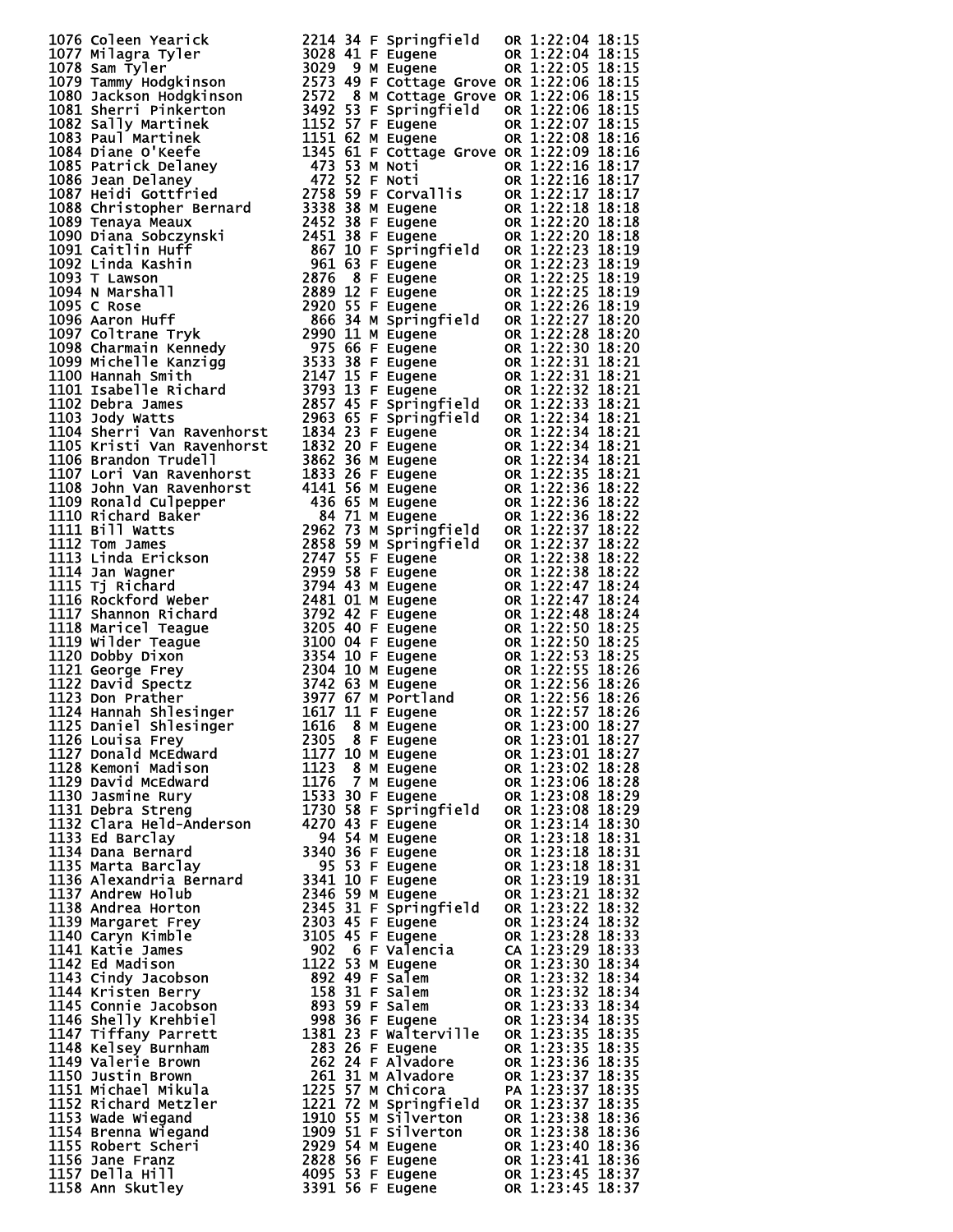| 1159 Julie Reynrid 139<br>1160 John Boytz 2007 53 F Lugene 60 11:23:45 18:39<br>1160 John Boytz 2007 53 M Eugene 60 11:23:55 18:39<br>1160 Astrilha Boytz 2007 53 M Eugene 60 11:23:55 18:39<br>1160 Astrilha Boytz 2007 53 M Eugene                                           |  |
|--------------------------------------------------------------------------------------------------------------------------------------------------------------------------------------------------------------------------------------------------------------------------------|--|
|                                                                                                                                                                                                                                                                                |  |
|                                                                                                                                                                                                                                                                                |  |
|                                                                                                                                                                                                                                                                                |  |
|                                                                                                                                                                                                                                                                                |  |
|                                                                                                                                                                                                                                                                                |  |
|                                                                                                                                                                                                                                                                                |  |
|                                                                                                                                                                                                                                                                                |  |
|                                                                                                                                                                                                                                                                                |  |
|                                                                                                                                                                                                                                                                                |  |
|                                                                                                                                                                                                                                                                                |  |
|                                                                                                                                                                                                                                                                                |  |
|                                                                                                                                                                                                                                                                                |  |
|                                                                                                                                                                                                                                                                                |  |
|                                                                                                                                                                                                                                                                                |  |
|                                                                                                                                                                                                                                                                                |  |
|                                                                                                                                                                                                                                                                                |  |
|                                                                                                                                                                                                                                                                                |  |
|                                                                                                                                                                                                                                                                                |  |
|                                                                                                                                                                                                                                                                                |  |
|                                                                                                                                                                                                                                                                                |  |
|                                                                                                                                                                                                                                                                                |  |
|                                                                                                                                                                                                                                                                                |  |
|                                                                                                                                                                                                                                                                                |  |
|                                                                                                                                                                                                                                                                                |  |
|                                                                                                                                                                                                                                                                                |  |
|                                                                                                                                                                                                                                                                                |  |
|                                                                                                                                                                                                                                                                                |  |
|                                                                                                                                                                                                                                                                                |  |
|                                                                                                                                                                                                                                                                                |  |
|                                                                                                                                                                                                                                                                                |  |
|                                                                                                                                                                                                                                                                                |  |
|                                                                                                                                                                                                                                                                                |  |
|                                                                                                                                                                                                                                                                                |  |
|                                                                                                                                                                                                                                                                                |  |
|                                                                                                                                                                                                                                                                                |  |
|                                                                                                                                                                                                                                                                                |  |
|                                                                                                                                                                                                                                                                                |  |
|                                                                                                                                                                                                                                                                                |  |
|                                                                                                                                                                                                                                                                                |  |
|                                                                                                                                                                                                                                                                                |  |
|                                                                                                                                                                                                                                                                                |  |
|                                                                                                                                                                                                                                                                                |  |
|                                                                                                                                                                                                                                                                                |  |
|                                                                                                                                                                                                                                                                                |  |
|                                                                                                                                                                                                                                                                                |  |
|                                                                                                                                                                                                                                                                                |  |
|                                                                                                                                                                                                                                                                                |  |
|                                                                                                                                                                                                                                                                                |  |
|                                                                                                                                                                                                                                                                                |  |
|                                                                                                                                                                                                                                                                                |  |
|                                                                                                                                                                                                                                                                                |  |
|                                                                                                                                                                                                                                                                                |  |
|                                                                                                                                                                                                                                                                                |  |
|                                                                                                                                                                                                                                                                                |  |
|                                                                                                                                                                                                                                                                                |  |
|                                                                                                                                                                                                                                                                                |  |
|                                                                                                                                                                                                                                                                                |  |
|                                                                                                                                                                                                                                                                                |  |
|                                                                                                                                                                                                                                                                                |  |
|                                                                                                                                                                                                                                                                                |  |
|                                                                                                                                                                                                                                                                                |  |
|                                                                                                                                                                                                                                                                                |  |
|                                                                                                                                                                                                                                                                                |  |
|                                                                                                                                                                                                                                                                                |  |
|                                                                                                                                                                                                                                                                                |  |
| 1208 Elizabeth Bongcayau<br>1209 Parker Arndell<br>1210 Rj Arndell<br>1211 Nicholas Terrell<br>1211 Nicholas Terrell<br>1212 Amber Arndell<br>1212 Amber Arndell<br>1213 Kitty Hutchinson<br>1213 Kitty Hutchinson<br>1213 Kitty Hutchinson<br>1213 Kitty Hutchinson<br>1213 K |  |
|                                                                                                                                                                                                                                                                                |  |
|                                                                                                                                                                                                                                                                                |  |
|                                                                                                                                                                                                                                                                                |  |
|                                                                                                                                                                                                                                                                                |  |
|                                                                                                                                                                                                                                                                                |  |
|                                                                                                                                                                                                                                                                                |  |
|                                                                                                                                                                                                                                                                                |  |
|                                                                                                                                                                                                                                                                                |  |
|                                                                                                                                                                                                                                                                                |  |
|                                                                                                                                                                                                                                                                                |  |
|                                                                                                                                                                                                                                                                                |  |
|                                                                                                                                                                                                                                                                                |  |
|                                                                                                                                                                                                                                                                                |  |
|                                                                                                                                                                                                                                                                                |  |
|                                                                                                                                                                                                                                                                                |  |
|                                                                                                                                                                                                                                                                                |  |
|                                                                                                                                                                                                                                                                                |  |
|                                                                                                                                                                                                                                                                                |  |
|                                                                                                                                                                                                                                                                                |  |
|                                                                                                                                                                                                                                                                                |  |
|                                                                                                                                                                                                                                                                                |  |
|                                                                                                                                                                                                                                                                                |  |
|                                                                                                                                                                                                                                                                                |  |
|                                                                                                                                                                                                                                                                                |  |
|                                                                                                                                                                                                                                                                                |  |
|                                                                                                                                                                                                                                                                                |  |
|                                                                                                                                                                                                                                                                                |  |
|                                                                                                                                                                                                                                                                                |  |
|                                                                                                                                                                                                                                                                                |  |
|                                                                                                                                                                                                                                                                                |  |
|                                                                                                                                                                                                                                                                                |  |
|                                                                                                                                                                                                                                                                                |  |
|                                                                                                                                                                                                                                                                                |  |
|                                                                                                                                                                                                                                                                                |  |
|                                                                                                                                                                                                                                                                                |  |
|                                                                                                                                                                                                                                                                                |  |
|                                                                                                                                                                                                                                                                                |  |
|                                                                                                                                                                                                                                                                                |  |
|                                                                                                                                                                                                                                                                                |  |
|                                                                                                                                                                                                                                                                                |  |
|                                                                                                                                                                                                                                                                                |  |
|                                                                                                                                                                                                                                                                                |  |
|                                                                                                                                                                                                                                                                                |  |
| 1210 Rj Arndell<br>1211 Nicholas Terrell<br>1213 Micholas Terrell<br>1213 Micholas Terrell<br>1212 Amber Arndell<br>1212 Micholas Terrell<br>1251 37 Michorem 1261 37 Micholas (or 1:24:51 18:52<br>1213 Kitty Hutchinson<br>127 36 F Eugene                                   |  |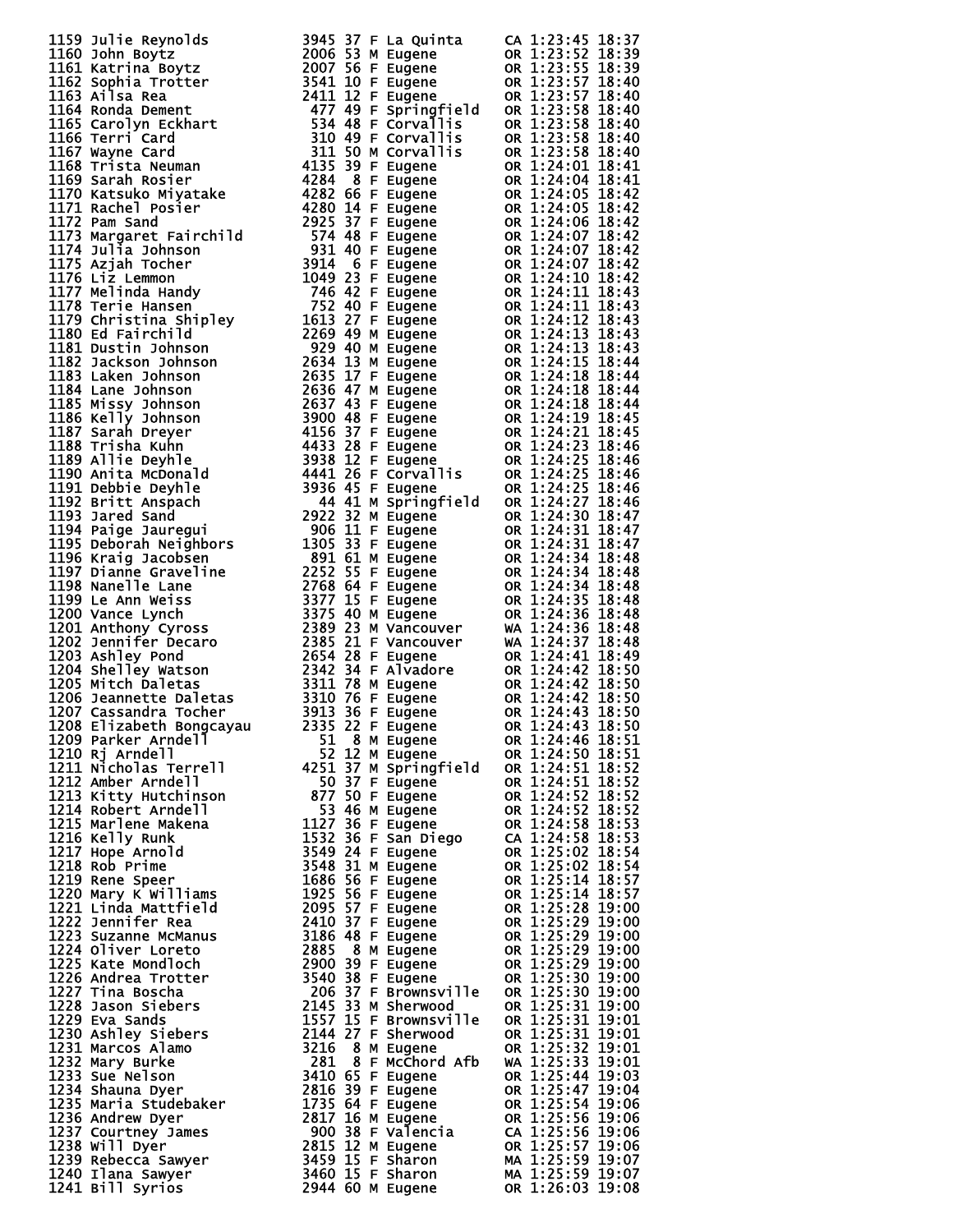| 1242 Terres Syrios 20146 S6 F Eugene 08 1:26:04 19:06<br>1243 Narrk Syrios 2946 S6 F Eugene 08 1:26:04 19:08<br>1244 Nathryp Zimmermann 4021 & F Eugene 08 03:26:08 19:09<br>1244 Nathryp Zimmermann 4021 & F Eugene 08 03:26:08 19:09            |  |  |  |  |
|---------------------------------------------------------------------------------------------------------------------------------------------------------------------------------------------------------------------------------------------------|--|--|--|--|
|                                                                                                                                                                                                                                                   |  |  |  |  |
|                                                                                                                                                                                                                                                   |  |  |  |  |
|                                                                                                                                                                                                                                                   |  |  |  |  |
|                                                                                                                                                                                                                                                   |  |  |  |  |
|                                                                                                                                                                                                                                                   |  |  |  |  |
|                                                                                                                                                                                                                                                   |  |  |  |  |
|                                                                                                                                                                                                                                                   |  |  |  |  |
|                                                                                                                                                                                                                                                   |  |  |  |  |
|                                                                                                                                                                                                                                                   |  |  |  |  |
|                                                                                                                                                                                                                                                   |  |  |  |  |
|                                                                                                                                                                                                                                                   |  |  |  |  |
|                                                                                                                                                                                                                                                   |  |  |  |  |
|                                                                                                                                                                                                                                                   |  |  |  |  |
|                                                                                                                                                                                                                                                   |  |  |  |  |
|                                                                                                                                                                                                                                                   |  |  |  |  |
|                                                                                                                                                                                                                                                   |  |  |  |  |
|                                                                                                                                                                                                                                                   |  |  |  |  |
|                                                                                                                                                                                                                                                   |  |  |  |  |
|                                                                                                                                                                                                                                                   |  |  |  |  |
|                                                                                                                                                                                                                                                   |  |  |  |  |
|                                                                                                                                                                                                                                                   |  |  |  |  |
|                                                                                                                                                                                                                                                   |  |  |  |  |
|                                                                                                                                                                                                                                                   |  |  |  |  |
|                                                                                                                                                                                                                                                   |  |  |  |  |
|                                                                                                                                                                                                                                                   |  |  |  |  |
|                                                                                                                                                                                                                                                   |  |  |  |  |
|                                                                                                                                                                                                                                                   |  |  |  |  |
|                                                                                                                                                                                                                                                   |  |  |  |  |
|                                                                                                                                                                                                                                                   |  |  |  |  |
|                                                                                                                                                                                                                                                   |  |  |  |  |
|                                                                                                                                                                                                                                                   |  |  |  |  |
|                                                                                                                                                                                                                                                   |  |  |  |  |
|                                                                                                                                                                                                                                                   |  |  |  |  |
|                                                                                                                                                                                                                                                   |  |  |  |  |
|                                                                                                                                                                                                                                                   |  |  |  |  |
|                                                                                                                                                                                                                                                   |  |  |  |  |
|                                                                                                                                                                                                                                                   |  |  |  |  |
|                                                                                                                                                                                                                                                   |  |  |  |  |
|                                                                                                                                                                                                                                                   |  |  |  |  |
|                                                                                                                                                                                                                                                   |  |  |  |  |
|                                                                                                                                                                                                                                                   |  |  |  |  |
|                                                                                                                                                                                                                                                   |  |  |  |  |
|                                                                                                                                                                                                                                                   |  |  |  |  |
|                                                                                                                                                                                                                                                   |  |  |  |  |
|                                                                                                                                                                                                                                                   |  |  |  |  |
|                                                                                                                                                                                                                                                   |  |  |  |  |
|                                                                                                                                                                                                                                                   |  |  |  |  |
|                                                                                                                                                                                                                                                   |  |  |  |  |
|                                                                                                                                                                                                                                                   |  |  |  |  |
|                                                                                                                                                                                                                                                   |  |  |  |  |
|                                                                                                                                                                                                                                                   |  |  |  |  |
|                                                                                                                                                                                                                                                   |  |  |  |  |
|                                                                                                                                                                                                                                                   |  |  |  |  |
|                                                                                                                                                                                                                                                   |  |  |  |  |
|                                                                                                                                                                                                                                                   |  |  |  |  |
|                                                                                                                                                                                                                                                   |  |  |  |  |
|                                                                                                                                                                                                                                                   |  |  |  |  |
|                                                                                                                                                                                                                                                   |  |  |  |  |
|                                                                                                                                                                                                                                                   |  |  |  |  |
|                                                                                                                                                                                                                                                   |  |  |  |  |
|                                                                                                                                                                                                                                                   |  |  |  |  |
|                                                                                                                                                                                                                                                   |  |  |  |  |
|                                                                                                                                                                                                                                                   |  |  |  |  |
|                                                                                                                                                                                                                                                   |  |  |  |  |
|                                                                                                                                                                                                                                                   |  |  |  |  |
|                                                                                                                                                                                                                                                   |  |  |  |  |
|                                                                                                                                                                                                                                                   |  |  |  |  |
|                                                                                                                                                                                                                                                   |  |  |  |  |
|                                                                                                                                                                                                                                                   |  |  |  |  |
|                                                                                                                                                                                                                                                   |  |  |  |  |
|                                                                                                                                                                                                                                                   |  |  |  |  |
|                                                                                                                                                                                                                                                   |  |  |  |  |
|                                                                                                                                                                                                                                                   |  |  |  |  |
|                                                                                                                                                                                                                                                   |  |  |  |  |
|                                                                                                                                                                                                                                                   |  |  |  |  |
|                                                                                                                                                                                                                                                   |  |  |  |  |
|                                                                                                                                                                                                                                                   |  |  |  |  |
|                                                                                                                                                                                                                                                   |  |  |  |  |
|                                                                                                                                                                                                                                                   |  |  |  |  |
|                                                                                                                                                                                                                                                   |  |  |  |  |
|                                                                                                                                                                                                                                                   |  |  |  |  |
|                                                                                                                                                                                                                                                   |  |  |  |  |
|                                                                                                                                                                                                                                                   |  |  |  |  |
|                                                                                                                                                                                                                                                   |  |  |  |  |
|                                                                                                                                                                                                                                                   |  |  |  |  |
|                                                                                                                                                                                                                                                   |  |  |  |  |
|                                                                                                                                                                                                                                                   |  |  |  |  |
|                                                                                                                                                                                                                                                   |  |  |  |  |
|                                                                                                                                                                                                                                                   |  |  |  |  |
|                                                                                                                                                                                                                                                   |  |  |  |  |
|                                                                                                                                                                                                                                                   |  |  |  |  |
|                                                                                                                                                                                                                                                   |  |  |  |  |
|                                                                                                                                                                                                                                                   |  |  |  |  |
|                                                                                                                                                                                                                                                   |  |  |  |  |
|                                                                                                                                                                                                                                                   |  |  |  |  |
| 1789 Hannah Riddle<br>1789 Hannah Riddle<br>1889 Hannah Riddle<br>1890 Kathi Jackson<br>1891 Selbba Riddle<br>1890 Kathi Jackson<br>1891 Selba Riddle<br>1893 Georgann Pasnick<br>1893 Georgann Pasnick<br>1893 Georgann Pasnick<br>1893 Selba Ri |  |  |  |  |
|                                                                                                                                                                                                                                                   |  |  |  |  |
|                                                                                                                                                                                                                                                   |  |  |  |  |
|                                                                                                                                                                                                                                                   |  |  |  |  |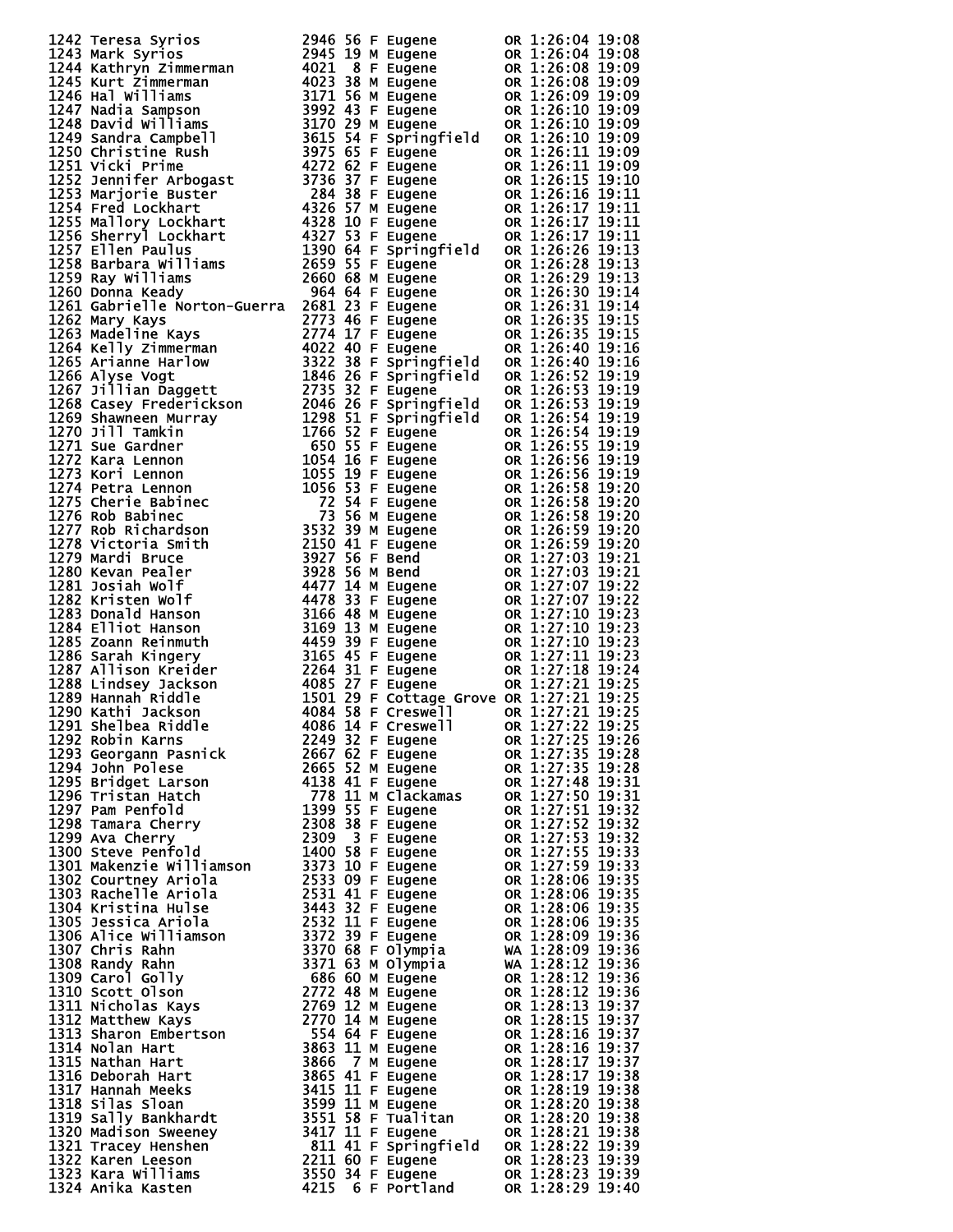| 1322 Americans (1925)<br>1322 Americans (1932)<br>1323 Americans (1932)<br>1323 Americans (1932)<br>1323 Americans (1932)<br>1323 Americans (1932)<br>1323 Americans (1932)<br>1323 Americans (1933)<br>1323 Americans (1933)<br>1323 Americans (1933)<br>1 |  |  |  |  |
|-------------------------------------------------------------------------------------------------------------------------------------------------------------------------------------------------------------------------------------------------------------|--|--|--|--|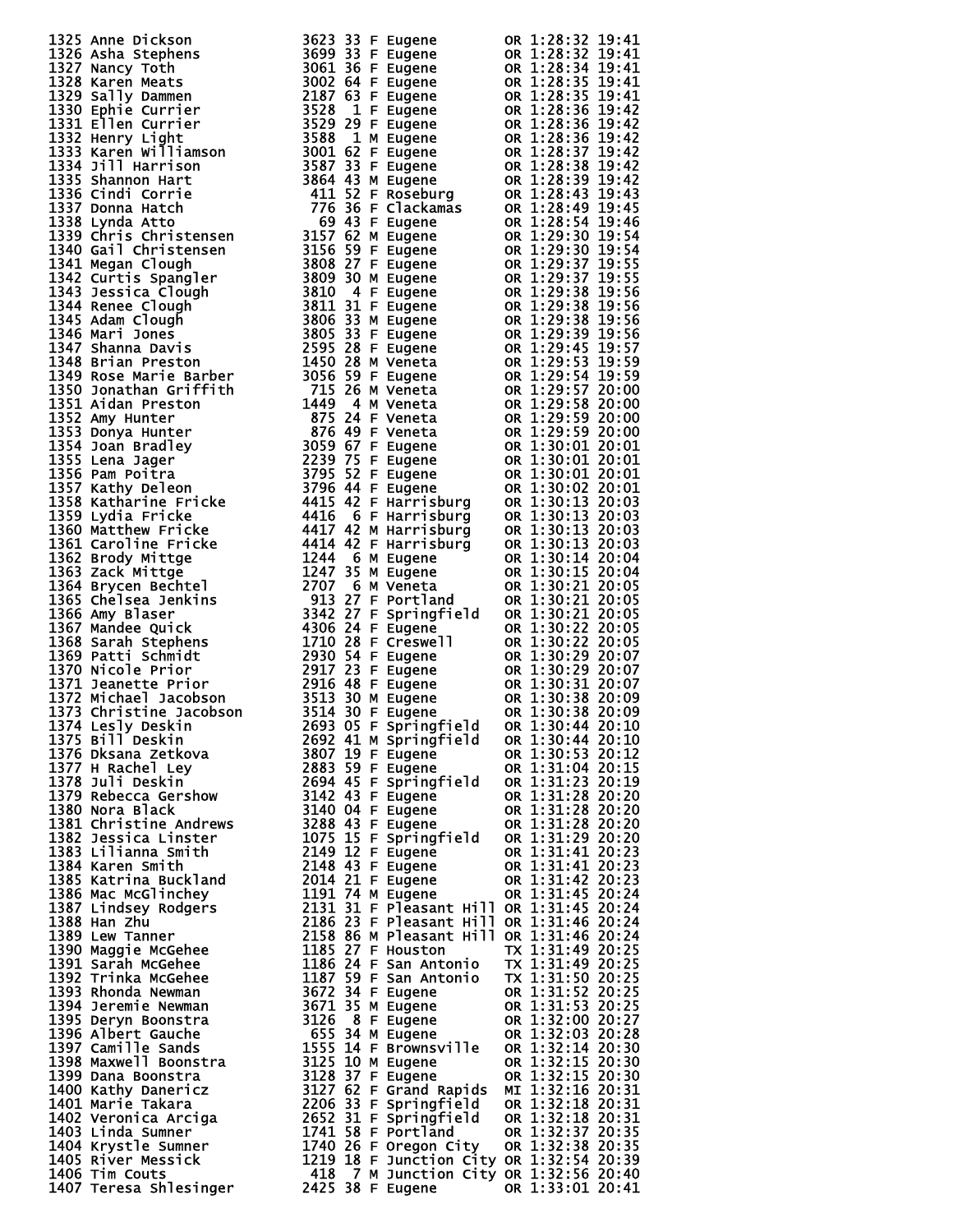| 1408 MHz Fox Memorial 1622 10 MHz upper<br>1609 Rebeksh Lambert 1622 46 M Eugene 06 1:33:04 20:41<br>1410 Melissa Egbert 4302 10 F Eugene 06 1:33:05 20:41<br>1411 Litzy Egbert 4302 10 F Eugene 06 1:33:08 20:42<br>1411 Litzy Egbert 43 |  |
|-------------------------------------------------------------------------------------------------------------------------------------------------------------------------------------------------------------------------------------------|--|
|                                                                                                                                                                                                                                           |  |
|                                                                                                                                                                                                                                           |  |
|                                                                                                                                                                                                                                           |  |
|                                                                                                                                                                                                                                           |  |
|                                                                                                                                                                                                                                           |  |
|                                                                                                                                                                                                                                           |  |
|                                                                                                                                                                                                                                           |  |
|                                                                                                                                                                                                                                           |  |
|                                                                                                                                                                                                                                           |  |
|                                                                                                                                                                                                                                           |  |
|                                                                                                                                                                                                                                           |  |
|                                                                                                                                                                                                                                           |  |
|                                                                                                                                                                                                                                           |  |
|                                                                                                                                                                                                                                           |  |
|                                                                                                                                                                                                                                           |  |
|                                                                                                                                                                                                                                           |  |
|                                                                                                                                                                                                                                           |  |
|                                                                                                                                                                                                                                           |  |
|                                                                                                                                                                                                                                           |  |
|                                                                                                                                                                                                                                           |  |
|                                                                                                                                                                                                                                           |  |
|                                                                                                                                                                                                                                           |  |
|                                                                                                                                                                                                                                           |  |
|                                                                                                                                                                                                                                           |  |
|                                                                                                                                                                                                                                           |  |
|                                                                                                                                                                                                                                           |  |
|                                                                                                                                                                                                                                           |  |
|                                                                                                                                                                                                                                           |  |
|                                                                                                                                                                                                                                           |  |
|                                                                                                                                                                                                                                           |  |
|                                                                                                                                                                                                                                           |  |
|                                                                                                                                                                                                                                           |  |
|                                                                                                                                                                                                                                           |  |
|                                                                                                                                                                                                                                           |  |
|                                                                                                                                                                                                                                           |  |
|                                                                                                                                                                                                                                           |  |
|                                                                                                                                                                                                                                           |  |
|                                                                                                                                                                                                                                           |  |
|                                                                                                                                                                                                                                           |  |
|                                                                                                                                                                                                                                           |  |
| 1455 Cassandra Moseley 2398 44 F Eugène on 1:35:72 21:13<br>1456 Elene Kauffman 2393 05 F Eugène on 1:35:26 21:13<br>1456 Elene Kauffman 490 332 F Eugène on 1:35:26 21:13<br>1458 Krista Dillon 491 37 M Eugène on 1:35:27 21:13<br>1458 |  |
|                                                                                                                                                                                                                                           |  |
|                                                                                                                                                                                                                                           |  |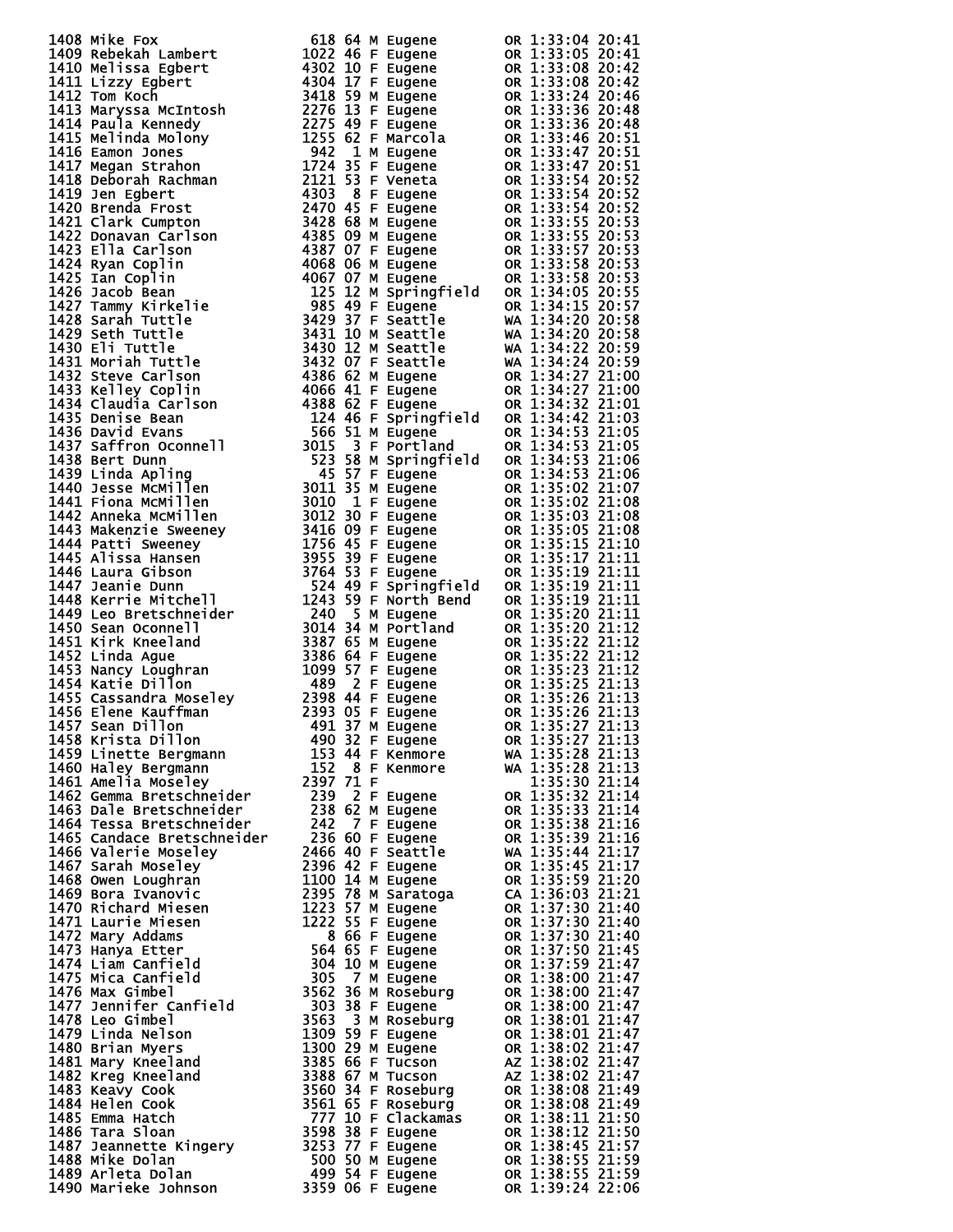|    | 1491 valerie wikene<br>1491 valerie wikene<br>1492 verte Johnson<br>1493 Mark Golly<br>2862 41 F Eugene<br>2863 41 F Eugene<br>0R 1:39:29 22:07<br>1494 Katie Sproles<br>1493 Mark Golly<br>1493 Satie Sproles<br>1496 Hannah Corralickle<br>1496 H                                                                            |              |                                                    |                | 10K Results - OTC Members   |                        |                |              |
|----|--------------------------------------------------------------------------------------------------------------------------------------------------------------------------------------------------------------------------------------------------------------------------------------------------------------------------------|--------------|----------------------------------------------------|----------------|-----------------------------|------------------------|----------------|--------------|
|    | Place Name $\overline{A}$ Ag S Div/Tot Div City $\overline{S}$ St Time<br>ace Name<br>Internal Contains Contains and Summar Ag S Di<br>1 Joshua Gordon<br>2 Thomas Kreuzpeintner<br>3 Zachary Holloway<br>4 Scan Severe<br>6 Stefanie Rimel<br>7 Colleen Carter-Cox<br>8 Anne Bliss<br>8 Anne Bliss<br>8 Anne Bliss<br>10 Jame |              |                                                    |                |                             |                        |                | Pace         |
|    |                                                                                                                                                                                                                                                                                                                                |              | 1/11                                               |                |                             |                        | 34:17 5:31     |              |
|    |                                                                                                                                                                                                                                                                                                                                |              | $1/8$<br>$1/3$<br>$2/8$<br>$1/5$<br>$1/1$<br>$1/1$ |                |                             |                        |                | 5:37         |
|    |                                                                                                                                                                                                                                                                                                                                |              |                                                    |                |                             |                        |                | 5:47         |
|    |                                                                                                                                                                                                                                                                                                                                |              |                                                    |                |                             |                        |                | 5:57<br>6:13 |
|    |                                                                                                                                                                                                                                                                                                                                |              |                                                    |                |                             |                        |                | 6:23         |
|    |                                                                                                                                                                                                                                                                                                                                |              | 1/11                                               |                |                             |                        |                | 6:26         |
|    |                                                                                                                                                                                                                                                                                                                                |              | 1/7                                                |                |                             |                        |                | 6:33         |
|    |                                                                                                                                                                                                                                                                                                                                |              | 2/11                                               |                |                             |                        |                | 6:35         |
|    |                                                                                                                                                                                                                                                                                                                                |              | 3/8<br>1/10                                        |                |                             |                        |                | 6:41<br>6:46 |
|    |                                                                                                                                                                                                                                                                                                                                |              | 2/11                                               |                |                             |                        |                | 6:47         |
|    |                                                                                                                                                                                                                                                                                                                                |              | 3/11                                               |                |                             |                        |                | 6:50         |
|    |                                                                                                                                                                                                                                                                                                                                |              | 3/11                                               |                |                             |                        |                | 6:53         |
|    |                                                                                                                                                                                                                                                                                                                                |              | 1/4                                                |                |                             |                        |                | 6:59         |
|    |                                                                                                                                                                                                                                                                                                                                |              | 1/6                                                |                |                             |                        |                | 6:59         |
|    |                                                                                                                                                                                                                                                                                                                                |              | 2/5                                                |                |                             |                        |                | 6:59         |
|    |                                                                                                                                                                                                                                                                                                                                |              | 2/3<br>1/7                                         |                |                             |                        |                | 7:02<br>7:06 |
|    |                                                                                                                                                                                                                                                                                                                                |              | 1/10                                               |                |                             |                        |                | 7:15         |
|    |                                                                                                                                                                                                                                                                                                                                |              | 2/7                                                |                |                             |                        |                | 7:16         |
|    |                                                                                                                                                                                                                                                                                                                                |              | 3/3                                                |                |                             |                        |                | 7:16         |
|    |                                                                                                                                                                                                                                                                                                                                |              | 1/7                                                |                |                             |                        |                | 7:23         |
|    |                                                                                                                                                                                                                                                                                                                                |              | 4/11                                               |                |                             |                        |                | 7:26         |
|    | 25 Jerry Stromme                                                                                                                                                                                                                                                                                                               | 50 M<br>42 M | 2/7                                                | M5054<br>M4044 | Eugene                      | <b>OR</b>              | 46:21<br>46:21 | 7:28         |
|    | 26 Scott Bliss<br>27 Braeden Emrick                                                                                                                                                                                                                                                                                            | 16 F         | 1/8<br>2/10                                        | F1519          | <b>Burlington</b><br>Eugene | VT<br>OR               | 46:23          | 7:28<br>7:28 |
|    | 28 Dani Emrick                                                                                                                                                                                                                                                                                                                 | 41 F         | 2/7                                                | F4044          | Eugene                      | <b>OR</b>              | 46:24          | 7:28         |
|    | 29 Joe Canale                                                                                                                                                                                                                                                                                                                  | 62 M         | 2/10                                               | M6064          | Eugene                      | OR                     | 46:50          | 7:33         |
|    | 30 Audrey Betenson                                                                                                                                                                                                                                                                                                             | 30 F         | 2/8                                                | F3034          | Eugene                      | <b>OR</b>              | 46:52          | 7:33         |
| 31 | Sharon Rogers                                                                                                                                                                                                                                                                                                                  | 49 F         | 1/5                                                | F4549          | Noti                        | OR                     | 47:27          | 7:39         |
| 32 | Gary Oldham<br>33 Reilly Bloomer                                                                                                                                                                                                                                                                                               | 51 M<br>14 M | 3/7<br>3/7                                         | M5054<br>M1114 | Eugene<br>Eugene            | <b>OR</b><br><b>OR</b> | 47:38<br>47:38 | 7:40<br>7:40 |
|    | 34 Wally Miller                                                                                                                                                                                                                                                                                                                | 57 M         | 1/5                                                | M5559          | Eugene                      | <b>OR</b>              | 48:01          | 7:44         |
|    | 35 Mike Davis Jr                                                                                                                                                                                                                                                                                                               | 34 M         | 1/6                                                | M3034          | Eugene                      | <b>OR</b>              | 48:17          | 7:47         |
|    | 36 Brett Johnson                                                                                                                                                                                                                                                                                                               | 35 M         | 5/11                                               | M3539          | Veneta                      | <b>OR</b>              | 48:20          | 7:47         |
|    | 37 Kevin Bell                                                                                                                                                                                                                                                                                                                  | 34 M         | 2/6                                                | M3034          | Springfield                 | <b>OR</b>              | 49:34          | 7:59         |
|    | 38 David Duncan<br>39 Tyee Williams                                                                                                                                                                                                                                                                                            | 48 M<br>14 M | 4/8<br>4/7                                         | M4549<br>M1114 | Eugene<br>Eugene            | <b>OR</b><br><b>OR</b> | 49:35<br>49:42 | 7:59<br>8:00 |
|    | 40 Mark Vaneeckhout                                                                                                                                                                                                                                                                                                            | 37 M         | 6/11                                               | M3539          | Santa Fe                    | <b>NM</b>              | 49:48          | 8:01         |
|    | 41 Cori Ewert                                                                                                                                                                                                                                                                                                                  | 15 F         | 3/10                                               | F1519          | Eugene                      | <b>OR</b>              | 49:59          | 8:03         |
|    | 42 Erin Noble                                                                                                                                                                                                                                                                                                                  | 26 M         | 3/5                                                | M2529          | Eugene                      | <b>OR</b>              | 50:27          | 8:07         |
|    | 43 Nora Wilson                                                                                                                                                                                                                                                                                                                 | 18 F         | 4/10                                               | F1519          | Eugene                      | <b>OR</b>              | 50:41          | 8:10         |
|    | 44 Matt Selby                                                                                                                                                                                                                                                                                                                  | 14 M         | 5/7                                                | M1114          | Springfield                 | <b>OR</b>              | 50:41          | 8:10         |
|    | 45 Paul Selby<br>46 Trevor Betenson                                                                                                                                                                                                                                                                                            | 40 M<br>34 M | 2/8<br>3/6                                         | M4044<br>M3034 | Springfield<br>Eugene       | <b>OR</b><br><b>OR</b> | 50:41<br>50:45 | 8:10<br>8:11 |
|    | 47 Randy Mitts                                                                                                                                                                                                                                                                                                                 | 36 M         | 7/11                                               | M3539          | Springfield                 | <b>OR</b>              | 50:55          | 8:12         |
|    | <b>48 Tim Godsil</b>                                                                                                                                                                                                                                                                                                           | 62 M         | 3/10                                               | M6064          | Eugene                      | <b>OR</b>              | 51:00          | 8:13         |
|    | 49 Corrine Bell                                                                                                                                                                                                                                                                                                                | 33 F         | 3/8                                                | F3034          | Springfield                 | <b>OR</b>              | 51:12          | 8:15         |
|    | 50 Jason Brady                                                                                                                                                                                                                                                                                                                 | 31 M         | 4/6                                                | M3034          | Eugene                      | <b>OR</b>              | 51:18          | 8:16         |
|    | 51 Billie Moser                                                                                                                                                                                                                                                                                                                | 46 F         | 2/5                                                | F4549          | Springfield                 | <b>OR</b>              | 51:28          | 8:17         |
|    | 52 Danette Bloomer<br>53 Randall Hledik                                                                                                                                                                                                                                                                                        | 44 F<br>60 M | 3/7<br>4/10                                        | F4044<br>M6064 | Eugene                      | <b>OR</b>              | 51:34<br>51:39 | 8:18<br>8:19 |
| 54 | Marilyn Nippold                                                                                                                                                                                                                                                                                                                | 60 F         | 1/4                                                | F6064          | Eugene<br>Eugene            | OR<br><b>OR</b>        | 51:39          | 8:19         |
|    | 55 Billy Hernandez                                                                                                                                                                                                                                                                                                             | 26 M         | 4/5                                                | M2529          | Junction City OR            |                        | 51:44          | 8:20         |
|    | 56 Gary Hall                                                                                                                                                                                                                                                                                                                   | 64 M         | 5/10                                               | M6064          | Eugene                      | <b>OR</b>              | 51:57          | 8:22         |
| 57 | Sukumaran Appalasamy                                                                                                                                                                                                                                                                                                           | 53 M         | 4/7                                                | M5054          | Springfield                 | <b>OR</b>              | 52:25          | 8:27         |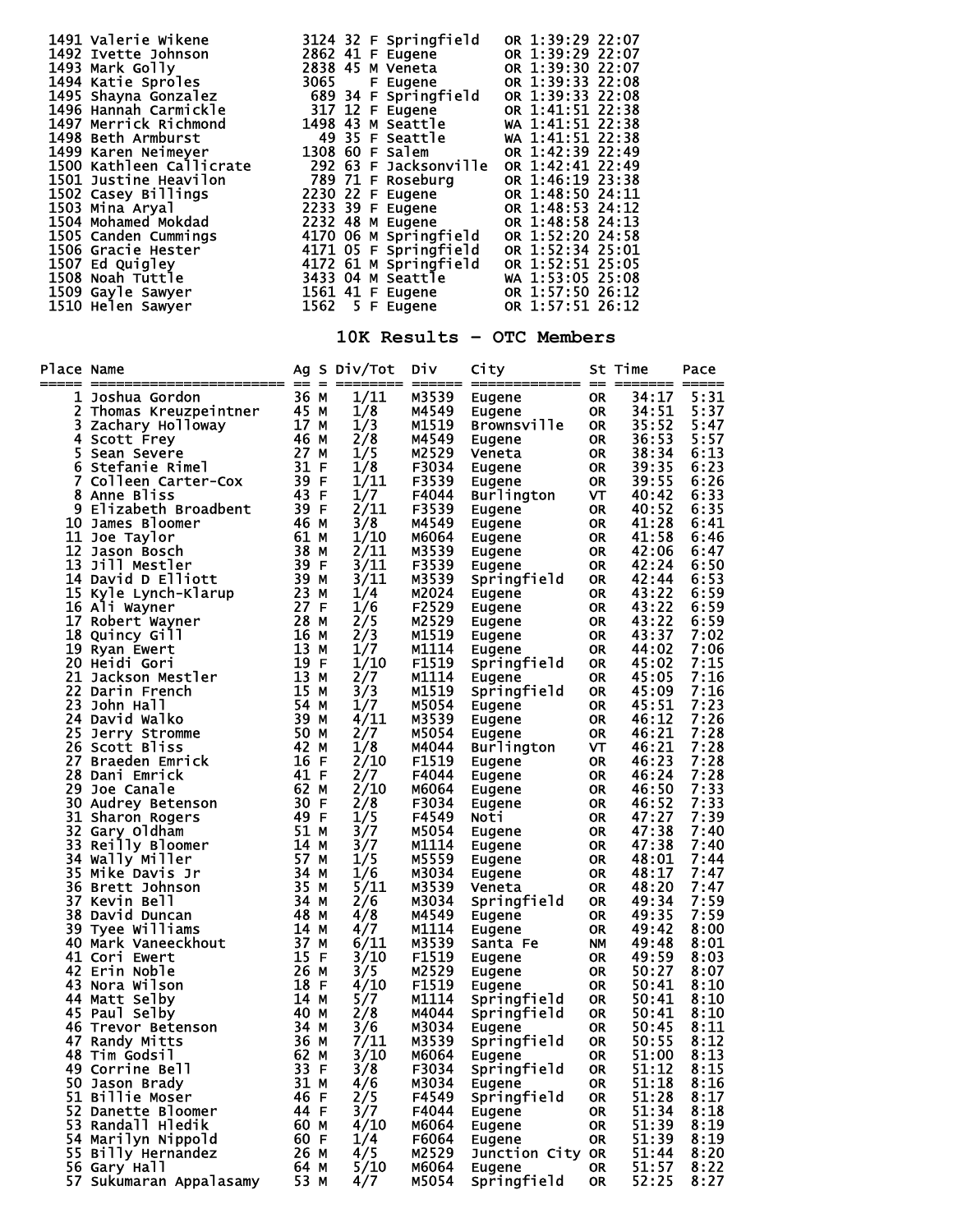| 58 Justin Montoya<br>59 Todd Miller<br>60 Sarah Barton<br>61 Rheanna Williams<br>62 John Kammerzelt<br>63 Vince Dame<br>64 Marin Emrick<br>65 Sean Emrick<br>65 Sean Emrick<br>66 Nancy Pierce<br>67 David Wilkins<br>67 David Wilkins<br>67 David Wil |      | 8/11  | M3539 | Eugene                                                                                       | 0R        | 53:00            | 8:32 |
|--------------------------------------------------------------------------------------------------------------------------------------------------------------------------------------------------------------------------------------------------------|------|-------|-------|----------------------------------------------------------------------------------------------|-----------|------------------|------|
|                                                                                                                                                                                                                                                        |      | 3/8   | M4044 | Eugene                                                                                       | <b>OR</b> | 53:15            | 8:35 |
|                                                                                                                                                                                                                                                        |      | 1/2   | F2024 | Eugene<br>Eugene                                                                             | <b>OR</b> | 53:34            | 8:38 |
|                                                                                                                                                                                                                                                        |      | 5/10  | F1519 | Eugene                                                                                       | <b>OR</b> | 53:44            | 8:39 |
|                                                                                                                                                                                                                                                        |      |       |       |                                                                                              |           |                  |      |
|                                                                                                                                                                                                                                                        |      | 2/4   | M2024 | Eugene                                                                                       | <b>OR</b> | 53:58            | 8:42 |
|                                                                                                                                                                                                                                                        |      | 9/11  | M3539 | Springfield                                                                                  | <b>OR</b> | 54:03            | 8:42 |
|                                                                                                                                                                                                                                                        |      | 1/1   | F1114 | Eugene                                                                                       | <b>OR</b> | 54:16            | 8:44 |
|                                                                                                                                                                                                                                                        |      |       |       |                                                                                              |           |                  |      |
|                                                                                                                                                                                                                                                        |      | 4/8   | M4044 | Eugene                                                                                       | <b>OR</b> | 54:16            | 8:44 |
|                                                                                                                                                                                                                                                        |      | 1/4   | F5559 | Eugene                                                                                       | OR        | 54:21            | 8:45 |
|                                                                                                                                                                                                                                                        |      | 1/2   | M6569 | Eugene                                                                                       | <b>OR</b> | 54:59            | 8:51 |
|                                                                                                                                                                                                                                                        |      |       |       | <b>Eugene</b>                                                                                |           |                  |      |
|                                                                                                                                                                                                                                                        |      | 4/8   | F3034 |                                                                                              | OR        | 55:11            | 8:53 |
|                                                                                                                                                                                                                                                        |      | 6/7   | M1114 | Eugene                                                                                       | OR        | 55:15            | 8:54 |
|                                                                                                                                                                                                                                                        |      | 5/8   | M4549 | Eugene                                                                                       | <b>OR</b> | 55:15            | 8:54 |
|                                                                                                                                                                                                                                                        |      | 1/2   |       |                                                                                              |           |                  |      |
|                                                                                                                                                                                                                                                        |      |       | F6569 | Springfield                                                                                  | <b>OR</b> | 55:16            | 8:54 |
|                                                                                                                                                                                                                                                        |      | 6/10  | M6064 | Springfield                                                                                  | <b>OR</b> | 55:18            | 8:54 |
|                                                                                                                                                                                                                                                        |      | 5/7   | M5054 | Veneta                                                                                       | <b>OR</b> | 55:45            | 8:59 |
|                                                                                                                                                                                                                                                        |      | 4/11  | F3539 | Eugene                                                                                       | <b>OR</b> | 55:46            | 8:59 |
|                                                                                                                                                                                                                                                        |      |       |       |                                                                                              |           |                  |      |
|                                                                                                                                                                                                                                                        |      | 4/7   | F4044 | Eugene                                                                                       | <b>OR</b> | 56:04            | 9:02 |
|                                                                                                                                                                                                                                                        |      | 6/10  | F1519 | Eugene                                                                                       | <b>OR</b> | 56:05            | 9:02 |
|                                                                                                                                                                                                                                                        |      | 5/11  | F3539 | Eugene                                                                                       | <b>OR</b> | 56:07            | 9:02 |
|                                                                                                                                                                                                                                                        |      |       | M3539 |                                                                                              |           |                  |      |
|                                                                                                                                                                                                                                                        |      | 10/11 |       | Eugene                                                                                       | <b>OR</b> | 56:38            | 9:07 |
|                                                                                                                                                                                                                                                        |      | 2/6   | F2529 | Veneta                                                                                       | <b>OR</b> | 56:45            | 9:08 |
|                                                                                                                                                                                                                                                        |      | 6/8   | M4549 | <b>Eugene</b>                                                                                | OR        | 56:52            | 9:10 |
|                                                                                                                                                                                                                                                        |      | 6/11  | F3539 | Eugene                                                                                       | OR        | 56:52            | 9:10 |
|                                                                                                                                                                                                                                                        |      |       |       |                                                                                              |           |                  |      |
|                                                                                                                                                                                                                                                        |      | 11/11 | M3539 | Eugene                                                                                       | <b>OR</b> | 56:59            | 9:11 |
|                                                                                                                                                                                                                                                        |      | 5/8   | M4044 | Springfield                                                                                  | <b>OR</b> | 57:18            | 9:14 |
|                                                                                                                                                                                                                                                        |      | 2/5   | M5559 | Euegne                                                                                       | <b>OR</b> | 57:22            | 9:14 |
|                                                                                                                                                                                                                                                        |      |       |       |                                                                                              |           |                  |      |
| b6 Nancy Pierce<br>67 David wilkins 67 MF MF ME 42<br>67 David wilkins 67 David wilkins 67 David wilkins 67 David Wilkins 67 1<br>69 Daniel Krueger 46 MB ME ME 60 MM ME 60 Daniel Krueger 46 60 MM ME 71<br>72 John Merk 60 MB S2 Joh                 |      | 7/10  | M6064 | Eugene                                                                                       | <b>OR</b> | 57:37            | 9:17 |
|                                                                                                                                                                                                                                                        |      | 2/4   | F5559 | Springfield                                                                                  | <b>OR</b> | 57:39            | 9:17 |
|                                                                                                                                                                                                                                                        |      | 7/10  | F1519 | Eugene                                                                                       | <b>OR</b> | 57:44            | 9:18 |
|                                                                                                                                                                                                                                                        |      | 8/10  | M6064 |                                                                                              | <b>OR</b> |                  | 9:19 |
|                                                                                                                                                                                                                                                        |      |       |       | Veneta                                                                                       |           | 57:48            |      |
|                                                                                                                                                                                                                                                        |      | 5/8   | F3034 | <b>Creswell</b>                                                                              | <b>OR</b> | 57:50            | 9:19 |
|                                                                                                                                                                                                                                                        |      | 5/6   | M3034 | <b>Creswell</b>                                                                              | <b>OR</b> | 57:52            | 9:19 |
|                                                                                                                                                                                                                                                        |      | 3/6   | F2529 | Eugene                                                                                       | <b>OR</b> | 57:52            | 9:19 |
|                                                                                                                                                                                                                                                        |      |       |       |                                                                                              |           |                  |      |
|                                                                                                                                                                                                                                                        |      | 7/11  | F3539 | Eugene                                                                                       | <b>OR</b> | 57:52            | 9:19 |
|                                                                                                                                                                                                                                                        |      | 3/5   | F4549 | Eugene                                                                                       | <b>OR</b> | 58:26            | 9:25 |
|                                                                                                                                                                                                                                                        |      | 1/5   | F5054 | Eugene                                                                                       | <b>OR</b> | 58:34            | 9:26 |
|                                                                                                                                                                                                                                                        |      |       |       |                                                                                              |           |                  |      |
|                                                                                                                                                                                                                                                        |      | 2/5   | F5054 | Eugene                                                                                       | <b>OR</b> | 58:39            | 9:27 |
|                                                                                                                                                                                                                                                        |      | 8/10  | F1519 | Eugene                                                                                       | <b>OR</b> | 58:44            | 9:28 |
|                                                                                                                                                                                                                                                        |      | 9/10  | F1519 | Eugene                                                                                       | <b>OR</b> | 58:44            | 9:28 |
|                                                                                                                                                                                                                                                        |      |       |       |                                                                                              |           |                  |      |
|                                                                                                                                                                                                                                                        |      | 1/2   | M7579 | Eugene                                                                                       | <b>OR</b> | 58:47            | 9:28 |
|                                                                                                                                                                                                                                                        |      | 2/2   | M7579 | Eugene                                                                                       | OR        | 59:20            | 9:33 |
| 100 Carolyn Mahrer                                                                                                                                                                                                                                     |      | 8/11  | F3539 | Eugene                                                                                       | OR        | 59:53            | 9:39 |
| 101 Heather Romito                                                                                                                                                                                                                                     |      | 9/11  | F3539 | Eugene                                                                                       | <b>OR</b> | 59:53            | 9:39 |
|                                                                                                                                                                                                                                                        |      |       |       |                                                                                              |           |                  |      |
| 102 Daniel Guzman                                                                                                                                                                                                                                      |      | 6/8   | M4044 | Eugene                                                                                       |           | OR 1:00:01       | 9:40 |
| 103 Trisha Chapman                                                                                                                                                                                                                                     |      | 10/11 | F3539 | Cottage Grove OR 1:00:03                                                                     |           |                  | 9:40 |
| 104 Colleen Kelly                                                                                                                                                                                                                                      |      | 5/7   | F4044 |                                                                                              |           |                  | 9:41 |
|                                                                                                                                                                                                                                                        |      |       |       |                                                                                              |           |                  |      |
| 105 Gwen Gwilym                                                                                                                                                                                                                                        |      | 4/5   | F4549 |                                                                                              |           |                  | 9:42 |
| 106 Dave McKenna                                                                                                                                                                                                                                       |      | 6/7   | M5054 | Naples<br>Eugene OR 1:00:07<br>Eugene OR 1:00:30<br>Eugene CR 1:00:30                        |           |                  | 9:45 |
| $107$ Erin McCormick $27$ F<br>$108$ Tricia Bungan                                                                                                                                                                                                     |      | 4/6   | F2529 | Eugene                                                                                       |           | OR 1:00:39       | 9:46 |
| uvo Tricia Duncan<br>109 Jennifer Horton<br>110 Elizabeth Breed                                                                                                                                                                                        | 41 F | 6/7   | F4044 | Eugene                                                                                       |           | OR 1:01:00       | 9:49 |
|                                                                                                                                                                                                                                                        |      |       |       |                                                                                              |           |                  |      |
|                                                                                                                                                                                                                                                        |      | 5/6   | F2529 | Springfield                                                                                  |           | OR 1:01:26       | 9:54 |
|                                                                                                                                                                                                                                                        |      | 2/2   | F2024 | Eugene                                                                                       |           | OR 1:01:38       | 9:56 |
|                                                                                                                                                                                                                                                        |      | 11/11 | F3539 | Eugene                                                                                       |           | OR 1:01:42       | 9:56 |
|                                                                                                                                                                                                                                                        |      | 3/4   | F5559 |                                                                                              |           | OR 1:01:54       | 9:58 |
|                                                                                                                                                                                                                                                        |      |       |       | Eugene                                                                                       |           |                  |      |
|                                                                                                                                                                                                                                                        |      | 4/4   | F5559 | Creswell                                                                                     |           | OR 1:02:19 10:02 |      |
|                                                                                                                                                                                                                                                        |      | 7/8   | M4549 | Eugene                                                                                       |           | OR 1:02:20 10:02 |      |
|                                                                                                                                                                                                                                                        |      | 6/6   | M3034 | Eugene                                                                                       |           | OR 1:02:38 10:05 |      |
|                                                                                                                                                                                                                                                        |      | 3/5   | M5559 |                                                                                              |           | OR 1:03:10 10:10 |      |
|                                                                                                                                                                                                                                                        |      |       |       | Eugene<br>Springfield                                                                        |           |                  |      |
|                                                                                                                                                                                                                                                        |      | 3/5   | F5054 |                                                                                              |           | OR 1:03:19 10:12 |      |
|                                                                                                                                                                                                                                                        |      | 7/7   | M5054 | Eugene                                                                                       |           | OR 1:03:30 10:14 |      |
|                                                                                                                                                                                                                                                        |      | 2/4   | F6064 | Eugene                                                                                       |           | OR 1:03:36 10:14 |      |
|                                                                                                                                                                                                                                                        |      | 7/7   | M1114 | Eugene                                                                                       |           | OR 1:03:36 10:15 |      |
|                                                                                                                                                                                                                                                        |      |       |       |                                                                                              |           |                  |      |
|                                                                                                                                                                                                                                                        |      | 4/5   | M5559 | Springfield                                                                                  |           | OR 1:03:43 10:16 |      |
|                                                                                                                                                                                                                                                        |      | 5/5   | M2529 | Eugene                                                                                       |           | OR 1:03:46 10:16 |      |
|                                                                                                                                                                                                                                                        |      | 6/8   | F3034 | Eugene                                                                                       |           | OR 1:04:40 10:25 |      |
|                                                                                                                                                                                                                                                        |      |       |       |                                                                                              |           |                  |      |
|                                                                                                                                                                                                                                                        |      | 3/4   | F6064 | Eugene                                                                                       |           | OR 1:04:42 10:25 |      |
|                                                                                                                                                                                                                                                        |      | 5/5   | M5559 | Eugene                                                                                       |           | OR 1:05:14 10:30 |      |
|                                                                                                                                                                                                                                                        |      | 7/8   | F3034 | Eugene                                                                                       |           | OR 1:06:05 10:39 |      |
|                                                                                                                                                                                                                                                        |      | 9/10  | M6064 |                                                                                              |           | OR 1:07:35 10:53 |      |
|                                                                                                                                                                                                                                                        |      |       |       | Eugene                                                                                       |           |                  |      |
|                                                                                                                                                                                                                                                        |      | 4/5   | F5054 | Eugene                                                                                       |           | OR 1:07:50 10:55 |      |
|                                                                                                                                                                                                                                                        |      | 3/4   | M2024 | woodside                                                                                     |           | CA 1:07:53 10:56 |      |
|                                                                                                                                                                                                                                                        |      | 8/8   | M4549 | Eugene                                                                                       |           | OR 1:08:30 11:02 |      |
|                                                                                                                                                                                                                                                        |      |       |       |                                                                                              |           |                  |      |
|                                                                                                                                                                                                                                                        |      | 7/7   | F4044 | Eugene                                                                                       |           | OR 1:09:27 11:11 |      |
|                                                                                                                                                                                                                                                        |      | 4/4   | F6064 | Eugene                                                                                       |           |                  |      |
|                                                                                                                                                                                                                                                        |      | 10/10 | F1519 | Eugene OR 1:09:50 11:15<br>Eugene OR 1:10:03 11:17<br>Springfield OR 1:10:42 11:23<br>Eugene |           |                  |      |
|                                                                                                                                                                                                                                                        |      |       |       |                                                                                              |           |                  |      |
|                                                                                                                                                                                                                                                        |      | 7/8   | M4044 |                                                                                              |           |                  |      |
|                                                                                                                                                                                                                                                        |      | 10/10 | м6064 | Eugene                                                                                       |           | OR 1:11:11 11:28 |      |
|                                                                                                                                                                                                                                                        |      | 2/2   | F6569 | i<br>Linda<br>Eugene                                                                         |           | OR 1:11:34 11:32 |      |
|                                                                                                                                                                                                                                                        |      | 4/4   | M2024 | Eugene                                                                                       |           | OR 1:12:16 11:38 |      |
| 107 Bave McRenna<br>107 Erin McCormick<br>108 Tricia Duncan<br>108 Tricia Duncan<br>1108 Tricia Duncan<br>1110 Elizabeth Brost<br>1111 Ariana Fancher<br>112 Kathie Hledik<br>113 Anna Houpt<br>113 Anna Houpt<br>114 Brian Kau<br>115 Jason Coon<br>1 |      |       |       |                                                                                              |           |                  |      |
|                                                                                                                                                                                                                                                        |      | 8/8   | F3034 | Eugene                                                                                       |           | OR 1:13:11 11:47 |      |
|                                                                                                                                                                                                                                                        |      | 8/8   | M4044 | Eugene                                                                                       |           | OR 1:14:34 12:00 |      |
|                                                                                                                                                                                                                                                        |      |       |       |                                                                                              |           |                  |      |
|                                                                                                                                                                                                                                                        |      | 2/2   | м6569 | Pleasant Hill OR 1:15:12 12:07                                                               |           |                  |      |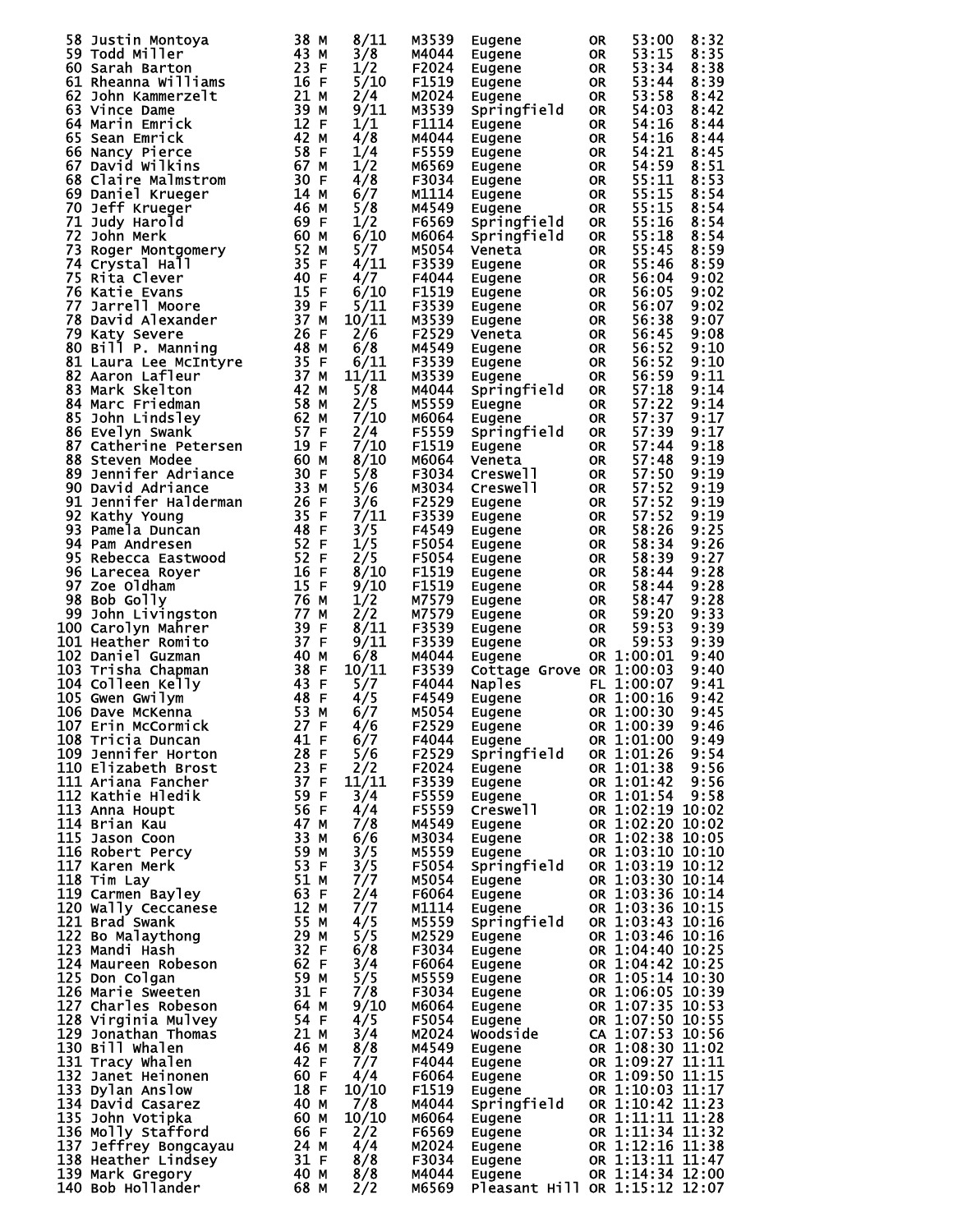| 141 Haley Lyons    | 29 F | 6/6 | F2529 Eugene | OR 1:15:34 12:10 |
|--------------------|------|-----|--------------|------------------|
| 142 Bill McChesney | 83 M | 1/1 | M8099 Eugene | OR 1:17:20 12:27 |
| 143 Renee Irvin    | 49 F | 5/5 | F4549 Eugene | OR 1:19:03 12:44 |
| 144 Eliza Drummond | 50 F | 5/5 | F5054 Eugene | OR 1:19:29 12:48 |

10K Awards

King Of The Uphill – Danny Mercado Queen Of the Uphill – Tanya Zeferhahn King Of The Downhill – Ian Dobson Queen Of The Downhill - Tanya Zeferhahn

 \*\*\*\*\*\*\*\*\*\* MALE OVERALL RESULTS \*\*\*\*\*\*\*\*\*\*\* 29 Eugene OR 30:16 30:16 4:53<br>23 West Covina CA 30:34 30:34 4:56 2 Danny Mercado 23 West Covina CA 30:34 30:34 4:56 3 Chris Reed 22 Monmouth OR 31:40 31:40 5:06 \*\*\*\*\*\*\*\*\*\*\* FEMALE OVERALL RESULTS \*\*\*\*\*\*\*\*\*\*\* 1 Tanya Zeferjahn 27 Beaverton OR 35:44 35:44 5:45 2 Bronwyn Crossman 21 Eugene OR 36:47 36:57 5:57 3 Jane Rudkin MALE YOUTH OVERALL RESULTS 1 Alex Mauro 17 Eugene OR 34:37 5:35 2 Zachary Holloway 17 Brownsville OR 35:52 5:47 3 Brian Eimstad 17 Eugene OR 36:24 5:52 Record 31:39 by Billy Harper, 19, of Eugene, OR, in 1996 FEMALE YOUTH OVERALL RESULTS 1 Chelsea Long 18 Eugene OR 40:22 6:30 2 Allie Sibole 18 Eugene OR 43:16 6:58 3 Joanna Beem 19 Weed CA 43:50 7:04 Record 36:38 by Erin Gray, 19, of Eugene, OR, in 2006 MALE MASTERS OVERALL RESULTS 1 Thomas Kreuzpeintner 45 Eugene OR 34:51 5:37 2 Scott Frey 46 Eugene OR 36:53 5:57 3 Garland Days 40 Brooklyn NY 37:20 6:01 Record 32:25 by Chris Clark, 42, of Salem, OR, in 2000 FEMALE MASTERS OVERALL RESULTS 1 Stephanie Snyder 42 Salem OR 40:09 6:28 1 Stephanie Snyder<br>
2 Anne Bliss 42 Salem 1988 10:09 6:28<br>
2 Anne Bliss 43 Burlington VT 40:42 6:33<br>
3 Denise Bourassa 41 Boise 1D 41:42 6:43 3 Denise Bourassa 41 Boise ID 41:42 6:43 Record 37:32 by Sharon Downing, 47, of Marcola, OR, in 2003 **MALE SENIORS OVERALL RESULTS**  1 Joe Taylor 61 Eugene OR 41:58 6:46 2 Dan Stevens 61 Corvallis OR 43:02 6:56 3 David Elliot 66 Creswell OR 44:59 7:15 Record 38:54 by David Taylor, 60, of Corvallis, OR, in 2010 **FEMALE SENIORS OVERALL RESULTS**  1 Marilyn Nippold 60 Eugene OR 51:39 8:19 2 Pam Turner 65 Eugene OR 51:44 8:20 3 Judy Harold 69 Springfield OR 55:16 8:54 Record 45:30 by Jeanette Groesz, 60, of Redmond, OR, in 2010 MALE AGE GROUP:  $1 - 10$  1 2942 Sebastian Stclair R 7 Springfield OR 52:41 8:29 2 1408 Max Peters R 9 Portland OR 54:47 8:49 3 333 Kyle Casley R 9 Springfield OR 56:46 9:09 Record 43:32 by Jenner Higgins, 10, of Eugene, OR, in 2009 FEMALE AGE GROUP:  $1 - 10$  1 397 Samantha Cook R 10 Eugene OR 53:22 8:36 2 14 Madison Adriance R 4 Creswell OR 57:52 9:19 3 4 Ainsley Abraham R 10 Eugene OR 1:00:48 9:47 Record 51:23 by Haleigh Krause, 10, of Eugene, OR, in 2006 MALE AGE GROUP: 11 - 14 1 1497 Abe Richmond R 14 Albany OR 41:33 6:42 2 3437 Jenner Higgins R 12 Eugene OR 43:23 6:59 3 2973 Ryan Ewert R 13 Eugene OR 44:02 7:06 Record 35:49 by Jesse Light, 14, of Eugene, OR, in 1994 FEMALE AGE GROUP: 11 - 14 1 3666 Mackenzie McCausland R 14 Eugene OR 49:10 7:55 2 3679 Olivia Powell R 14 Creswell OR 49:32 7:59 3 4428 Alexa Jones R 14 Camas WA 51:46 8:20 Record 40:18 by Erin Heckmak, 12, of Eugene, OR, in 2004 MALE AGE GROUP: 15 - 19 1 1168 Alex Mauro R 17 Eugene OR 34:37 5:35<br>
2 2851 Zachary Holloway R 17 Eugene OR 35:52 5:47<br>
3 545 Brian Eimstad R 17 Eugene OR 36:24 5:52 2 2851 Zachary Holloway R 17 Brownsville OR 35:52 5:47 3 545 Brian Eimstad R 17 Eugene OR 36:24 5:52 Record 31:39 by Billy Harper, 19, of Junction City, OR, in 1996 FEMALE AGE GROUP: 15 - 19 1 1092 Chelsea Long<br>
2 1623 Allie Sibole<br>
3 4321 Joanna Beem R 19 Weed CA 43:50 7:04 2 1623 Allie Sibole R 18 Eugene OR 43:16 6:58 3 4321 Joanna Beem R 19 Weed CA 43:50 7:04 Record 36:38 by Erin Gray, 19, of Eugene, OR, in 2006 MALE AGE GROUP: 20 - 24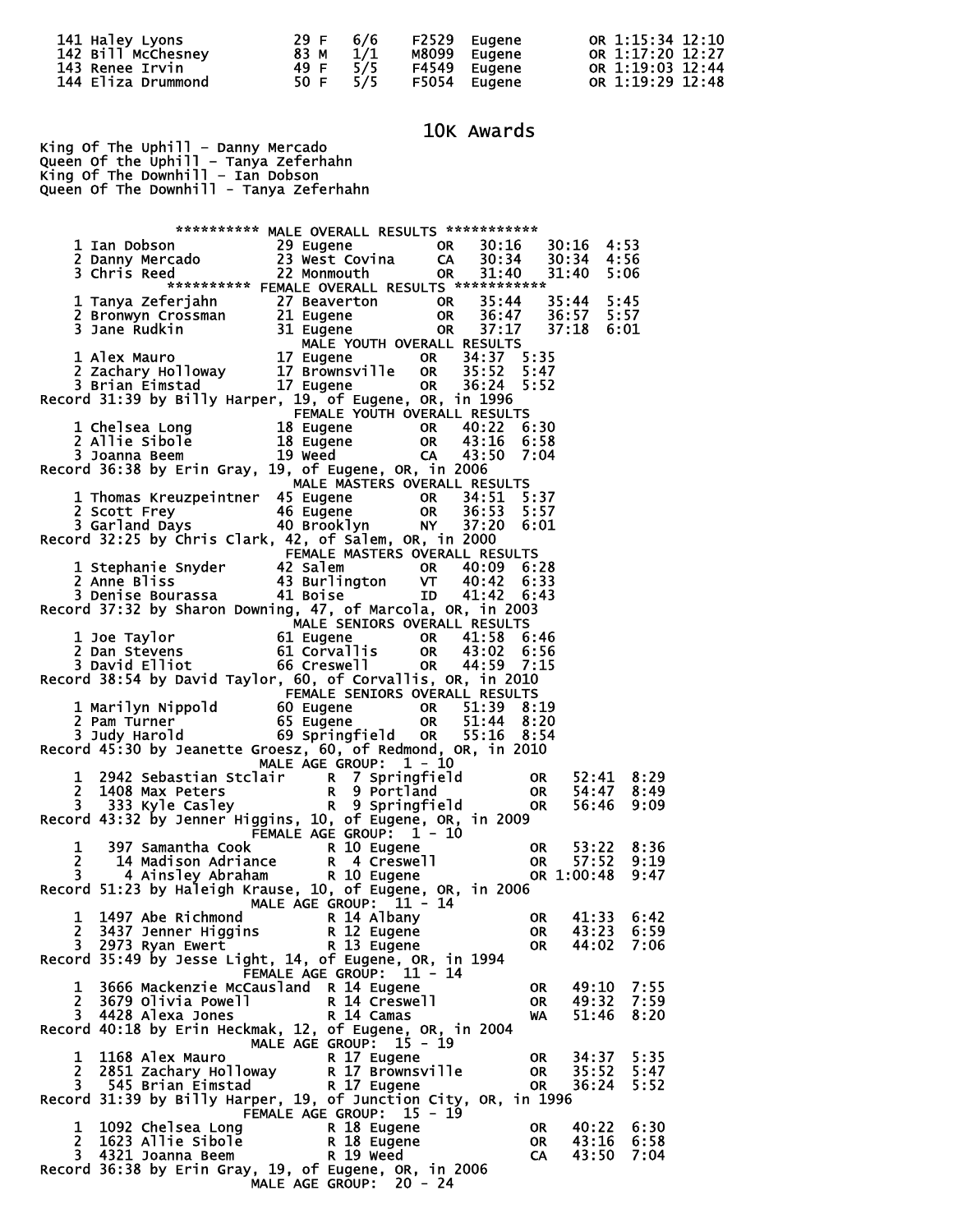|                              |                                                                                                         | Record 30:06 by Bret Schoolmeester, 24, of Cornelius, OR, in 2008                                                                                                                                                                                                                                                                                |                          | 30:34<br>31:40<br>32:15                | 4:56<br>5:06<br>5:12 |
|------------------------------|---------------------------------------------------------------------------------------------------------|--------------------------------------------------------------------------------------------------------------------------------------------------------------------------------------------------------------------------------------------------------------------------------------------------------------------------------------------------|--------------------------|----------------------------------------|----------------------|
|                              |                                                                                                         | 1 3620 Bronwyn Crossman<br>2 3621 Gylany Crossman<br>2 3621 Gylany Crossman<br>2 3621 Gylany Crossman<br>2 3621 Gylany Crossman<br>2 2 Pullman<br>2 2 Pullman<br>2 2 Pullman<br>2 2 Pullman<br>2 2 Pullman<br>2 2 Pullman<br>2 2 Pullman<br>2 2 Pullma<br>Record $\overline{34:02}$ by Nicole Woodward, 24, of Eugene, OR, in 1994               |                          |                                        |                      |
|                              |                                                                                                         | 1 2373 Ian Dobson<br>2 4117 Esteban Trujillo R 25 Middleton ID 33:43 5:26<br>3 2804 Matt Barnhart R. R 25 Eugene 1 200R 33:50 5:27<br>Record 29:56 by Michael Bilyeau, 28, of Eugene, OR, in 1992<br>FEMALE AGE GROUP: 25 - 29                                                                                                                   |                          |                                        |                      |
|                              |                                                                                                         | 1 4480 Tanya Zeferjahn<br>2 2582 Liisa Heinonen<br>3 1307 Rebecca Neilson<br>2 R 26 Portland<br>2 R 26 Portland<br>2 C Portland<br>2 C Portland<br>2 C Portland<br>2 C Portland<br>2 C Portland<br>2 C Portland<br>2 C Portland<br>2 C Portland<br>2 C P<br>Record 34:13 by Susannah Beck, 26, of Eugene, OR, in 1994<br>MALE AGE GROUP: 30 - 34 |                          |                                        |                      |
|                              |                                                                                                         | 1 3235 Joshua Masterson<br>2 3457 Shane Land<br>3 2618 Brian Keady<br>Record 30:37 by Nick Rogers, 30, of Eugene, 0R, in 2005                                                                                                                                                                                                                    |                          | 36:50<br>37:14<br>37:46 6:05           | 5:56<br>6:00         |
|                              |                                                                                                         | 1 3458 Jane Rudkin<br>2 3272 Renee Knapp<br>3 1506 Stefanie Rimel<br>1 3458 Jane Rudkin<br>2 3272 Renee Knapp<br>3 1506 Stefanie Rimel<br>2 8 31 Eugene<br>2 8 31 Eugene<br>Record 34:57 by Susannah Beck, 34, of Eugene, OR, in 2002                                                                                                            |                          | 37:18 6:01<br>38:44 6:14<br>39:35 6:23 |                      |
|                              |                                                                                                         | MALE AGE GROUP: $35 - 39$<br>1 3381 Brad Chvatal<br>2 3717 John Mackay<br>2 3717 John Mackay<br>3 4330 Joshua Gordon<br>8 36 Eugene<br>2 2 2 2 3717 John Mackay<br>8 36 Eugene<br>Record 29:46 by Steve Plasencia, 38, of Eugene, OR, in 1995                                                                                                    | <b>OR</b>                | 34:02 5:29<br>34:13 5:31<br>34:17 5:31 |                      |
|                              |                                                                                                         | FEMALE AGE GROUP: 35 - 39<br>1 3328 Wendy Pierpont<br>2 3062 Colleen Carter-Cox R 38 Eugene<br>3 3197 Elizabeth Broadbent R 39 Eugene<br>3 3197 Elizabeth Broadbent R 39 Eugene<br>3 3197 Elizabeth Broadbent R 39 Eugene<br>3 3197 Elizabeth Broadbent R 39 Eugene<br>                                                                          |                          |                                        |                      |
|                              |                                                                                                         |                                                                                                                                                                                                                                                                                                                                                  |                          |                                        |                      |
|                              | 1 2151 Stephanie Snyder R 42 Salem                                                                      | ark, 42, OT Saitm, S.,<br>FEMALE AGE GROUP: 40 - 44<br>And The Caleman Corporation of the 10:09 6:28<br>New record. Old record 40:16 by christy Phillips, 42, of St. Petersburg, FL, in 2005<br>2 177 Anne Bliss<br>3 3367 Denise Bourassa R 41 Boise<br>1 10 41:42 6:43                                                                         |                          |                                        |                      |
|                              | 1 1001 Thomas Kreuzpeintner R 45 Eugene                                                                 | MALE AGE GROUP: 45 - 49<br>2 3523 Scott Frey<br>3 2160 Craig Thornley<br>Record 34:05 by Knut Hegvold, 46, of London, UK, in 2008                                                                                                                                                                                                                | 0R<br>OR<br><b>OR</b>    | 34:51<br>36:53<br>38:17                | 5:37<br>5:57<br>6:10 |
|                              |                                                                                                         | FEMALE AGE GROUP: 45 - 49<br>1 3026 Charlie Solomon<br>2 1625 Terri Silliman<br>3 1900 Karen Louis White<br>Record 37:32 by Sharon Downing, 47, of Marcola, OR, in 2003                                                                                                                                                                          | OR .<br>OR.<br><b>OR</b> | 44:17 7:08<br>46:43 7:32<br>46:46      | 7:32                 |
|                              | 1 1091 Mike Logan<br>2 4090 Odis Sanders<br>3 4149 Gene Mowery<br>3 4149 Gene Mowery<br>1 2 R 53 Eugene | MALE AGE GROUP: $50 - 54$                                                                                                                                                                                                                                                                                                                        | OR .<br><b>OR</b>        | 38:48 6:15<br>39:11 6:19<br>40:45 6:34 |                      |
| 1<br>$\mathbf{2}$<br>3.      | 2653 Trisha Kluge R 51 Eugene                                                                           | Record 35:09 by Marcial Soto, 50, of Eugene, OR, in 2002<br>FEMALE AGE GROUP: 50 - 54<br>579 Marianne Farrington<br>595 Cary Fisher - R 50 Cottage Grove<br>595 Cary Fisher - R 54 Eugene<br>38:06 by Sandra Prannew - C 63                                                                                                                      | OR<br><b>OR</b><br>OR    | 44:32<br>49:55 8:02<br>50:03 8:04      | 7:10                 |
|                              |                                                                                                         | Record 38:06 by Sandra Branney, of Glasgow, Scotland, in 2008<br>MALE AGE GROUP: $55 - 59$<br>1 3380 Lonn Robertson<br>2 402 Rodney Cooper<br>3 2348 Mike Ignatius<br>Record 37:23 by Ed Cadman, 57, of Honolulu, HI, in 2000                                                                                                                    | OR .<br><b>OR</b>        | 41:06 6:37<br>41:16 6:39               |                      |
|                              |                                                                                                         | FEMALE AGE GROUP: 55 - 59<br>1 3049 Lynn Swanson R 58 Cottage Grove<br>New record. Old record 46:57 by Alice K Rose, 57, of Eugene, OR, in 1993                                                                                                                                                                                                  | <b>OR</b>                | 41:31 6:41<br>OR 45:39 7:21            |                      |
| $\mathbf{2}$<br>З.<br>1<br>2 |                                                                                                         | MALE AGE GROUP: 60 - 64<br>1772 Joe Taylor R 61 Eugene OR 41:58 6:46<br>1713 Dan Stevens R 61 Corvallis OR 43:02 6:56<br>4093 Richard Barnhart R 60 Eugene OR 46:41 7:31                                                                                                                                                                         |                          | 54:11 8:44<br>54:21 8:45               |                      |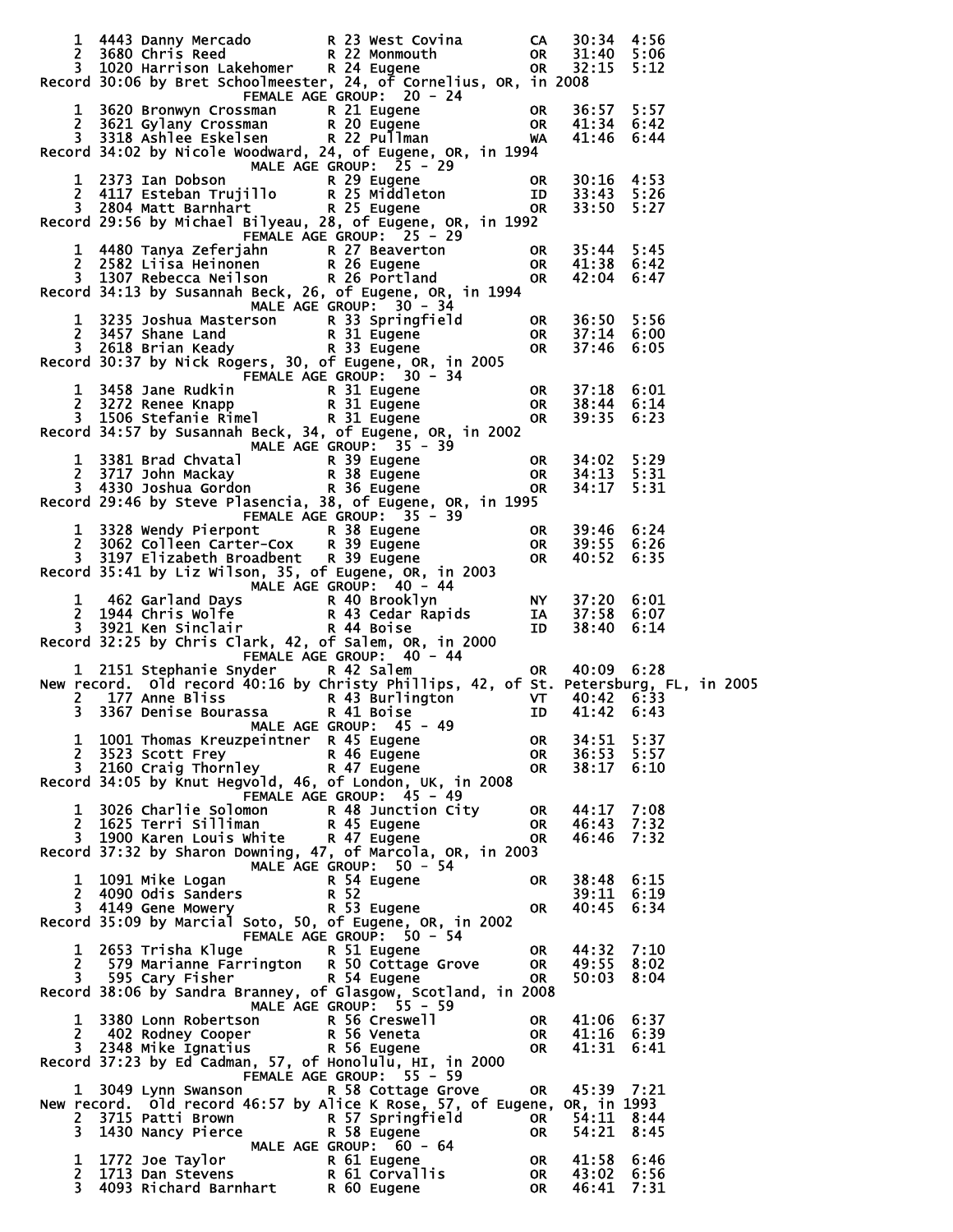|                                                                                                            | Record 38:54 by David Taylor, 60, of Corvallis, OR, in 2010                                                                                                                                                                                         |                           |  |  |  |
|------------------------------------------------------------------------------------------------------------|-----------------------------------------------------------------------------------------------------------------------------------------------------------------------------------------------------------------------------------------------------|---------------------------|--|--|--|
|                                                                                                            |                                                                                                                                                                                                                                                     |                           |  |  |  |
|                                                                                                            |                                                                                                                                                                                                                                                     |                           |  |  |  |
|                                                                                                            |                                                                                                                                                                                                                                                     |                           |  |  |  |
|                                                                                                            | EMALE AGE GROUP: 60 - 64<br>1 1329 Marilyn Nippold<br>2 2400 Catherine Calbreath R 62 Springfield OR 56:52 9:10<br>3 1860 Martha Walters R 60 Eugene OR 1:02:30 10:04<br>Record 45:30 by Jeanette Groesz, 60, of Redmond, OR, in 2010<br>           |                           |  |  |  |
|                                                                                                            |                                                                                                                                                                                                                                                     |                           |  |  |  |
|                                                                                                            |                                                                                                                                                                                                                                                     |                           |  |  |  |
|                                                                                                            |                                                                                                                                                                                                                                                     |                           |  |  |  |
|                                                                                                            |                                                                                                                                                                                                                                                     |                           |  |  |  |
|                                                                                                            |                                                                                                                                                                                                                                                     |                           |  |  |  |
|                                                                                                            |                                                                                                                                                                                                                                                     |                           |  |  |  |
|                                                                                                            | The Chapter of Chapter of Chapter of Chapter of Chapter of Chapter of Chapter of Chapter of Chapter of Chapter<br>1 1820 Pam Turner R 65 Eugene OR 51:44 8:20<br>2 761 Judy Harold R 69 Springfield OR 55:16 8:54<br>3 842_Eileen Ho                |                           |  |  |  |
|                                                                                                            |                                                                                                                                                                                                                                                     |                           |  |  |  |
|                                                                                                            |                                                                                                                                                                                                                                                     |                           |  |  |  |
|                                                                                                            |                                                                                                                                                                                                                                                     |                           |  |  |  |
|                                                                                                            | Record 46:47 by Miyo Ishigami, 67, of Kakegawa, Japan, in 2000                                                                                                                                                                                      |                           |  |  |  |
|                                                                                                            | MALE AGE GROUP: 70 - 74<br>1 2418 Gregory Haider R 73 Eugene OR 54:40 8:48<br>2 1061 Richard Leutzinger R 72 Eugene OR 55:52 9:00<br>3 138 Ed Bender R 73 Salem OR 58:26 9:25<br>Record 46:11 by Larry Williams, 70, of Springfield, O              |                           |  |  |  |
|                                                                                                            |                                                                                                                                                                                                                                                     |                           |  |  |  |
|                                                                                                            |                                                                                                                                                                                                                                                     |                           |  |  |  |
|                                                                                                            |                                                                                                                                                                                                                                                     |                           |  |  |  |
|                                                                                                            |                                                                                                                                                                                                                                                     |                           |  |  |  |
|                                                                                                            |                                                                                                                                                                                                                                                     | FEMALE AGE GROUP: 70 - 74 |  |  |  |
|                                                                                                            | 1 614 Joyce Foster<br>2 139 Karen Bender<br>1.38 Karen Bender<br>1.58 Karen Bender<br>1.58 Karen Bender<br>1.58 Karen Bender<br>1.59 Karen Bender<br>1.59 Karen Bender<br>1.59 Karen Bender<br>1.59 Karen Bender<br>1.59 Karen Bender<br>1.59 Karen |                           |  |  |  |
|                                                                                                            |                                                                                                                                                                                                                                                     |                           |  |  |  |
|                                                                                                            | Record 51:58 by Gail Dewitt, 72, of Eugene, OR, in 2000                                                                                                                                                                                             |                           |  |  |  |
| MALE AGE GROUP: 75 - 79<br>mall Age GROOP: 75 - 79<br>1 1924 Larry Williams R 75 Springfield OR 48:35 7:49 |                                                                                                                                                                                                                                                     |                           |  |  |  |
|                                                                                                            |                                                                                                                                                                                                                                                     |                           |  |  |  |
|                                                                                                            | New record. Old record 52:38 by Bill McChesney, 76, of Eugene, OR, in 2004                                                                                                                                                                          |                           |  |  |  |
|                                                                                                            |                                                                                                                                                                                                                                                     |                           |  |  |  |
|                                                                                                            |                                                                                                                                                                                                                                                     |                           |  |  |  |
| 2 685 Bob Golly<br>3 1083 John Livingston R 77 Eugene 1083 John Livingston R 77 Eugene 108 59:20 9:33      |                                                                                                                                                                                                                                                     |                           |  |  |  |
|                                                                                                            | Record 1:12:24 by Jog Johnson, 79, of Eugene. OR, in 2006                                                                                                                                                                                           |                           |  |  |  |
|                                                                                                            |                                                                                                                                                                                                                                                     |                           |  |  |  |
|                                                                                                            |                                                                                                                                                                                                                                                     |                           |  |  |  |
|                                                                                                            |                                                                                                                                                                                                                                                     |                           |  |  |  |
|                                                                                                            | 1 1171 Bill McChesney<br>2 1818 Warren Tucker<br>R 83 Eugene<br>Record 54:55 by John Keston, 83, of Sunriver, OR, in 2008<br>Record 54:55 by John Keston, 83, of Sunriver, OR, in 2008                                                              |                           |  |  |  |
|                                                                                                            |                                                                                                                                                                                                                                                     |                           |  |  |  |
|                                                                                                            |                                                                                                                                                                                                                                                     |                           |  |  |  |

**10K Team Results** 

 1. Team Beer Run 47:27 51:25 54:54 56:35 57:45 = 4:28:06 Ben Bristol, Eric Edmondson, Kelly Toman, Jordan Brooks, Mitchell Nicholson

- 2. Doodles Fc 45:23 58:43 58:44 58:48 59:22 = 4:41:00 Hans McKnight, Gabriel Greiner, Richard Greiner, Kevin Danaher, Jake Eld
- 3. Trillium Community Health Plan 43:09 55:29 58:33 1:01:26 1:02:50 = 4:41:27 Craig Iseli, Lynette Iseli, Jeff Moses, Michelle Stavros, David Hascall

TEAM DIVISION: MASTERS COED

TEAM DIVISION: OPEN COED

1. Eagles In Flight<br>44:42 49:35  $49:40$   $52:01$   $58:26 = 4:14:24$  Darin Hlavinka, David Duncan, Al Hanson, Jonathan Wickizer, Pamela Duncan

TEAM DIVISION: CORPORATE COED

- 1. Ohvi Heart Throbs 45:56 48:10 48:42 48:55 50:03 = 4:01:46 Jason McMahan, Moises Lucero, Michael Kraynyak, Brian Schnoor, Cary
- Fisher<br>2. Royal Ca 2. Royal Caribbean 54:57 56:10 1:05:59 1:06:37 1:20:44 = 5:24:27 Mark Woodward, Jason Marshall, Josie Smets, Fred Nin, Ali Smith

TEAM DIVISION: GOVERNMENT COED

 1. Willamalane  $53:11$   $54:25$   $57:33$   $58:04 = 4:33:08$ Eric Debord, Bob Keefer, Kelsi Newton, Nate Tejeda, Kevin Horton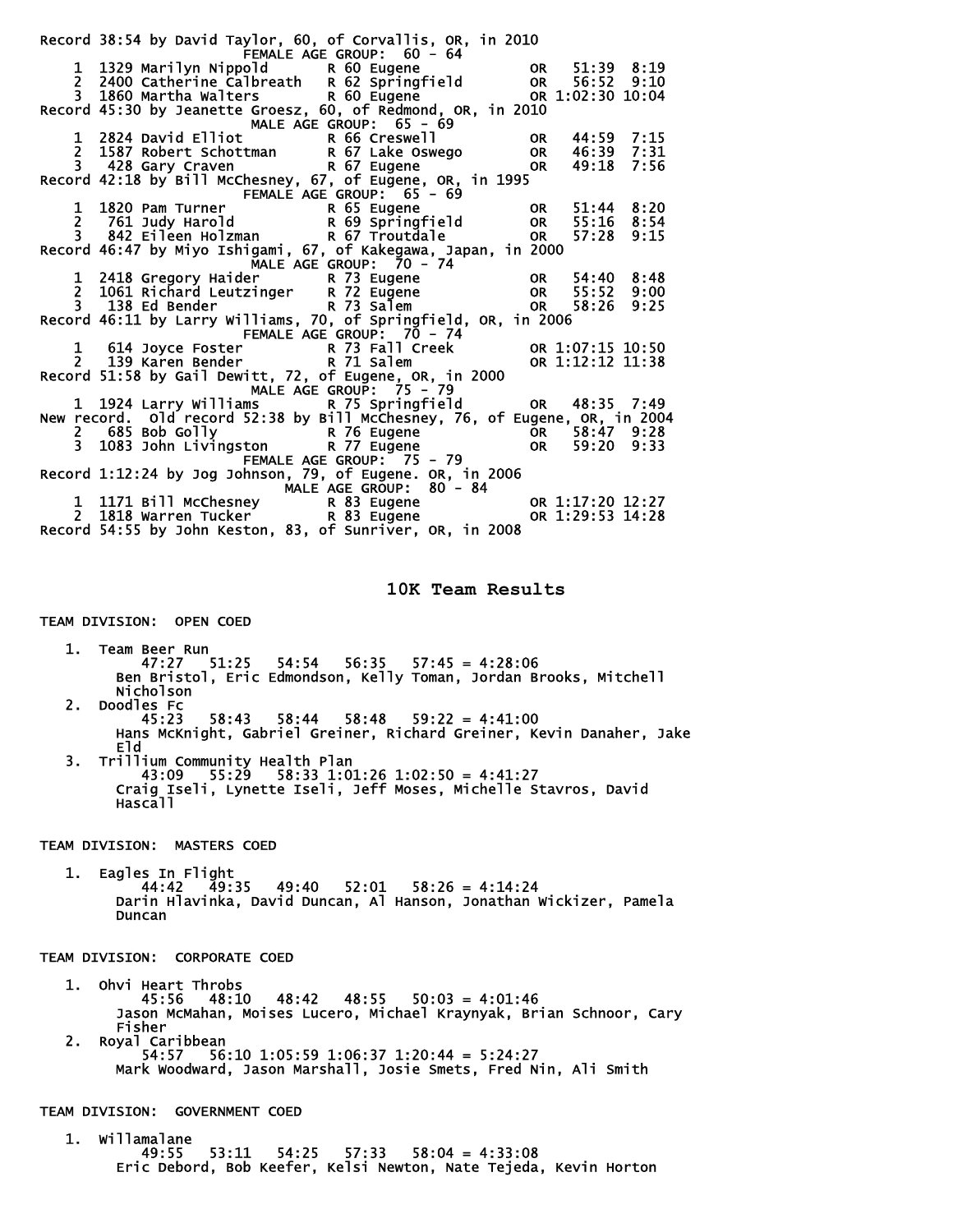TEAM DIVISION: RUNNING CLUBS MALE 1. Team Rock<br>39:17 39:17 41:16 41:55 44:12 51:14 = 3:37:54 Tim Cheek, Rodney Cooper, David Gent, Phillip Williams, Luke Zedwick 2. Big Brothers Big Sisters 48:20 48:24 53:19 53:21 53:38 = 4:17:02 Jacob Haynes, Jay Baughman, Gavin Kuehne, Nick Kelley, Justin Schmick TEAM DIVISION: RUNNING CLUBS COED 1. South Eugene Axemen 34:37 36:24 37:24 38:28 42:03 = 3:08:56 Alex Mauro, Brian Eimstad, Joe Holvey, Jack Wilson, Zack Selko 2. My Running Peers 34:02 34:51 39:35 41:06 42:44 = 3:12:18 Brad Chvatal, Thomas Kreuzpeintner, Stefanie Rimel, Lonn Robertson, David D Elliott **4.5 Mile Walk Team Results (For information only – no awards are given for the walk)**  TEAM DIVISION: OPEN COED 1. The Raptors 1:13:03 1:13:03 1:13:08 1:23:37 1:23:37 = 6:26:28 Luke Bergmann, Sean Bergmann, Olivia Bean, Michael Mikula, Richard Metzler<br>Crrillium ( 2. Trillium Community Health Plan 1:16:57 1:16:57 1:23:01 1:23:06 1:23:08 = 6:43:09 Janine Piercey, Mary Clark, Donald McEdward, David McEdward, Jasmine Rury TEAM DIVISION: MASTERS COED 1. Walk 'N Roll 1:04:20 1:05:16 1:11:00 1:11:24 1:13:38 = 5:45:38 Allen Carter, George Woodlawn, Myron Talamena, Ruth Malibu, Myron Del Mar TEAM DIVISION: CORPORATE COED 1. Ohvi Heart Throbs 59:35 1:02:22 1:02:23 1:02:31 1:03:40 = 5:10:31 Deborah Schaefers, Jennifer Brown, Christine Bradshaw, Joe Eaton, Tammy Kuta 2. Royal Caribbean 1:07:37 1:08:08 1:08:08 1:08:58 1:11:18 = 5:44:09 Ron Hunt, Sasha Woodward, Dana Hutchison, Kathryn Faber, Florence Gaughan REPRESENTED TEAMS BY NUMBER OF ENTRANTS Teamname = ALPHA 7 Teamname = AMY DEAN REALTOR 2 Teamname = BIG BROTHERS BIG SISTERS 16<br>
Teamname = BILL'S WAY 14<br>
Teamname = BUMBLING STUMBLERS 5<br>
Teamname = CASLEY 2  $Teamname = BILL'S WAY$ Teamname = BUMBLING STUMBLERS Teamname = CASLEY 2<br>
Teamname = DOODLES FC 2<br>
10 Teamname = DOODLES FC 10 Teamname = EAGLES IN FLIGHT 5 Teamname = JACKSON RIDDLE CLAN 1 Teamname = MANTI 4EVER 2 Teamname = MINNEGON 3<br>Teamname = MY RUNNING PEERS 320 Teamname = MY RUNNING PEERS 20<br>Teamname = NEWSRUNNERS 3 Teamname = NEWSRUNNERS 3 Teamname = OHVI HEART THROBS 30<br>Teamname = PLAETZ 4<br>Teamname = RAINBOW CONNECTION 3 Teamname = PLAETZ 4 Teamname = RAINBOW CONNECTION 3<br>Teamname = ROYAL CARIBBEAN 30 Teamname = ROYAL CARIBBEAN 20 Teamname = SANIPAC 7 Teamname = SOUTH EUGENE AXEMEN 16<br>
Teamname = TEAM BEER RUN 9<br>
Teamname = TEAM LIFE 2<br>
Teamname = TEAM RAR 2<br>
Teamname = TEAM ROCK 9<br>
Teamname = THE RAPTORS 10  $Teamname = TEAM BERT RUN$ Teamname = TEAM LIFE Teamname = TEAM RAR Teamname = TEAM ROCK  $T$ eamname = THE RAPTORS  $10$  Teamname = TRILLIUM COMMUNITY HEALTH PLAN 29  $Teamname = TWO OF THE$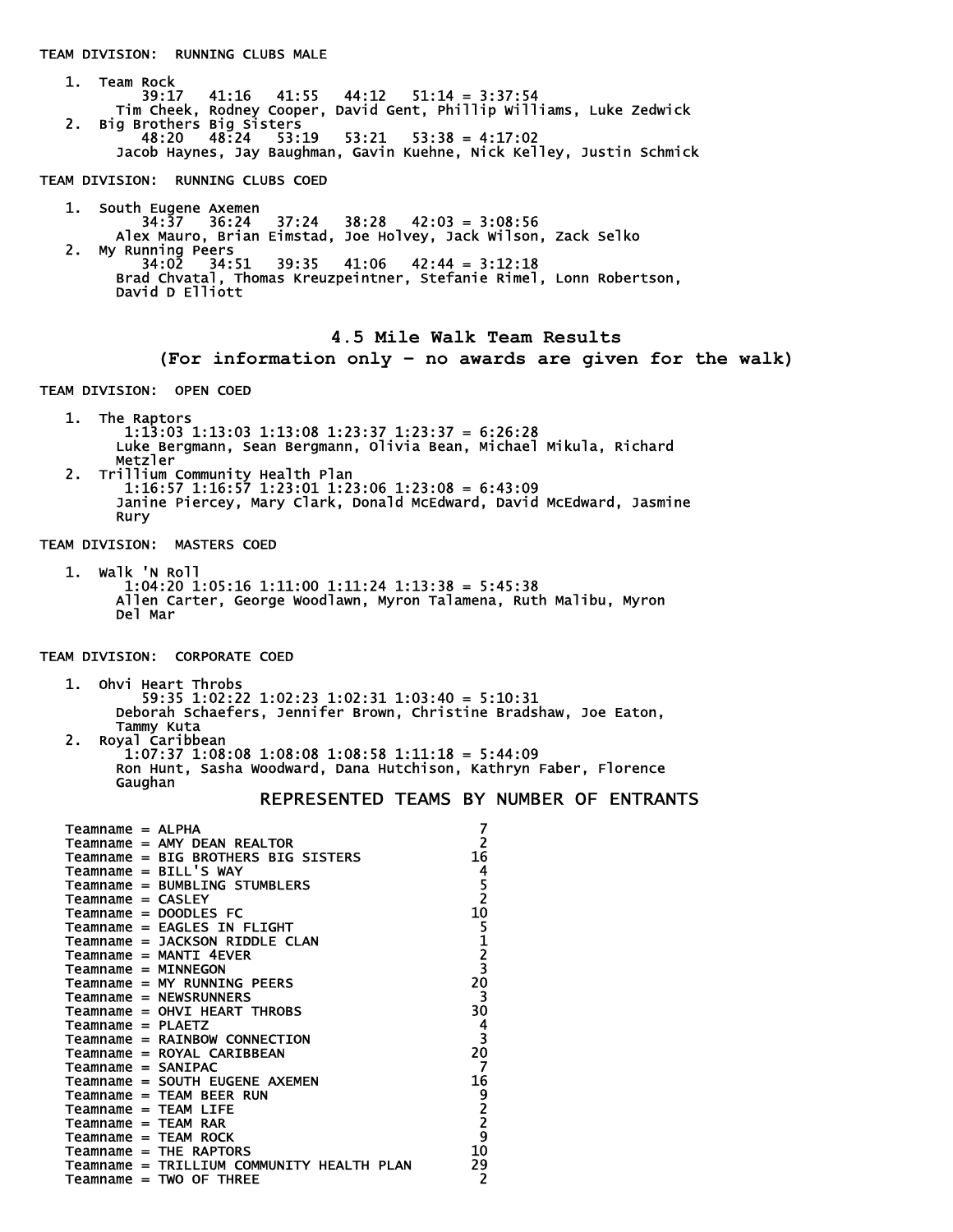| Teamname = WALK 'N ROLL                   | 10  |
|-------------------------------------------|-----|
| $Teamname = WE BE HALLIN$                 | - 7 |
| Teamname = WE LIKE BIG BUTTES             | ີ   |
| $Teamname = WILLAMALANE$                  | 8   |
| $Teamname = YANKEE BUILT$                 | ີ   |
| Teamname = $\sim$ GET'N OUR JOG ON $\sim$ | ີ   |
|                                           |     |

## **10K Alumni Challenge Results**

Note: Each runner's performance is graded according to their age and gender and given an "Age grade" score. The higher the score, the closer the runner was to the world record for that distance, and for their age and gender. The top five scores are added for a combined team score (the time on the right, in the parentheses), while the average score of the five highest finishers is listed as the first score in parentheses. ĩ.

| 1.               |                | 27 South Eugene<br>13 Harrison Lakehomer<br>13:53M 24<br>4 4 Sam Kirtner<br>5 Mike Logan<br>5 Mike Logan<br>6 Alex Mauro<br>6 Colleen Carter-Cox<br>13:338M 17<br>9 Colleen Carter-Cox<br>13:338 17<br>9 Colleen Carter-Cox<br>13:338 17<br>9 Colleen C |                          |  | 13:35 1:07:52) |
|------------------|----------------|---------------------------------------------------------------------------------------------------------------------------------------------------------------------------------------------------------------------------------------------------------|--------------------------|--|----------------|
| 12345678         |                |                                                                                                                                                                                                                                                         |                          |  |                |
|                  |                |                                                                                                                                                                                                                                                         |                          |  |                |
|                  |                |                                                                                                                                                                                                                                                         |                          |  |                |
|                  |                |                                                                                                                                                                                                                                                         |                          |  |                |
|                  |                |                                                                                                                                                                                                                                                         |                          |  |                |
|                  |                |                                                                                                                                                                                                                                                         |                          |  |                |
| $\boldsymbol{9}$ |                |                                                                                                                                                                                                                                                         |                          |  |                |
| 10<br>11         |                |                                                                                                                                                                                                                                                         |                          |  |                |
| 12               |                |                                                                                                                                                                                                                                                         |                          |  |                |
|                  |                |                                                                                                                                                                                                                                                         |                          |  |                |
|                  |                |                                                                                                                                                                                                                                                         |                          |  |                |
|                  |                |                                                                                                                                                                                                                                                         |                          |  |                |
|                  |                |                                                                                                                                                                                                                                                         |                          |  |                |
|                  |                |                                                                                                                                                                                                                                                         |                          |  |                |
|                  |                |                                                                                                                                                                                                                                                         |                          |  |                |
|                  |                |                                                                                                                                                                                                                                                         |                          |  |                |
|                  |                |                                                                                                                                                                                                                                                         |                          |  |                |
|                  |                |                                                                                                                                                                                                                                                         |                          |  |                |
|                  |                |                                                                                                                                                                                                                                                         |                          |  |                |
|                  |                |                                                                                                                                                                                                                                                         |                          |  |                |
|                  |                |                                                                                                                                                                                                                                                         |                          |  |                |
|                  |                |                                                                                                                                                                                                                                                         |                          |  |                |
| 30               |                |                                                                                                                                                                                                                                                         |                          |  |                |
| 31               |                |                                                                                                                                                                                                                                                         |                          |  |                |
| 32<br>33         |                |                                                                                                                                                                                                                                                         |                          |  |                |
| 34               |                |                                                                                                                                                                                                                                                         |                          |  |                |
| 35               |                |                                                                                                                                                                                                                                                         |                          |  |                |
| 36<br>37         |                |                                                                                                                                                                                                                                                         |                          |  |                |
| 38               |                |                                                                                                                                                                                                                                                         |                          |  |                |
| 39               |                |                                                                                                                                                                                                                                                         |                          |  |                |
| 40<br>41         |                |                                                                                                                                                                                                                                                         |                          |  |                |
| 42               |                |                                                                                                                                                                                                                                                         |                          |  |                |
| 43               |                |                                                                                                                                                                                                                                                         |                          |  |                |
| 44<br>45         |                |                                                                                                                                                                                                                                                         |                          |  |                |
| 46               |                |                                                                                                                                                                                                                                                         |                          |  |                |
| 47               |                |                                                                                                                                                                                                                                                         |                          |  |                |
| 48               | (185)          | Rachel Modee                                                                                                                                                                                                                                            | 9:49F 24                 |  |                |
| 49<br>50         | (197)          | (188) Scott Sattler<br>Shari Davis                                                                                                                                                                                                                      | $9:47M$ 46<br>$9:42F$ 49 |  |                |
| 51               |                | (205) Cassady Walters                                                                                                                                                                                                                                   | 9:39F 25                 |  |                |
| 52               | (216)          | Susan Bowles                                                                                                                                                                                                                                            | 9:37F 57                 |  |                |
| 53<br>54         | (230)          | (227) Meredith Dehaas<br>Jennifer Lewis                                                                                                                                                                                                                 | $9:33F$ 19<br>9:33F 49   |  |                |
| 55               |                | (237) Kyra Weaver                                                                                                                                                                                                                                       | 9:30F 27                 |  |                |
| 56               | (240)          | Tyler H Anderson                                                                                                                                                                                                                                        | $9:30M$ 26               |  |                |
| 57<br>58         | (242)<br>(247) | Larry Hirons<br>Janet Heinonen                                                                                                                                                                                                                          | $9:29M$ 70<br>9:28F 60   |  |                |
| 59               |                | (249) Madeline Pickering                                                                                                                                                                                                                                | 9:26F 19                 |  |                |
| 60               | (253)          | Mike Silvis                                                                                                                                                                                                                                             | 9:25M 64                 |  |                |
| 61<br>62         | (293)          | (254) Sarah Huston                                                                                                                                                                                                                                      | $9:24F$ 25<br>$9:10F$ 22 |  |                |
| 63               |                | Jane Fauret<br>(304) Trace Ward                                                                                                                                                                                                                         | 9:05M 49                 |  |                |
| 64               | (325)          | Michael Roemen                                                                                                                                                                                                                                          | 8:59M 35                 |  |                |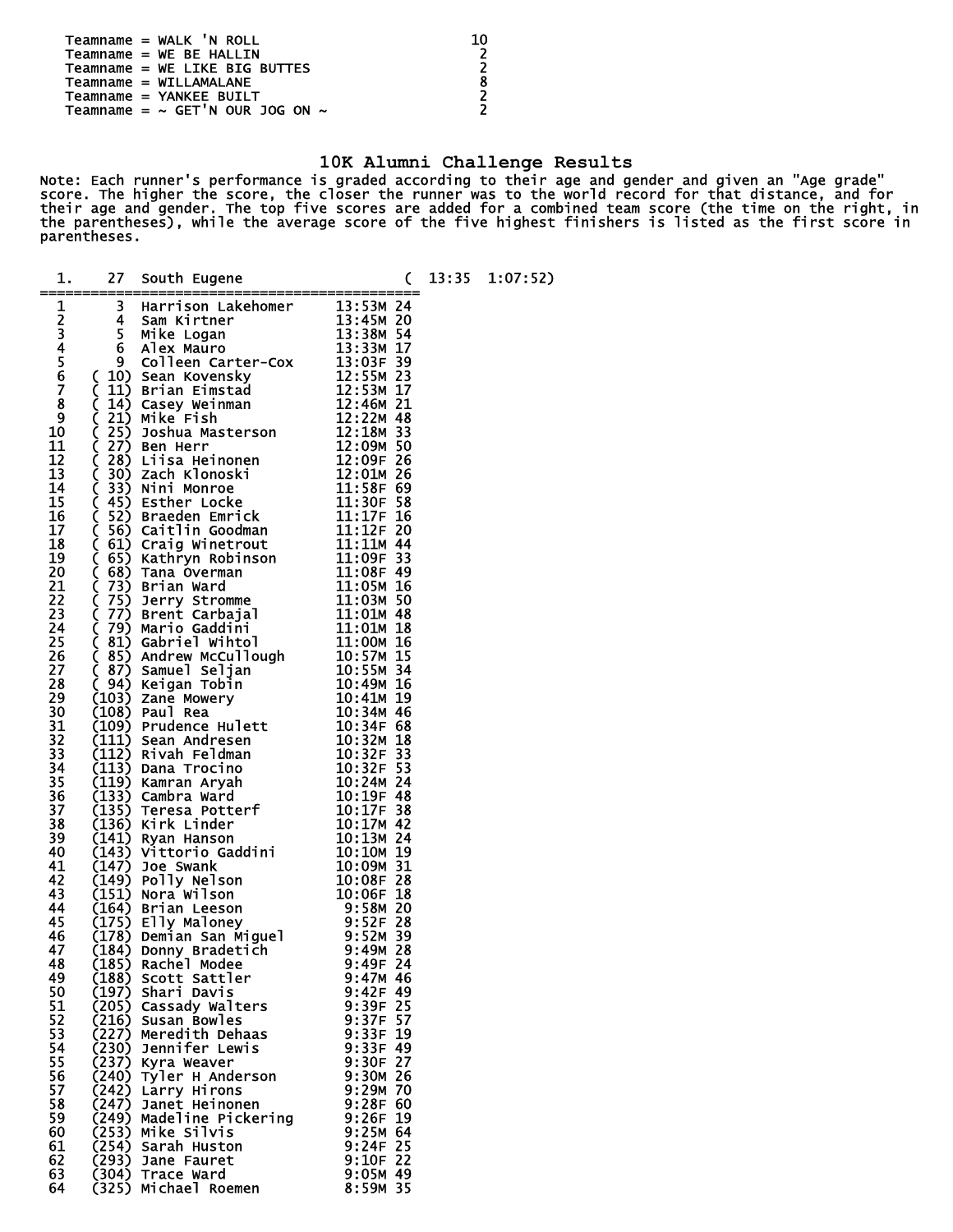|    |        | 66 (322) Castin Chappel 1 and 2013 Castin 2013<br>68 (3356) Karle Sonda (81376) 2014 Section 2013<br>68 (3356) Shell Sonda (81376) 2016 (1376) 2017 2018 (322) 2016 2018 (33676) 2018 2018<br>771 (3367) Shell Sonda (33676) 2016 Cast |            |  |
|----|--------|----------------------------------------------------------------------------------------------------------------------------------------------------------------------------------------------------------------------------------------|------------|--|
|    |        |                                                                                                                                                                                                                                        |            |  |
|    |        |                                                                                                                                                                                                                                        |            |  |
|    |        |                                                                                                                                                                                                                                        |            |  |
|    |        |                                                                                                                                                                                                                                        |            |  |
|    |        |                                                                                                                                                                                                                                        |            |  |
|    |        |                                                                                                                                                                                                                                        |            |  |
|    |        |                                                                                                                                                                                                                                        |            |  |
|    |        |                                                                                                                                                                                                                                        |            |  |
|    |        |                                                                                                                                                                                                                                        |            |  |
|    |        |                                                                                                                                                                                                                                        |            |  |
|    |        |                                                                                                                                                                                                                                        |            |  |
|    |        |                                                                                                                                                                                                                                        |            |  |
|    |        |                                                                                                                                                                                                                                        |            |  |
|    |        |                                                                                                                                                                                                                                        |            |  |
|    |        |                                                                                                                                                                                                                                        |            |  |
|    |        |                                                                                                                                                                                                                                        |            |  |
|    |        |                                                                                                                                                                                                                                        |            |  |
|    |        |                                                                                                                                                                                                                                        |            |  |
|    |        |                                                                                                                                                                                                                                        |            |  |
|    |        |                                                                                                                                                                                                                                        |            |  |
|    |        |                                                                                                                                                                                                                                        |            |  |
|    |        |                                                                                                                                                                                                                                        |            |  |
|    |        |                                                                                                                                                                                                                                        |            |  |
|    |        |                                                                                                                                                                                                                                        |            |  |
|    |        |                                                                                                                                                                                                                                        |            |  |
|    |        |                                                                                                                                                                                                                                        |            |  |
|    |        |                                                                                                                                                                                                                                        |            |  |
|    |        |                                                                                                                                                                                                                                        |            |  |
|    |        |                                                                                                                                                                                                                                        |            |  |
|    |        |                                                                                                                                                                                                                                        |            |  |
|    |        |                                                                                                                                                                                                                                        |            |  |
|    |        |                                                                                                                                                                                                                                        |            |  |
|    |        |                                                                                                                                                                                                                                        |            |  |
|    |        |                                                                                                                                                                                                                                        |            |  |
|    |        |                                                                                                                                                                                                                                        |            |  |
|    |        |                                                                                                                                                                                                                                        |            |  |
|    |        |                                                                                                                                                                                                                                        |            |  |
|    |        |                                                                                                                                                                                                                                        |            |  |
|    |        |                                                                                                                                                                                                                                        |            |  |
|    |        |                                                                                                                                                                                                                                        |            |  |
|    |        |                                                                                                                                                                                                                                        |            |  |
|    |        |                                                                                                                                                                                                                                        |            |  |
|    |        |                                                                                                                                                                                                                                        |            |  |
|    |        |                                                                                                                                                                                                                                        |            |  |
|    |        |                                                                                                                                                                                                                                        |            |  |
|    |        |                                                                                                                                                                                                                                        |            |  |
|    |        |                                                                                                                                                                                                                                        |            |  |
|    |        |                                                                                                                                                                                                                                        |            |  |
|    |        |                                                                                                                                                                                                                                        |            |  |
|    |        |                                                                                                                                                                                                                                        |            |  |
|    |        |                                                                                                                                                                                                                                        |            |  |
|    |        |                                                                                                                                                                                                                                        |            |  |
|    |        |                                                                                                                                                                                                                                        |            |  |
|    |        |                                                                                                                                                                                                                                        |            |  |
|    |        |                                                                                                                                                                                                                                        |            |  |
|    |        |                                                                                                                                                                                                                                        |            |  |
|    |        |                                                                                                                                                                                                                                        |            |  |
|    |        |                                                                                                                                                                                                                                        |            |  |
| 2. |        | 201 Sheldon                                                                                                                                                                                                                            |            |  |
|    | ====== | -------------------------------                                                                                                                                                                                                        | 11:50<br>C |  |
| 1  |        | =============<br>7  Matt Barnhart                                                                                                                                                                                                      | 13:14M 25  |  |

59:08)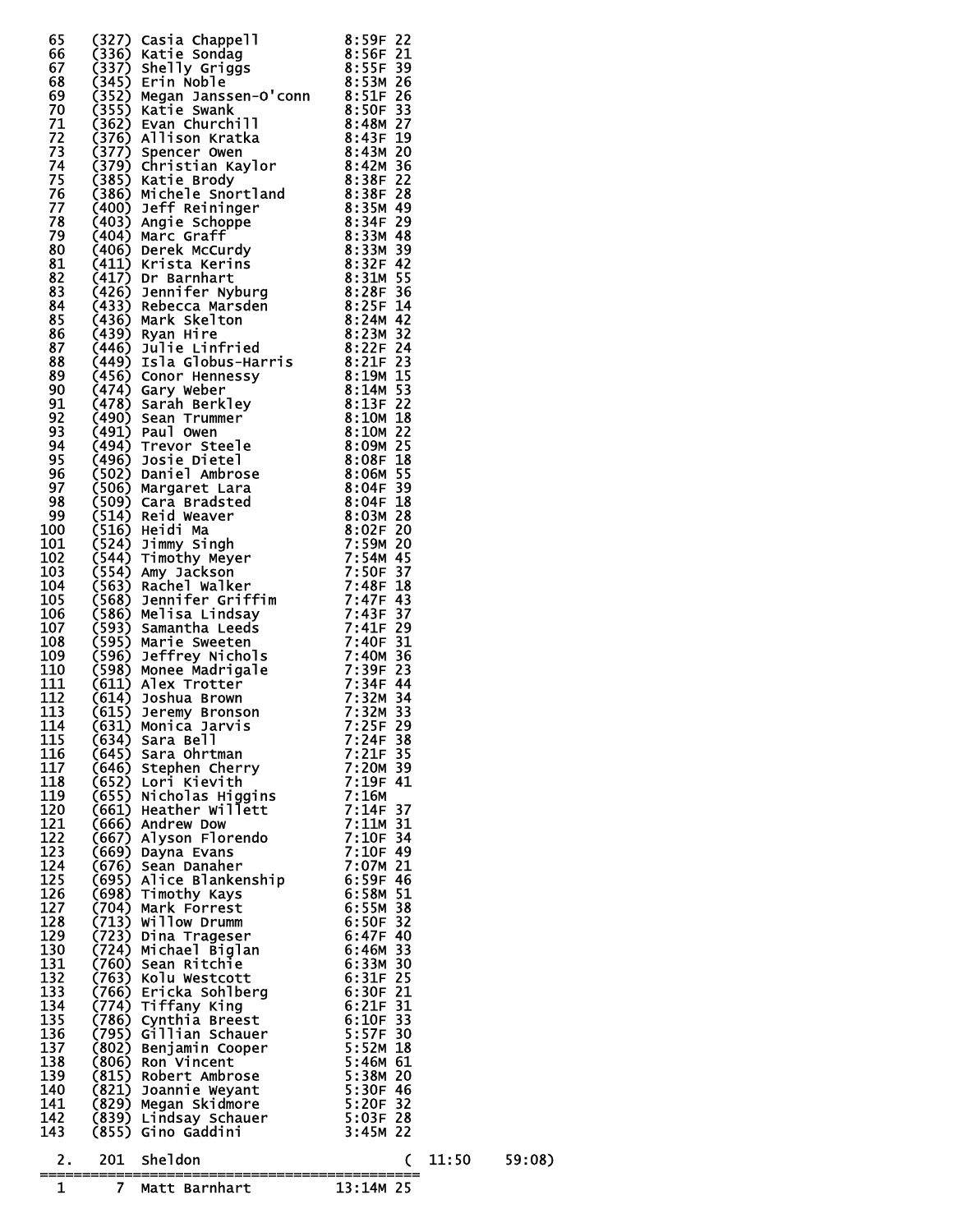|                     | 32                                                                                                               | Brian Keady                                                                                                                                                                                                                                                     | 12:00M 33                |
|---------------------|------------------------------------------------------------------------------------------------------------------|-----------------------------------------------------------------------------------------------------------------------------------------------------------------------------------------------------------------------------------------------------------------|--------------------------|
|                     | 48                                                                                                               | Matthew King                                                                                                                                                                                                                                                    | 11:27M 28                |
|                     | 54                                                                                                               | Erin Koss                                                                                                                                                                                                                                                       | 11:16F 40                |
| 2345678             | 60                                                                                                               | Cress Bates                                                                                                                                                                                                                                                     | 11:11M 58                |
|                     | 71)<br>82)<br>C                                                                                                  | Jason Bosch<br>Patrick Ellison                                                                                                                                                                                                                                  | 11:06M 38<br>10:59M 41   |
|                     |                                                                                                                  | Richard Wickizer                                                                                                                                                                                                                                                |                          |
| 9                   | 86)<br>98)<br>C                                                                                                  |                                                                                                                                                                                                                                                                 | 10:56M 50<br>10:45F 26   |
| 10                  | (118)<br>(123)                                                                                                   | <br>Serena Huestis<br>Cameron Reese                                                                                                                                                                                                                             | 10:26M 15                |
| 11                  |                                                                                                                  | Chris Davis                                                                                                                                                                                                                                                     | 10:24M 37                |
| 12                  |                                                                                                                  | Kate Stephensen                                                                                                                                                                                                                                                 | 10:21F 28<br>10:20M 29   |
| 13<br>14            |                                                                                                                  | <br>Dan Fredrickson<br>Joel Jellesed                                                                                                                                                                                                                            | $10:\overline{12M}$ 43   |
| 15                  |                                                                                                                  |                                                                                                                                                                                                                                                                 | 10:05M 26                |
| 16                  |                                                                                                                  |                                                                                                                                                                                                                                                                 | 10:04M 19                |
| 17                  |                                                                                                                  | Jeffrey Nyburg<br>Jeff Hannum                                                                                                                                                                                                                                   | 10:02M 39                |
| 18                  |                                                                                                                  |                                                                                                                                                                                                                                                                 | 9:45M 54                 |
| 19                  |                                                                                                                  |                                                                                                                                                                                                                                                                 | 9:42M 32                 |
| 20<br>21            |                                                                                                                  | Joe Carmichael                                                                                                                                                                                                                                                  | $9:41M$ 32<br>$9:38F$ 38 |
|                     |                                                                                                                  |                                                                                                                                                                                                                                                                 |                          |
| $\frac{2}{2}$<br>23 |                                                                                                                  | <b>Solution</b><br>19:37M 25<br>Aaron Rauschert<br>19:36M 34<br>Sarah Buchholz<br>19:33F 19<br>19:32M 46<br>19:32M 46<br>19:32M 46<br>Aaron Rauschert                                                                                                           |                          |
| $\frac{24}{25}$     |                                                                                                                  |                                                                                                                                                                                                                                                                 |                          |
|                     |                                                                                                                  |                                                                                                                                                                                                                                                                 |                          |
| $\frac{26}{27}$     |                                                                                                                  |                                                                                                                                                                                                                                                                 | 9:32M 50<br>9:31F 42     |
| 28                  |                                                                                                                  |                                                                                                                                                                                                                                                                 | 9:26M 31                 |
| 29                  |                                                                                                                  | Rachel Leighter                                                                                                                                                                                                                                                 | $9:24F$ 20               |
| $\frac{1}{30}$      |                                                                                                                  |                                                                                                                                                                                                                                                                 | 9:21M 58                 |
|                     |                                                                                                                  | Julie Hocking<br>Byron Garrow                                                                                                                                                                                                                                   | $9:13F$ 37               |
|                     |                                                                                                                  |                                                                                                                                                                                                                                                                 | $9:12M$ 26<br>$9:12F$ 29 |
|                     |                                                                                                                  | (118) Cameron Reese<br>(123) Chris Davis<br>(127) Kate Stephense<br>(130) Dan Fredrickso<br>(142) Joel Jellesed<br>(155) Wyatt Davis<br>(155) Wyatt Davis<br>(159) Jeffrey Nyburg<br>(192) Jeff Hannum<br>(209) Julie Benson<br>(209) Julie Benson<br>(218) Aar | 9:11M 34                 |
|                     |                                                                                                                  |                                                                                                                                                                                                                                                                 | $9:11F$ 55               |
|                     | (294)<br>(297)                                                                                                   | Matt Johnson                                                                                                                                                                                                                                                    | 9:10M 29                 |
|                     |                                                                                                                  | Eric Bell                                                                                                                                                                                                                                                       | 9:08M 34                 |
|                     |                                                                                                                  | Anthony Noel                                                                                                                                                                                                                                                    | 9:07M 33                 |
| 40                  | (298)<br>(322)<br>(323)<br>(326)<br>(326)                                                                        | William Dickman<br>Jeff Dutton                                                                                                                                                                                                                                  | 9:00M 18<br>9:00M 39     |
| 41                  |                                                                                                                  | Kevin Rohaley                                                                                                                                                                                                                                                   | 8:59M<br>35              |
| 42                  |                                                                                                                  |                                                                                                                                                                                                                                                                 |                          |
| 43                  |                                                                                                                  |                                                                                                                                                                                                                                                                 | $8:52$<br>$8:51F$ 30     |
| 44                  |                                                                                                                  | (326) Kevin Rohaley<br>(347) Maryn Vail<br>(351) Angela Witkin<br>(353) Holly Thomson<br>(355) Leah Leighter<br>(360) Larry Brody<br>(360) Larry Brody<br>(361) Stefan Veach<br>(364) Catherine Petersen<br>(369) Jason Brady<br>(372) Les Phillipo<br>(381) Tr | 8:50F 24                 |
| 45<br>46            |                                                                                                                  |                                                                                                                                                                                                                                                                 | 8:49M 38<br>8:49F 23     |
| 47                  |                                                                                                                  |                                                                                                                                                                                                                                                                 | 8:48M 51                 |
| 48                  |                                                                                                                  |                                                                                                                                                                                                                                                                 | 8:48M 18                 |
| 49                  |                                                                                                                  |                                                                                                                                                                                                                                                                 | $8:48F$ 19               |
| $5\bar{0}$          |                                                                                                                  |                                                                                                                                                                                                                                                                 | 8:47M<br>31              |
| 51<br>52            |                                                                                                                  |                                                                                                                                                                                                                                                                 | 8:45M 38                 |
| 53                  |                                                                                                                  |                                                                                                                                                                                                                                                                 | 8:39F 41<br>8:36F 15     |
| 54                  |                                                                                                                  |                                                                                                                                                                                                                                                                 | 8:34M 30                 |
| 55                  |                                                                                                                  |                                                                                                                                                                                                                                                                 | 8:32M 40                 |
| 56                  | (419)<br>(422)                                                                                                   | Tiffany Tran                                                                                                                                                                                                                                                    | 8:30F 38                 |
| 57<br>58            |                                                                                                                  | Kim Gardiner-Mims<br>Laurie Slonecker                                                                                                                                                                                                                           | 8:28F 38<br>8:28F 28     |
| 59                  |                                                                                                                  | (423) Laurie Slone<br>(432) Shad Surrett                                                                                                                                                                                                                        | 8:25M 40                 |
| 60                  |                                                                                                                  |                                                                                                                                                                                                                                                                 | 8:23F 56                 |
| 61                  |                                                                                                                  | (440) Barb Marlowe<br>(450) Erin McCormick                                                                                                                                                                                                                      | $8:21F$ 27               |
| 62                  | (455)<br>(462)                                                                                                   | Ted Cooper                                                                                                                                                                                                                                                      | 8:19M 44                 |
| 63<br>64            |                                                                                                                  | Maggie Moore                                                                                                                                                                                                                                                    | 8:17F 21                 |
| 65                  | (468)<br>(471)                                                                                                   | Matthew Diment<br>Stacey Currier                                                                                                                                                                                                                                | 8:15M 40<br>$8:14F$ 45   |
| 66                  |                                                                                                                  |                                                                                                                                                                                                                                                                 | 8:13M 42                 |
| 67                  |                                                                                                                  | (477) Jeffrey Rear<br>(482) Julia Scheri<br>(483) Amber Schaufler<br>(517) Lisa Bellinger                                                                                                                                                                       | $8:13F$ 25               |
| 68                  |                                                                                                                  | Amber Schaufler                                                                                                                                                                                                                                                 | $8:13F$ 25               |
| 69<br>70            |                                                                                                                  | Katherine Lewis                                                                                                                                                                                                                                                 | $8:02F$ 42               |
| 71                  |                                                                                                                  | Rita Radoshtz                                                                                                                                                                                                                                                   | 8:00F 22<br>7:57F 52     |
| 72                  |                                                                                                                  | Kevin Williams                                                                                                                                                                                                                                                  |                          |
| 73                  |                                                                                                                  | Samara Phelps                                                                                                                                                                                                                                                   | 7:55M 39<br>7:55F 34     |
| 74                  |                                                                                                                  | Courtney Phelps                                                                                                                                                                                                                                                 | 7:53F 31                 |
| 75                  | (522)<br>(522)<br>(537)<br>(538)<br>(533)<br>(553)<br>(565)<br>(566)<br>(606)                                    | Mark Payne                                                                                                                                                                                                                                                      | 7:50M 52                 |
| 76<br>77            |                                                                                                                  | Alex Rice<br>Jessica Champion                                                                                                                                                                                                                                   | 7:50M 20<br>7:47F 32     |
| 78                  |                                                                                                                  | Carson Black                                                                                                                                                                                                                                                    | 7:38M 29                 |
| 79                  | (606)<br>(642)                                                                                                   | Holly Jones                                                                                                                                                                                                                                                     | 7:22F 22                 |
| 80                  |                                                                                                                  | (648) Brian Puett<br>(653) Amber Snell<br>Brian Puett                                                                                                                                                                                                           | 7:20M 45                 |
| 81                  |                                                                                                                  |                                                                                                                                                                                                                                                                 | 7:17F 25                 |
| 82<br>83            |                                                                                                                  | (654) Kevin Sittner<br>(662) Rob Bennett                                                                                                                                                                                                                        | 7:17M 25<br>7:12M 33     |
| 84                  | $\widetilde{\mathsf{c}}\widetilde{\mathsf{c}}\widetilde{\mathsf{c}}\widetilde{\mathsf{c}}\widetilde{\mathsf{c}}$ | Carly Albert                                                                                                                                                                                                                                                    | 7:09F<br>28              |
|                     |                                                                                                                  |                                                                                                                                                                                                                                                                 |                          |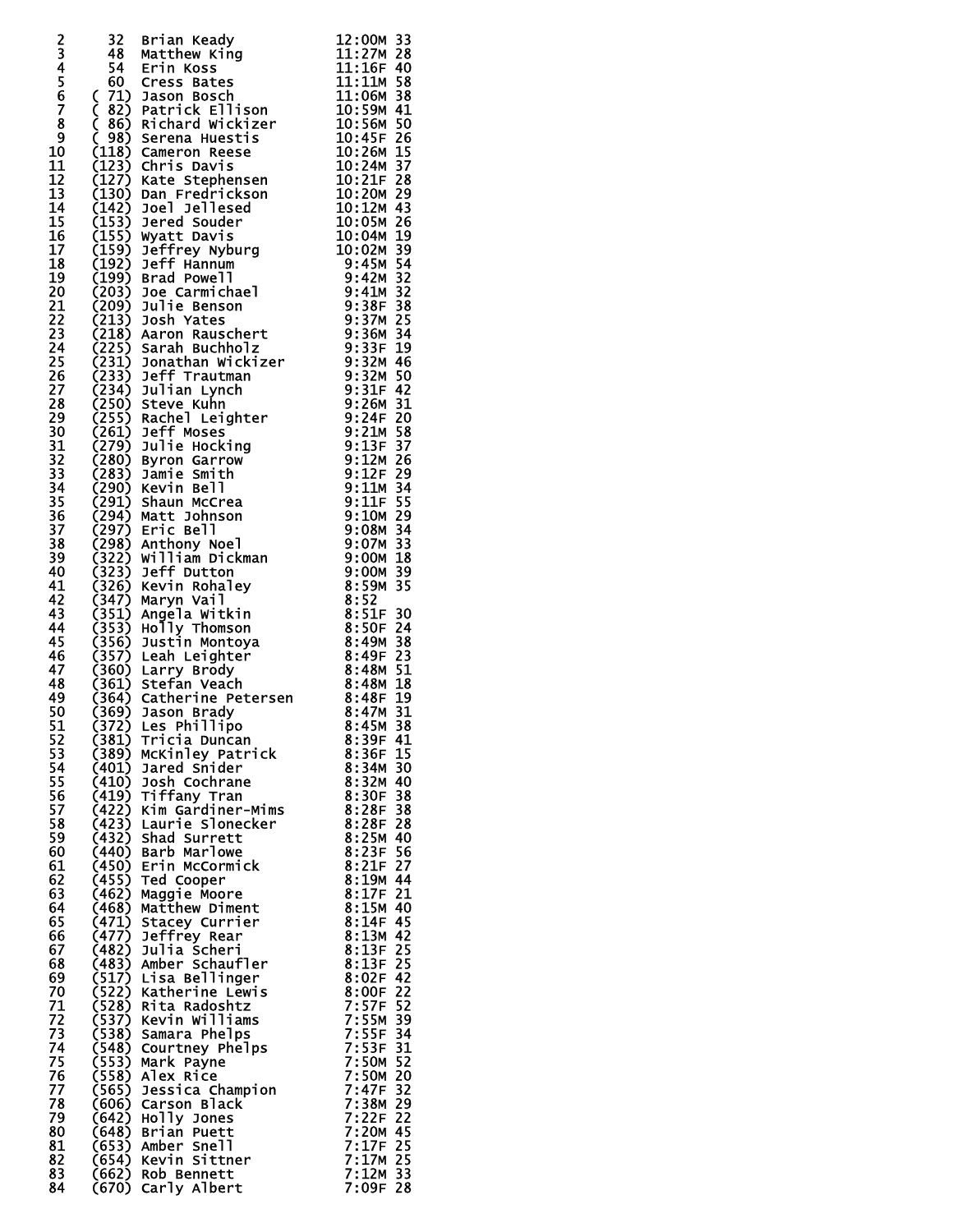| 85<br>86<br>87<br>88<br>89<br>90<br>91<br>92<br>93<br>94<br>95<br>96<br>97<br>98<br>99<br>100<br>101<br>102<br>103<br>104<br>105<br>106<br>107<br>108<br>З.                                                                                                       | 204                                               | (674) Shelby Klarr 7:08F 37<br>(681) Tobey Ritchie<br>(684) Lowell Blaize 7:06F 38<br>(684) Lowell Blaize 7:04M 35<br>(691) Micah Champion 7:01M 35<br>(702) Kretha Stefanek 6:56F 33<br>(705) Stephanie Ralls 6:56F 39<br>(726) Stephanie R<br>Marist                                                                                                                                                                                                                                                                                                                                                                               | -----------------------<br>(                                                                                                                                                              | 11:44 | 58:38) |
|-------------------------------------------------------------------------------------------------------------------------------------------------------------------------------------------------------------------------------------------------------------------|---------------------------------------------------|--------------------------------------------------------------------------------------------------------------------------------------------------------------------------------------------------------------------------------------------------------------------------------------------------------------------------------------------------------------------------------------------------------------------------------------------------------------------------------------------------------------------------------------------------------------------------------------------------------------------------------------|-------------------------------------------------------------------------------------------------------------------------------------------------------------------------------------------|-------|--------|
| =====<br>$\mathbf 1$                                                                                                                                                                                                                                              |                                                   |                                                                                                                                                                                                                                                                                                                                                                                                                                                                                                                                                                                                                                      |                                                                                                                                                                                           |       |        |
| $\frac{2}{3}$<br>4567<br>8<br>$\overline{9}$<br>10<br>11<br>12<br>13<br>14<br>15<br>16<br>17<br>18<br>19<br>20<br>21<br>22<br>23<br>24<br>25<br>$\frac{26}{27}$<br>28<br>29<br>$\frac{30}{31}$<br>$\frac{3}{3}$<br>33<br>$\frac{34}{35}$<br>$\frac{36}{37}$<br>38 | (566)<br>(682)<br>(791)                           | 204 Marist<br>20 Charles Odell<br>39 Allie Sibole<br>43 Monica Anderson<br>49 Zach Silva<br>49 Monica Anderson<br>53 Heidi Gori<br>53 Heidi Gori<br>53 Heidi Gori<br>53 Heidi Gori<br>53 Heidi Gori<br>53 Heidi Gori<br>53 Heidi Gori<br>51 11:12F 19<br>1<br>Terry Ogburn<br>(575) Sarah Jam<br>(587) Ryan Haas<br>Sarah Jāmieson<br>(589) Jessica Mosier<br>(591) Emma Kincade<br>(602) Emily Gillespie<br>(612) Lauren Haga<br>(644) Aaron Broderick<br>(649) Ryan Lee<br>(660) Kevin Lewis<br>(663) Ryan Sankey<br>Whitney Peterson 7:06F 23<br>Pryan Dibos 7:01M 24<br>(694) Bryan Dibos<br>June Walker<br>(843) Jennifer Miner | 7:47M 22<br>7:45F 19<br>7:42M 21<br>7:42F 28<br>7:42F 14<br>7:39F 23<br>7:33F 17<br>7:21M 36<br>7:20M 30<br>7:14M 24<br>7:12M 30<br>7:01M 24<br>6:05F 47<br>4:54F 34                      |       |        |
| 4.                                                                                                                                                                                                                                                                | 208                                               | North Eugene                                                                                                                                                                                                                                                                                                                                                                                                                                                                                                                                                                                                                         | C                                                                                                                                                                                         | 11:45 | 58:45) |
| 1<br>234567<br>$\overline{\mathbf{8}}$<br>$\overline{9}$<br>10 <sub>o</sub><br>11<br>12<br>13<br>14<br>15                                                                                                                                                         | 13<br>38<br>42<br>57<br>58<br>C<br>(132)<br>(156) | Stefanie Rimel<br>Brandon Kundert<br><b>Tim Cheek</b><br>Nicholas Scheri<br>Stanley Winther<br>(62) David Seaver<br>96) Ken Reed<br>(115) Molly Trudeau<br>(125) Craig Iseli<br>Chris Rock<br>(144) Aaron Barnard<br>Kevin Ritchie<br>(171) Scott Cross<br>(173) Rachel Jacobson<br>(181) Candi Riddle                                                                                                                                                                                                                                                                                                                               | 12:48F 31<br>11:54M 24<br>11:39M 35<br>11:12M 27<br>11:12M 63<br>11:10M 43<br>10:48M 47<br>10:31F 55<br>10:23M 28<br>10:19M 62<br>10:10M 19<br>10:04M 52<br>9:55M<br>9:54F 22<br>9:51F 56 |       |        |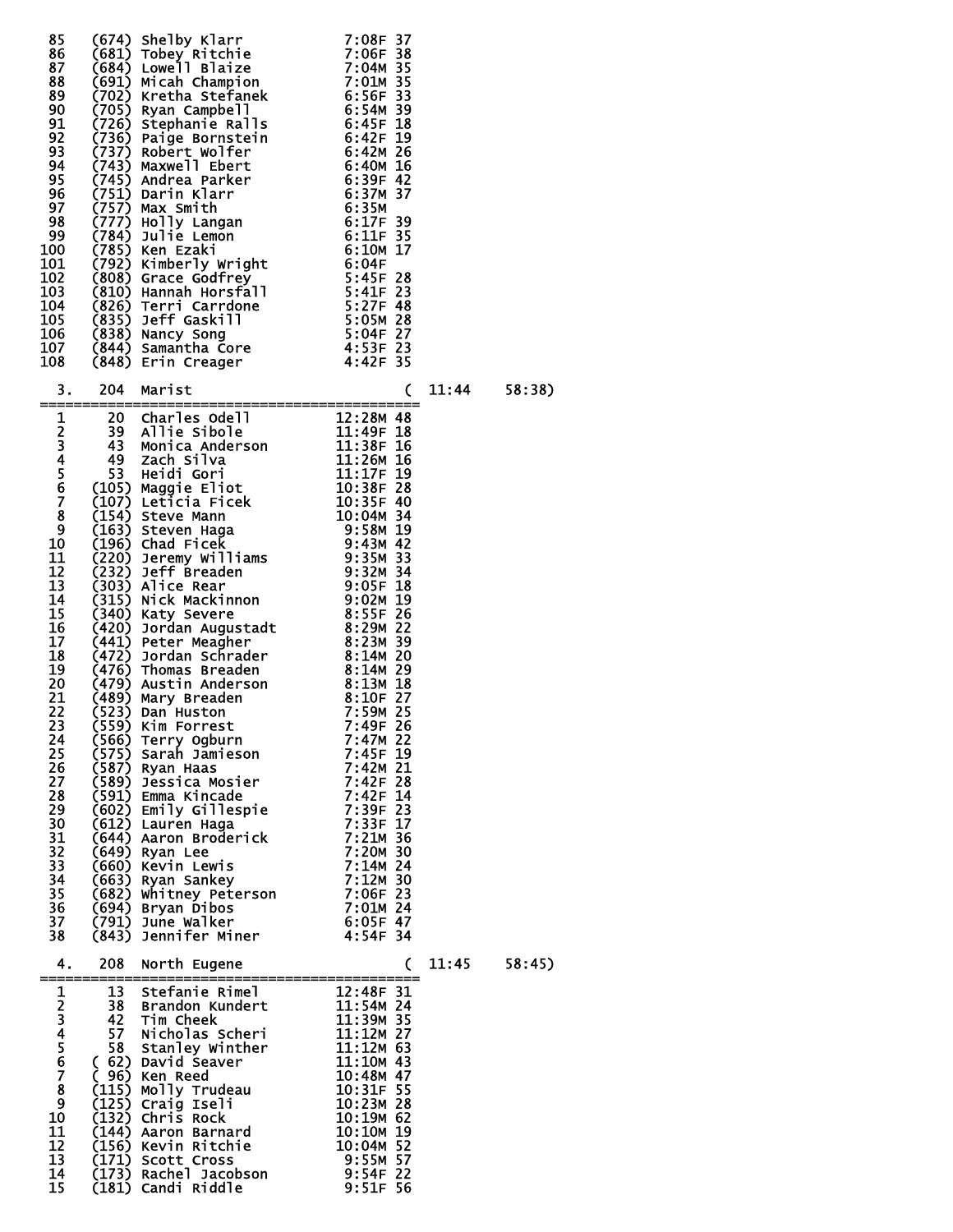|                                                                                                | 16 (187) Colby Prasad<br>17 (194) Scott Priaulx<br>2013 Scott Priaulx<br>2013 Scott Priaulx<br>2013 Louisa Coffman<br>2013 Louisa Coffman<br>2013 Louisa Coffman<br>212 (238) Tim Main Franch 9:300 42<br>22 (238) Elaine Duquette<br>23 (244)                          |            |        |
|------------------------------------------------------------------------------------------------|-------------------------------------------------------------------------------------------------------------------------------------------------------------------------------------------------------------------------------------------------------------------------|------------|--------|
| 67<br>68<br>69<br>70<br>71<br>72<br>73<br>74<br>75                                             | (675) Shawna Corwin 7:08F 33<br>(679) Cara Hage 7:06F 31<br>(700) Michael Day 6:57M 41<br>(703) Christopher Dayton 6:56M 20<br>(706) Jared Mart 6:53M 30<br>(718) Annette Smith 6:49F 26<br>(739) Trenton Cook 6:41M 21<br>(758) Millie Schw                            |            |        |
| 5.<br>1234567<br>$\bf8$<br>9<br>10<br>11<br>12<br>13<br>14<br>15<br>16<br>17<br>18<br>19<br>20 | 222 Churchill<br>12 Gene Mowery<br>12 Gene Mowery<br>22 Robert Franklin<br>55 Terry Bradetich<br>63 Steven Linster<br>70 samuel McElwain<br>11:10M 53<br>(84) Marlene Lind<br>(100) Diane Hernandez<br>10:39F 54<br>(104) Jennifer Deming<br>10:39F 34<br>(122) Dan Cla | 11:45<br>C | 58:44) |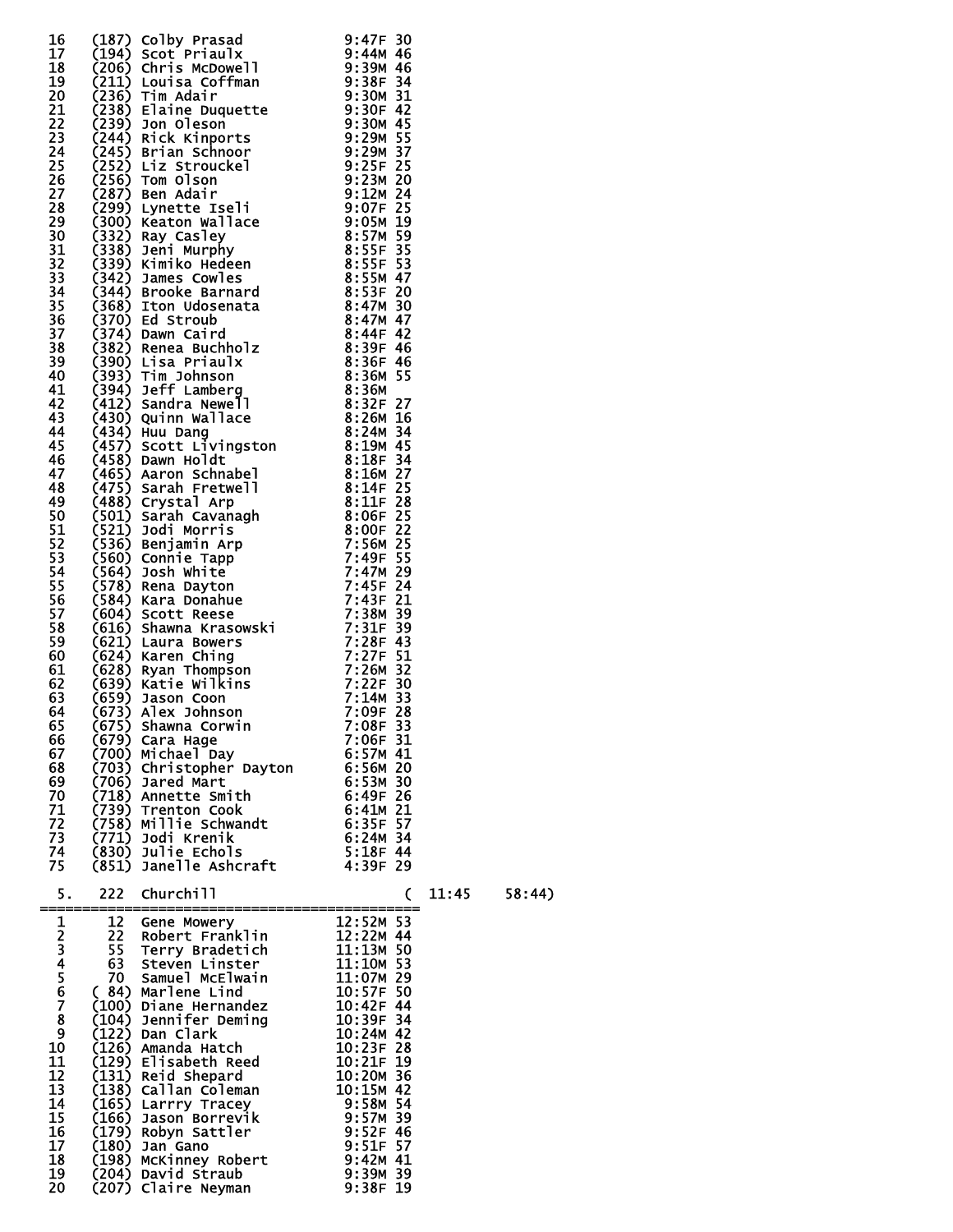|              |            | 21<br>222 (208) Nathaniel Michaud 93:38M 19<br>223 (2226) Slake Harrison<br>233 (2256) John Anderson<br>233 (2357) David Leonnig<br>22 (2577) David Leonnig<br>22 (2577) David Leonnig<br>22 (2579) Trom Klotter<br>23 (2682) James Lindseth<br>                                                                  |                          |       |        |
|--------------|------------|-------------------------------------------------------------------------------------------------------------------------------------------------------------------------------------------------------------------------------------------------------------------------------------------------------------------|--------------------------|-------|--------|
|              |            |                                                                                                                                                                                                                                                                                                                   |                          |       |        |
|              |            |                                                                                                                                                                                                                                                                                                                   |                          |       |        |
|              |            |                                                                                                                                                                                                                                                                                                                   |                          |       |        |
|              |            |                                                                                                                                                                                                                                                                                                                   |                          |       |        |
|              |            |                                                                                                                                                                                                                                                                                                                   |                          |       |        |
|              |            |                                                                                                                                                                                                                                                                                                                   |                          |       |        |
|              |            |                                                                                                                                                                                                                                                                                                                   |                          |       |        |
|              |            |                                                                                                                                                                                                                                                                                                                   |                          |       |        |
|              |            |                                                                                                                                                                                                                                                                                                                   |                          |       |        |
|              |            |                                                                                                                                                                                                                                                                                                                   |                          |       |        |
|              |            |                                                                                                                                                                                                                                                                                                                   |                          |       |        |
|              |            |                                                                                                                                                                                                                                                                                                                   |                          |       |        |
|              |            |                                                                                                                                                                                                                                                                                                                   |                          |       |        |
|              |            |                                                                                                                                                                                                                                                                                                                   |                          |       |        |
|              |            |                                                                                                                                                                                                                                                                                                                   |                          |       |        |
|              |            |                                                                                                                                                                                                                                                                                                                   |                          |       |        |
|              |            |                                                                                                                                                                                                                                                                                                                   |                          |       |        |
|              |            |                                                                                                                                                                                                                                                                                                                   |                          |       |        |
|              |            |                                                                                                                                                                                                                                                                                                                   |                          |       |        |
|              |            |                                                                                                                                                                                                                                                                                                                   |                          |       |        |
|              |            |                                                                                                                                                                                                                                                                                                                   |                          |       |        |
|              |            |                                                                                                                                                                                                                                                                                                                   |                          |       |        |
|              |            |                                                                                                                                                                                                                                                                                                                   |                          |       |        |
|              |            |                                                                                                                                                                                                                                                                                                                   |                          |       |        |
|              |            |                                                                                                                                                                                                                                                                                                                   |                          |       |        |
|              |            |                                                                                                                                                                                                                                                                                                                   |                          |       |        |
|              |            |                                                                                                                                                                                                                                                                                                                   |                          |       |        |
|              |            |                                                                                                                                                                                                                                                                                                                   |                          |       |        |
|              |            |                                                                                                                                                                                                                                                                                                                   |                          |       |        |
|              |            |                                                                                                                                                                                                                                                                                                                   |                          |       |        |
|              |            |                                                                                                                                                                                                                                                                                                                   |                          |       |        |
|              |            |                                                                                                                                                                                                                                                                                                                   |                          |       |        |
|              |            |                                                                                                                                                                                                                                                                                                                   |                          |       |        |
|              |            |                                                                                                                                                                                                                                                                                                                   |                          |       |        |
|              |            |                                                                                                                                                                                                                                                                                                                   |                          |       |        |
|              |            |                                                                                                                                                                                                                                                                                                                   |                          |       |        |
|              |            |                                                                                                                                                                                                                                                                                                                   |                          |       |        |
|              |            |                                                                                                                                                                                                                                                                                                                   |                          |       |        |
|              |            |                                                                                                                                                                                                                                                                                                                   |                          |       |        |
|              |            |                                                                                                                                                                                                                                                                                                                   |                          |       |        |
|              |            |                                                                                                                                                                                                                                                                                                                   |                          |       |        |
|              |            |                                                                                                                                                                                                                                                                                                                   |                          |       |        |
|              |            |                                                                                                                                                                                                                                                                                                                   |                          |       |        |
|              |            |                                                                                                                                                                                                                                                                                                                   |                          |       |        |
| 71           |            | (683) Caley Peterson<br>(687) Andrea Weber<br>(688) Lindsay Weber<br>(707) Daron Kendrick<br>(738) Andi Wolfe<br>(740) Brady Murray<br>(740) Laura Denner<br>(746) Laura Denner                                                                                                                                   | 7:06F 26                 |       |        |
| 72           |            |                                                                                                                                                                                                                                                                                                                   | 7:03F 23                 |       |        |
| 73           |            |                                                                                                                                                                                                                                                                                                                   | 7:03F 26                 |       |        |
| 74           |            |                                                                                                                                                                                                                                                                                                                   | $6:53M$ 39<br>$6:41F$ 53 |       |        |
| 75           |            |                                                                                                                                                                                                                                                                                                                   |                          |       |        |
| 76           |            |                                                                                                                                                                                                                                                                                                                   | $6:41M$ 55               |       |        |
| 77           |            |                                                                                                                                                                                                                                                                                                                   | 6:39F 27                 |       |        |
| 78           |            | $(778)$ Laura Hampton                                                                                                                                                                                                                                                                                             | $6:17M$ 42               |       |        |
| 79           |            |                                                                                                                                                                                                                                                                                                                   |                          |       |        |
| 80           |            |                                                                                                                                                                                                                                                                                                                   |                          |       |        |
| 81           |            |                                                                                                                                                                                                                                                                                                                   |                          |       |        |
| 82           |            |                                                                                                                                                                                                                                                                                                                   |                          |       |        |
| 83           |            |                                                                                                                                                                                                                                                                                                                   |                          |       |        |
| 84           |            |                                                                                                                                                                                                                                                                                                                   |                          |       |        |
| 85           |            |                                                                                                                                                                                                                                                                                                                   |                          |       |        |
| 86           |            |                                                                                                                                                                                                                                                                                                                   |                          |       |        |
| 87           |            | (778) Laura Hampton<br>(788) Laura Lay<br>(797) Pregnant Schoenherr<br>(797) Pregnant Schoenherr<br>(800) Andrea Smith-Gillespi<br>5:55F 24<br>(801) Dane Palmer<br>(807) Kent White<br>(812) Jessie Tucker<br>(812) Jessie Tucker<br>(812) Allie<br>iry Kust) Summer Cox<br>(832) Matt Evans<br>(832) Matt Evans | 5:25F 37<br>5:15F 34     |       |        |
| 88           |            |                                                                                                                                                                                                                                                                                                                   |                          |       |        |
| 89           |            |                                                                                                                                                                                                                                                                                                                   | 5:14M 19                 |       |        |
| 6.           | 225        | Thurston                                                                                                                                                                                                                                                                                                          | C                        | 11:42 | 58:28) |
| =====        | ========== |                                                                                                                                                                                                                                                                                                                   |                          |       |        |
| $\mathbf{1}$ |            | 23 Caleb Baugher<br>23 Caleb Baugher<br>31 Alisha Murdoch<br>31 Alisha Murdoch<br>12:00F 27<br>41 Jeff Phillips<br>47 Shelley Stephenson<br>83 Wayne Endicott<br>83 Wayne Endicott<br>83 Wayne Endicott<br>31:125M 49<br>(117) John Warner<br>10:29M 3                                                            |                          |       |        |
|              |            |                                                                                                                                                                                                                                                                                                                   |                          |       |        |
|              |            |                                                                                                                                                                                                                                                                                                                   |                          |       |        |
|              |            |                                                                                                                                                                                                                                                                                                                   |                          |       |        |
|              |            |                                                                                                                                                                                                                                                                                                                   |                          |       |        |
|              |            |                                                                                                                                                                                                                                                                                                                   |                          |       |        |
| 2345678      |            |                                                                                                                                                                                                                                                                                                                   |                          |       |        |
|              |            |                                                                                                                                                                                                                                                                                                                   |                          |       |        |
| 9<br>10      |            |                                                                                                                                                                                                                                                                                                                   |                          |       |        |
|              |            | $(168)$ Bo Arnold                                                                                                                                                                                                                                                                                                 | 9:56M 18                 |       |        |

11 (177) Devin Thompson 9:52M 42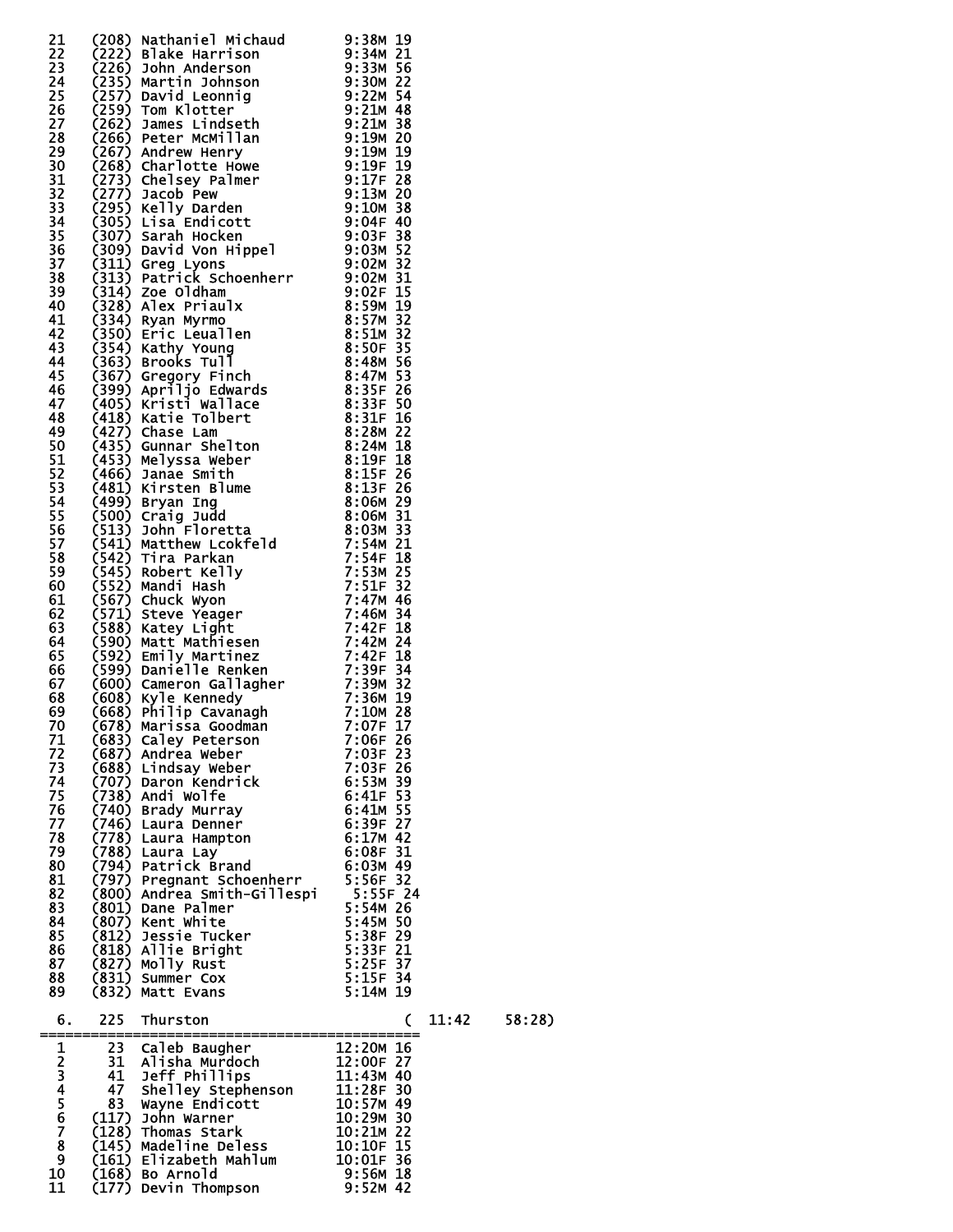| 12                    |          |                                                                                                                                                                                                                                            |                                |       |        |
|-----------------------|----------|--------------------------------------------------------------------------------------------------------------------------------------------------------------------------------------------------------------------------------------------|--------------------------------|-------|--------|
| 13<br>14              |          | (182) Susan Bratton<br>(183) Justin Rath 9:50F 47<br>(183) Justin Rath 9:50F 43<br>(200) Marte Clisinan 9:47F 32<br>(200) Marte Clisinan 9:38F 37<br>(200) Sustin Kraal 9:38F 37<br>(201) Candace Lovato 9:38F 37<br>(201) Raths Roseshans |                                |       |        |
| 15                    |          |                                                                                                                                                                                                                                            |                                |       |        |
| 16                    |          |                                                                                                                                                                                                                                            |                                |       |        |
| 17<br>18              |          |                                                                                                                                                                                                                                            |                                |       |        |
| 19                    |          |                                                                                                                                                                                                                                            |                                |       |        |
| 20                    |          |                                                                                                                                                                                                                                            |                                |       |        |
| 21                    |          |                                                                                                                                                                                                                                            |                                |       |        |
| 22                    |          |                                                                                                                                                                                                                                            |                                |       |        |
| 23<br>24              |          |                                                                                                                                                                                                                                            |                                |       |        |
| 25                    |          |                                                                                                                                                                                                                                            |                                |       |        |
| 26                    |          |                                                                                                                                                                                                                                            |                                |       |        |
| 27                    |          |                                                                                                                                                                                                                                            |                                |       |        |
| 28<br>29              |          |                                                                                                                                                                                                                                            |                                |       |        |
| 30                    |          |                                                                                                                                                                                                                                            |                                |       |        |
| 31                    |          |                                                                                                                                                                                                                                            |                                |       |        |
| 32                    |          |                                                                                                                                                                                                                                            |                                |       |        |
| 33                    |          |                                                                                                                                                                                                                                            |                                |       |        |
| 34<br>35 <sub>1</sub> |          |                                                                                                                                                                                                                                            |                                |       |        |
| 36                    |          |                                                                                                                                                                                                                                            |                                |       |        |
| 37                    |          |                                                                                                                                                                                                                                            |                                |       |        |
| 38                    |          |                                                                                                                                                                                                                                            |                                |       |        |
| 39<br>40              |          |                                                                                                                                                                                                                                            |                                |       |        |
| 41                    |          |                                                                                                                                                                                                                                            |                                |       |        |
| 42                    |          |                                                                                                                                                                                                                                            |                                |       |        |
| 43                    |          |                                                                                                                                                                                                                                            |                                |       |        |
| 44                    |          |                                                                                                                                                                                                                                            |                                |       |        |
| 45<br>46              |          |                                                                                                                                                                                                                                            |                                |       |        |
| 47                    |          |                                                                                                                                                                                                                                            |                                |       |        |
| 48                    |          |                                                                                                                                                                                                                                            |                                |       |        |
| 49                    |          |                                                                                                                                                                                                                                            |                                |       |        |
| 50<br>51              |          |                                                                                                                                                                                                                                            |                                |       |        |
| 52                    |          |                                                                                                                                                                                                                                            |                                |       |        |
| 53                    |          |                                                                                                                                                                                                                                            |                                |       |        |
| 54                    |          |                                                                                                                                                                                                                                            |                                |       |        |
| 55<br>56              |          |                                                                                                                                                                                                                                            |                                |       |        |
| 57                    |          |                                                                                                                                                                                                                                            |                                |       |        |
| 58                    |          |                                                                                                                                                                                                                                            |                                |       |        |
| 59                    |          |                                                                                                                                                                                                                                            |                                |       |        |
| 60<br>61              |          |                                                                                                                                                                                                                                            |                                |       |        |
| 62                    | (823)    | Ronnie Sage                                                                                                                                                                                                                                | 5:28M 43                       |       |        |
| 63                    | (824)    | Todd Boechler                                                                                                                                                                                                                              | 5:28M 43                       |       |        |
| 64                    |          | (825) Lonnie Sage                                                                                                                                                                                                                          | 5:28M 43                       |       |        |
| 65                    |          | (834) Ryan Torres                                                                                                                                                                                                                          | 5:06M 30<br>5:05F 38           |       |        |
| 66<br>67              | (852)    | (836) Jodi Hansen<br>Jessica Thomas                                                                                                                                                                                                        | 4:36F                          |       |        |
| 68                    |          | (853) Caleb Gee                                                                                                                                                                                                                            | 4:32M 17                       |       |        |
|                       |          |                                                                                                                                                                                                                                            |                                |       |        |
| 7.<br>=======         | 244      | willamette<br>_______________________                                                                                                                                                                                                      | C                              | 11:34 | 57:49) |
|                       | 26       | Raina Rausch                                                                                                                                                                                                                               | 12:13F 36                      |       |        |
| 12345678              |          | 29 Rebecca Neilson                                                                                                                                                                                                                         | $\overline{1}2:02F$ 26         |       |        |
|                       | 51       | Wendy Bailey                                                                                                                                                                                                                               | 11:20F 55                      |       |        |
|                       | 64<br>74 | Jeff Bohrer<br>Josh Andrus                                                                                                                                                                                                                 | 11:09M 55<br>11:05M 26         |       |        |
|                       |          |                                                                                                                                                                                                                                            | 11:02M 40                      |       |        |
|                       |          | (76) Ed Baumgart<br>(101) Laurie Meyer                                                                                                                                                                                                     | 10:41F 32                      |       |        |
|                       |          | (146) Mary Russell                                                                                                                                                                                                                         | 10:10F 52                      |       |        |
| $\frac{9}{10}$        |          | (150) Brian Robinson<br>(157) Cathy Spoor                                                                                                                                                                                                  | 10:08M 51<br>10:03F 52         |       |        |
| 11                    |          | (170) Hunter Frank                                                                                                                                                                                                                         | 10.05.<br>9:56M 15<br>C-4FF 49 |       |        |
| 12                    | (191)    | Shauna Hartz                                                                                                                                                                                                                               | 9:45F 49                       |       |        |
| 13                    |          | 202) Mykele Carpenter - المستخدم 2021<br>221) Rudy Clark - 211 0:34 17<br>221) Rudy Clark                                                                                                                                                  |                                |       |        |
| 14<br>15              |          | (221) Rudy Clark<br>(228) Jason Oliver                                                                                                                                                                                                     | 9:34M 17<br>9:33M 35           |       |        |
| 16                    | (289)    | Shanae King                                                                                                                                                                                                                                | $9:11F$ 22                     |       |        |
| 17                    |          | $(316)$ Michelle Guather 9:01F 27                                                                                                                                                                                                          |                                |       |        |
| 18                    |          | (317) Nicole Stapleton                                                                                                                                                                                                                     | $9:01F$ 25                     |       |        |
| 19<br>20              | (320)    | (318) David Hascall<br>Justin Howell                                                                                                                                                                                                       | $9:01M$ 62<br>9:01M 31         |       |        |
| 21                    | (333)    | Taylor Nelson                                                                                                                                                                                                                              | 8:57F 19                       |       |        |
| 22                    |          | (359) Crystal Enos                                                                                                                                                                                                                         | 8:49F 21                       |       |        |
| 23                    | (413)    | Melissa Kaminski                                                                                                                                                                                                                           | $8:31F$ 18                     |       |        |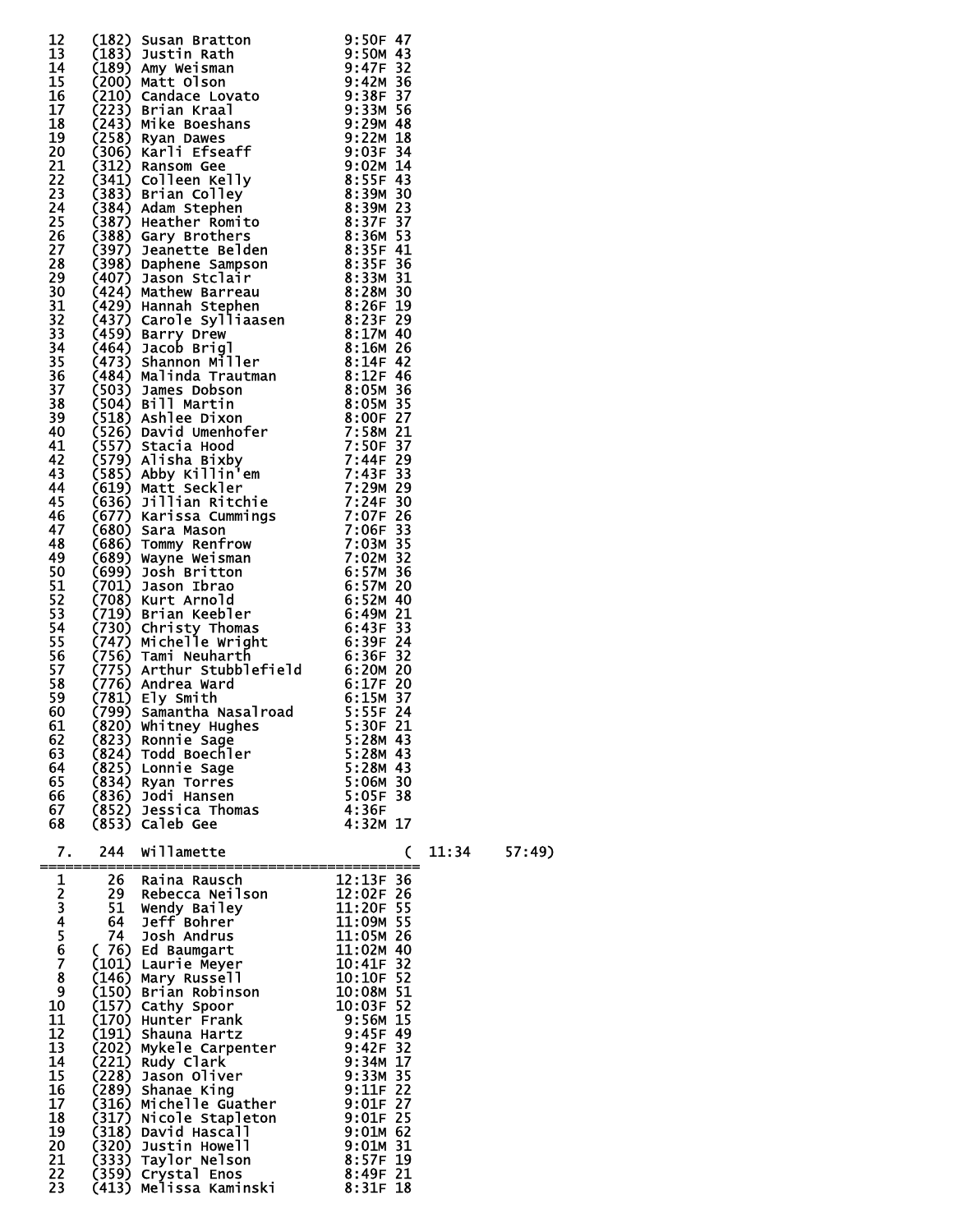|                                                                                                                                                                                                                   | 24 (416) Christopher Warren<br>25 (428) Ella Jewell 8:27F 22<br>26 (447) Jim Haugen<br>8:227 8 (447) Jim Haugen<br>8:227 8 (447) Jim Haugen<br>8:228 8 (486) Jake Mattfield<br>8:1157 8 (4860) Charise Bechtel<br>8:1137 28 (4860) Charise     |   |                |
|-------------------------------------------------------------------------------------------------------------------------------------------------------------------------------------------------------------------|------------------------------------------------------------------------------------------------------------------------------------------------------------------------------------------------------------------------------------------------|---|----------------|
|                                                                                                                                                                                                                   |                                                                                                                                                                                                                                                |   |                |
|                                                                                                                                                                                                                   |                                                                                                                                                                                                                                                |   |                |
|                                                                                                                                                                                                                   |                                                                                                                                                                                                                                                |   | $11:27$ 57:15) |
|                                                                                                                                                                                                                   | 8. 300 Creswell<br>1 18 Denise Bourassa<br>2 44 Shane Riddle<br>3 69 Dennis Whittington 11:35M 34<br>4 80 David D Elliott 11:00M 59<br>4 80 David D Elliott 11:00M 39<br>5 89 Michelle Elliott-Bennet 10:54F 41<br>6 (134) Jonathan Riddle<br> |   |                |
| 9.<br>=======                                                                                                                                                                                                     | 346 Springfield<br>;======================                                                                                                                                                                                                     | C | $11:25$ 57:04) |
| $\mathbf{1}$<br>$2$<br>$3$<br>$4$<br>$5$<br>$6$<br>$7$<br>$8$<br>$\overline{9}$<br>10 <sup>°</sup><br>11<br>12<br>13 <sup>2</sup><br>14<br>15<br>16<br>17<br>18<br>19<br>20 <sup>°</sup><br>21<br>$\overline{2}2$ | 346 Springfield<br>Boavid Elliot 13:04M 66<br>34 Bobby Jennings 11:58M 38<br>88 Andrew Gerg 10:55M 20<br>100 James Headings 10:55M 20<br>100 James Headings 10:32M 41<br>110 Derick olsen<br>(114) Rebecca Snyder 10:32F 28<br>(139) Tracey Ha |   |                |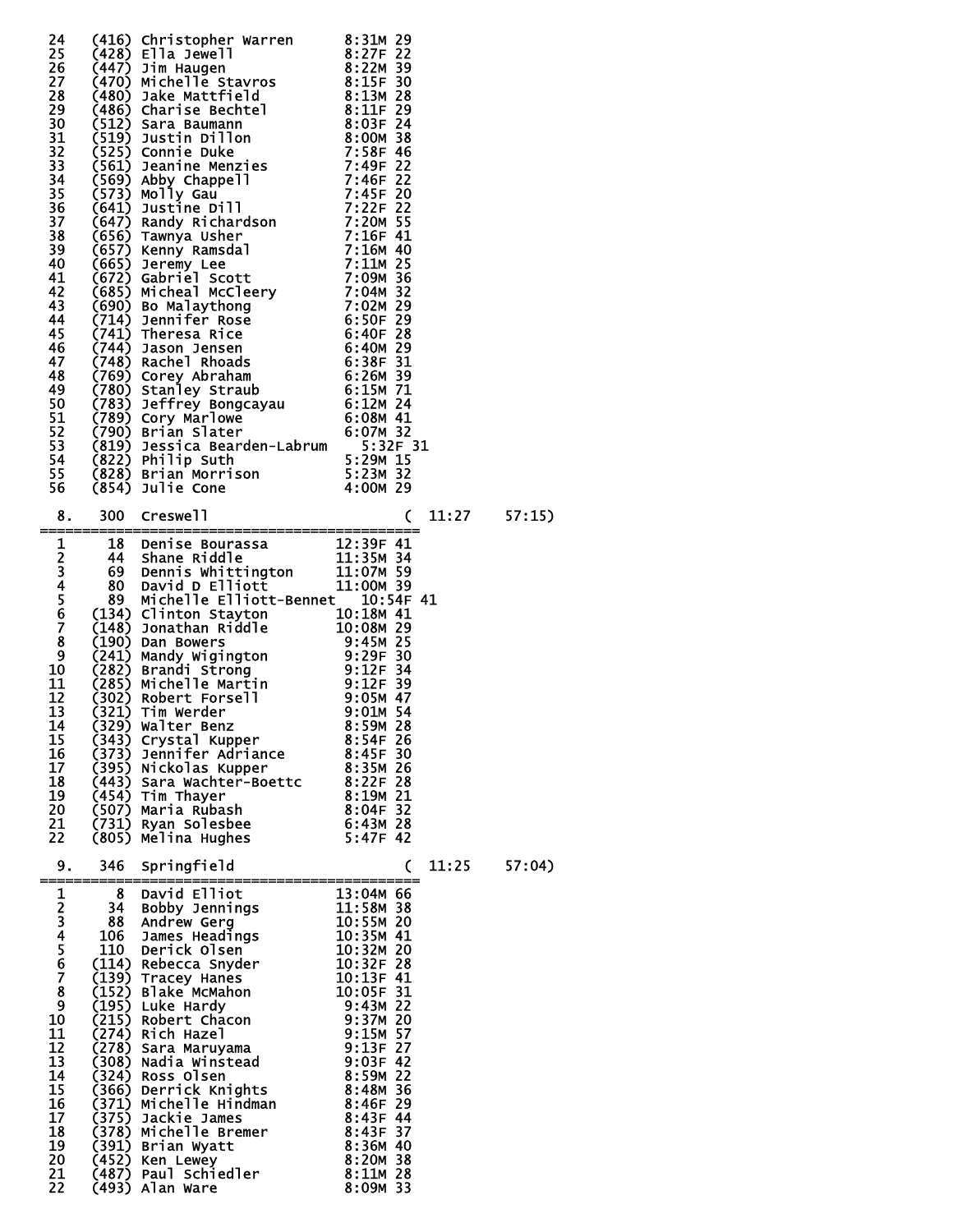|                                                                           |                               | 23 (497) Katie Corwin 8:07F 38<br>24 (498) Robert Marler<br>25 (505) Elise Balesteri 8:07M 41<br>26 (510) Jeff Casley 8:04M 35<br>27 (510) Jeff Casley 8:04M 35<br>27 (531) Allair Brown<br>7:556F 34<br>29 (531) Ross Daniels 7:560M 68<br>33                                                                                                                                           |                                                                                                                              |       |                 |
|---------------------------------------------------------------------------|-------------------------------|------------------------------------------------------------------------------------------------------------------------------------------------------------------------------------------------------------------------------------------------------------------------------------------------------------------------------------------------------------------------------------------|------------------------------------------------------------------------------------------------------------------------------|-------|-----------------|
|                                                                           |                               |                                                                                                                                                                                                                                                                                                                                                                                          |                                                                                                                              |       | $11:12$ $55:59$ |
| 19<br>20<br>21<br>22<br>23<br>24                                          |                               | 31 (798) Stephanie Smith 5:55F 25<br>10. 392 Junction City<br>1 16 Charlie Solomon 12:45F 48<br>2 59 Kd Solomon 11:12F 18<br>3 66 Dale Dodge 11:09M 55<br>4 91 David Gent 10:51M 34<br>5 160 Bob Keefer 10:02M 55<br>6 (214) Stan Goddard 9:<br>(632) Shannon Edwards<br>(734) Jessica Bell<br>(761) Jenny Pedersen<br>(804) Christopher Prasad<br>(811) Linda Gee<br>(842) Dale Borland | 7:24F 35<br>6:42F 21<br>6:32F 34<br>5:47M 25<br>5:40F 49<br>4:58M 47                                                         |       |                 |
| 11.<br>---------                                                          | 400                           | Harrisburg<br>________________________                                                                                                                                                                                                                                                                                                                                                   | C                                                                                                                            | 11:15 | 56:11)          |
| 1<br>$\frac{2}{3}$<br>$\frac{4}{5}$<br>$\frac{5}{6}$<br>7<br>8<br>9<br>10 | 172<br>(540)<br>(574)         | 17 Chelsea Long<br>40 Weston Petewon<br>78 Darin Hlavin <u>ka</u><br>93 Bryan Wardwell<br>Al Hanson<br>(331) Brandon Butchko<br>(348) Phoenix Null<br>(365) Stephen Grimes<br>Jordan Brooks<br>Lisa Bowers                                                                                                                                                                               | 12:40F 18<br>11:45M 17<br>11:01M 45<br>10:50M 18<br>9:55M 45<br>8:58M 26<br>8:52F 16<br>8:48M 25<br>7:55M 28<br>$7:45F$ 21   |       |                 |
| 12.                                                                       | 489                           | Pleasant Hill<br>-----------------------<br>______________                                                                                                                                                                                                                                                                                                                               | C                                                                                                                            | 11:12 | 56:00)          |
| 1<br>234567<br>8<br>9<br>10                                               | 19<br>35<br>46 -<br>97<br>292 | Ken Sinclair<br>Cody Jordan<br>Doug Neill<br>Nick Hendricks<br>Rosy Banks<br>(421) Robyn Kimball<br>(576) Holly Foster<br>(658) Lori Bustos<br>(696) Aaron Francis<br>(697) Kamala Shugar                                                                                                                                                                                                | 12:38M 44<br>11:57M 19<br>11:28M 25<br>10:47M 52<br>$9:10F$ 28<br>8:29M 32<br>7:45F 49<br>7:15F 37<br>6:58M 32<br>$6:58F$ 40 |       |                 |

11 (715) Dawn Marten 6:49F 38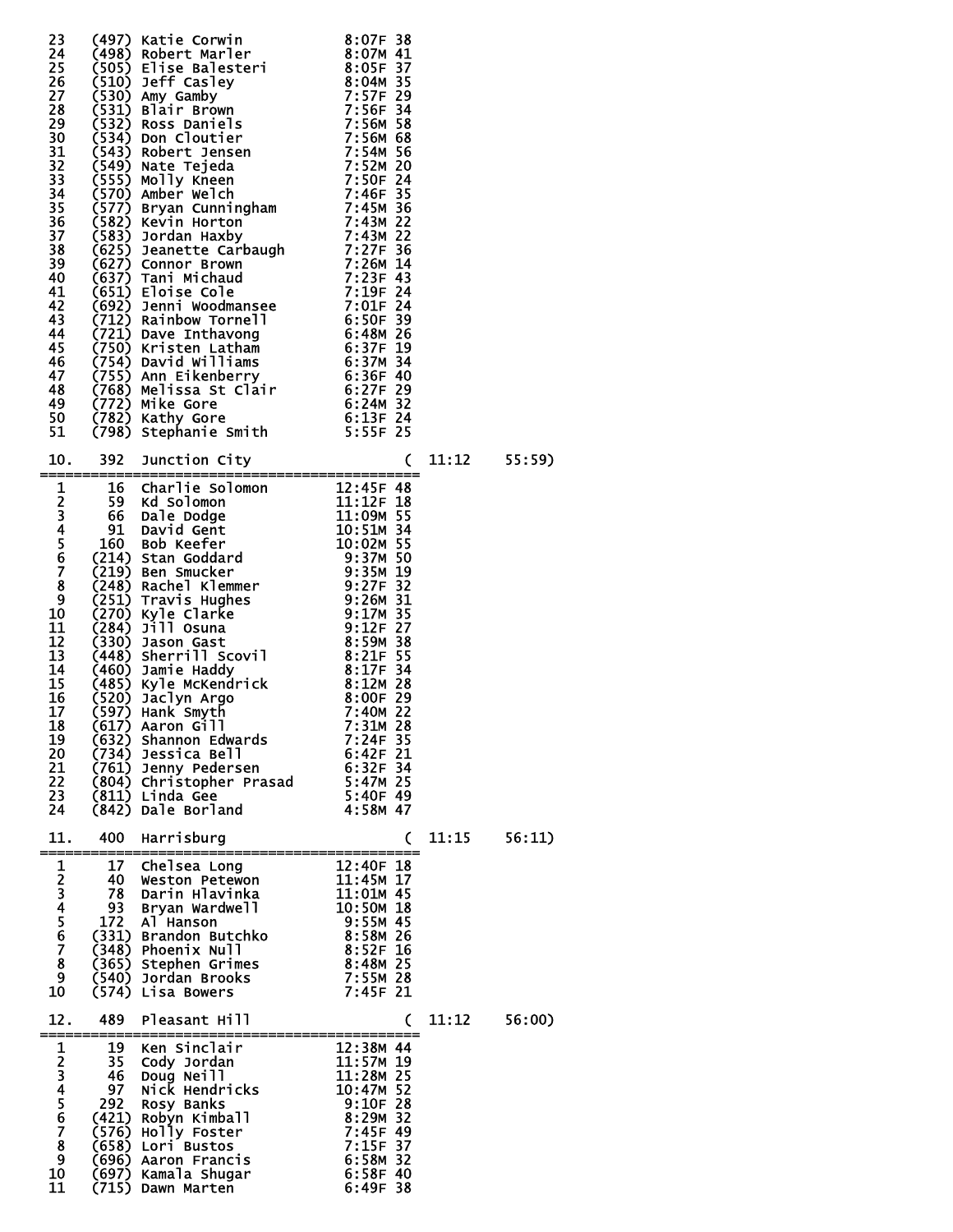| 12<br>13<br>14<br>15<br>16<br>17<br>18<br>19                                                                  |       | (717) Sara Lejeune 6:49F 18<br>(720) Kellee Richins 6:49F 18<br>(752) Diane Clementi 6:37F 62<br>(765) Keri Brown 6:37F 62<br>(765) Keri Brown 6:30F 35<br>(779) Ali Smith 6:16F 24<br>(816) Andrew Smith 5:37M 23<br>(837) Jessica Berra 5:                                               |                          |       |                  |
|---------------------------------------------------------------------------------------------------------------|-------|--------------------------------------------------------------------------------------------------------------------------------------------------------------------------------------------------------------------------------------------------------------------------------------------|--------------------------|-------|------------------|
|                                                                                                               |       |                                                                                                                                                                                                                                                                                            |                          |       | $10:35$ $52:54)$ |
| 10<br>11<br>12<br>13<br>14<br>15<br>16<br>17<br>18<br>19<br>20<br>21<br>22<br>23<br>24<br>25<br>26<br>27      |       | 13. 558 Elmira<br>1 90 Jeff Evers 10:53M 49<br>2 92 John Henry King 10:53M 49<br>2 92 John Henry King 10:50M 25<br>4 137 Sharry Janz<br>10:13F 51<br>4 10:13F 51<br>5 140 Amy Garber 10:15F 31<br>6 (193) Amy Dean<br>2 (263) Rebecca MGGee 9:20                                           |                          |       |                  |
| 14.                                                                                                           | 560   | Cottage Grove                                                                                                                                                                                                                                                                              | C                        |       | $10:35$ $52:52)$ |
| 9<br>10<br>11<br>12<br>13<br>14<br>15<br>16<br>17<br>18<br>19<br>20<br>21<br>22<br>23<br>24<br>25<br>26<br>27 | (380) | Casey Tornell<br>(425) Holly Edwards<br>(425) Holly Edwards<br>(431) Ryan Lawless<br>(431) Ryan Lawless<br>(445) Taylor Boxberger<br>(467) Melissa Gambino<br>(508) Richard Barnes<br>(533) Yancey Deyoung<br>(533) Yancey Deyoung<br>(535) Shelly Bronson<br>(535) Chris Cushman<br>(550) | $8:40F$ 34<br>$8:28F$ 23 |       |                  |
| 15.                                                                                                           | 835   | Crow<br>------------                                                                                                                                                                                                                                                                       | C                        | 10:18 | 51:26)           |
| 1<br>234567<br>8<br>9<br>10<br>11                                                                             |       | 36 Travis Wilson 11:56M 18<br>72 Randy Ramp 11:06M 51<br>217 Casey Johnson 9:36M 31<br>246 Brett Johnson 9:28M 32<br>264 Roger Montgomery 9:20M 52<br>(415) Rob Edwards 8:31M 45<br>(594) Josie Smets 7:40F 27<br>(609) Jennifer Biglan 7:36                                               |                          |       |                  |

12 (813) Kailee Ramp 5:38F 22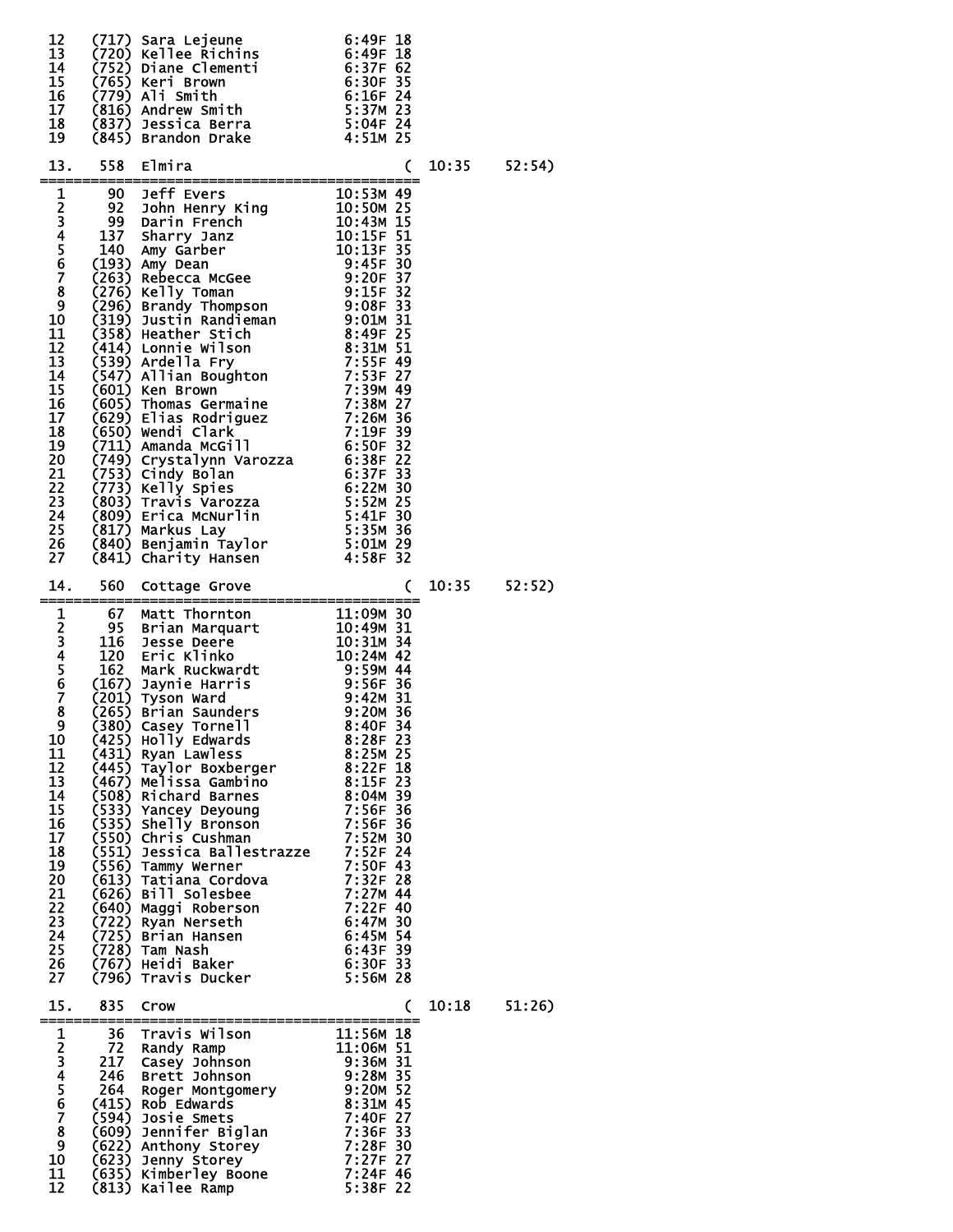| 13<br>14                                      |            |                                                                                                                                                                                                                                                                                                      |                                                                         |      |                 |
|-----------------------------------------------|------------|------------------------------------------------------------------------------------------------------------------------------------------------------------------------------------------------------------------------------------------------------------------------------------------------------|-------------------------------------------------------------------------|------|-----------------|
| 16.                                           |            | 850 Klamath Union                                                                                                                                                                                                                                                                                    | C                                                                       |      | $11:20$ 56:39)  |
|                                               |            |                                                                                                                                                                                                                                                                                                      |                                                                         |      |                 |
| 17.<br>====                                   |            | 1237 Roseburg                                                                                                                                                                                                                                                                                        | C                                                                       |      | $9:31$ $47:35$  |
| 10<br>11<br>12<br>13<br>14<br>14<br>15<br>16  |            | 1 124 Todd Thompson 10:23M 48<br>2 169 Scott Long 9:56M 47<br>3 174 Joseph Hindman 9:53M 64<br>4 275 Fawnda Thompson 9:15F 48<br>5 495 Pamela Long 8:08F 46<br>5 495 Pamela Long 8:08F 46<br>6 (546) Griffen Kruse 7:53M 34<br>7 (581) Kevin                                                         |                                                                         |      |                 |
| 18.                                           | 1352       | Mohawk                                                                                                                                                                                                                                                                                               | C                                                                       | 9:58 | 49:50)          |
|                                               |            |                                                                                                                                                                                                                                                                                                      |                                                                         |      |                 |
| 19.<br>====                                   |            | 1372 Douglas<br>----------------------                                                                                                                                                                                                                                                               | C                                                                       |      | $9:42$ $48:29$  |
|                                               |            |                                                                                                                                                                                                                                                                                                      |                                                                         |      |                 |
| 20.                                           | 1658       | Grants Pass                                                                                                                                                                                                                                                                                          | C                                                                       | 9:06 | 45:26)          |
| 1<br>2345678                                  |            | 102 Nick Johnson<br>102 NTCK JONISON<br>186 Robert Johnson<br>281 Cheryl Chapman<br>527 Emma Jenkins<br>562 Geoff Davis<br>562 Geoff Davis<br>7:57F 19<br>562 Geoff Davis<br>7:11F 22<br>7:11F 22<br>7:529 Misty Griesi<br>5:35F 33<br>186 Robert Johnson<br>281 Cheryl Chapman<br>(762) Laura Smith | --------------------<br>$10:41M$ 27<br>$6:31F$ 33                       |      |                 |
| 21.                                           |            | 1816 Lebanon<br>------------------                                                                                                                                                                                                                                                                   | C                                                                       | 8:53 | 44:24)          |
| $\mathbf{1}$<br>$\frac{2}{3}$<br>4<br>5<br>6  |            | 121 Brad Bauer<br>212 Da <u>rsy</u> Olafson<br>392 Hallie Smith<br>511 Melody Plews<br>580 Roger Scovil<br>(727) Gena Olson                                                                                                                                                                          | $10:24M$ 47<br>9:37M 35<br>8:36F 28<br>8:03F 34<br>7:44M 61<br>6:43F 22 |      |                 |
| 22.                                           |            | 1848 Crescent Valley<br>-----------------------------------                                                                                                                                                                                                                                          | C                                                                       |      | $8:47$ $43:52)$ |
| $\mathbf{1}$<br>$2345$<br>56                  |            | 288 Angelica Calderon<br>288 Angelica Calderon<br>301 Daniel Gray<br>463 Doug Gallagher<br>572 Jayson Davis<br>7:46M 36<br>735) Haley Lyons<br>8:42F 2022<br>224 Steve Rudinsky                                                                                                                      |                                                                         |      |                 |
| 23.                                           | 2020       | Sweet Home                                                                                                                                                                                                                                                                                           | C                                                                       | 8:47 | 43:51)          |
| 1<br>$\frac{2}{3}$<br>$\overline{\mathbf{4}}$ | 409<br>529 | Olivia Johnson<br>50 Olivia Joh<br>402 Megan Snow<br>Mary Peterson<br>Monica Dalton 7:57F 32                                                                                                                                                                                                         | $11:22F$ 18<br>8:34F 24<br>8:32F 54                                     |      |                 |